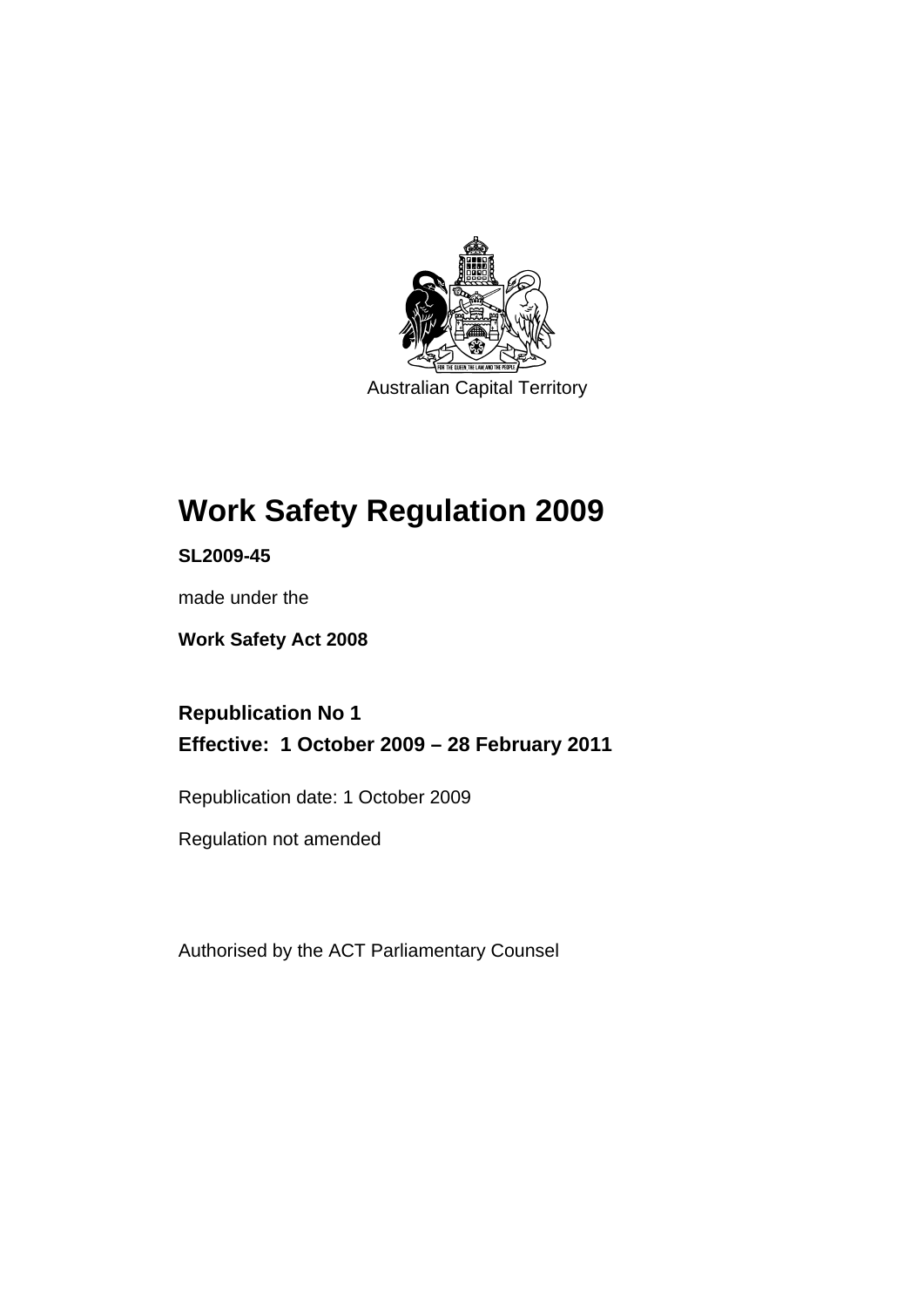#### **About this republication**

#### **The republished law**

This is a republication of the *Work Safety Regulation 2009*, made under the *[Work Safety Act](#page-14-0)  [2008](#page-14-0)* (including any amendment made under the *Legislation Act 2001*, part 11.3 (Editorial changes)) as in force on 1 October 2009*.* It also includes any commencement, repeal or expiry affecting the republished law.

The legislation history and amendment history of the republished law are set out in endnotes 3 and 4.

#### **Kinds of republications**

The Parliamentary Counsel's Office prepares 2 kinds of republications of ACT laws (see the ACT legislation register at www.legislation.act.gov.au):

- authorised republications to which the *Legislation Act 2001* applies
- unauthorised republications.

The status of this republication appears on the bottom of each page.

#### **Editorial amendments**

The *Legislation Act 2001*, part 11.3 authorises the Parliamentary Counsel to make editorial amendments and other changes of a formal nature when preparing a law for republication. Editorial changes do not change the effect of the law, but have effect as if they had been made by an Act commencing on the republication date (see *Legislation Act 2001*, s 115 and s 117). The changes are made if the Parliamentary Counsel considers they are desirable to bring the law into line, or more closely into line, with current legislative drafting practice.

This republication includes amendments made under part 11.3 (see endnote 1).

#### **Uncommenced provisions and amendments**

If a provision of the republished law has not commenced or is affected by an uncommenced amendment, the symbol  $\mathbf{U}$  appears immediately before the provision heading. The text of the uncommenced provision  $\overline{or}$  amendment appears only in the last endnote.

#### **Modifications**

If a provision of the republished law is affected by a current modification, the symbol  $\mathbf{M}$ appears immediately before the provision heading. The text of the modifying provision appears in the endnotes. For the legal status of modifications, see *Legislation Act 2001*, section 95.

#### **Penalties**

The value of a penalty unit for an offence against this republished law at the republication date is—

- (a) if the person charged is an individual—\$100; or
- (b) if the person charged is a corporation—\$500.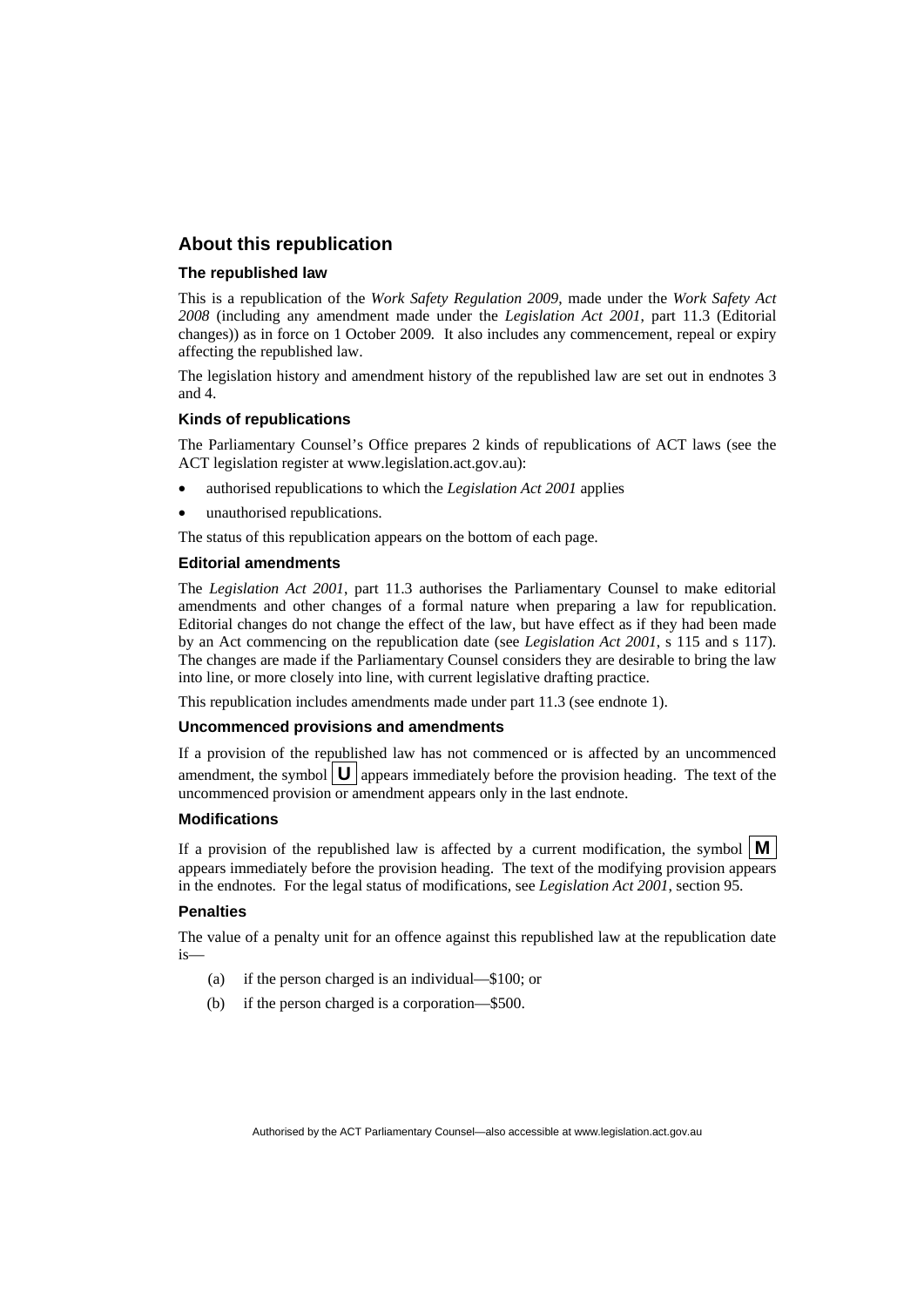

# **[Work Safety Regulation 2009](#page-14-0)**

made under the

**[Work Safety Act 2008](#page-14-0)** 

# **Contents**

| Part 1         | <b>Preliminary</b>                                           |            |
|----------------|--------------------------------------------------------------|------------|
| 1              | Name of regulation                                           | 2          |
| 3              | Dictionary                                                   | 2          |
| 4              | <b>Notes</b>                                                 | 2          |
| 5              | Offences against regulation—application of Criminal Code etc | 3          |
| Part 2         | Injury and dangerous occurrence reporting<br>and records     |            |
| 6              | Period of incapacity for work—Act, s 36 (b)                  | 4          |
| 7              | Requirements for notice—Act, s 38 (2)                        |            |
| 8              | Keeping information given by chief executive                 | 5          |
| 9              | Content of records                                           | 5          |
| R <sub>1</sub> | Work Safety Regulation 2009                                  | contents 1 |
| 01/10/09       | Effective: 01/10/09-28/02/11                                 |            |

Page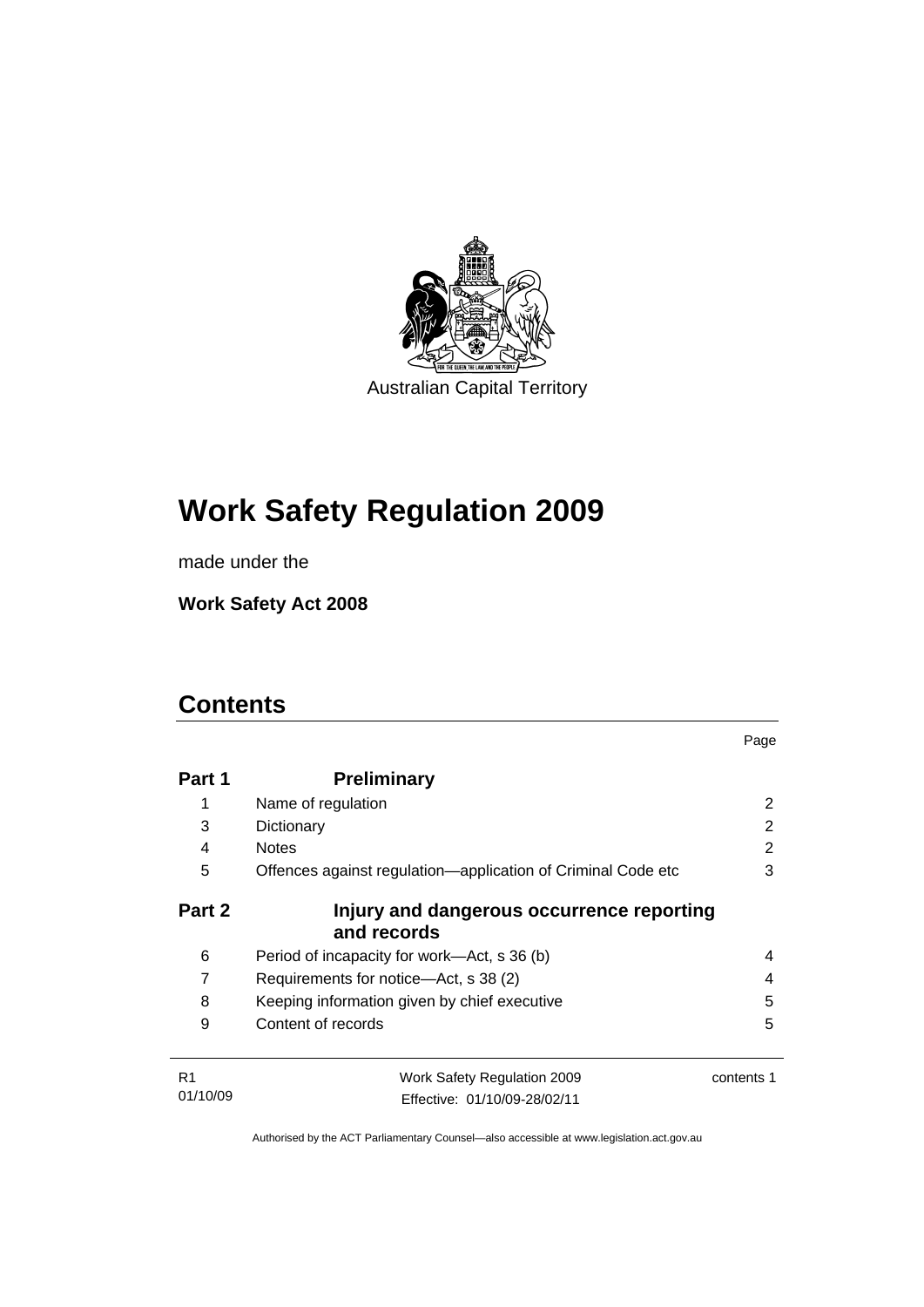#### **Contents**

|                     |                                                                     | Page           |
|---------------------|---------------------------------------------------------------------|----------------|
| Part 3              | <b>Facilities</b>                                                   |                |
| Division 3.1        | <b>Amenities</b>                                                    |                |
| 10                  | Person conducting a business or undertaking to provide amenities    | 6              |
| 11                  | Amenities to be safe and clean                                      | $\overline{7}$ |
| 12                  | Facility for personal belongings                                    | $\overline{7}$ |
| 13                  | Facility for changing clothes                                       | 8              |
| 14                  | Facility for changing clothes—temporary workplaces                  | 9              |
| 15                  | Meal facility                                                       | 10             |
| 16                  | <b>Combined facilities</b>                                          | 10             |
| 17                  | <b>Toilet facility</b>                                              | 11             |
| 18                  | Washing facility                                                    | 12             |
| 19                  | Shower facility                                                     | 13             |
| 20                  | Drinking water                                                      |                |
| 21                  | 13<br>Seating                                                       |                |
| 22                  | Working space                                                       | 14             |
| <b>Division 3.2</b> | <b>First aid and sickness</b>                                       |                |
| 23                  | First aid                                                           | 15             |
| 24                  | Arrangements for sick workers                                       | 16             |
| Part 4              | <b>Work safety representatives</b>                                  |                |
| <b>Division 4.1</b> | Work safety representatives-election process                        |                |
| 25                  | Work safety representative-eligibility                              | 17             |
| 26                  | Election process-number of work safety representatives              | 17             |
| 27                  | Election process-worker consultation unit may ask others to conduct |                |
|                     | election                                                            | 18             |
| 28                  | Election process-notice of election of work safety representatives  | 18             |
| 29                  | Election process—replacement work safety representatives            | 19             |
| 30                  | Work safety representative-deputy                                   | 20             |
| <b>Division 4.2</b> | Work safety representatives-general                                 |                |
| 31                  | Work safety representative—additional function—Act, s 58 (2)        | 20             |
| 32                  | Work safety representative—exercising functions—Act, s 58 (3)       | 21             |
| 33                  | Work safety representative-access to information                    | 22             |

contents 2 Work Safety Regulation 2009 Effective: 01/10/09-28/02/11

R1 01/10/09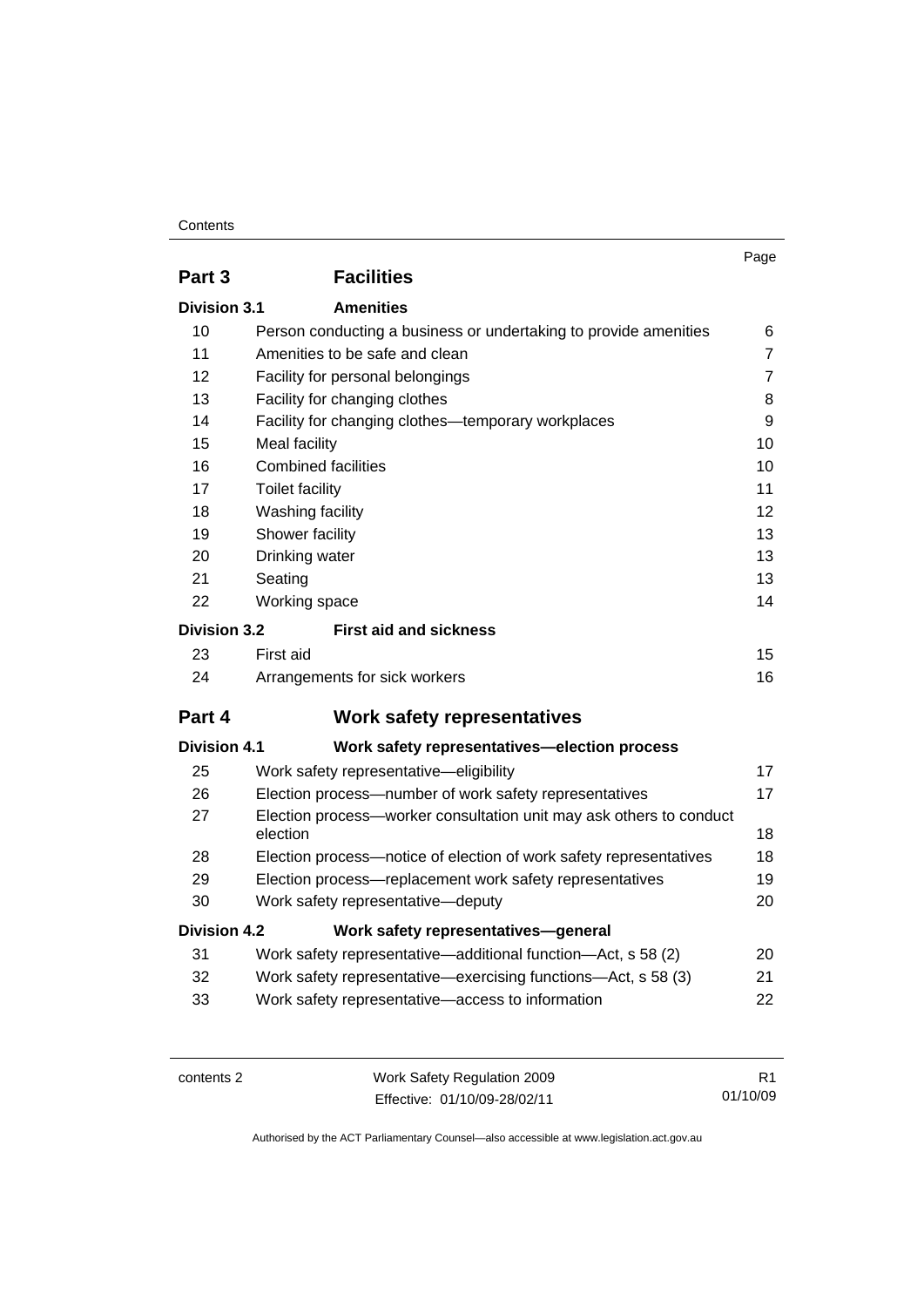|                            |                                                                                                       | Page       |
|----------------------------|-------------------------------------------------------------------------------------------------------|------------|
| <b>Division 4.3</b>        | Work safety representatives-conditions of office                                                      |            |
| 34                         | Work safety representative-term of office                                                             | 23         |
| 35                         | Work safety representative—application for disqualification                                           | 23         |
| 36                         | Work safety representative-grounds for disqualification                                               | 24         |
| 37                         | Work safety representative-notice of intention to disqualify                                          | 25         |
| 38                         | Work safety representative-disqualification                                                           | 25         |
| 39                         | Work safety representative-revocation of disqualification                                             | 27         |
| 40                         | Work safety representative—approved training                                                          | 27         |
| 41                         | Work safety representative-refresher training                                                         | 28         |
| <b>Division 4.4</b>        | Work safety representatives-employer's duties                                                         |            |
| 42                         | Work safety representative—employer to allow for time to exercise<br>functions and undertake training | 29         |
| 43                         | Work safety representative—employer to provide facilities                                             | 30         |
| <b>Division 4.5</b>        | Work safety representatives-provisional improvement<br>notices                                        |            |
| 44                         | Provisional improvement notice-Act, dict, def provisional                                             |            |
|                            | improvement notice                                                                                    | 31         |
| 45                         | Provisional improvement notice-issue of notice                                                        | 31         |
| 46                         | Provisional improvement notice-content of notice                                                      | 32         |
| 47                         | Provisional improvement notice-service of notice on chief executive<br>etc                            | 32         |
| 48                         | Provisional improvement notice—service of notice on other employers<br>etc                            | 33         |
| 49                         | Provisional improvement notice-display                                                                | 34         |
| 50                         | Provisional improvement notice-compliance                                                             | 34         |
| 51                         | Provisional improvement notice-revocation of notice                                                   | 35         |
| 52                         | Provisional improvement notice-review                                                                 | 36         |
| <b>Division 4.6</b>        | Work safety representatives-emergency procedures                                                      |            |
| 53                         | Emergency procedure                                                                                   | 37         |
| 54                         | Emergency procedure-alternative work                                                                  | 38         |
| Part 5                     | <b>Work safety committees</b>                                                                         |            |
| <b>Division 5.1</b>        | Work safety committees-establishment                                                                  |            |
| 55                         | Work safety committee-eligibility                                                                     | 39         |
| R <sub>1</sub><br>01/10/09 | Work Safety Regulation 2009<br>Effective: 01/10/09-28/02/11                                           | contents 3 |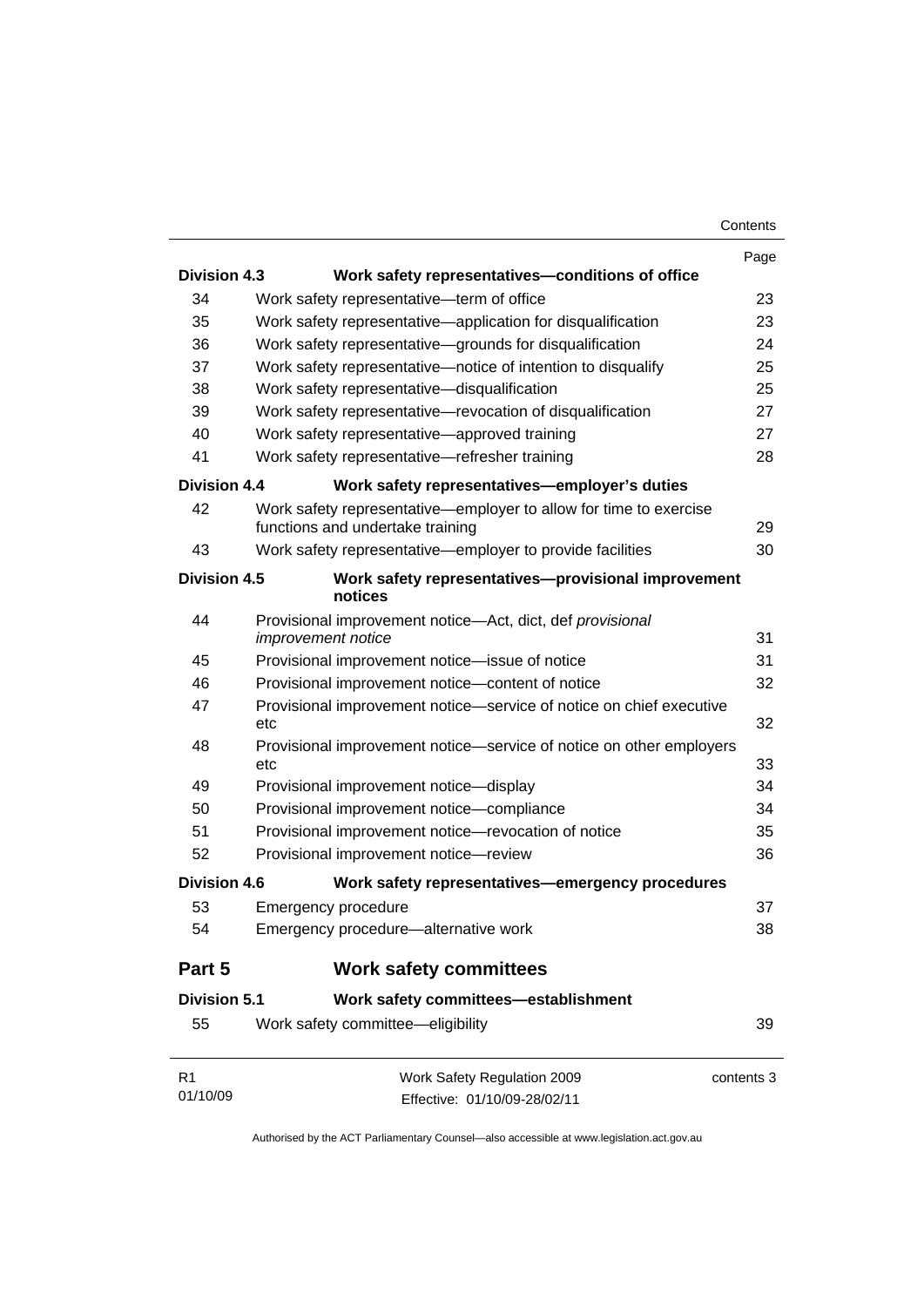|                     |                                                                                                  | Page           |
|---------------------|--------------------------------------------------------------------------------------------------|----------------|
| 56                  | Election process-worker consultation unit may ask others to conduct<br>election                  | 39             |
| 57                  | Election process-notice of election of work safety committee<br>members                          | 40             |
| <b>Division 5.2</b> | Work safety committees-general                                                                   |                |
| 58                  | Work safety committee—exercising functions                                                       | 41             |
| 59                  | Work safety committee-governance                                                                 | 41             |
| 60                  | Work safety committee-employer's duties                                                          | 42             |
| Part 6              | <b>Authorised representatives</b>                                                                |                |
| 61                  | Authorised representative—training—Act, s 62 (2) (b)                                             | 44             |
| 62                  | Authorised representative-application for disqualification                                       | 44             |
| 63                  | Authorised representative-grounds for disqualification                                           | 44             |
| 64                  | Authorised representative-notice of intention to disqualify                                      | 45             |
| 65                  | Authorised representative-disqualification                                                       | 46             |
| 66                  | Authorised representative-revocation of disqualification                                         | 47             |
| Part 7              | <b>Particular safety measures</b>                                                                |                |
| <b>Division 7.1</b> | <b>Entry and exit</b>                                                                            |                |
| 67                  | Entry to and exit from workplaces                                                                | 48             |
| 68                  | Movement within workplaces                                                                       | 48             |
| <b>Division 7.2</b> | Personal protective and safety equipment                                                         |                |
| 69                  | Person conducting business or undertaking to provide personal<br>protective and safety equipment | 49             |
| 70                  | Responsibilities of users of personal protective and safety equipment                            | 51             |
| 71                  | Certain personal protective and safety equipment to be provided                                  | 52             |
| 72                  | Air supplied respiratory equipment                                                               | 53             |
| <b>Division 7.3</b> | <b>Prevention of falls</b>                                                                       |                |
| 73                  | Meaning of anchorage-div 7.3                                                                     | 55             |
| 74                  | Protection against falls                                                                         | 55             |
| 75                  | Protection against falls-maintenance work<br>Use of safety harness, safety line and anchorage    |                |
| 76                  |                                                                                                  |                |
| 77                  | Use of ladders                                                                                   | 59             |
| 78                  | Use of particular types of ladders                                                               |                |
| contents 4          | Work Safety Regulation 2009                                                                      | R <sub>1</sub> |
|                     | Effective: 01/10/09-28/02/11                                                                     | 01/10/09       |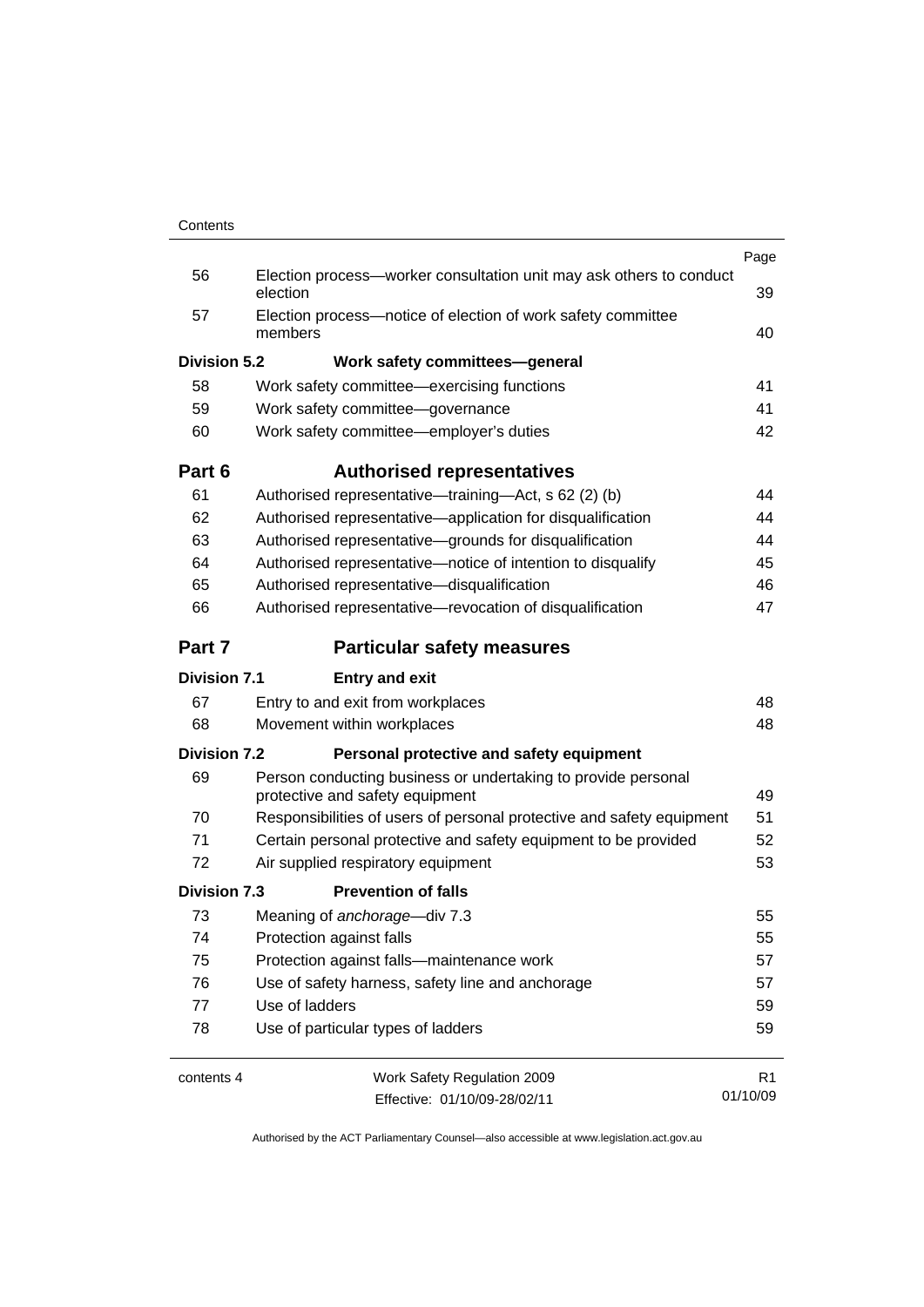|                     |                                                                                | Contents   |
|---------------------|--------------------------------------------------------------------------------|------------|
|                     |                                                                                | Page       |
| <b>Division 7.4</b> | <b>Atmosphere and ventilation</b>                                              |            |
| 79                  | Definitions-div 7.4                                                            | 61         |
| 80                  | Ventilation                                                                    | 62         |
| 81                  | Unsafe oxygen levels-particular measures                                       | 62         |
| 82                  | Unsafe levels of unclassified inhalable dust-particular measures               | 63         |
| 83                  | Unsafe levels of oxygen and unclassified inhalable dust-entry                  | 64         |
| 84                  | Monitoring levels of oxygen and unclassified inhalable dust                    | 65         |
| Division 7.5        | <b>Heat and cold</b>                                                           |            |
| 85                  | Air temperature                                                                | 66         |
| 86                  | Heat-particular measures                                                       | 66         |
| 87                  | Cold-particular measures                                                       | 67         |
| <b>Division 7.6</b> | <b>Surfaces and floors</b>                                                     |            |
| 88                  | Floors-general                                                                 | 67         |
| 89                  | Floors that become slippery                                                    | 68         |
| 90                  | Floors-hard surfaces                                                           | 69         |
| <b>Division 7.7</b> | <b>Electricity</b>                                                             |            |
| 91                  | Definitions-div 7.7                                                            | 69         |
| 92                  | Electricity-measures for electrical installations                              | 70         |
| 93                  | Electricity-measures for articles of electrical equipment                      | 72         |
| 94                  | Electricity-measures for preventing contact                                    | 73         |
| <b>Division 7.8</b> | <b>Confined spaces</b>                                                         |            |
| 95                  | Definitions-div 7.8                                                            | 75         |
| 96                  | Design etc-confined spaces                                                     | 76         |
| 97                  | Hazard identification and risk assessment-confined spaces                      | 77         |
| 98                  | Entry to and work in confined spaces                                           | 78         |
| 99                  | Isolation and control of potentially hazardous services-particular<br>measures | 81         |
| 100                 | Clearing containment before entry-particular measures                          | 82         |
| 101                 | Unsafe level of oxygen and atmospheric contaminants                            | 83         |
| 102                 | Entry permits-particular measures                                              | 84         |
| 103                 | Standby people-particular measures                                             | 86         |
| 104                 | Emergencies-particular measures                                                | 87         |
| 105                 | Entry protection-particular measures                                           | 89         |
|                     |                                                                                |            |
| R <sub>1</sub>      | Work Safety Regulation 2009                                                    | contents 5 |

Effective: 01/10/09-28/02/11

01/10/09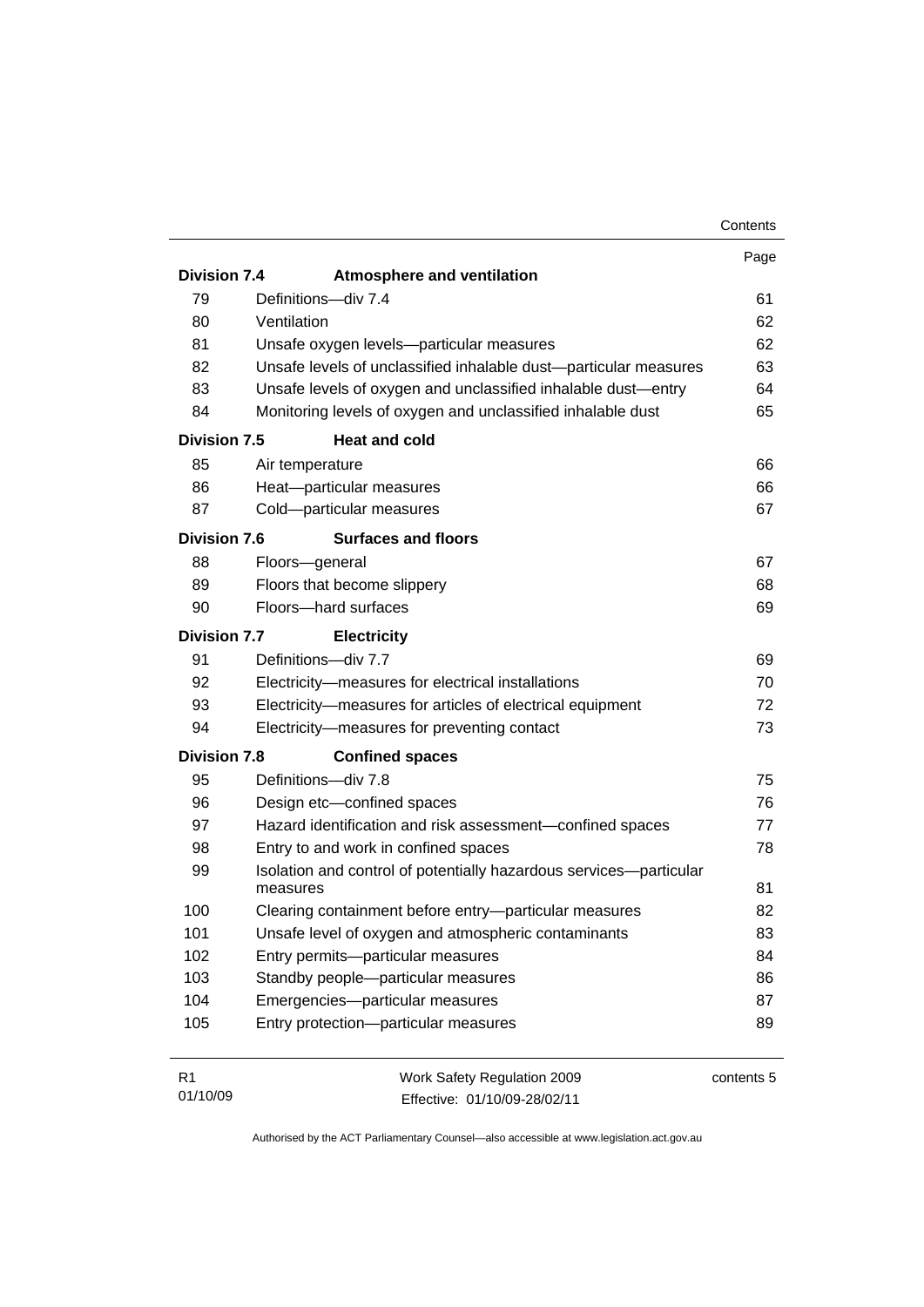#### **Contents**

|                      |                                                                          | Page           |  |
|----------------------|--------------------------------------------------------------------------|----------------|--|
| 106                  | Atmospheric testing and monitoring—particular measures                   |                |  |
| 107                  | Training about confined spaces                                           | 90             |  |
| 108                  | Record keeping                                                           | 92             |  |
| Division 7.9         | Lighting                                                                 |                |  |
| 109                  | Person conducting business or undertaking to provide lighting            | 93             |  |
| Division 7.10        | <b>Noise management</b>                                                  |                |  |
| 110                  | Definitions-div 7.10                                                     | 94             |  |
| 111                  | Working out $L_{C,peak}$ value—div 7.10                                  | 94             |  |
| 112                  | Noise management-duties of designers etc                                 | 94             |  |
| 113                  | Noise management-duties of person conducting business or<br>undertaking  | 95             |  |
| 114                  | Noise management-duties of workers                                       | 96             |  |
| <b>Division 7.11</b> | <b>Isolated work</b>                                                     |                |  |
| 115                  | Isolated workers                                                         | 97             |  |
| Division 7.12        | Fire and explosion                                                       |                |  |
| 116                  | Fire and explosion-risk control                                          | 98             |  |
| 117                  | Fire and explosion-facilities                                            | 100            |  |
| <b>Division 7.13</b> | <b>Emergency procedures</b>                                              |                |  |
| 118                  | Person conducting business or undertaking to provide for emergencies 101 |                |  |
| Part 8               | <b>Licensing high risk work</b>                                          |                |  |
| <b>Division 8.1</b>  | <b>Important concepts</b>                                                |                |  |
| 119                  | Definitions-pt 8                                                         | 103            |  |
| <b>Division 8.2</b>  | <b>High risk work licence</b>                                            |                |  |
| 120                  | Carrying out high risk work without licence                              | 106            |  |
| 121                  | Allowing unlicensed person to carry out work                             |                |  |
| 122                  | Licence application                                                      |                |  |
| 123                  | Licence issue                                                            |                |  |
| 124                  | Licence conditions                                                       |                |  |
| 125                  | Failing to comply with condition of licence                              | 110            |  |
| 126                  | Form of licence                                                          | 111            |  |
| 127                  | Term of licence                                                          | 111            |  |
|                      |                                                                          |                |  |
| contents 6           | Work Safety Regulation 2009                                              | R <sub>1</sub> |  |

Effective: 01/10/09-28/02/11

01/10/09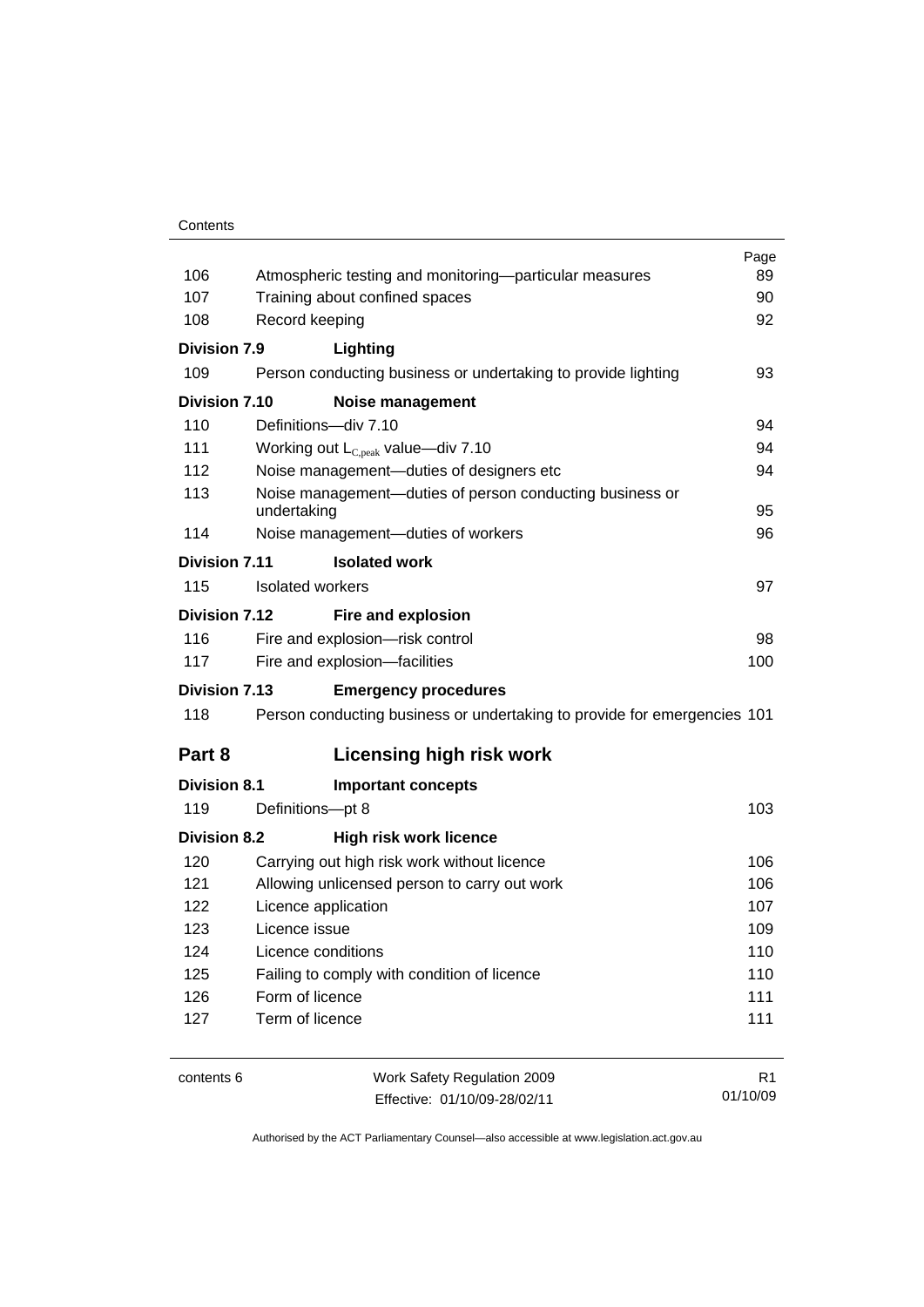| 128                 | Renewal of licence                                                                                    | Page<br>111 |
|---------------------|-------------------------------------------------------------------------------------------------------|-------------|
| 129                 | Issue of renewed licence                                                                              | 112         |
| 130                 |                                                                                                       | 114         |
| 131                 | Application to vary licence<br>Variation of licence                                                   | 115         |
| 132                 | Licensee not to hold other licence                                                                    | 116         |
| 133                 | Replacement of lost etc licence                                                                       | 117         |
| <b>Division 8.3</b> | <b>Suspension or cancellation of licence</b>                                                          |             |
| 134                 |                                                                                                       | 118         |
| 135                 | Grounds for compulsory cancellation of licence                                                        | 118         |
| 136                 | Compulsory cancellation of licence                                                                    | 119         |
| 137                 | Grounds for discretionary cancellation of licence<br>Discretionary cancellation of licence            | 120         |
| 138                 | Suspension of licence after notice                                                                    | 121         |
| 139                 | Immediate suspension of licence                                                                       | 122         |
| 140                 | Review of licence suspension or cancellation                                                          | 122         |
| 141                 | Surrender of suspended or cancelled licence                                                           | 124         |
| 142                 | Cooperation with other jurisdictions                                                                  | 125         |
|                     |                                                                                                       |             |
| <b>Division 8.4</b> | <b>Trainees under supervision</b>                                                                     |             |
| 143                 | Supervisor's obligations                                                                              | 125         |
| 144                 | Trainee's obligations                                                                                 | 126         |
| <b>Division 8.5</b> | <b>Training and assessment</b>                                                                        |             |
| 145                 | Training and assessment                                                                               | 127         |
| 146                 | Chief executive may issue directions                                                                  | 128         |
| 147                 | Exemption from training                                                                               | 128         |
| 148                 | Assessor qualifications                                                                               | 128         |
| 149                 | Statement of attainment                                                                               | 130         |
| 150                 | Registered training organisation-agreement with chief executive to<br>provide training and assessment | 130         |
| 151                 | Improperly issuing statement of attainment                                                            | 131         |
| 152                 | Improperly obtaining statement of attainment                                                          | 131         |
| <b>Division 8.6</b> | <b>Administration</b>                                                                                 |             |
| 153                 | Keeping and providing records of training and assessment                                              | 132         |
| 154                 | Cooperation with licensing authorities                                                                | 132         |
| 155                 | Cooperation with registered training organisations                                                    | 133         |
| R1                  | Work Safety Regulation 2009                                                                           | contents 7  |
| 01/10/09            | Effective: 01/10/09-28/02/11                                                                          |             |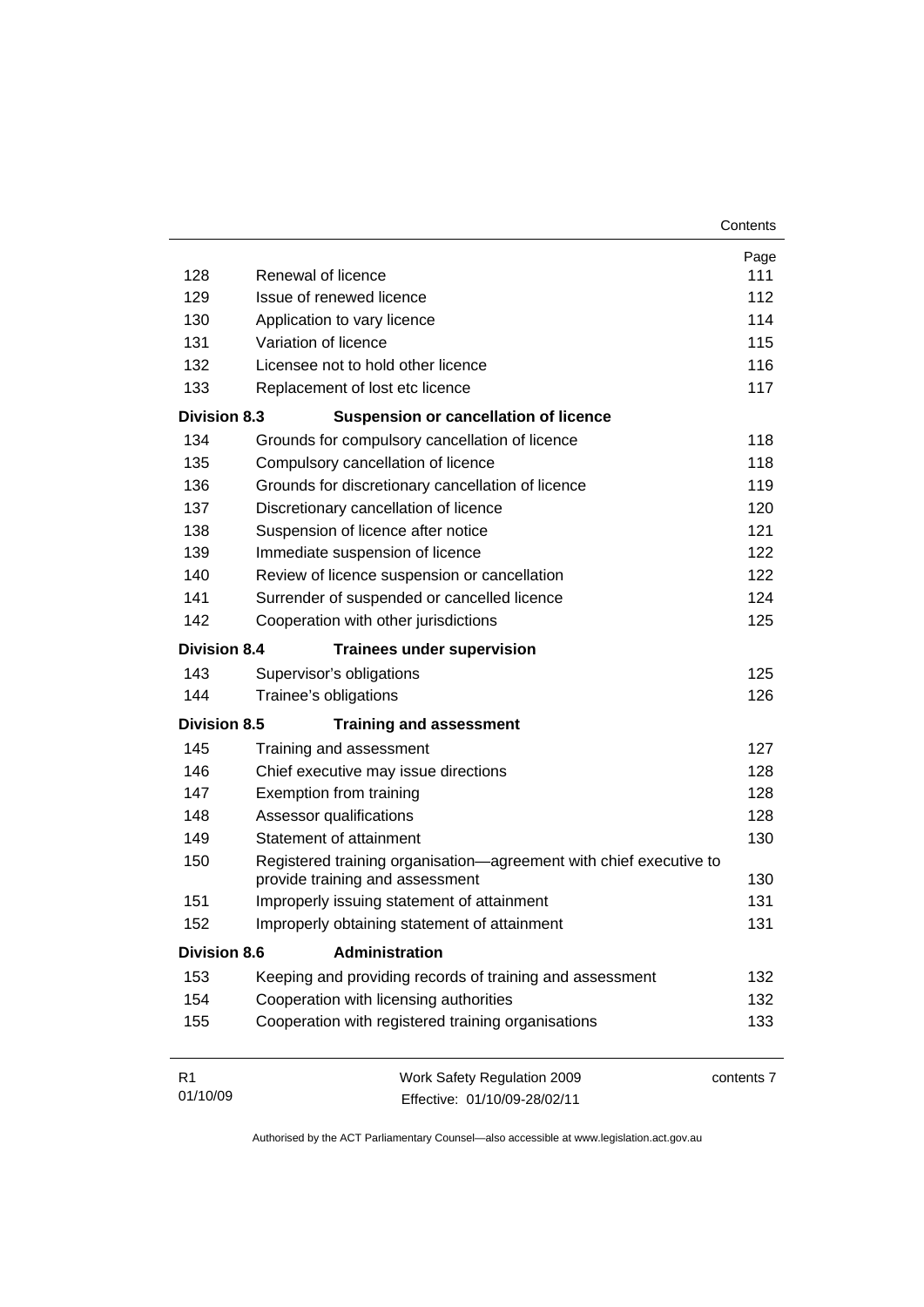#### **Contents**

|                     |                                                                                                    | Page |
|---------------------|----------------------------------------------------------------------------------------------------|------|
| <b>Division 8.7</b> | <b>Exemptions</b>                                                                                  |      |
| 156                 | Application for exemption                                                                          | 133  |
| 157                 | Grant of exemption                                                                                 | 134  |
| 158                 | <b>Exemption conditions</b>                                                                        | 135  |
| 159                 | Failing to comply with condition of exemption                                                      | 136  |
| 160                 | Notice of exemption                                                                                | 136  |
| <b>Division 8.8</b> | <b>Miscellaneous</b>                                                                               |      |
| 161                 | Chief executive may make inquiries                                                                 | 136  |
| 162                 | Guidelines                                                                                         | 137  |
| 163                 | Production of licence etc on request                                                               | 137  |
| 164                 | Production of information etc on request                                                           | 139  |
| 165                 | Licensee's change of address                                                                       | 139  |
| Part 9              | <b>Construction induction training</b>                                                             |      |
| <b>Division 9.1</b> | Definitions-pt 9                                                                                   |      |
| 166                 | Definitions-pt 9                                                                                   | 140  |
| <b>Division 9.2</b> | Requirement to hold construction induction training<br>card                                        |      |
| 167                 | Person on construction site without construction induction training card 143                       |      |
| 168                 | Allowing worker to be on construction site without construction<br>induction training card         | 144  |
| 169                 | Allowing person to be on construction site without construction<br>induction training card         | 144  |
| Division 9.3        | <b>Construction induction training</b>                                                             |      |
| 170                 | Construction induction training and assessment                                                     | 145  |
| 171                 | Construction induction training-registered training organisation<br>agreement with chief executive | 146  |
| 172                 | Construction induction training-trainer qualifications                                             | 146  |
| 173                 | Construction induction training-statement of attainment                                            | 146  |
| 174                 | Construction induction training-improperly issuing statement of<br>attainment                      | 147  |
| 175                 | Construction induction training-improperly obtaining statement of<br>attainment                    | 147  |

| contents 8 | Work Safety Regulation 2009  |          |
|------------|------------------------------|----------|
|            | Effective: 01/10/09-28/02/11 | 01/10/09 |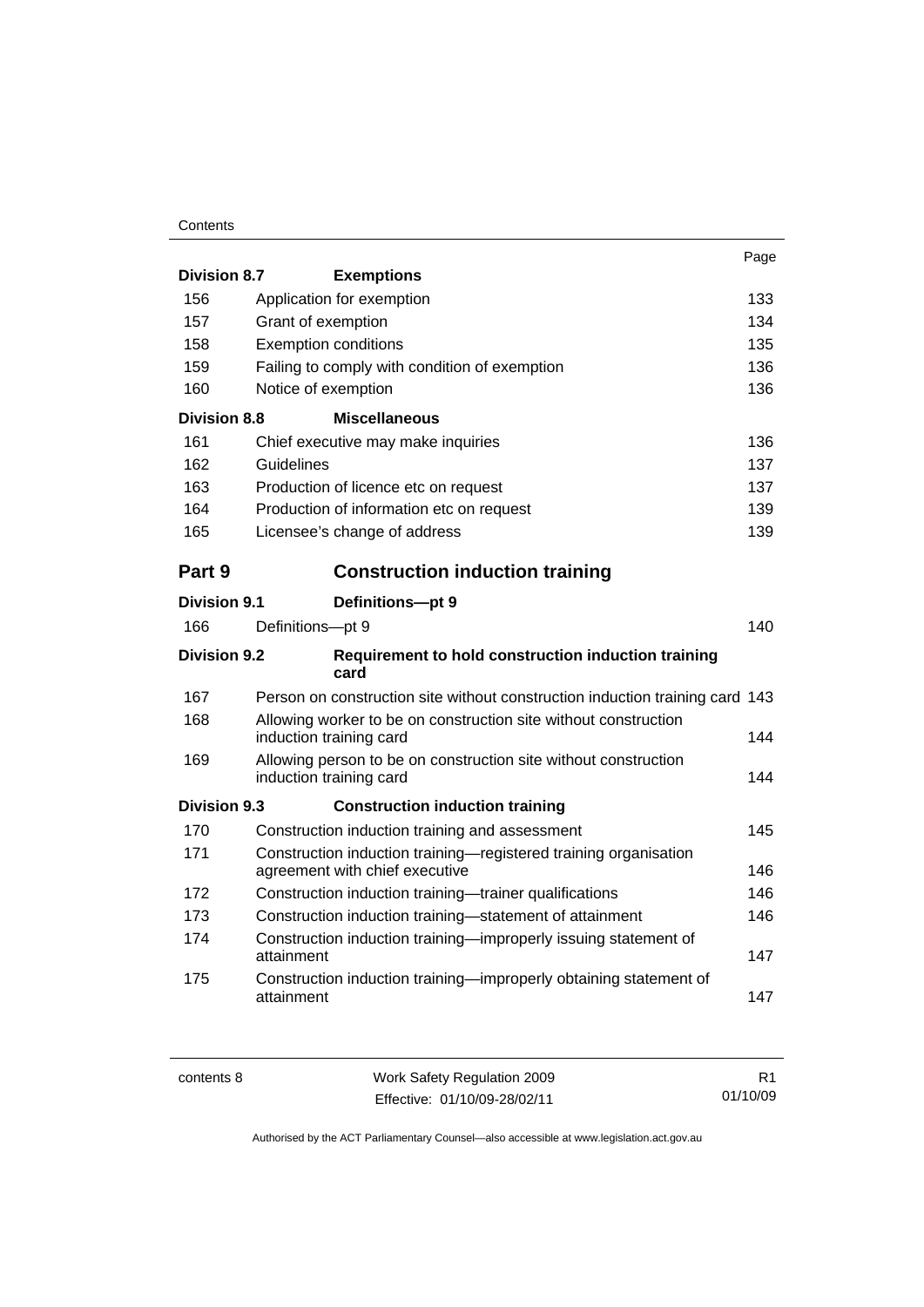|                     |                                                                                         | Contents   |
|---------------------|-----------------------------------------------------------------------------------------|------------|
|                     |                                                                                         | Page       |
| <b>Division 9.4</b> | <b>Construction induction training card</b>                                             |            |
| 176                 | Construction induction training card—application                                        | 148        |
| 177                 | Construction induction training card-issue                                              | 149        |
| 178                 | Construction induction training card-form                                               | 149        |
| 179                 | Production of construction induction training card to inspector on<br>request           | 149        |
| 180                 | Replacement of lost etc card                                                            | 150        |
| <b>Division 9.5</b> | Cancellation of construction induction training card                                    |            |
| 181                 | Grounds for cancellation of construction induction training card                        | 151        |
| 182                 | Cancellation of construction induction training card                                    | 151        |
| 183                 | Surrender of cancelled construction induction training card                             | 152        |
| Division 9.6        | <b>Miscellaneous</b>                                                                    |            |
| 184                 | Employer to keep training records                                                       | 152        |
| 185                 | Chief executive to cooperate with other jurisdictions                                   | 153        |
|                     |                                                                                         |            |
| Part 10             | Carrying out manual tasks                                                               |            |
| 186                 | Meaning of manual task-pt 10                                                            | 155        |
| 187                 | Person conducting business or undertaking must give information etc                     | 155        |
| 188                 | Person in control of premises, plant or system must give information<br>etc             | 157        |
| 189                 | Person in control of design, manufacture, import or supply must give<br>information etc | 159        |
| Part 11             | Incorporated documents                                                                  |            |
| 190                 | Meaning of incorporated document                                                        | 161        |
| 191                 | Inspection of incorporated documents                                                    | 162        |
| 192                 | Notification of certain incorporated documents                                          | 162        |
| Part 12             | <b>Reviewable decisions</b>                                                             |            |
| 193                 | Reviewable decision-Act, s 174 (b)                                                      | 165        |
| 194                 | Notice of reviewable decision-Act, s 175 (1)                                            | 165        |
| 195                 | Internal review of certain decisions-Act, s 176 (1)                                     | 165        |
| Part 13             | <b>Transitional</b>                                                                     |            |
| 196                 | Definitions-pt 13                                                                       | 166        |
| R1                  | Work Safety Regulation 2009                                                             | contents 9 |
| 01/10/09            | Effective: 01/10/09-28/02/11                                                            |            |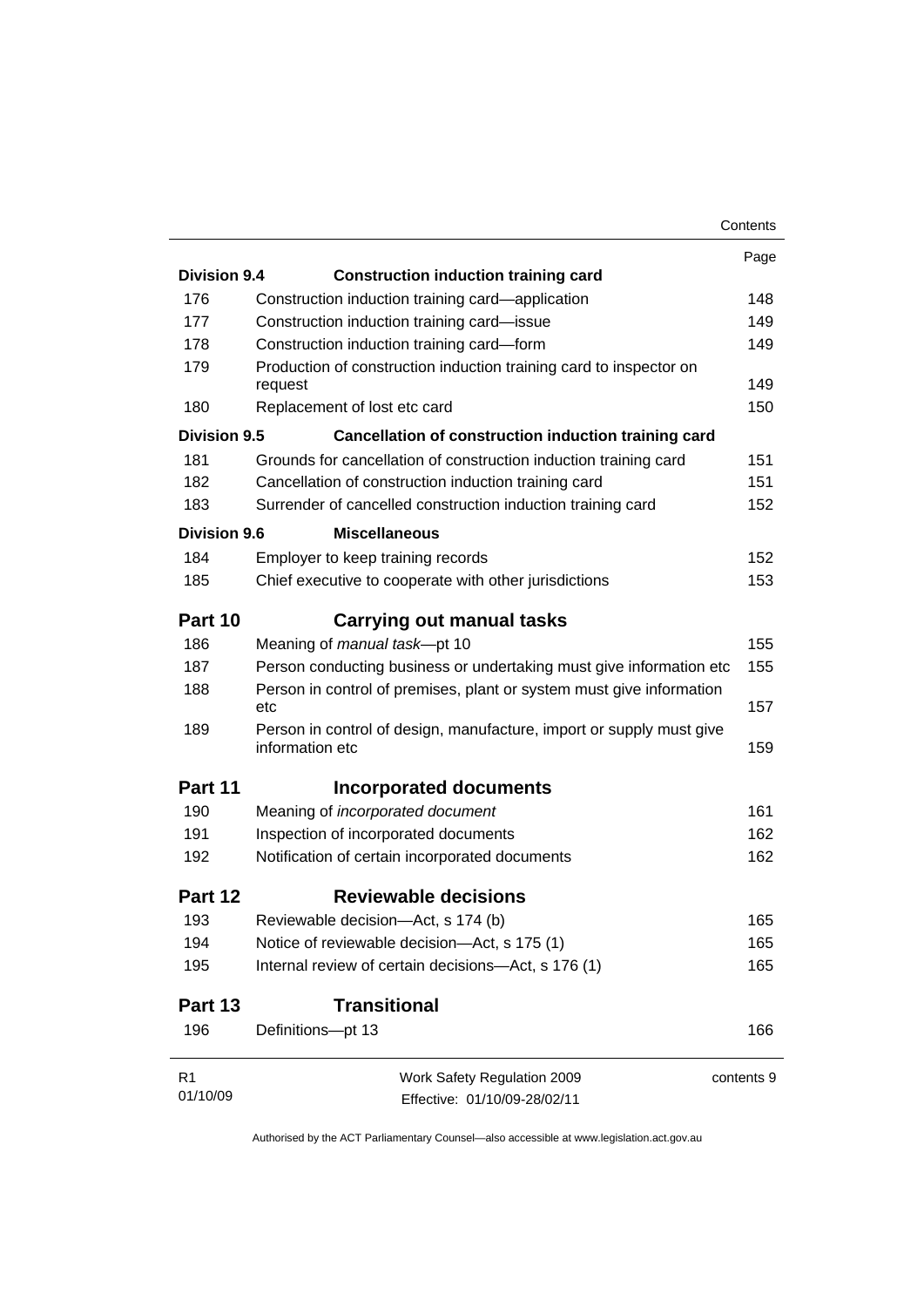|     |                                                                              | Page |
|-----|------------------------------------------------------------------------------|------|
| 197 | Transitional-continuing application of repealed regulation in relation       |      |
|     | to scheduled work etc                                                        | 167  |
| 198 | Transitional—application of regulation in relation to scheduled work etc 167 |      |
| 199 | Transitional-certificates of competency                                      | 168  |
| 200 | Transitional—converting certificate of competency to licence                 | 169  |
| 201 | Expiry-pt 13                                                                 | 171  |

| <b>Schedule 1</b> | High risk work                    | 172 |
|-------------------|-----------------------------------|-----|
| <b>Part 1.1</b>   | Definitions-sch 1                 | 172 |
| 1.1               | <b>Boilers</b>                    | 172 |
| 1.2               | Boom-type elevating work platform | 173 |
| 1.3               | Bridge crane                      | 174 |
| 1.4               | Crane                             | 174 |
| 1.5               | Direct-fired process heater       | 175 |
| 1.6               | Derrick crane                     | 175 |
| 1.7               | Dogging work                      | 175 |
| 1.8               | Forklift truck                    | 176 |
| 1.9               | Gantry crane                      | 176 |
| 1.10              | Hoist                             | 176 |
| 1.11              | Materials hoist                   | 177 |
| 1.12              | Mobile crane                      | 177 |
| 1.13              | Non-slewing mobile crane          | 177 |
| 1.14              | Order-picking forklift truck      | 177 |
| 1.15              | Outrigger                         | 177 |
| 1.16              | Personnel and materials hoist     | 177 |
| 1.17              | Portal boom crane                 | 178 |
| 1.18              | Reciprocating steam engine        | 178 |
| 1.19              | Rigging work                      | 178 |
| 1.20              | Scaffolding work                  | 178 |
| 1.21              | Self-erecting tower crane         | 179 |
| 1.22              | Slewing mobile crane              | 179 |
| 1.23              | Slinging techniques               | 179 |
| 1.24              | <b>Stabiliser</b>                 | 179 |

contents 10 Work Safety Regulation 2009 Effective: 01/10/09-28/02/11

R1 01/10/09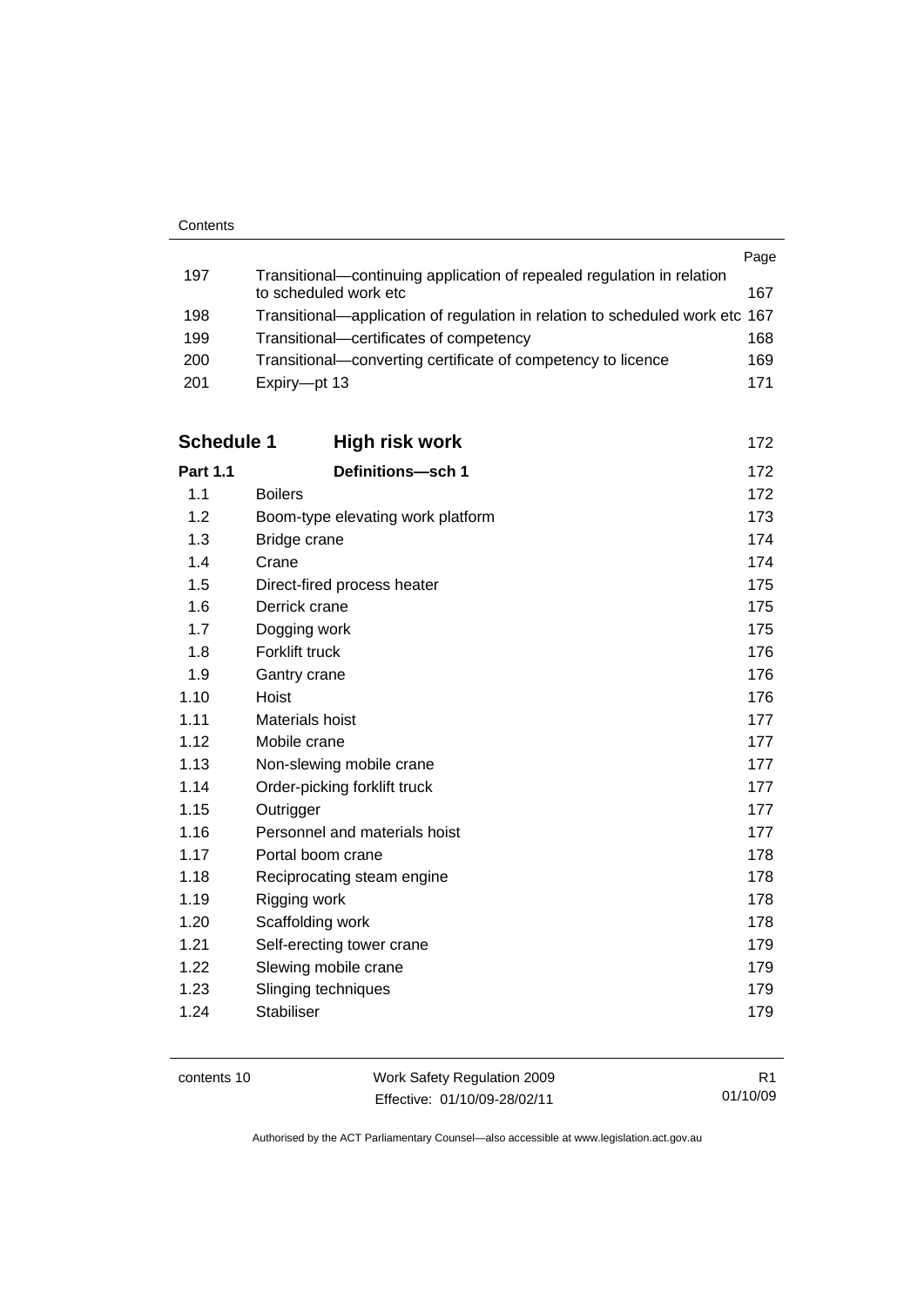|                   |             |                                       | Contents |
|-------------------|-------------|---------------------------------------|----------|
|                   |             |                                       | Page     |
| 1.25              | Tower crane |                                       | 179      |
| 1.26              | Turbine     |                                       | 180      |
| 1.27              |             | Vehicle-loading crane                 | 180      |
| 1.28              |             | Vehicle-mounted concrete-placing boom | 180      |
| <b>Part 1.2</b>   |             | <b>Classes of high risk work</b>      | 181      |
| <b>Schedule 2</b> |             | <b>Corresponding laws</b>             | 188      |
| <b>Schedule 3</b> |             | <b>Reviewable decisions</b>           | 189      |
| <b>Part 3.1</b>   |             | <b>Reviewable decisions</b>           | 189      |
| <b>Part 3.2</b>   |             | Internal review of decisions          | 199      |
| <b>Dictionary</b> |             |                                       | 200      |
| <b>Endnotes</b>   |             |                                       |          |
| 1                 |             | About the endnotes                    | 208      |
| 2                 |             | Abbreviation key                      | 208      |

 3 Legislation history [209](#page-222-0) 4 Amendment history [209](#page-222-0)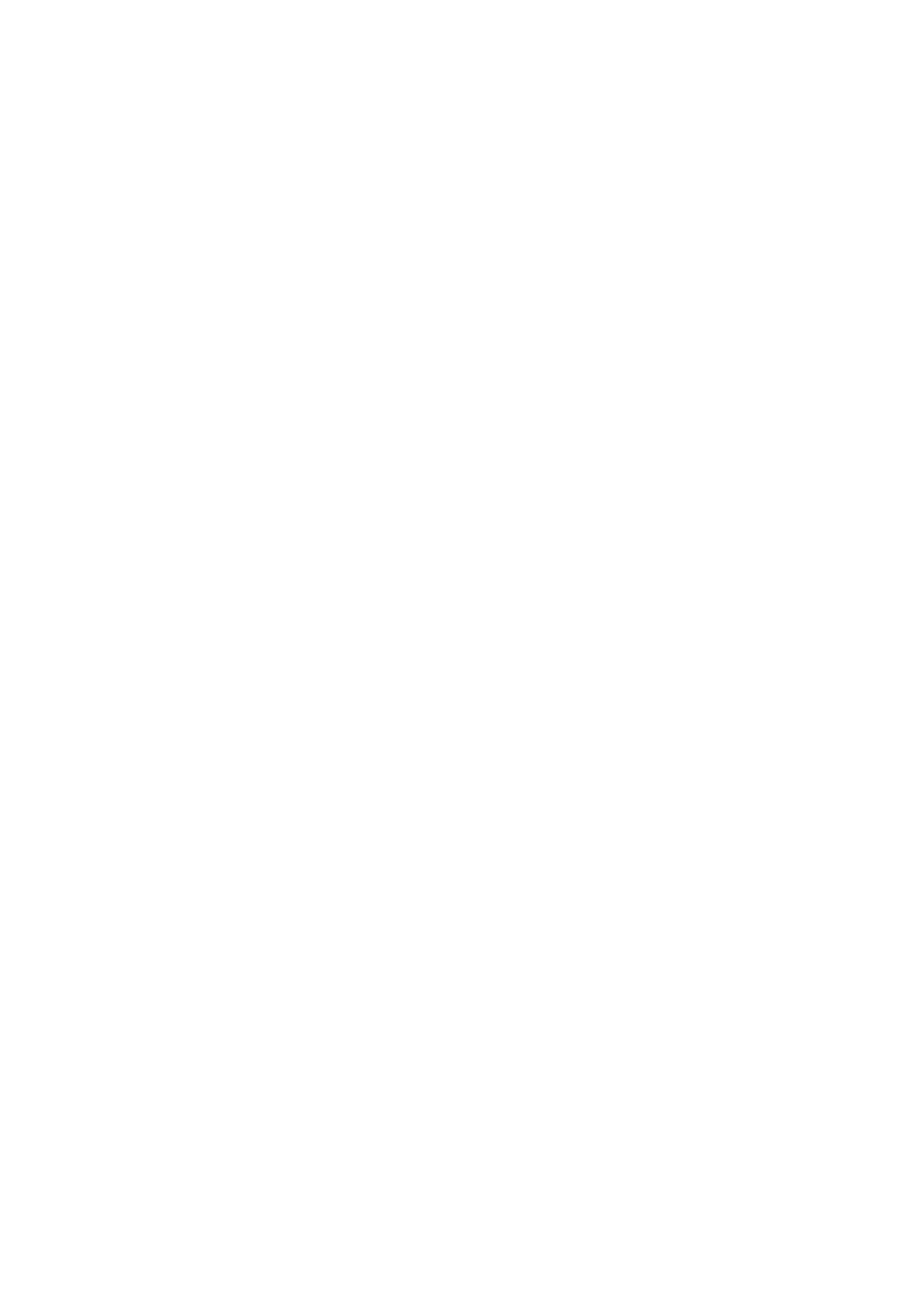<span id="page-14-0"></span>

# **Work Safety Regulation 2009**

made under the

l

**Work Safety Act 2008** 

R1 01/10/09 Work Safety Regulation 2009 Effective: 01/10/09-28/02/11

page 1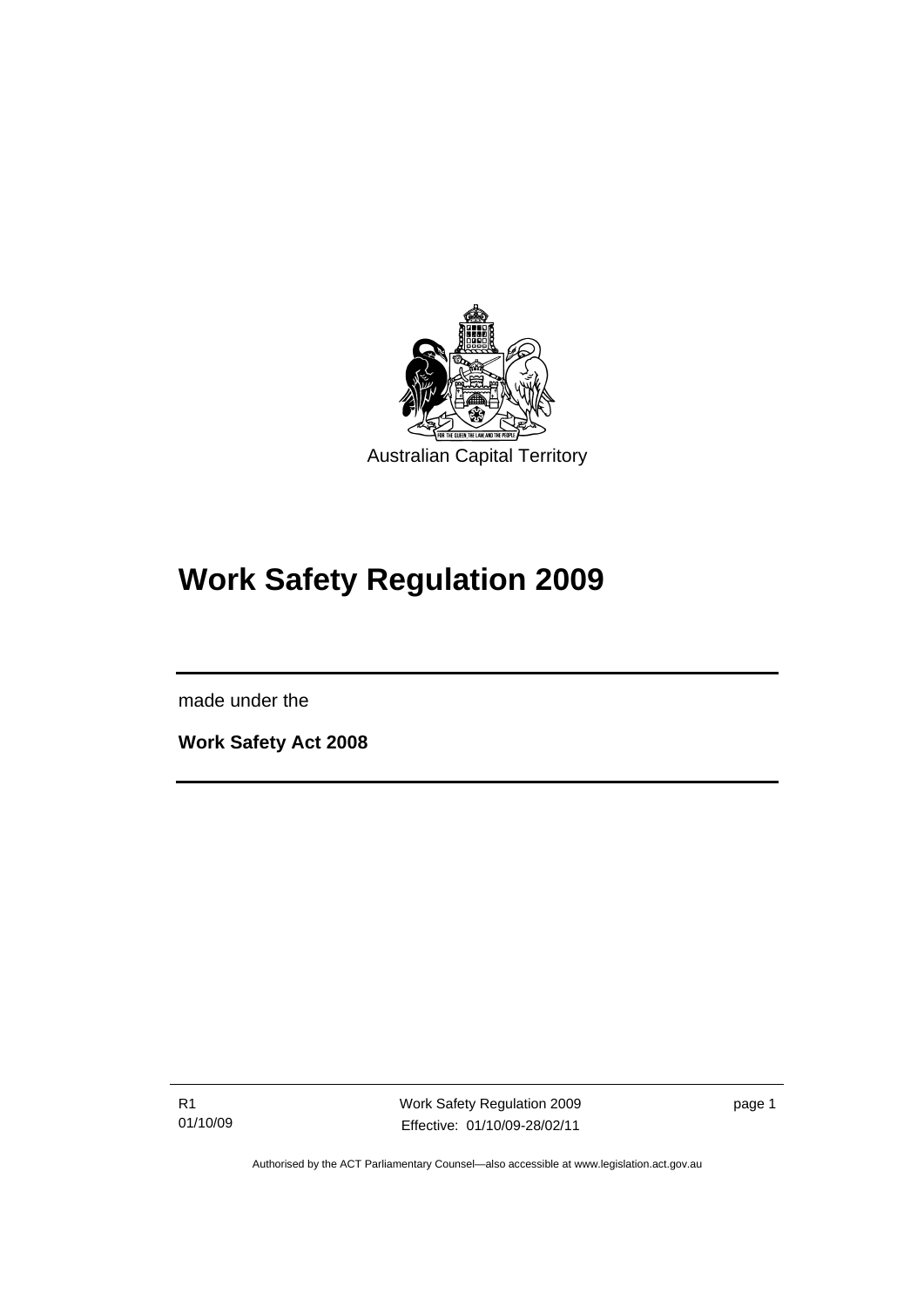#### <span id="page-15-0"></span>Part 1 **Preliminary**

Section 1

# **Part 1** Preliminary

#### **1 Name of regulation**

This regulation is the *Work Safety Regulation 2009*.

#### **3 Dictionary**

The dictionary at the end of this regulation is part of this regulation.

*Note 1* The dictionary at the end of this regulation defines certain terms used in this regulation, and includes references (*signpost definitions*) to other terms defined elsewhere.

> For example, the signpost definition '*dangerous substance*—see the *Dangerous Substances Act 2004*, section 10.' is defined in that dictionary and the definition applies to this regulation.

*Note 2* A definition in the dictionary (including a signpost definition) applies to the entire regulation unless the definition, or another provision of the regulation, provides otherwise or the contrary intention otherwise appears (see Legislation Act, s 155 and s 156 (1)).

#### **4 Notes**

A note included in this regulation is explanatory and is not part of this regulation.

*Note* See the Legislation Act, s 127 (1), (4) and (5) for the legal status of notes.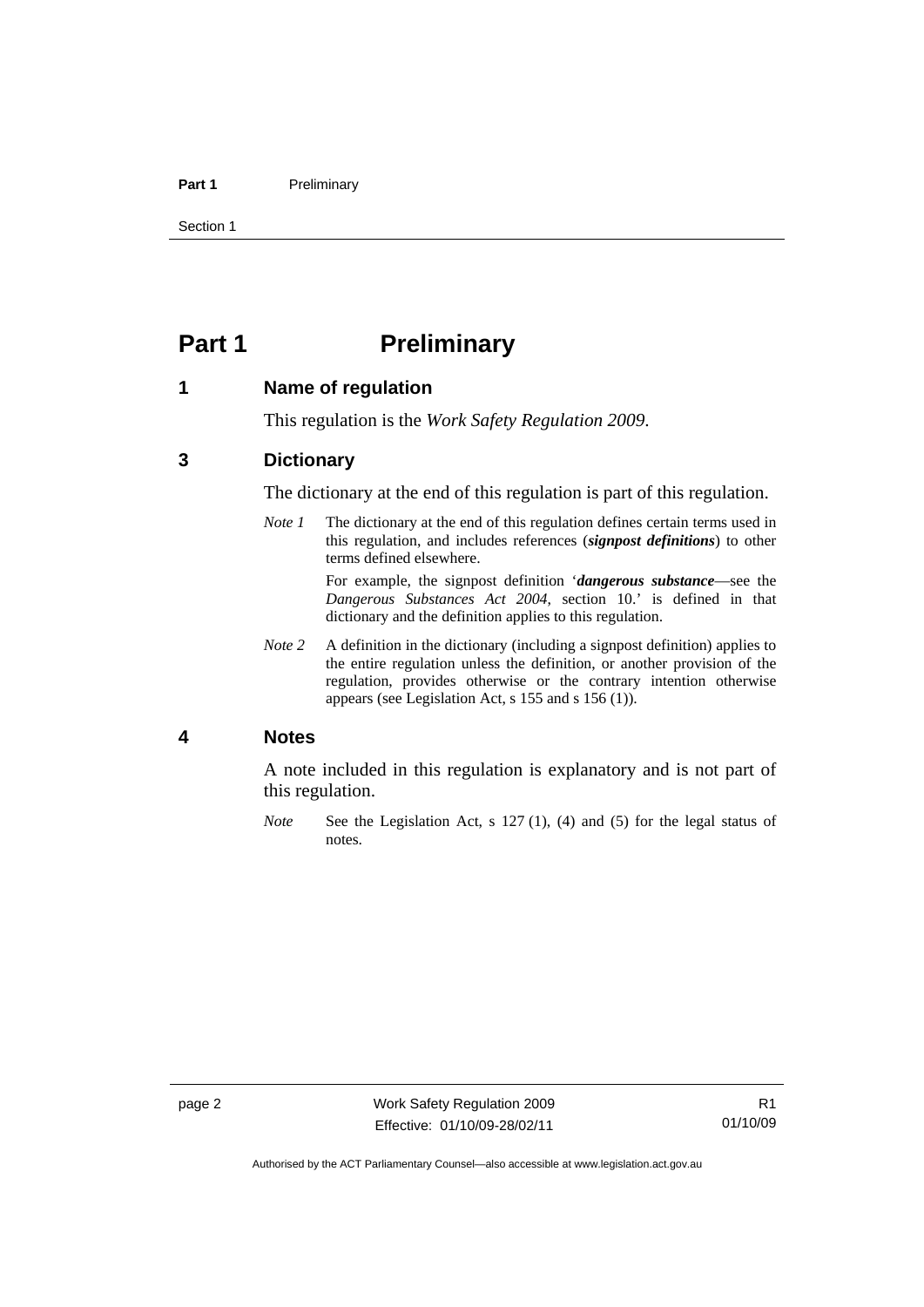#### <span id="page-16-0"></span>**5 Offences against regulation—application of Criminal Code etc**

Other legislation applies in relation to offences against this regulation.

*Note 1 Criminal Code*

The Criminal Code, ch 2 applies to all offences against this regulation (see Code, pt 2.1).

The chapter sets out the general principles of criminal responsibility (including burdens of proof and general defences), and defines terms used for offences to which the Code applies (eg *conduct*, *intention*, *recklessness* and *strict liability*).

*Note 2 Penalty units* 

The Legislation Act, s 133 deals with the meaning of offence penalties that are expressed in penalty units.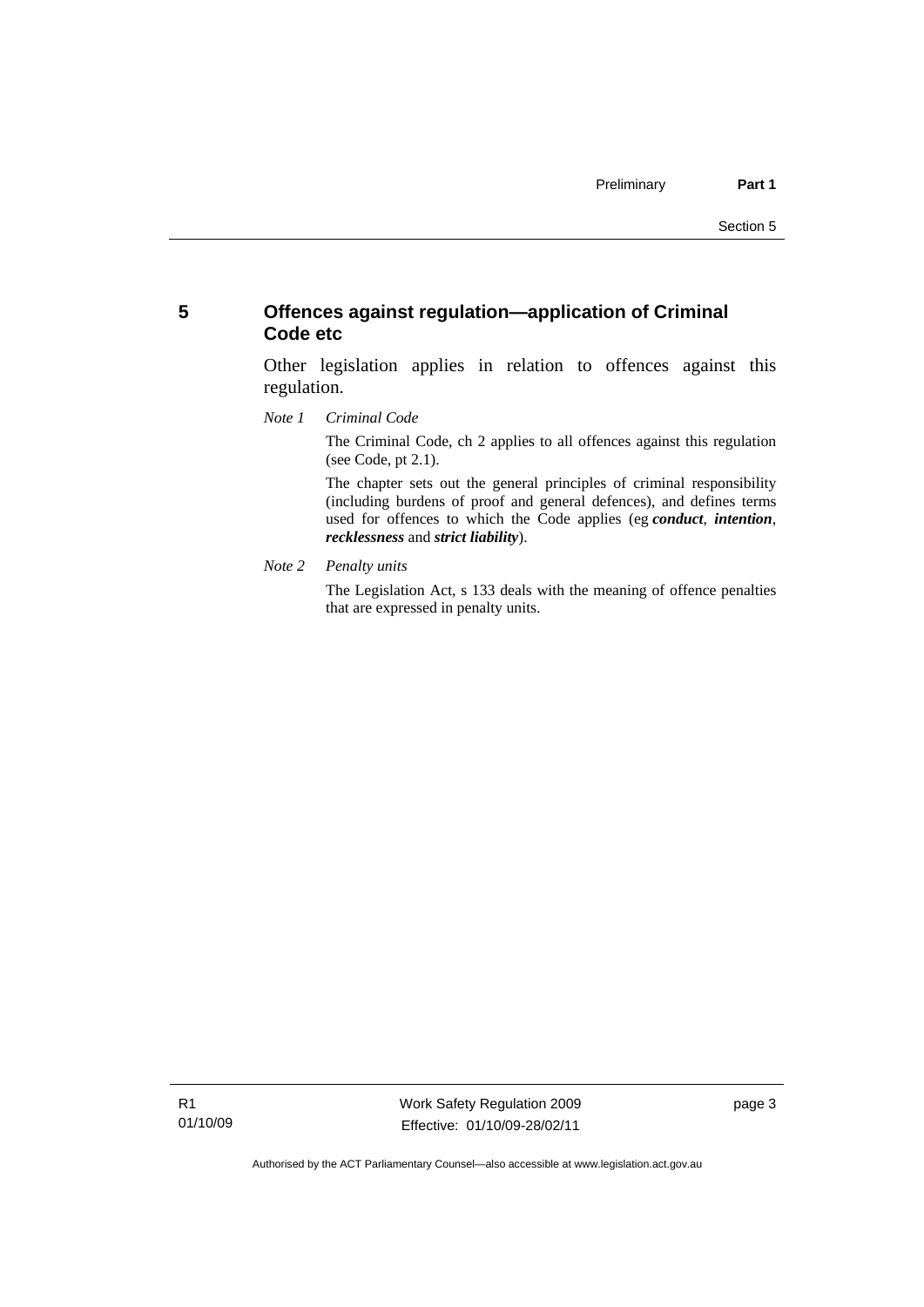<span id="page-17-0"></span>Section 6

# **Part 2 Injury and dangerous occurrence reporting and records**

#### **6 Period of incapacity for work—Act, s 36 (b)**

The period of incapacity for work is 7 days.

#### **7 Requirements for notice—Act, s 38 (2)**

- (1) For the Act, section 38 (2) (a), the following are the times for giving notice:
	- (a) if the serious event involves the death of a worker or another person—
		- (i) as soon after the event as is reasonably practicable but not later than 2 hours after the event; and
		- (ii) in writing not later than 48 hours after the event;
	- (b) for any other serious event—not later than 8 days after the day the serious event happened.
- (2) For the Act, section 38 (2) (b), the following are the methods for giving notice:
	- (a) in writing;
	- (b) by telephone;
	- (c) by facsimile or other electronic means.
- (3) If the chief executive receives notice other than in writing, the chief executive must give the employer—
	- (a) details of the information received; or
	- (b) an acknowledgment of receiving the notice.
	- *Note* If a form is approved under the Act, s 229 for the notice, the form must be used.

R1 01/10/09

Authorised by the ACT Parliamentary Counsel—also accessible at www.legislation.act.gov.au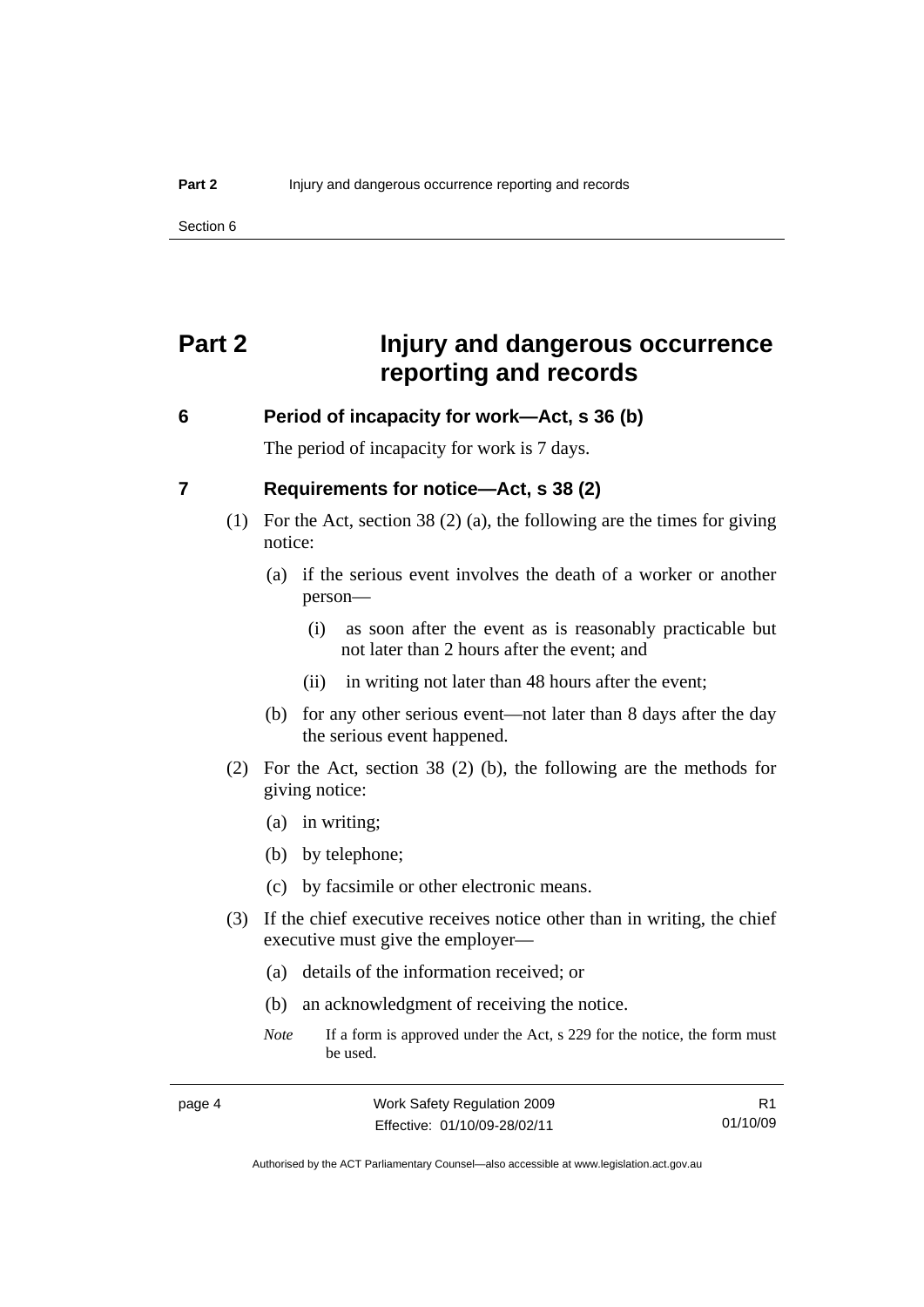# <span id="page-18-0"></span>**8 Keeping information given by chief executive**

- (1) This section applies if a person conducting a business or undertaking at a workplace gives notice of an event other than in writing and the chief executive gives the person—
	- (a) a copy of the information received; or
	- (b) an acknowledgement of receiving the notice.
- (2) A person conducting a business or undertaking at a workplace commits an offence if—
	- (a) a copy or acknowledgement mentioned in subsection (1) is given to the person; and
	- (b) the person does not keep the copy or acknowledgement for 5 years after the day it is given.

Maximum penalty: 10 penalty units.

(3) An offence against this section is a strict liability offence.

# **9 Content of records**

- (1) The chief executive may approve the content of a record required to be maintained under the Act, section 39.
- (2) An approval is a notifiable instrument.
	- *Note* A notifiable instrument must be notified under the Legislation Act.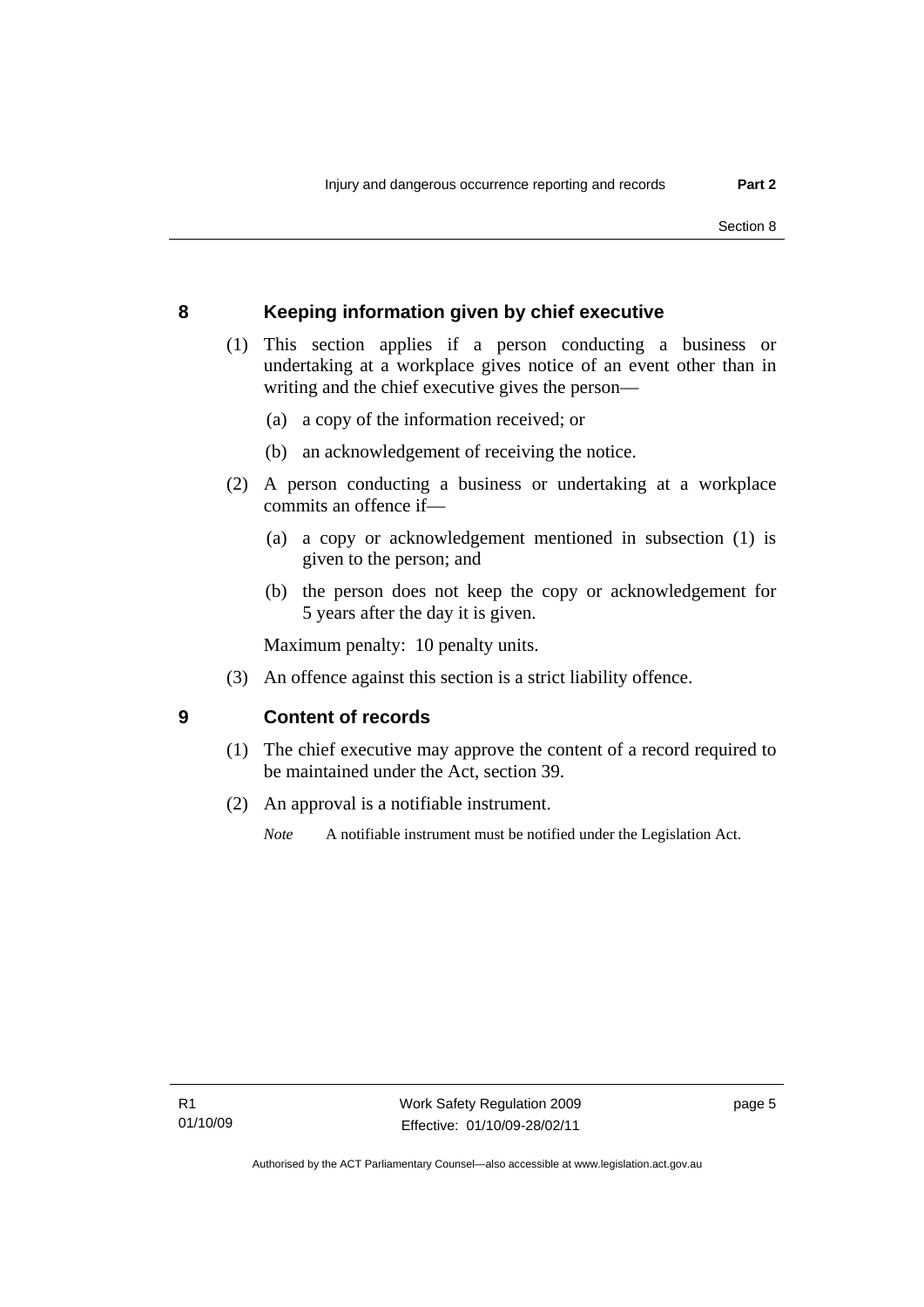# <span id="page-19-0"></span>**Part 3 Facilities**

# **Division 3.1 Amenities**

#### **10 Person conducting a business or undertaking to provide amenities**

 (1) A person conducting a business or undertaking at a workplace commits an offence if the person does not provide adequate amenities for workers while they are at the workplace.

Maximum penalty: 20 penalty units.

- (2) What is adequate for subsection (1) must be decided having regard to the circumstances, including—
	- (a) the nature of the work undertaken at the workplace; and
	- (b) the size, nature and location of the workplace; and
	- (c) the number of workers at the workplace and their characteristics including gender, age and special needs.
- (3) In this section:

*amenities* means facilities for the welfare or personal hygiene needs of people.

#### **Examples**

- 1 toilets
- 2 seating
- 3 meal rooms
- 4 change rooms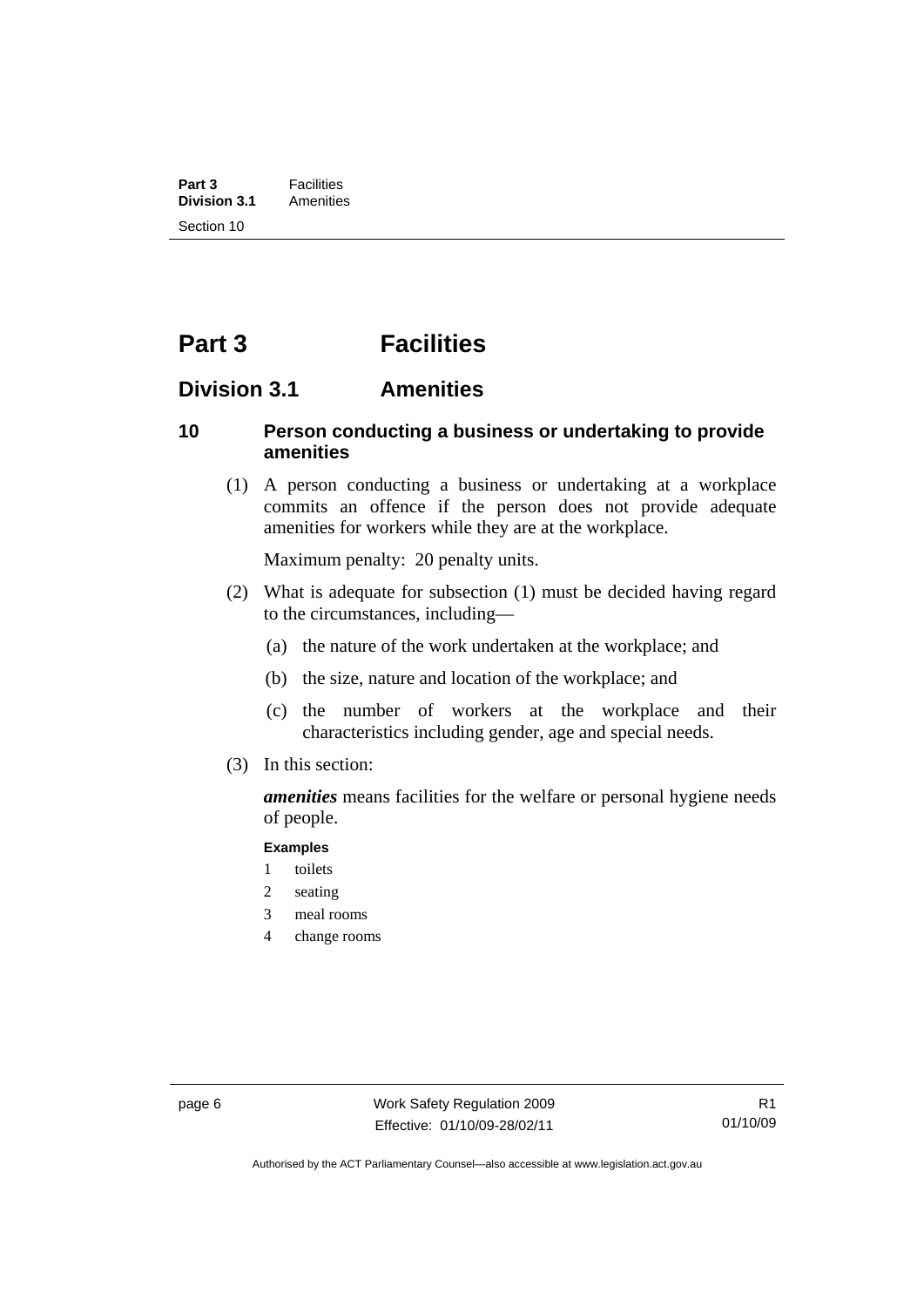| Part 3              |
|---------------------|
| <b>Division 3.1</b> |
|                     |

- <span id="page-20-0"></span>5 drinking water
- 6 lockers for personal belongings
- 7 showers or washing facilities
- *Note* An example is part of the regulation, is not exhaustive and may extend, but does not limit, the meaning of the provision in which it appears (see Legislation Act, s 126 and s 132).

#### **11 Amenities to be safe and clean**

 (1) A person conducting a business or undertaking at a workplace commits an offence if amenities at the workplace are not kept safe and clean.

Maximum penalty: 20 penalty units.

 (2) A person in control of premises commits an offence if amenities at the premises are not kept safe and clean.

Maximum penalty: 20 penalty units.

- (3) An offence against this section is a strict liability offence.
- (4) In this section:

*amenities*—see section 10 (3).

#### **12 Facility for personal belongings**

 (1) A person conducting a business or undertaking at a workplace commits an offence if the person does not provide workers at the workplace with access to a facility for keeping clothes and personal belongings.

Maximum penalty: 10 penalty units.

(2) An offence against this section is a strict liability offence.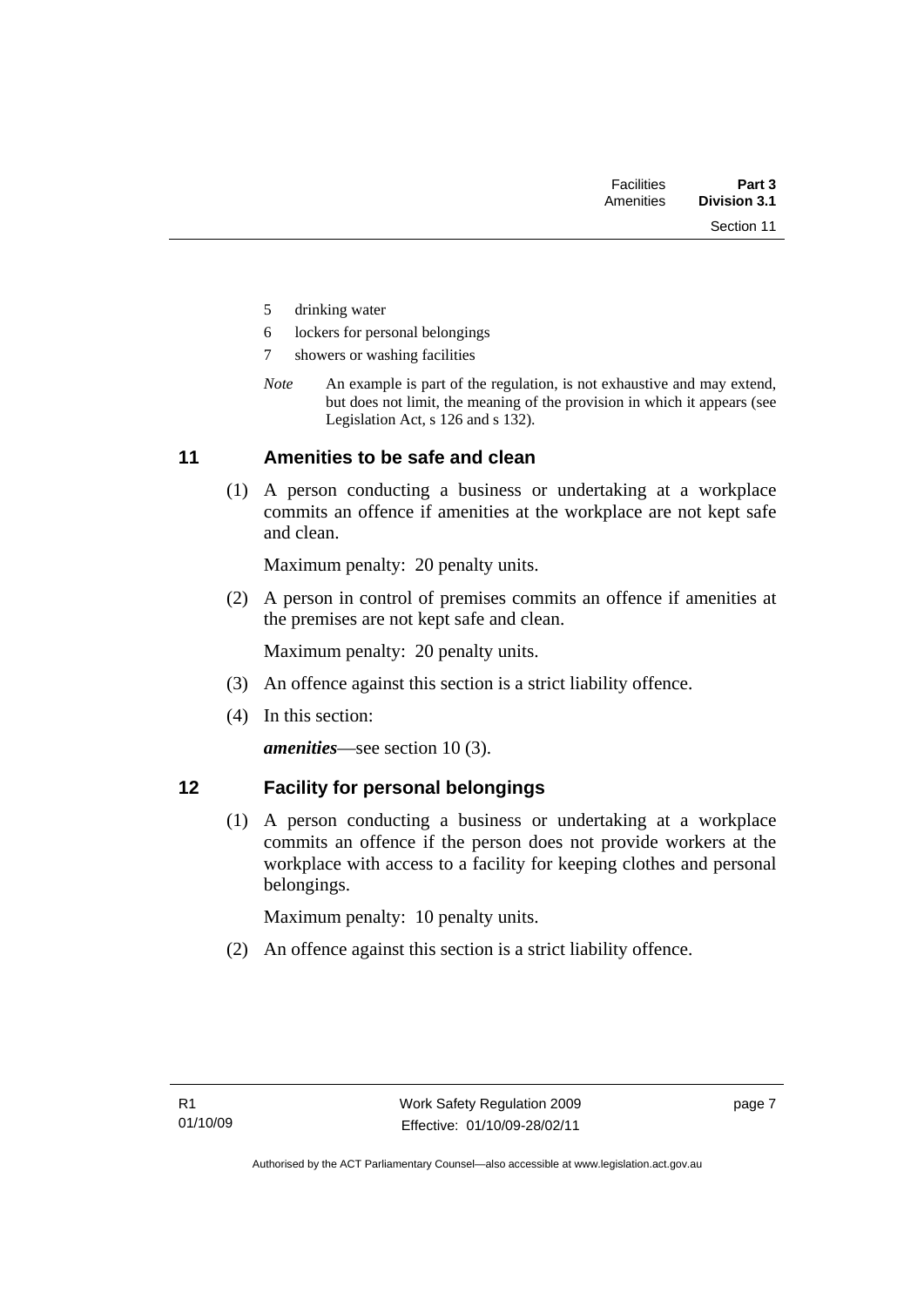# <span id="page-21-0"></span>**13 Facility for changing clothes**

- (1) This section applies if—
	- (a) a worker needs to change clothes before, during or after work because of the nature of the work or the usual working conditions; and
	- (b) the work is usually performed at the same place; and
	- (c) the workplace is in or near a building where a changing facility for the workers can be provided.
- (2) A person conducting a business or undertaking at a workplace commits an offence if the person does not provide—
	- (a) a separate changing facility for male and female workers at or near the workplace; or
	- (b) if the person ensures privacy and security between male and female workers—a single changing facility at or near the workplace.

Maximum penalty: 10 penalty units.

- (3) An offence against this section is a strict liability offence.
- (4) In this section:

*changing facility* means a place for changing clothes—

- (a) with enough space and seating for the maximum number of people who may be changing at a particular time; and
- (b) with a reasonable number of mirrors and shelves; and
- (c) that is hygienic; and
- (d) that gives reasonable privacy.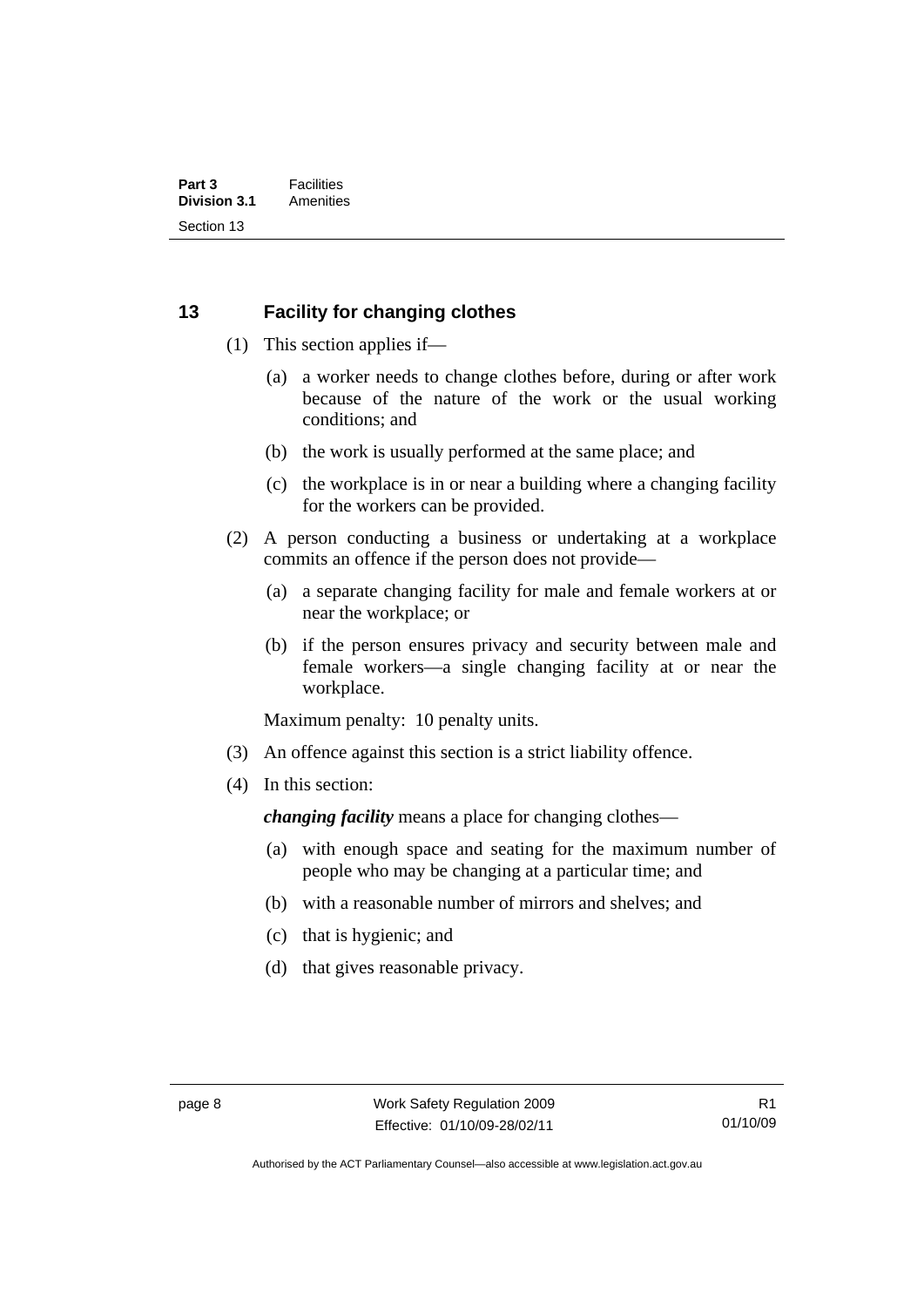#### <span id="page-22-0"></span>**14 Facility for changing clothes—temporary workplaces**

- (1) This section applies if—
	- (a) a worker needs to change clothes before, during or after work because of the nature of the work or the usual working conditions; and
	- (b) either—
		- (i) the work is not usually performed at the same place; or
		- (ii) the workplace is not in or near a building where a changing facility for the workers can be provided.
- (2) A person conducting a business or undertaking at a workplace commits an offence if the person does not provide—
	- (a) a separate temporary changing facility for male and female workers in the person's business or undertaking; or
	- (b) if the person ensures privacy and security between male and female workers—a single temporary changing facility.

Maximum penalty: 10 penalty units.

- (3) An offence against this section is a strict liability offence.
- (4) In this section:

*temporary changing facility* means a place for changing clothes that—

- (a) is accessible from the workplace; and
- (b) is hygienic; and
- (c) gives reasonable privacy.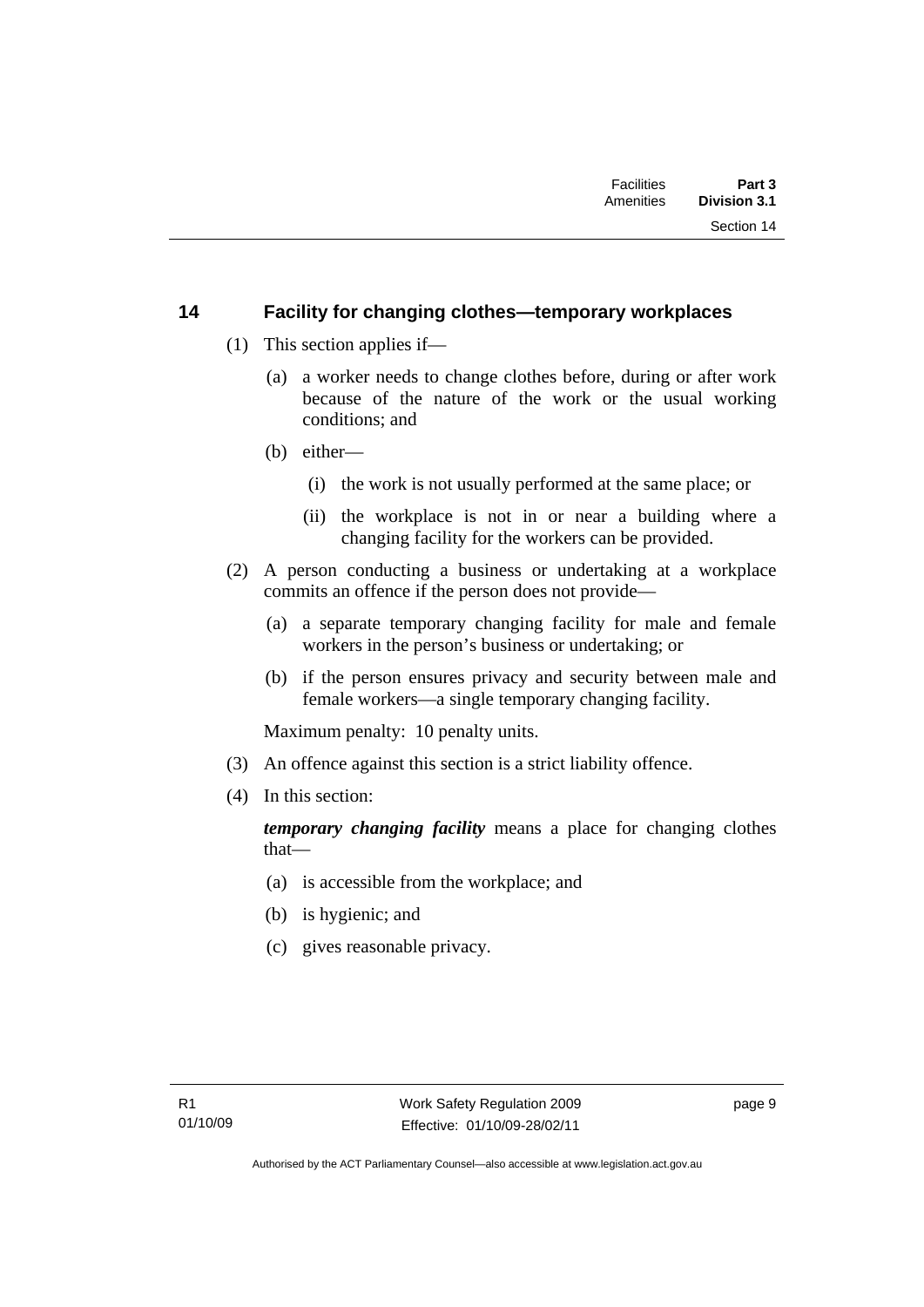#### <span id="page-23-0"></span>**15 Meal facility**

- (1) This section applies if it is reasonable for a meal facility to be provided for workers at the person's workplace because of the nature of the work or the usual working conditions.
- (2) A person conducting a business or undertaking at a workplace commits an offence if the person does not provide workers at the workplace with access to a meal facility.

Maximum penalty: 10 penalty units.

- (3) An offence against this section is a strict liability offence.
- (4) In this section:

*meal facility* means a facility where a meal can be eaten that is—

- (a) accessible from the workplace; and
- (b) hygienic; and
- (c) protected from the weather.

#### **16 Combined facilities**

- (1) A person conducting a business or undertaking at a workplace may provide a required facility as part of a combined facility if—
	- (a) it is reasonable for combined facilities to be provided for workers because of the nature of the work or the usual working conditions; and
	- (b) if the combined facility includes a meal facility—the health or welfare of anyone eating in the combined facility will not be adversely affected because the facilities are combined.
- (2) In this section:

*required facility* means a facility required under, and complying with, any of the following:

(a) section 12 (Facility for personal belongings);

Authorised by the ACT Parliamentary Counsel—also accessible at www.legislation.act.gov.au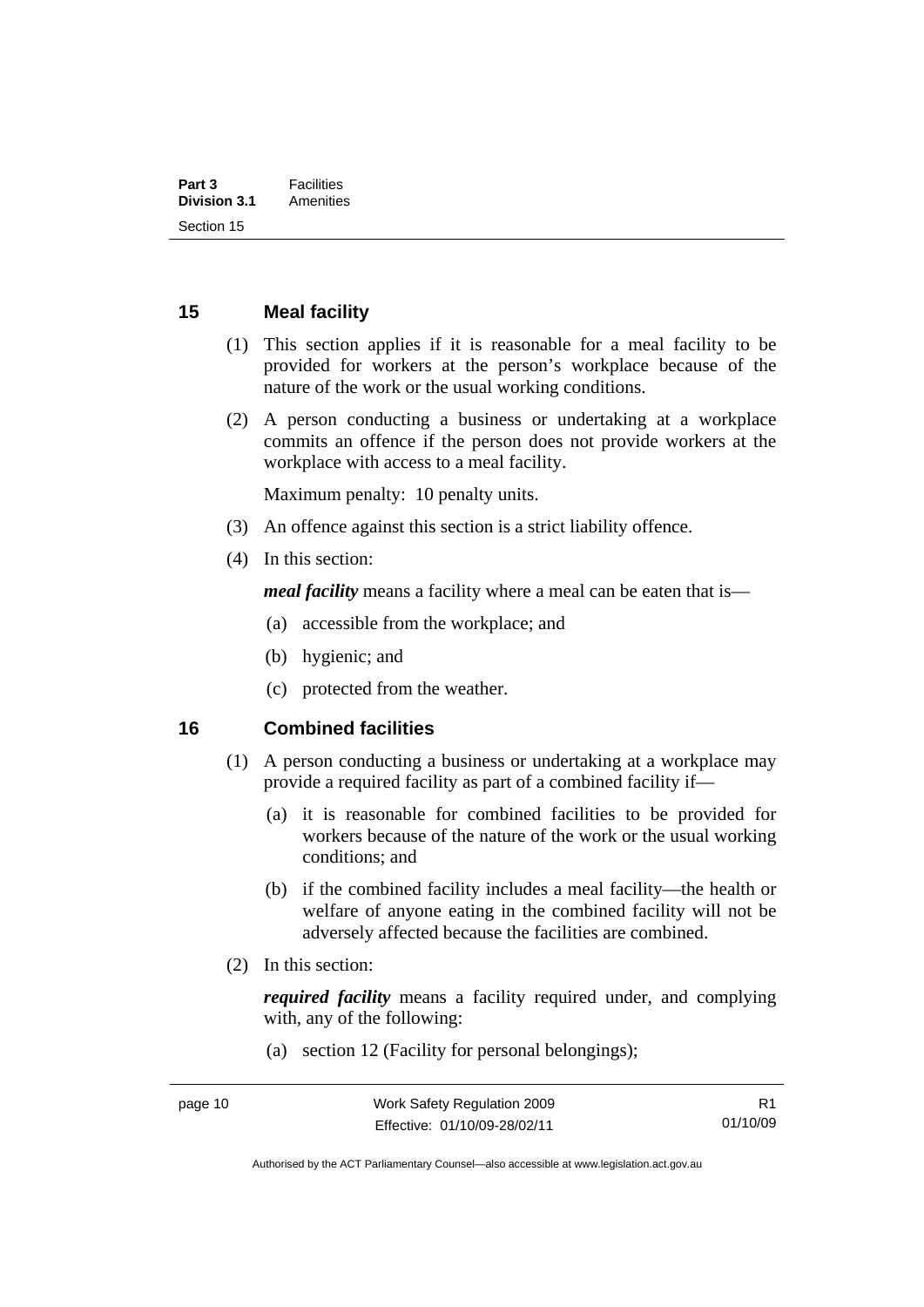| <b>Facilities</b> | Part 3       |
|-------------------|--------------|
| Amenities         | Division 3.1 |
|                   | Section 17   |

- <span id="page-24-0"></span>(b) section 13 (Facility for changing clothes);
- (c) section 14 (Facility for changing clothes—temporary workplaces);
- (d) section 15 (Meal facility).

# **17 Toilet facility**

 (1) A person conducting a business or undertaking at a workplace commits an offence if the person does not provide access to a toilet facility for workers at the workplace.

Maximum penalty: 20 penalty units.

 (2) A person conducting a business or undertaking at a workplace commits an offence if the person does not provide workers at the workplace with adequate and hygienic means for the disposal of sanitary items.

Maximum penalty: 20 penalty units.

- (3) A person conducting a business or undertaking at a workplace commits an offence if the person does not provide—
	- (a) a separate toilet facility for male and female workers at the workplace; or
	- (b) privacy and security between male and female workers using a toilet facility at the workplace.

Maximum penalty: 20 penalty units.

- (4) This section does not apply to a person conducting a business or undertaking in relation to a temporary workplace if—
	- (a) not more than 5 people are working at the workplace; and
	- (b) premises with a toilet facility are accessible from the workplace; and

page 11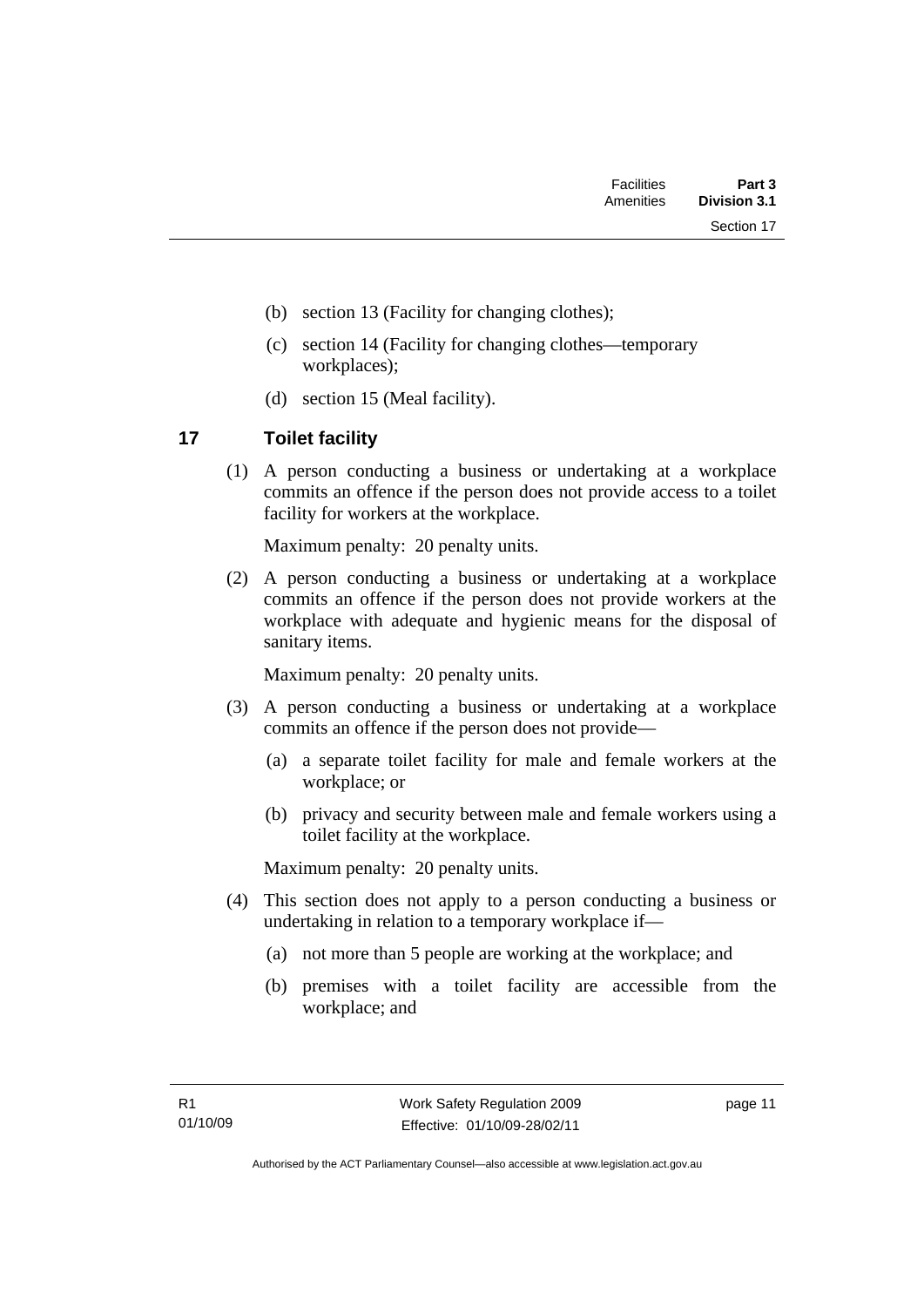- <span id="page-25-0"></span> (c) the owner of the premises gives permission for workers to use the toilet facility.
- (5) An offence against this section is a strict liability offence.
- (6) In this section:

*toilet facility* means a toilet that is—

- (a) accessible from the workplace; and
- (b) hygienic; and
- (c) protected from the weather; and
- (d) kept in a clean and hygienic working condition.

#### **18 Washing facility**

 (1) A person conducting a business or undertaking at a workplace commits an offence if the person does not provide workers at the workplace with access to a washing facility.

Maximum penalty: 20 penalty units.

- (2) A person conducting a business or undertaking at a workplace commits an offence if the person does not—
	- (a) ensure that each washing facility at the workplace has running water; or
	- (b) if it is not reasonably practicable for a washing facility to have running water—workers have access to clean water near the facility.

Maximum penalty: 20 penalty units.

- (3) An offence against this section is a strict liability offence.
- (4) In this section:

*washing facility* means a facility set aside for use to wash and dry the hands, arms, neck and face.

Authorised by the ACT Parliamentary Counsel—also accessible at www.legislation.act.gov.au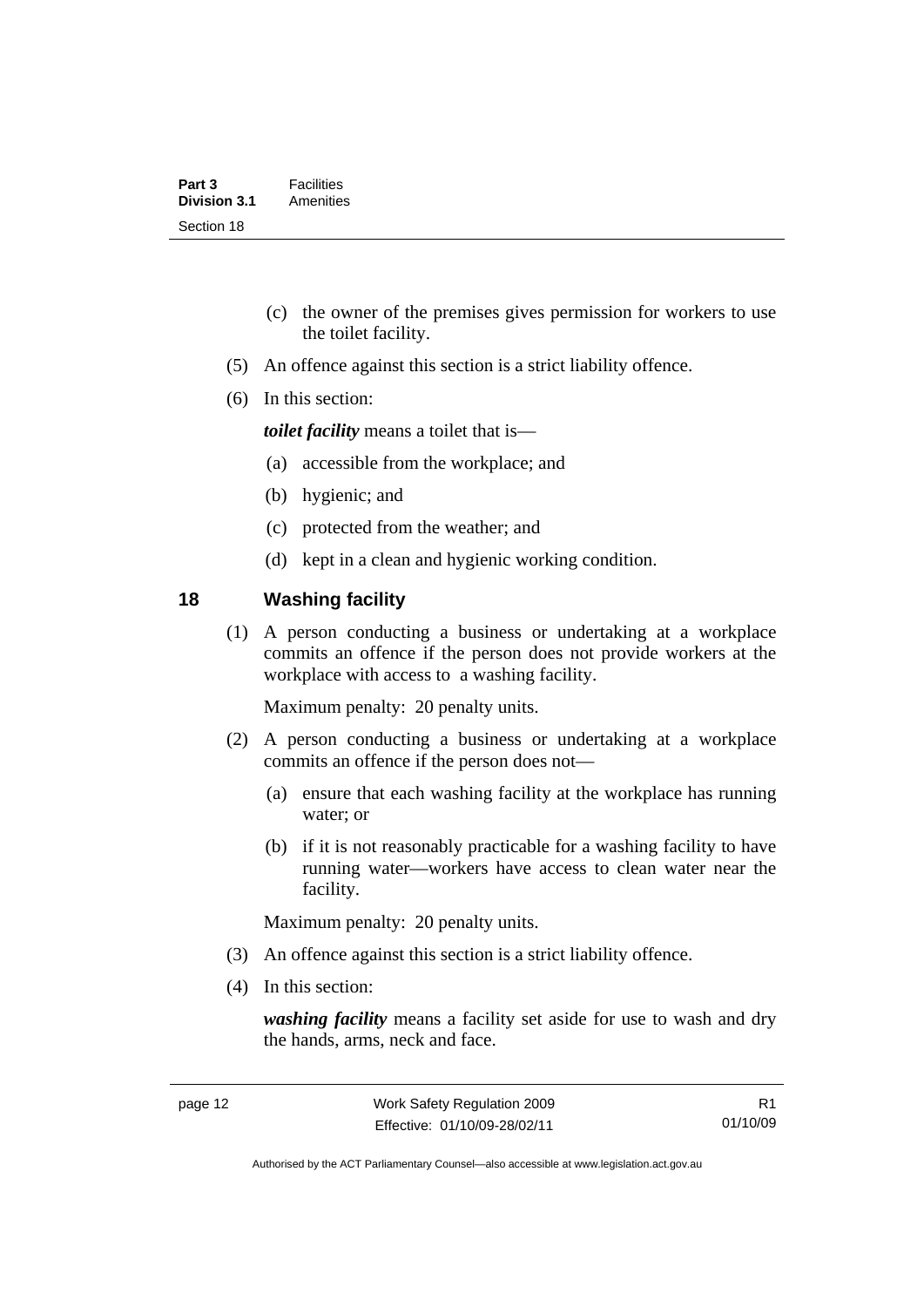| Part 3              | <b>Facilities</b> |
|---------------------|-------------------|
| <b>Division 3.1</b> | Amenities         |
| Section 19          |                   |

#### <span id="page-26-0"></span>**19 Shower facility**

- (1) This section applies if a worker carrying out work in relation to a business or undertaking needs to shower before, during or after work because of the nature of the work or the usual working conditions.
- (2) A person conducting a business or undertaking at a workplace commits an offence if the person does not ensure that a worker for the business or undertaking has access to shower facilities.

Maximum penalty: 20 penalty units.

 (3) A person conducting a business or undertaking at a workplace commits an offence if the person does not ensure privacy and security between male and female workers using shower facilities.

Maximum penalty: 20 penalty units.

(4) An offence against this section is a strict liability offence.

#### **20 Drinking water**

 (1) A person conducting a business or undertaking at a workplace commits an offence if drinking water is not provided for workers at the workplace.

Maximum penalty: 20 penalty units.

(2) An offence against this section is a strict liability offence.

#### **21 Seating**

- (1) A person conducting a business or undertaking at a workplace commits an offence if—
	- (a) it is reasonable for a worker at the workplace to work while seated; and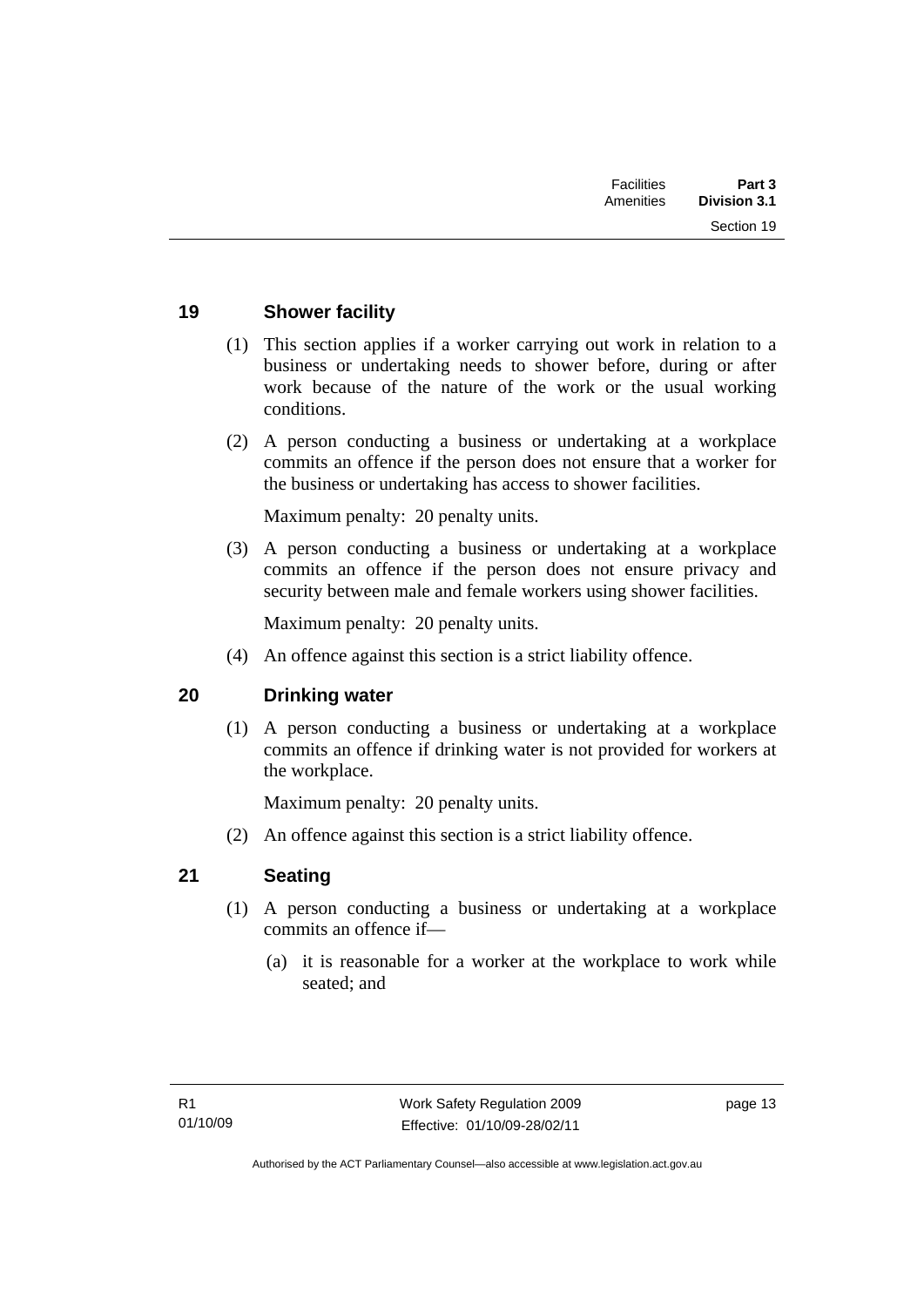<span id="page-27-0"></span>(b) the person does not provide seating for the worker.

Maximum penalty: 20 penalty units.

- (2) A person conducting a business or undertaking at a workplace commits an offence if—
	- (a) it is reasonable for a worker at the workplace to perform some tasks while seated; and
	- (b) the person does not make seating available for the worker to use from time to time.

Maximum penalty: 20 penalty units.

- (3) An offence against this section is a strict liability offence.
- (4) What is reasonable for subsection (1) or (2) must be decided having regard to the nature of the work undertaken by the worker.
- (5) In this section:

*seating* means a place for a person to sit that—

- (a) is ergonomically sound; and
- (b) provides suitable support; and
- (c) is adequate for the type of work.

#### **22 Working space**

 (1) A person conducting a business or undertaking at a workplace commits an offence if the person does not provide sufficient working space at the workplace to allow workers to work safely.

*Note* For specific requirements for confined spaces, see div 7.8.

Maximum penalty: 20 penalty units.

(2) An offence against this section is a strict liability offence.

Authorised by the ACT Parliamentary Counsel—also accessible at www.legislation.act.gov.au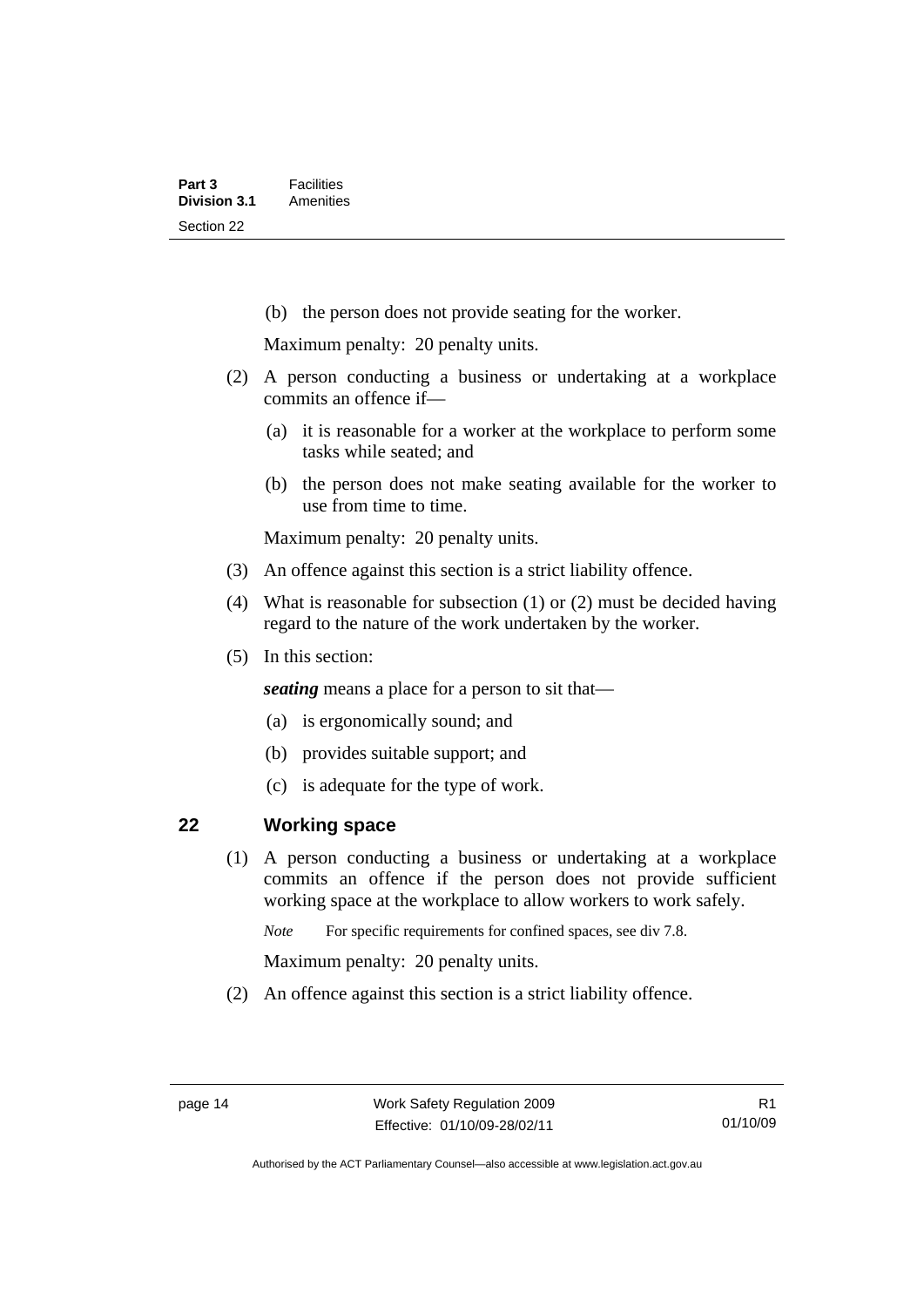# <span id="page-28-0"></span>**Division 3.2 First aid and sickness**

# **23 First aid**

 (1) A person conducting a business or undertaking at a workplace commits an offence if the person does not provide adequate first aid equipment at the workplace so that each person at the workplace has access to the equipment.

Maximum penalty: 20 penalty units.

 (2) A person conducting a business or undertaking at a workplace commits an offence if the person does not ensure that an adequate number of people trained in first aid are available to give first aid at the workplace.

Maximum penalty: 20 penalty units.

- (3) What is adequate for subsections (1) and (2) must be decided having regard to—
	- (a) the nature of the work undertaken at the workplace; and
	- (b) the size and location of the workplace; and
	- (c) the number of workers at the workplace and their characteristics including gender, age and special needs.
- (4) In this section:

*first aid* means the immediate treatment or care of a person who is injured or who becomes sick.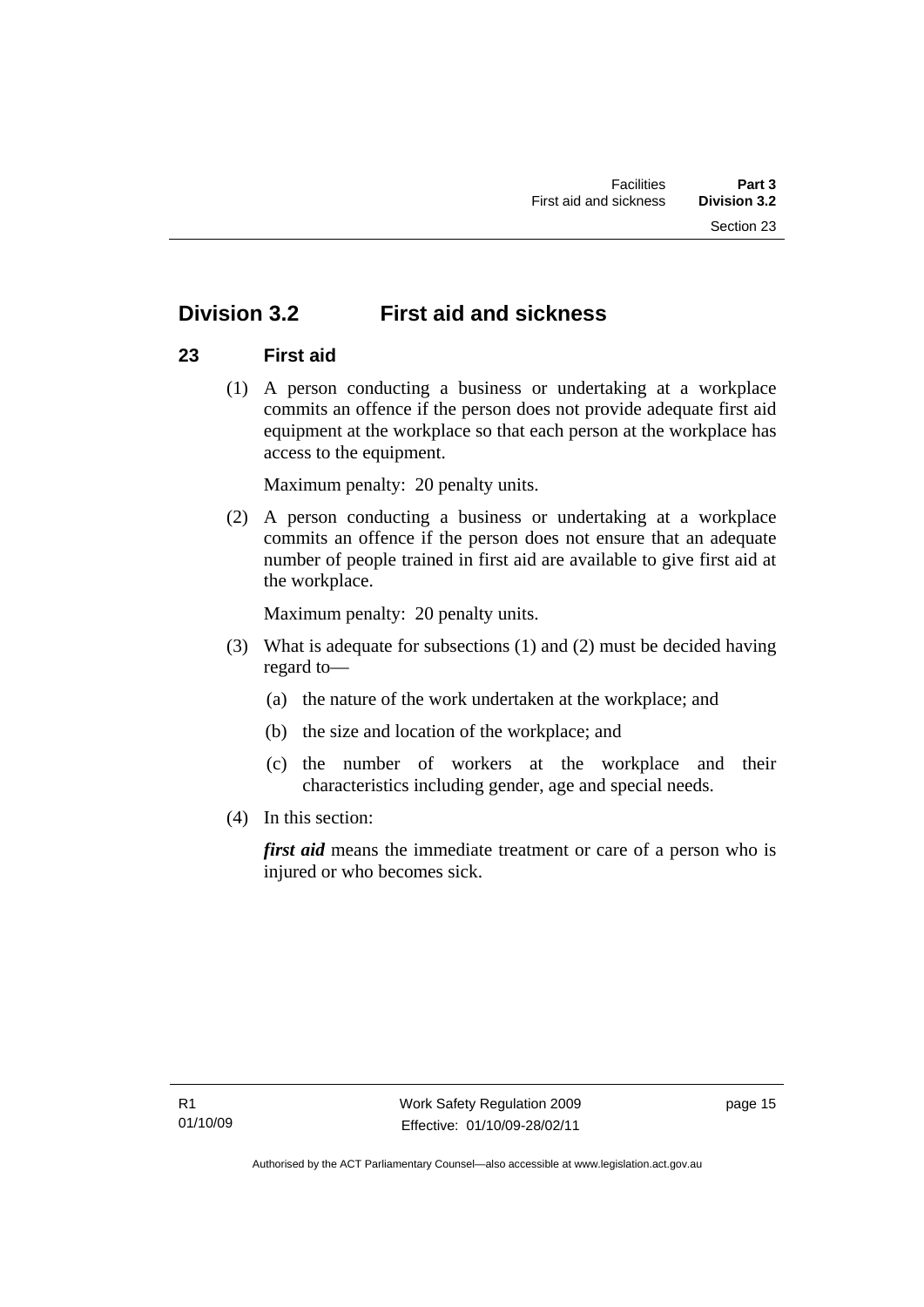#### <span id="page-29-0"></span>**24 Arrangements for sick workers**

- (1) A person conducting a business or undertaking at a workplace commits an offence if the person does not—
	- (a) provide a first-aid room or health centre at the workplace; or
	- (b) make adequate arrangements to ensure the wellbeing of a worker who is injured, or becomes sick, at the workplace.

Maximum penalty: 20 penalty units.

(2) An offence against this section is a strict liability offence.

page 16 Work Safety Regulation 2009 Effective: 01/10/09-28/02/11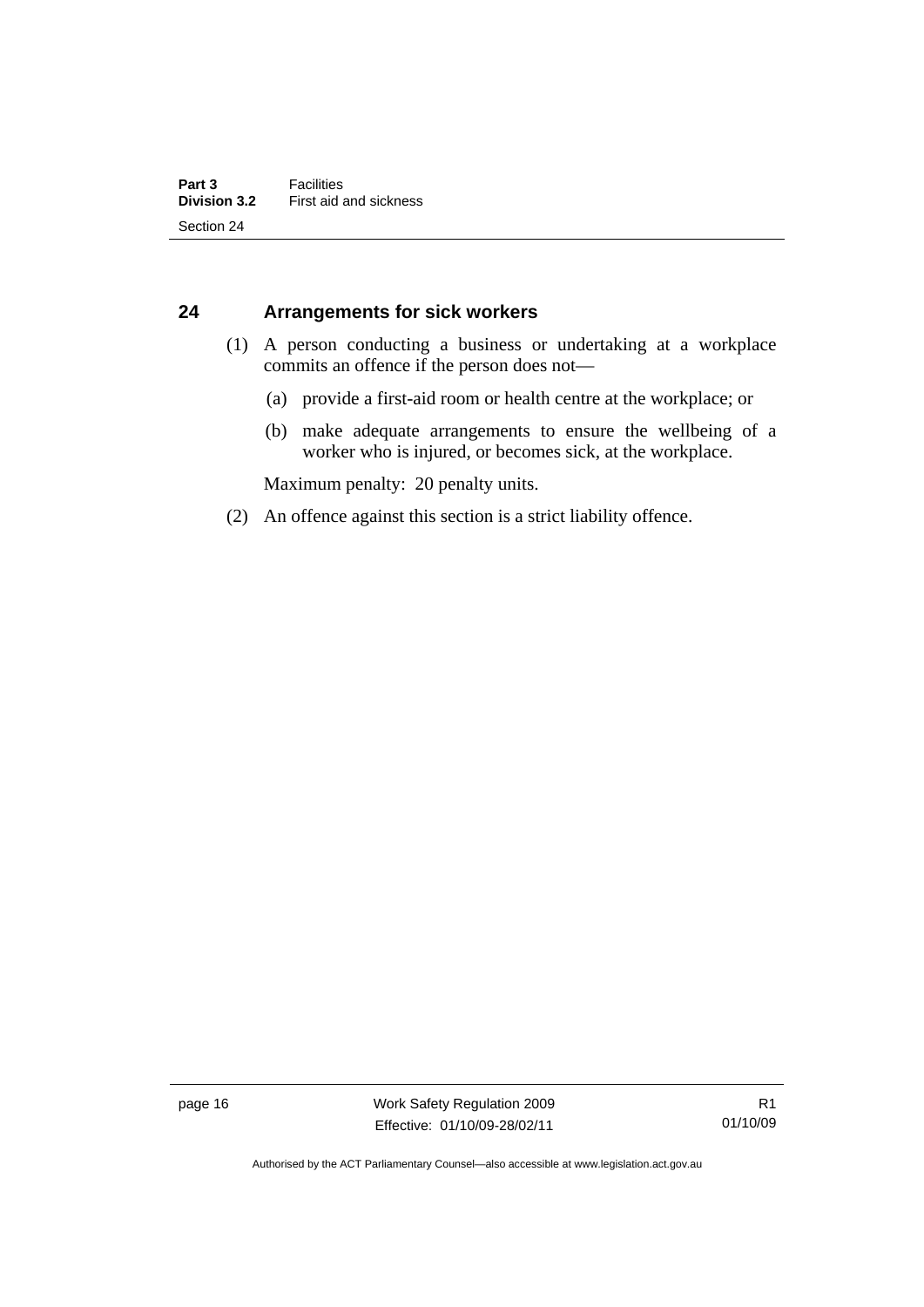# <span id="page-30-0"></span>**Part 4 Work safety representatives**

# **Division 4.1 Work safety representatives—election process**

#### **25 Work safety representative—eligibility**

- (1) A person is eligible to be a work safety representative for a worker consultation unit if the person is—
	- (a) a represented worker; or
	- (b) if a worker from the relevant worker consultation unit has not nominated for the position—a suitably qualified person.
- (2) In this section:

*suitably qualified person* means a person who—

- (a) holds at least a certificate IV in occupational health and safety; and
- (b) has completed an approved training course; and
- (c) is approved by each employer for the worker consultation unit.
- *Note Approved training course*—see s 40.

# **26 Election process—number of work safety representatives**

A worker consultation unit may elect more than 1 eligible person as a work safety representative for the unit.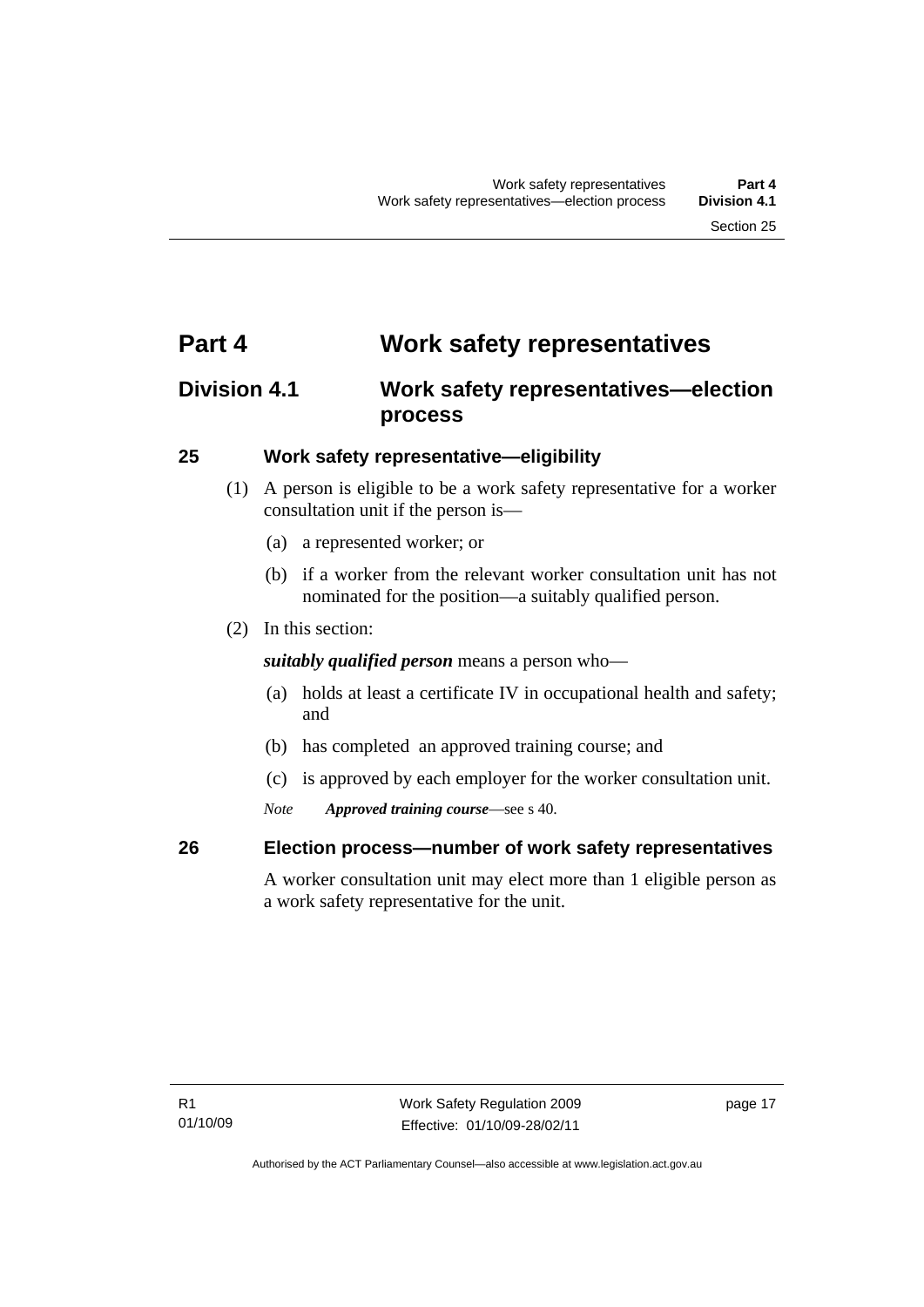# <span id="page-31-0"></span>**27 Election process—worker consultation unit may ask others to conduct election**

- (1) A worker consultation unit may ask any of the following people to conduct the election of a work safety representative on behalf of the unit:
	- (a) an employer of a worker in the unit;
	- (b) if a worker in the unit is, or is eligible to be, a member of a registered organisation—the registered organisation;
	- (c) someone else.
- (2) An employer commits an offence if—
	- (a) a worker consultation unit asks the employer to conduct the election of a work safety representative; and
	- (b) the employer does not conduct the election within 42 days after the day the employer is asked.

Maximum penalty: 10 penalty units.

(3) An offence against subsection (2) is a strict liability offence.

#### **28 Election process—notice of election of work safety representatives**

- (1) This section applies if a work safety representative is elected for a worker consultation unit.
- (2) The person who conducted the election must give notice of the result of the election to—
	- (a) each represented worker's employer; and
	- (b) if the worker consultation unit had a work safety representative before the election (a *previous work safety representative*) who is replaced by the elected work safety representative—the previous work safety representative.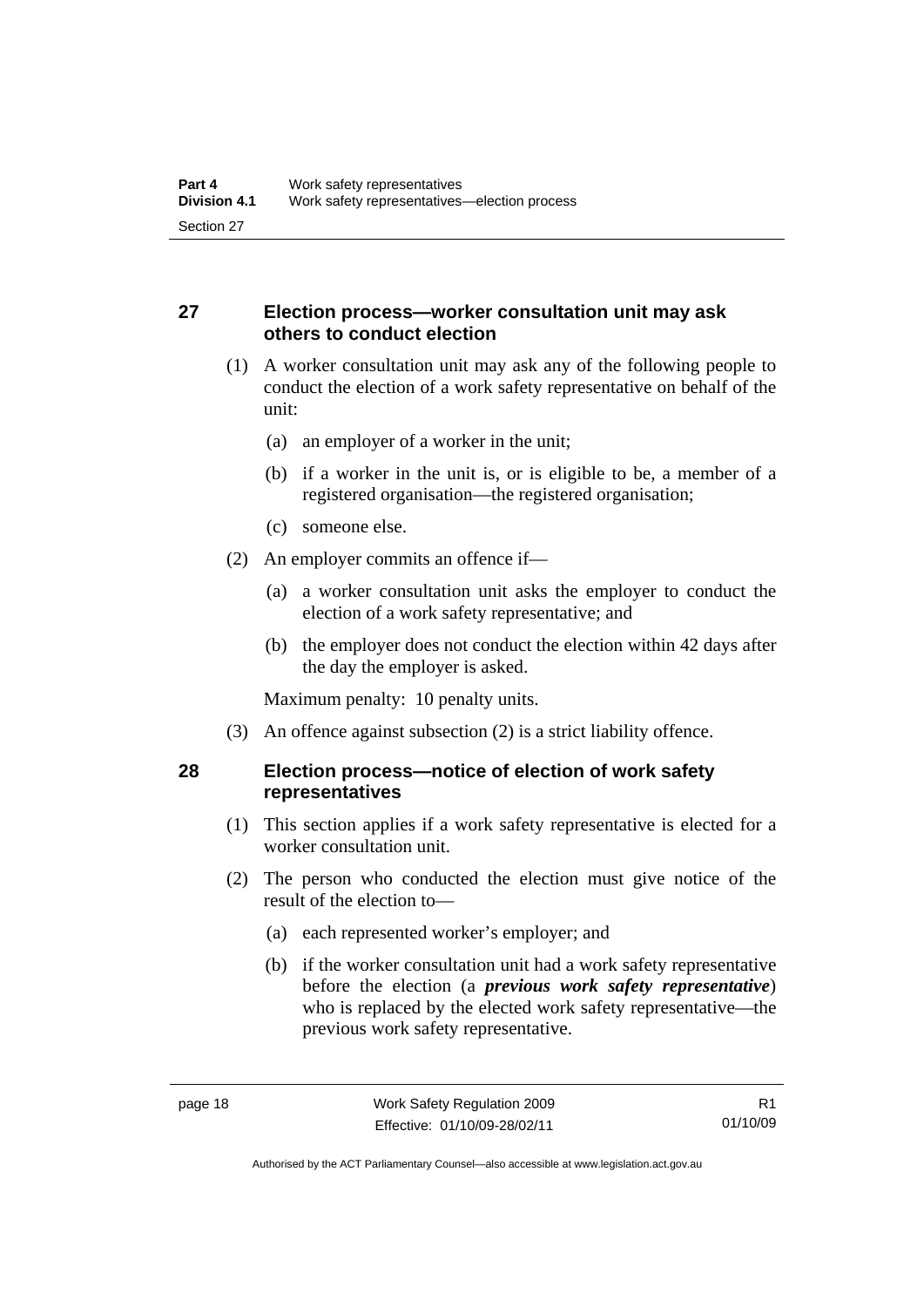<span id="page-32-0"></span> (4) An employer must, if given notice of the election of a work safety representative for a worker consultation unit, tell workers in the unit the employer engages to carry out work that the person elected is a work safety representative.

#### **Examples—how to tell workers who elected work safety representative is**

- 1 email
- 2 notice posted
- 3 staff handbook
- *Note 1* The Act, pt 6 (Compliance measures) imposes requirements on people who are required to do something under a provision of this regulation.
- *Note 2* An example is part of the regulation, is not exhaustive and may extend, but does not limit, the meaning of the provision in which it appears (see Legislation Act, s 126 and s 132).

#### **29 Election process—replacement work safety representatives**

- (1) This section applies if—
	- (a) a worker consultation unit has a work safety representative (a *previous work safety representative*); and
	- (b) the worker consultation unit elects a work safety representative to replace the previous work safety representative.
- (2) The previous work safety representative stops being a work safety representative when given notice under section 28 of the result of the election.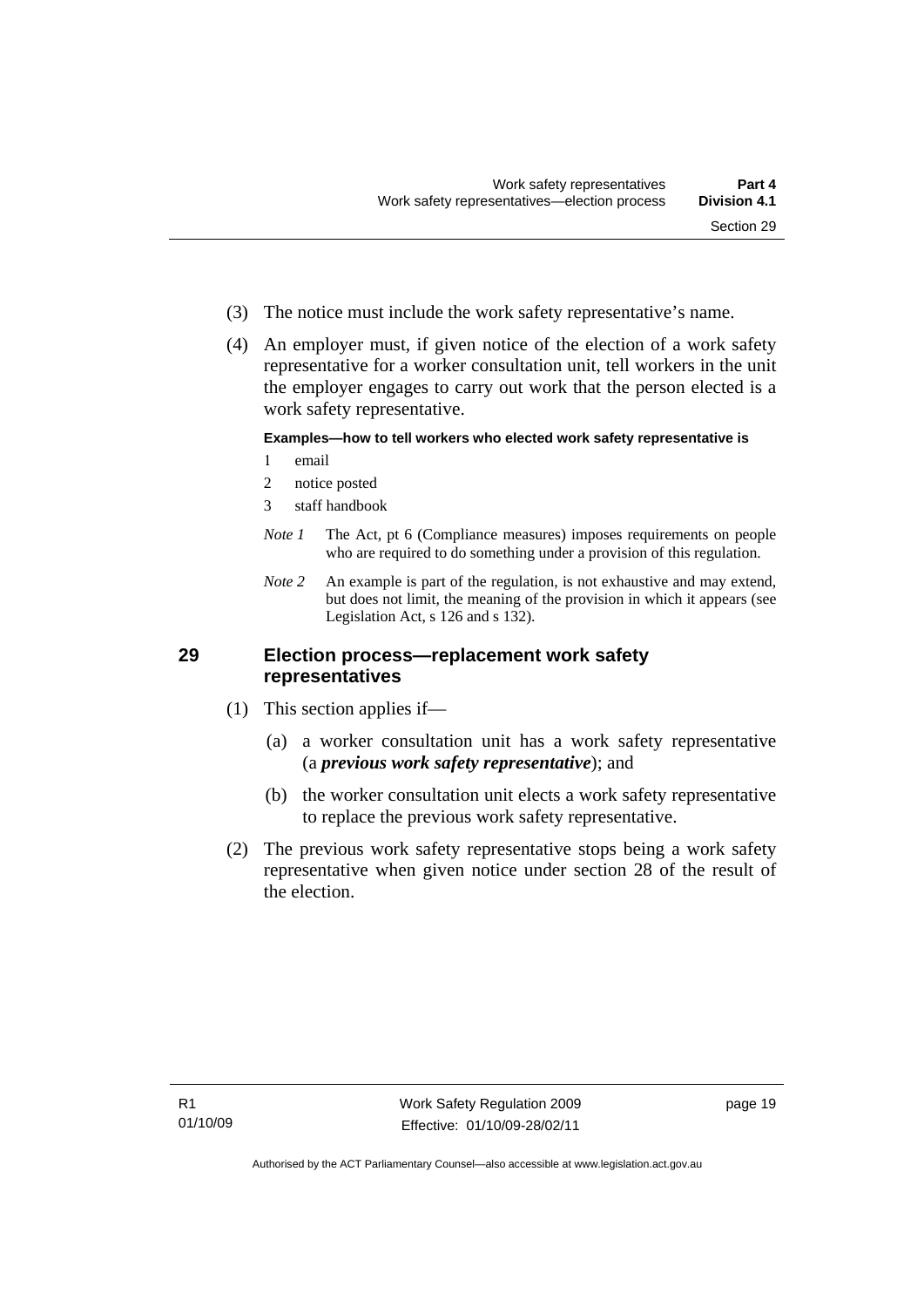#### <span id="page-33-0"></span>**30 Work safety representative—deputy**

- (1) A deputy work safety representative may be elected for each work safety representative in the same way that the work safety representative is elected.
- (2) If the work safety representative stops being the representative, or is unable to exercise the functions of a representative—
	- (a) the deputy work safety representative may exercise the work safety representative's functions; and
	- (b) the Act (other than this section) applies to the deputy work safety representative as if the deputy were the work safety representative.
	- *Note* A reference to an Act includes a reference to the statutory instruments made or in force under the Act, including any regulation (see Legislation Act, s 104).

# **Division 4.2 Work safety representatives—general**

# **31 Work safety representative—additional function—Act, s 58 (2)**

The additional functions of a work safety representative for a worker consultation unit are to—

- (a) investigate a complaint if—
	- (i) the complaint is made to the representative by a represented worker; and
	- (ii) the complaint is about the work safety of a represented worker at a workplace of the worker; and
- (b) be present at an interview if—
	- (i) the interview is between a represented worker and—
		- (A) an inspector; or

Authorised by the ACT Parliamentary Counsel—also accessible at www.legislation.act.gov.au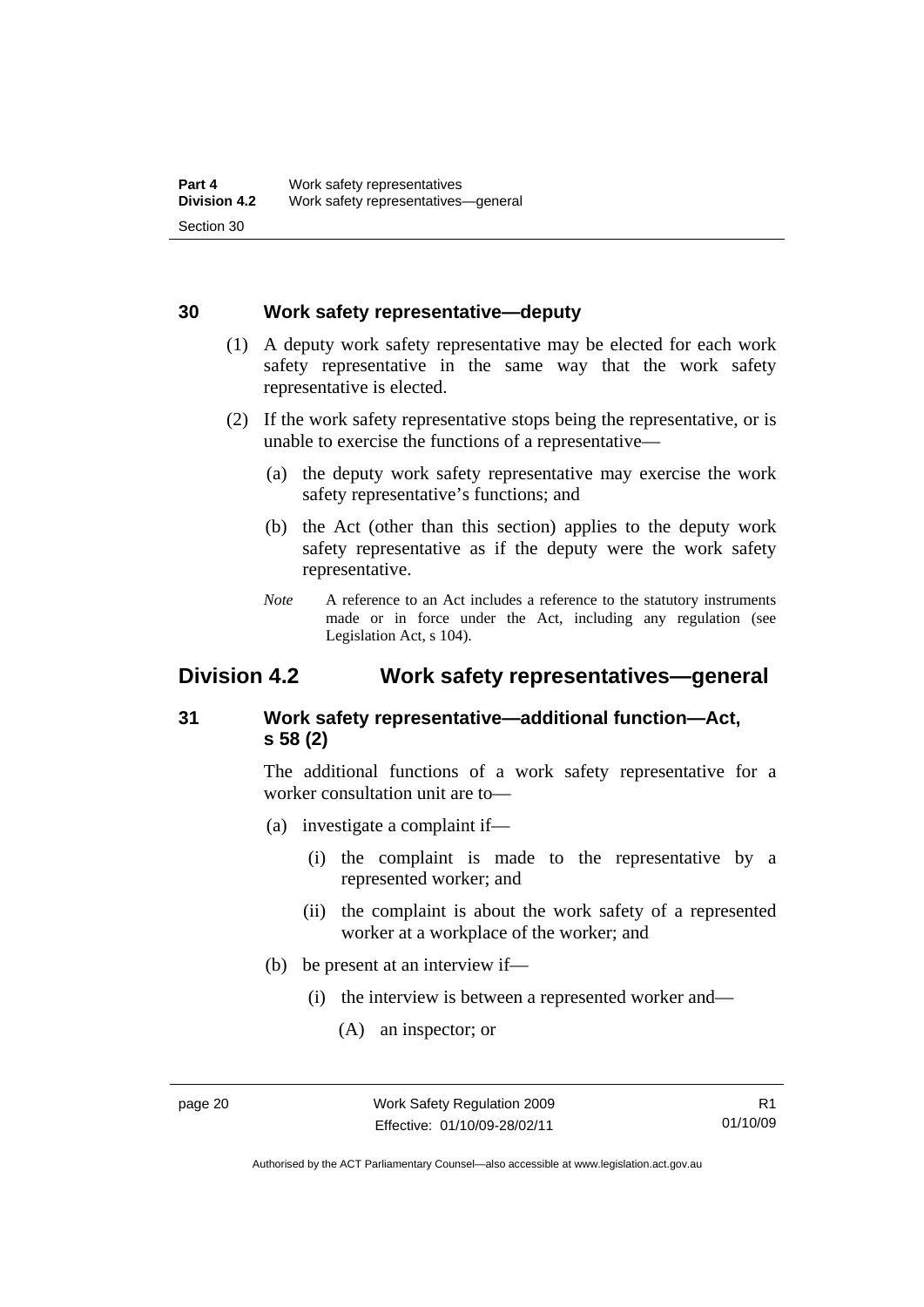- (B) the worker's employer; and
- <span id="page-34-0"></span>(ii) the interview is in relation to work safety; and
- (iii) the worker consents to the work safety representative being present at the interview; and
- (c) inspect records of a work safety committee if a committee is established for the unit.
- *Note* A work safety representative must not exercise a function unless the representative has completed an approved training course or, if required, an approved refresher training course—see s 40 (5).

#### **32 Work safety representative—exercising functions—Act, s 58 (3)**

- (1) In exercising a function, the work safety representative for a worker consultation unit may—
	- (a) access any information under the employer's control in relation to the work safety of a represented worker, other than information that the representative is not entitled to under section 33; and
		- *Note* The Legislation Act, s 170 and s 171 deal with the application of the privilege against selfincrimination and client legal privilege.
	- (b) inspect all or part of a workplace where a represented worker works if—
		- (i) there has, in the immediate past, been an accident or dangerous occurrence at the workplace; or
		- (ii) the representative believes on reasonable grounds that there is an immediate threat of an accident or dangerous occurrence at the workplace; or
		- (iii) the representative gives the employer reasonable notice of the inspection; and

page 21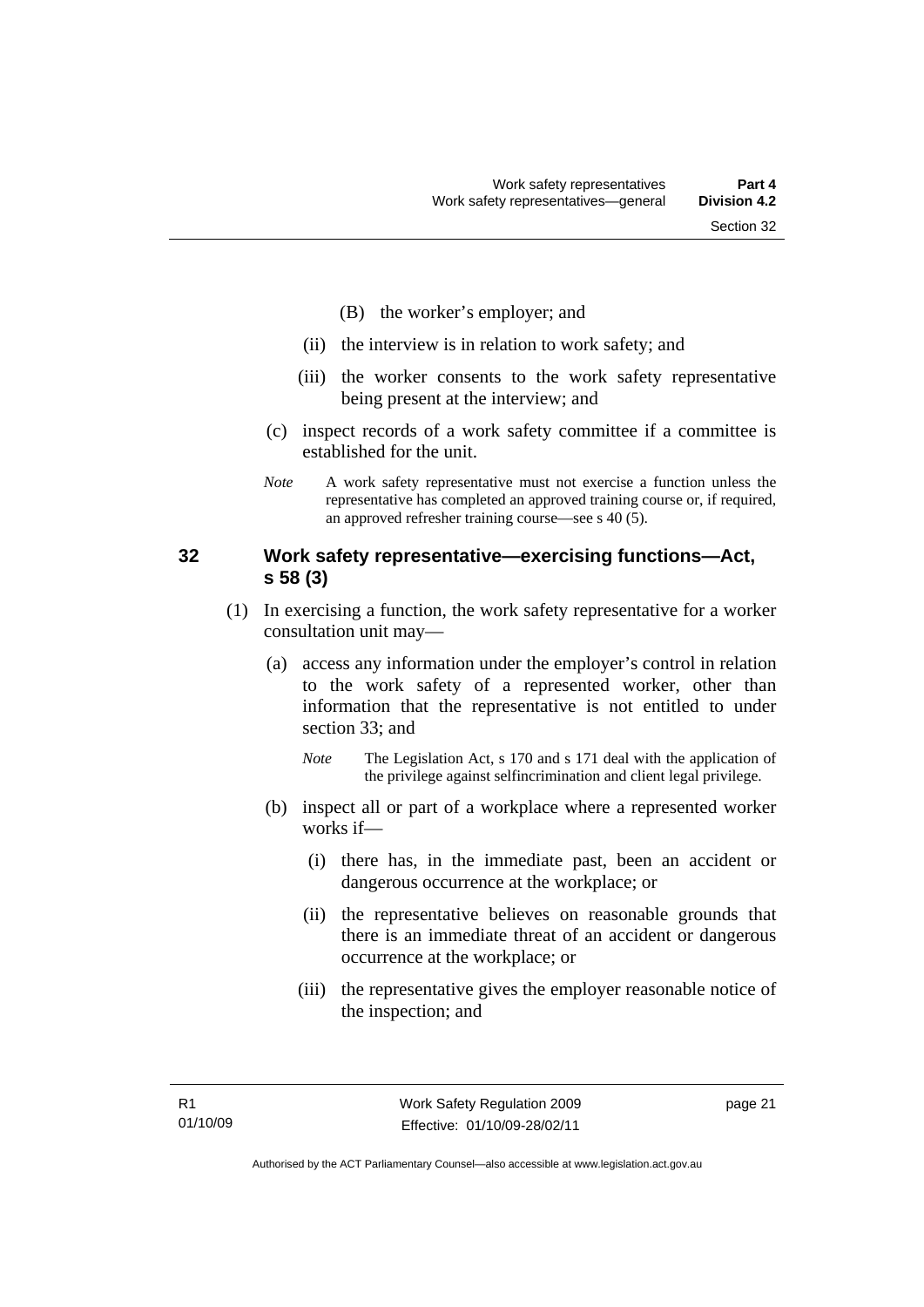- <span id="page-35-0"></span> (c) for all or part of a workplace where a represented worker works—
	- (i) ask an inspector to carry out an inspection at the workplace; and
	- (ii) accompany an inspector during an inspection of the workplace.
- (2) A work safety representative must not exercise the representative's functions until each represented worker's employer is given notice under section 28.

#### **33 Work safety representative—access to information**

- (1) A work safety representative is not entitled to access personal health information about a represented worker, or former represented worker, unless—
	- (a) the worker agrees in writing to the representative having access to the information; or
	- (b) the information does not identify the worker or allow the worker to be identified.
	- *Note Personal health information*—see the *Health Records (Privacy and Access) Act 1997*, dictionary.
- (2) A work safety representative is not entitled to access employment details about a represented worker, or former represented worker, unless the worker agrees in writing to the representative having access to the information.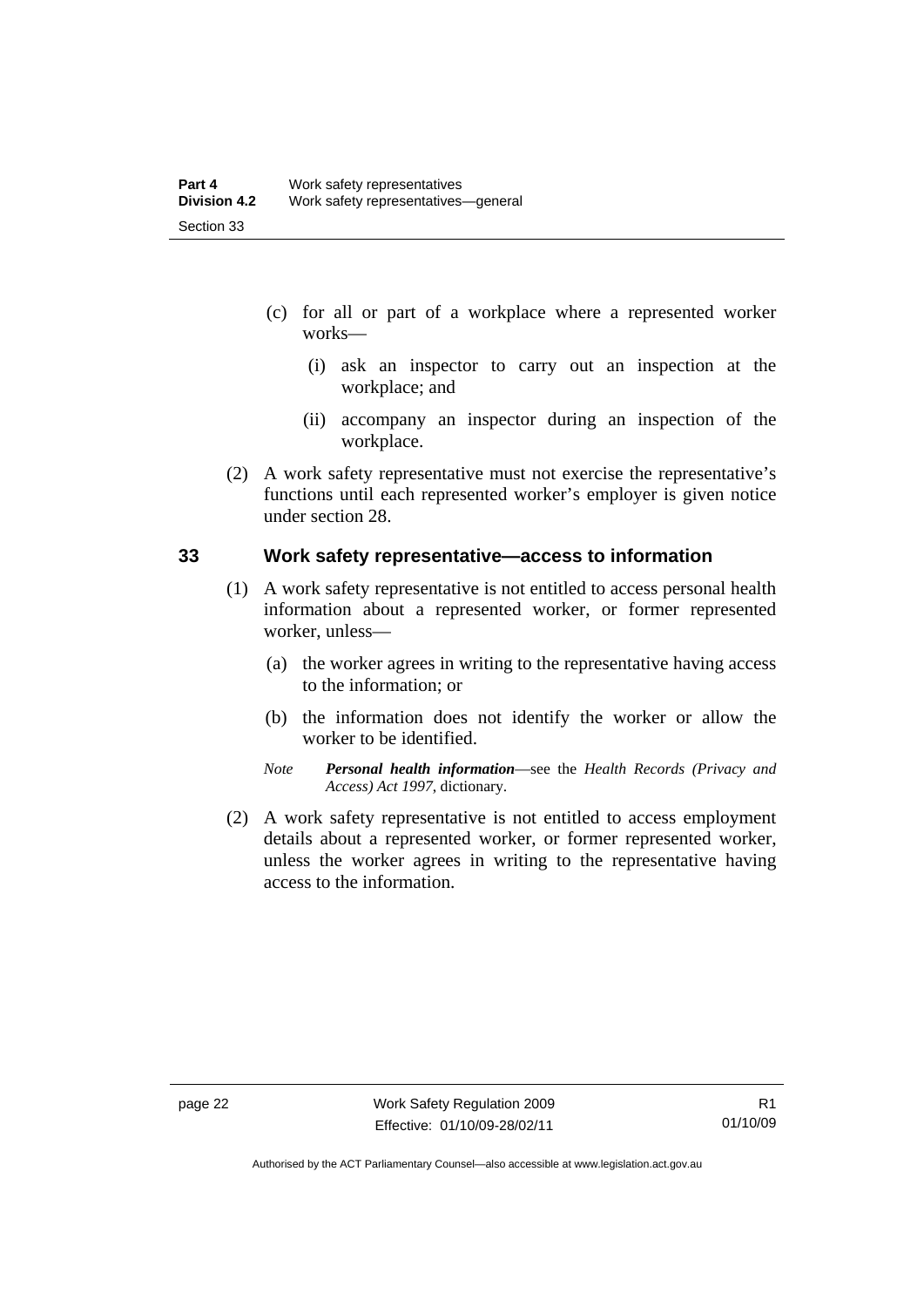# **Division 4.3 Work safety representatives conditions of office**

## **34 Work safety representative—term of office**

- (1) A person elected or re-elected as a work safety representative holds office for the period, not longer than 2 years, decided by the worker consultation unit.
- (2) However, the person's term ends if—
	- (a) the person resigns as a work safety representative for the unit; or
	- (b) the person stops being eligible to be a work safety representative for the unit; or
	- (c) the person is disqualified under section 38.
	- *Note* A person is eligible to be a work safety representative for a worker consultation unit if the person is a represented worker or is a suitably qualified person—see s 25.
- (3) A person resigns as a work safety representative for a worker consultation unit by giving written notice to the employer.

## **35 Work safety representative—application for disqualification**

- (1) One or more of the following may apply to the chief executive for the disqualification of a work safety representative for a worker consultation unit:
	- (a) an employer of a represented worker;
	- (b) a represented worker;
	- (c) if a worker in the unit is, or is eligible to be, a member of a registered organisation—the registered organisation.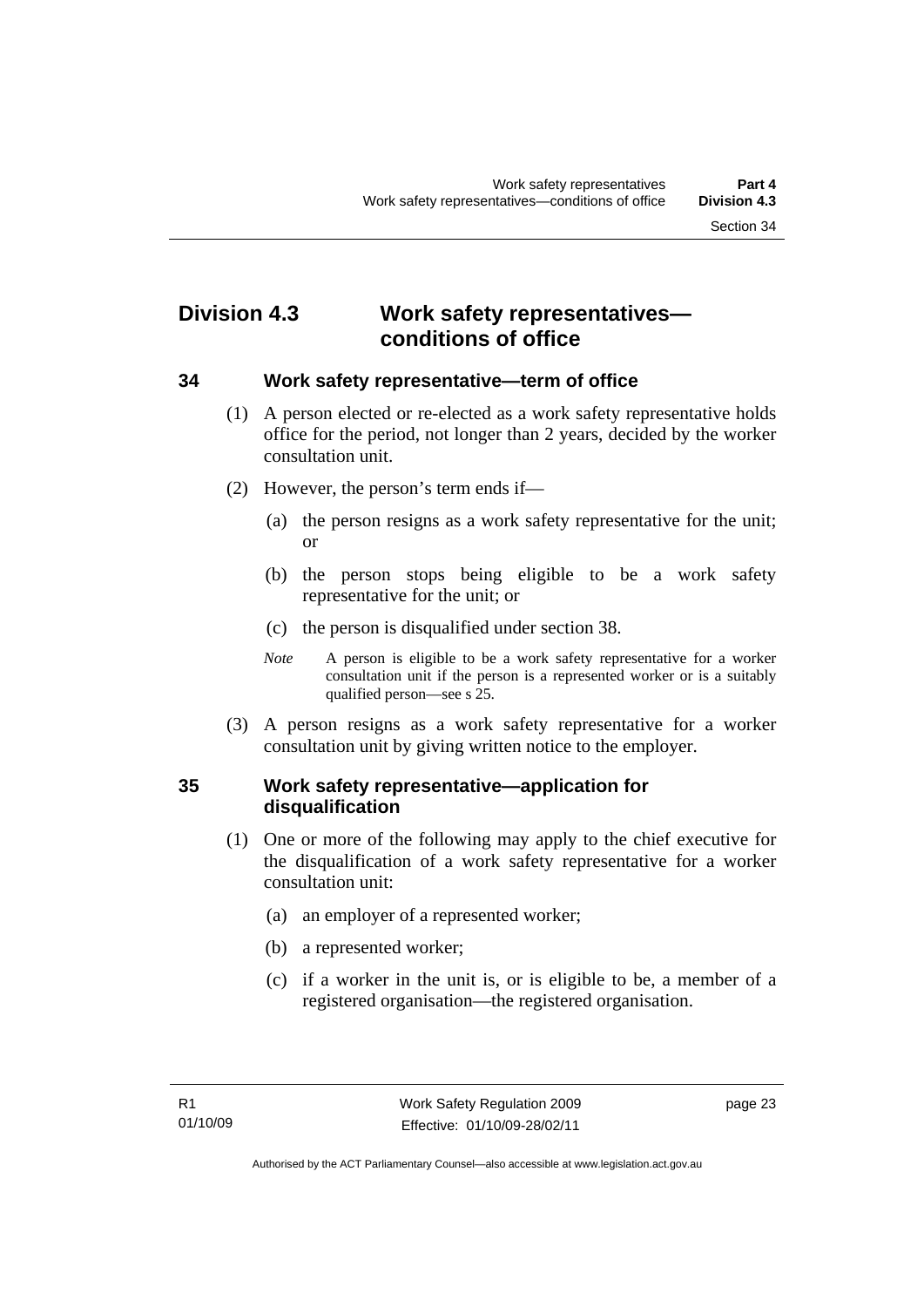- (2) The application—
	- (a) must be in writing; and
	- (b) must set out the grounds on which the disqualification is sought; and
	- (c) may ask for the work safety representative to be suspended.

## **36 Work safety representative—grounds for disqualification**

- (1) Each of the following is a ground for disqualifying a work safety representative:
	- (a) the representative did something, or is doing something, in the exercise, or purported exercise, of the representative's functions—
		- (i) with the intention of causing harm to an employer or an undertaking of an employer; or
		- (ii) for a purpose not connected with the exercise of the function;
	- (b) the representative intentionally used, or disclosed to someone else, information obtained from an employer for a purpose not connected with the exercise of the representative's functions;
	- (c) the representative failed to reasonably exercise the representative's functions.
- (2) A work safety representative must not be disqualified on the following grounds:
	- (a) seeking assistance or advice on a work safety issue;
	- (b) reporting a suspected breach of the Act or this regulation to an inspector or a person assisting an inspector.

Authorised by the ACT Parliamentary Counsel—also accessible at www.legislation.act.gov.au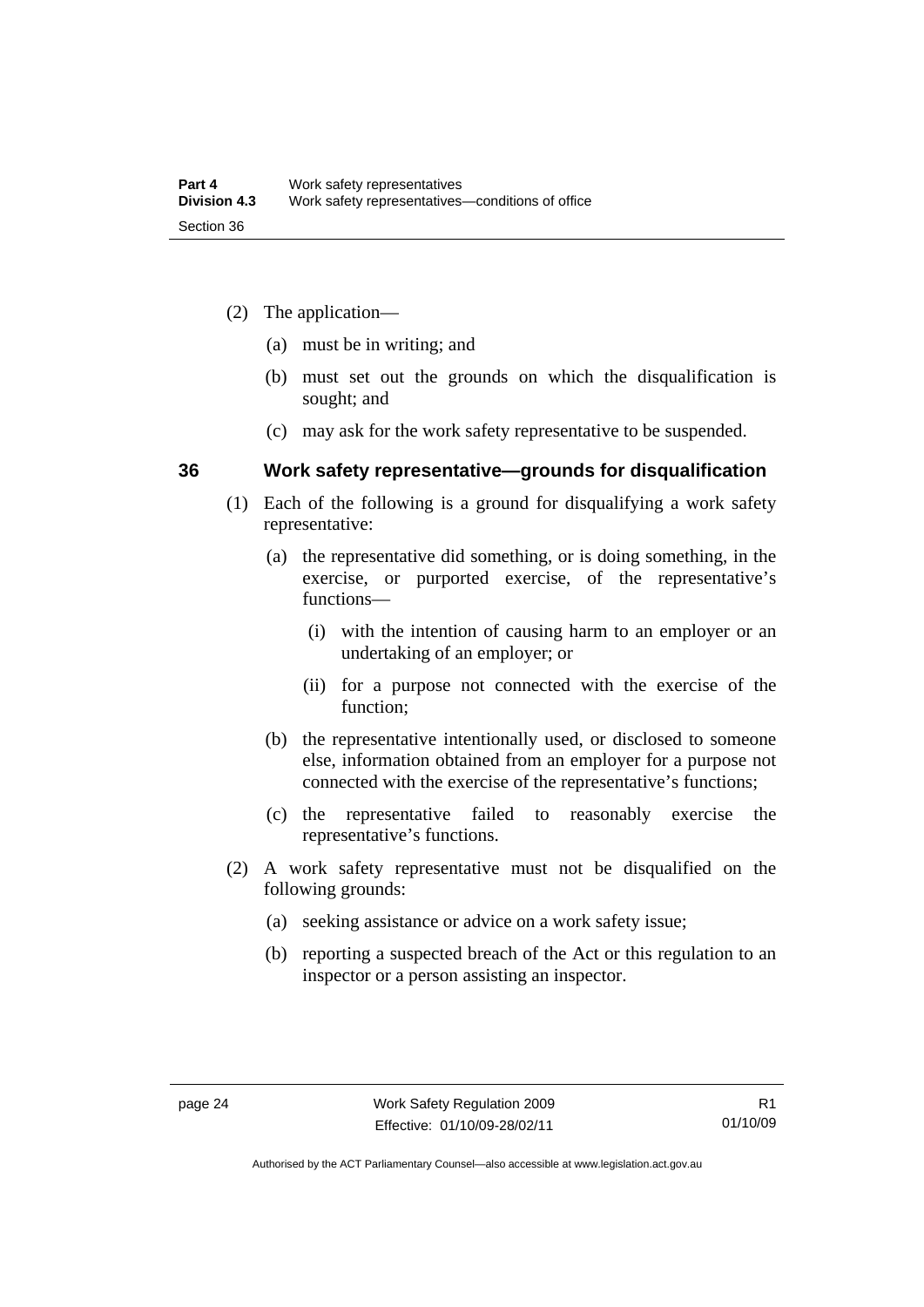# **37 Work safety representative—notice of intention to disqualify**

- (1) If, on application, the chief executive is satisfied that a ground may exist to disqualify a work safety representative, the chief executive must—
	- (a) give the representative written notice (a *show cause notice*); and
	- (b) if the chief executive considers it appropriate, suspend the representative until the chief executive decides the application for disqualification.
- (2) The show cause notice must—
	- (a) contain a statement to the effect that the work safety representative may, not later than 14 working days after the day the representative is given the notice, give the chief executive written reasons explaining why the representative should not be disqualified; and
	- (b) be accompanied by a summary of the reasons for the application; and
	- (c) if applicable—be accompanied by a notice of suspension.

# **38 Work safety representative—disqualification**

- (1) The chief executive may disqualify a work safety representative if—
	- (a) satisfied that there is a ground for disqualification under section 36; and
	- (b) a show cause notice has been given under section 37 in relation to the ground; and
	- (c) the time for the representative to respond to the notice has ended.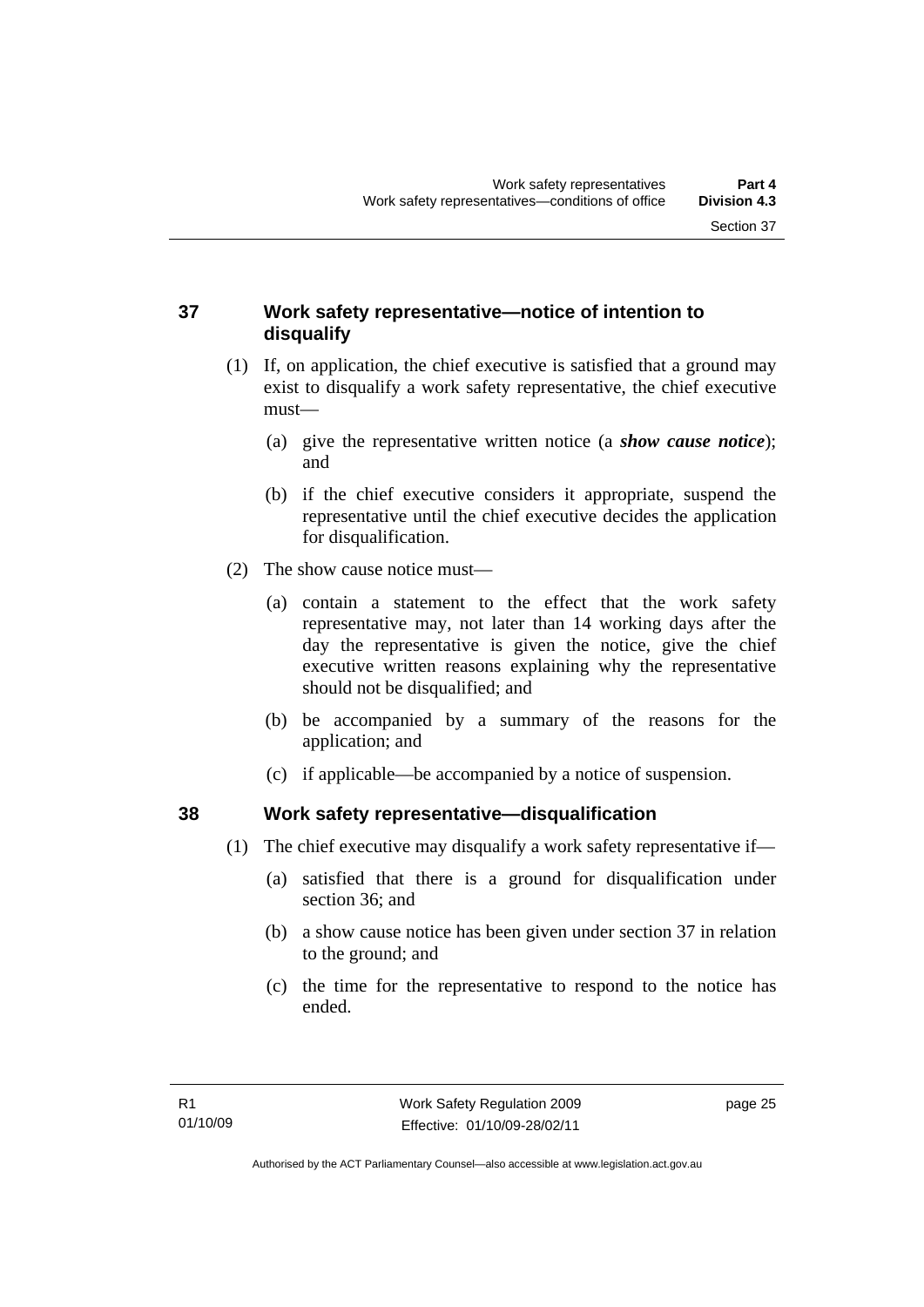- (2) In deciding whether to disqualify a work safety representative, the chief executive must consider the following:
	- (a) if a ground for disqualification is that the representative did something, or is doing something, in the exercise, or purported exercise, of the representative's functions, with the intention of causing harm to an employer, or undertaking of an employer—
		- (i) the harm caused or likely to be caused to the employer or undertaking because of the thing the representative did or is doing; and
		- (ii) the effect (if any) on the public interest of the thing the representative did or is doing;
	- (b) the representative's past record in exercising the representative's functions;
	- (c) any response by the representative given in accordance with the show cause notice.
- (3) The chief executive may consider anything else the chief executive considers relevant.
- (4) If the chief executive disqualifies a person from being a work safety representative, the chief executive must tell the following people in writing about the disqualification:
	- (a) the person;
	- (b) the person who applied under section 35 for the person to be disqualified;
	- (c) each employer of workers in the worker consultation unit the person represented.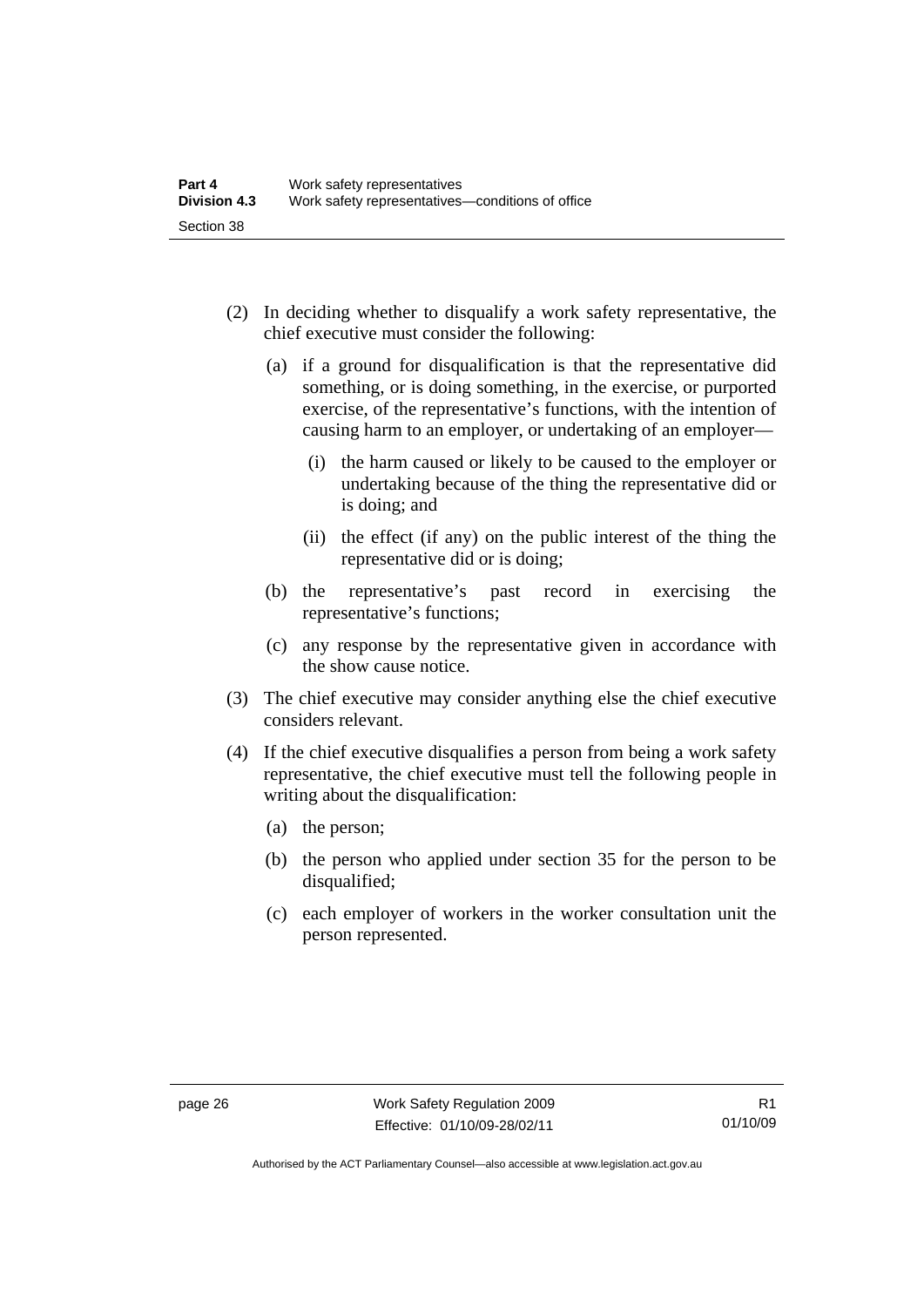(5) If an employer is given written notice under subsection (4) the employer must tell workers the employer engages to carry out work in the unit about the disqualification.

#### **Examples—how to tell workers about disqualification**

- 1 email
- 2 notice posted
- 3 staff handbook
- *Note* An example is part of the regulation, is not exhaustive and may extend, but does not limit, the meaning of the provision in which it appears (see Legislation Act, s 126 and s 132).

## **39 Work safety representative—revocation of disqualification**

- (1) The chief executive may revoke a disqualification under section 38 if the chief executive believes on reasonable grounds that it is no longer appropriate for the disqualification to remain in force.
- (2) The chief executive may revoke a disqualification on application or on the chief executive's own initiative.

## **40 Work safety representative—approved training**

- (1) A work safety representative for a worker consultation unit must complete a training course approved in writing by the council (an *approved training course*).
- (2) An approval under subsection (1) is a notifiable instrument.

*Note* A notifiable instrument must be notified under the Legislation Act.

- (3) An employer must take all reasonable steps to ensure that the work safety representative completes an approved training course—
	- (a) not later than 3 months after the day the representative was elected; or
	- (b) not later than a day determined by the chief executive under subsection (4).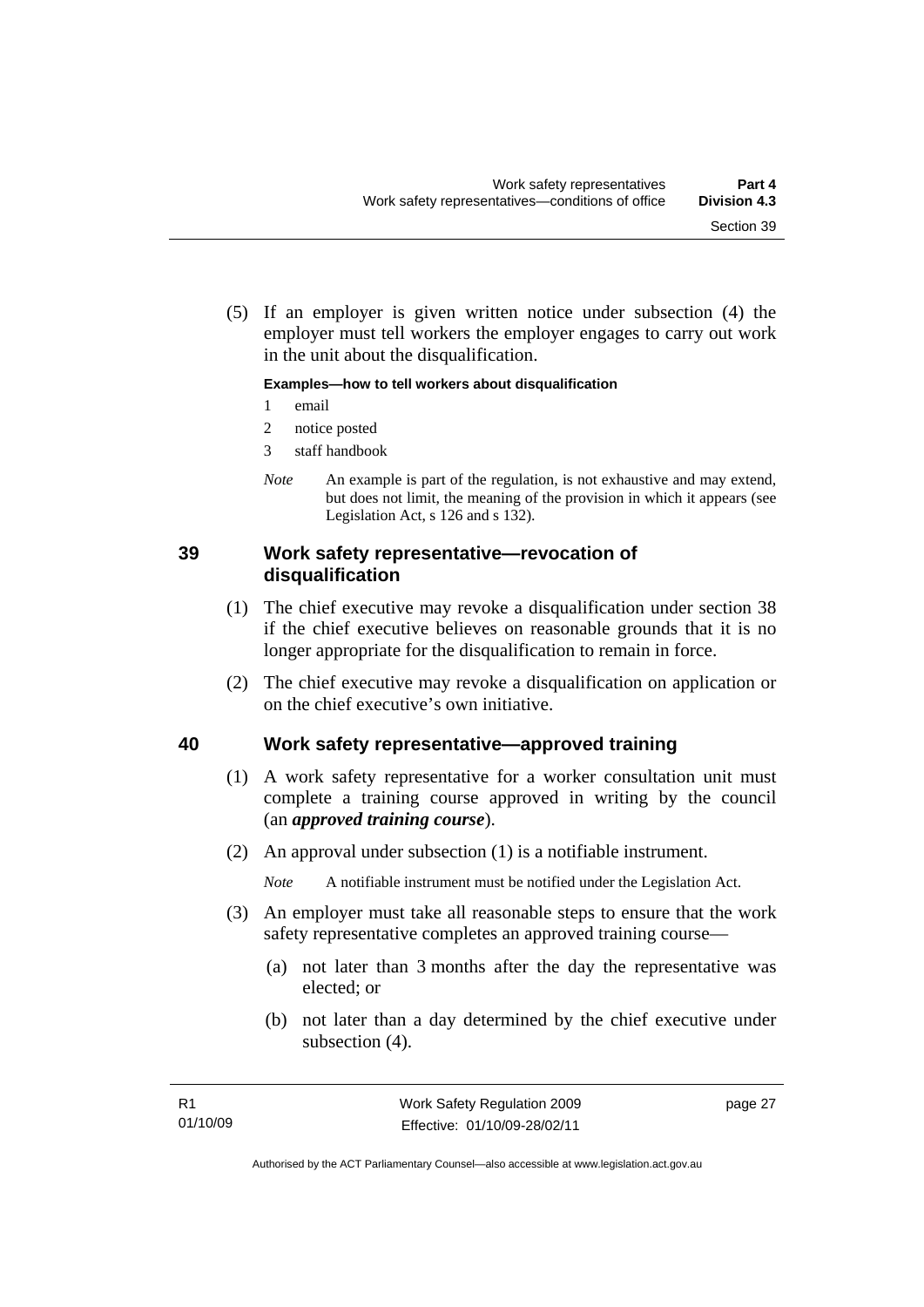- (4) The chief executive may determine a day for the completion of an approved training course under subsection 3 (b) if—
	- (a) the employer applies to the chief executive for an extension of time; and
	- (b) the chief executive is satisfied that there are exceptional circumstances that justify the extension.
- (5) A work safety representative must not exercise a function under division 4.5 (Work safety representatives—provisional improvement notices) or division 4.6 (Work safety representatives—emergency procedures) unless the representative has completed an approved training course.
	- *Note* A work safety representative must not exercise the representative's functions until notice is given of the election to employers of workers in the worker consultation unit—see s 32 (2).

## **41 Work safety representative—refresher training**

- (1) If a work safety representative is re-elected for a further term the representative must complete a refresher training course approved in writing by the council (an *approved refresher training course*).
- (2) An approval under subsection (1) is a notifiable instrument.

*Note* A notifiable instrument must be notified under the Legislation Act.

- (3) An employer must take all reasonable steps to ensure that the work safety representative completes an approved refresher training course—
	- (a) not later than 3 months after the day the representative was re-elected; or
	- (b) not later than a day determined by the chief executive under subsection (4).

Authorised by the ACT Parliamentary Counsel—also accessible at www.legislation.act.gov.au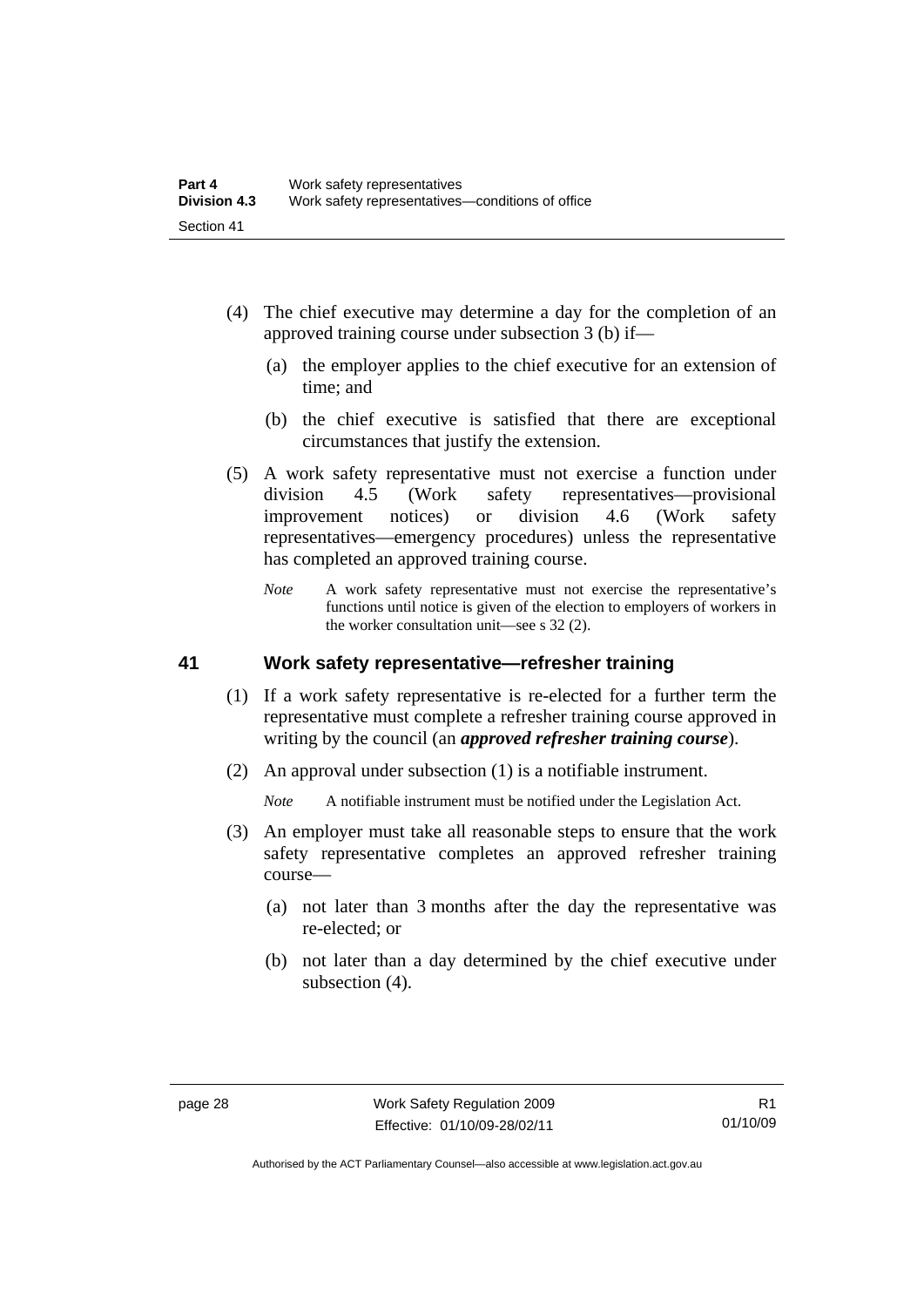- (4) The chief executive may determine a day for the completion of an approved refresher training course under subsection (3) (b) if—
	- (a) the employer applies to the chief executive for an extension of time; and
	- (b) the chief executive is satisfied that there are exceptional circumstances that justify the extension.
- (5) A work safety representative may exercise any function under this Act even if an approved refresher training course has not been completed as required under this section.

# **Division 4.4 Work safety representatives employer's duties**

# **42 Work safety representative—employer to allow for time to exercise functions and undertake training**

- (1) The employer of a work safety representative has a duty to allow the representative to take the time off work, without loss of pay or other entitlements, that is reasonably necessary for the representative—
	- (a) to exercise the functions of a work safety representative; and
	- (b) to undertake an approved training course, or an approved refresher training course, within 3 months after the day the representative is elected.
- (2) An employer commits an offence if the employer fails to comply with the duty in subsection (1).

- (3) An employer commits on offence if—
	- (a) a work safety representative, or deputy work safety representative, engaged by the employer, undertakes an approved training course or approved refresher training course; and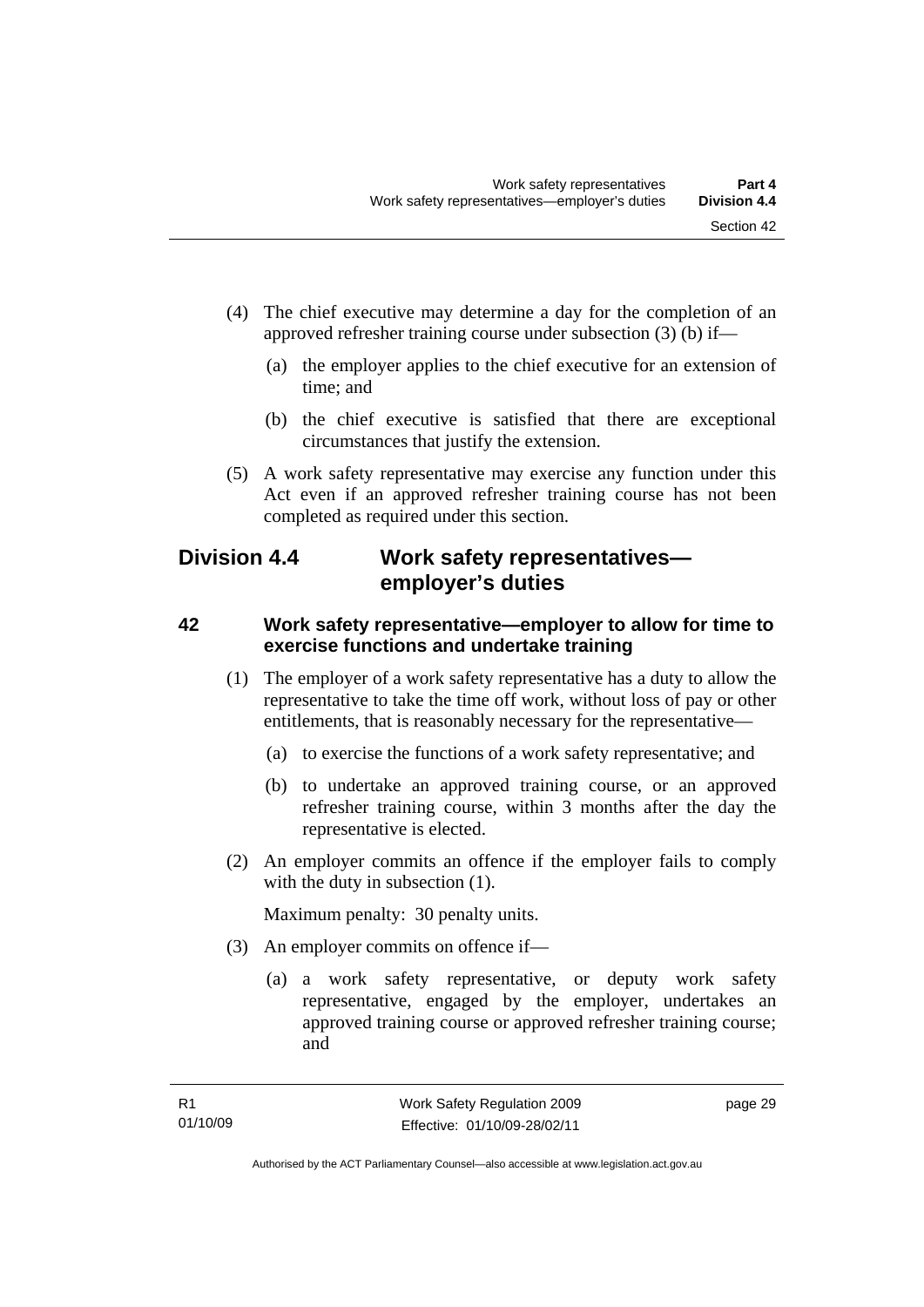- (b) the employer fails to do 1 or both of the following:
	- (i) pay the fees for the course;
	- (ii) reimburse the reasonable expenses incurred by the representative in undertaking the course.

Maximum penalty: 20 penalty units.

- (4) For the avoidance of doubt, the obligation to pay the fees for the course and reimburse reasonable expenses does not apply if the work safety representative is a suitably qualified person who is not a worker engaged by the employer.
- (5) An offence against this section is a strict liability offence.

# **43 Work safety representative—employer to provide facilities**

- (1) The employer of a work safety representative has a duty to provide access to the facilities that are reasonably necessary for the representative to exercise the functions of a work safety representative.
- (2) An employer commits an offence if the employer fails to comply with the duty in subsection (1).

Maximum penalty: 20 penalty units.

(3) An offence against this section is a strict liability offence.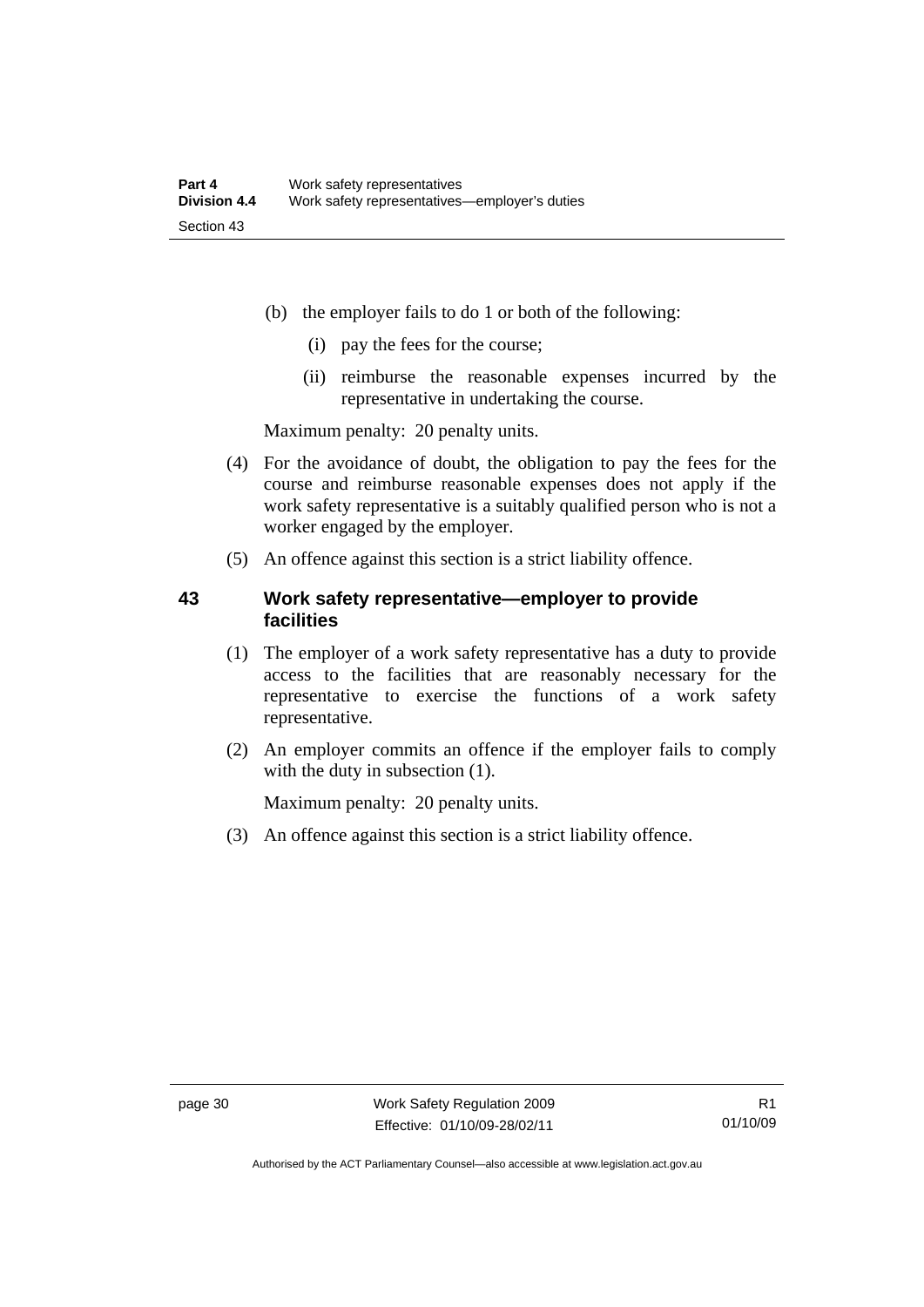# **Division 4.5 Work safety representatives provisional improvement notices**

## **44 Provisional improvement notice—Act, dict, def** *provisional improvement notice*

A provisional improvement notice must be in accordance with section 46.

# **45 Provisional improvement notice—issue of notice**

- (1) This section applies if a work safety representative for a worker consultation unit believes on reasonable grounds that—
	- (a) a person (a *responsible person*) is contravening, or is likely to contravene, a provision of the Act; and
	- (b) the contravention affects, or is likely to affect, 1 or more represented workers.
- (2) The work safety representative may give the responsible person a provisional improvement notice requiring the person to rectify the matters or activities causing the contravention or likely contravention.
- (3) The work safety representative must not give a provisional improvement notice to a responsible person unless the representative believes on reasonable grounds that taking any further steps to consult the person about rectifying the matter or activity causing the contravention or likely contravention is unlikely to result in the rectification of the matter or activity.
- (4) A work safety representative must not give a provisional improvement notice to a responsible person in relation to a matter or activity that is the subject of an improvement notice or prohibition notice.

page 31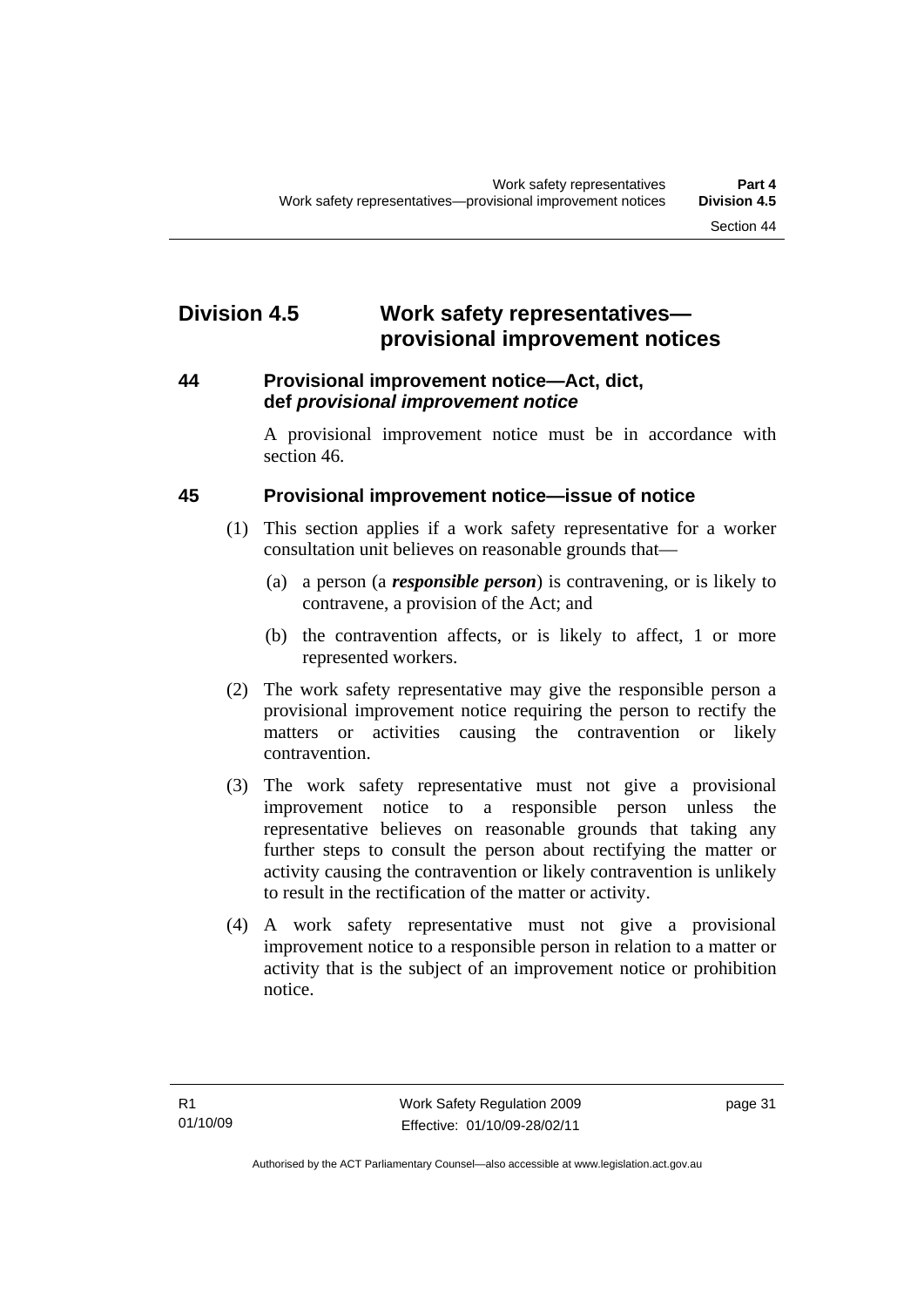## **46 Provisional improvement notice—content of notice**

- (1) A provisional improvement notice must—
	- (a) state the circumstance that is occurring, or is likely to occur, that the work safety representative giving the notice believes is causing a contravention or may cause a contravention and the reasons for the belief; and
	- (b) either—
		- (i) if the rectification is necessary to prevent or minimise the risk of serious harm to the health or safety of a worker, or someone else, from a hazard—require the responsible person to rectify the matter or activity that the notice relates to within 24 hours starting when the notice is given personally to the person; or
		- (ii) in any other case—state a period of not less than 7 days starting on the day after the day the notice is issued within which the responsible person must rectify the matter or activity that the notice relates to.
- (2) A provisional improvement notice may state the action the responsible person may take to rectify the matter or activity that the notice relates to.
- (3) If subsection (1) (b) (ii) applies, before the end of the 7-day period stated in the notice, the work safety representative who issued the provisional improvement notice may, by written notice given to the responsible person, extend the period.

## **47 Provisional improvement notice—service of notice on chief executive etc**

A work safety representative who gives a provisional improvement notice to a responsible person must—

(a) give a copy of the notice to the chief executive; and

Authorised by the ACT Parliamentary Counsel—also accessible at www.legislation.act.gov.au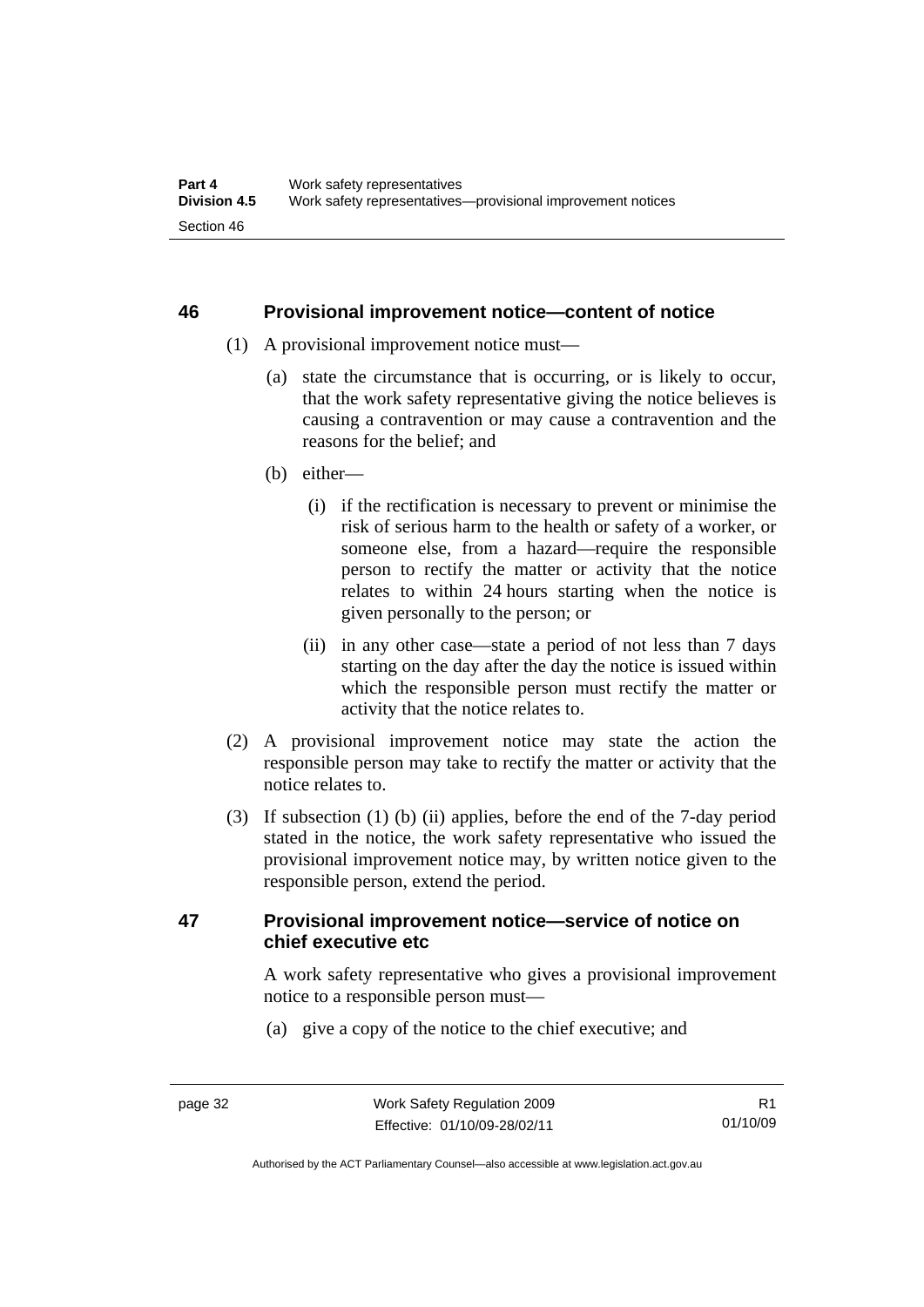(b) if the responsible person is a worker, and the notice is given to the person in relation to work carried out by the person for an employer—take all reasonably practicable steps to give a copy of the notice to the worker's employer.

# **48 Provisional improvement notice—service of notice on other employers etc**

- (1) This section applies to—
	- (a) if the responsible person is a worker, and a provisional improvement notice is given to the person in relation to work carried out by the person for an employer—the employer; or
	- (b) if a provisional improvement notice is given to a responsible person in any other case—the responsible person.
- (2) A person to whom this section applies must give a copy of the provisional improvement notice to each of the following people:
	- (a) if the notice relates to something that affects workplaces where workers not engaged by the employer work—each other employer of workers at each affected workplace;
	- (b) if the notice relates to premises—
		- (i) each owner of the premises; and
		- (ii) if the premises are leased—the lessor and lessee of the premises; and
		- (iii) anyone else with a right to immediate possession of the premises;
	- (c) if the notice relates to plant or other thing and the thing is hired under a hire-purchase agreement or contract of hire—the person from whom the thing is hired;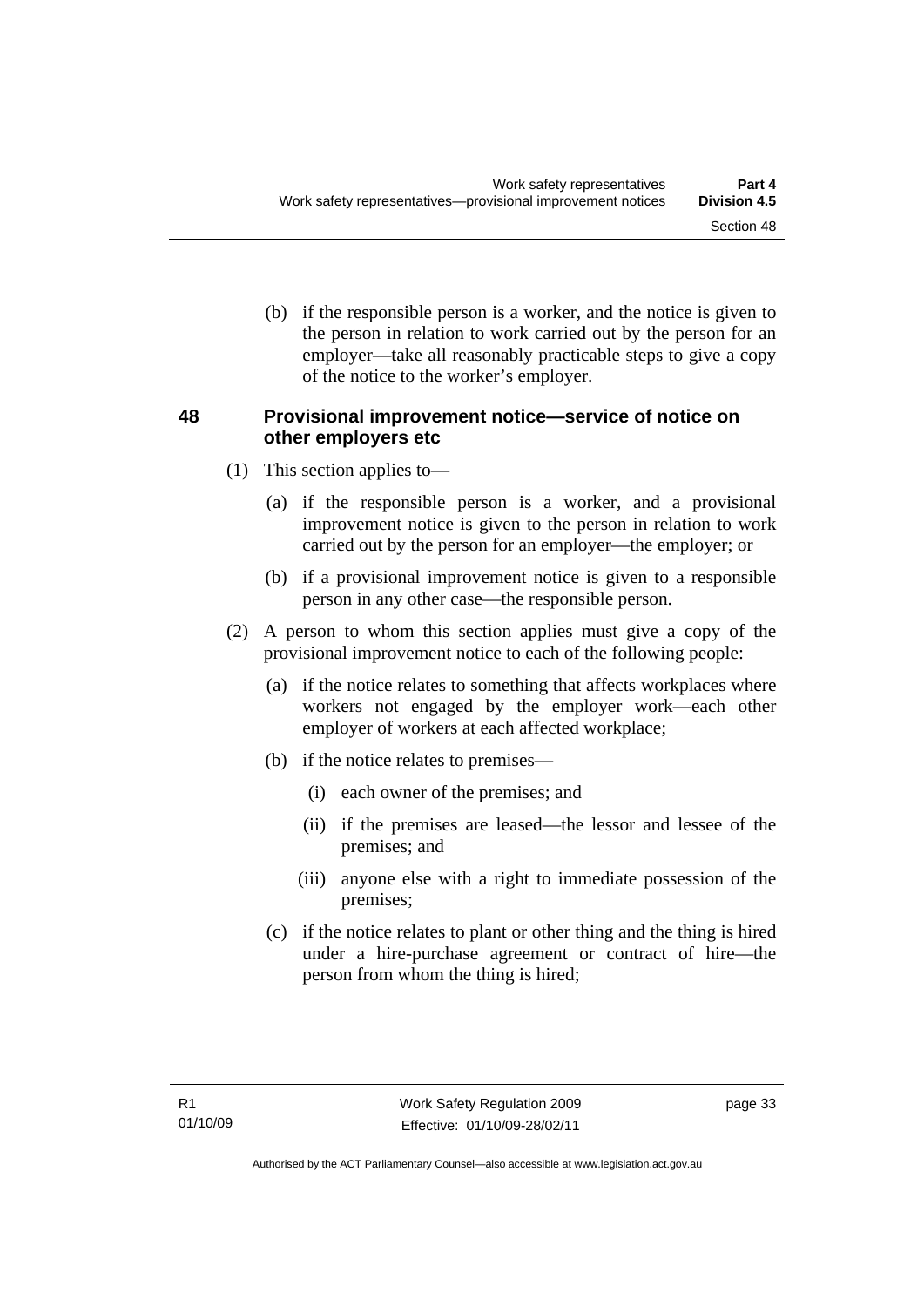(d) if the notice relates to plant or a substance or other thing, whether or not the thing is hired—anyone else with a right to immediate possession of the thing.

Maximum penalty: 20 penalty units.

(3) An offence against this section is a strict liability offence.

## **49 Provisional improvement notice—display**

- (1) This section applies if a provisional improvement notice is given to an employer.
- (2) The employer must take all reasonably practicable steps to—
	- (a) notify each worker whose work is affected by the contravention to which the notice relates that the notice has been issued; and
	- (b) while the notice is in force—display a copy of the notice in a prominent place at or near each workplace where the work to which the notice relates is usually carried out.
- (3) A person commits an offence if the person contravenes subsection (2).

Maximum penalty: 20 penalty units.

(4) An offence against this section is a strict liability offence.

## **50 Provisional improvement notice—compliance**

- (1) This section applies if a work safety representative gives a responsible person a provisional improvement notice.
- (2) The responsible person commits an offence if the person fails to—
	- (a) ensure that the notice is complied with in relation to each matter that—
		- (i) the notice relates to; and

R1 01/10/09

Authorised by the ACT Parliamentary Counsel—also accessible at www.legislation.act.gov.au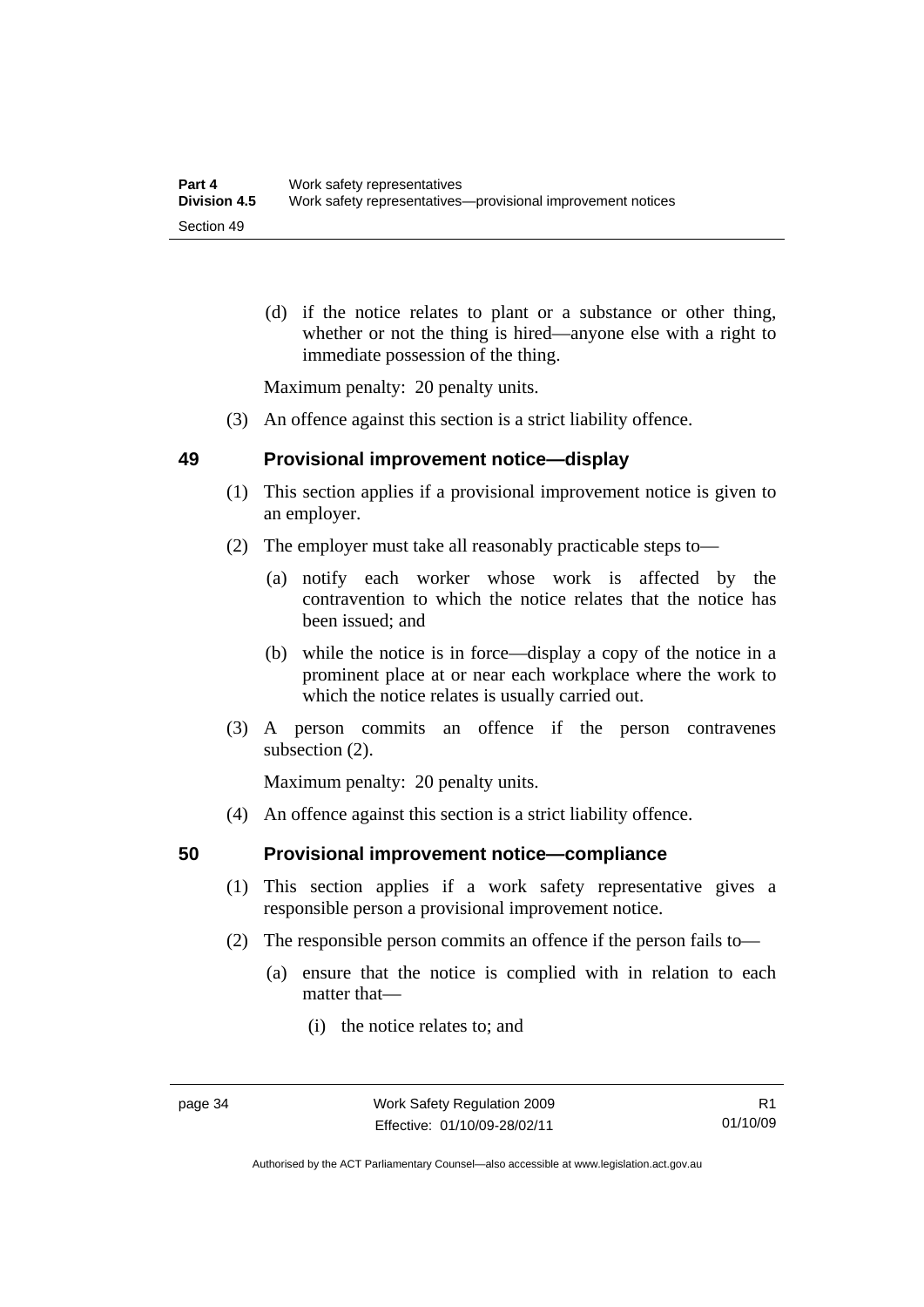- (ii) the person has control over; and
- (b) take reasonable steps to inform the representative of the action taken to comply with the notice.

Maximum penalty: 30 penalty units.

(3) An offence against this section is a strict liability offence.

#### **51 Provisional improvement notice—revocation of notice**

- (1) This section applies if a work safety representative gives a responsible person a provisional improvement notice.
- (2) The work safety representative must revoke the provisional improvement notice if the representative believes on reasonable grounds that the responsible person—
	- (a) ensured that the notice was complied with in relation to each matter that—
		- (i) the notice related to; and
		- (ii) the person had control over; and
	- (b) took reasonable steps to inform the representative of the action taken to comply with the notice.
- (3) If the work safety representative revokes the notice, the representative must—
	- (a) give the responsible person written notice of the revocation; and
	- (b) give the chief executive a copy of the revocation notice.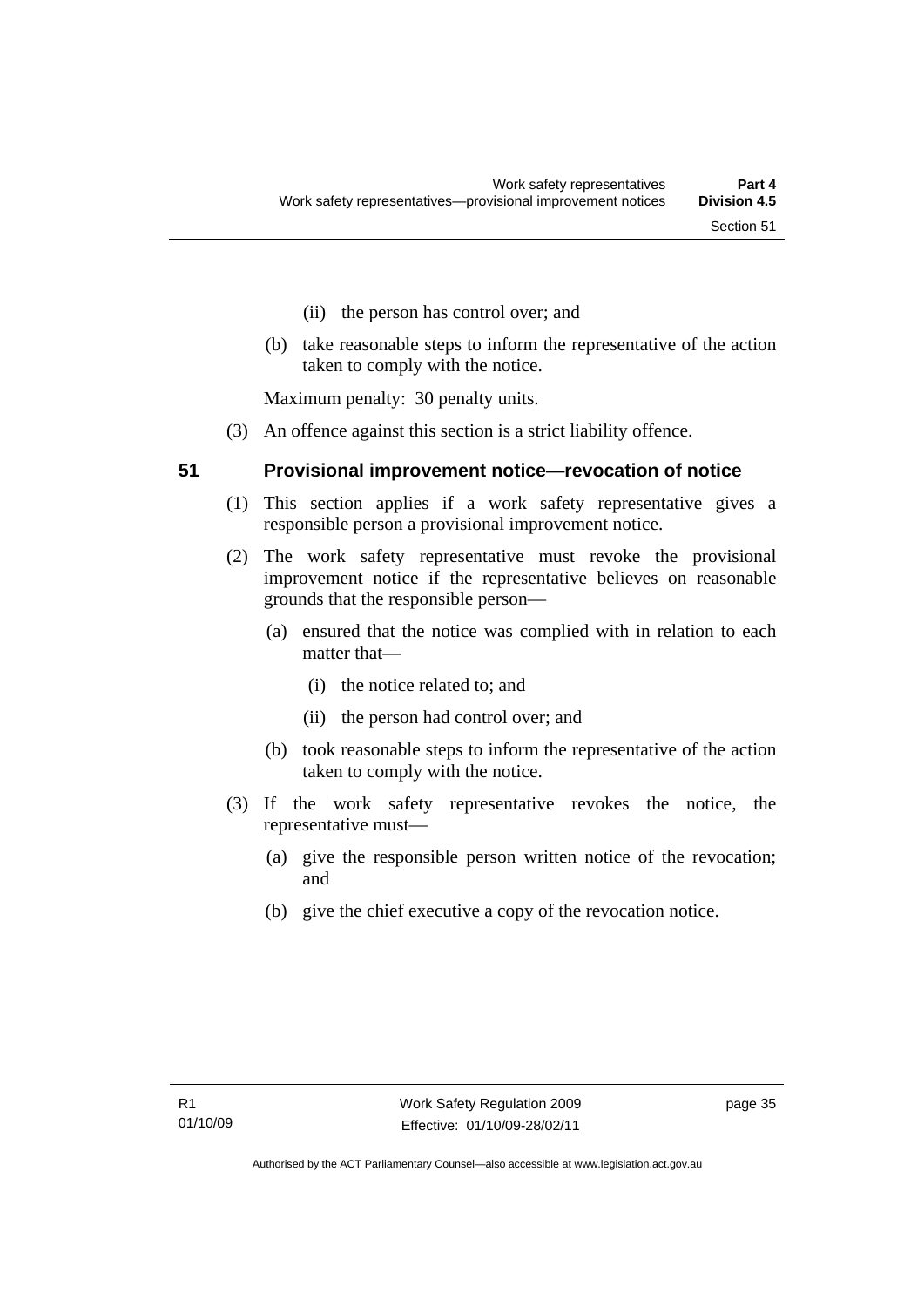## **52 Provisional improvement notice—review**

- (1) This section applies to—
	- (a) a responsible person in relation to whom a provisional improvement notice is in force; and
	- (b) if the responsible person is a worker, and the notice is in force in relation to work carried out by the person for an employer the employer.
- (2) A person to whom this section applies may ask the chief executive to arrange an inspection to investigate the circumstances relating to the issue of the provisional improvement notice—
	- (a) by written notice given to the chief executive; and
	- (b) not later than 7 days after the day the person receives the notice.
- (3) If a request is made under this section—
	- (a) the chief executive must arrange for an inspector to investigate the circumstances relating to the issue of the provisional improvement notice; and
	- (b) the operation of the notice is suspended until an inspector completes an investigation of the circumstances relating to the issue of the notice.
- (4) The inspector must revoke the provisional improvement notice if, after the investigation, the inspector believes on reasonable grounds that—
	- (a) the notice should not have been given to the person; or
	- (b) the person to whom the notice was given—
		- (i) ensured the notice was complied with in relation to each matter that—
			- (A) the notice related to; and

Authorised by the ACT Parliamentary Counsel—also accessible at www.legislation.act.gov.au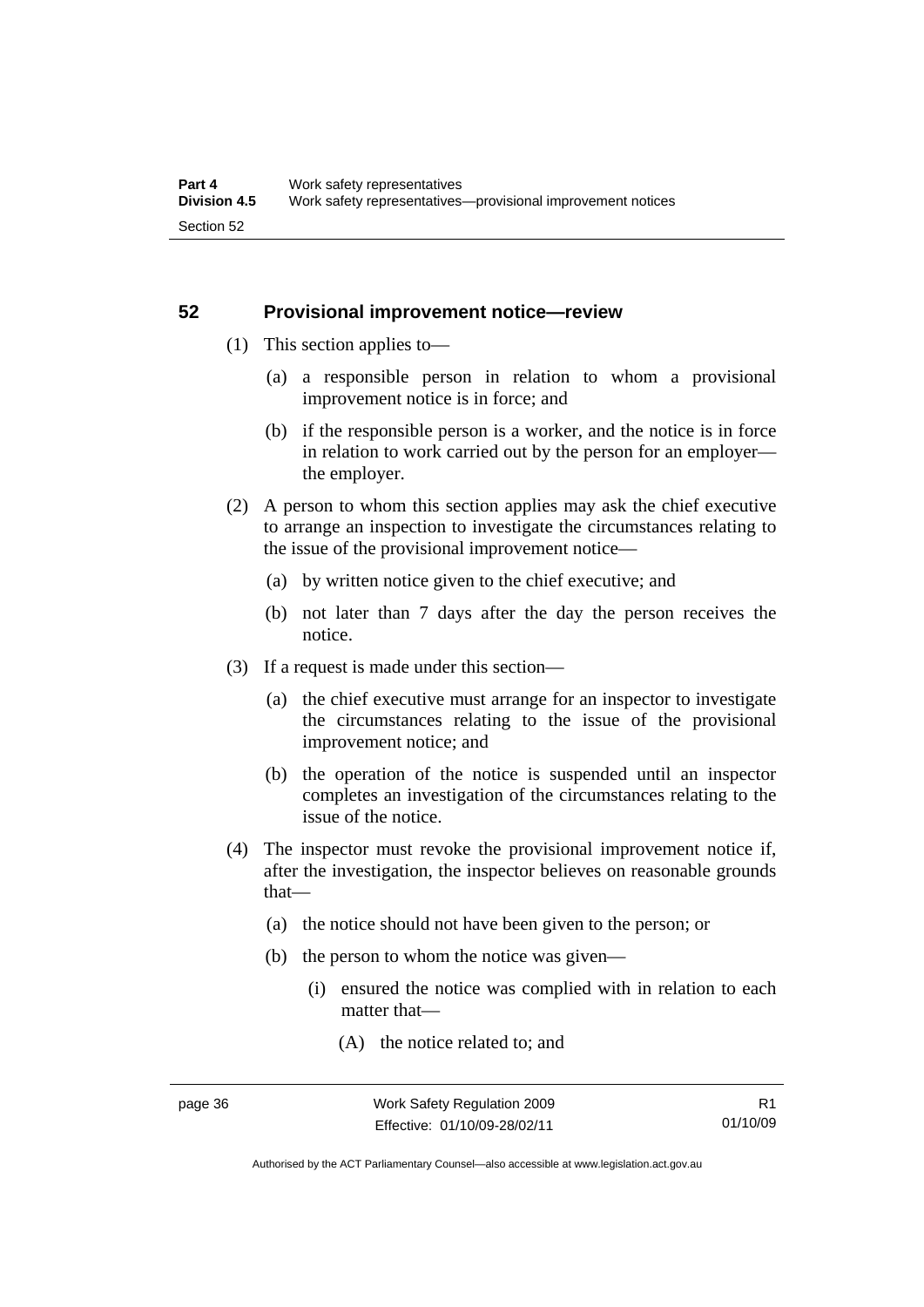- (B) the person had control over; and
- (ii) took reasonable steps to inform the representative of the action taken to comply with the notice; or
- (c) for any other reason, the notice should not remain in force.
- (5) If a provisional improvement notice is revoked under this section, the inspector must give written notice of the revocation to—
	- (a) the work safety representative; and
	- (b) the responsible person; and
	- (c) if the responsible person is a worker, and the provisional improvement notice is in relation to work carried out by the person for an employer—the employer; and
	- (d) each person mentioned in section 48 (2) (Provisional improvement notice—service of notice on other employers etc) to whom a copy of the provisional improvement notice has been given.

# **Division 4.6 Work safety representatives emergency procedures**

## **53 Emergency procedure**

- (1) This section applies if a work safety representative for a worker consultation unit believes on reasonable grounds that there is an immediate threat to the work safety of a represented worker unless the worker stops carrying out particular work.
- (2) The work safety representative must—
	- (a) tell a supervisor supervising the worker's work about the threat to the worker's work safety; or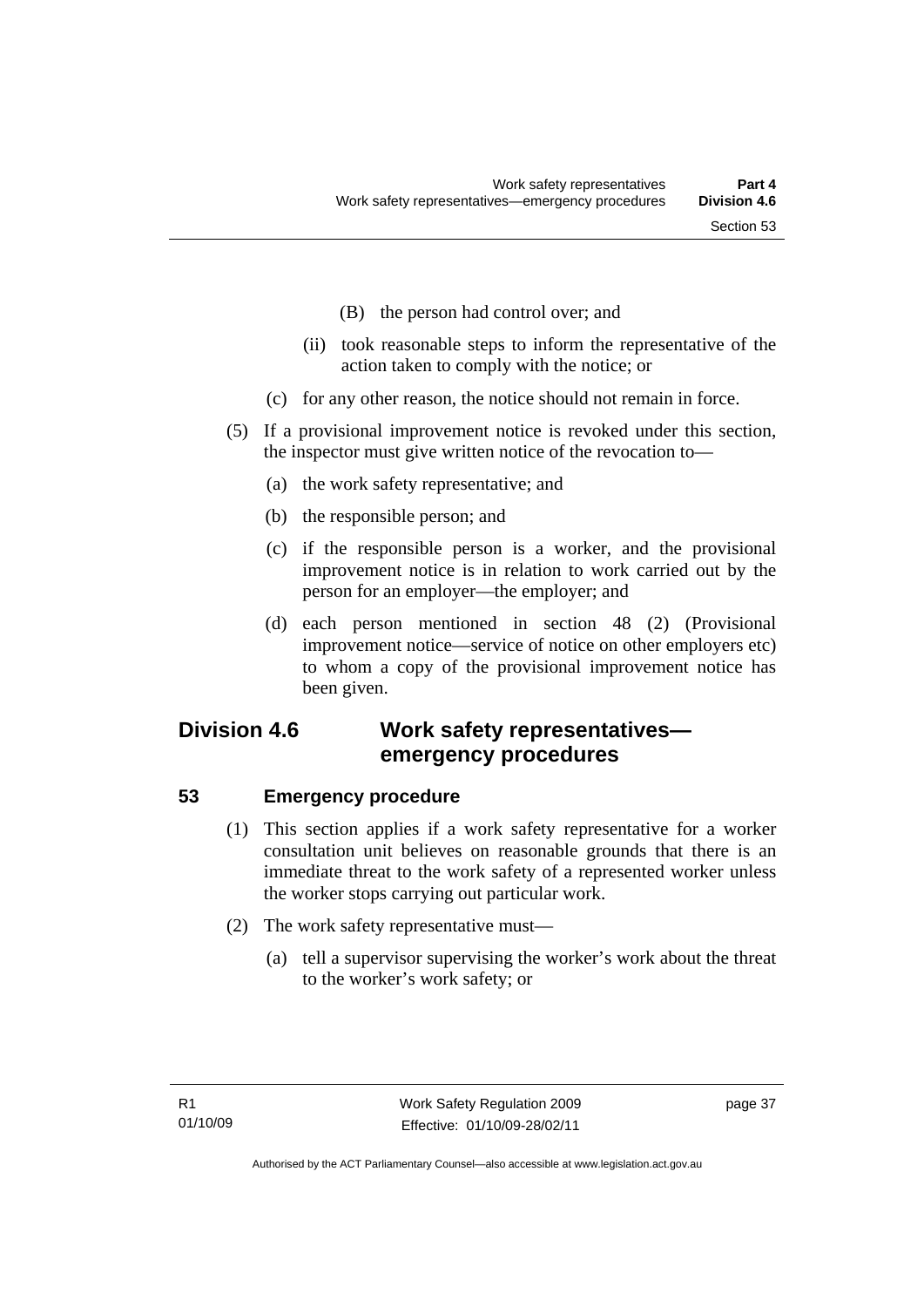- (b) if a supervisor cannot be contacted immediately—direct the worker to stop, in a safe way, carrying out the work and, as soon as practicable, tell a supervisor that the direction has been given.
- (3) If a supervisor is told about a threat under subsection (2) (a), the supervisor must do what the supervisor considers appropriate to remove the threat, including directing the worker to stop, in a safe way, carrying out the work.
- (4) The work safety representative or the supervisor who is told about the threat under subsection (2) may ask the chief executive to arrange for an inspector to investigate the worker's work if—
	- (a) if the supervisor is told about the threat under subsection (2) (a)—the representative and supervisor cannot agree that what the supervisor has done is sufficient to remove the threat; or
	- (b) if the supervisor is told about the direction given under subsection (2) (b)—the representative and supervisor cannot agree that the direction is necessary.
- (5) If a request is made under subsection (4)—
	- (a) the chief executive must arrange an inspector to investigate the work; and
	- (b) the inspector must exercise the inspector's powers under the Act that the inspector considers necessary in relation to the work.

## **54 Emergency procedure—alternative work**

Nothing in this division affects an employer's right to require a worker to carry out alternative work while a direction under section 53 (2) (b) is in force in relation to the work the worker usually carries out.

Authorised by the ACT Parliamentary Counsel—also accessible at www.legislation.act.gov.au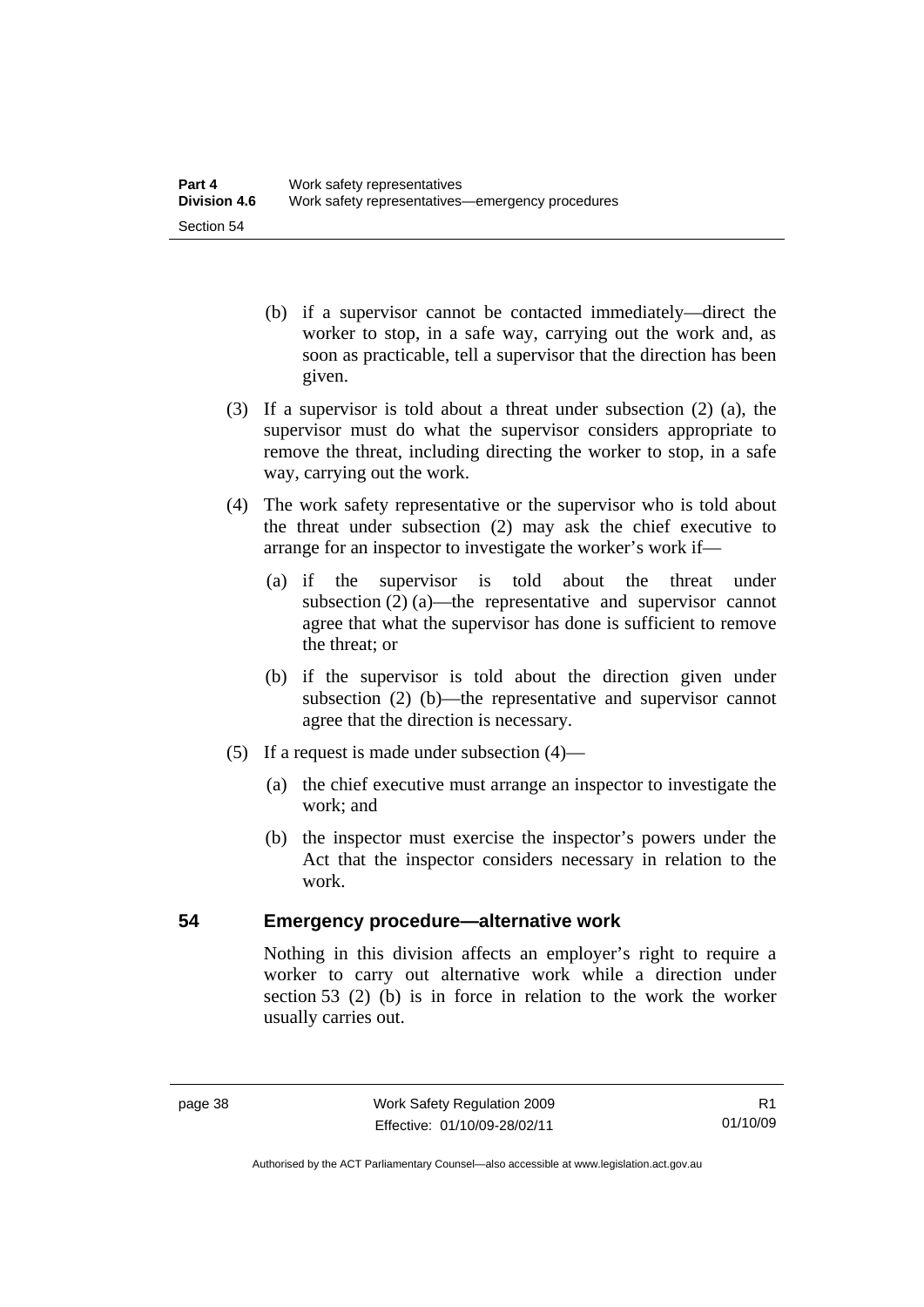# **Part 5 Work safety committees**

# **Division 5.1 Work safety committees establishment**

## **55 Work safety committee—eligibility**

- (1) A person is eligible to be a member of the work safety committee for a worker consultation unit if the person is—
	- (a) a worker in the worker consultation unit; or
	- (b) if there is a work safety representative for the worker consultation unit—the work safety representative; or
	- (c) nominated by an employer of a worker in the worker consultation unit to represent the employer on the committee.
- (2) At least half the members of the work safety committee must be—
	- (a) workers in the worker consultation unit; or
	- (b) work safety representatives for the worker consultation unit.
	- *Note* A worker consultation unit may consist of workers of 1 or more employers—see the Act, s 48 (3) (b).

## **56 Election process—worker consultation unit may ask others to conduct election**

- (1) A worker consultation unit may ask any of the following people to conduct the election of a work safety committee member on behalf of the unit:
	- (a) the employer;
	- (b) if a worker in the unit is, or is eligible to be, a member of a registered organisation—the registered organisation;
	- (c) someone else.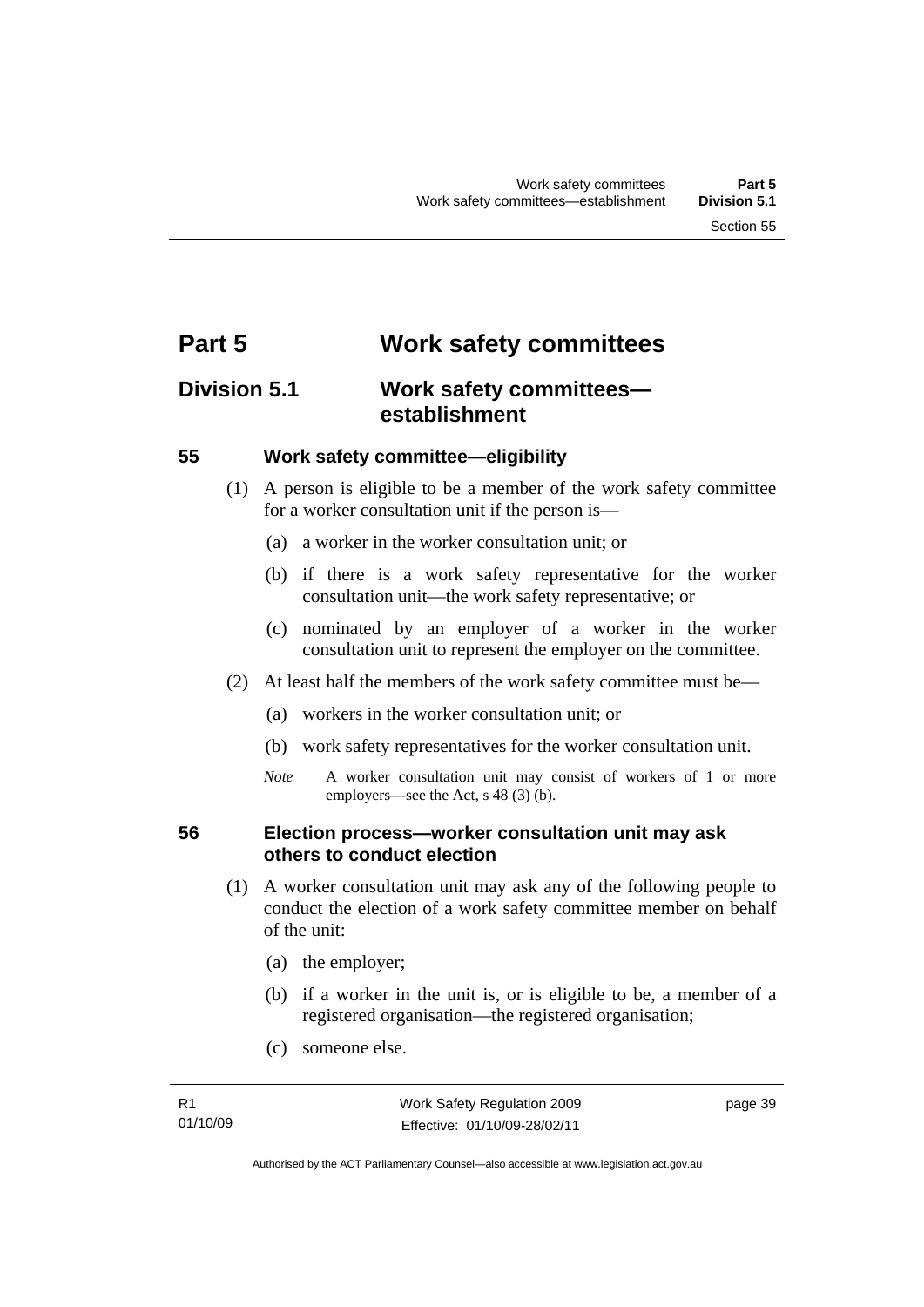- (2) An employer commits an offence if—
	- (a) a worker consultation unit asks the employer to conduct the election of a work safety committee member; and
	- (b) the employer does not conduct the election within 42 days after the day the employer is asked.

Maximum penalty: 10 penalty units.

(3) An offence against this section is a strict liability offence.

## **57 Election process—notice of election of work safety committee members**

- (1) This section applies if a work safety committee member is elected to the work safety committee for a worker consultation unit.
- (2) The person who conducted the election must give notice of the result of the election to each represented worker's employer.
- (3) The notice must include the work safety committee member's name.
- (4) An employer must, if given notice of the election of a work safety committee member for a worker consultation unit, tell workers in the unit the employer engages to carry out work that the person elected is a work safety committee member.

#### **Examples—how to tell workers who elected work safety committee member is**

- 1 email
- 2 notice posted
- 3 staff handbook
- *Note 1* The Act, pt 6 (Compliance measures) imposes requirements on people who are required to do something under a provision of this regulation.
- *Note 2* An example is part of the regulation, is not exhaustive and may extend, but does not limit, the meaning of the provision in which it appears (see Legislation Act, s 126 and s 132).

page 40 Work Safety Regulation 2009 Effective: 01/10/09-28/02/11

Authorised by the ACT Parliamentary Counsel—also accessible at www.legislation.act.gov.au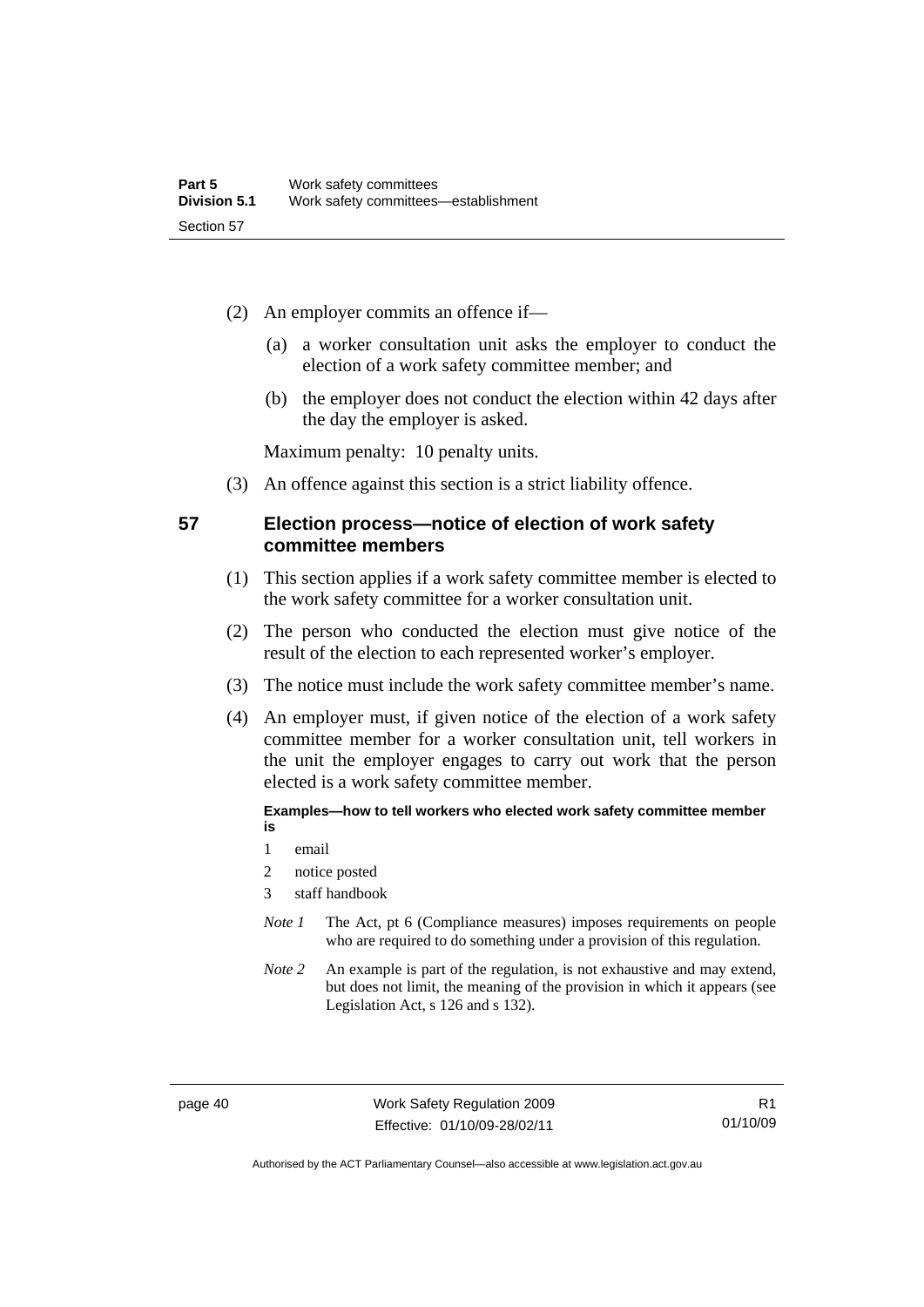# **Division 5.2 Work safety committees—general**

# **58 Work safety committee—exercising functions**

In exercising a function, the work safety committee for a worker consultation unit may—

- (a) give information, ideas and feedback to the employer and managers about how to implement work safety best practice; and
- (b) provide a forum for the employer to raise work safety concerns for the committee to consider; and
	- *Note* An employer has a duty to consult, if reasonably practicable, with workers to allow the workers to contribute to matters directly affecting their work safety—see the Act, s 47.
- (c) encourage workers to take an interest in work safety issues in their workplace; and
- (d) review the circumstances of injuries, diseases and serious incidents in the workplace, and make recommendations to the employer; and
- (e) undertake other activities agreed between the employer and the committee that the committee members have suitable qualifications and training to deal with.
- *Note* A provision of a law that gives an entity (including a person) a function also gives the entity powers necessary and convenient to exercise the function (see Legislation Act, s 196 and dict, pt 1, def *entity*).

## **59 Work safety committee—governance**

- (1) A work safety committee may conduct its proceedings (including its meetings) as it considers appropriate.
- (2) However, a meeting of a work safety committee may only be held if a quorum is present at the meeting.

page 41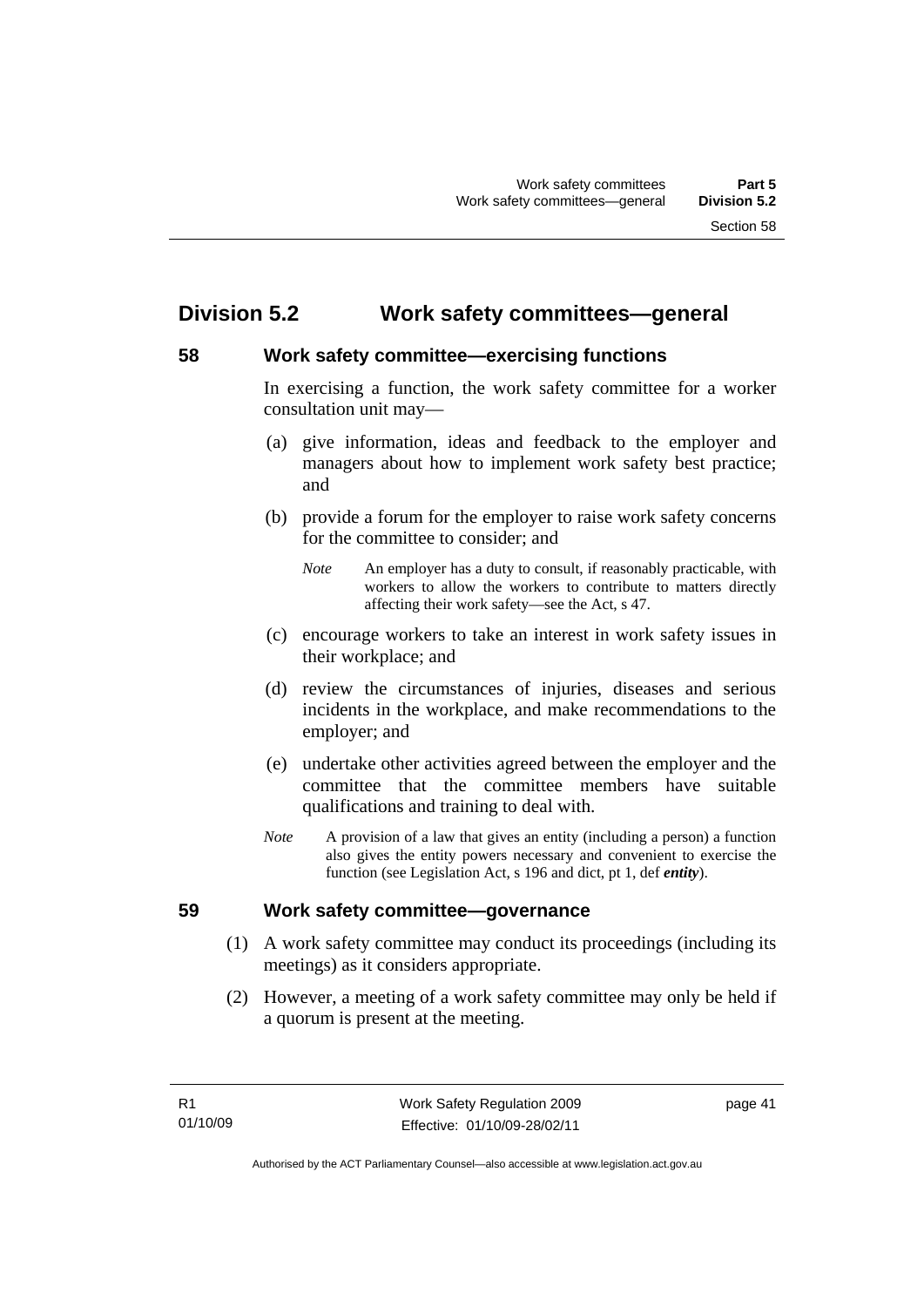- (3) A quorum is present at a meeting if—
	- (a) at least 1 member representing the interests of the employer is present at the meeting; and
	- (b) more than half the members of the work safety committee present at the meeting are—
		- (i) workers in the worker consultation unit; or
		- (ii) work safety representatives for the worker consultation unit.

#### **60 Work safety committee—employer's duties**

- (1) If a work safety committee is established for a worker consultation unit, the employer must—
	- (a) give the committee any information the employer has in relation to risks to work safety for a represented worker—
		- (i) at a workplace under the employer's control; or
		- (ii) caused by the employer's conduct in, or plant or substances used for, an undertaking of the employer; and
	- (b) allow a worker who is a member of the committee to take the time off work, without loss of pay or other entitlements, that is reasonably necessary for the worker—
		- (i) to attend meetings of the committee; and
		- (ii) with the employer's agreement—to undertake a work safety course; and
		- (iii) with the committee's approval—to exercise the committee's functions.
	- *Note* The Legislation Act, s 170 and s 171 deals with the application of the privilege against selfincrimination and client legal privilege.

Authorised by the ACT Parliamentary Counsel—also accessible at www.legislation.act.gov.au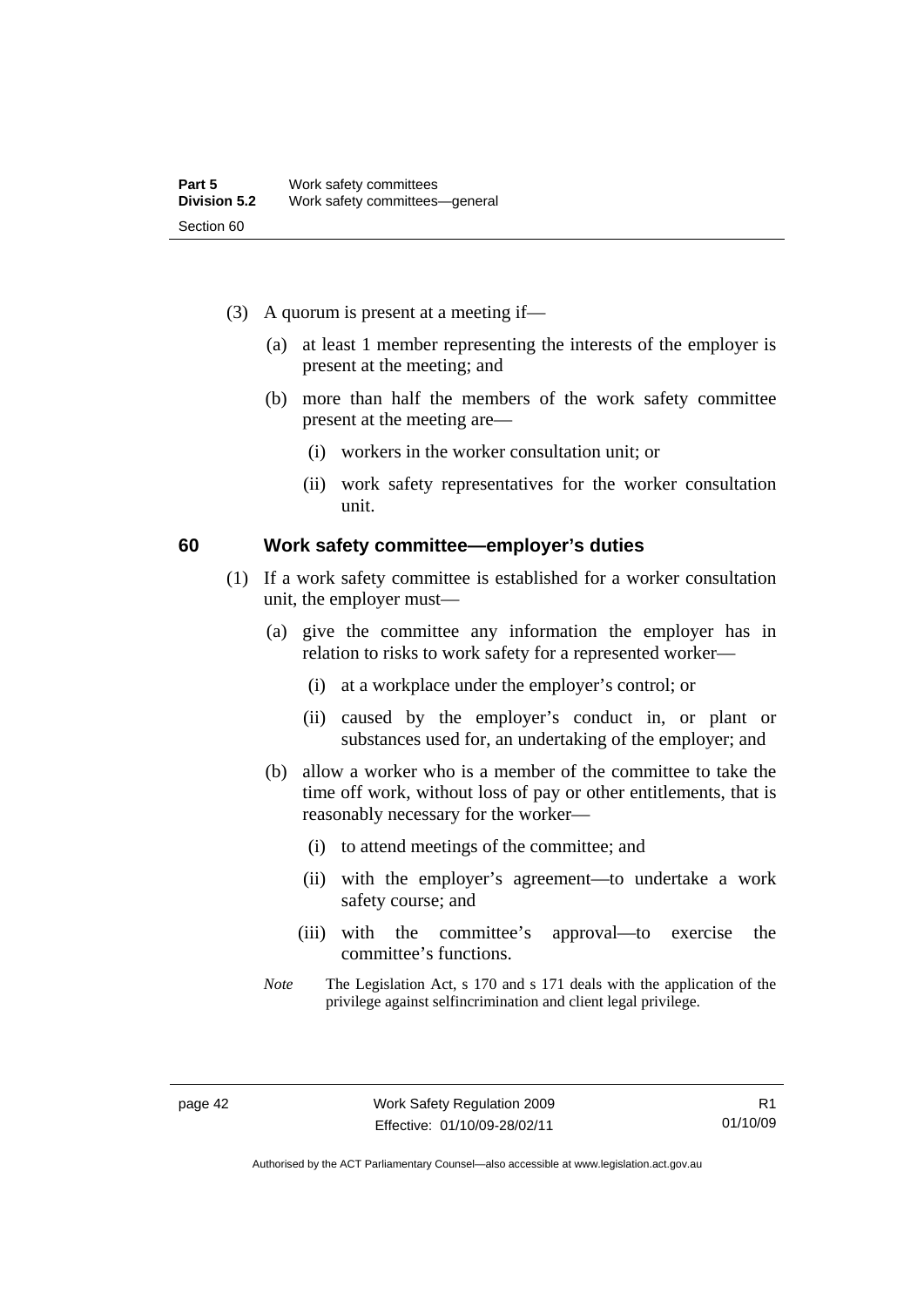(2) An employer commits an offence if the employer fails to comply with subsection (1).

Maximum penalty: 20 penalty units.

- (3) An offence against this section is a strict liability offence.
- (4) In this section:

*work safety course*, for a worker, means a training course in work safety that is—

- (a) necessary and reasonable for the worker to undertake to be able to perform the duties of a work safety committee member; and
- (b) approved in writing by the work safety committee.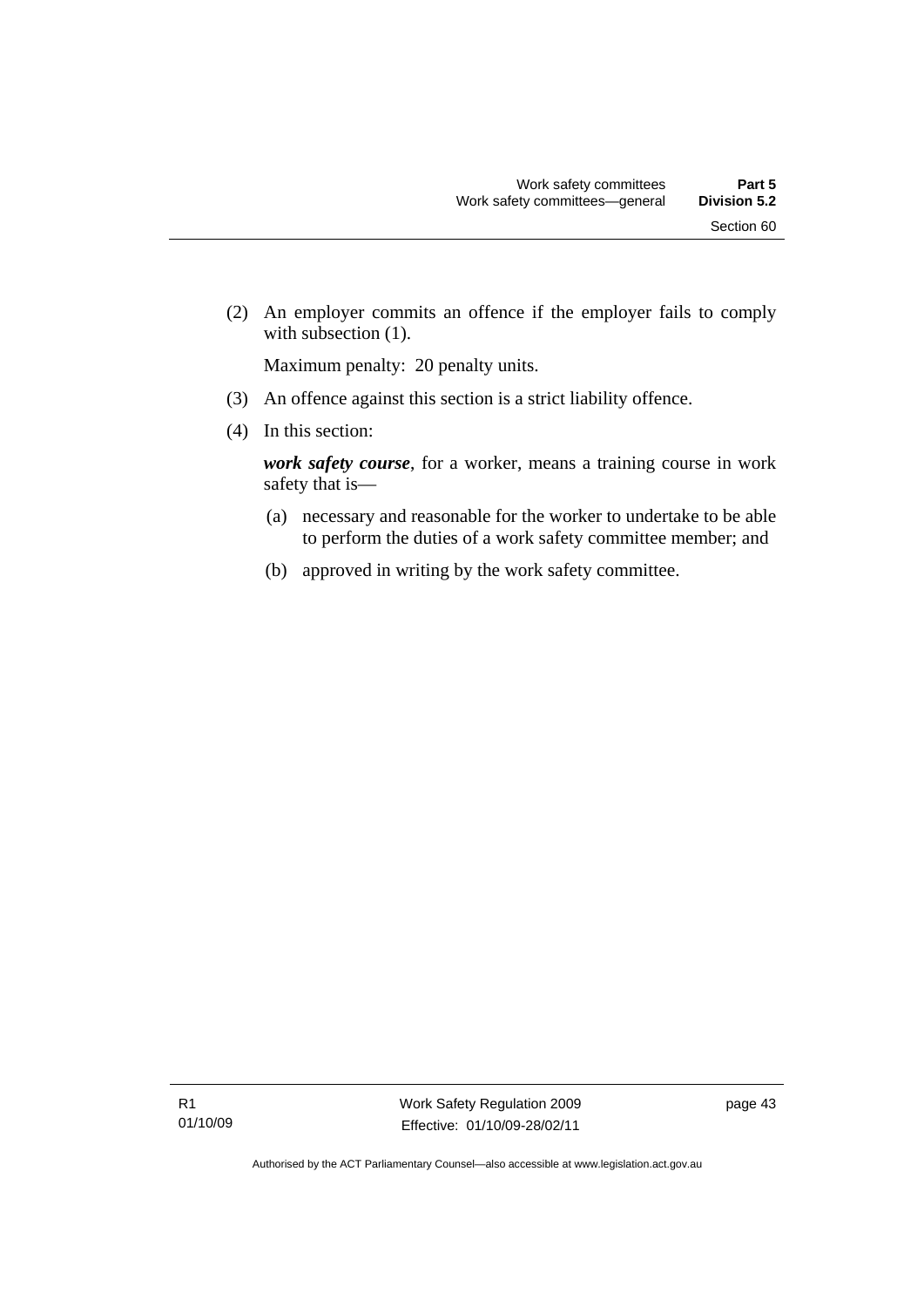#### **Part 6 Authorised representatives**

# **Part 6 Authorised representatives**

#### **61 Authorised representative—training—Act, s 62 (2) (b)**

An authorised representative must hold at least a certificate IV in occupational health and safety.

#### **62 Authorised representative—application for disqualification**

- (1) One or more of the following may apply to the chief executive for the disqualification of an authorised representative:
	- (a) an employer of a represented worker that has been affected by an action of the authorised representative;
	- (b) a represented worker that has been affected by an action of the authorised representative;
	- (c) if a worker in the worker consultation unit is, or is eligible to be, a member of a registered organisation—the registered organisation.
- (2) The application—
	- (a) must be in writing; and
	- (b) must set out the grounds on which the disqualification is sought; and
	- (c) may ask for the authorised representative to be suspended.

# **63 Authorised representative—grounds for disqualification**

Each of the following is a ground for disqualifying an authorised representative:

 (a) the representative has contravened the Act, division 4.4 (Authorised representatives—entry to workplace);

Authorised by the ACT Parliamentary Counsel—also accessible at www.legislation.act.gov.au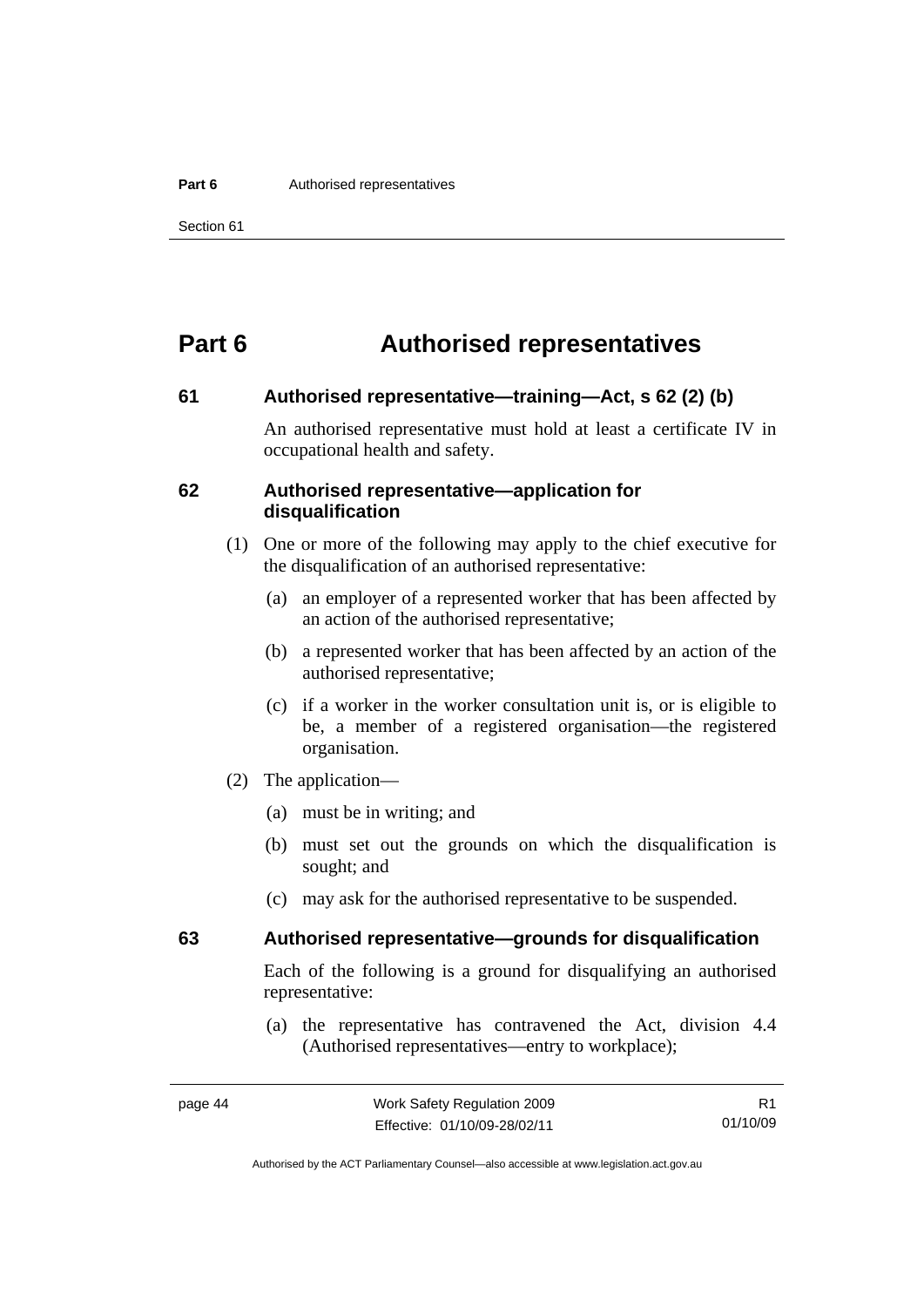- *Note* A reference to an Act includes a reference to the statutory instruments made or in force under the Act, including any regulation (see Legislation Act, s 104).
- (b) the representative has threatened to contravene the Act, division 4.4;
- (c) the representative has, in exercising a function under this part intentionally hindered or obstructed an employer or worker or otherwise acted improperly.

# **64 Authorised representative—notice of intention to disqualify**

- (1) If, on application, the chief executive is satisfied that a ground may exist to disqualify an authorised representative, the chief executive must give the representative written notice (a *show cause notice*)—
	- (a) that the chief executive intends to disqualify the representative; and
	- (b) telling the representative why the chief executive intends to disqualify the representative; and
	- (c) telling the representative that the representative may, not later than 14 days after the day the representative is given the notice, give the chief executive written reasons explaining why the representative should not be disqualified.
- (2) However, the chief executive may, at the same time as or immediately after giving the authorised representative notice, suspend the authorised representative if satisfied on reasonable grounds that, if not immediately suspended, the representative may—
	- (a) injure a worker; or
	- (b) cause significant damage to premises or a business or undertaking.

page 45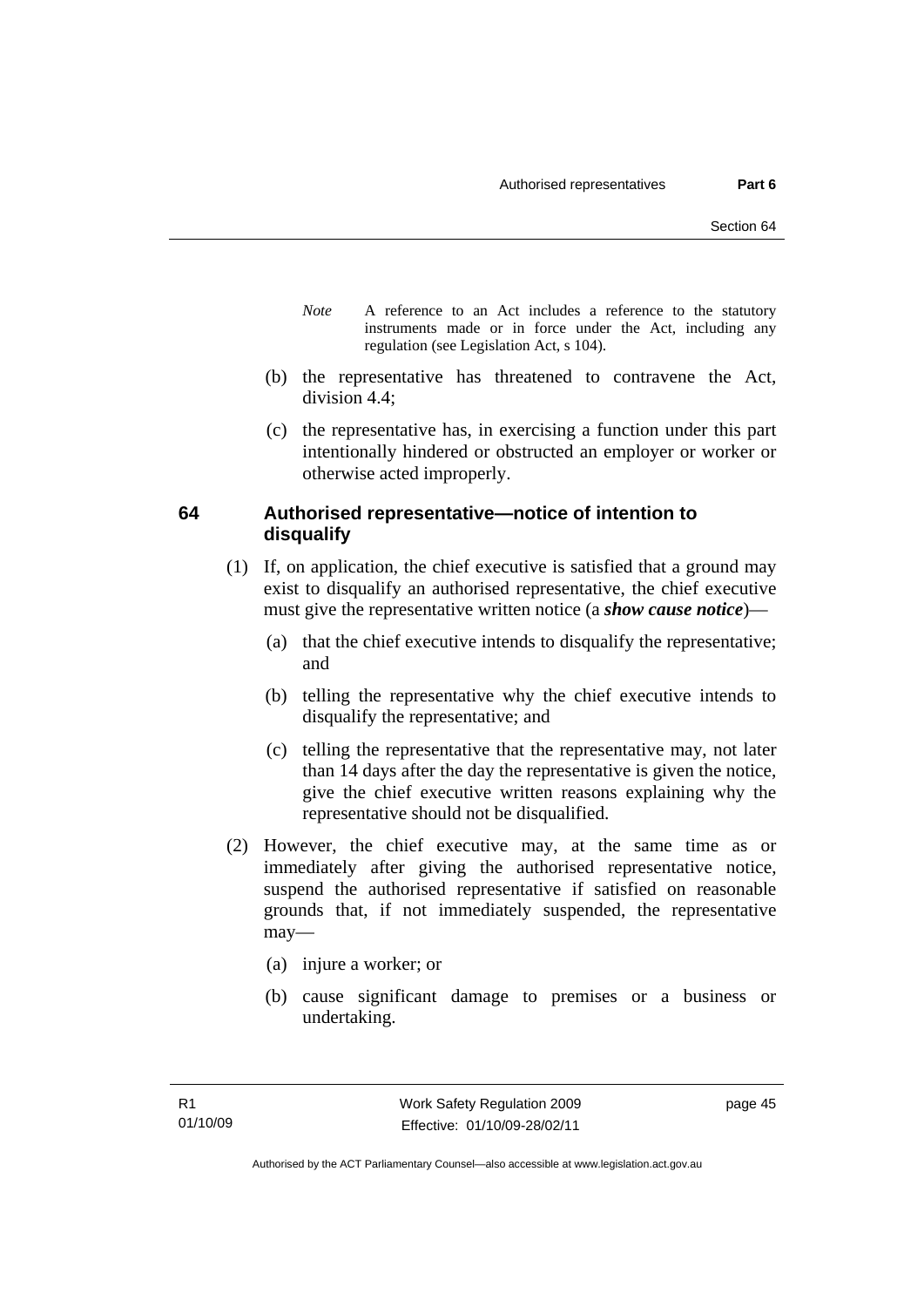Section 65

#### **65 Authorised representative—disqualification**

- (1) The chief executive may disqualify an authorised representative if—
	- (a) satisfied that there is a ground for disqualification under section 63; and
	- (b) a show cause notice has been given under section 64; and
	- (c) the time for the representative to respond to the show cause notice has ended.
- (2) In deciding whether to disqualify an authorised representative, the chief executive must consider the following:
	- (a) the representative's past record in exercising the representative's function;
	- (b) any response by the representative given in accordance with the show cause notice.
- (3) The chief executive may consider anything else the chief executive considers relevant.
- (4) If the chief executive disqualifies a person under subsection (1), the chief executive must tell the following people in writing about the disqualification—
	- (a) the representative of the disqualification; and
	- (b) the person who applied under section 62 for the person to be disqualified; and
	- (c) a registered organisation if the chief executive knows, or believes, that the person is an employee of, or holds an office in, the organisation.

Authorised by the ACT Parliamentary Counsel—also accessible at www.legislation.act.gov.au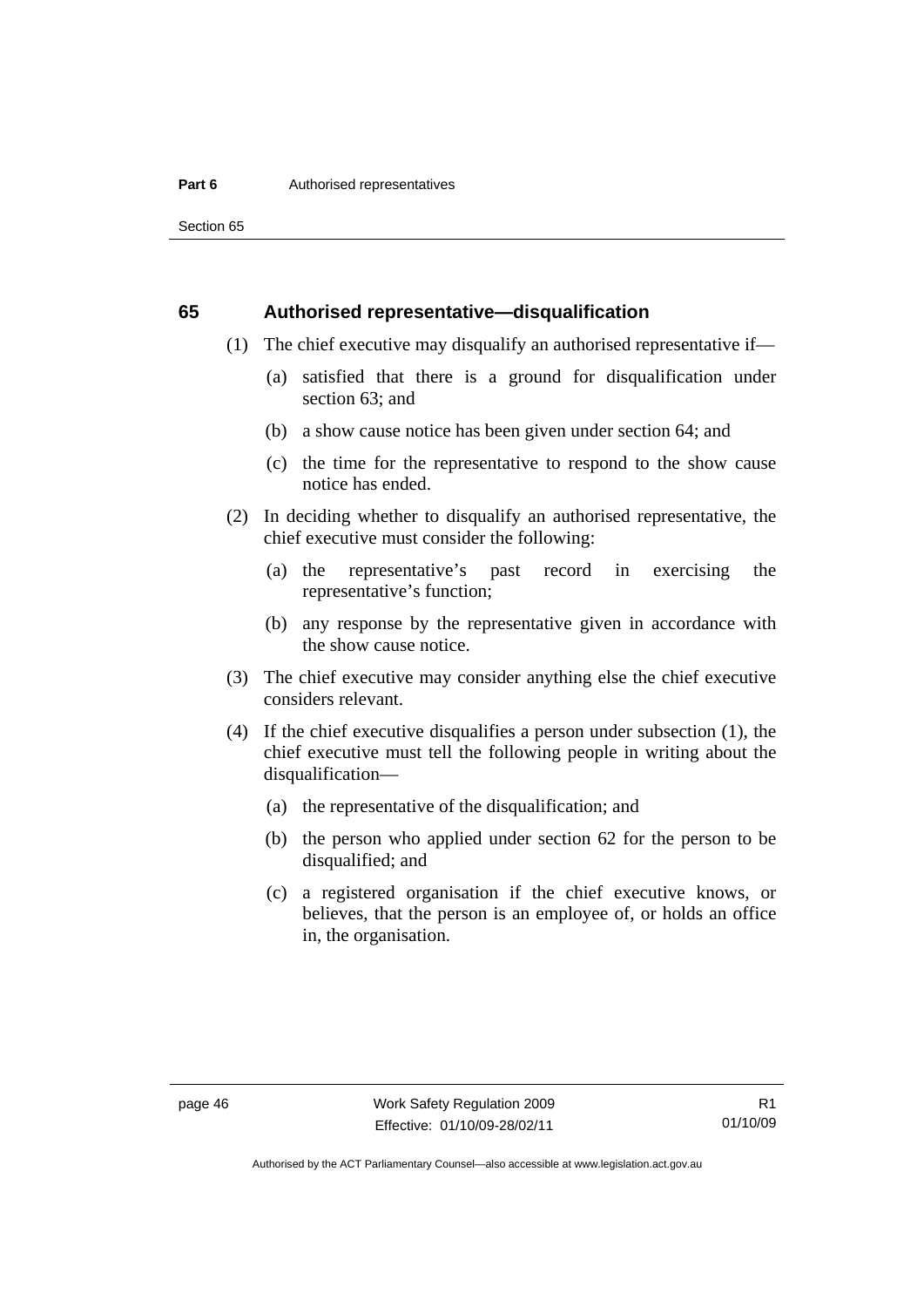## **66 Authorised representative—revocation of disqualification**

- (1) The chief executive may revoke a disqualification under section 65 if the chief executive believes on reasonable grounds that it is no longer appropriate for the disqualification to remain in force.
- (2) The chief executive may revoke a disqualification on application or on the chief executive's own initiative.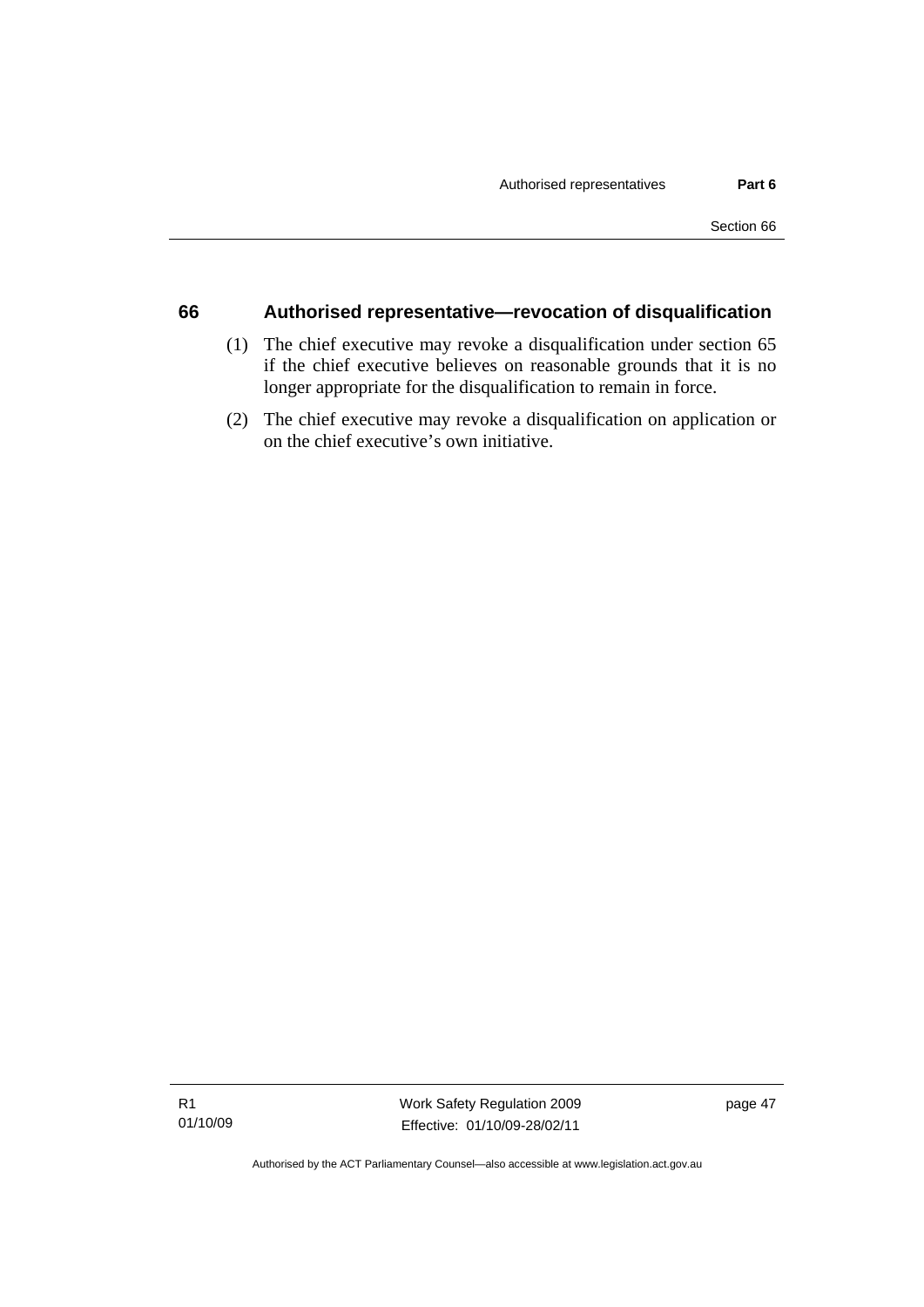# **Part 7** Particular safety measures

# **Division 7.1 Entry and exit**

# **67 Entry to and exit from workplaces**

- (1) A person conducting a business or undertaking at a workplace commits an offence if anyone coming into or leaving the workplace is not able to—
	- (a) enter, exit and move safely about the workplace; and
	- (b) leave the workplace in an emergency.

Maximum penalty: 30 penalty units.

- (2) A person in control of premises commits an offence if anyone coming into or leaving the premises is not able to—
	- (a) enter, exit and move safely about the premises; and
	- (b) leave the premises in an emergency.

Maximum penalty: 30 penalty units.

## **68 Movement within workplaces**

- (1) A person conducting a business or undertaking at a workplace commits an offence if anyone allowed at the workplace does not have safe access to—
	- (a) each place at the workplace where the person is allowed; and
	- (b) any amenities at the workplace where the person is allowed.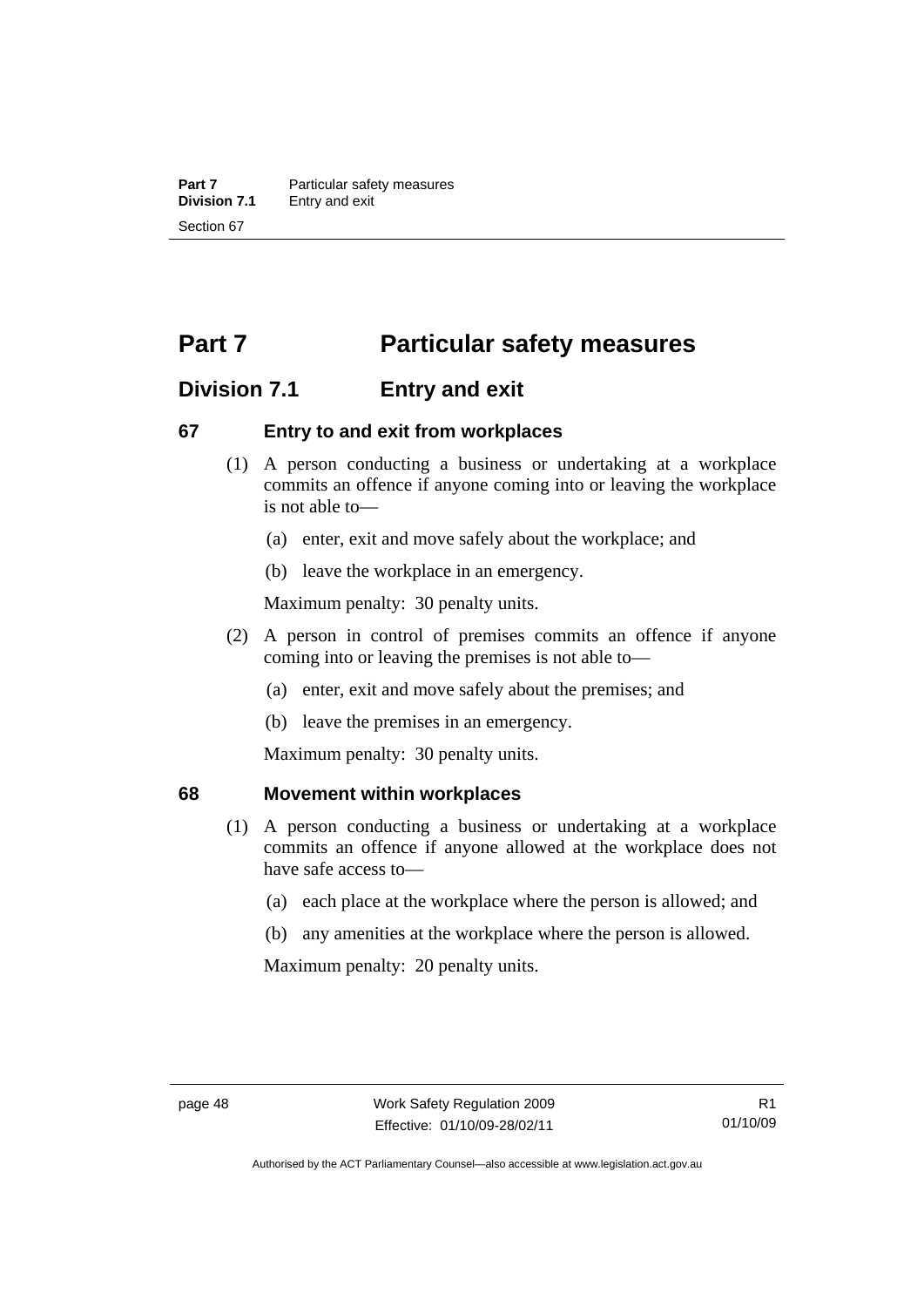- (2) A person in control of premises commits an offence if anyone allowed at the premises does not have safe access to—
	- (a) each place at the premises where the person is allowed; and
	- (b) any amenities at the premises where the person is allowed.

Maximum penalty: 20 penalty units.

 (3) A person conducting a business or undertaking at a workplace commits an offence if a passage or emergency exit at the workplace contains anything that could hinder or prevent the safe and quick exit of anyone in an emergency.

Maximum penalty: 30 penalty units.

 (4) A person in control of premises commits an offence if a passage or emergency exit at the premises contains anything that could hinder or prevent the safe and quick exit of anyone in an emergency.

Maximum penalty: 30 penalty units.

(5) An offence against subsection (3) or (4) is a strict liability offence.

# **Division 7.2 Personal protective and safety equipment**

# **69 Person conducting business or undertaking to provide personal protective and safety equipment**

- (1) A person conducting a business or undertaking at a workplace commits an offence if measures taken at the workplace to minimise a risk include the use of personal protective and safety equipment and—
	- (a) the equipment provided is not adequate for the person; or
	- (b) the equipment provided does not minimise the risk for the person; or
	- (c) the person is not told of any limitation of the equipment; or

page 49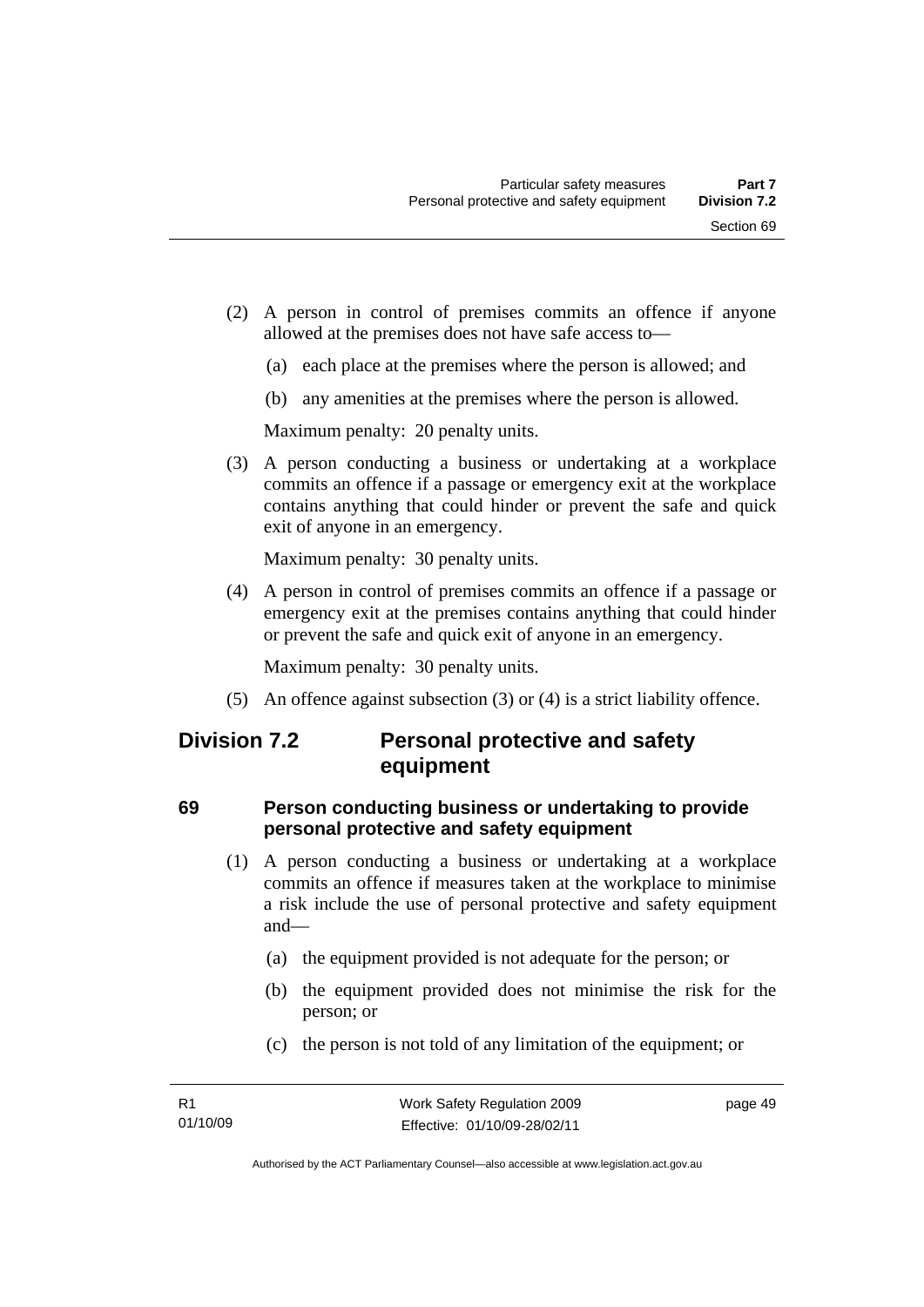- (d) the person is not given the instruction and training necessary to ensure that the equipment minimises the risk for the person; or
- (e) the equipment is not properly maintained and repaired or replaced as frequently as is necessary to minimise the risk for the person; and
- (f) the equipment is not kept in a clean and hygienic condition.

Maximum penalty: 20 penalty units.

- *Note* See also any relevant Australian Standards relating to the provision and use of personal protective and safety equipment.
- (2) A person conducting a business or undertaking at a workplace commits an offence if personal protective and safety equipment used to minimise risk at the workplace is not stored in an accessible place at the workplace.

Maximum penalty: 20 penalty units.

- (3) A person conducting a business or undertaking at a workplace commits an offence if—
	- (a) there are areas in the workplace where personal protective and safety equipment must be used; and
	- (b) the areas are not clearly identified.

Maximum penalty: 20 penalty units.

(4) An offence against this section is a strict liability offence.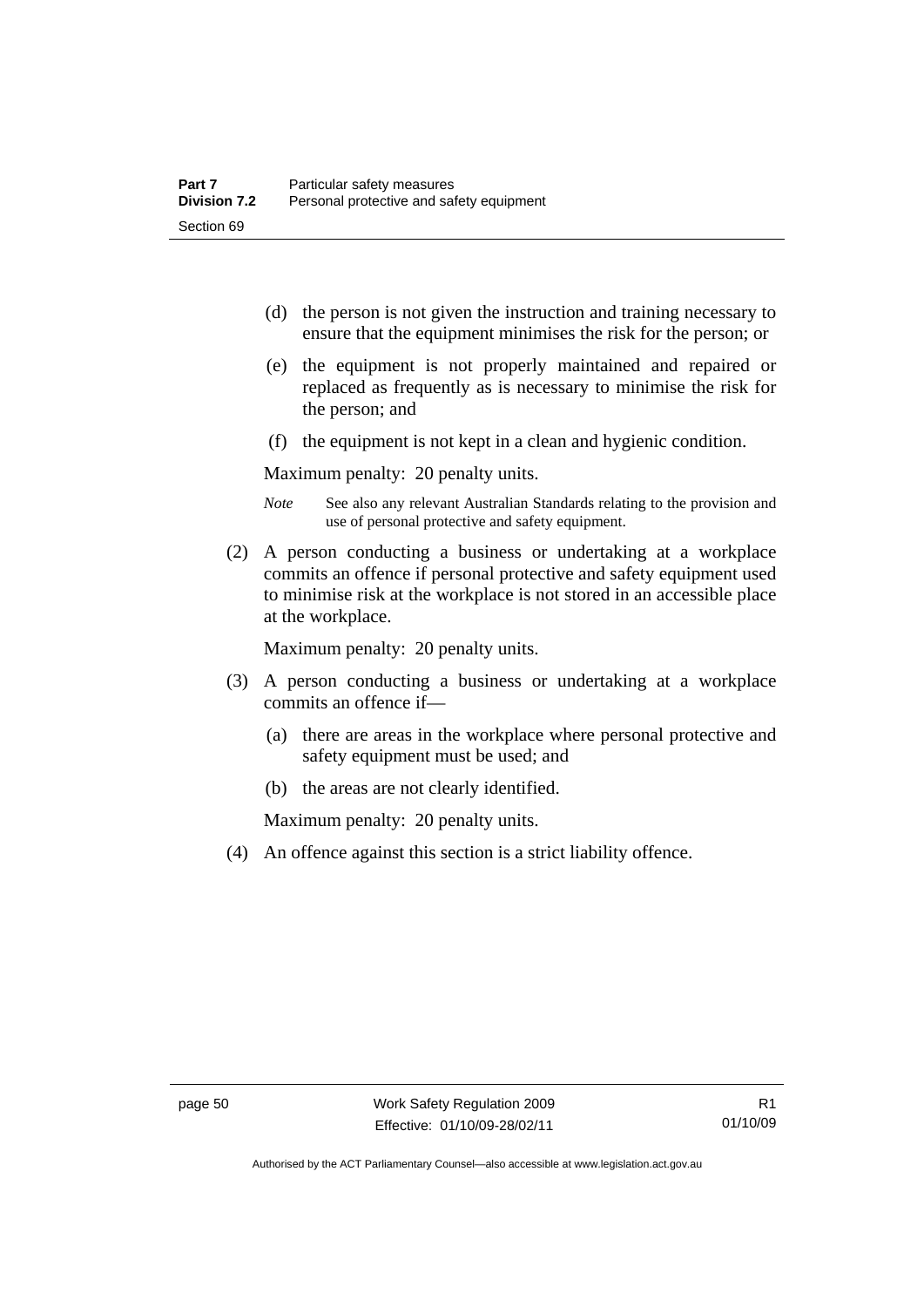# **70 Responsibilities of users of personal protective and safety equipment**

- (1) This section applies if a worker has been provided with personal protective and safety equipment for use at the worker's workplace.
- (2) A worker commits an offence if—
	- (a) the worker is given the instruction and training necessary to ensure that personal protective and safety equipment minimises the risk for the worker; and
	- (b) either the worker intentionally—
		- (i) does not use the equipment at the worker's workplace; or
		- (ii) does not use the equipment in accordance with the instructions given.

Maximum penalty: 20 penalty units.

 (3) A worker commits an offence if the worker intentionally misuses or damages personal protective and safety equipment at the worker's workplace.

Maximum penalty: 20 penalty units.

- (4) A worker commits an offence if—
	- (a) the worker becomes aware of damage to, a defect in, or a need to clean or sterilise, personal protective and safety equipment at the worker's workplace; and
	- (b) the worker intentionally does not tell the person conducting the business or undertaking at the workplace about the damage, defect or need.

Maximum penalty: 20 penalty units.

page 51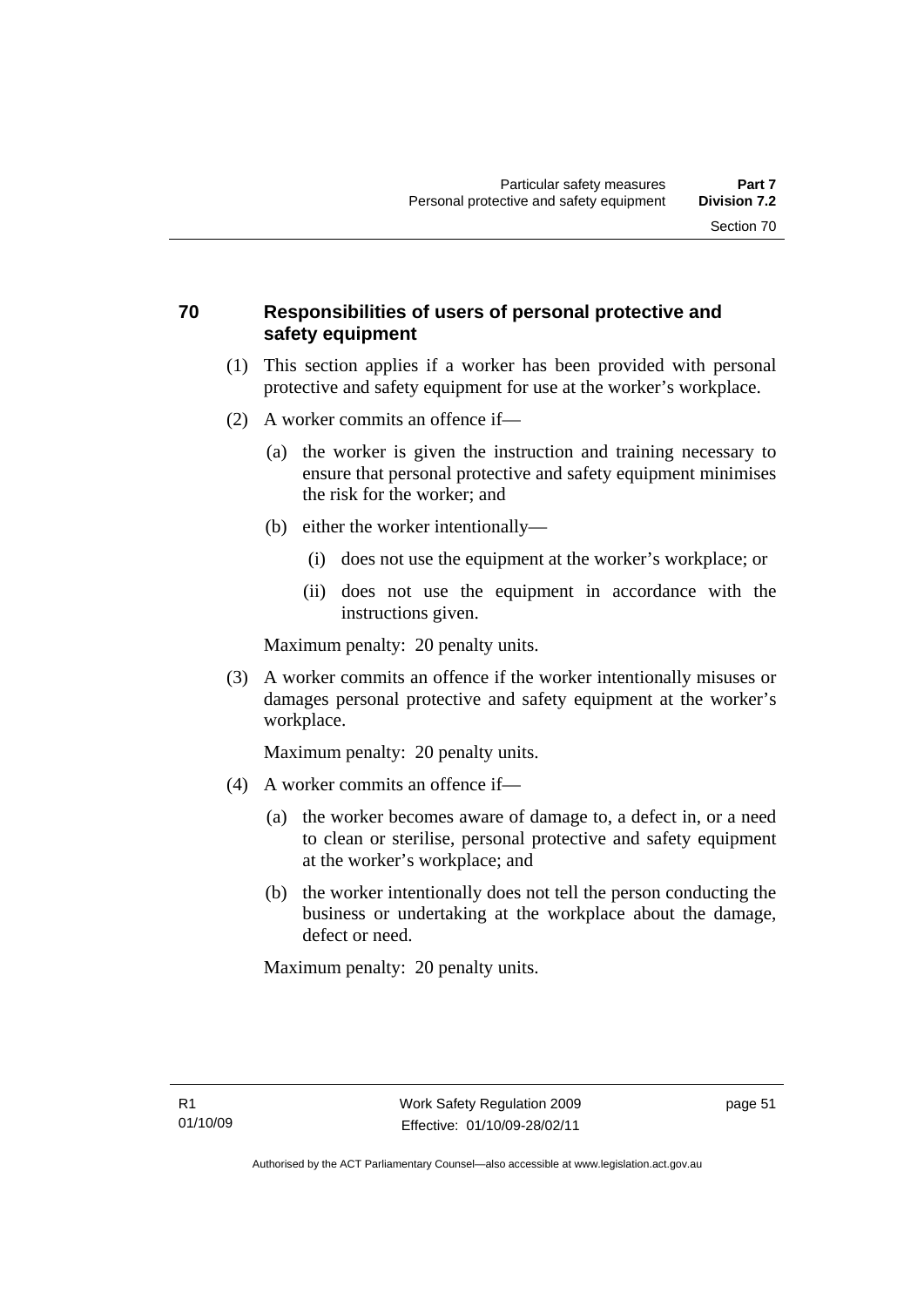# **71 Certain personal protective and safety equipment to be provided**

- (1) This section applies if—
	- (a) it is reasonably foreseeable that a person could, while at a workplace—
		- (i) be struck by an object or other material capable of causing injury; or
		- (ii) be injured by coming into contact with a sharp object; or
		- (iii) be subject to a risk to health or safety because of exposure to a substance, agent, contaminant, radiation or extreme of temperature; or
		- (iv) be exposed to a risk of injury to eyesight or to hearing capacity; or
	- (b) the person should be highly visible because of the nature of the workplace.

#### **Examples—par (b)**

- 1 poor lighting conditions
- 2 the proximity of the work to vehicles or other mobile plant
- *Note* An example is part of the regulation, is not exhaustive and may extend, but does not limit, the meaning of the provision in which it appears (see Legislation Act, s 126 and s 132).
- (2) A person conducting a business or undertaking at a workplace commits an offence if adequate personal protective and safety equipment is not provided to anyone at the workplace.

- (3) A person conducting a business or undertaking at a workplace commits an offence if—
	- (a) the use of personal protective equipment at the workplace may affect a person's ability to communicate with other people; and

R1 01/10/09

Authorised by the ACT Parliamentary Counsel—also accessible at www.legislation.act.gov.au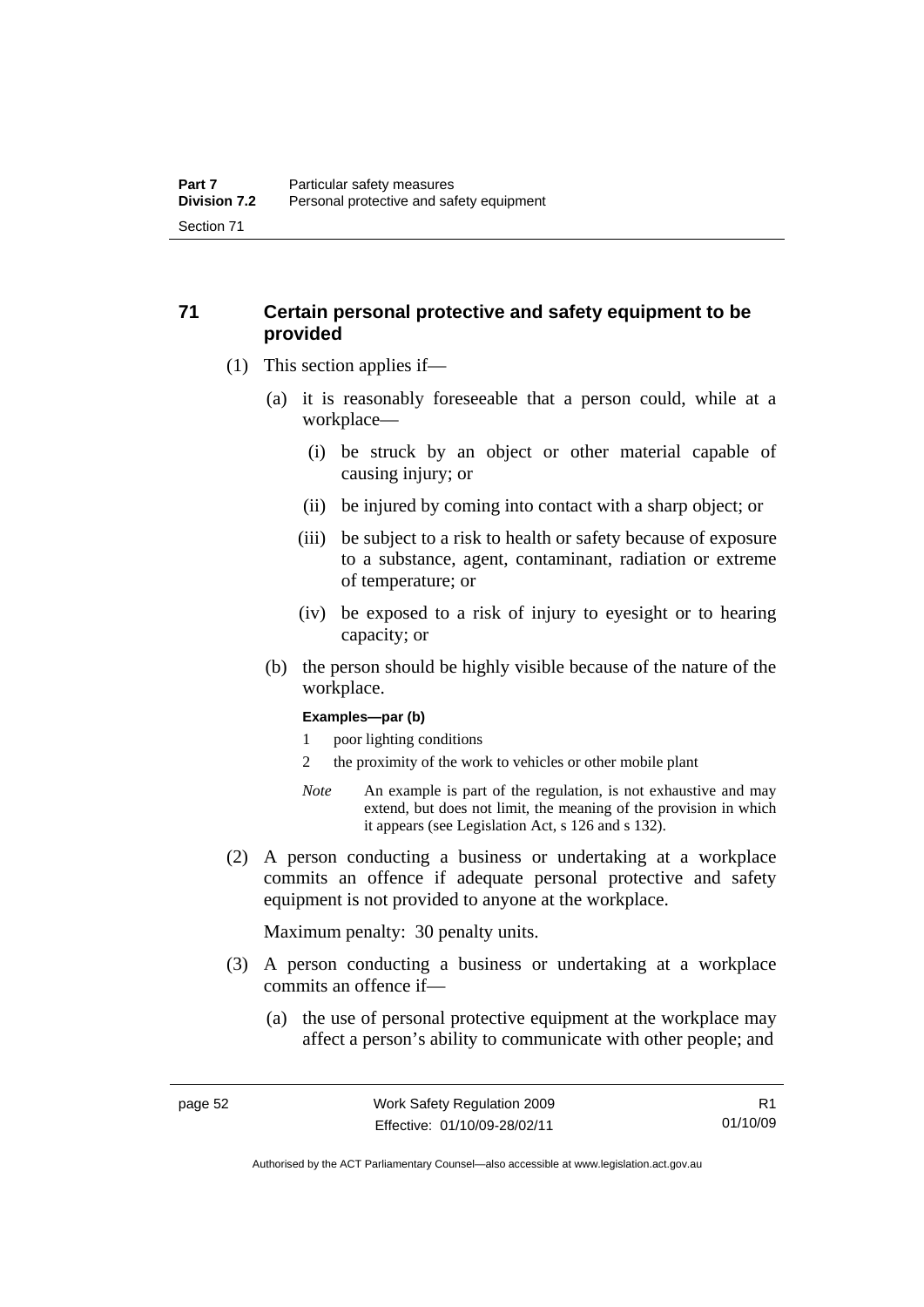(b) appropriate steps are not taken to ensure that this does not create a risk to the health or safety of the person or anyone else.

Maximum penalty: 30 penalty units.

 (4) A person in control of premises commits an offence if adequate personal protective and safety equipment is not provided to anyone at the premises.

Maximum penalty: 30 penalty units.

- (5) A person in control of premises commits an offence if—
	- (a) the use of personal protective equipment at the premises may affect a person's ability to communicate with other people; and
	- (b) appropriate steps are not taken to ensure that this does not create a risk to the health or safety of the person or anyone else.

Maximum penalty: 30 penalty units.

(6) An offence against this section is a strict liability offence.

## **72 Air supplied respiratory equipment**

- (1) This section applies if air supplied respiratory equipment is used, or provided for use, at a workplace.
- (2) A person conducting a business or undertaking at a workplace commits an offence if the air supplied respiratory equipment, provided at the workplace, supplies air—
	- (a) at less than 170L/min; and
	- (b) that contains less than 19.5% or more than 22% oxygen.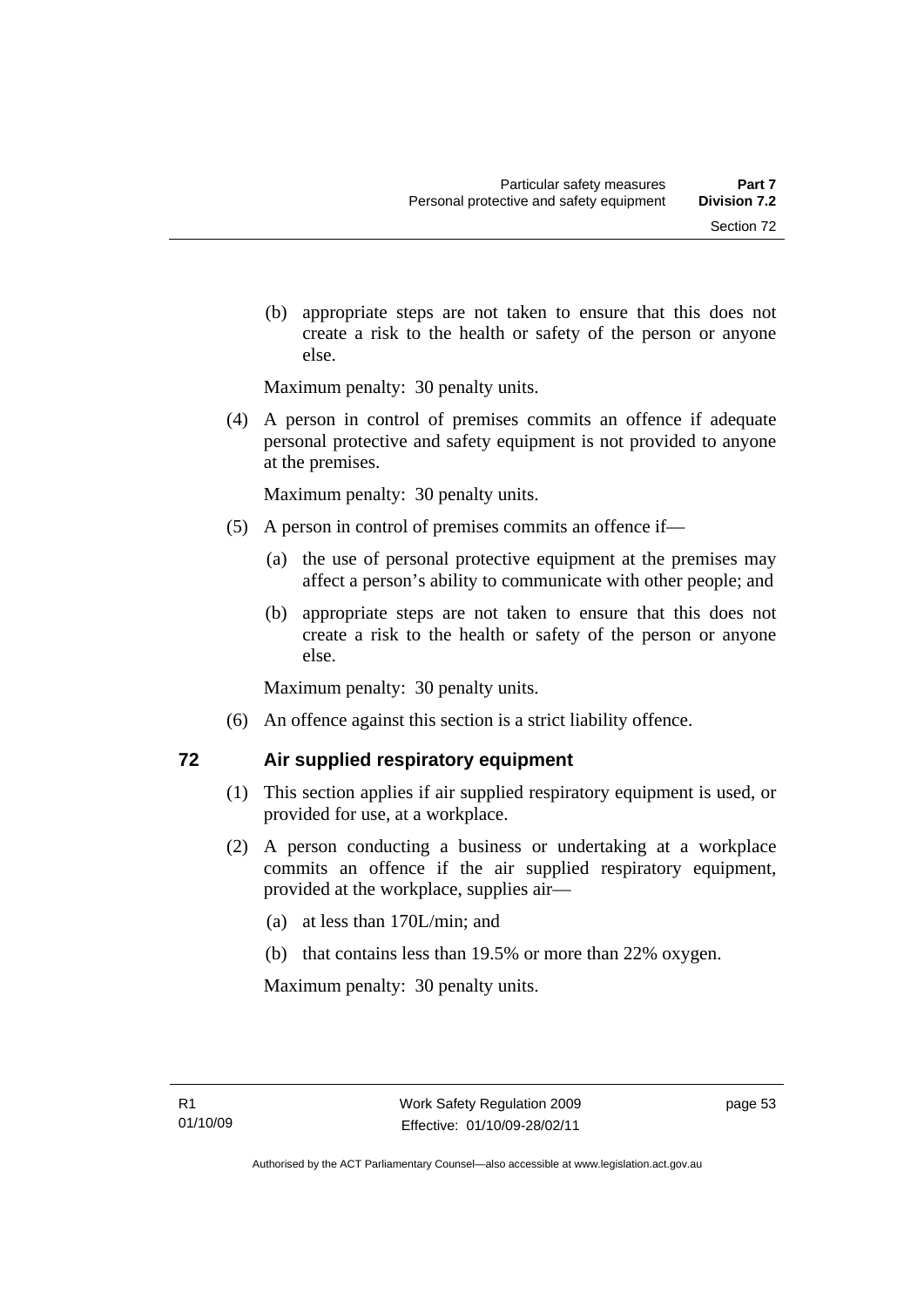- (3) A person conducting a business or undertaking at a workplace commits an offence unless the air supplied to a person using the air supplied respiratory equipment, provided at the workplace, passes through—
	- (a) an efficient purifying device that ensures that—
		- (i) the air does not have an objectionable or nauseous odour; and
		- (ii) if measured at 15ºC and 100kPa, the air would contain not more than  $11mg/m<sup>3</sup>$  of carbon monoxide, not more than 900mg/m<sup>3</sup> of carbon dioxide and not more than  $1 \text{mg/m}^3$ of oil; and
	- (b) an efficient conditioner that ensures that—
		- (i) the air is supplied at a temperature not colder than 15ºC and not warmer than 25ºC; and
		- (ii) the humidity is not less than 20% and not more than 85%; and
	- (c) an efficient condensate trap that is fitted with a drain cock to remove any condensed liquid; and
	- (d) an efficient ring circuit or controlled leak-off system that eliminates stale air.

- (4) A person conducting a business or undertaking at a workplace commits an offence if the air supplied respiratory equipment, provided at the workplace, is not—
	- (a) kept in efficient working order; and
	- (b) kept in a place where it cannot be contaminated; and
	- (c) maintained in a way that ensures that the air supply does not overheat; and

R1 01/10/09

Authorised by the ACT Parliamentary Counsel—also accessible at www.legislation.act.gov.au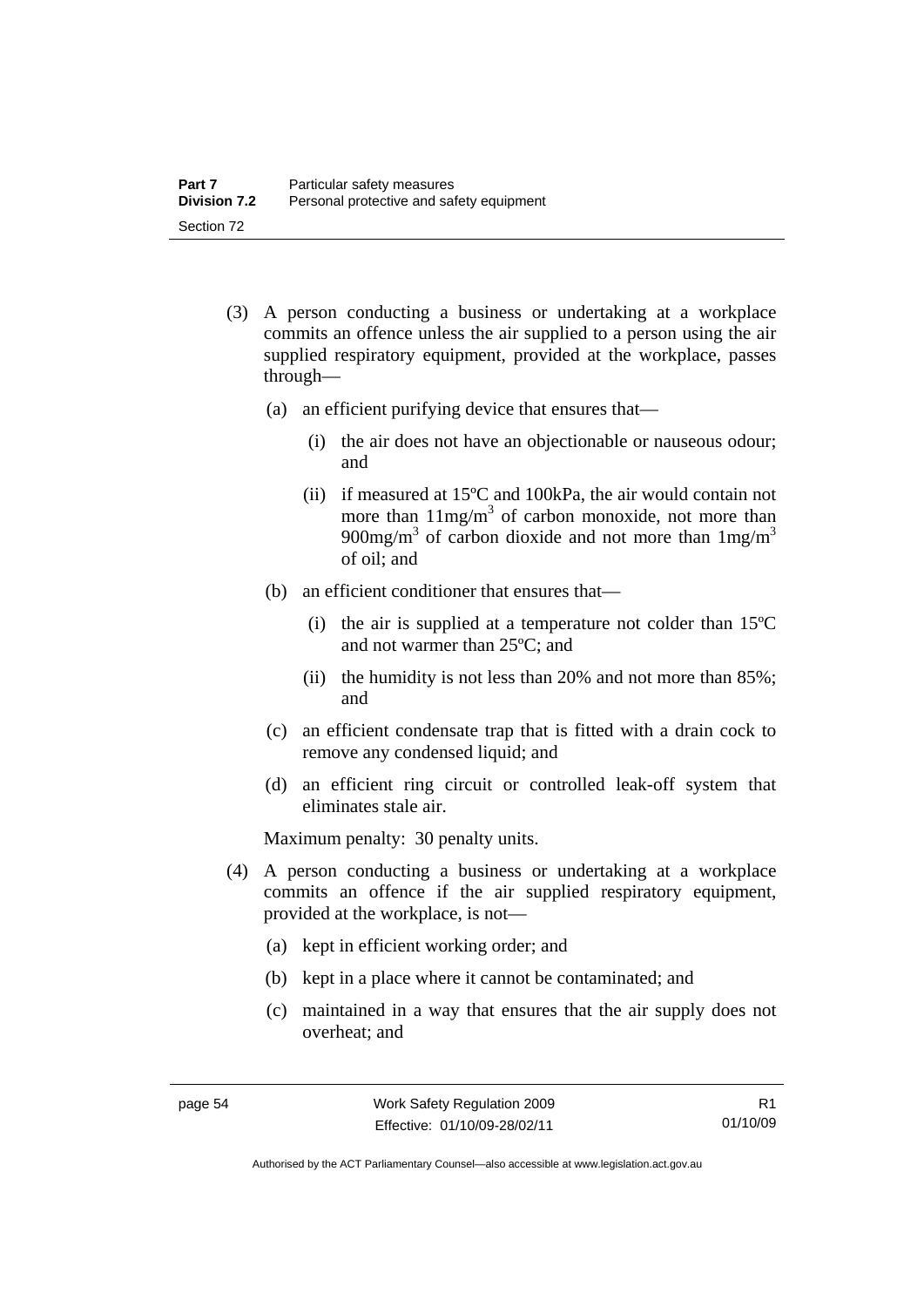(d) provided with fittings that cannot be connected to any other compressed air equipment at the workplace.

Maximum penalty: 30 penalty units.

- (5) A person conducting a business or undertaking at a workplace commits an offence if the air supplied respiratory equipment provided at the workplace—
	- (a) does not include an automatic warning device; and
	- (b) is used in circumstances in which—
		- (i) inadequate air supply might represent an immediate hazard to the user of the equipment; and
		- (ii) an auxiliary air supply is not provided.

Maximum penalty: 30 penalty units.

(6) An offence against this section is a strict liability offence.

# **Division 7.3 Prevention of falls**

# **73 Meaning of** *anchorage—***div 7.3**

In this division:

*anchorage* means a secure point for attaching a safety line or other component of a travel restraint system or fall arrest system.

# **74 Protection against falls**

- (1) This section applies if—
	- (a) because of the nature of the work, a worker must work in a workplace from which the worker could fall; and
	- (b) if the worker fell—it is likely that the worker would be injured.

page 55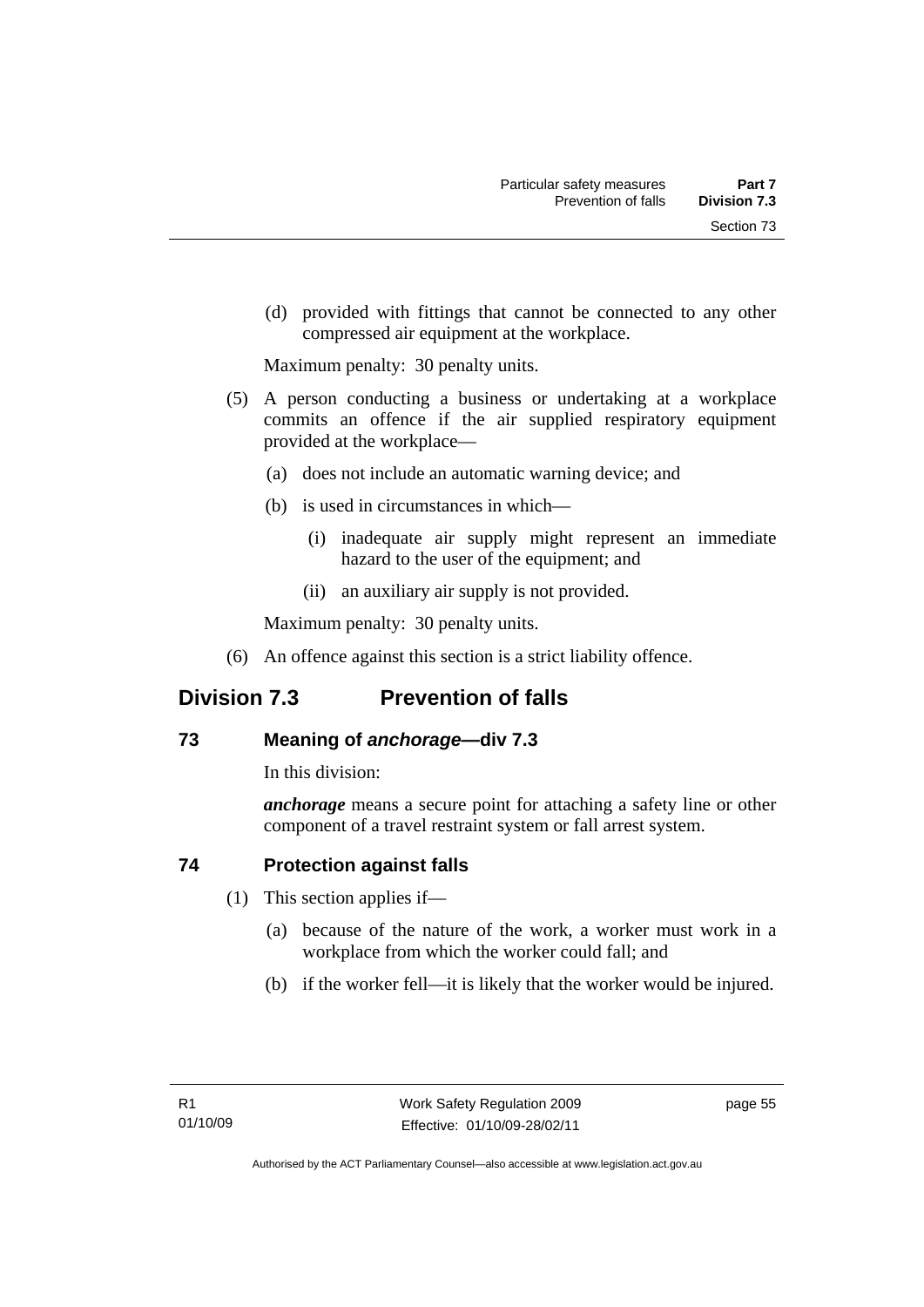(2) A person conducting a business or undertaking at the workplace commits an offence if the person does not provide adequate protection against the worker falling from the workplace.

Maximum penalty: 30 penalty units.

- (3) For this section, a person provides *adequate protection* at the workplace if the person—
	- (a) provides a safe means of entry to and exit from the workplace; and
	- (b) either—
		- (i) if it is reasonably practicable to provide a protective barrier for the workplace—provides the barrier; or
		- (ii) if it is not reasonably practicable to provide a protective barrier for the workplace—provides and maintains a safe system of work for the workplace.
- (4) In this section:

*provides and maintains a safe system of work* includes each of the following:

- (a) providing training in relation to risks associated with working in the workplace;
- (b) providing supervision or assistance for people working in the workplace;
- (c) using a fall-arresting device in the workplace if practicable;
- (d) if a safe working platform can reasonably be provided in the workplace—providing a safe working platform;
- (e) if a safe working platform cannot reasonably be provided in the workplace—using a safety harness or pole safety static-line system if practicable.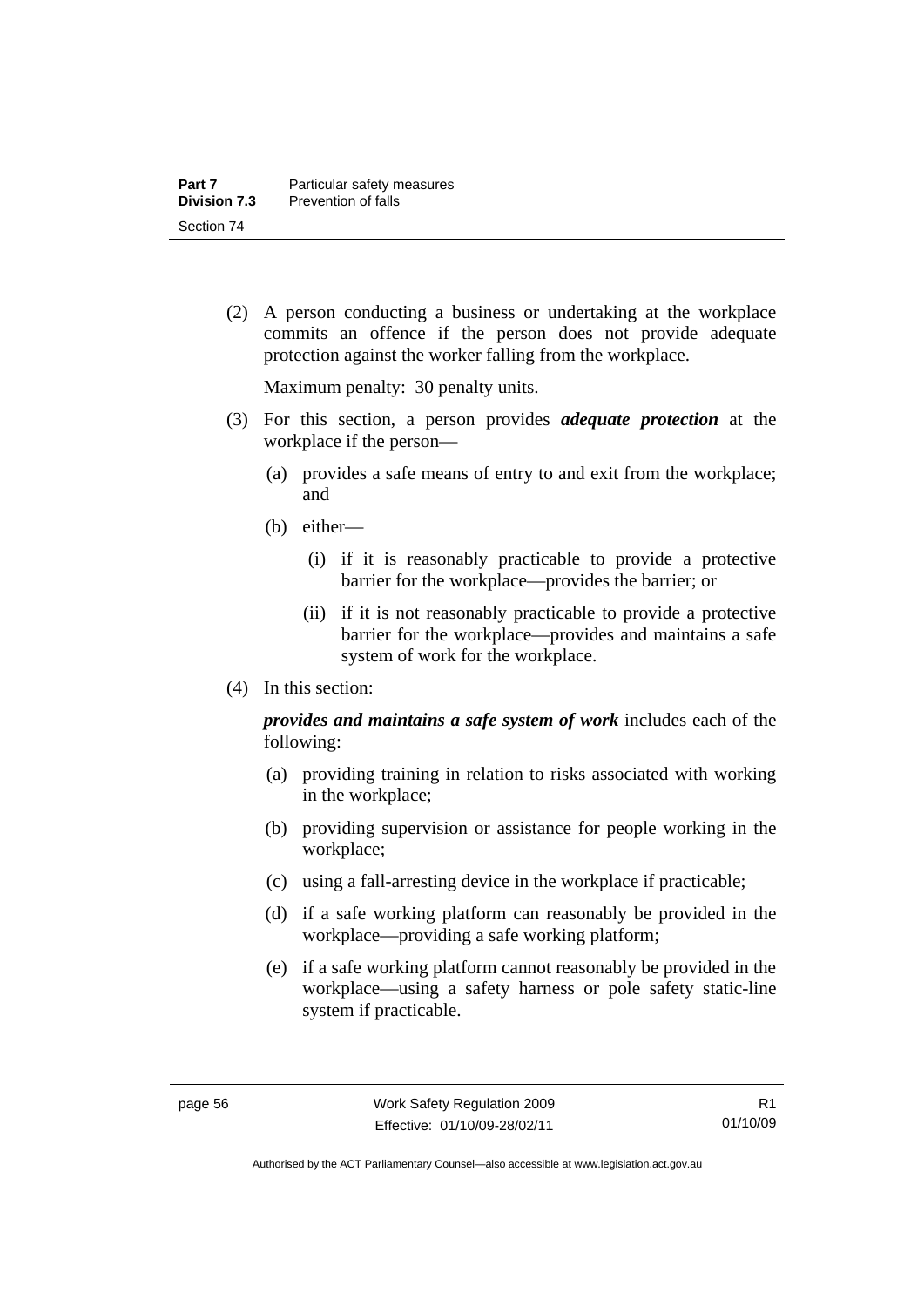# **75 Protection against falls—maintenance work**

- (1) A person conducting a business or undertaking at a workplace commits an offence if a worker is carrying out maintenance work on a structure at the workplace, and the person conducting the business or undertaking does not ensure that the worker uses—
	- (a) a properly installed building maintenance unit; or
	- (b) scaffolding or a working platform; or
	- (c) if it is not reasonably practicable to use a building maintenance unit, scaffolding or a working platform—a safety harness attached to a safety line attached to an anchorage that is appropriate taking into account the situation of the work and the construction of the structure.

Maximum penalty: 30 penalty units.

- (2) An offence against this section is a strict liability offence.
- (3) In this section:

*building maintenance unit* means a power-operated suspended platform and related equipment that—

- (a) is designed to provide access to a face of a building for maintenance purposes; and
- (b) is permanently installed on the building.

# **76 Use of safety harness, safety line and anchorage**

- (1) This section applies if a safety harness, a safety line or anchorage is used, or provided for use, at a workplace.
	- *Note* For maintenance work on a structure, a safety harness, safety line or anchorage may be used only if it is not reasonably practicable to provide a building maintenance unit, scaffolding or a working platform (see s 75 (1) (c)).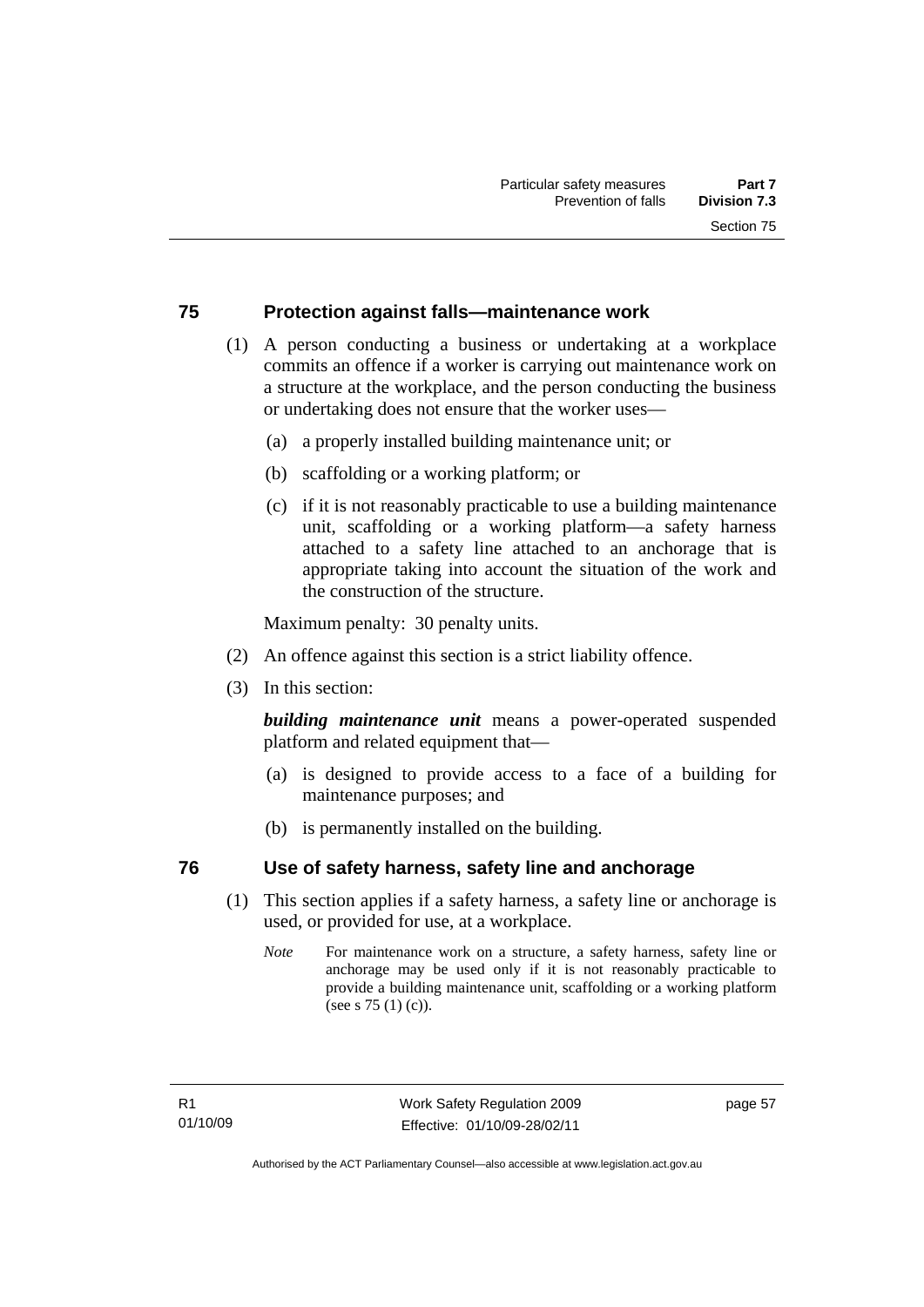- (2) A person conducting a business or undertaking at a workplace commits an offence if the person does not ensure that the safety harness, safety line or anchorage used at the workplace is—
	- (a) regularly inspected; and
	- (b) kept in efficient working order.

Maximum penalty: 30 penalty units.

- (3) For subsection (2) (b), an anchorage that is permanently fixed to a structure is not kept in efficient working order if it is not inspected at least every 6 months.
- (4) A person commits an offence if the person intentionally uses a safety harness or safety line at a workplace that is not—
	- (a) suitable for the use; and
	- (b) undamaged and effective; and
	- (c) maintained in a suitable condition for the use.

Maximum penalty: 30 penalty units.

 (5) A person commits an offence if the person intentionally uses an anchorage at a workplace and the load-bearing capacity of the anchorage is impaired.

Maximum penalty: 30 penalty units.

- (6) A person conducting a business or undertaking at a workplace commits an offence if the person—
	- (a) is aware that the load-bearing capacity of the anchorage at the workplace is impaired; and
	- (b) allows the anchorage to be used before it is repaired or replaced.

Maximum penalty: 30 penalty units.

(7) An offence against subsection (2) is a strict liability offence.

Authorised by the ACT Parliamentary Counsel—also accessible at www.legislation.act.gov.au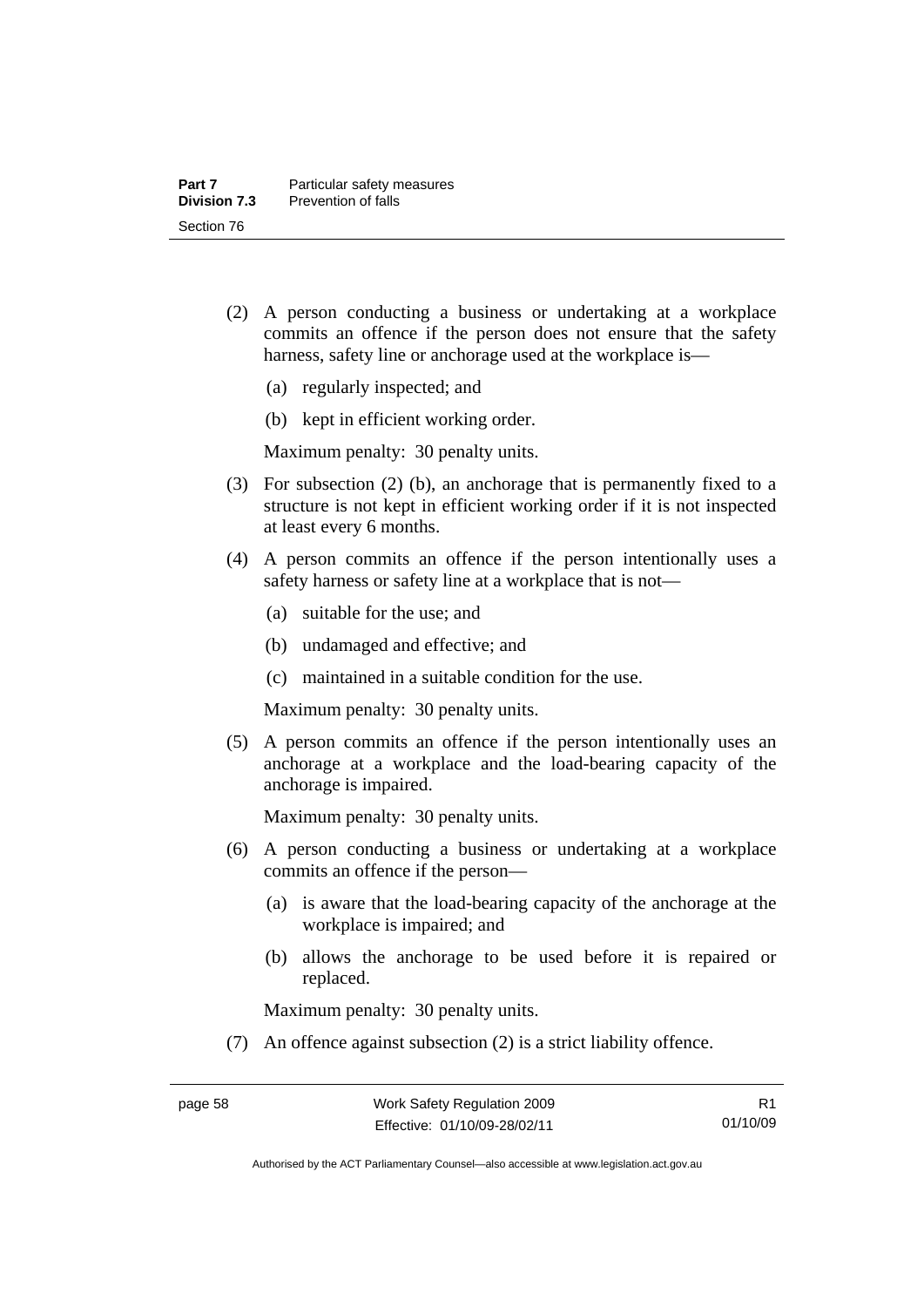# **77 Use of ladders**

- (1) A person conducting a business or undertaking at a workplace commits an offence if a ladder used, or provided for use, at the workplace is not—
	- (a) of sound construction; and
	- (b) kept in a safe condition.

Maximum penalty: 20 penalty units.

 (2) A person commits an offence if the person intentionally uses a ladder at a workplace in a way that creates a risk to the safety of anyone.

Maximum penalty: 20 penalty units.

(3) An offence against subsection (1) is a strict liability offence.

# **78 Use of particular types of ladders**

- (1) A person commits an offence if the person uses a portable single ladder or extension ladder at a workplace in any of the following circumstances:
	- (a) the horizontal distance between the ladder's top support point and its foot is more than  $\frac{1}{4}$  of its supported length;
	- (b) the ladder is not placed on a firm footing;
	- (c) the ladder is not secured to prevent slipping and sideways movement.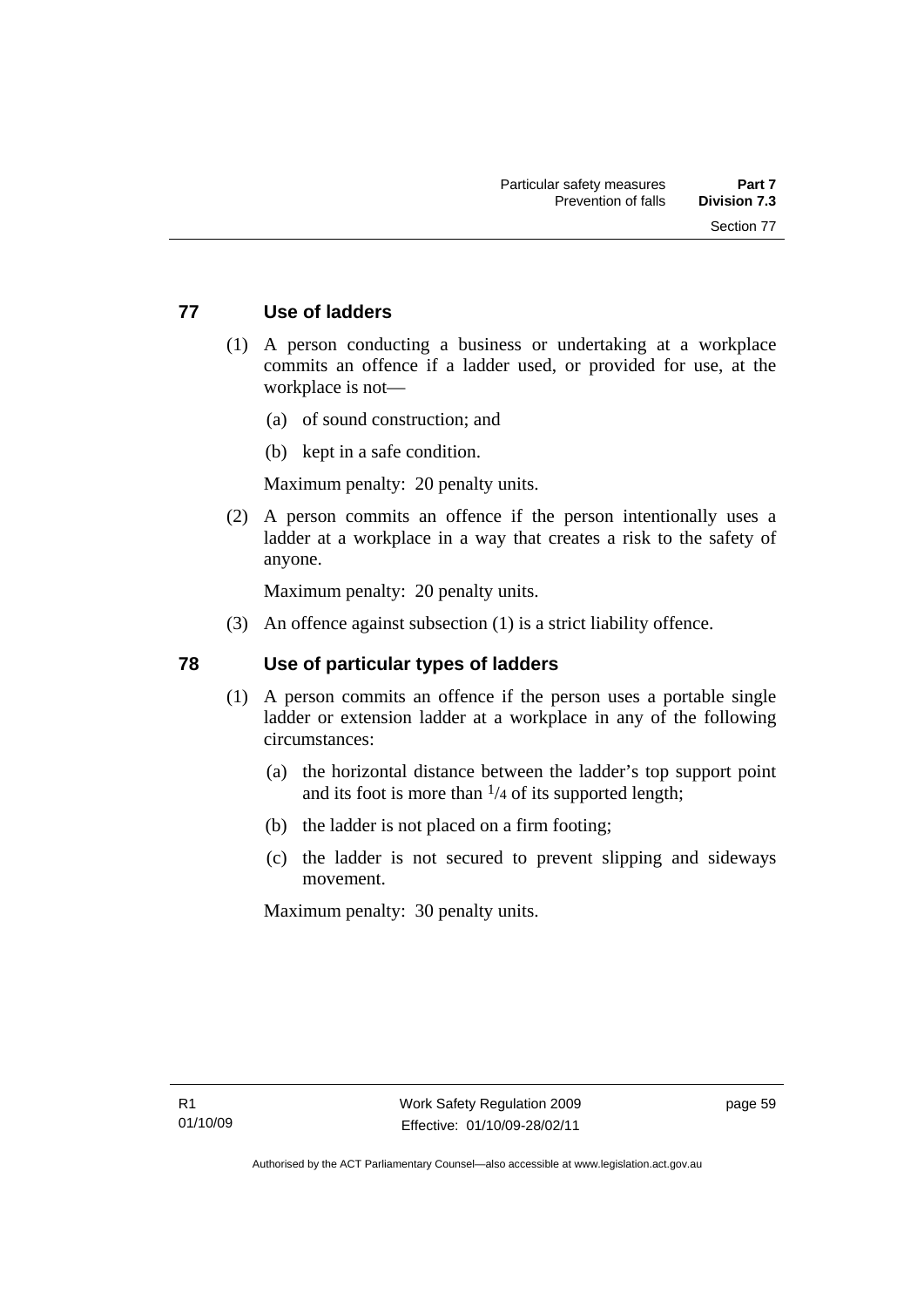- (2) A person commits an offence if—
	- (a) the person uses a ladder at a workplace to support planks for a working platform; and
	- (b) the ladder is not a trestle ladder.

Maximum penalty: 30 penalty units.

- (3) A person commits an offence if—
	- (a) the person uses a working platform supported by trestle ladders at a workplace; and
	- (b) the working platform is used for work other than light duty work.

Maximum penalty: 30 penalty units.

- (4) An offence against this section is a strict liability offence.
- (5) In this section:

*light duty work* means work on a ladder if the total weight on the ladder is less that 2.2kN (224kg), including a single point limit of 1kN (102kg).

- *Note 1* Australian Standard AS 1892 provides detailed standards for portable ladders and light duty work.
- *Note 2* This standard may be purchased at www.standards.org.au.

Authorised by the ACT Parliamentary Counsel—also accessible at www.legislation.act.gov.au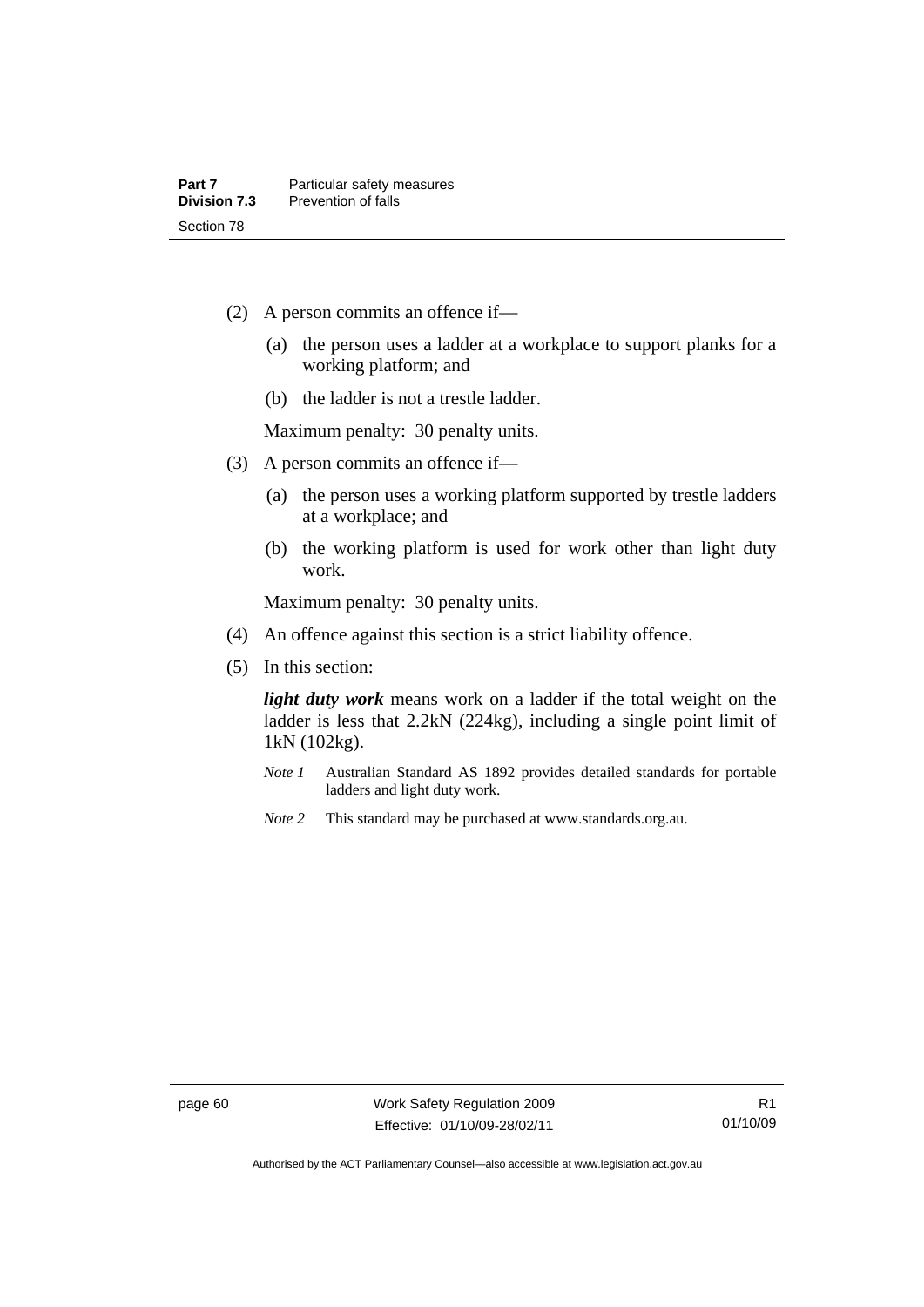# **Division 7.4 Atmosphere and ventilation**

# **79 Definitions—div 7.4**

In this division:

*inhalable dust* means airborne particles of dust that can be taken in through the nose or mouth during breathing.

*safe oxygen level* means a minimum oxygen content in air of 19.5% by volume under normal atmospheric pressure and a maximum oxygen content in air of 23.5% by volume under normal atmospheric pressure.

*safe unclassified inhalable dust level* means a level of unclassified inhalable dust of  $10mg/m<sup>3</sup>$  (TWA) or less.

*time-weighted average* (or *TWA*) means—

- (a) for workers working standard hours—the average airborne concentration of a particular substance when calculated over an 8-hour working day for a 5-day working week; or
- (b) for workers working non-standard hours—the average airborne concentration of a particular substance taking into account any adjustment needed under the Australian Safety and Compensation Council *Guidance Note on the Interpretation of Exposure Standards for Atmospheric Contaminants in the Occupational Environment*, NOHSC 3008 (1995) 3rd Edition, part 5A.

*TWA*—see *time-weighted average*.

*unclassified inhalable dust* means inhalable dust of a type that is not classified in the national exposure standards.

*Note National exposure standards*—see the dictionary.

*unsafe oxygen level* means an oxygen level other than a safe oxygen level.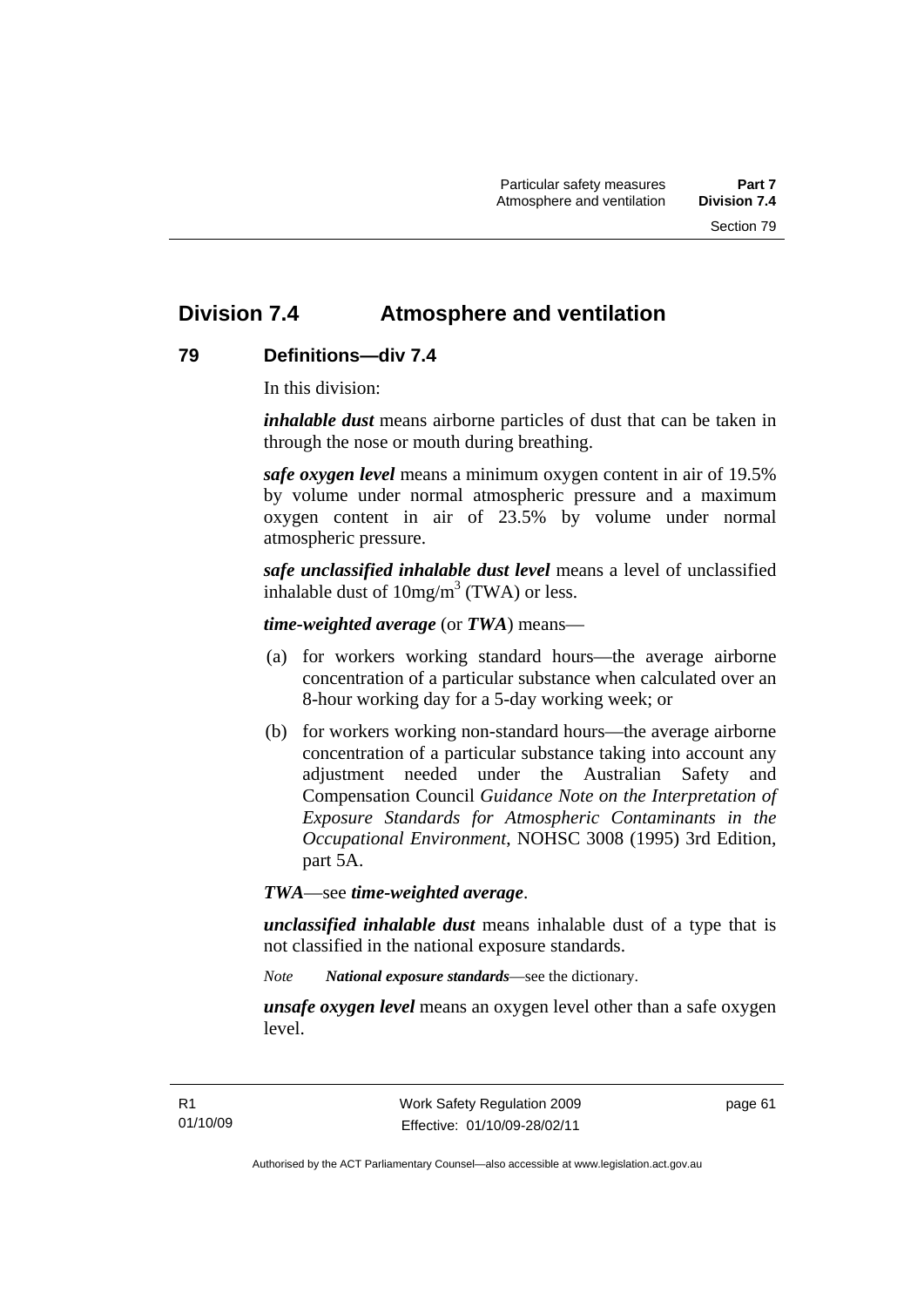*unsafe unclassified inhalable dust level* means a level of unclassified inhalable dust other than a safe unclassified inhalable dust level.

## **80 Ventilation**

 (1) A person conducting a business or undertaking commits an offence if the person's workplace is not adequately ventilated.

Maximum penalty: 30 penalty units.

 (2) A person in control of premises commits an offence if the person's premises are not adequately ventilated.

Maximum penalty: 30 penalty units.

- (3) What is adequate for this section must be decided having regard to—
	- (a) the nature of the work undertaken at the workplace; and
	- (b) the size and location of the workplace; and
	- (c) the number of workers at the workplace and their characteristics including gender, age and special needs.
- (4) An offence against this section is a strict liability offence.

### **81 Unsafe oxygen levels—particular measures**

- (1) A person conducting a business or undertaking at a workplace commits an offence if—
	- (a) atmospheres in the workplace contain, or are reasonably likely to develop, unsafe oxygen levels; and
	- (b) the person does not manage the risk associated with unsafe oxygen levels.

Maximum penalty: 30 penalty units.

*Note* For what someone is required to do to manage risk—see the Act, s 14.

Authorised by the ACT Parliamentary Counsel—also accessible at www.legislation.act.gov.au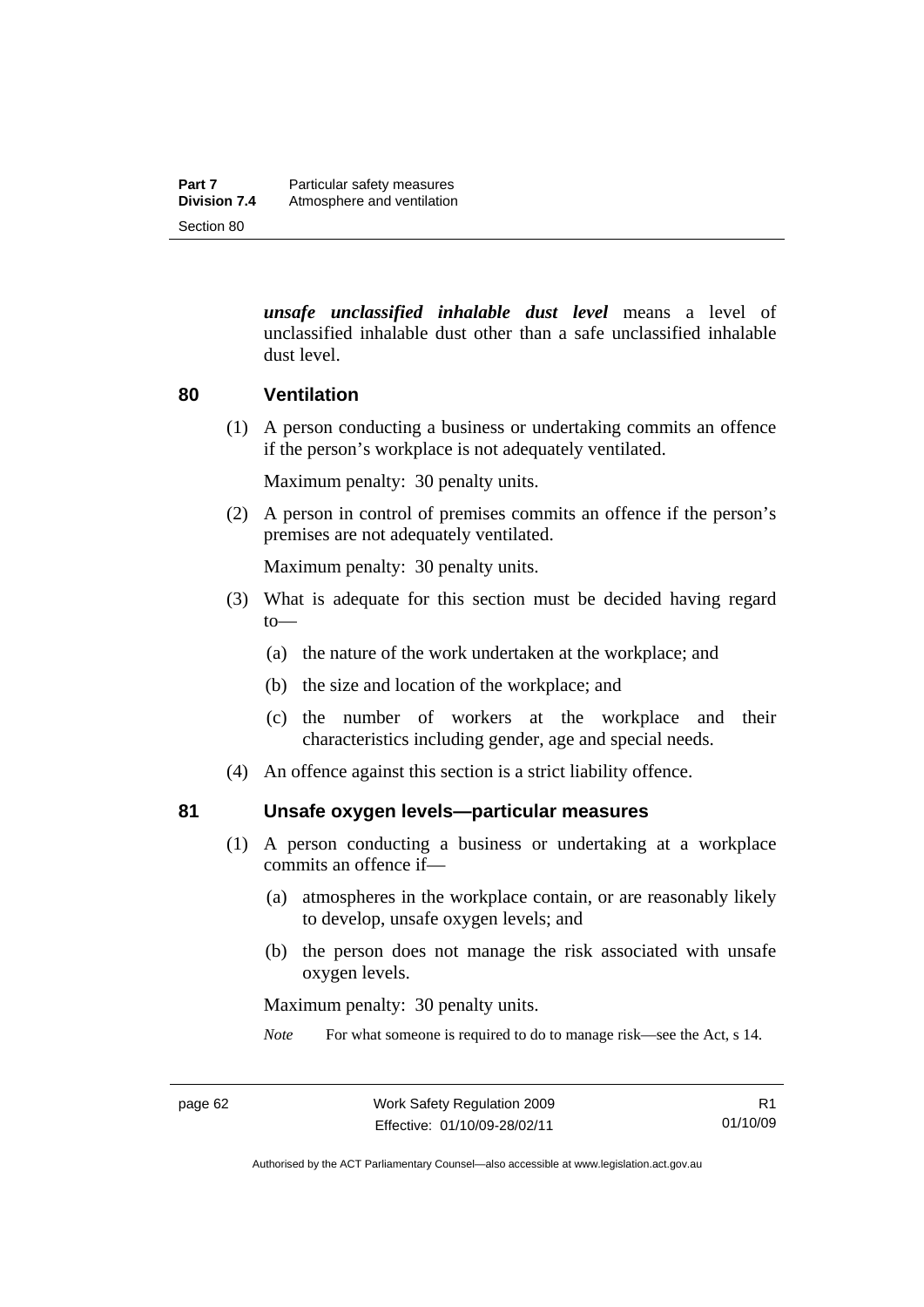- (2) A person in control of premises commits an offence if—
	- (a) atmospheres in the premises contain, or are reasonably likely to develop, unsafe oxygen levels; and
	- (b) the person does not manage the risk associated with unsafe oxygen levels.

Maximum penalty: 30 penalty units.

(3) An offence against this section is a strict liability offence.

## **82 Unsafe levels of unclassified inhalable dust—particular measures**

- (1) A person conducting a business or undertaking at a workplace commits an offence if—
	- (a) atmospheres in the workplace contain, or are reasonably likely to develop, unsafe unclassified inhalable dust levels; and
	- (b) the person does not display warning signs about the unsafe unclassified inhalable dust levels at the workplace; and
	- (c) the person does not otherwise manage the risk associated with unsafe unclassified inhalable dust levels.

- *Note 1* For what someone is required to do to manage risk—see the Act, s 14.
- *Note 2* Classified inhalable dust is a dangerous substance. Dangerous substances are dealt with under the *Dangerous Substances Act 2004*.
- (2) A person in control of premises commits an offence if—
	- (a) atmospheres in the premises contain, or are reasonably likely to develop, unsafe unclassified inhalable dust levels; and
	- (b) the person does not display warning signs about the unsafe unclassified inhalable dust levels at the premises; and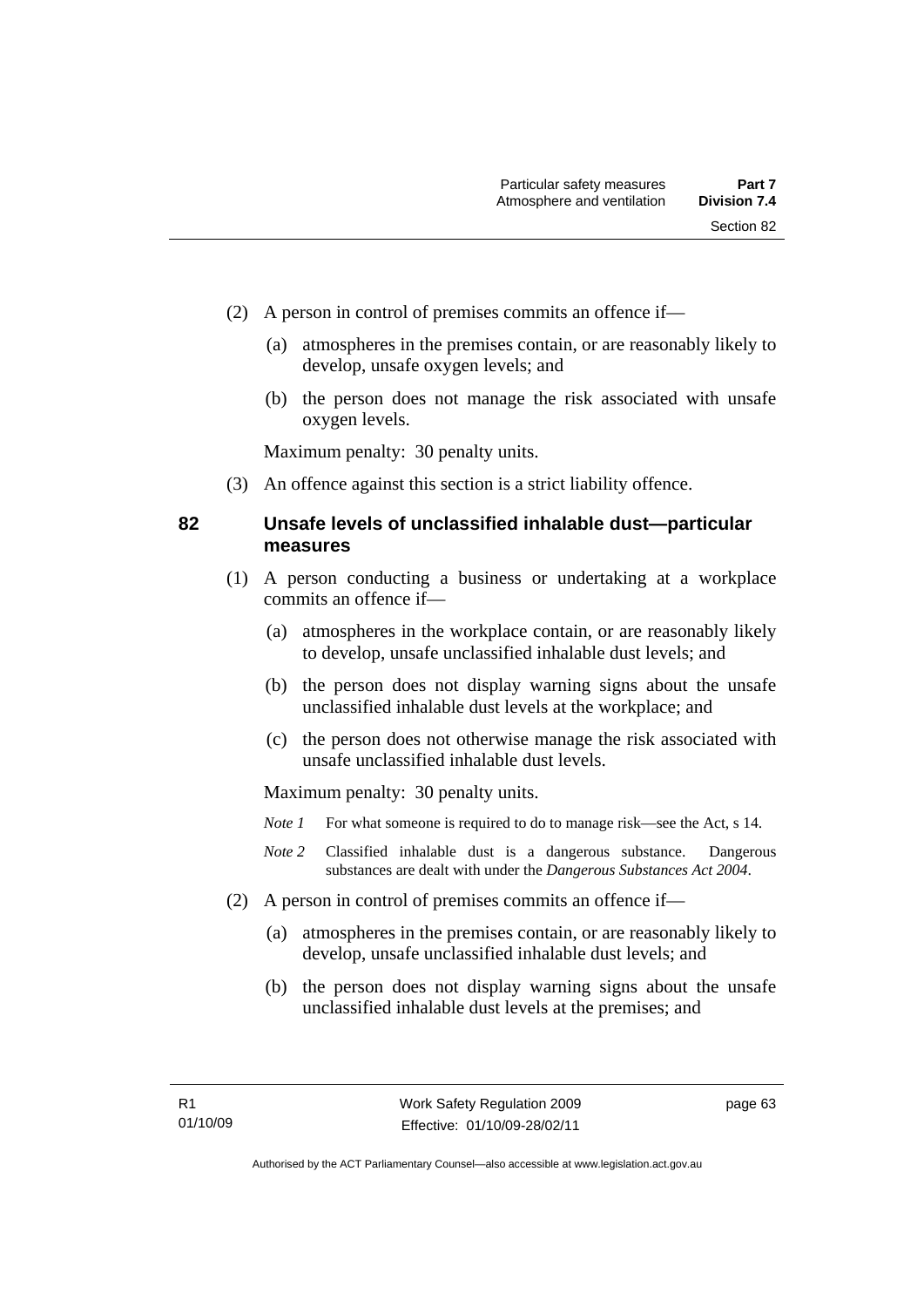(c) the person does not otherwise manage the risk associated with unsafe unclassified inhalable dust levels.

Maximum penalty: 30 penalty units.

(3) An offence against this section is a strict liability offence.

### **83 Unsafe levels of oxygen and unclassified inhalable dust entry**

- (1) A person conducting a business or undertaking at a workplace where there is a risk of unsafe oxygen levels or unsafe levels of unclassified inhalable dust commits an offence if the person does not ensure that—
	- (a) the unsafe place in the person's workplace is isolated; and
	- (b) appropriate warning signs are displayed at entry points to the unsafe place.

Maximum penalty: 30 penalty units.

- (2) A person in control of premises where there is a risk of unsafe oxygen levels or unsafe levels of unclassified inhalable dust commits an offence if the person does not ensure that—
	- (a) the unsafe place in the premises is isolated; and
	- (b) appropriate warning signs are displayed at entry points to the unsafe place.

Maximum penalty: 30 penalty units.

(3) An offence against this section is a strict liability offence.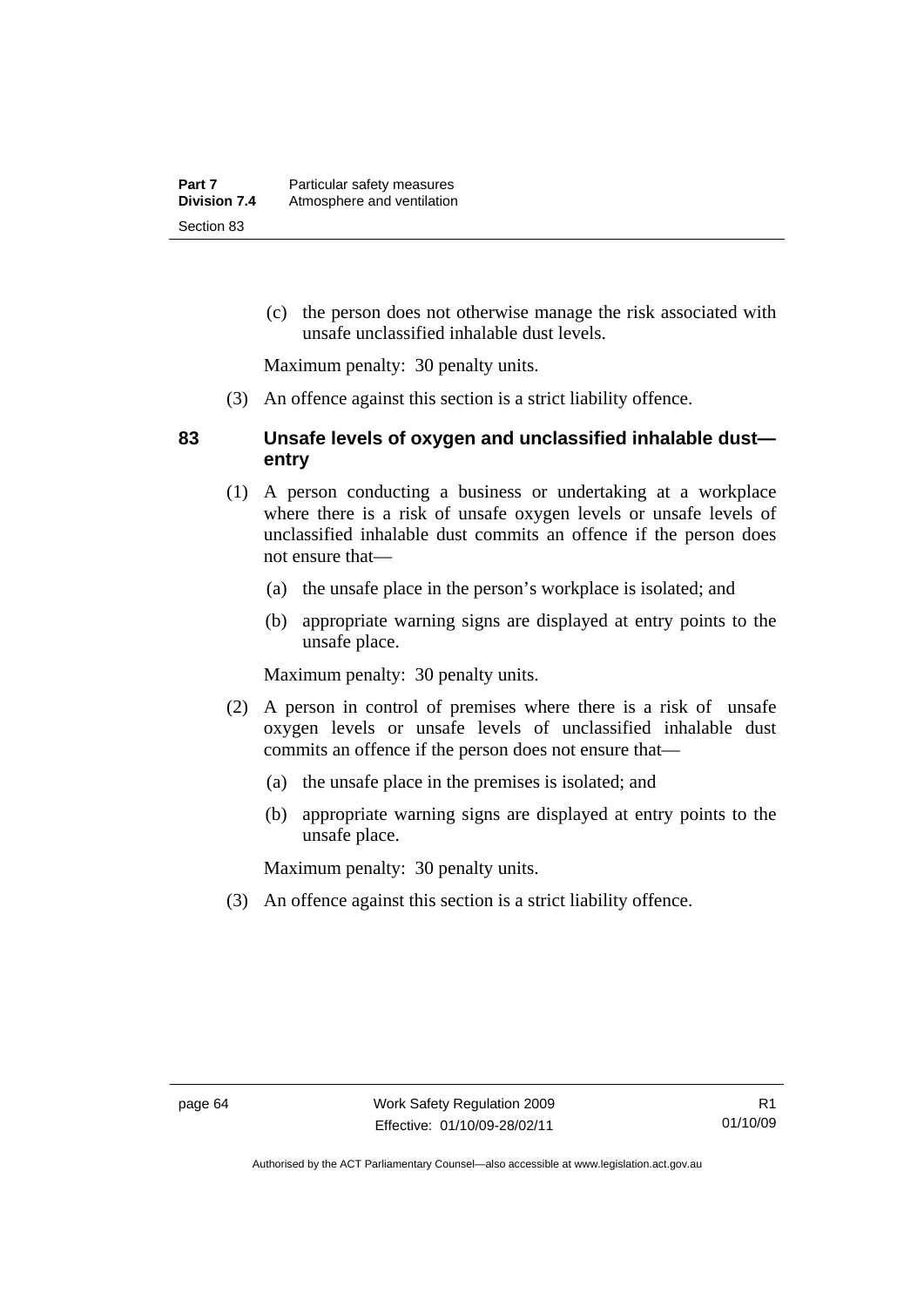# **84 Monitoring levels of oxygen and unclassified inhalable dust**

- (1) A person conducting a business or undertaking at a workplace where there is a risk of unsafe oxygen levels or unsafe levels of unclassified inhalable dust commits an offence if the person does not ensure that—
	- (a) appropriate monitoring is undertaken at the workplace in accordance with a suitable procedure; and
	- (b) the results of the monitoring are recorded; and
	- (c) the monitoring records are readily accessible to anyone who may be put at risk by an unsafe level of oxygen or unclassified inhalable dust at the workplace; and
	- (d) safe oxygen levels and unclassified inhalable dust levels are maintained at the workplace.

Maximum penalty: 30 penalty units.

- (2) A person in control of premises where there is a risk of unsafe oxygen levels or unsafe levels of unclassified inhalable dust commits an offence if the person does not ensure that—
	- (a) appropriate monitoring is undertaken at the premises in accordance with a suitable procedure; and
	- (b) the results of the monitoring are recorded; and
	- (c) the monitoring records are readily accessible to anyone who may be put at risk by an unsafe level of oxygen or unclassified inhalable dust at the premises; and
	- (d) safe oxygen levels and unclassified inhalable dust levels are maintained at the premises.

Maximum penalty: 30 penalty units.

(3) An offence against this section is a strict liability offence.

page 65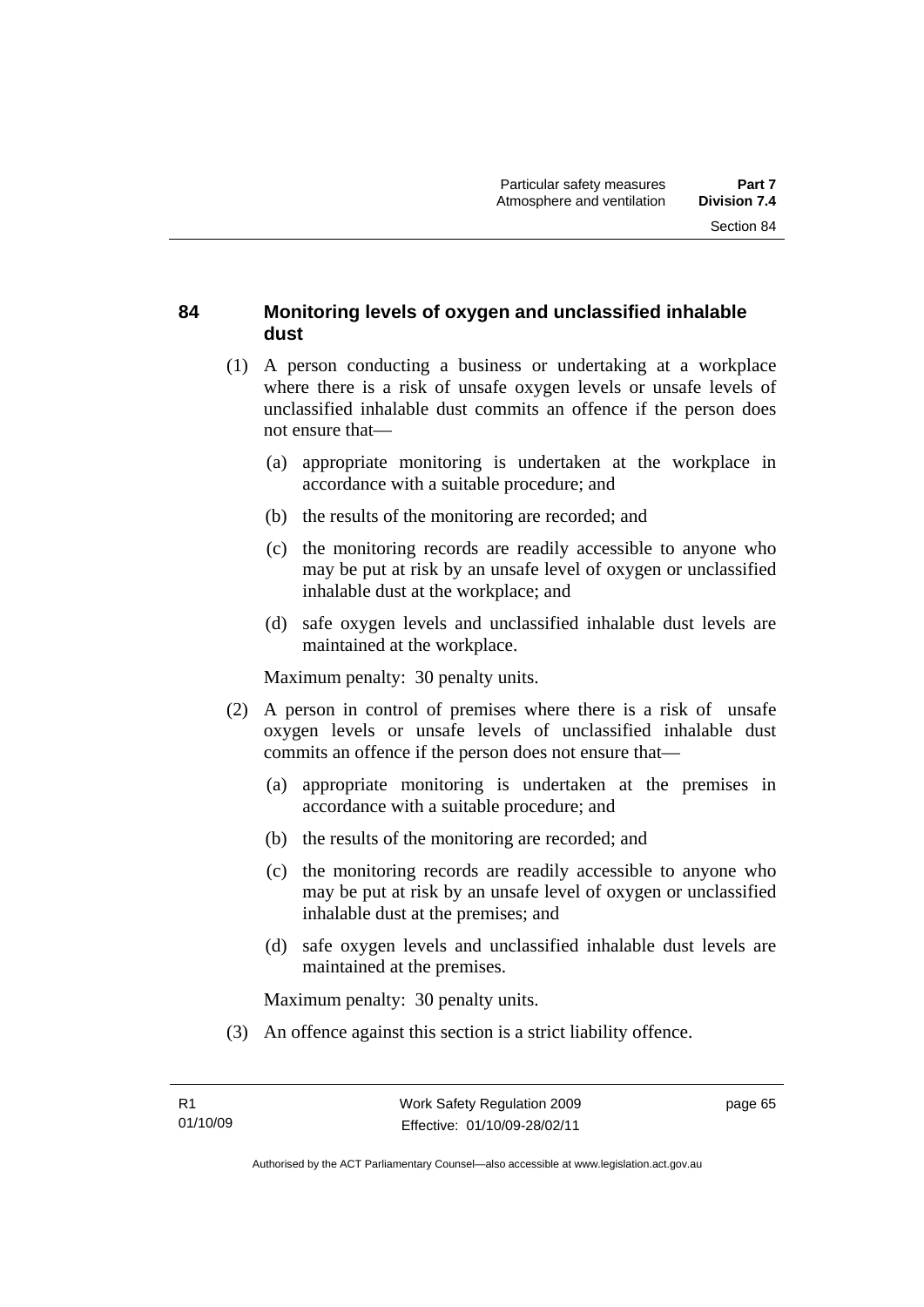**Part 7** Particular safety measures<br>**Division 7.5** Heat and cold **Division 7.5** Heat and cold Section 85

# **Division 7.5 Heat and cold**

### **85 Air temperature**

 (1) A person conducting a business or undertaking at a workplace commits an offence if work practices at the workplace do not protect workers from extremes of heat and cold.

Maximum penalty: 30 penalty units.

(2) An offence against this section is a strict liability offence.

### **86 Heat—particular measures**

- (1) This section applies if a workplace environment becomes, or could reasonably be expected to become, hot.
- (2) A person conducting a business or undertaking at a workplace commits an offence if the person does not ensure that—
	- (a) adequate ventilation and air movement is provided at the workplace; and
	- (b) adequate personal protective and safety equipment is provided at the workplace to each worker exposed to heat; and
	- (c) appropriate work and rest regimes are provided at the workplace for each worker exposed to heat.

- (3) What is adequate for subsection (2) must be decided having regard to—
	- (a) the nature of the work undertaken at the workplace; and
	- (b) the size and location of the workplace; and
	- (c) the number of workers at the workplace and their characteristics including gender, age and special needs.
- (4) An offence against this section is a strict liability offence.

Authorised by the ACT Parliamentary Counsel—also accessible at www.legislation.act.gov.au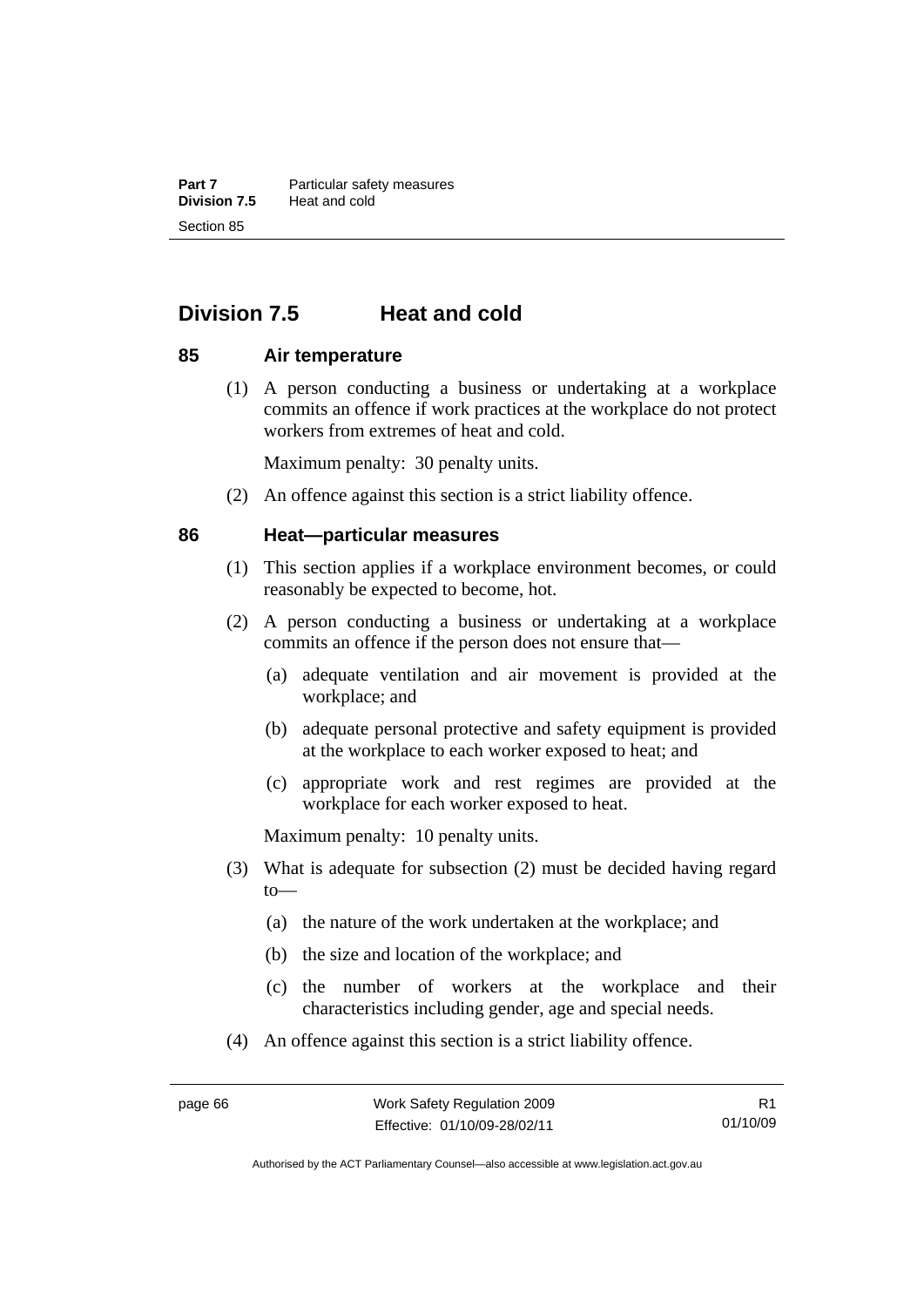## **87 Cold—particular measures**

- (1) This section applies if a workplace environment becomes, or could reasonably be expected to become, cold.
- (2) A person conducting a business or undertaking at a workplace commits an offence if the person does not ensure that—
	- (a) workers exposed to cold at the workplace have adequate access to—
		- (i) heated or sheltered work areas; and
		- (ii) warm clothing or other personal protective and safety equipment; and
	- (b) appropriate work and rest regimes are provided at the workplace for each worker exposed to cold.

Maximum penalty: 10 penalty units.

(3) An offence against this section is a strict liability offence.

# **Division 7.6 Surfaces and floors**

# **88 Floors—general**

 (1) A person conducting a business or undertaking at a workplace commits an offence if the person does not ensure that floors and surfaces at the workplace are constructed and maintained to minimise the risk of slips, trips and falls.

Maximum penalty: 20 penalty units.

 (2) A person in control of premises commits an offence if the person does not ensure that floors and surfaces at the premises are constructed and maintained to minimise the risk of slips, trips and falls.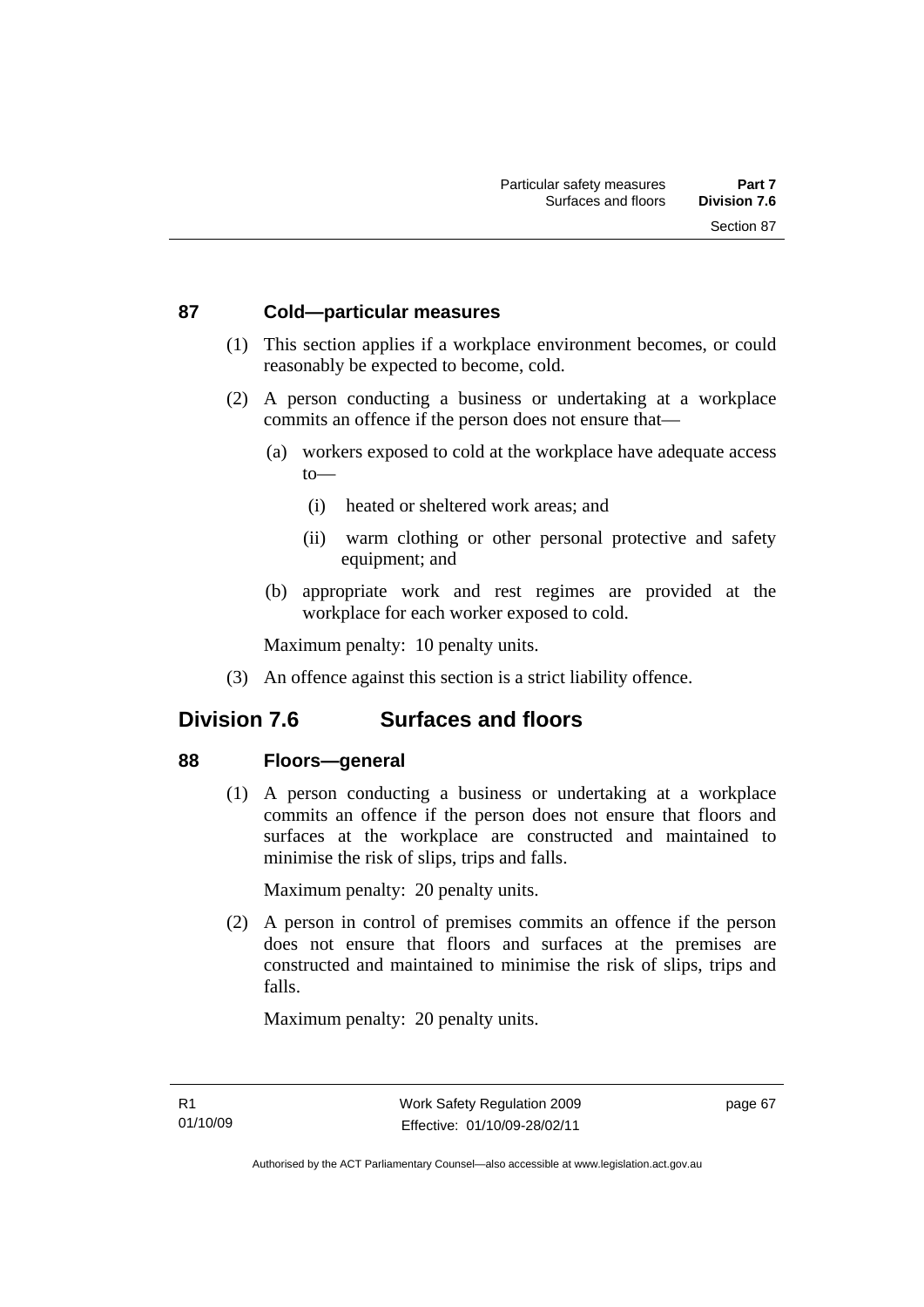(3) A person in control of the design of a workplace, or a place that could reasonably be expected to be used as a workplace, commits an offence if the person does not ensure that floors and surfaces at the workplace are constructed to minimise the risk of slips, trips and falls.

Maximum penalty: 20 penalty units.

(4) An offence against this section is a strict liability offence.

## **89 Floors that become slippery**

- (1) This section applies if a floor at a workplace becomes slippery, whether because of something on the surface of the floor or for any other reason.
- (2) A person conducting a business or undertaking at a workplace commits an offence if the person does not—
	- (a) take all reasonably practicable steps at the workplace—
		- (i) to warn people of the risk; and
		- (ii) to remove the hazard; and
	- (b) take other appropriate steps at the workplace to minimise the risk.

- (3) A person in control of premises commits an offence if the person does not—
	- (a) take all reasonably practicable steps at the premises—
		- (i) to warn people of the risk; and
		- (ii) to remove the hazard; and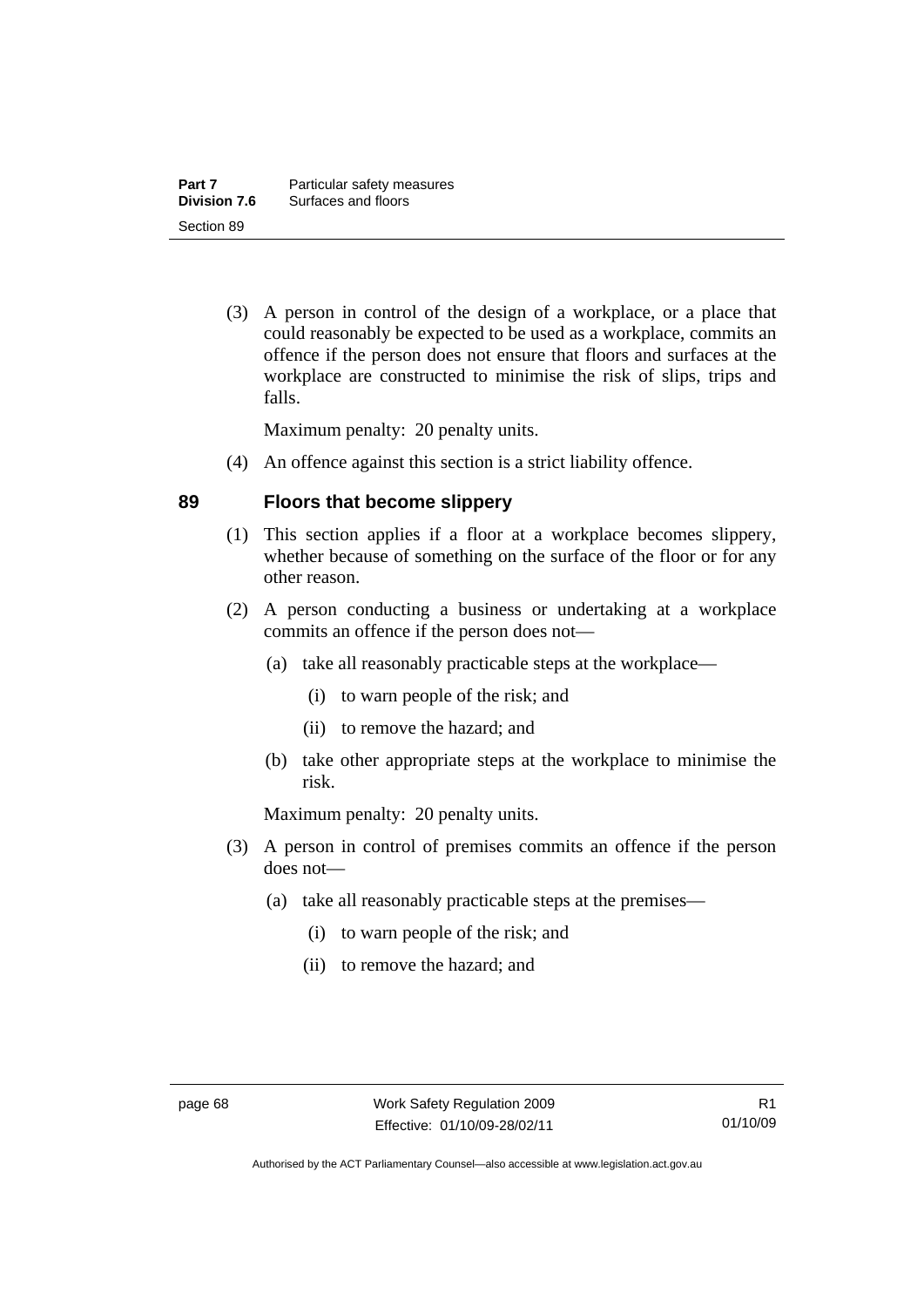(b) take other appropriate steps at the premises to minimise the risk.

Maximum penalty: 20 penalty units.

(4) An offence against this section is a strict liability offence.

## **90 Floors—hard surfaces**

- (1) A person conducting a business or undertaking at a workplace commits an offence if—
	- (a) a worker must stand at the workplace for a significant proportion of a work shift in substantially the same position on a floor or work platform that is a hard surface; and
	- (b) either or both of the following apply:
		- (i) the covering for the hard surface does not have low thermal conductivity;
		- (ii) the floor or work platform is not designed to give reasonable relief from the hard surface.

Maximum penalty: 20 penalty units.

(2) An offence against this section is a strict liability offence.

# **Division 7.7 Electricity**

# **91 Definitions—div 7.7**

In this division:

*electrical inspector* means an inspector appointed under the *Electricity Safety Act 1971*, section 41.

*electrical installation*—see the *Electricity Safety Act 1971*, dictionary.

page 69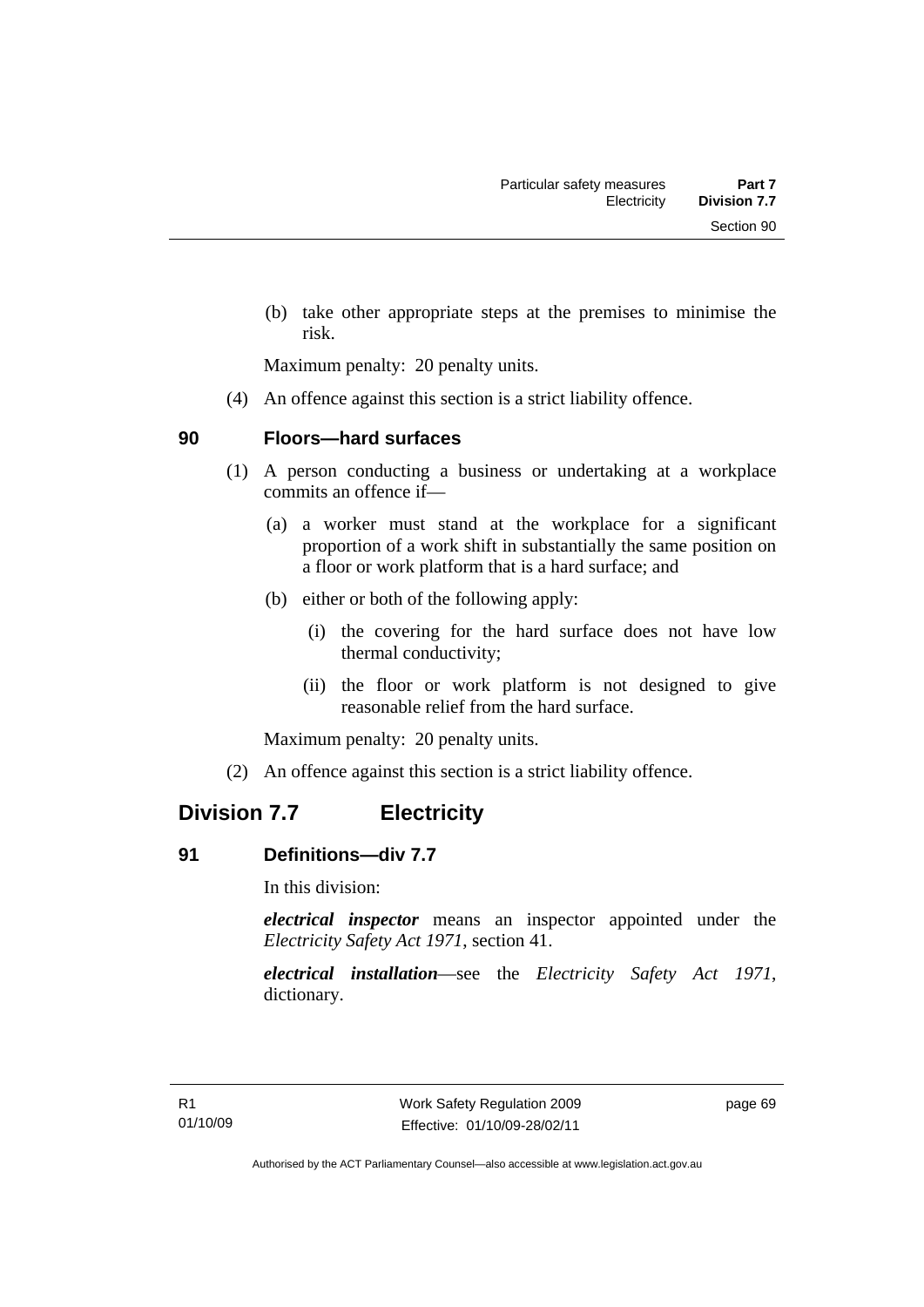### **92 Electricity—measures for electrical installations**

- (1) This section applies to a workplace if there is an electrical installation at the workplace.
- (2) A person conducting a business or undertaking at a workplace must ensure that—
	- (a) each electrical installation at the workplace is safe; or
	- (b) if an electrical installation at the workplace is not safe—
		- (i) the installation, or unsafe part of the installation, is disconnected from the electricity supply; and
		- (ii) if the installation, or part of the installation, has been found unsafe by an electrical inspector—the installation, or the part of the installation that is unsafe, is danger labelled and secured to prevent inadvertent reconnection.

#### **Examples—electrical installations, and parts of installations, with possible electrical hazards**

- 1 streetlight network
- 2 switchboard and related cables
- 3 mechanical services plant room
- 4 socket outlet
- 5 installation wired electrical equipment
- *Note* An example is part of the regulation, is not exhaustive and may extend, but does not limit, the meaning of the provision in which it appears (see Legislation Act, s 126 and s 132).
- (3) A person in control of premises must ensure that—
	- (a) each electrical installation at the premises is safe; or
	- (b) if an electrical installation at the premises is not safe—
		- (i) the installation, or unsafe part of the installation, is disconnected from the electricity supply; and

Authorised by the ACT Parliamentary Counsel—also accessible at www.legislation.act.gov.au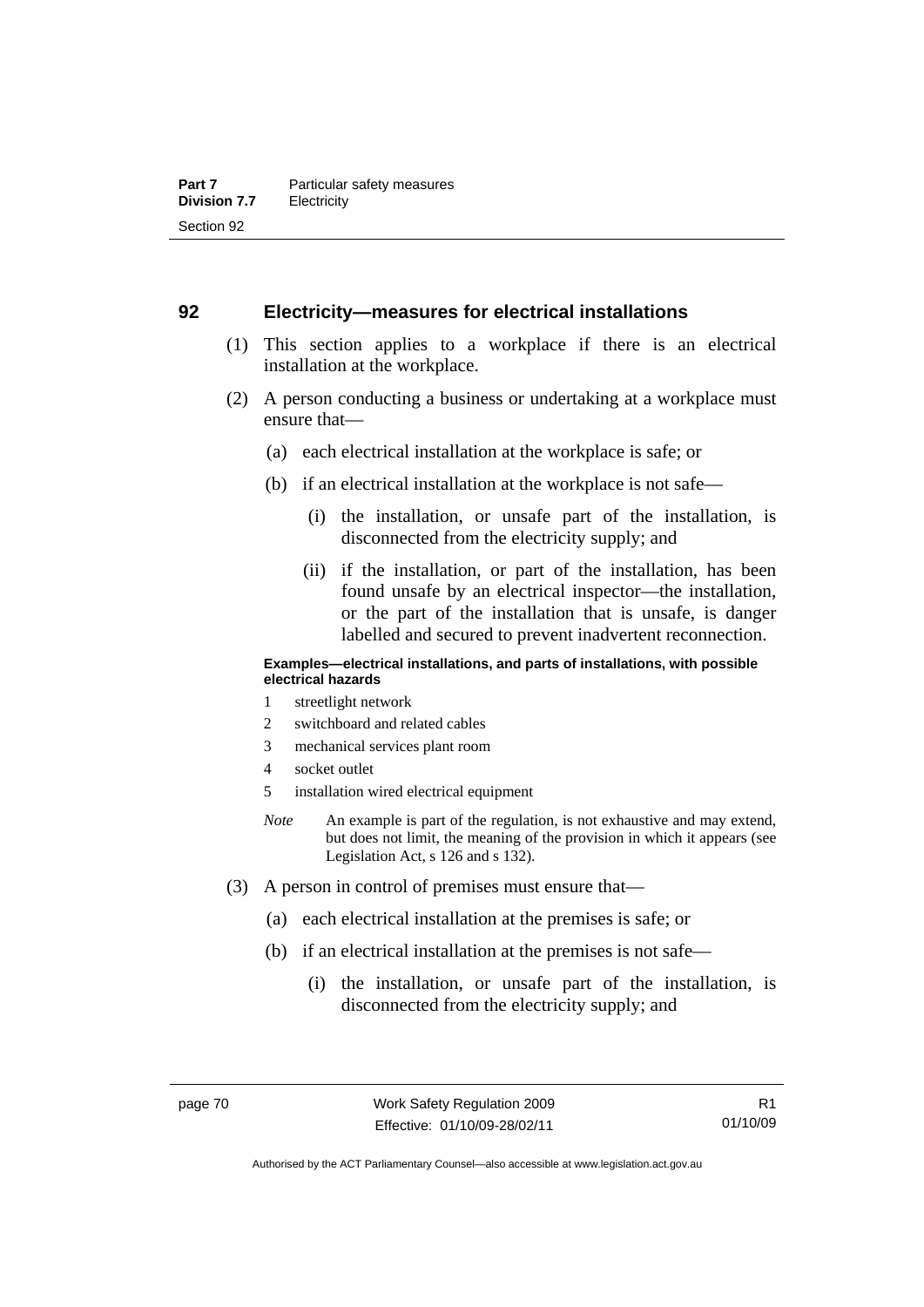(ii) if the installation, or part of the installation, has been found unsafe by an electrical inspector—the installation, or the part of the installation that is unsafe, is danger labelled and secured to prevent inadvertent reconnection.

#### **Examples**

See examples to s  $(2)$ .

- (4) A person conducting a business or undertaking at a workplace commits an offence if—
	- (a) an electrical installation at the workplace is not suitably enclosed; and
	- (b) someone can make inadvertent contact with a live part at the electrical installation.

Maximum penalty: 30 penalty units.

- (5) A person in control of premises commits an offence if—
	- (a) an electrical installation at the premises is not suitably enclosed; and
	- (b) someone can make inadvertent contact with a live part at the electrical installation.

Maximum penalty: 30 penalty units.

- (6) A person conducting a business or undertaking at a workplace commits an offence if—
	- (a) someone enters an electrical installation at the workplace that has an electrical hazard; and
	- (b) the person entering the installation is not appropriately trained in safe entry, emergency procedures and the safe use of electrical plant and equipment.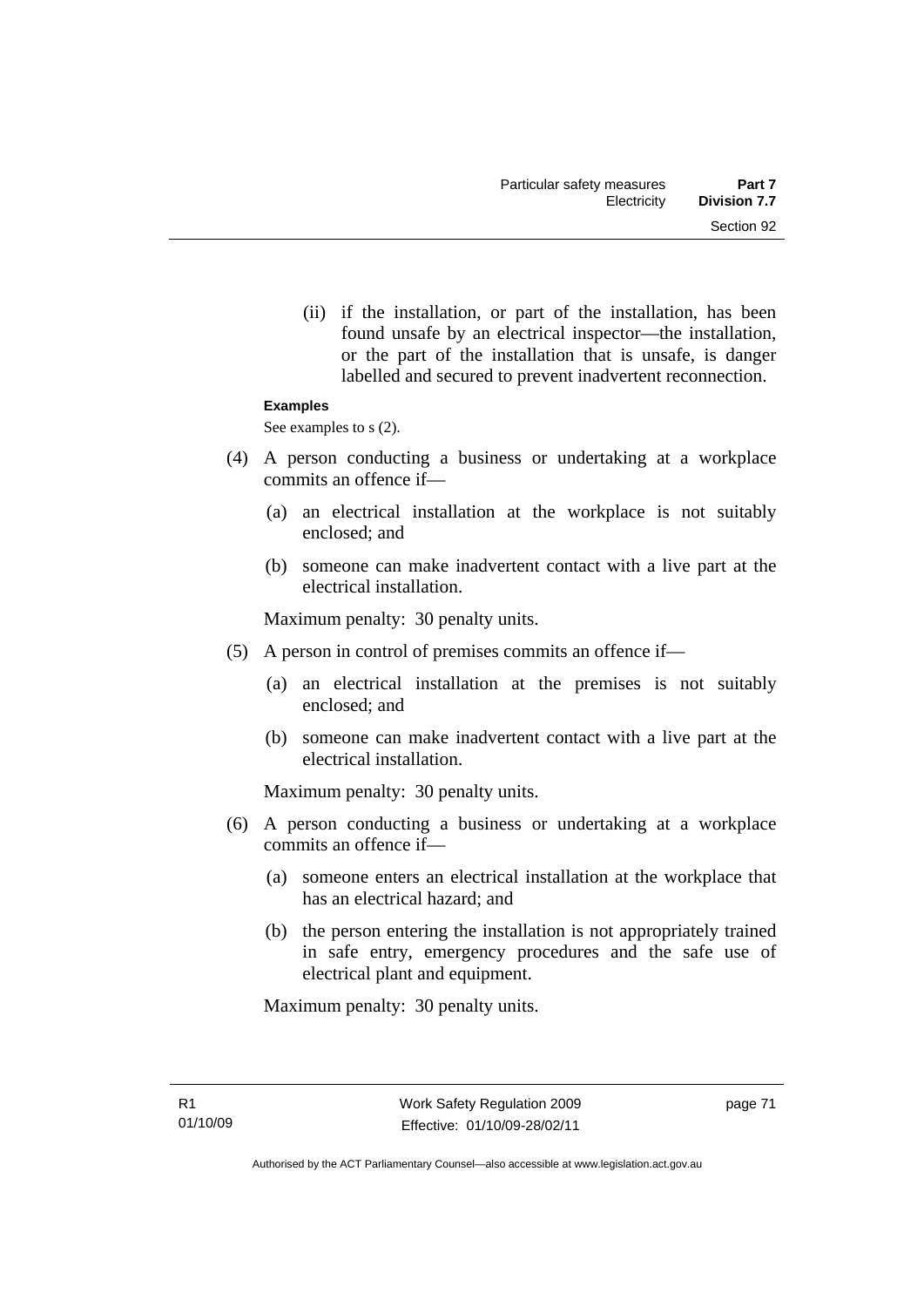- (7) A person in control of premises commits an offence if—
	- (a) someone enters an electrical installation at the premises that has an electrical hazard; and
	- (b) the person entering the installation is not appropriately trained in safe entry, emergency procedures and the safe use of electrical plant and equipment.

Maximum penalty: 30 penalty units.

- (8) An offence against this section is a strict liability offence.
- (9) In this section:

*live part* means a live part as defined in AS/NZS 3000.

**93 Electricity—measures for articles of electrical equipment** 

- (1) This section applies if an article of electrical equipment is provided for use at, or in connection with an electrical installation at a workplace.
- (2) A person conducting a business or undertaking at a workplace commits an offence if—
	- (a) the person does not ensure that the article of electrical equipment is safe; or
	- (b) if the article of electrical equipment is not safe—
		- (i) the person does not ensure that the article is disconnected from the electricity supply; and
		- (ii) if found unsafe by an electrical inspector—the person does not ensure that the article, or the part of the article that is unsafe, is danger labelled and secured to prevent inadvertent reconnection.

Maximum penalty: 30 penalty units.

*Note* See also the *Electricity Safety Act 1971*, s 26 and s 51.

R1 01/10/09

Authorised by the ACT Parliamentary Counsel—also accessible at www.legislation.act.gov.au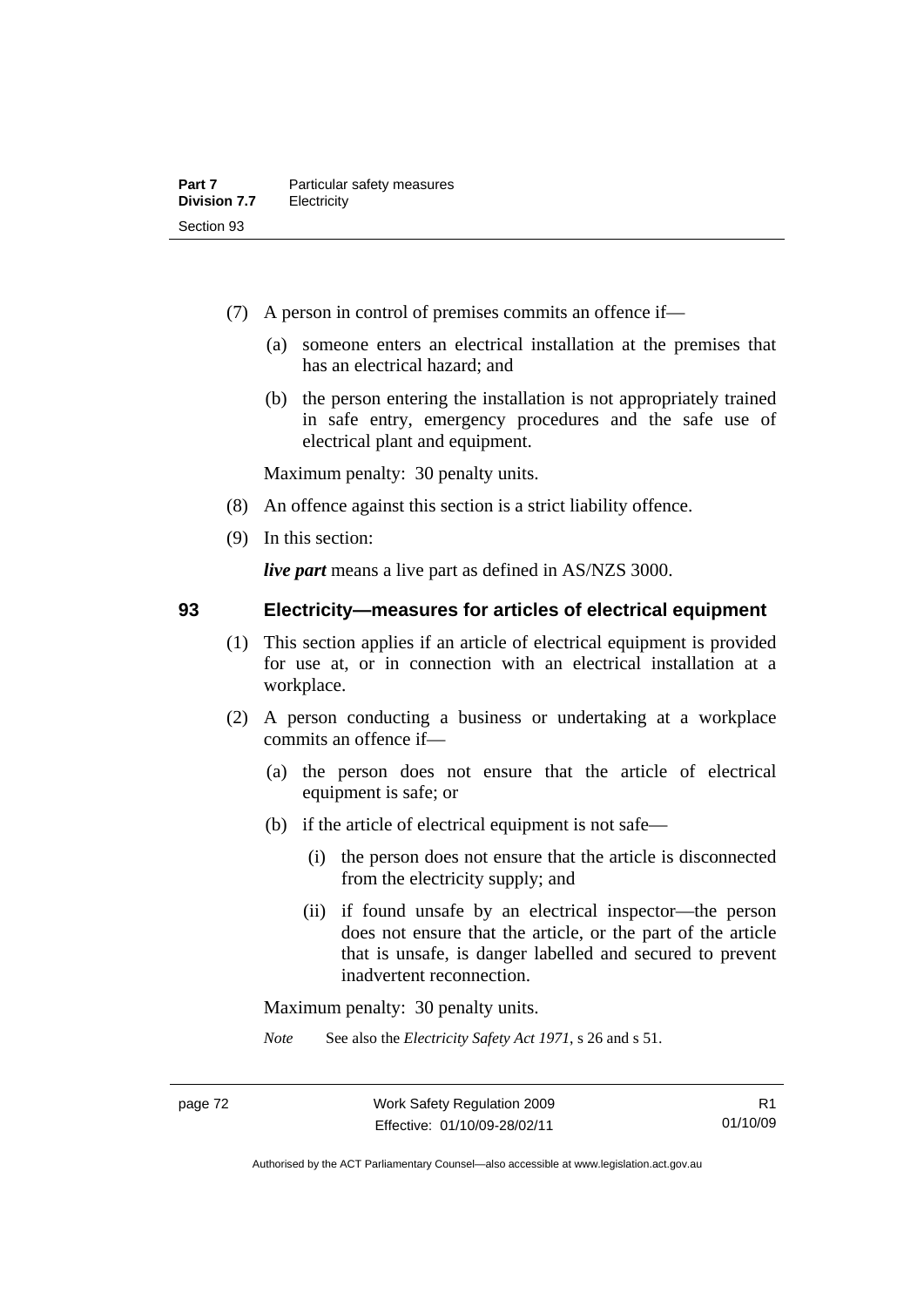- (3) A person in control of premises commits an offence if—
	- (a) the person does not ensure that the article of electrical equipment is safe; or
	- (b) if the article of electrical equipment is not safe—
		- (i) the person does not ensure that the article is disconnected from the electricity supply; and
		- (ii) if found unsafe by an electrical inspector—the person does not ensure that the article, or the part of the article that is unsafe, is danger labelled and secured to prevent inadvertent reconnection.

Maximum penalty: 30 penalty units.

*Note* See also the *Electricity Safety Act 1971*, s 26 and s 51.

- (4) An offence against this section is a strict liability offence.
- (5) In this section:

*article of electrical equipment*—see the *Electricity Safety Act 1971*, dictionary.

# **94 Electricity—measures for preventing contact**

 (1) A person conducting a business or undertaking at a workplace commits an offence if the person does not ensure that a person working in, or undertaking maintenance at, the workplace is prevented from making inadvertent contact with a live, conductive part of an electrical installation.

Maximum penalty: 30 penalty units.

 (2) A person in control of premises commits an offence if the person does not ensure that a person working in, or undertaking maintenance at, the premises is prevented from making inadvertent contact with a live, conductive part of an electrical installation.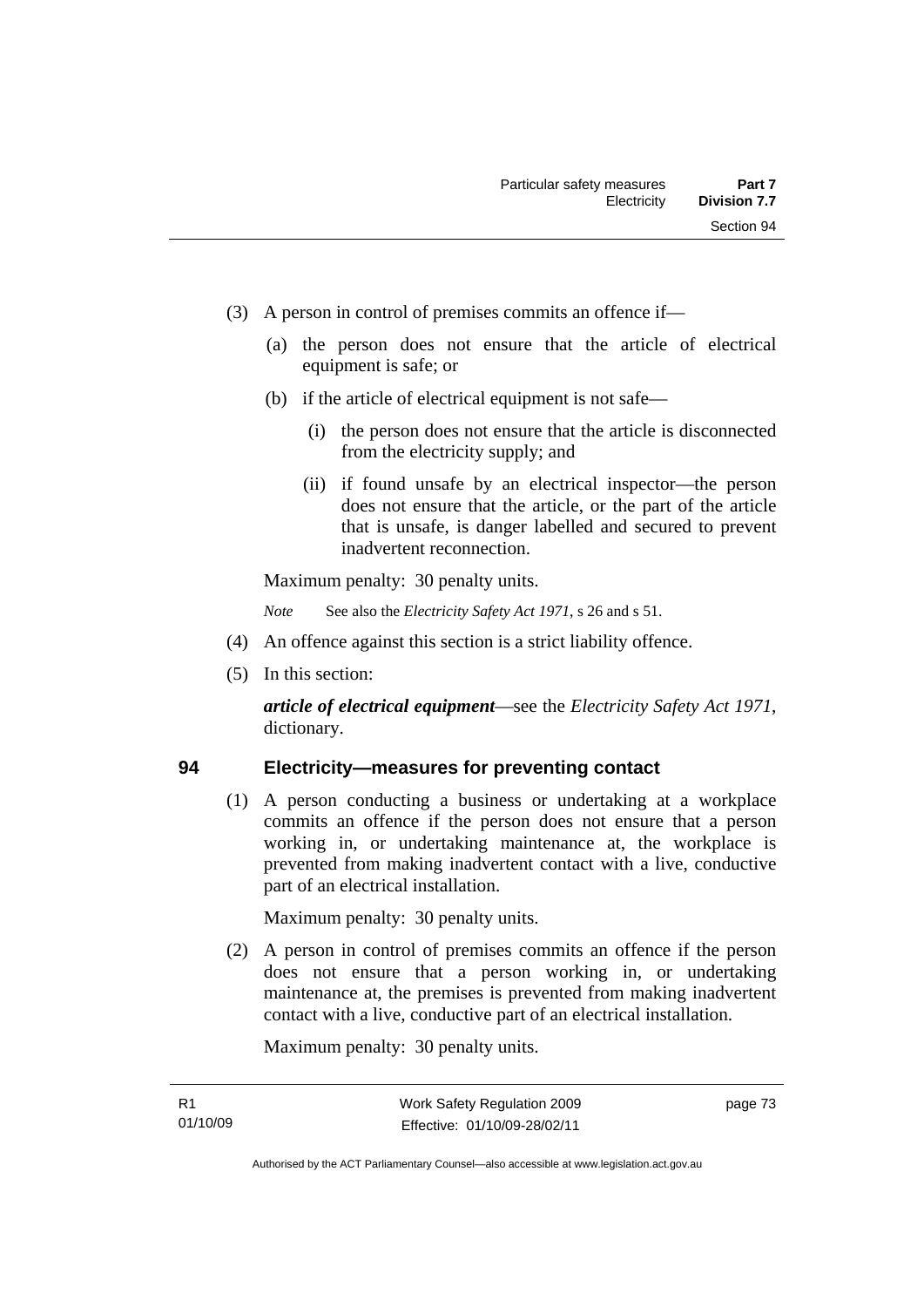(3) A person conducting a business or undertaking at a workplace commits an offence if the person does not ensure that a person working in, or undertaking maintenance at, the workplace is prevented from going within an unsafe distance of overhead or underground electrical power lines or exposed cables.

Maximum penalty: 30 penalty units.

 (4) A person in control of premises commits an offence if the person does not ensure that a person working in, or undertaking maintenance at, the premises is prevented from going within an unsafe distance of overhead or underground electrical power lines or exposed cables.

Maximum penalty: 30 penalty units.

- (5) Subsections (1), (2), (3) and (4) do not apply in relation to a person undertaking electrical work if the person is licensed under the *Construction Occupations (Licensing) Act 2004* to undertake the work.
- (6) Subsections (3) and (4) do not apply if—
	- (a) a written risk assessment is given to the electricity network operator; and
	- (b) the electricity network operator is satisfied—
		- (i) with the content of the risk assessment; and
		- (ii) that work to be done in accordance with the risk assessment will be safe.
- (7) An offence against this section is a strict liability offence.
- (8) In this section:

*electricity distributor*—see the *Utilities Act 2000*, dictionary.

*electricity network operator* means the person responsible for network operations for the relevant electricity distributor.

Authorised by the ACT Parliamentary Counsel—also accessible at www.legislation.act.gov.au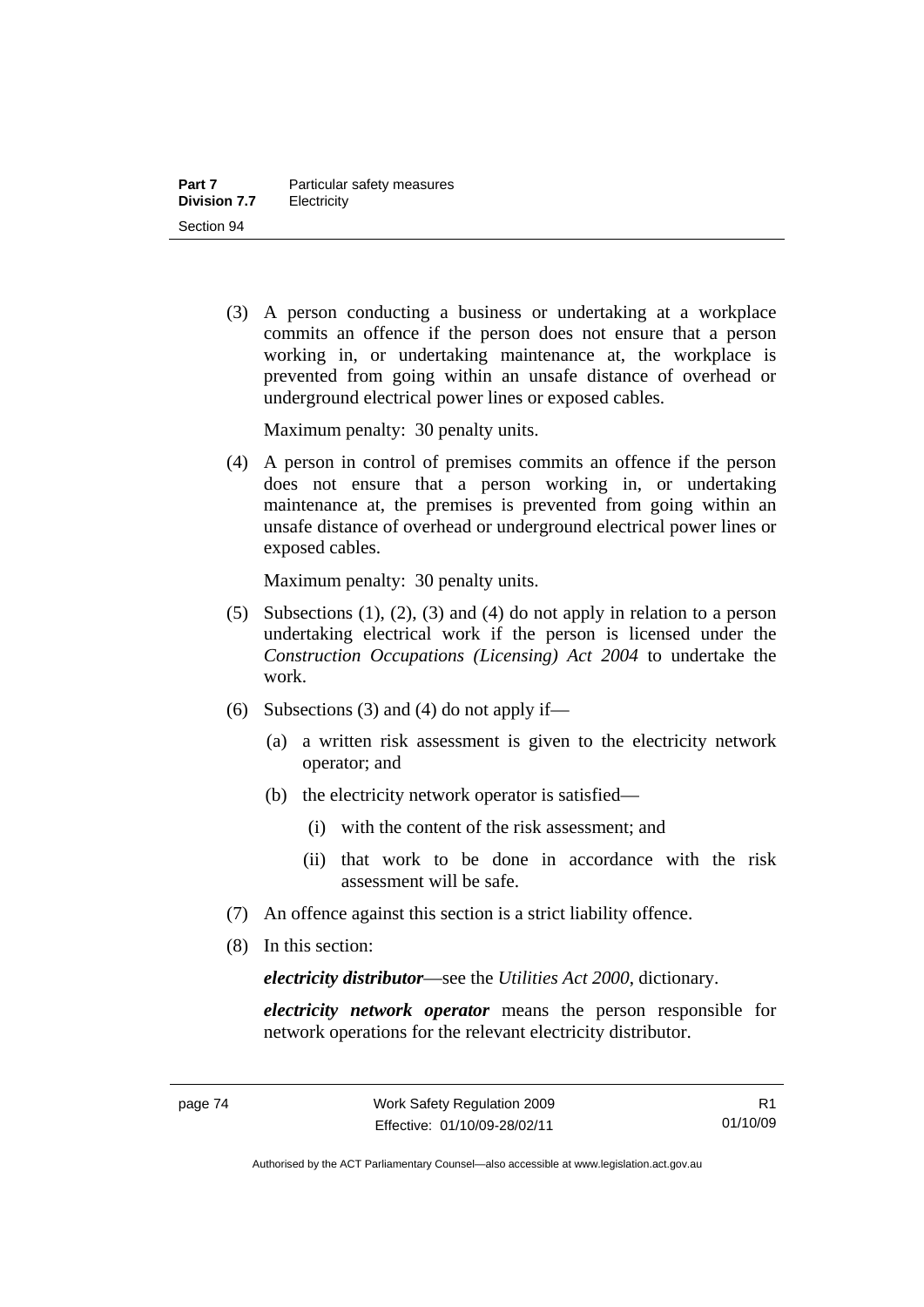*relevant electricity distributor*, in relation to electrical power lines or exposed cables, means the electricity distributor of whose network the power lines or cables are a part.

# **Division 7.8 Confined spaces**

## **95 Definitions—div 7.8**

In this division:

*atmospheric contaminant* means—

- (a) a dangerous substance in the form of a fume, mist, gas, dust or vapour; or
- (b) an asphyxiant; or
- (c) nuisance dust.

*confined space*, for a workplace, means an enclosed, or partly enclosed, space in the workplace that—

- (a) is not designed as, or intended to be, a workplace; and
- (b) is at atmospheric pressure while people are in it; and
- (c) may have—
	- (i) an atmosphere with potentially harmful contaminants; or
	- (ii) an unsafe oxygen level; or
	- (iii) stored substances that may cause engulfment; and
- (d) may have restricted entry and exit.

#### **Examples**

- 1 storage tanks, tank cars, process vessels, boilers, pressure vessels, silos and other tank-like compartments
- 2 pits, degreasers and other open-topped spaces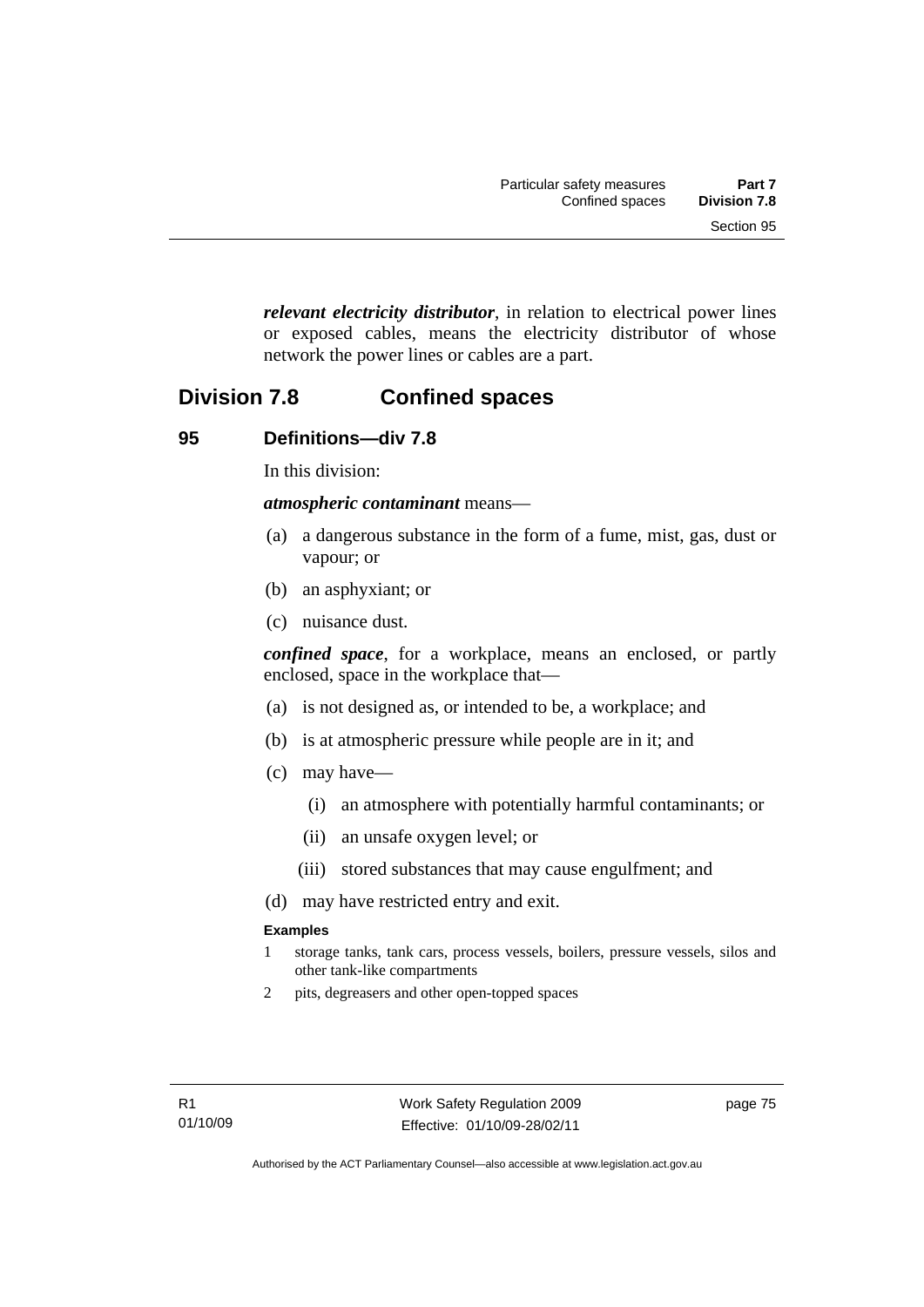- 3 pipes, sewers, shafts, ducts and similar structures
- *Note* An example is part of the regulation, is not exhaustive and may extend, but does not limit, the meaning of the provision in which it appears (see Legislation Act, s 126 and s 132).

*entry permit* means a written document that—

- (a) identifies the confined space; and
- (b) clearly describes the work to be carried out in the confined space; and
- (c) sets out the risk management steps to be taken; and
- (d) states the name of each person who may enter or work in the confined space; and
- (e) states the date and time when each person may enter or be in the confined space to carry out the work.

*safe oxygen level*—see section 79.

*unsafe oxygen level*—see section 79.

### **96 Design etc—confined spaces**

- (1) A person in control of the design, manufacture or supply of a confined space commits an offence if the person does not ensure that—
	- (a) the space is designed so that there is ordinarily no need for anyone to enter it; and
	- (b) if entry is needed—the space has a safe means of entry and exit.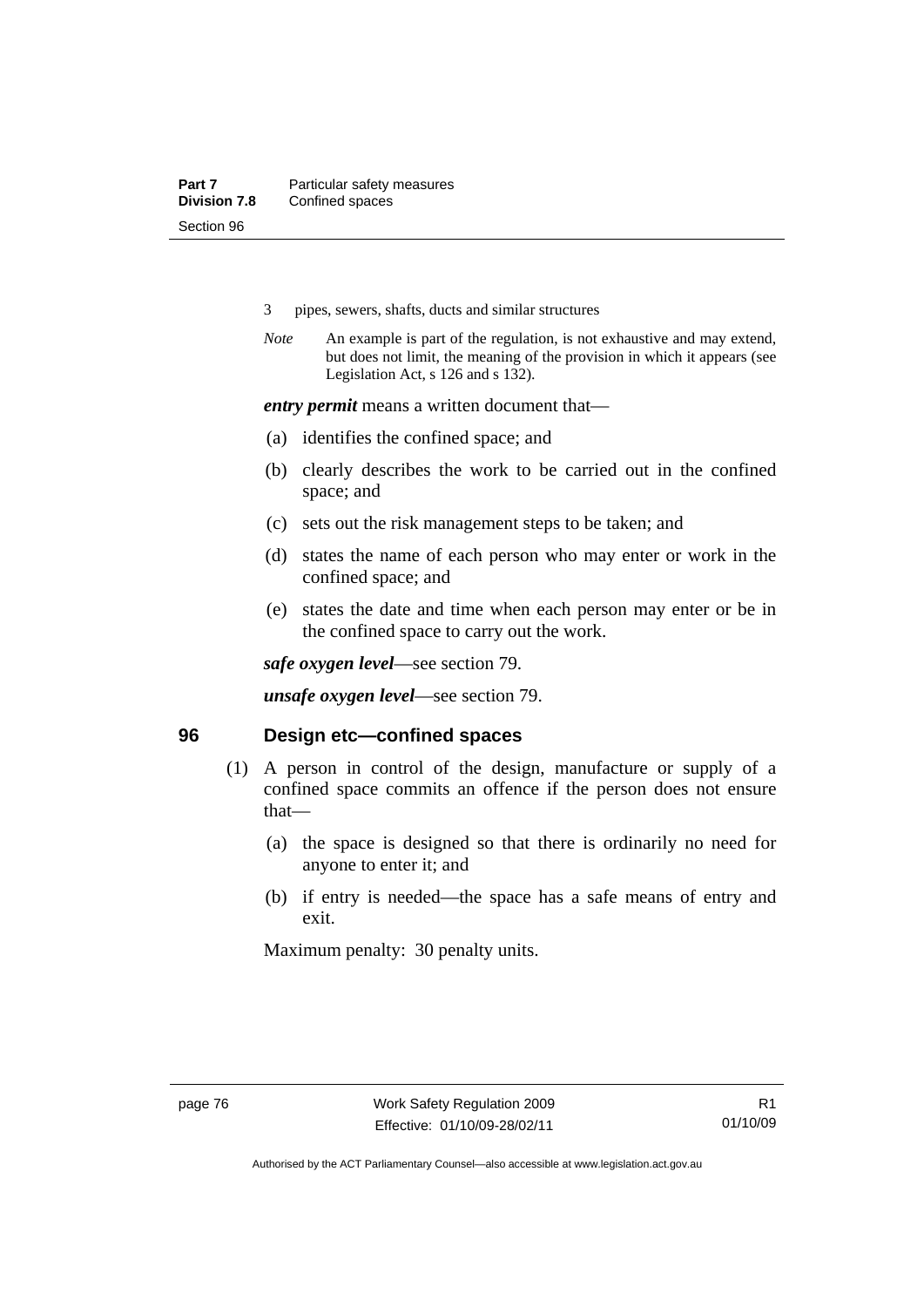(2) A person who modifies a confined space commits an offence if the person does not ensure that the modification does not adversely affect the safe means of entry and exit.

Maximum penalty: 30 penalty units.

(3) An offence against this section is a strict liability offence.

# **97 Hazard identification and risk assessment—confined spaces**

- (1) A person conducting a business or undertaking at a workplace commits an offence if the person does not—
	- (a) identify each confined space at the workplace; and
	- (b) identify each reasonably foreseeable hazard associated with working in the space.

Maximum penalty: 20 penalty units.

 (2) A person conducting a business or undertaking at a workplace commits an offence if the person does not ensure that a risk assessment is undertaken by a suitably qualified person before any work involving entering a confined space at the workplace is started for the first time.

Maximum penalty: 30 penalty units.

- (3) A person conducting a business or undertaking at a workplace commits an offence if—
	- (a) there is evidence that risk assessment does not address, or no longer addresses, the risks posed by the confined space for which the assessment is undertaken; and
	- (b) the person does not ensure that the risk assessment is reviewed.

Maximum penalty: 20 penalty units.

(4) An offence against this section is a strict liability offence.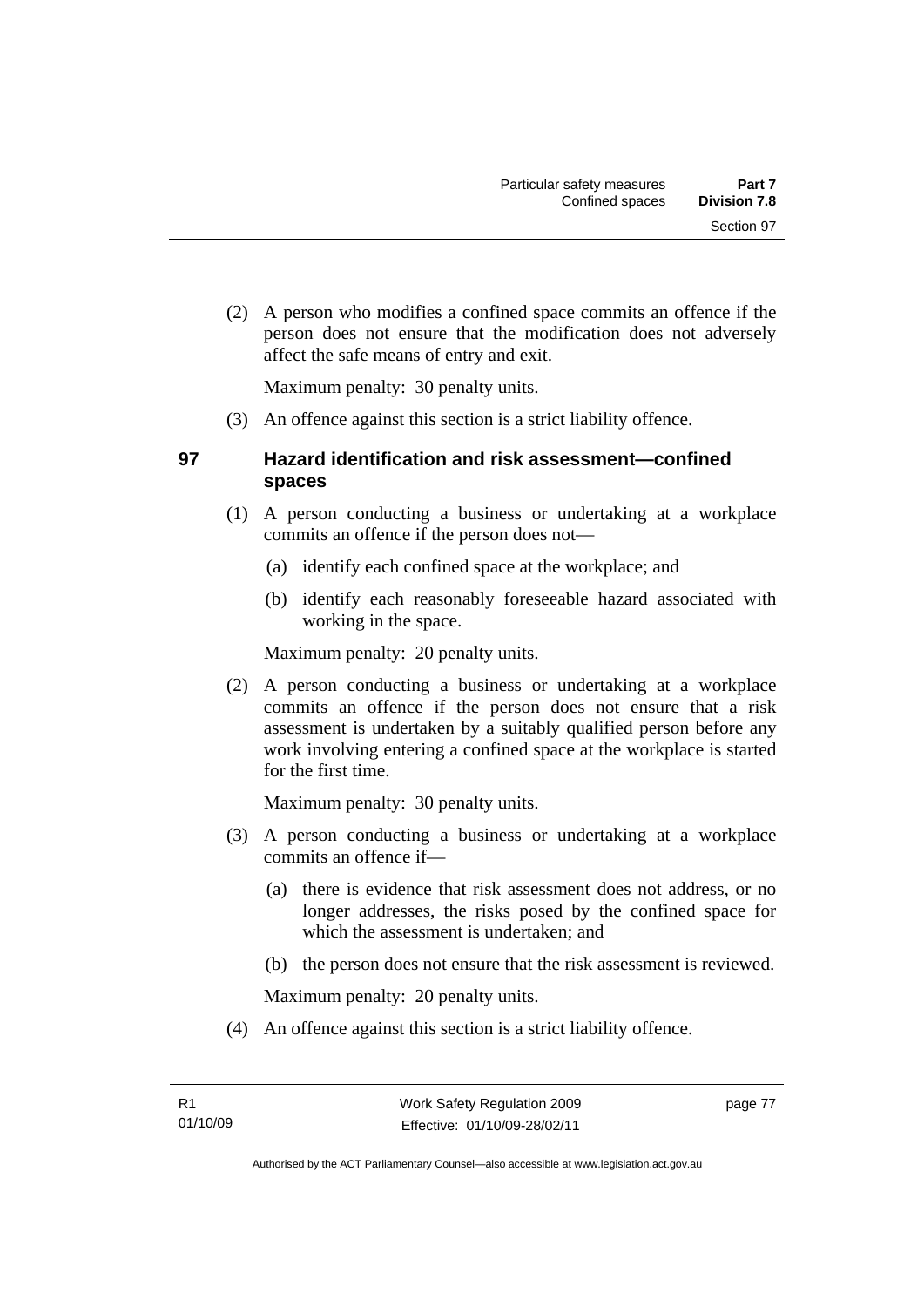(5) In this section:

*risk assessment* includes at least an assessment of—

- (a) the nature of the space and the work to be done; and
- (b) whether work can be done without entering the space; and
- (c) different ways that the work can be done; and
- (d) the risks associated with the method of work, the plant to be used and any potential hazard in the space.

*suitably qualified person*, for a risk assessment, means someone who is suitably qualified by experience or training to carry out the risk assessment.

#### **98 Entry to and work in confined spaces**

- (1) A person conducting a business or undertaking at a workplace commits an offence if—
	- (a) there is an uncontrolled risk to the health or safety of someone entering, occupying or working in a confined space or an uncontrolled risk of fire or explosion in a confined space; and
	- (b) the person does not ensure that either—
		- (i) no-one enters the confined space at the workplace; or
		- (ii) work is not performed in the confined space at the workplace.

- (2) A person conducting a business or undertaking at a workplace commits an offence if the person does not ensure that, before anyone enters a confined space at the workplace—
	- (a) the space contains a safe oxygen level; and

Authorised by the ACT Parliamentary Counsel—also accessible at www.legislation.act.gov.au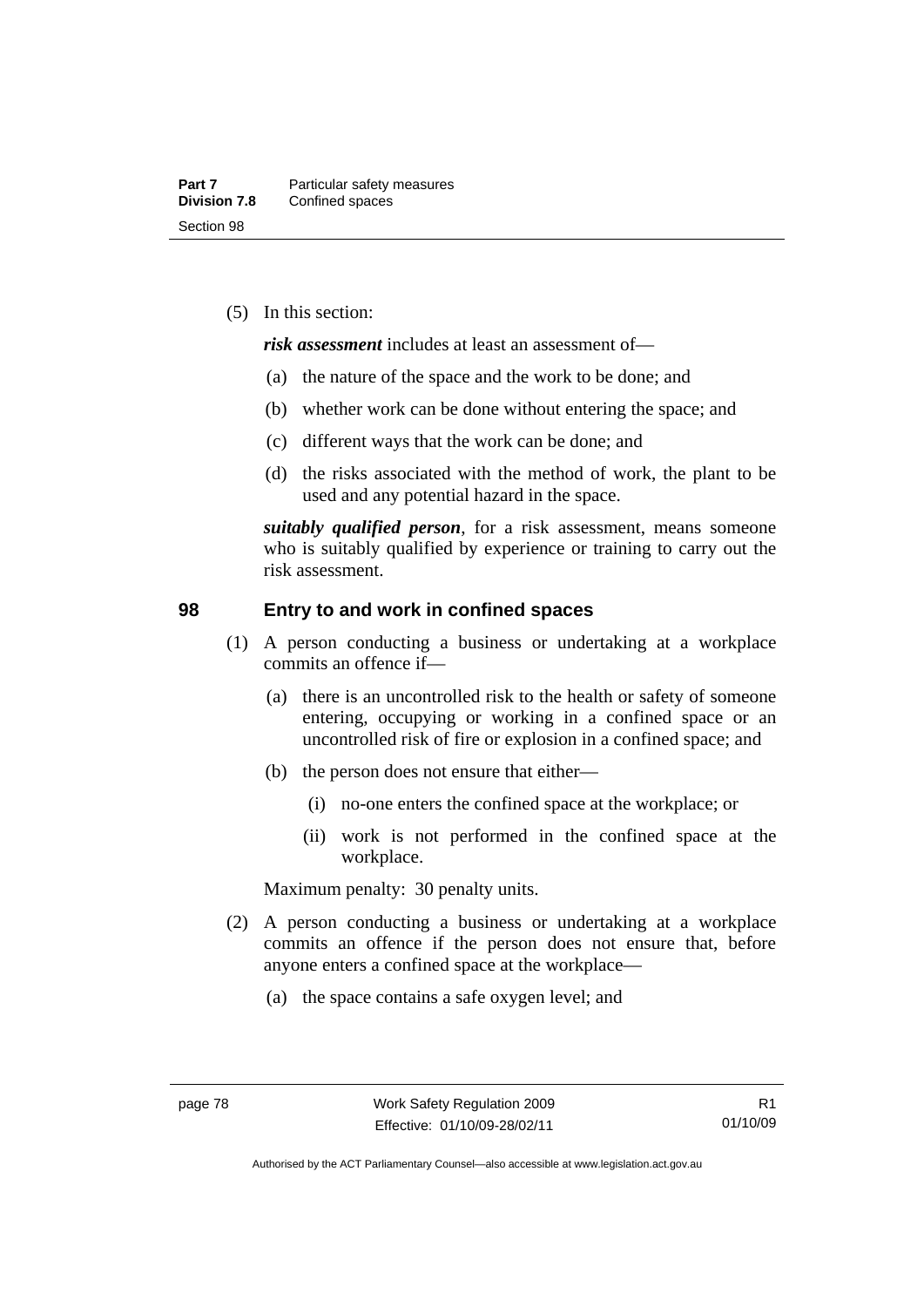(b) any atmospheric contaminant in the space is reduced to below the exposure standard under the national exposure standards for the contaminant; and

*Note National exposure standards*—see the dictionary.

- (c) the concentration of any flammable contaminant in the atmosphere of the space is below 5% of its LEL; and
- (d) the space is not extremely hot or extremely cold; and
- (e) steps are taken to minimise any risk associated with the presence of vermin in the space.

Maximum penalty: 30 penalty units.

 (3) A person conducting a business or undertaking at a workplace commits an offence if the person does not ensure that no-one enters or stays in a confined space at the workplace if the concentration of any flammable contaminant in the atmosphere of the space is 10% or more of its LEL.

Maximum penalty: 30 penalty units.

- (4) A person in control of premises commits an offence if—
	- (a) there is an uncontrolled risk to the health or safety of someone entering, occupying or working in a confined space or an uncontrolled risk of fire or explosion in a confined space; and
	- (b) the person does not ensure that either—
		- (i) no-one enters the confined space at the premises; or
		- (ii) work is not performed in the confined space at the premises.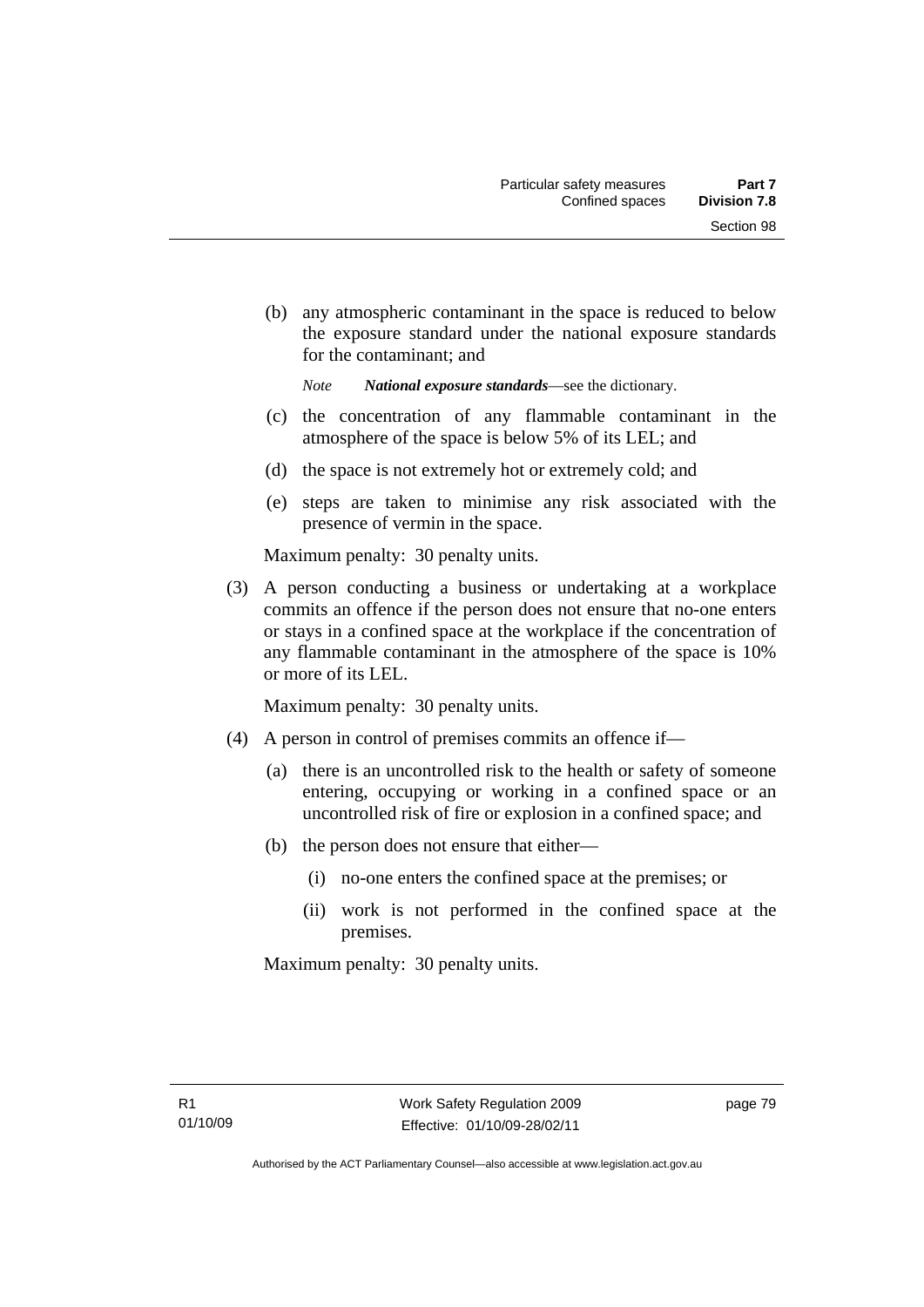- (5) A person in control of premises commits an offence if the person does not ensure that, before anyone enters a confined space at the premises—
	- (a) the space contains a safe oxygen level; and
	- (b) any atmospheric contaminant in the space is reduced to below the exposure standard under the national exposure standards for the contaminant; and
		- *Note National exposure standards*—see the dictionary.
	- (c) the concentration of any flammable contaminant in the atmosphere of the space is below 5% of its LEL; and
	- (d) the space is not extremely hot or extremely cold; and
	- (e) steps are taken to minimise any risk associated with the presence of vermin in the space.

Maximum penalty: 30 penalty units.

 (6) A person in control of premises commits an offence if the person does not ensure that no-one enters or stays in a confined space at the premises if the concentration of any flammable contaminant in the atmosphere of the space is 10% or more of its LEL.

Maximum penalty: 30 penalty units.

- (7) An offence against this section is a strict liability offence.
- (8) In this section:

*LEL*—see *lower explosive limit*.

*lower explosive limit* (or *LEL*), of a flammable contaminant means the concentration of the contaminant in air below which the propagation of a flame does not occur on contact with an ignition source.

Authorised by the ACT Parliamentary Counsel—also accessible at www.legislation.act.gov.au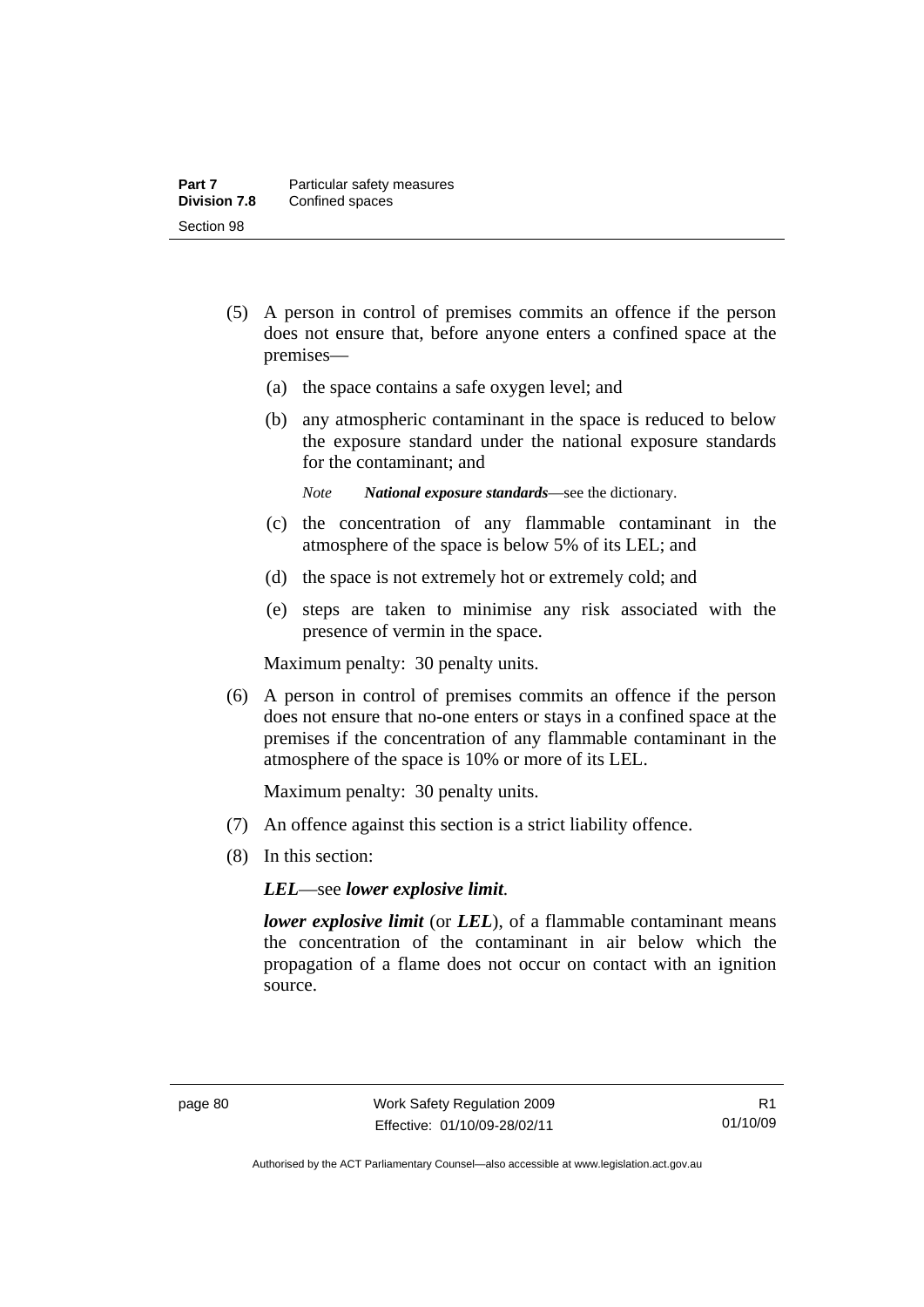# **99 Isolation and control of potentially hazardous services particular measures**

 (1) This section applies if a service that may present a hazard in a confined space (a *potentially hazardous service*) is normally connected to a confined space.

#### **Examples—potentially hazardous service**

- 1 a gas supply line
- 2 electrical wiring or cabling
- *Note* An example is part of the regulation, is not exhaustive and may extend, but does not limit, the meaning of the provision in which it appears (see Legislation Act, s 126 and s 132).
- (2) A person conducting a business or undertaking at a workplace commits an offence if the person does not ensure that no-one enters a confined space at the workplace unless the potentially hazardous service is isolated or controlled in a way that prevents—
	- (a) the introduction of any material, contaminant, agent, or the creation of a condition, that may be harmful to someone in the space; or
	- (b) the activation or energising in any way of equipment or services that may pose a risk to the health or safety of someone in the space.

- (3) A person in control of premises commits an offence if the person does not ensure that no-one enters a confined space at the premises unless the potentially hazardous service is isolated or controlled in a way that prevents—
	- (a) the introduction of any material, contaminant, agent, or the creation of a condition, that may be harmful to someone in the space; or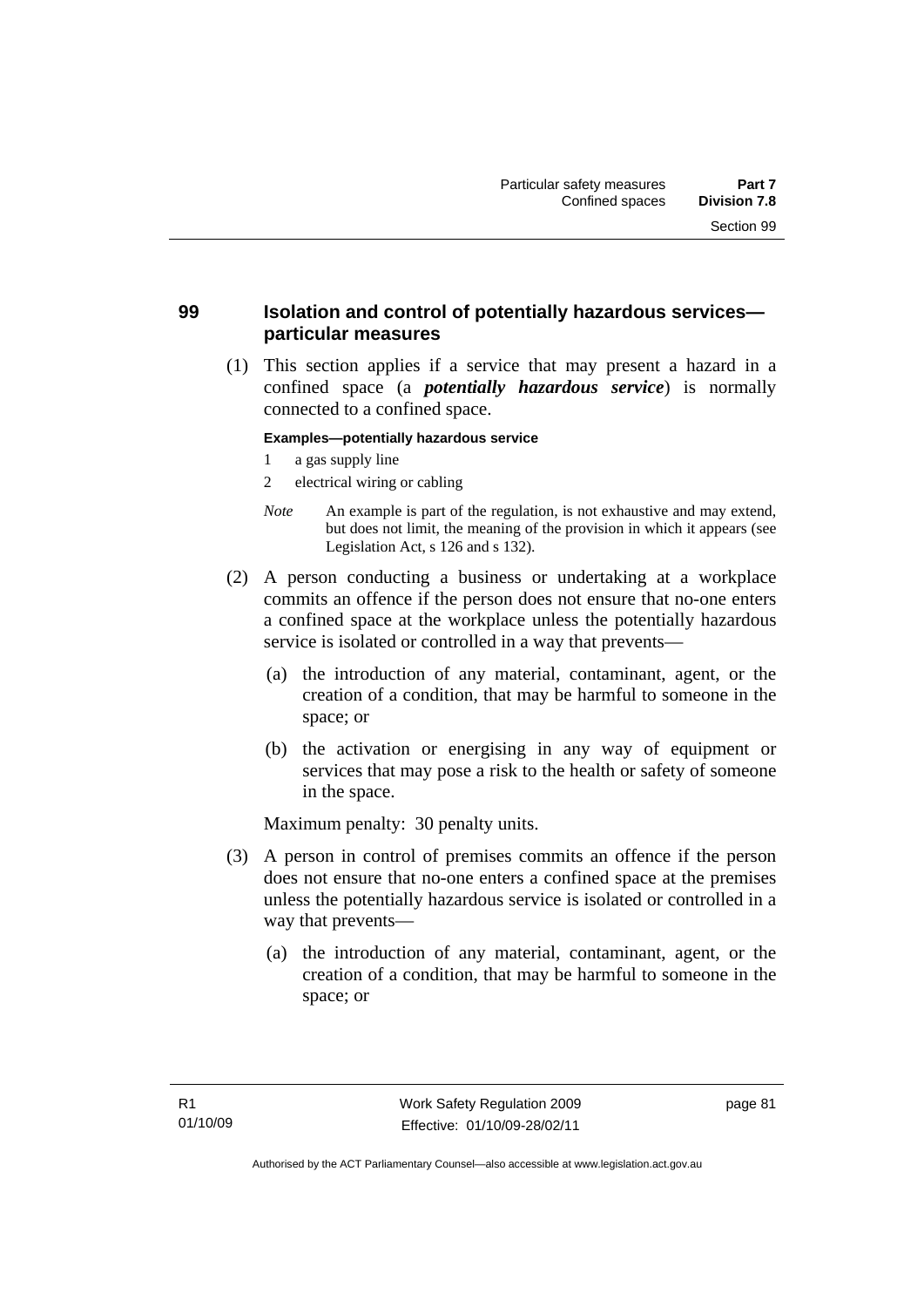(b) the activation or energising in any way of equipment or services that may pose a risk to the health or safety of someone in the space.

Maximum penalty: 30 penalty units.

(4) An offence against this section is a strict liability offence.

### **100 Clearing containment before entry—particular measures**

- (1) This section applies if a confined space must be cleared of contaminants to comply with section 95 (Entry to and work in confined spaces).
- (2) A person conducting a business or undertaking at a workplace commits an offence if the person does not ensure that, if appropriate, the confined space at the workplace is cleared of all contaminants by using a suitable purging agent that displaces contaminants from the space.

Maximum penalty: 30 penalty units.

 (3) A person conducting a business or undertaking at a workplace commits an offence if the person does not ensure that pure oxygen or a gas mixture in a concentration of more than 21% of oxygen by volume is not used to purge or ventilate the confined space at the workplace.

Maximum penalty: 30 penalty units.

 (4) A person in control of premises commits an offence if the person does not ensure that, if appropriate, the confined space at the premises is cleared of all contaminants by using a suitable purging agent that displaces contaminants from the space.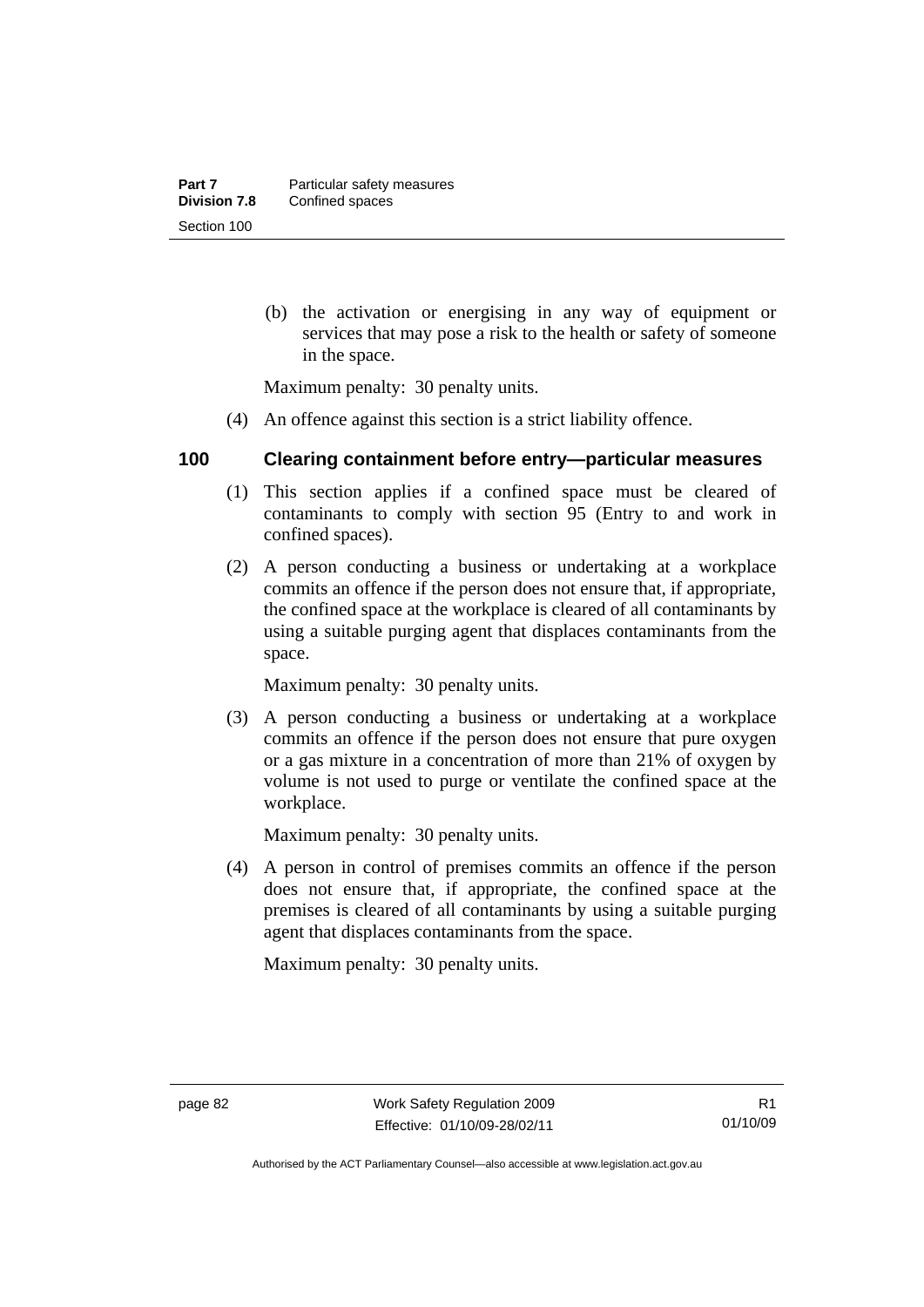(5) A person in control of premises commits an offence if the person does not ensure that pure oxygen or a gas mixture in a concentration of more than 21% of oxygen by volume is not used to purge or ventilate the confined space at the premises.

Maximum penalty: 30 penalty units.

(6) An offence against this section is a strict liability offence.

## **101 Unsafe level of oxygen and atmospheric contaminants**

- (1) This section applies if—
	- (a) a safe oxygen level cannot be provided in a confined space at a workplace; or
	- (b) an atmospheric contaminant in a confined space at a workplace cannot be reduced to below the exposure standard under the national exposure standards.
- (2) A person conducting a business or undertaking at a workplace commits an offence if the person allows—
	- (a) someone to enter a confined space at the workplace; and
	- (b) the person entering is not equipped with suitable personal protective and safety equipment including air supplied respiratory protective equipment.

Maximum penalty: 30 penalty units.

- *Note* For requirements if a person conducting a business or undertaking provides air supplied respiratory equipment for use at a workplace, see s 69.
- (3) A person in control of premises commits an offence if the person allows—
	- (a) someone to enter a confined space at the premises; and

page 83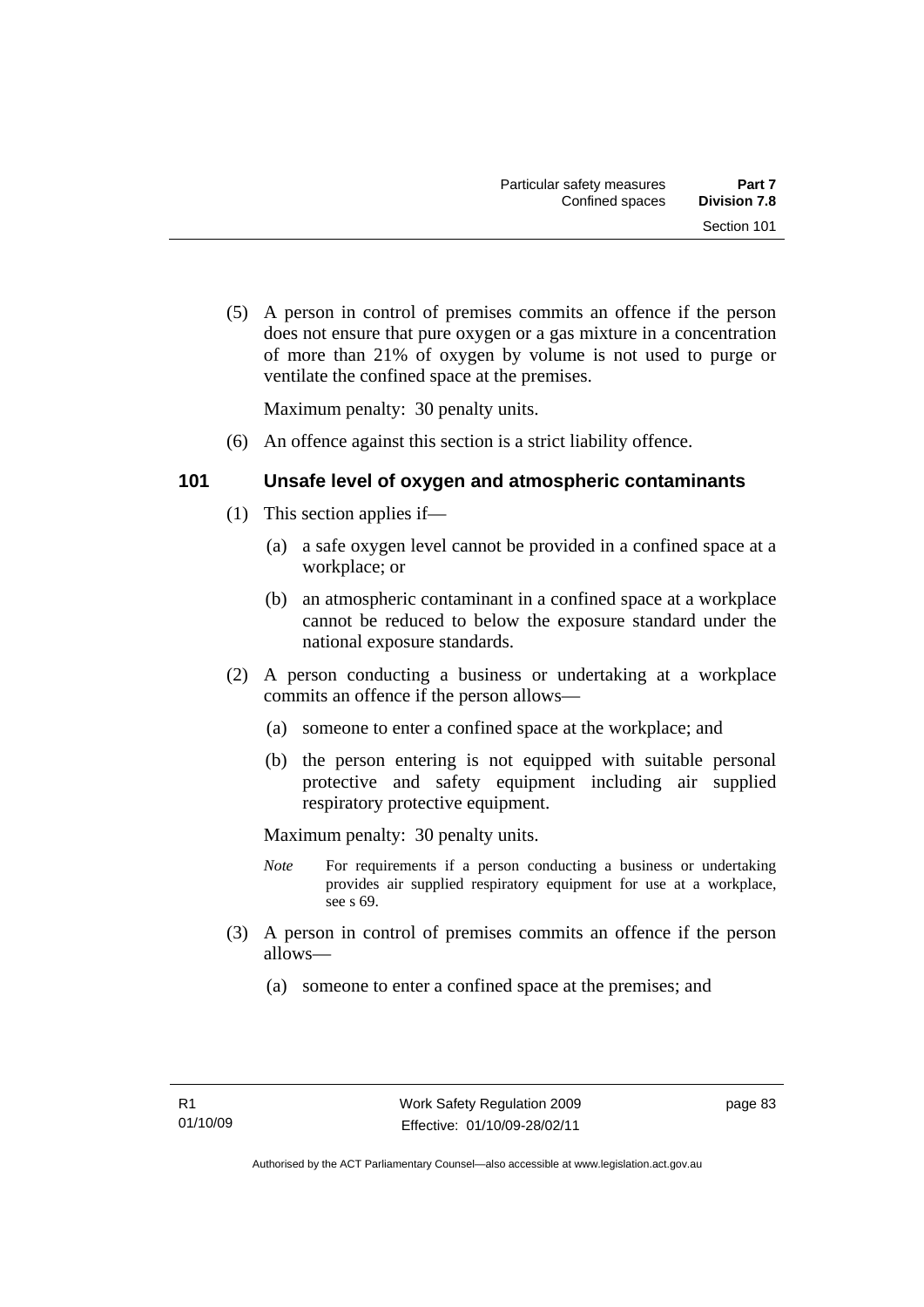(b) the person entering is not equipped with suitable personal protective and safety equipment including air supplied respiratory protective equipment.

Maximum penalty: 30 penalty units.

- *Note* For requirements if a person conducting a business or undertaking provides air supplied respiratory equipment for use at a workplace, see s 69.
- (4) An offence against this section is a strict liability offence.

### **102 Entry permits—particular measures**

 (1) A person conducting a business or undertaking at a workplace commits an offence if the person does not give an entry permit to the person in direct control of work to be done in a confined space at the workplace.

Maximum penalty: 20 penalty units.

- (2) A person conducting a business or undertaking at a workplace commits an offence if the person does not give each person who is required to do work in a confined space at the workplace—
	- (a) a copy of the entry permit; and
	- (b) reasonable time to read the entry permit before the person is required to enter the space.

Maximum penalty: 20 penalty units.

- (3) A person conducting a business or undertaking at a workplace commits an offence if—
	- (a) someone enters or works in a confined space at the workplace; and
	- (b) the entry or work does not comply with an entry permit under this section.

Authorised by the ACT Parliamentary Counsel—also accessible at www.legislation.act.gov.au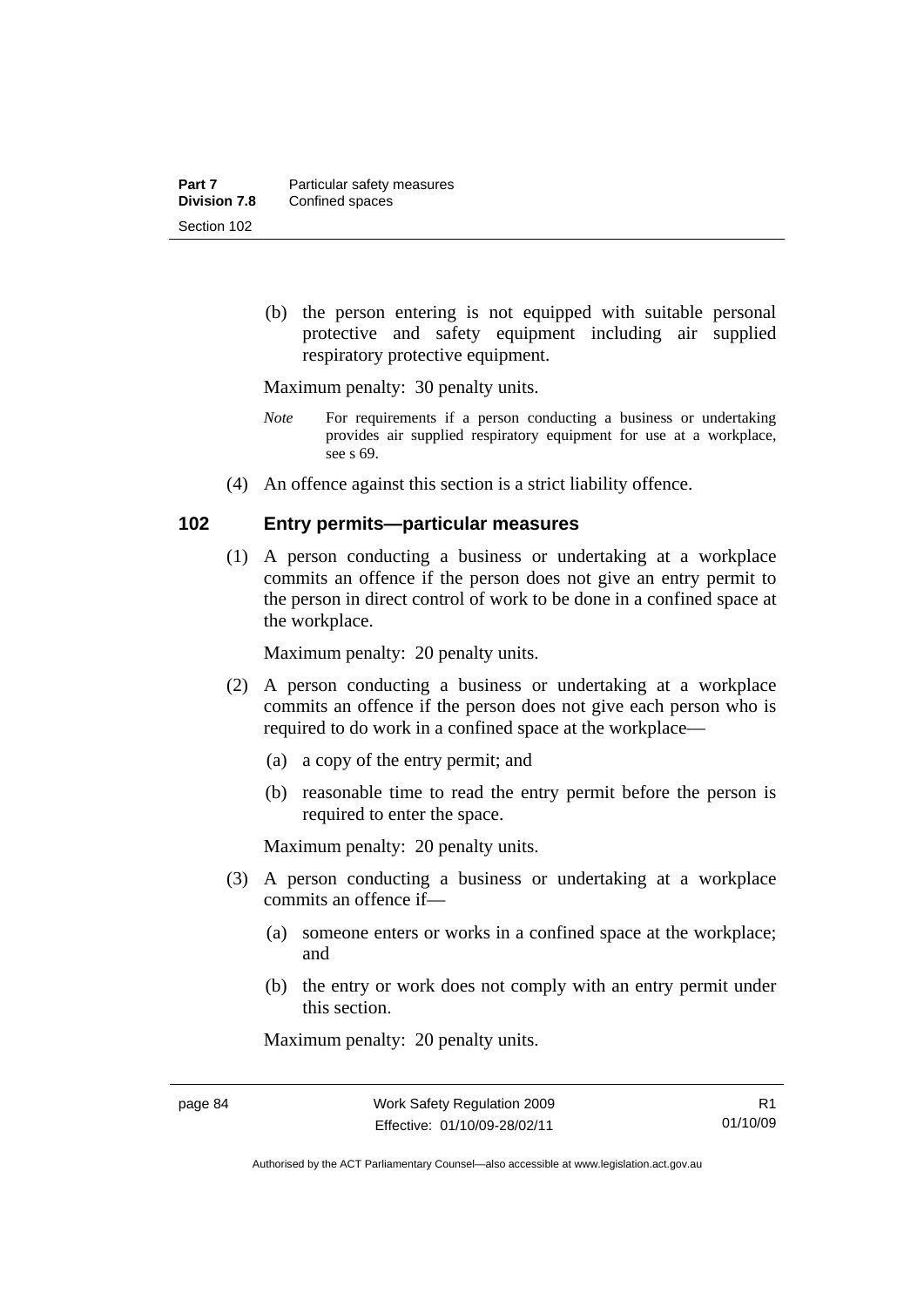- (4) A person conducting a business or undertaking at a workplace commits an offence if—
	- (a) a confined space at the workplace is returned to normal use; and
	- (b) the person does not have written confirmation from the person in direct control of the work in the confined space, that—
		- (i) the work has been completed; and
		- (ii) each person involved in the work has left the space.

Maximum penalty: 20 penalty units.

 (5) A person in control of premises commits an offence if the person does not ensure that each person who is to do work in a confined space at the premises is told about, and understands, the entry permit.

Maximum penalty: 20 penalty units.

- (6) A person in control of premises commits an offence if—
	- (a) someone enters or works in a confined space at the premises; and
	- (b) the entry or work does not comply with an entry permit under this section.

- (7) A person in control of premises commits an offence if—
	- (a) a confined space at the premises is returned to normal use; and
	- (b) the person does not have written confirmation from the person in direct control of the work in the confined space, that—
		- (i) the work has been completed; and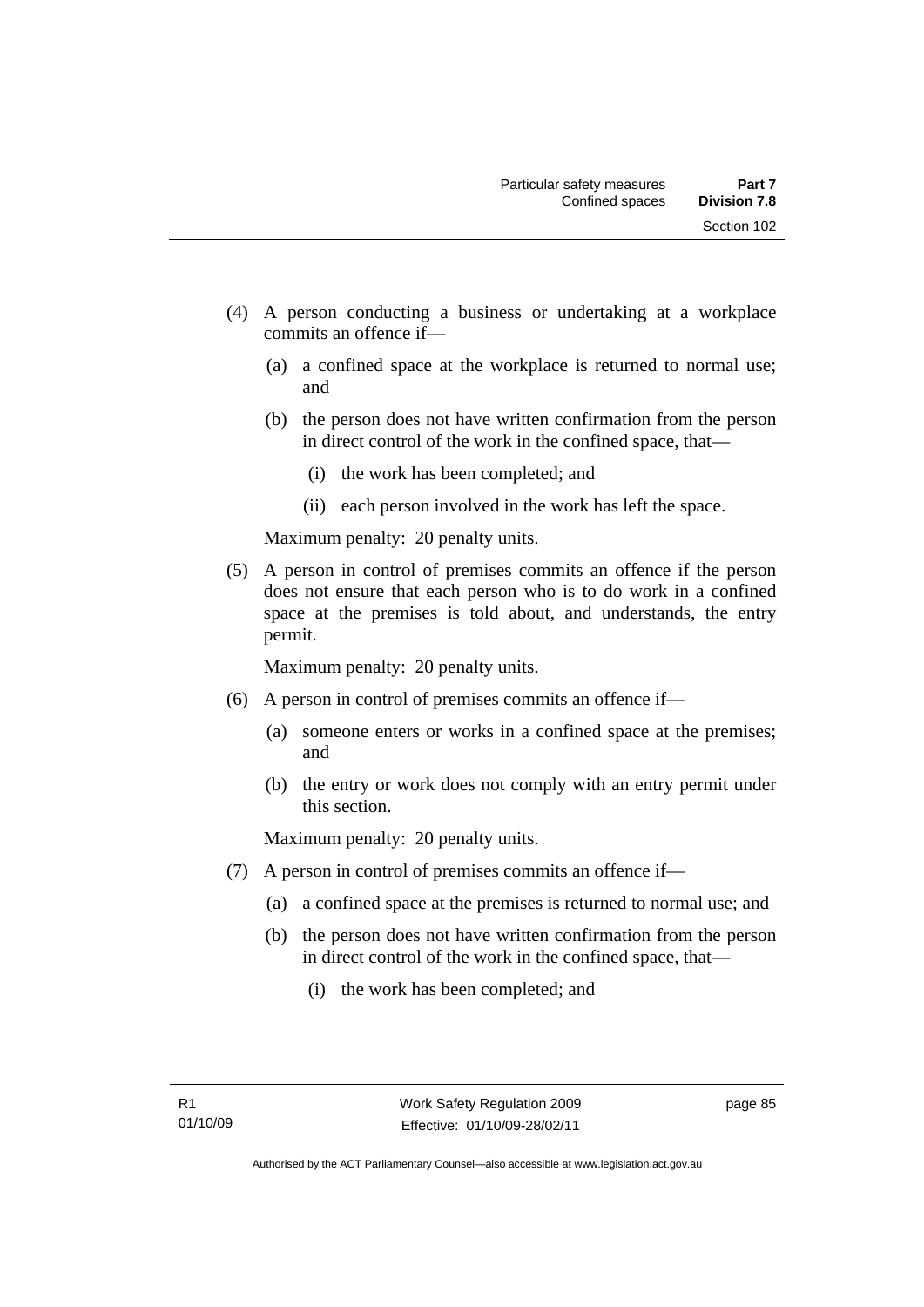(ii) each person involved in the work has left the space.

Maximum penalty: 20 penalty units.

(8) An offence against this section is a strict liability offence.

# **103 Standby people—particular measures**

- (1) This section applies if—
	- (a) there is a confined space at a workplace; and
	- (b) someone is in the confined space.
- (2) A person conducting a business or undertaking at the workplace commits an offence if the person does not appoint 1 or more people as standby people for the work in the confined space at the workplace.

Maximum penalty: 30 penalty units.

- (3) A person conducting a business or undertaking at the workplace commits an offence if the person appoints a person as a standby person for the work in the confined space at the workplace and the person appointed—
	- (a) has not undertaken training in accordance with section 107 (Training about confined spaces); and
	- (b) cannot operate the monitoring equipment used to ensure safety during entry to, and work in, the confined space; and
	- (c) cannot initiate emergency procedures (including rescue procedures).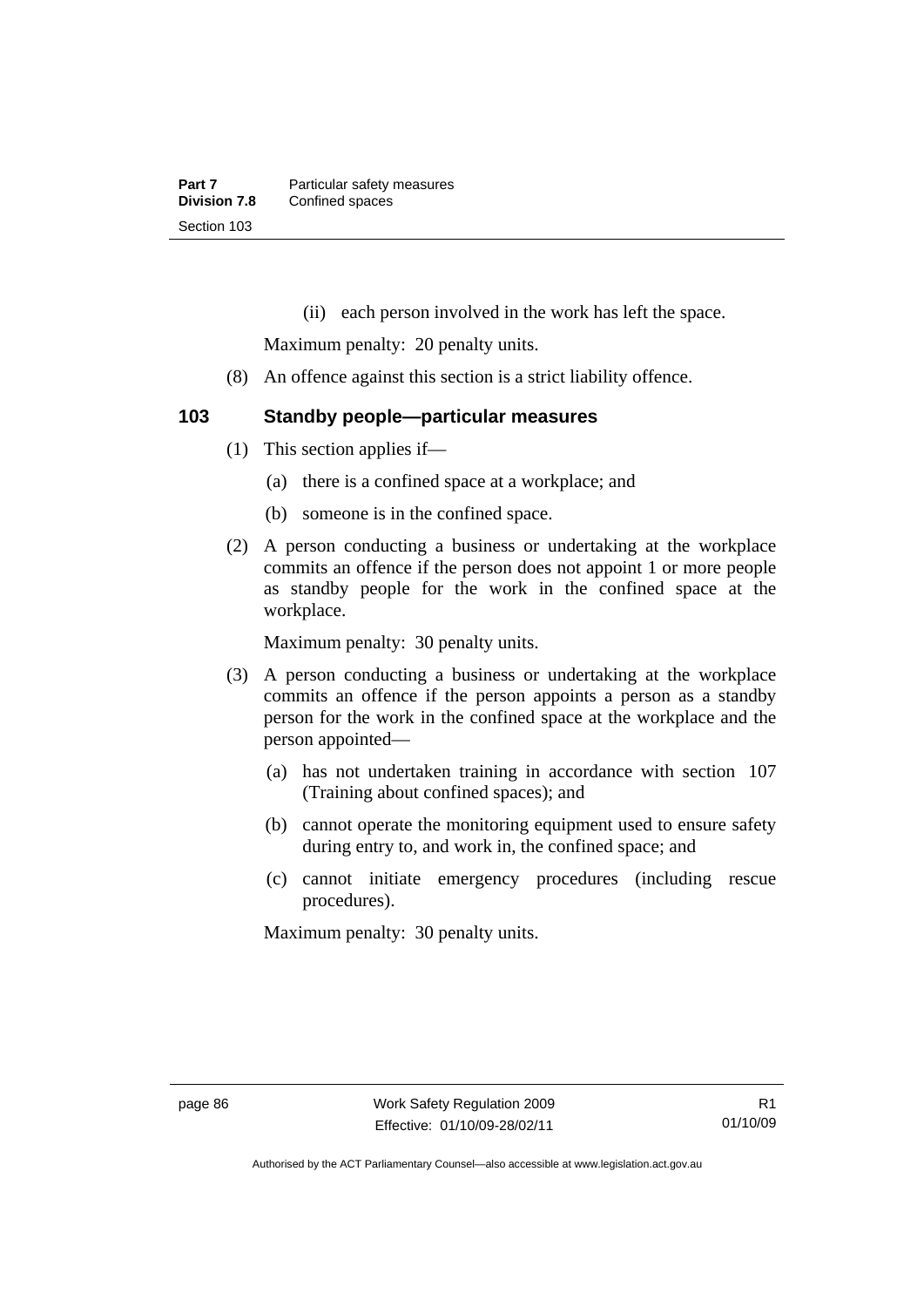- (4) A person conducting a business or undertaking at the workplace commits an offence if the person does not ensure that a standby person—
	- (a) remains outside and near the confined space at the workplace while anyone is in the confined space; and
	- (b) is able to communicate continuously with anyone in the confined space; and
	- (c) if practicable, is able to see anyone in the confined space.

Maximum penalty: 30 penalty units.

(5) An offence against this section is a strict liability offence.

# **104 Emergencies—particular measures**

 (1) A person conducting a business or undertaking at a workplace commits an offence if the person does not ensure that appropriate emergency equipment is provided when someone is in a confined space at the workplace.

Maximum penalty: 30 penalty units.

 (2) A person conducting a business or undertaking at a workplace commits an offence if the person does not ensure that emergency procedures are established and rehearsed in relation to people in a confined space at the workplace.

- (3) A person conducting a business or undertaking at a workplace commits an offence if the person does not ensure that—
	- (a) the openings for entry to and exit from a confined space at the workplace are large enough to allow the rescue of anyone in the space; and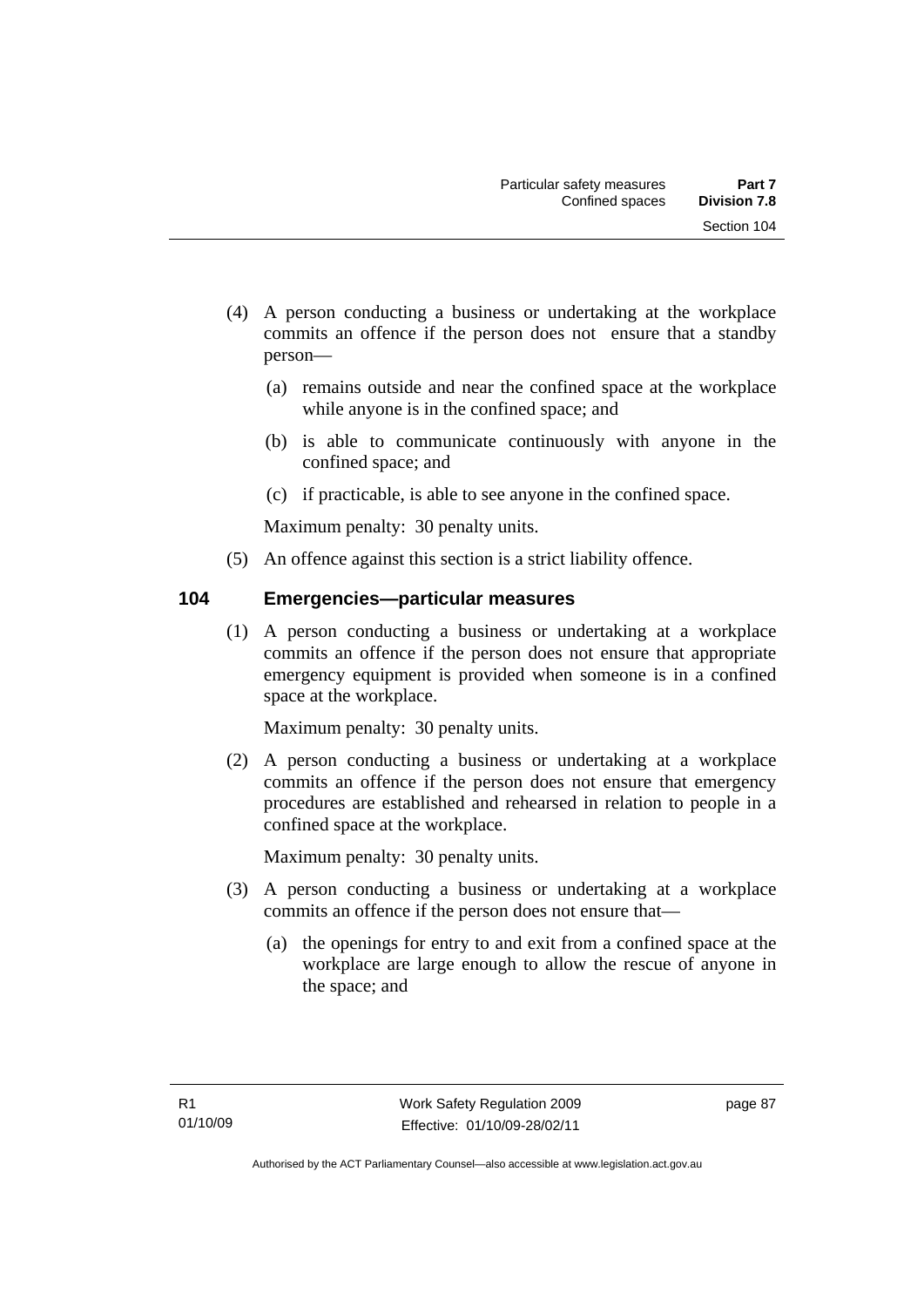(b) the openings are not obstructed by anything that could impede the rescue or, if this is not possible, that another suitable means of rescue is provided.

Maximum penalty: 30 penalty units.

 (4) A person in control of premises commits an offence if the person does not ensure that appropriate emergency equipment is provided when someone is in a confined space at the premises.

Maximum penalty: 30 penalty units.

 (5) A person in control of premises commits an offence if the person does not ensure that emergency procedures are established and rehearsed in relation to people in a confined space at the premises.

Maximum penalty: 30 penalty units.

- (6) A person in control of premises commits an offence if the person does not ensure that—
	- (a) the openings for entry to and exit from a confined space at the premises are large enough to allow the rescue of anyone in the space; and
	- (b) the openings are not obstructed by anything that could impede the rescue or, if this is not possible, that another suitable means of rescue is provided.

Maximum penalty: 30 penalty units.

(7) An offence against this section is a strict liability offence.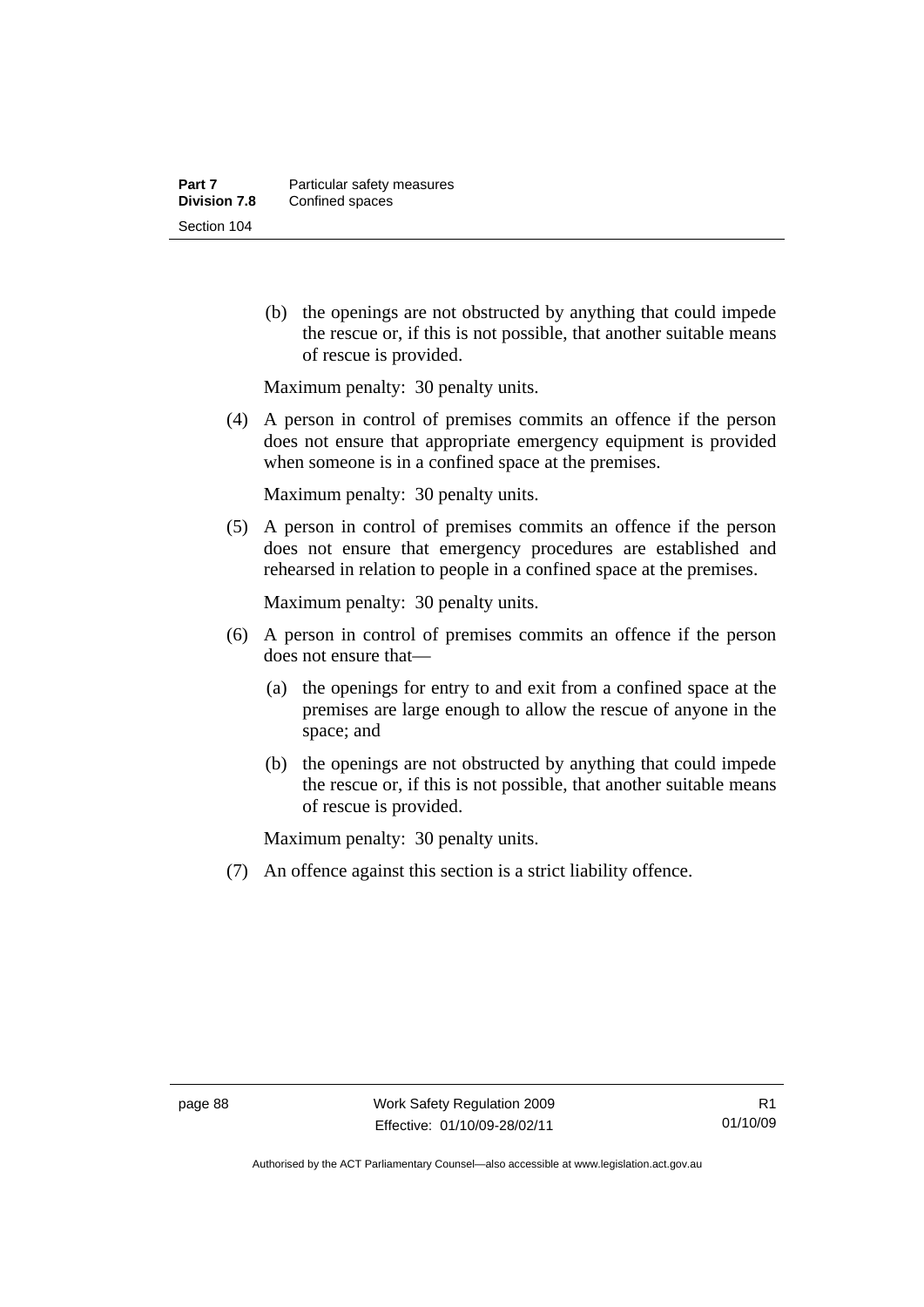# **105 Entry protection—particular measures**

 (1) A person conducting a business or undertaking at a workplace commits an offence if the person does not ensure that appropriate signs are displayed and protective barriers are erected to prevent the entry of anyone who does not have an entry permit for a confined space at the workplace.

Maximum penalty: 30 penalty units.

 (2) A person in control of premises commits an offence if the person does not ensure that appropriate signs are displayed and protective barriers are erected to prevent the entry of anyone who does not have an entry permit for a confined space at the premises.

Maximum penalty: 30 penalty units.

(3) An offence against this section is a strict liability offence.

## **106 Atmospheric testing and monitoring—particular measures**

- (1) A person conducting a business or undertaking at a workplace commits an offence if the person does not ensure that appropriate atmospheric testing and monitoring is carried out in a confined space at the workplace if the space—
	- (a) is or may be contaminated with an atmospheric contaminant; or
	- (b) is or may be contaminated with a flammable contaminant; or
	- (c) has or may have an unsafe oxygen level.

Maximum penalty: 30 penalty units.

page 89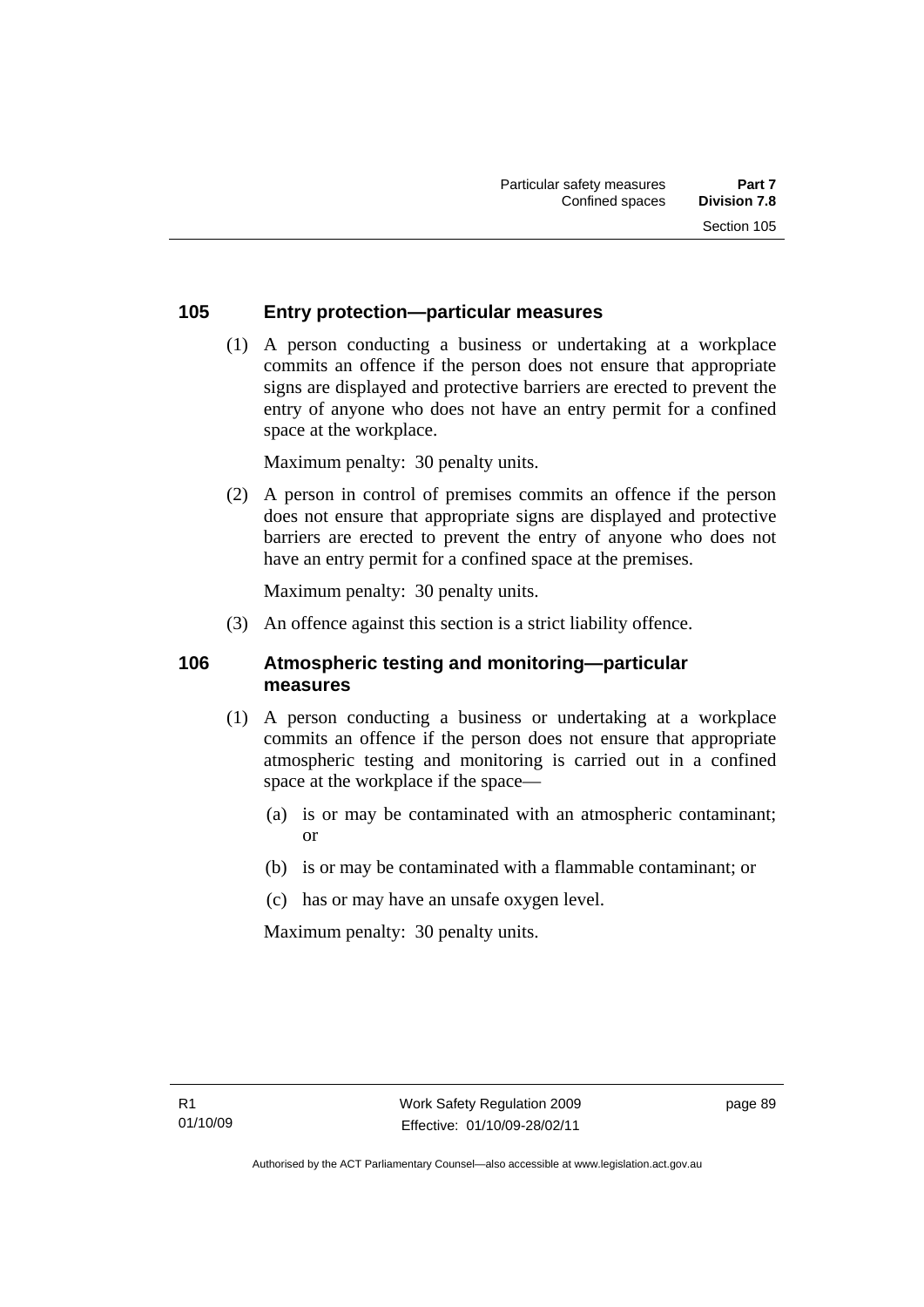- (2) A person in control of premises commits an offence if the person does not ensure that appropriate atmospheric testing and monitoring is carried out in a confined space at the premises if the space—
	- (a) is or may be contaminated with an atmospheric contaminant; or
	- (b) is or may be contaminated with a flammable contaminant; or
	- (c) has or may have an unsafe oxygen level.

Maximum penalty: 30 penalty units.

(3) An offence against this section is a strict liability offence.

### **107 Training about confined spaces**

 (1) A person conducting a business or undertaking at a workplace commits an offence if the person does not provide training relating to entering and working in confined spaces to anyone who is required to work in a confined space at the workplace.

Maximum penalty: 30 penalty units.

 (2) A person conducting a business or undertaking at a workplace commits an offence if the person does not provide training relating to entering and working in confined spaces to anyone who is appointed as a standby person for the workplace.

- (3) A person conducting a business or undertaking at a workplace may also provide the training to—
	- (a) anyone who does 1 or more of the following:
		- (i) assesses the safety of confined spaces;
		- (ii) issues entry permits for confined spaces;
		- (iii) designs and fixes the layout of workplaces;
		- (iv) supervises people working in or near confined spaces;

Authorised by the ACT Parliamentary Counsel—also accessible at www.legislation.act.gov.au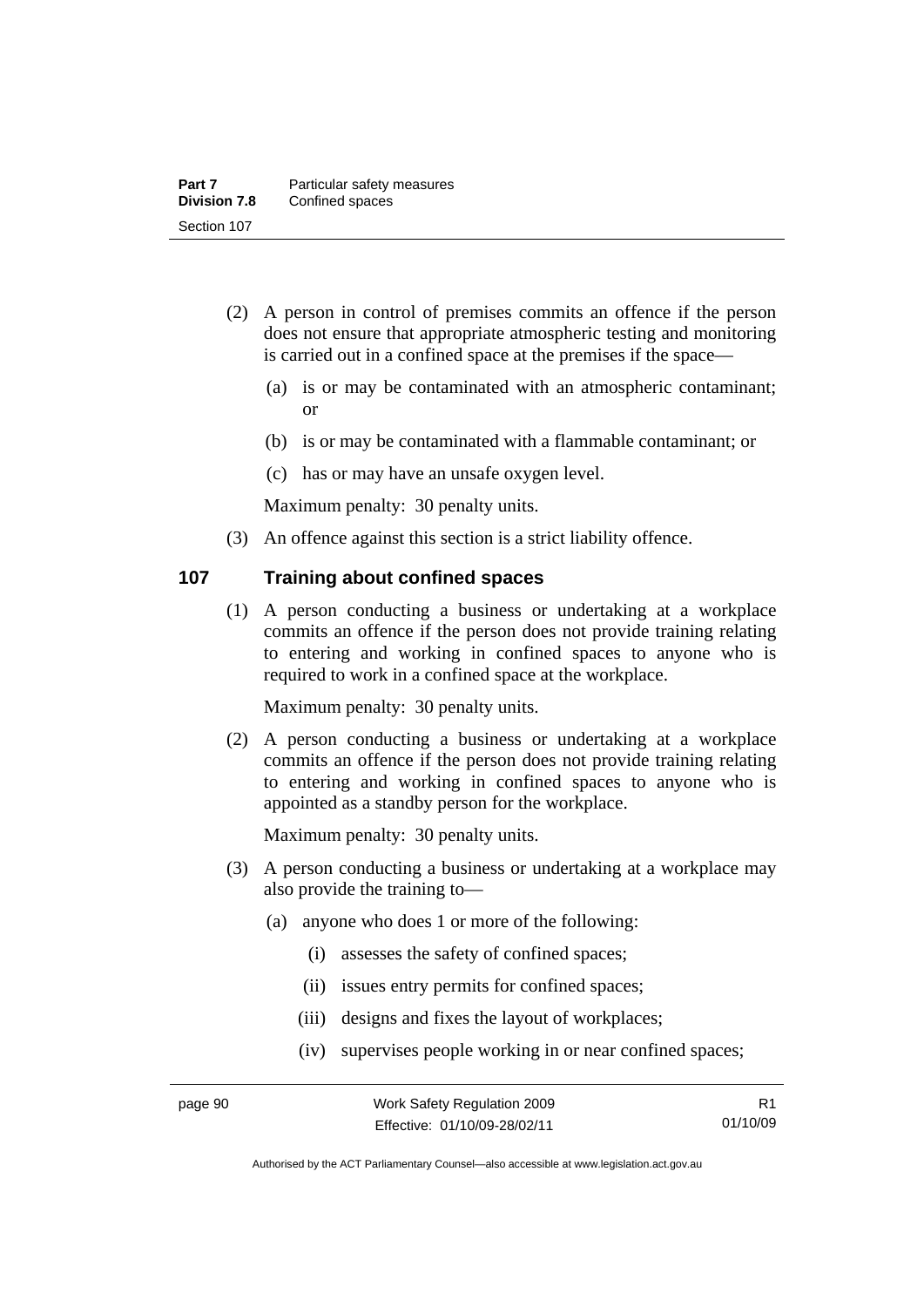- (v) maintains equipment used in confined spaces;
- (vi) purchases, distributes, fits, wears or maintains personal protective and safety equipment used for work in confined spaces; and
- (b) anyone who could be involved in rescue and first aid procedures involving a confined space.
- (4) A person conducting a business or undertaking at a workplace commits an offence if the person fails to make a written record of—
	- (a) the training given under this section; and
	- (b) the people to whom the training is given.

Maximum penalty: 20 penalty units.

- (5) An offence against this section is a strict liability offence.
- (6) In this section:

*standby person* means a person appointed as a standby person under section 103.

*training* must include instruction in each of the following:

- (a) the hazards of confined spaces;
- (b) risk assessment procedures;
- (c) risk management steps;
- (d) emergency procedures;
- (e) selection, use, fitting and maintenance of safety equipment.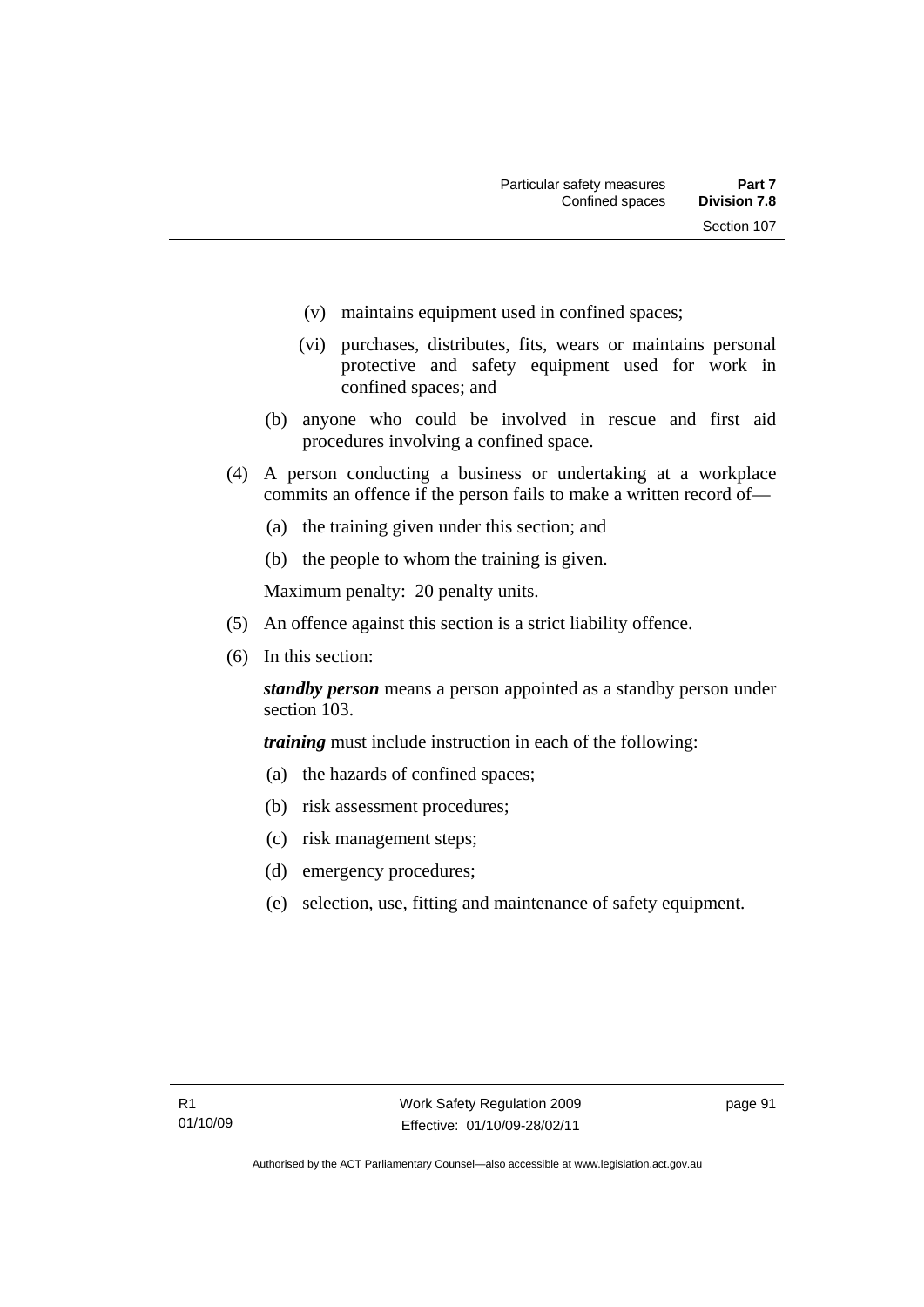### **108 Record keeping**

- (1) A person conducting a business or undertaking at a workplace must keep—
	- (a) entry permits for a confined space at the workplace for 1 month after the day the space is returned to normal use; and
	- (b) risk assessment reports for work in a confined space at the workplace for 5 years after the last entry in the report; and
	- (c) a record of training relating to work in a confined space at the workplace while the person to whom the training has been given is engaged.
	- *Note* For reporting and records in relation to injuries and dangerous occurrences, see pt 2.
- (2) A person conducting a business or undertaking at a workplace commits an offence if—
	- (a) an inspector requests access to a record made under subsection (1) in relation to the workplace; and
	- (b) the person does not give access to the record.

- (3) If a record made under subsection (1) contains information personal to a worker, a person conducting the business or undertaking must give the worker access to the record on request.
- (4) An offence against this section is a strict liability offence.

Authorised by the ACT Parliamentary Counsel—also accessible at www.legislation.act.gov.au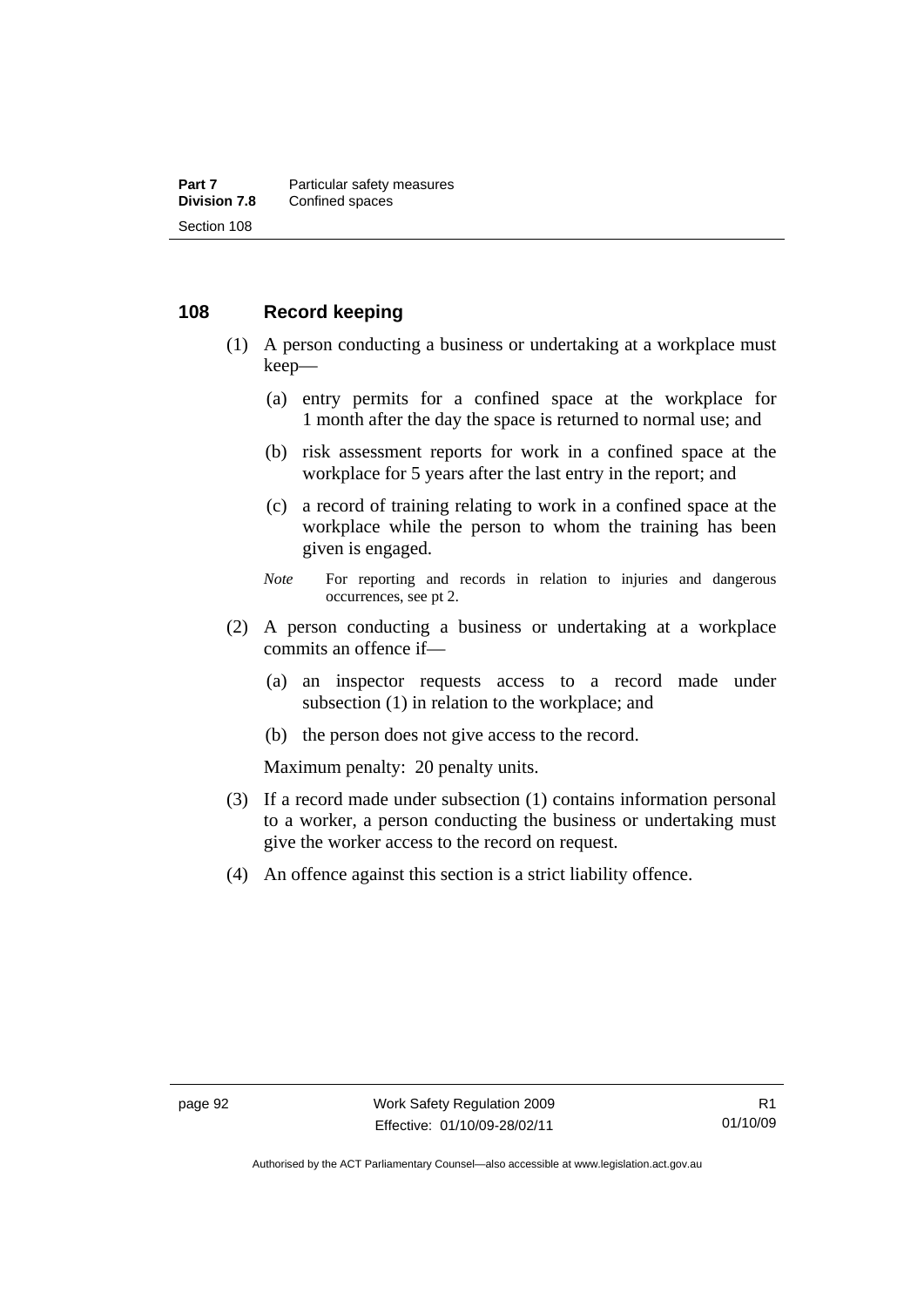# **Division 7.9 Lighting**

# **109 Person conducting business or undertaking to provide lighting**

 (1) A person conducting a business or undertaking at a workplace commits an offence if the person does not provide adequate lighting at the workplace.

Maximum penalty: 30 penalty units.

- (2) What is adequate for subsection (1) must be decided having regard to the nature of the tasks performed by each worker at the workplace.
- (3) A person conducting a business or undertaking at a workplace commits an offence if the person does not ensure that the lighting provided at the workplace—
	- (a) allows workers to work safely; and
	- (b) does not create excessive glare or reflection; and
	- (c) allows people who are not workers to move safely within the workplace; and
	- (d) facilitates safe entry to, and exit from, the workplace.

Maximum penalty: 20 penalty units.

(4) An offence against this section is a strict liability offence.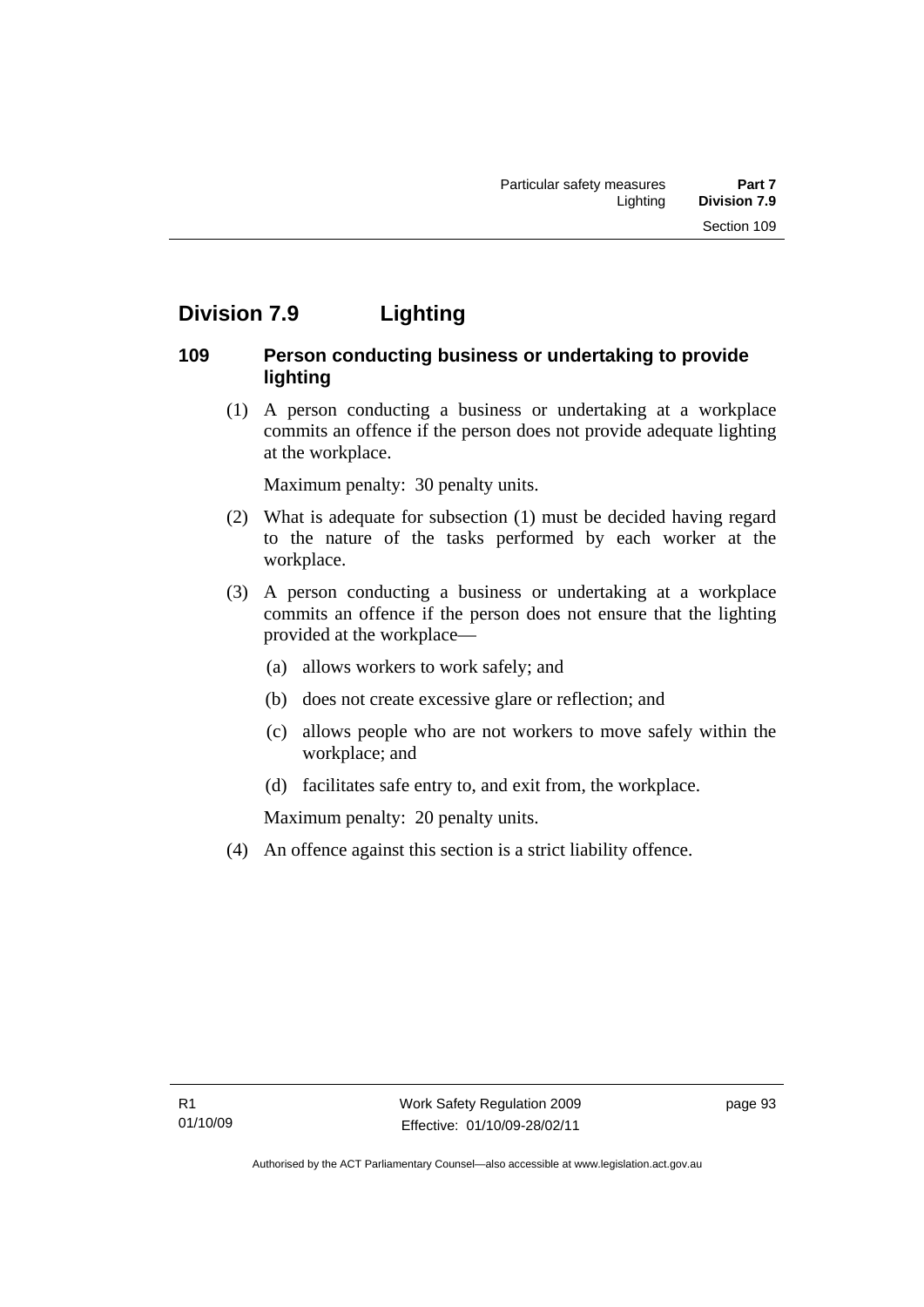**Part 7 Particular safety measures Division 7.10** Noise management Section 110

# **Division 7.10 Noise management**

### **110 Definitions—div 7.10**

In this division:

*exposure standard* means—

- (a) an 8-hour equivalent continuous A-weighted sound pressure level,  $L_{\text{Aea,8h}}$  of 85dB (A) referenced to  $20\mu\text{Pa}$ ; and
- (b) a C-weighted peak sound pressure level,  $L_{C,peak}$  of 140dB (C) referenced to 20μPa.

*sound pressure level*, in relation to a person, means the level of noise worked out, at the person's ear position, in accordance with AS/NZS 1269.1, without taking into account any protection that may be given by a personal hearing protector.

### **111 Working out LC,peak value—div 7.10**

For this division, the value of  $L_{C,peak}$  must be worked out by using sound-measuring equipment with a peak detector-indicator characteristic that allows measurement of sound in accordance with AS/NSZ 1269.1

### **112 Noise management—duties of designers etc**

- (1) A person in control of the design, manufacture, import or supply of plant that may emit an unsafe level of noise must ensure that the plant is designed and constructed so that the noise emitted by the plant is as low as reasonably practicable, when installed and used in a reasonable way.
- (2) A person in control of the manufacture, import or supply of plant commits an offence if—
	- (a) plant that may emit an unsafe level of noise is supplied to a person; and

R1 01/10/09

Authorised by the ACT Parliamentary Counsel—also accessible at www.legislation.act.gov.au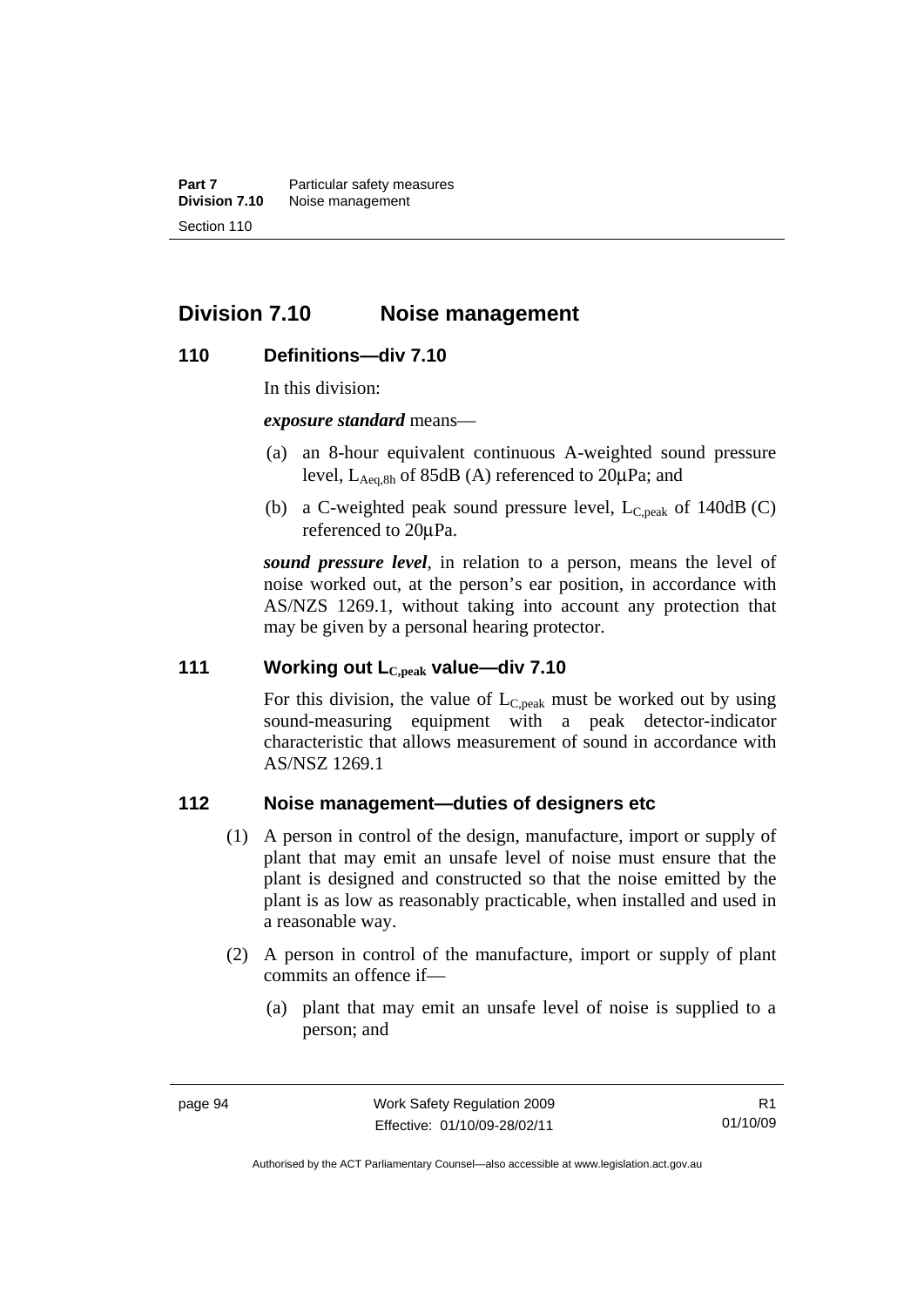- (b) the person in control of the manufacture, import or supply of the plant fails to provide the person to whom the plant is supplied with information about—
	- (i) the noise emitted by the plant; and
	- (ii) ways to keep the noise to the lowest level that is reasonably practicable to achieve.

Maximum penalty: 20 penalty units.

- (3) An offence against this section is a strict liability offence.
- (4) In this section:

*unsafe level of noise* means—

- (a) an A-weighted sound pressure level of 70dB (A); or
- (b) an  $L_{C,peak}$  of 130dB (C).

### **113 Noise management—duties of person conducting business or undertaking**

- (1) A person conducting a business or undertaking at a workplace commits an offence if the person does not—
	- (a) properly maintain noise control measures at the workplace; and
	- (b) give workers at the workplace information and training about noise control measures in accordance with AS/NZS 1269; and
	- (c) ensure that any personal hearing protectors given to a worker are used and maintained in accordance with AS/NZS 1269.

Maximum penalty: 30 penalty units.

- (2) If action is required to reduce the noise level to which a worker is exposed, the person conducting a business or undertaking at a workplace must—
	- (a) as far as is reasonably practicable, implement engineering noise controls to reduce the noise level; and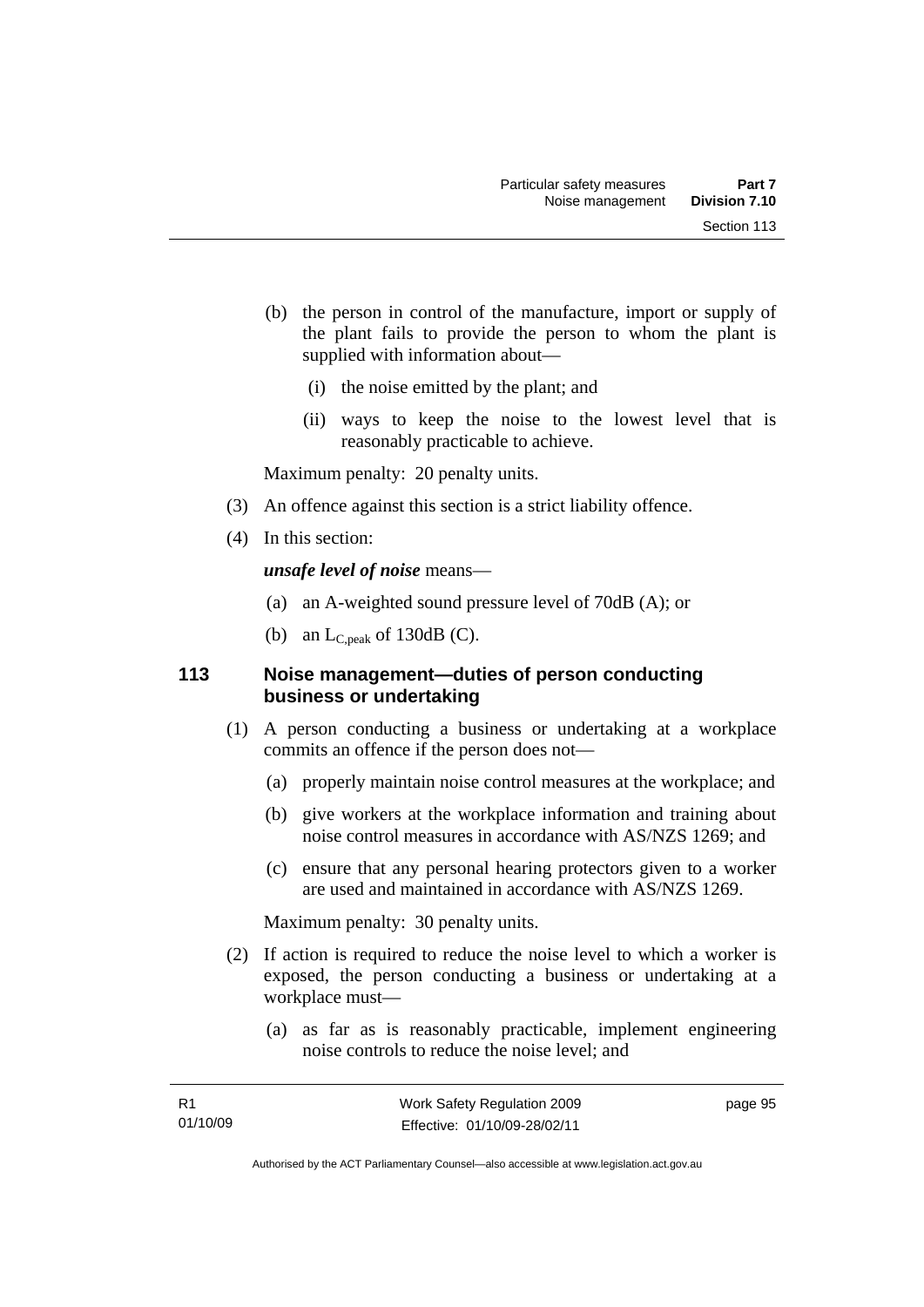- (b) if action under paragraph (a) does not reduce the noise level to the exposure standard or less—as far as is reasonably practicable, implement administrative noise controls to reduce the noise to which the worker is exposed; and
- (c) if action under paragraph (a) and (b) does not reduce the noise level to the exposure standard or less—give the worker personal hearing protectors that—
	- (i) meet the requirements of AS/NZS 1270; and
	- (ii) have been selected according to the procedures stated in AS/NZS 1269.3.
- (3) A person conducting a business or undertaking at a workplace commits an offence if—
	- (a) noise levels at the workplace exceed the exposure standards for a worker; and
	- (b) the person does not—
		- (i) take the action mentioned in subsection  $(2)$  (a) and (b) to reduce the noise level to which the worker is exposed; or
		- (ii) give the worker the personal hearing protectors required under subsection (2) (c).

Maximum penalty: 20 penalty units.

(4) An offence against this section is a strict liability offence.

### **114 Noise management—duties of workers**

- (1) A worker commits an offence if—
	- (a) noise control measures are taken at a workplace under this division; and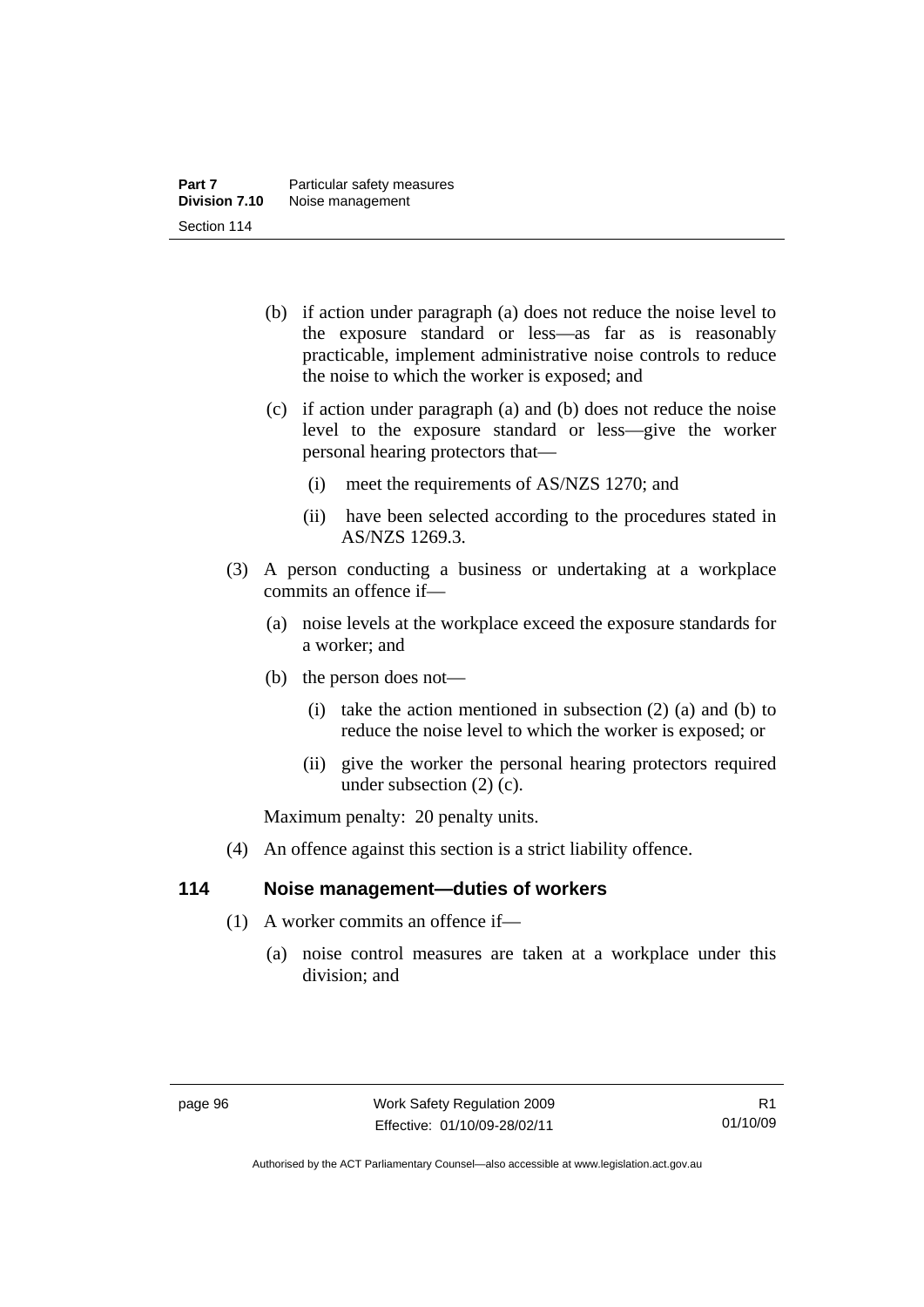(b) the worker intentionally does not comply with the measures at the workplace, as far as reasonably practicable.

Maximum penalty: 20 penalty units.

- (2) A worker commits an offence if the worker—
	- (a) is given personal hearing protectors for use at work; and
	- (b) is given information and training about the protectors in accordance with AS/NZS 1269: and
	- (c) does not use the protectors, as far as reasonably practicable.

Maximum penalty: 20 penalty units.

## **Division 7.11 Isolated work**

### **115 Isolated workers**

- (1) This section applies if a person conducting a business or undertaking allows a worker in the business or undertaking to work alone in—
	- (a) an area that is remote from other people or is isolated from other people because of the time, location or nature of the work; or
	- (b) a situation that involves the operation or maintenance of hazardous plant or the handling of a dangerous substance; or
	- (c) work that is dangerous to perform alone.

#### **Examples—par (c)**

- 1 tree felling
- 2 security patrolling at night
- 3 working in an interview room
- *Note* An example is part of the regulation, is not exhaustive and may extend, but does not limit, the meaning of the provision in which it appears (see Legislation Act, s 126 and s 132).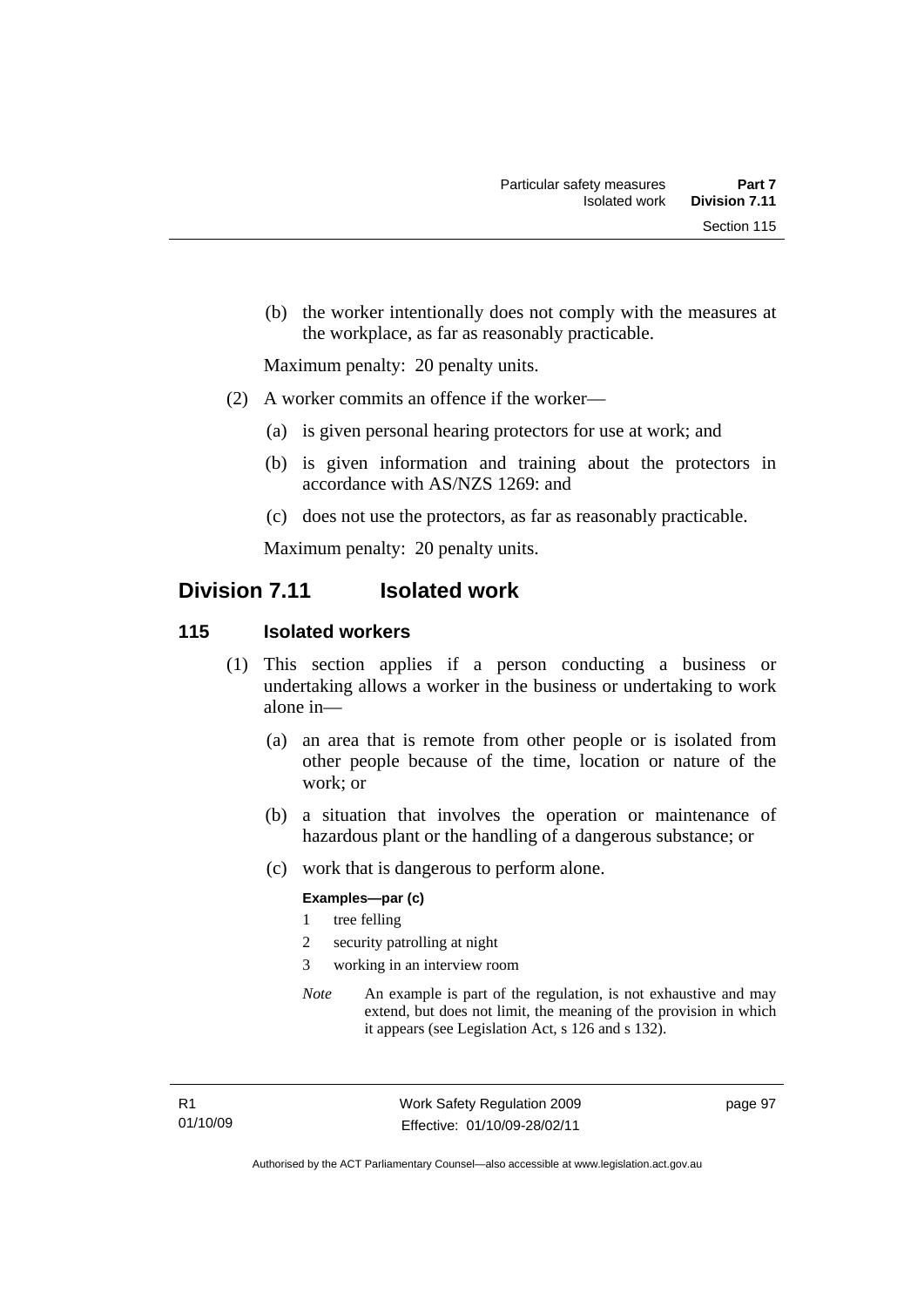- (2) A person conducting a business or undertaking commits an offence if the person fails to ensure that—
	- (a) a worker in the business or undertaking is able to call for help; and
	- (b) there is a procedure for regular contact with the worker; and
	- (c) the worker is trained in the procedure.

Maximum penalty: 20 penalty units.

(3) An offence against this section is a strict liability offence.

# **Division 7.12 Fire and explosion**

#### **116 Fire and explosion—risk control**

 (1) A person conducting a business or undertaking at a workplace commits an offence if the person does not ensure that risks of fire or explosion at the workplace are managed.

Maximum penalty: 30 penalty units.

- (2) A person conducting a business or undertaking at a workplace commits an offence if the person does not—
	- (a) regularly remove waste materials and accumulated dust at the workplace: and;
	- (b) eliminate potential ignition sources from proximity to flammable substances, combustible dusts or waste materials at the workplace.

Maximum penalty: 30 penalty units.

- (3) A person conducting a business or undertaking at a workplace commits an offence if—
	- (a) the person does not monitor the workplace regularly to ensure the continued effectiveness of control measures for fire or explosion at the workplace; and

Authorised by the ACT Parliamentary Counsel—also accessible at www.legislation.act.gov.au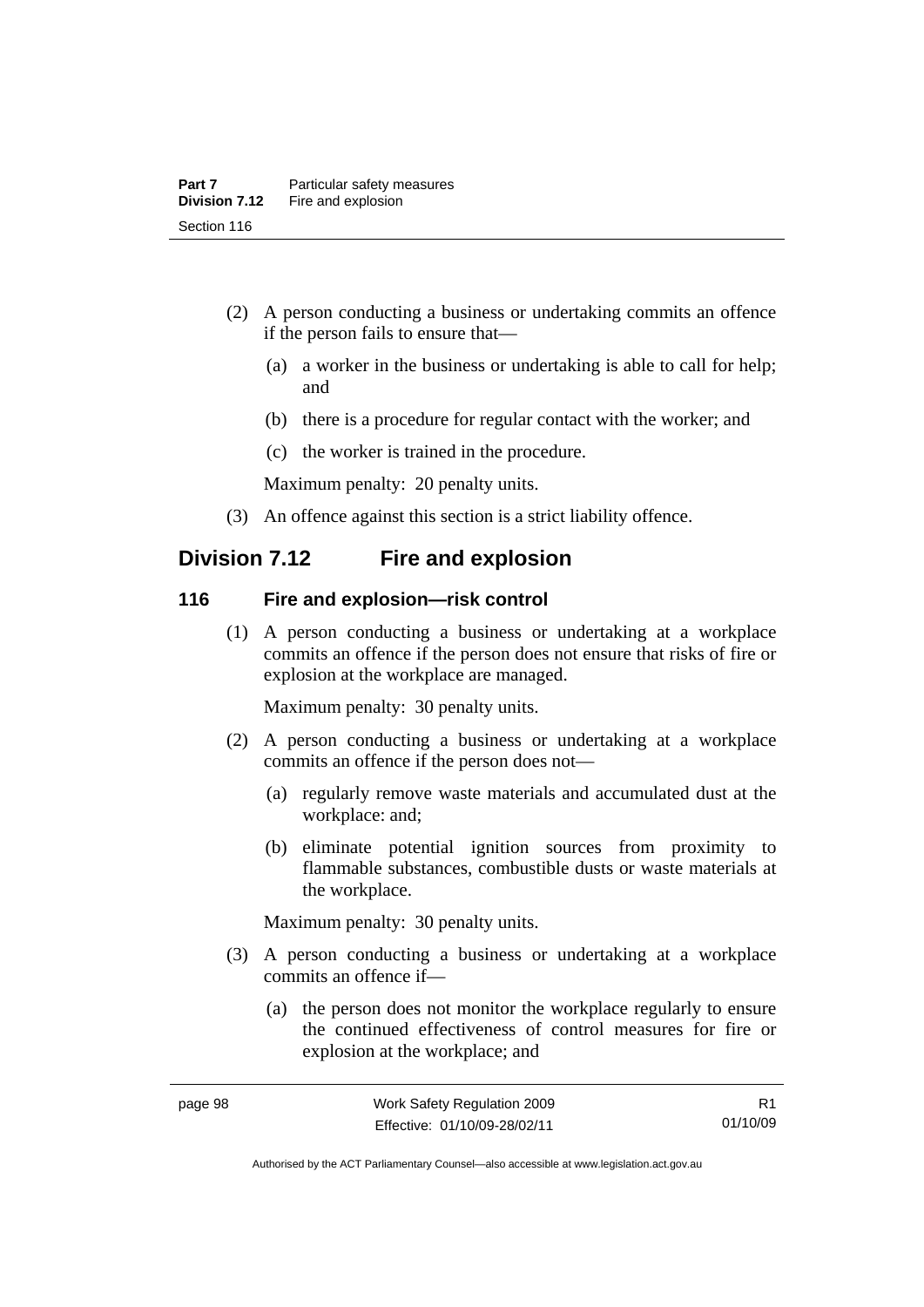(b) there are flammable substances, combustible dusts or waste materials at the workplace.

Maximum penalty: 30 penalty units.

 (4) A person in control of premises commits an offence if the person does not ensure that risks of fire or explosion at the premises are managed.

Maximum penalty: 30 penalty units.

- (5) A person in control of premises commits an offence if the person does not—
	- (a) regularly remove waste materials and accumulated dust from the premises; and
	- (b) eliminate potential ignition sources from proximity to flammable substances, combustible dusts or waste materials at the premises.

Maximum penalty: 30 penalty units.

- (6) A person in control of premises commits an offence if—
	- (a) the person does not monitor the premises regularly to ensure the continued effectiveness of control measures for fire or explosion at the premises; and
	- (b) there are flammable substances, combustible dusts or waste materials at the premises.

Maximum penalty: 30 penalty units.

(7) An offence against this section is a strict liability offence.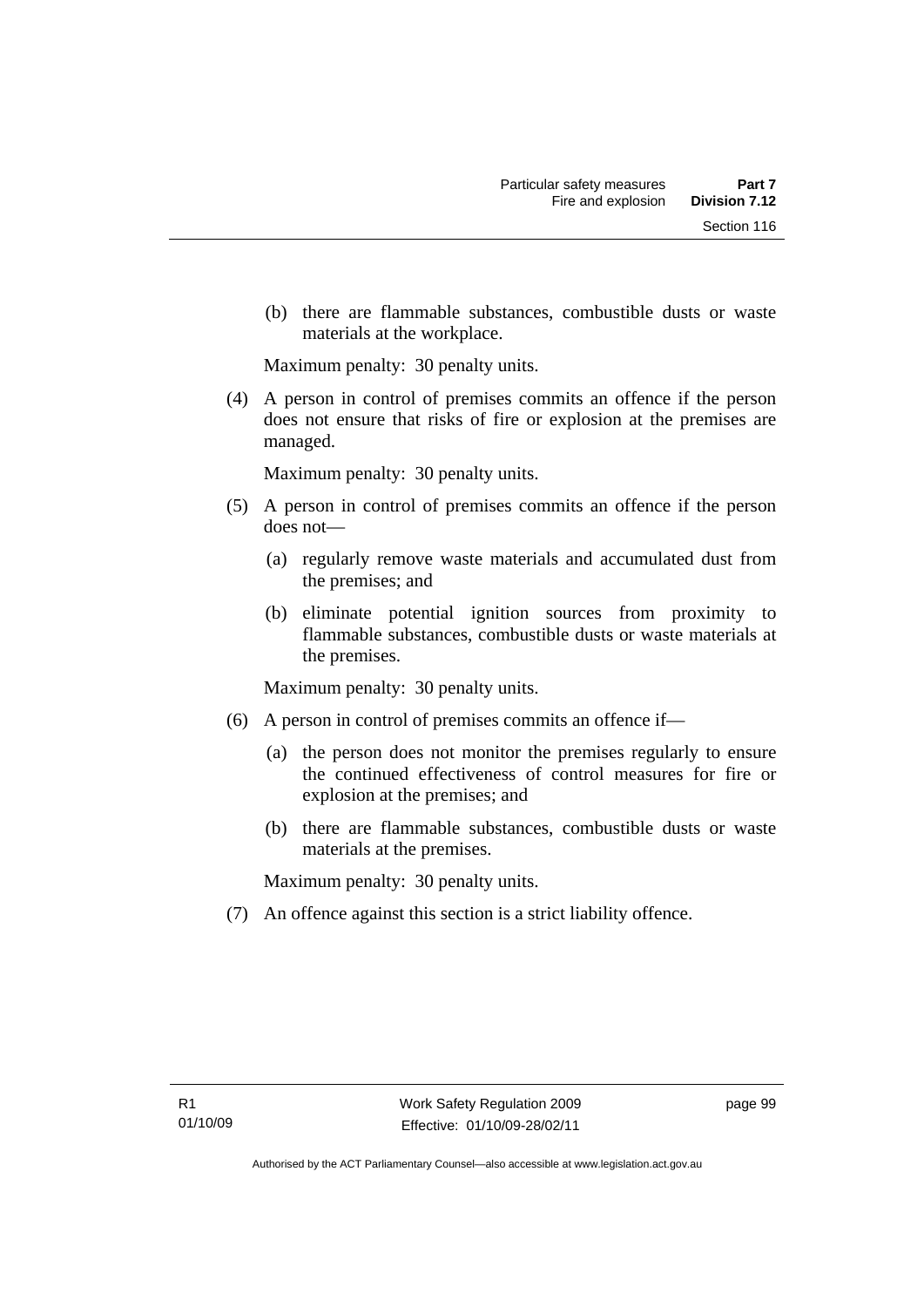### **117 Fire and explosion—facilities**

- (1) A person conducting a business or undertaking at a workplace commits an offence if the person does not ensure that appropriate fire appliances are—
	- (a) available at the workplace; and
	- (b) maintained to a reasonable standard by a suitably qualified person.

Maximum penalty: 30 penalty units.

 (2) A person conducting a business or undertaking at a workplace commits an offence if the person does not ensure that portable fire extinguishers are installed at the workplace in accordance with AS 2444.

Maximum penalty: 30 penalty units.

- (3) A person in control of premises commits an offence if the person does not ensure that appropriate fire appliances are—
	- (a) available at the premises; and
	- (b) maintained to a reasonable standard by a suitably qualified person.

Maximum penalty: 30 penalty units.

 (4) A person in control of premises commits an offence if the person does not ensure that portable fire extinguishers are installed at the premises in accordance with AS 2444.

Maximum penalty: 30 penalty units.

(5) An offence against this section is a strict liability offence.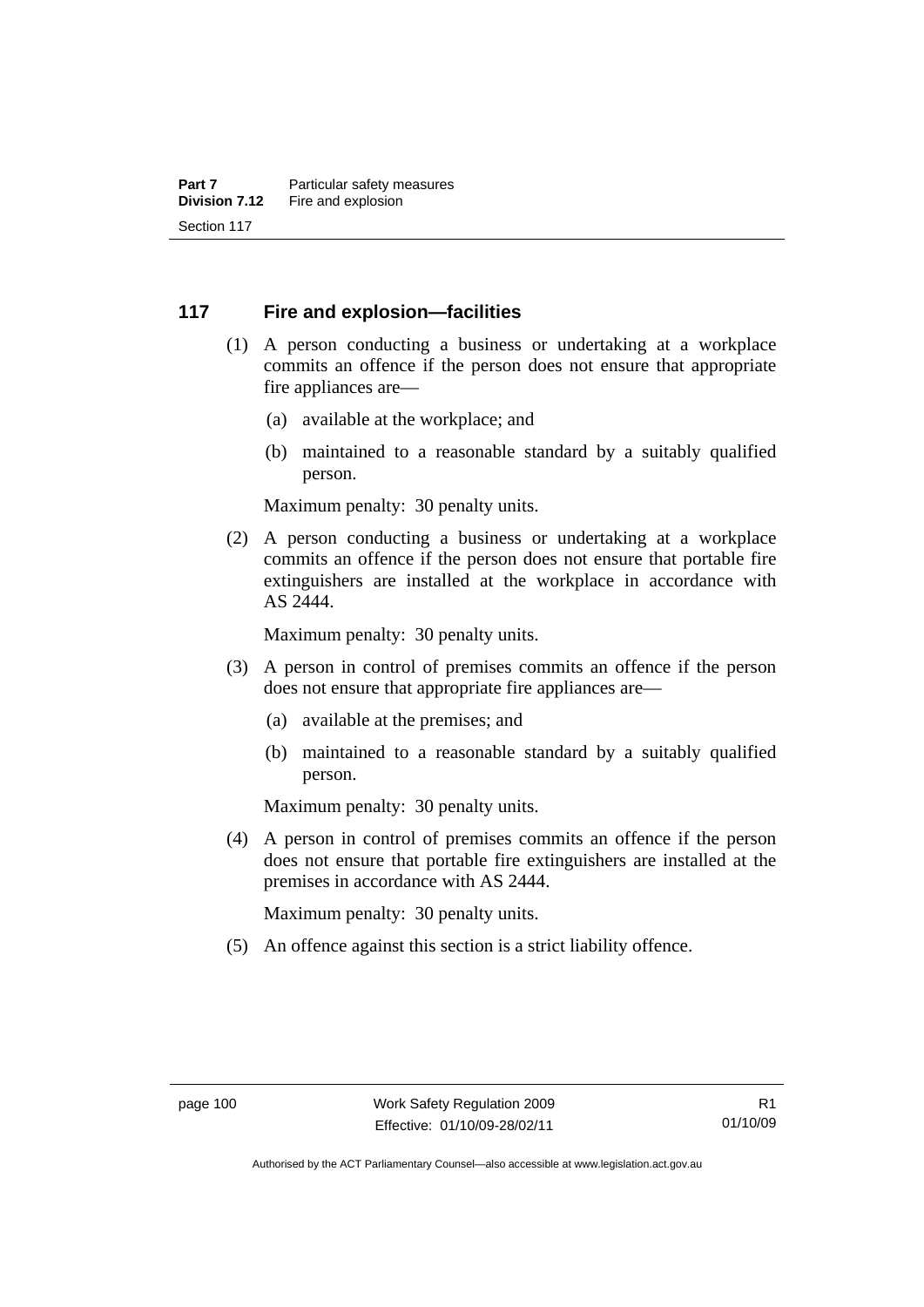(6) In this section:

*fire appliance* includes—

- (a) a vehicle, equipment, implement or thing used to prevent, extinguish or contain fire or smoke; and
- (b) a fire alarm; and
- (c) apparatus for alerting the occupants of a building to a fire or facilitating the evacuation of the building; and
- (d) equipment used to control smoke in, or remove smoke from, a building.

*suitably qualified person*, for maintaining an appliance, means someone who is suitably qualified by experience or training to maintain the appliance.

## **Division 7.13 Emergency procedures**

### **118 Person conducting business or undertaking to provide for emergencies**

- (1) A person conducting a business or undertaking at a workplace commits an offence if the person does not ensure that, in an emergency at the workplace, appropriate systems are in place for—
	- (a) the safe and rapid evacuation of people from the workplace; and
	- (b) emergency communications; and
	- (c) the medical treatment of injured people.

Maximum penalty: 30 penalty units.

page 101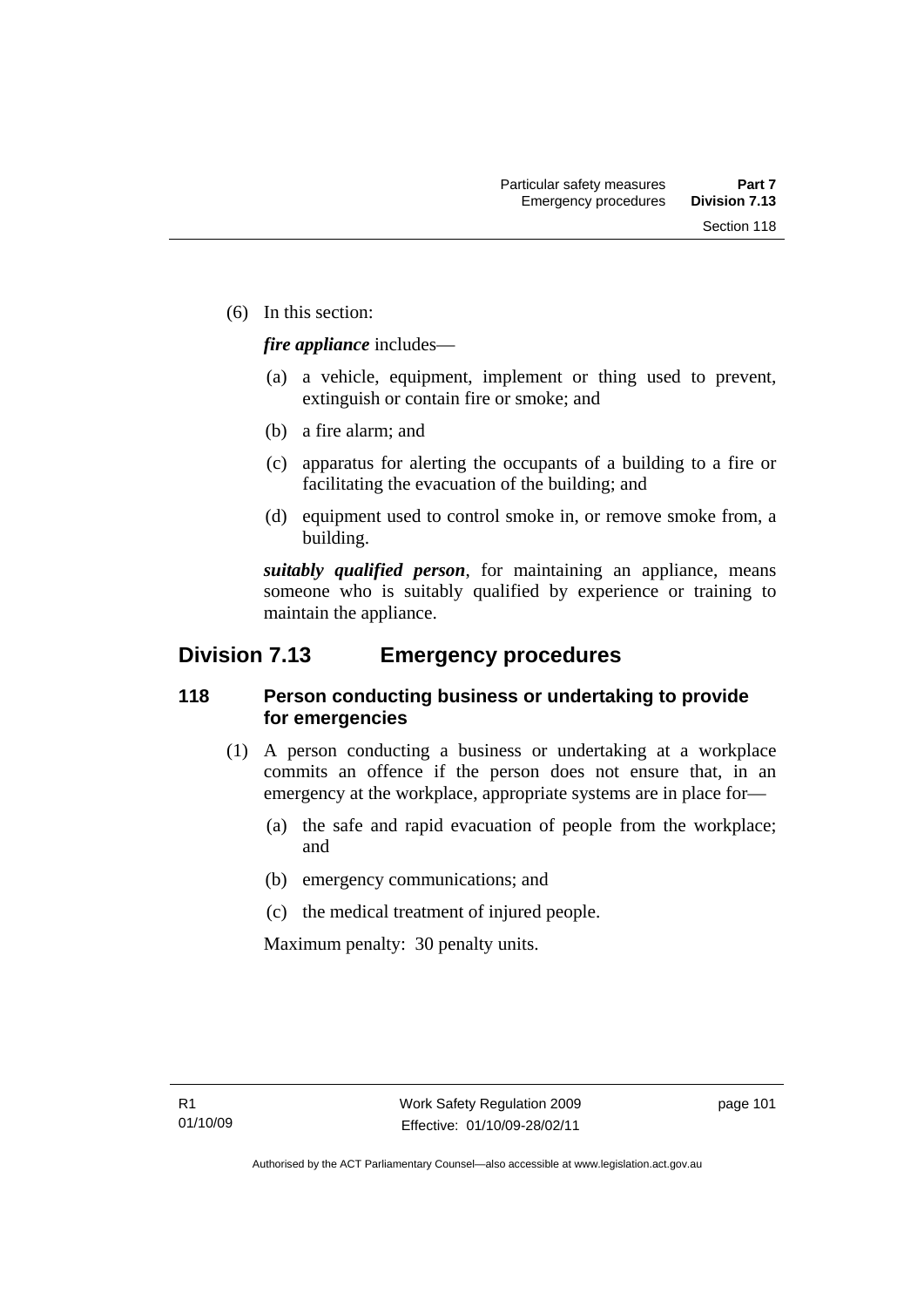- (2) A person conducting a business or undertaking at a workplace commits an offence if the person engages workers at the workplace and does not ensure that—
	- (a) arrangements are made for shutting down and evacuating the workplace in an emergency, including appropriate practice evacuations; and
	- (b) details of the arrangements are displayed in appropriate places at the workplace; and
	- (c) an appropriate number of people are properly trained to oversee any evacuation and use any on-site fire appliances.

Maximum penalty: 30 penalty units.

- (3) What is appropriate for this section must be decided having regard  $to$ —
	- (a) the nature of the hazards at the workplace; and
	- (b) the size and location of the workplace; and
	- (c) the number, mobility and capability of people at the workplace.
- (4) An offence against this section is a strict liability offence.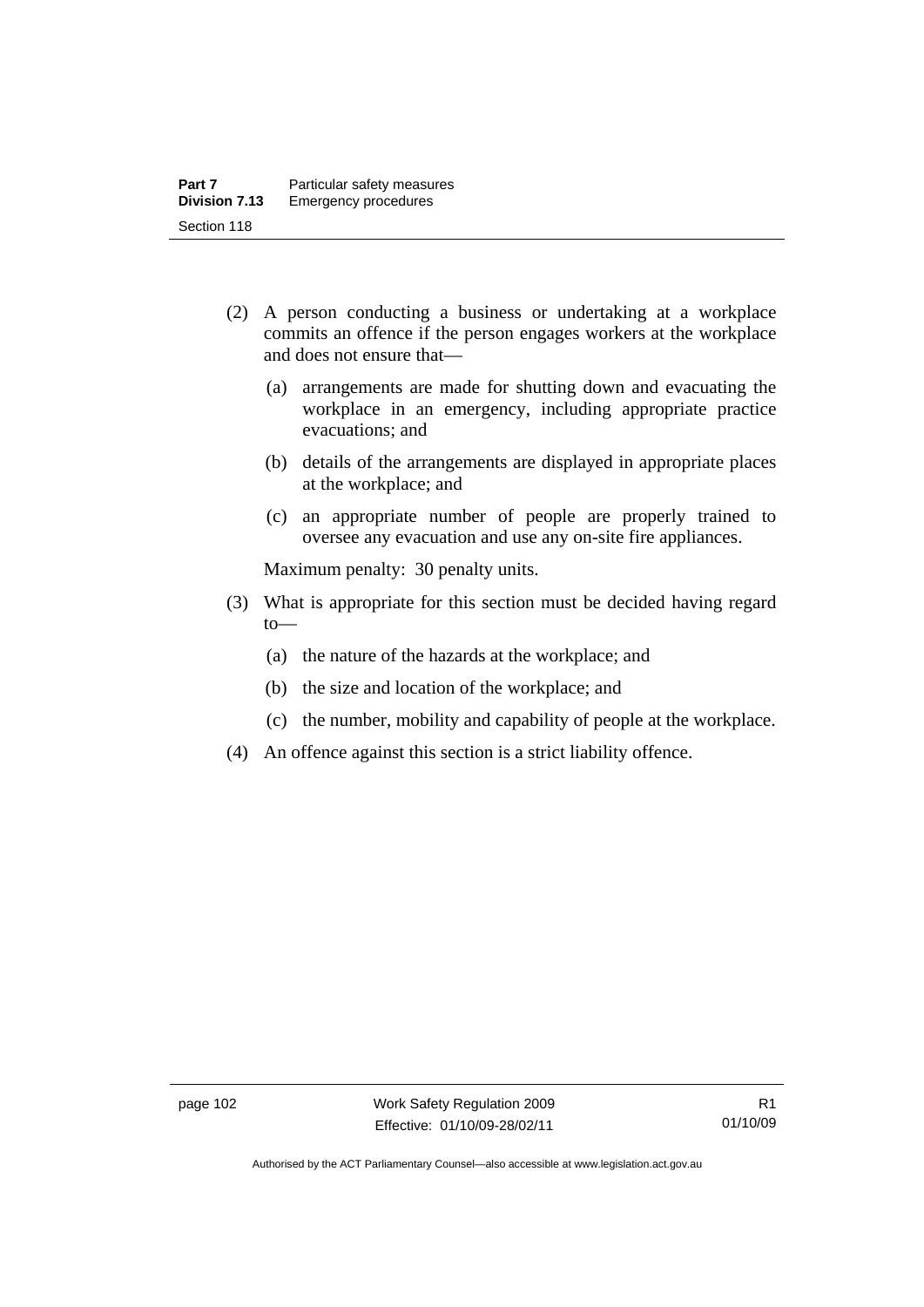# **Part 8 Licensing high risk work**

# **Division 8.1 Important concepts**

### **119 Definitions—pt 8**

In this part:

*AQF*—see *Australian qualifications framework*.

*AQTF*—see *Australian quality training framework*.

*Australian qualifications framework* (or *AQF*) means the policy framework that defines all qualifications recognised nationally in post-compulsory education and training in Australia.

*Australian quality training framework* (or *AQTF*) means the national quality arrangements for the vocational education and training system agreed to by the Ministerial Council.

*Commonwealth regulatory authority* means the government authority responsible for administering the *Occupational Health and Safety Act 1991* (Cwlth).

*competency* means the ability to perform a task or duty to a competency standard.

*competency standard* means an industry-determined specification of performance setting out the skills, knowledge and attitudes required to operate effectively in employment made up of units of competency.

*corresponding law* means a law mentioned in schedule 2.

*direct supervision*, of a trainee, means overseeing the work of the trainee for the purpose of directing, demonstrating, monitoring and checking the trainee's performance appropriate to the trainee's competency level and ensuring a capacity to respond to emergency situations.

page 103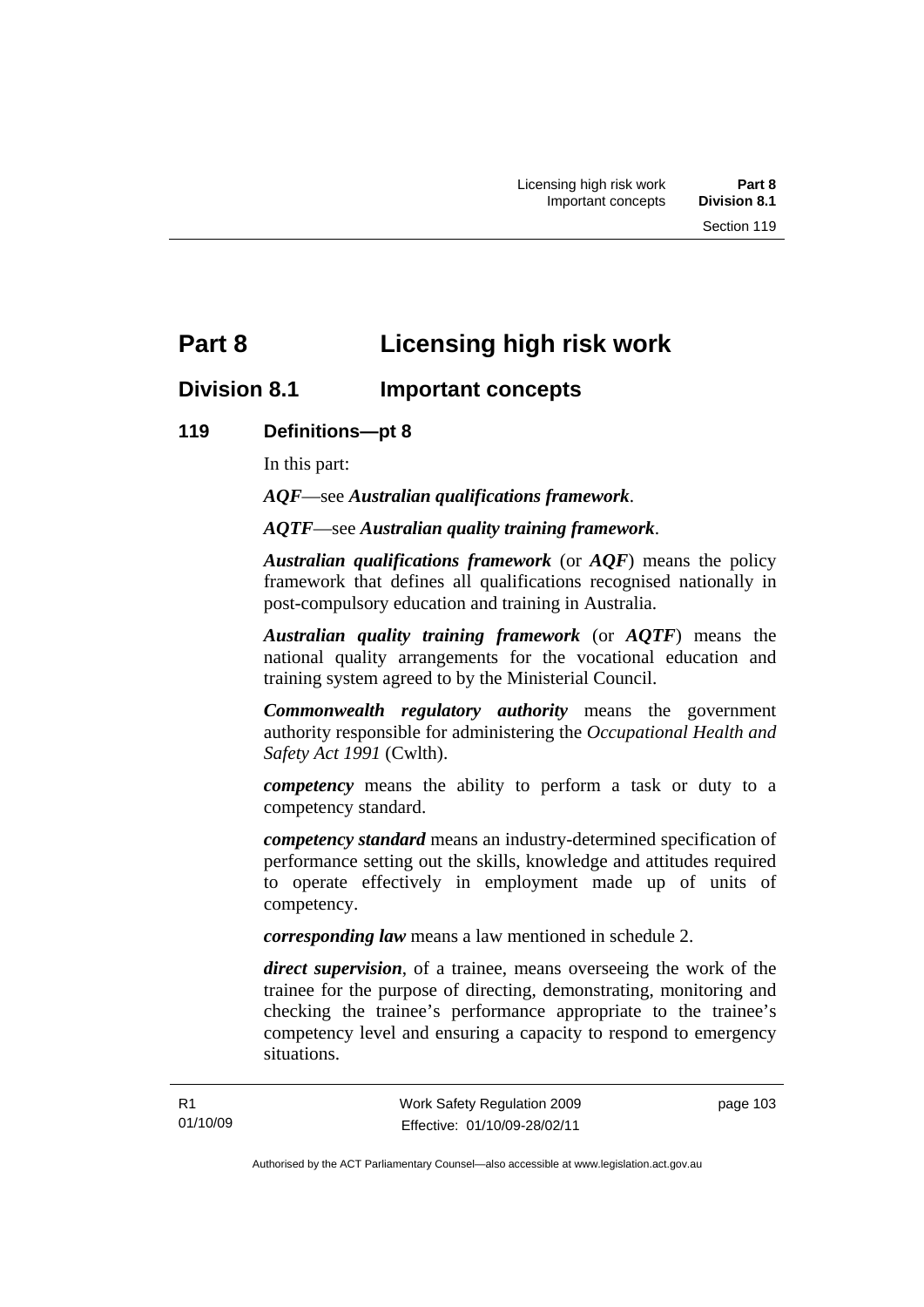*high risk work* means work in a class mentioned in schedule 1, part 1.2, column 2.

*licensing authority* means the authority responsible for the administration of high risk work licensing under a corresponding law.

*Ministerial Council* means the council consisting of the Ministers responsible for employment, education and training, from the ACT, each State and the Commonwealth.

*Note State* includes the Northern Territory (see Legislation Act, dict, pt 1, def *State*).

*national licence* means a licence to carry out high risk work issued under—

- (a) this part; or
- (b) a corresponding law.

*nationally endorsed*, for a training package, means endorsed by the committee known as the national training quality committee established by the Ministerial Council.

*recognised qualification*, to carry out high risk work under a corresponding law, means any of the following:

- (a) a certificate of competency to carry out high risk work issued under the corresponding law;
- (b) another qualification (other than a licence) recognised under the corresponding law.

*registered training organisation* means—

- (a) a training organisation registered under the *Training and Tertiary Education Act 2003*, chapter 3; or
- (b) a training organisation registered by a state registering body in accordance with the Australian quality training framework within a defined scope of registration.

Authorised by the ACT Parliamentary Counsel—also accessible at www.legislation.act.gov.au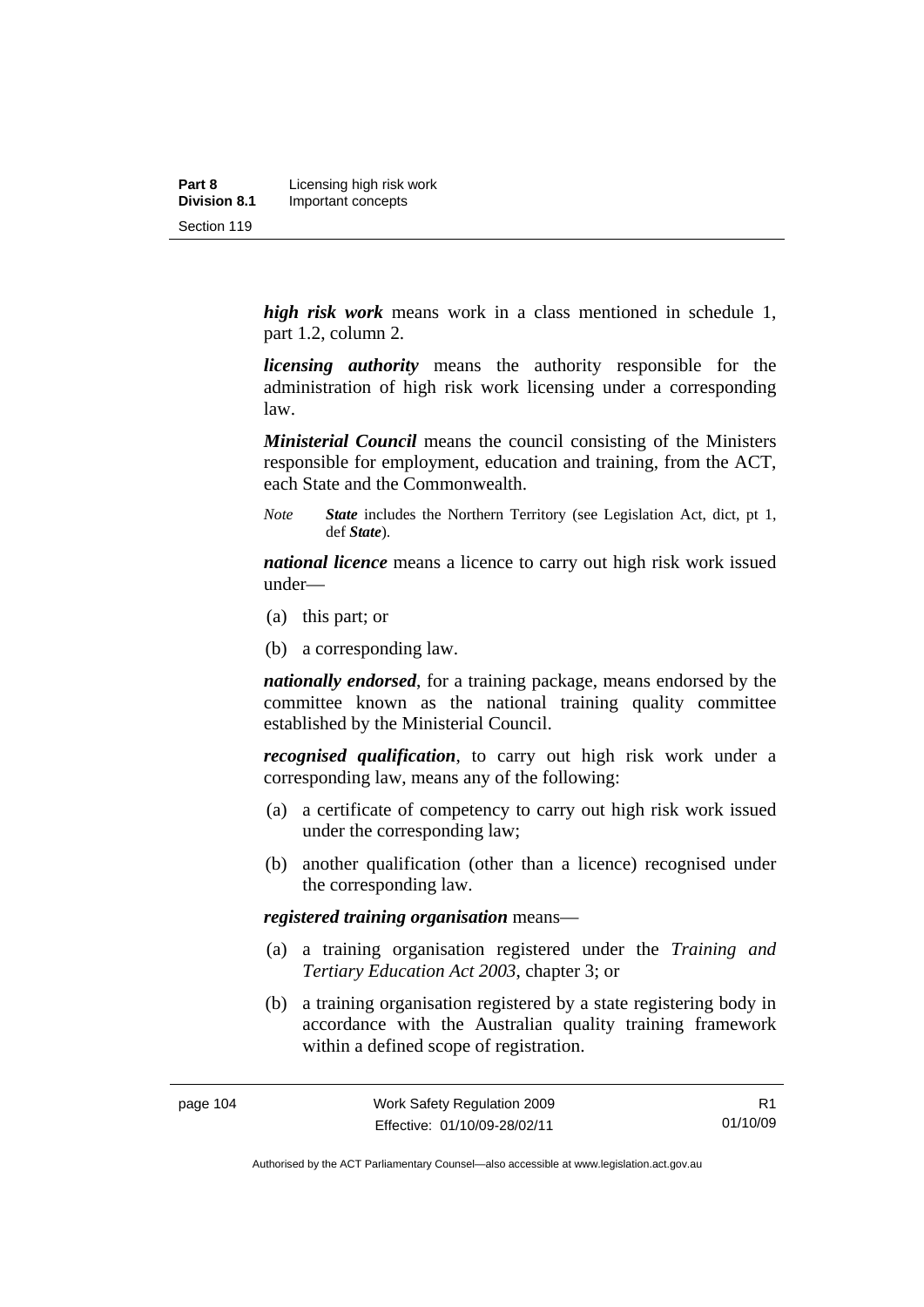*statement of attainment* means a statement issued by a registered training organisation under the Australian qualifications framework certifying that a person has achieved—

- (a) part of a qualification; or
- (b) 1 or more units of competency from a nationally endorsed training package; or
- (c) all the units of competency or modules comprising learning outcomes for an accredited course that do not meet the requirements for a qualification.

*state registering body* means the body responsible under a State's vocational education training legislation and decision-making framework, for all processes related to the registration of training organisations, including the imposition of sanctions.

*Note State* includes the Northern Territory (see Legislation Act, dict, pt 1, def *State*).

*supervisor*, for a trainee carrying out a class of high risk work, means a person who holds—

- (a) a national licence to carry out the work; or
- (b) a certificate of competency to do scheduled work that corresponds with the class of high risk work.

*trainee* means a person who is not licensed to carry out a class of high risk work but who is undertaking training provided by a registered training organisation towards obtaining a licence to do the work.

*training package* means an integrated set of competency standards, assessment guidelines and AQF qualifications for a particular industry, industry sector or enterprise.

*unit of competency* means the specification of knowledge and skill and their application to the standard of performance expected in a workplace.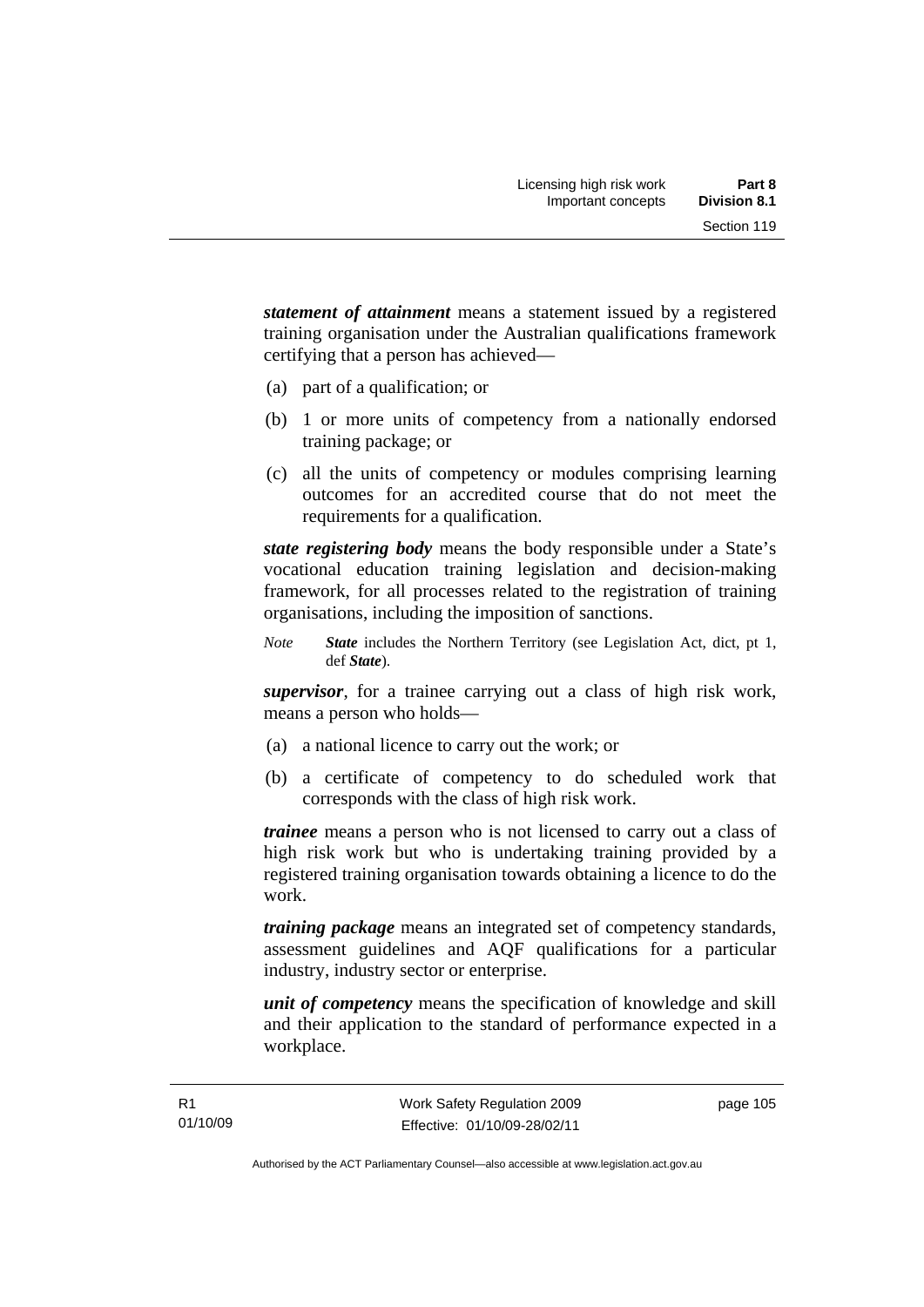**Part 8 Licensing high risk work**<br>**Division 8.2** High risk work licence **Division 8.2** High risk work licence Section 120

# **Division 8.2 High risk work licence**

### **120 Carrying out high risk work without licence**

- (1) A person commits an offence if—
	- (a) the person carries out high risk work; and
	- (b) the person is not licensed to carry out the work.

Maximum penalty: 20 penalty units.

- (2) Subsection (1) does not apply to a person if—
	- (a) the person holds a national licence to carry out the high risk work; or
	- (b) the person—
		- (i) is a trainee; and
		- (ii) carries out the high risk work in accordance with division 8.4 (Trainees under supervision); or
	- (c) the person (other than a person doing scaffolding, dogging or rigging work) is testing, trialling, installing, commissioning, maintaining, servicing, repairing, altering or disposing of plant; or
	- (d) the high risk work is exempt under an exemption granted by the chief executive under division 8.7 (Exemptions).
- (3) An offence against this section is a strict liability offence.

### **121 Allowing unlicensed person to carry out work**

- (1) A person commits an offence if—
	- (a) the person conducts a business or undertaking at a workplace; and
	- (b) the person directs or allows someone else (a *worker*) to carry out high risk work at the workplace; and

Authorised by the ACT Parliamentary Counsel—also accessible at www.legislation.act.gov.au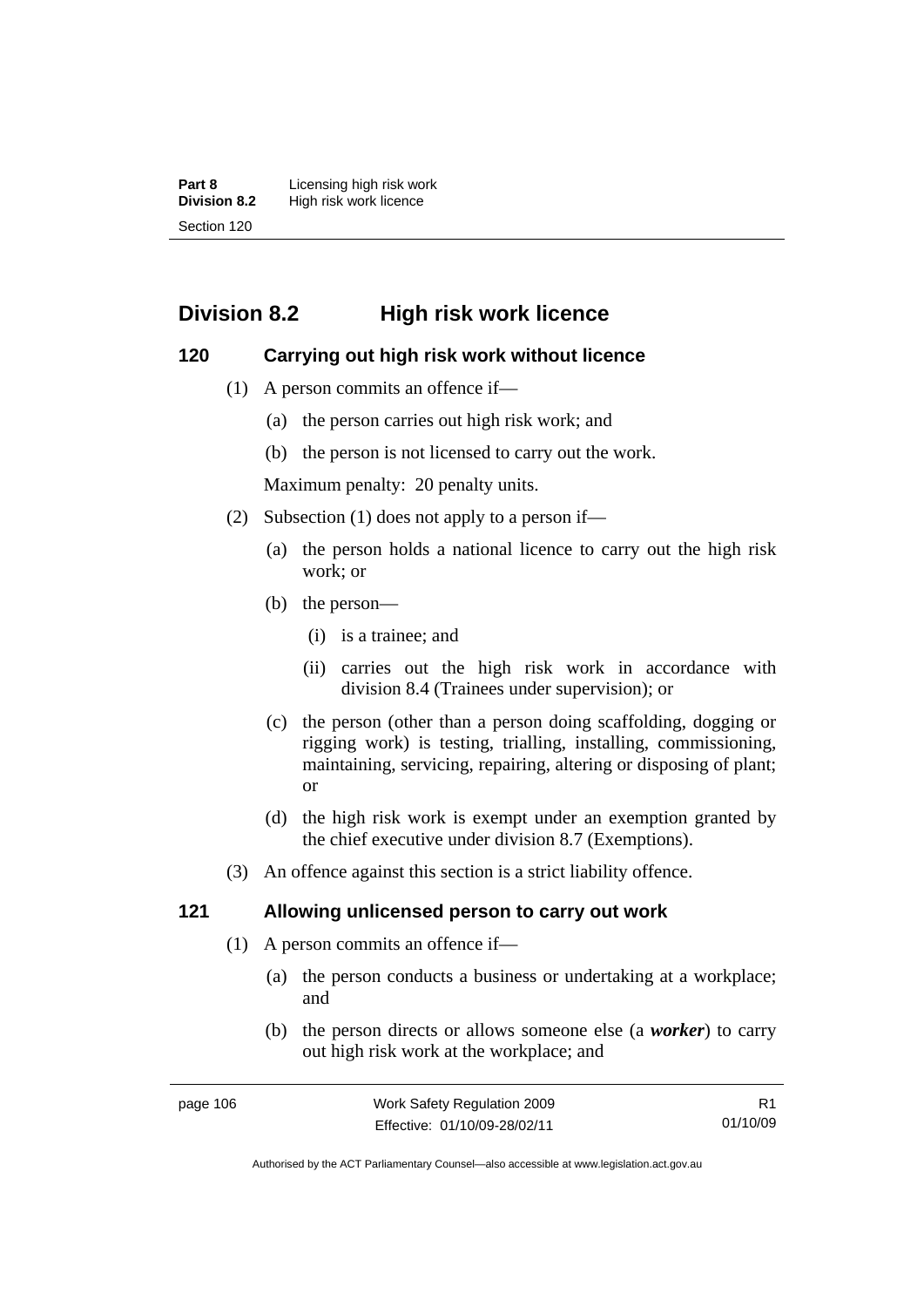- (c) the worker—
	- (i) carries out the work; and
	- (ii) is not licensed to carry out the work.

Maximum penalty: 30 penalty units.

- (2) Subsection (1) does not apply if—
	- (a) the worker carrying out the high risk work holds a national licence to carry out the high risk work; or
	- (b) the worker carrying out the high risk work is a trainee and the work done by the trainee is in accordance with division 8.4 (Trainees under supervision); or
	- (c) the worker carrying out the high risk work (other than a person doing scaffolding, dogging or rigging work) is testing, trialling, installing, commissioning, maintaining, servicing, repairing, altering or disposing of plant; or
	- (d) the high risk work is exempt under an exemption granted by the chief executive under division 8.7 (Exemptions).
- (3) An offence against this section is a strict liability offence.

### **122 Licence application**

- (1) A person may apply to the chief executive for a licence to carry out a class of high risk work.
	- *Note* If a form is approved under the Act, s 229 for this provision, the form must be used.
- (2) The application must state each class of high risk work for which the licence is required.
- (3) The person must make the application not later than—
	- (a) 60 days after the day the person receives a statement of attainment for the class of high risk work; or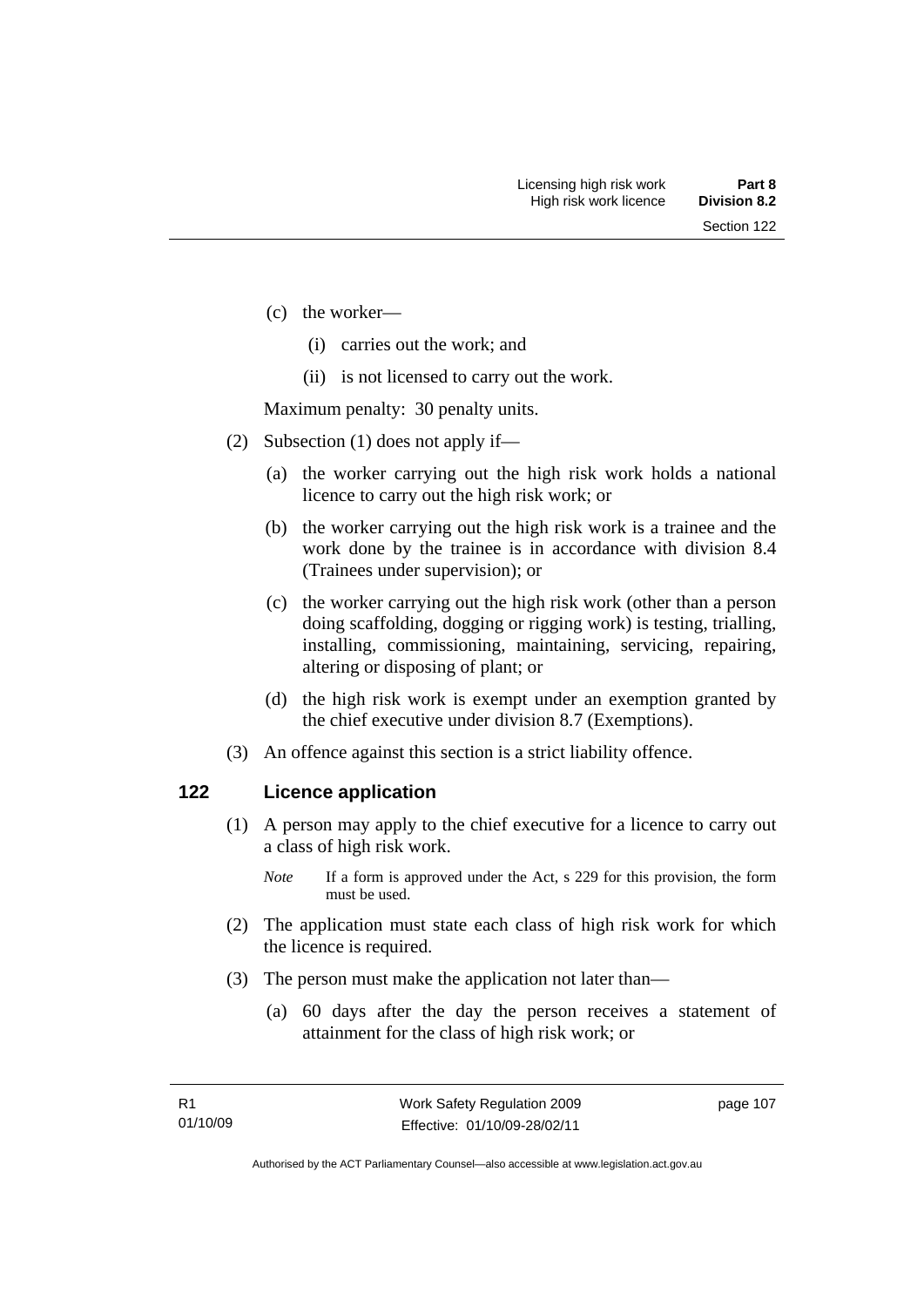- (b) if the chief executive allows a later time—the later time.
- (4) The application must be accompanied by the following:
	- (a) evidence of the applicant's identity and age;
	- (b) a sample of the person's usual signature;
	- (c) a recent photograph of the applicant;
	- (d) either—
		- (i) a statement of attainment issued to the person for each class of high risk work; or
		- (ii) a certified copy of a national licence to carry out each class of high risk work under a corresponding law;
	- (e) a statutory declaration stating whether the applicant, in the 5 years before the day the application is made—
		- (i) has held a certificate of competency, a licence to carry out high risk work, or a recognised qualification to carry out high risk work under a corresponding law, that has been suspended or cancelled; and
		- (ii) has been convicted or found guilty of a serious offence under the *Occupational Health and Safety Act 1989*, the *Work Safety Act 2008*, the *Crimes Act 1900*, part 2A (Industrial manslaughter) or a corresponding offence against the law of a State; and
			- *Note State* includes the Northern Territory (see Legislation Act, dict, pt 1, def *State*).
	- (f) any other document or further information required in writing by the chief executive that is relevant to the application.
	- *Note* A fee may be determined under the Act, s 228 for this provision.

Authorised by the ACT Parliamentary Counsel—also accessible at www.legislation.act.gov.au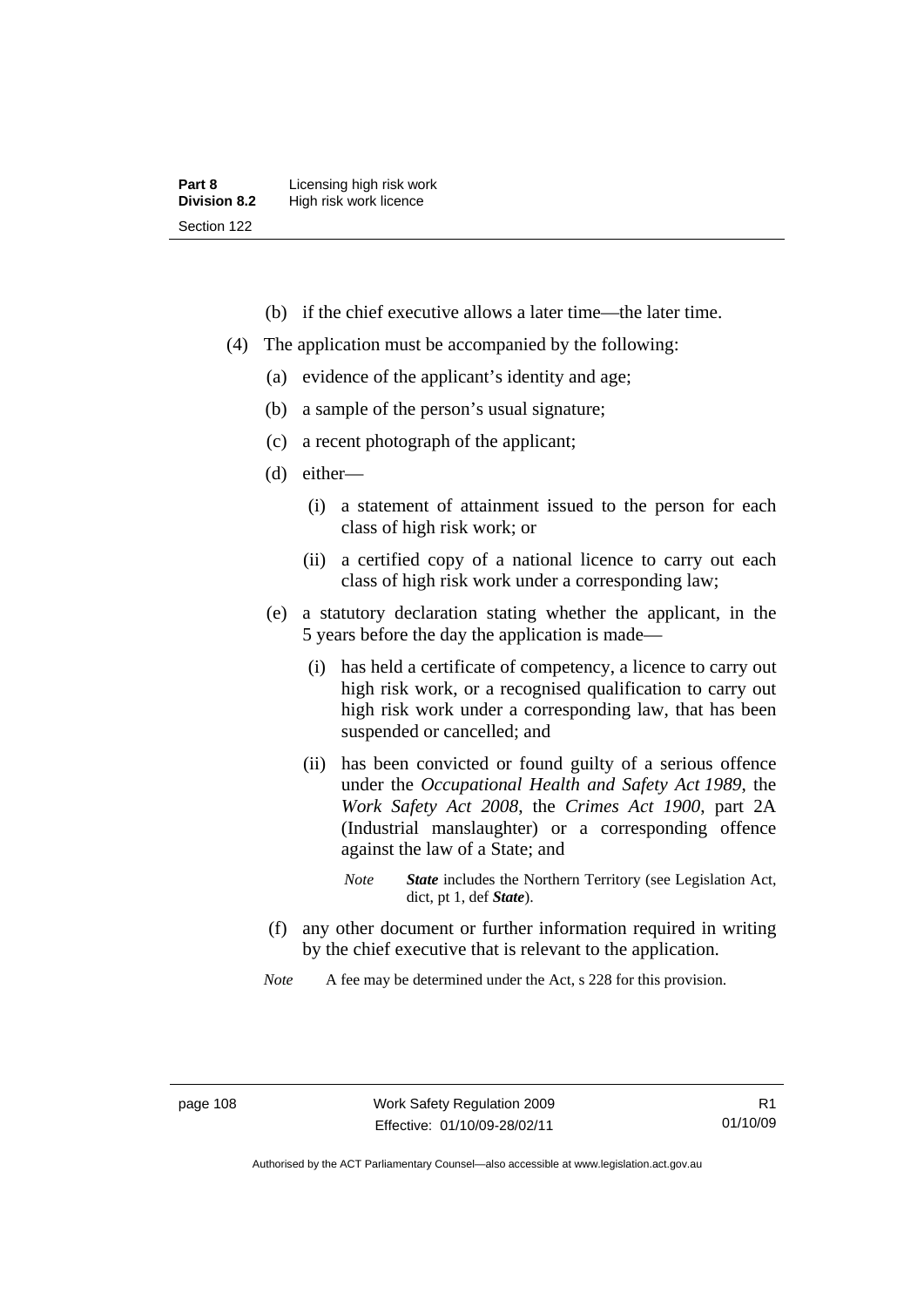### **123 Licence issue**

- (1) If a person applies under section 122 for a licence to carry out a class of high risk work, the chief executive must—
	- (a) issue the licence; or
	- (b) refuse to issue the licence.
- (2) The chief executive must issue the licence if satisfied that the applicant—
	- (a) is aged 18 years or over; and
	- (b) has either—
		- (i) a statement of attainment for the class of high risk work; or
		- (ii) a national licence to carry out the class of high risk work under a corresponding law; and
	- (c) does not hold a current licence to carry out the class of high risk work; and
	- (d) does not hold a certificate of competency, a licence to carry out high risk work, or a recognised qualification to carry out high risk work under a corresponding law, that is or has been suspended in the 5 years before the day the application was made; and
	- (e) has not held a certificate of competency, a licence to carry out high risk work, or a recognised qualification to carry out high risk work under a corresponding law, that has been cancelled in the 5 years before the day the application was made; and

page 109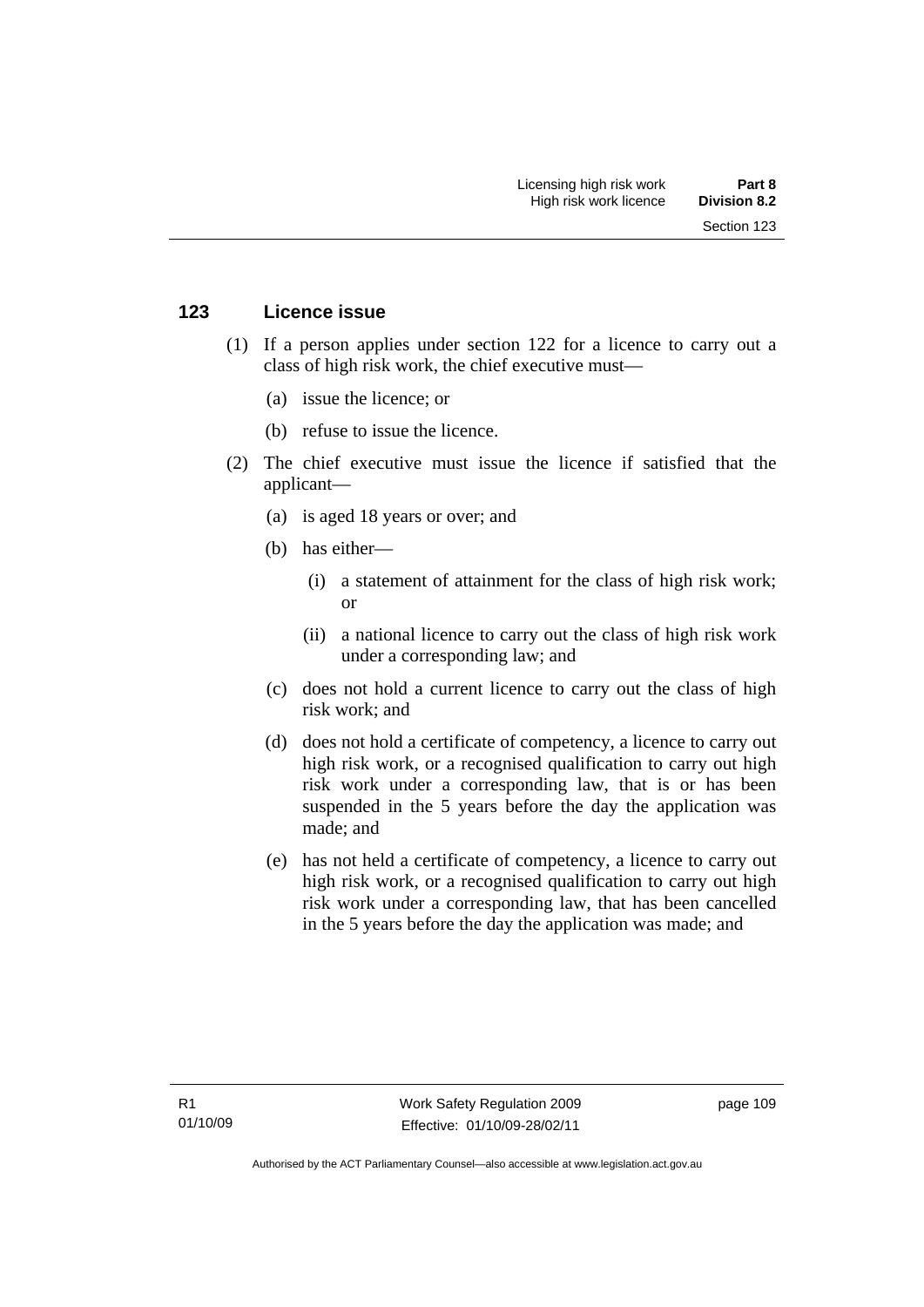- (f) has not been convicted or found guilty of a serious offence under the *Occupational Health and Safety Act 1989*, the *Work Safety Act 2008*, the *Crimes Act 1900*, part 2A (Industrial manslaughter) or a corresponding offence against the law of a State in the 5 years before the day the application was made.
	- *Note State* includes the Northern Territory (see Legislation Act, dict, pt 1, def *State*).

### **124 Licence conditions**

The chief executive may issue a licence on conditions.

### **125 Failing to comply with condition of licence**

- (1) A person commits an offence if—
	- (a) the person is licensed to carry out a class of high risk work on conditions; and
	- (b) the person carries out the work; and
	- (c) the person does not comply with the conditions when carrying out the work.

### Maximum penalty: 10 penalty units.

- *Note* The effect of the Criminal Code, s 45 is that a person who aids, abets, counsels or procures, or by act or omission is in any way directly or indirectly knowingly concerned in, or party to, the commission of an offence is taken to have committed the offence. For example, a person who aided or abetted or counselled or procured another person to carry out a class of high risk work without a licence (s 120) or contrary to the conditions of a licence (s 121) would also commit the offence.
- (2) An offence against this section is a strict liability offence.

Authorised by the ACT Parliamentary Counsel—also accessible at www.legislation.act.gov.au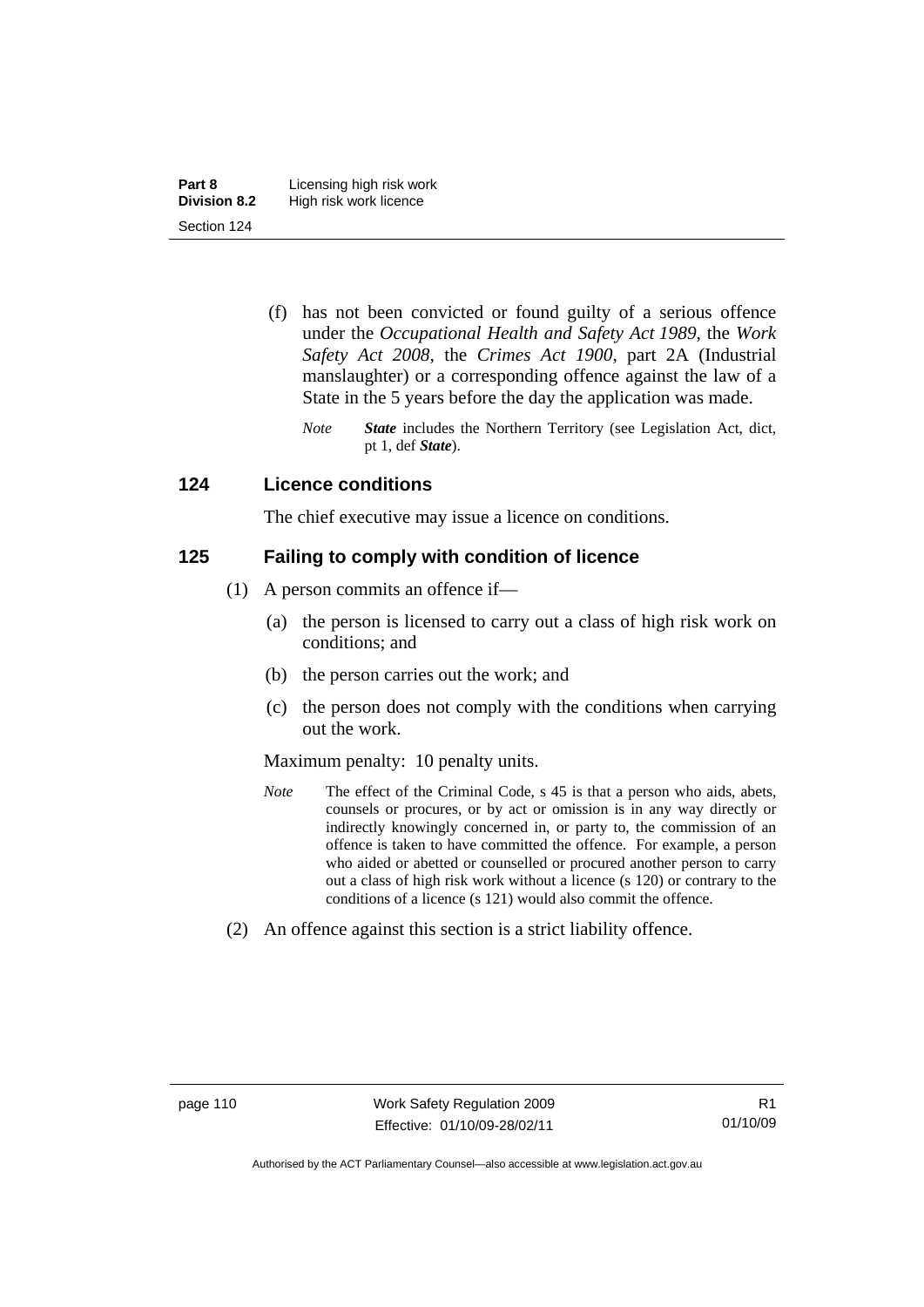### **126 Form of licence**

A licence to carry out high risk work must contain the following details:

- (a) the licensee's full name and date of birth;
- (b) the licensee's signature;
- (c) the licensee's photograph;
- (d) the date of issue, and expiry, of the licence;
- (e) each class of high risk work for which the licence is issued;
- (f) a unique identifying number for the licence.

### **127 Term of licence**

A licence to carry out high risk work is issued for 5 years.

### **128 Renewal of licence**

- (1) A licensee may apply to the chief executive to renew a licence to carry out high risk work—
	- (a) before the licence term ends; or
	- (b) if the chief executive extends the time for an application to renew—before the end of the extended time.
	- *Note* If a form is approved under the Act, s 229 for this provision, the form must be used.
- (2) The application must be accompanied by the following:
	- (a) a certified copy of the licence;
	- (b) evidence of the licensee's continued competency to carry out the class of high risk work, satisfactory to the chief executive;
	- (c) proof of the licensee's identity;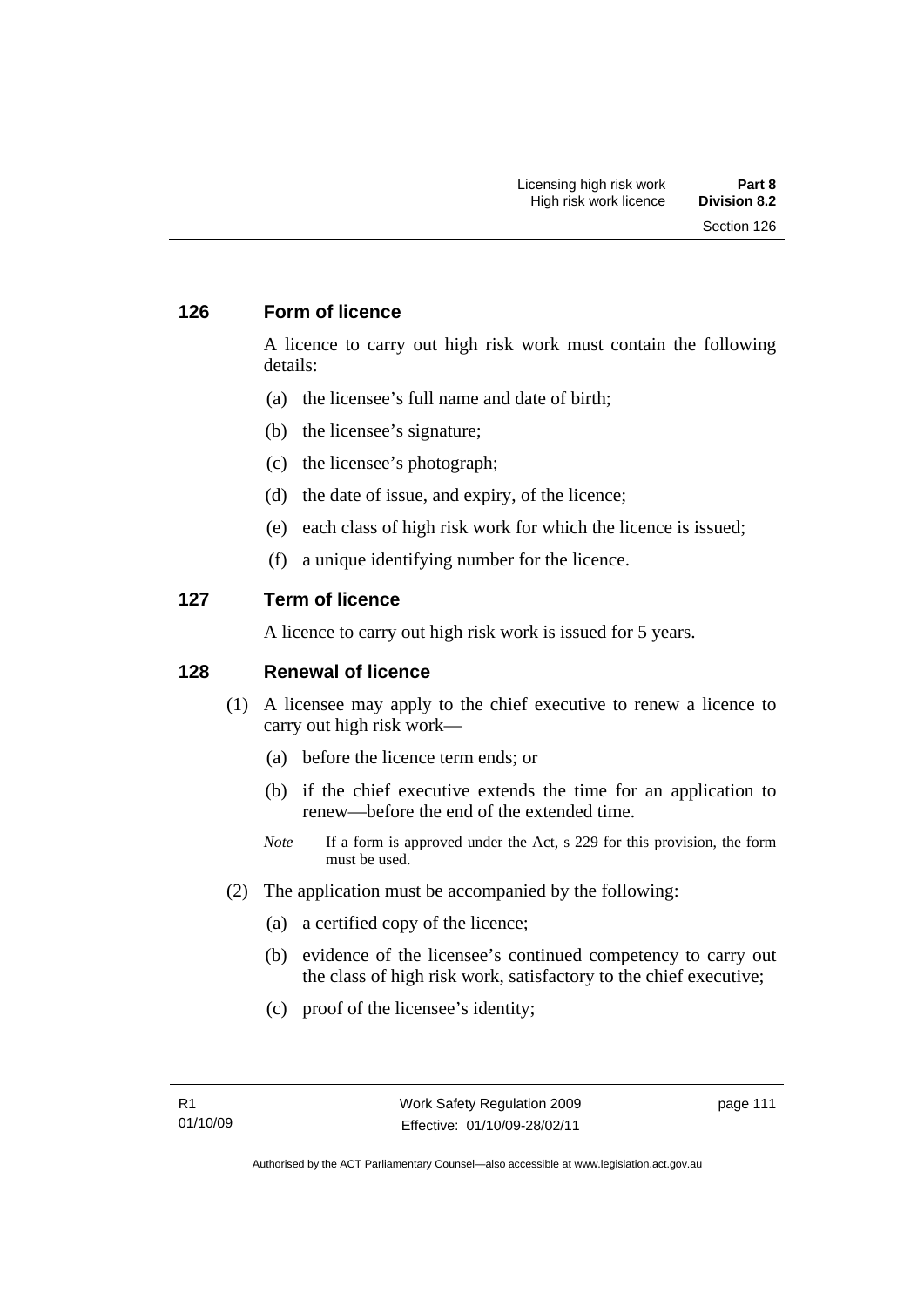- (d) a statutory declaration stating whether the applicant, in the 5 years before the day the application is made—
	- (i) has held a licence to carry out high risk work, or a recognised qualification to carry out high risk work under a corresponding law, that has been suspended or cancelled; and
	- (ii) has been convicted or found guilty of a serious offence under the *Occupational Health and Safety Act 1989*, the *Work Safety Act 2008*, the *Crimes Act 1900*, part 2A (Industrial manslaughter) or a corresponding offence against the law of a State;
		- *Note State* includes the Northern Territory (see Legislation Act, dict, pt 1, def *State*).
- (e) any other document or further information required in writing by the chief executive that is relevant to the application.
- *Note* A fee may be determined under the Act, s 228 for this provision.

**129 Issue of renewed licence** 

- (1) If a licensee applies under section 128 to renew a licence to carry out high risk work, the chief executive must—
	- (a) renew the licence; or
	- (b) refuse to renew the licence.
- (2) The chief executive must renew a licence to carry out high risk work if satisfied that—
	- (a) the licensee—
		- (i) demonstrates continuing competency in safely carrying out the high risk work under workplace conditions; and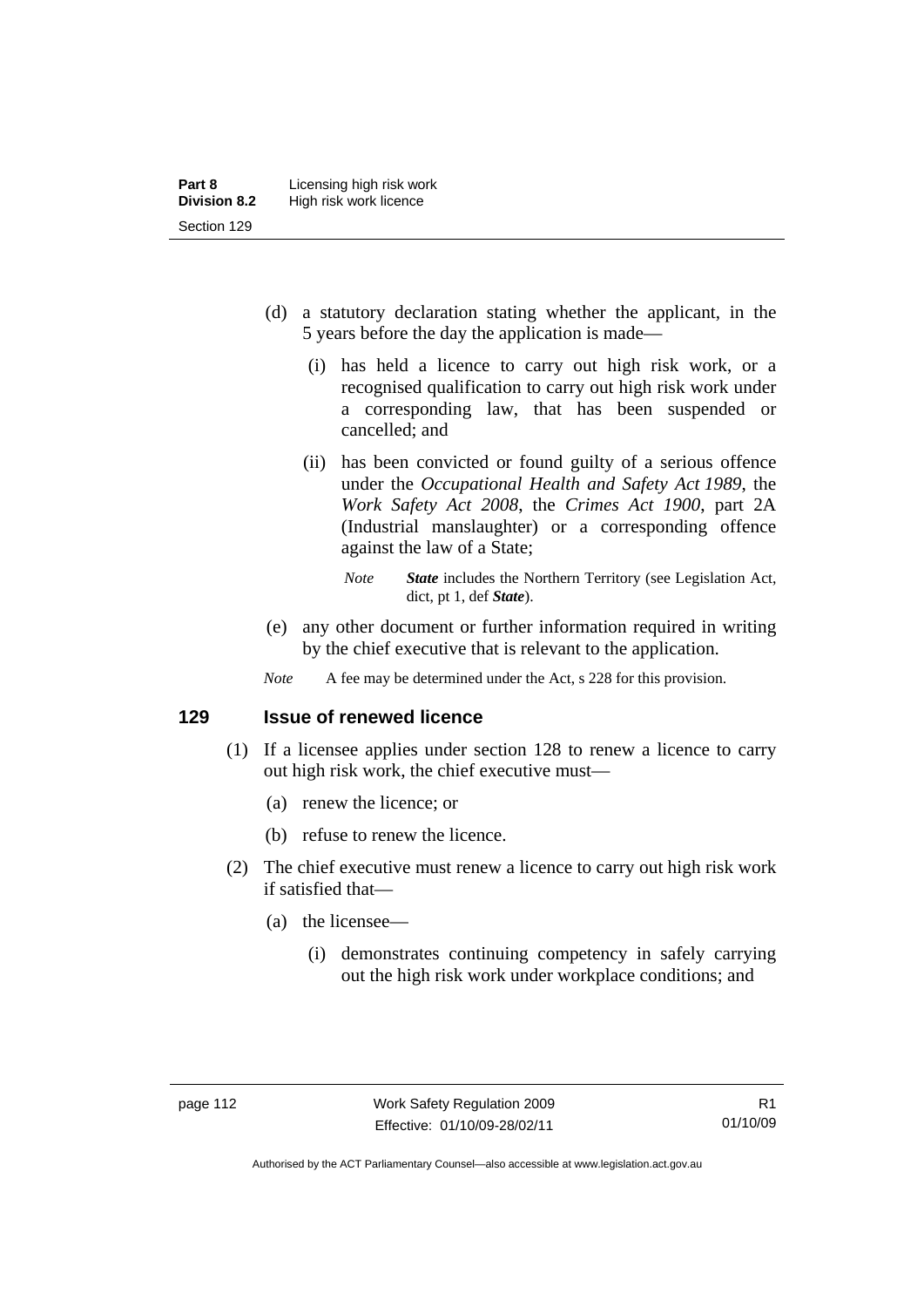- (ii) does not hold a licence to carry out high risk work, or a recognised qualification to carry out high risk work under a corresponding law, that is or has been suspended in the 5 years before the day the application for renewal was made; and
- (iii) has not held a licence to carry out high risk work, or a recognised qualification to carry out high risk work under a corresponding law, that has been cancelled in the 5 years before the day the application for renewal was made; and
- (iv) has not been convicted or found guilty of a serious offence under the *Occupational Health and Safety Act 1989*, the *Work Safety Act 2008*, the *Crimes Act 1900*, part 2A (Industrial manslaughter) or a corresponding offence against the law of a State in the 5 years before the day the application for renewal was made; and
	- *Note State* includes the Northern Territory (see Legislation Act, dict, pt 1, def *State*).
- (b) no complaints against the licensee in relation to the licence in the ACT or another state or territory have been upheld in the 5 years before the day the application for renewal was made.
- (3) The chief executive may renew a licence to carry out high risk work if satisfied that—
	- (a) the licensee demonstrates continuing competency in safely carrying out the high risk work under workplace conditions; and
	- (b) it is otherwise appropriate to renew the licence.
- (4) The renewal of a licence begins on the day after the licence being renewed ends.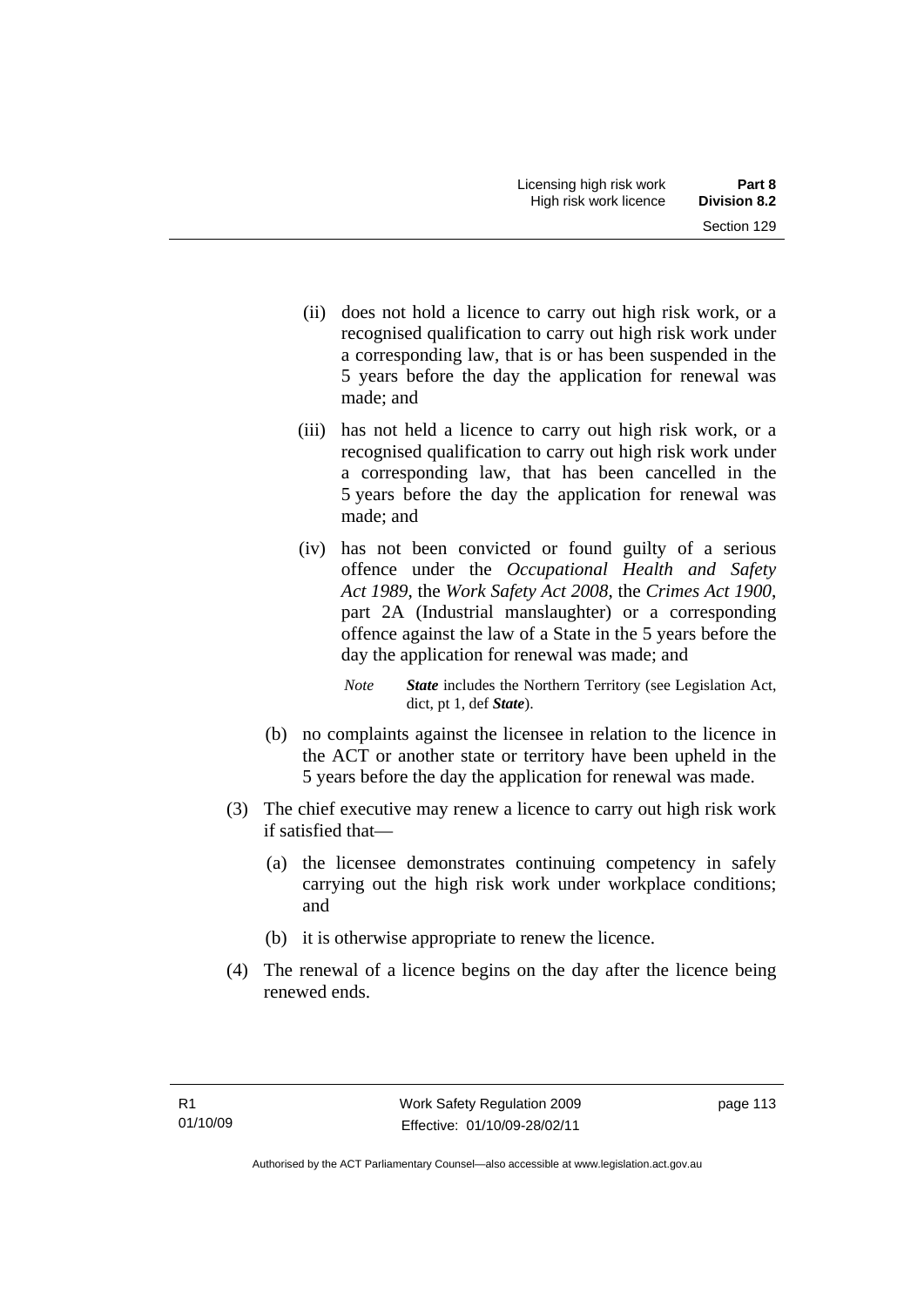### **130 Application to vary licence**

- (1) A licensee may apply to the chief executive to vary a licence to carry out high risk work—
	- (a) to add or remove a class of high risk work; or
	- (b) to change the licensee's name.
	- *Note* If a form is approved under the Act, s 229 for this provision, the form must be used.
- (2) If the application is to add or remove a class of high risk work, the application must state each class of high risk work to be added to, or removed from, the licence.
- (3) If the application is to add a class of high risk work, the person must make the application not later than—
	- (a) 60 days after the day the person receives a statement of attainment for the class of high risk work; or
	- (b) if the chief executive allows a later time—the later time.
- (4) The application must be accompanied by the following:
	- (a) a certified copy of the licence;
	- (b) proof of the licensee's identity;
	- (c) if the application is to change the licensee's name—evidence that the licensee has changed name;

#### **Examples**

- 1 marriage certificate
- 2 change of name certificate
- *Note* An example is part of the regulation, is not exhaustive and may extend, but does not limit, the meaning of the provision in which it appears (see Legislation Act, s 126 and s 132).

Authorised by the ACT Parliamentary Counsel—also accessible at www.legislation.act.gov.au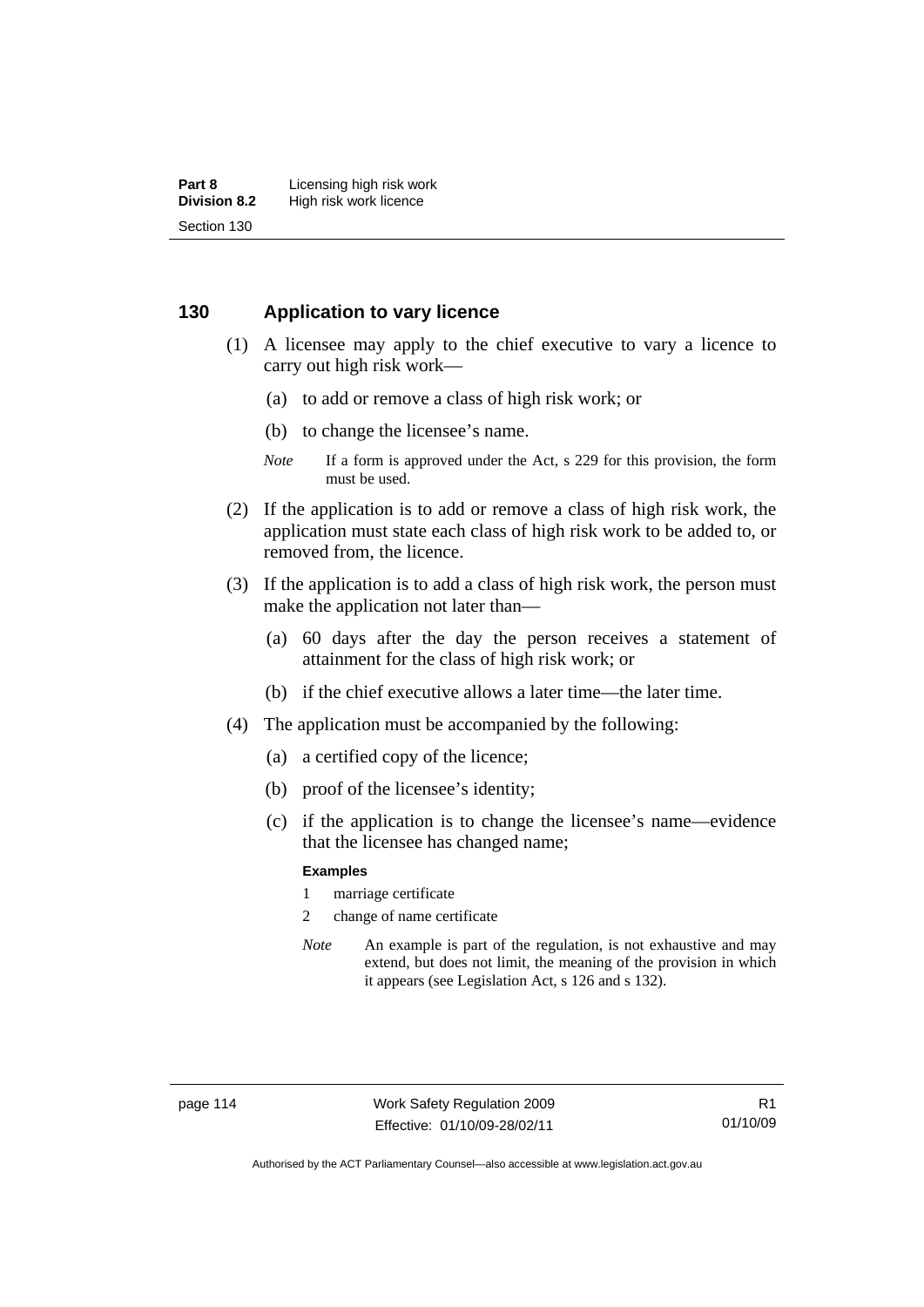- (d) if the application is to add a class of high risk work—either—
	- (i) a statement of attainment for each class of high risk work to be added; or
	- (ii) a certified copy of a national licence to carry out each class of high risk work under a corresponding law;
- (e) if the application is to add a class of high risk work—a statutory declaration stating whether the applicant has held a licence to carry out high risk work that has been suspended or cancelled in the 5 years before the day the application is made.
- *Note* A fee may be determined under the Act, s 228 for this provision.

### **131 Variation of licence**

- (1) If a licensee applies under section 130 to vary a licence to carry out high risk work, the chief executive must—
	- (a) vary the licence; or
	- (b) refuse to vary the licence.
- (2) The chief executive must vary the licence to add a class of high risk work mentioned in the application if satisfied that the licensee—
	- (a) has a statement of attainment for the additional class of high risk work; and
	- (b) does not hold a current licence to carry out the additional class of high risk work; and
	- (c) does not hold a licence to carry out the additional high risk work, or a recognised qualification to carry out the additional high risk work under a corresponding law, that is or has been suspended in the 5 years before the day the application for variation was made; and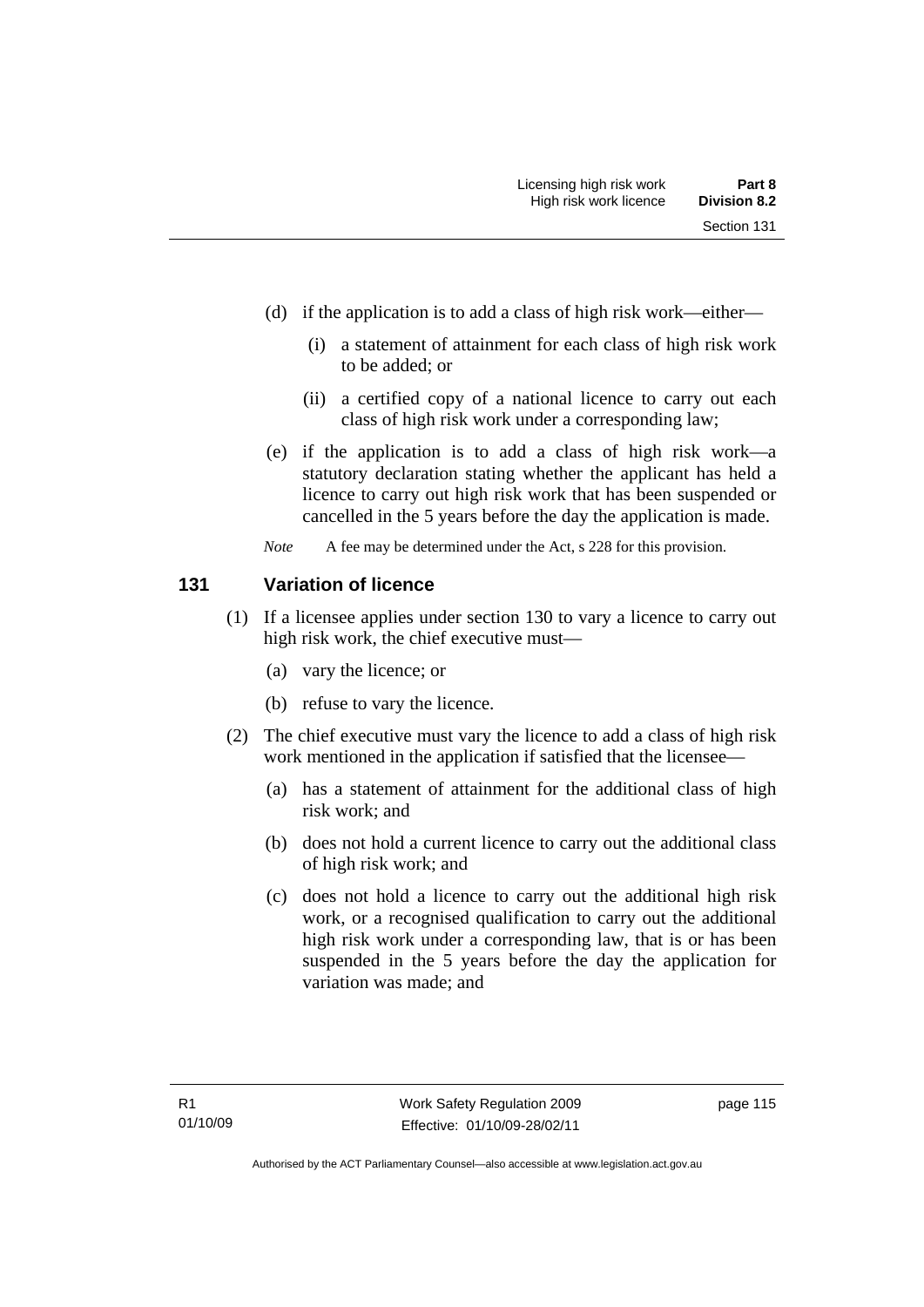- (d) has not held a licence to carry out the additional high risk work, or a recognised qualification to carry out the additional high risk work under a corresponding law, that has been cancelled in the 5 years before the day the application for variation was made.
- (3) The chief executive must vary the licence to change the licensee's name if satisfied that the licensee's name has changed to the name set out in the application.
- (4) The variation of the licence takes effect on the day the chief executive varies the licence.
- (5) If the chief executive varies a licence, the licensee must surrender the previous licence to the chief executive not later than 14 days after the day the varied licence is given to the licensee.

Maximum penalty: 5 penalty units.

(6) An offence against this section is a strict liability offence.

### **132 Licensee not to hold other licence**

- (1) A licence to carry out a class of high risk work issued under this part is cancelled if the licensee is issued with a licence to carry out the work under a corresponding law.
- (2) The cancellation takes effect when the licence under the corresponding law is issued.
- (3) If a licence to carry out a class of high risk work is cancelled under this section, the licensee must surrender the licence to the chief executive not later than 14 days after the day the cancellation takes effect.

Maximum penalty: 5 penalty units.

(4) An offence against this section is a strict liability offence.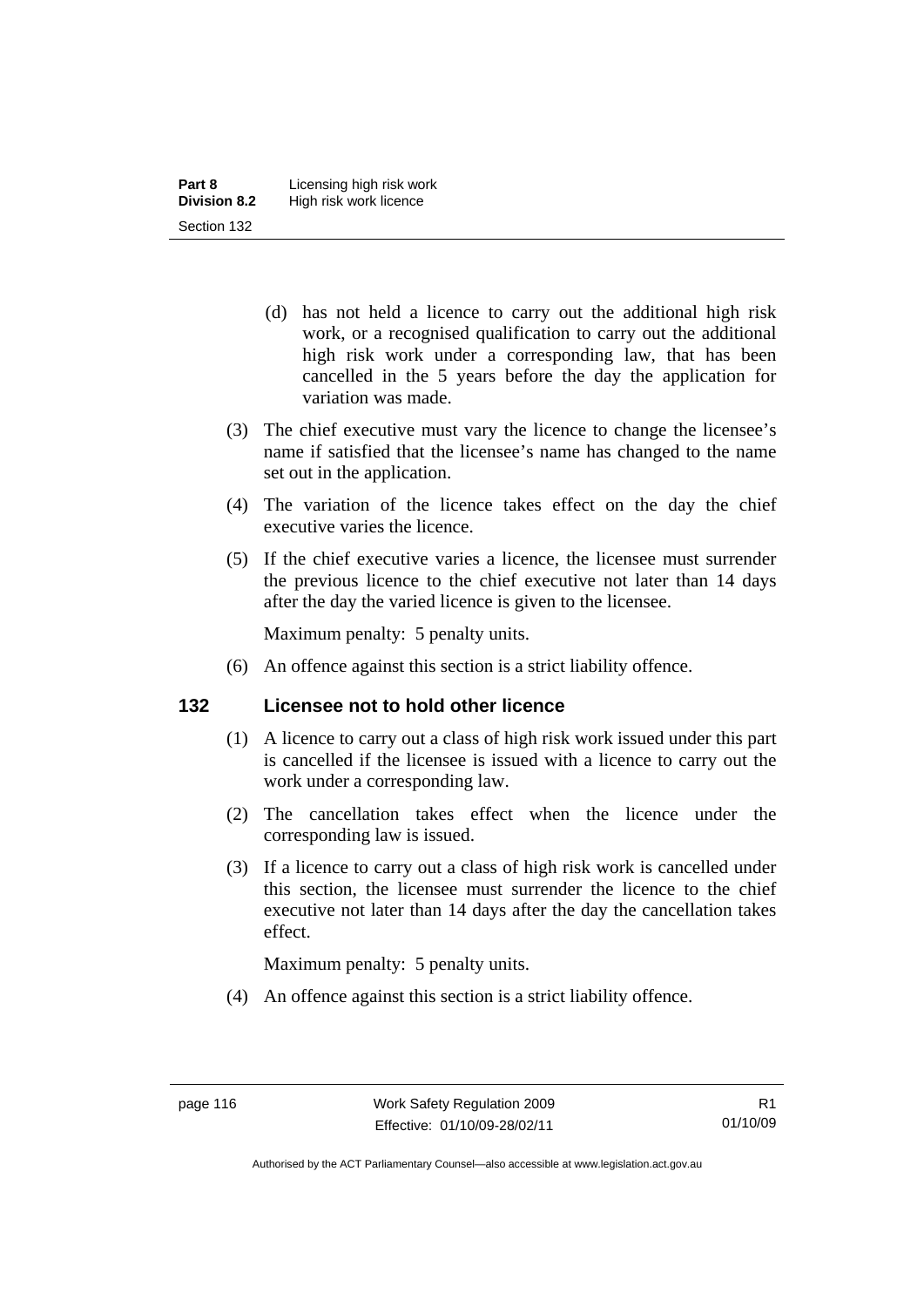### **133 Replacement of lost etc licence**

- (1) This section applies if a licence to carry out high risk work issued to a licensee is lost, stolen or damaged.
- (2) The licensee may apply to the chief executive for a replacement licence.

 (3) The application must be accompanied by a statutory declaration made by the licensee setting out the circumstances in which the licence to carry out high risk work was lost, stolen or damaged.

*Note* A fee may be determined under the Act, s 228 for this provision.

- (4) If a licensee applies for a replacement licence to carry out high risk work, the chief executive must—
	- (a) replace the licence; or
	- (b) refuse to replace the licence.
- (5) The chief executive must replace the licence to carry out high risk work if satisfied that—
	- (a) the licensee held a licence to carry out the class of high risk work mentioned in the application; and
	- (b) the licence is current; and
	- (c) the licence is lost, stolen or damaged.
- (6) If the chief executive replaces a licence under this section, the licensee must—
	- (a) if the licence was lost and the licensee finds the licence surrender the found licence to the chief executive not later than 14 days after the licence is found; or

*Note* If a form is approved under the Act, s 229 for this provision, the form must be used.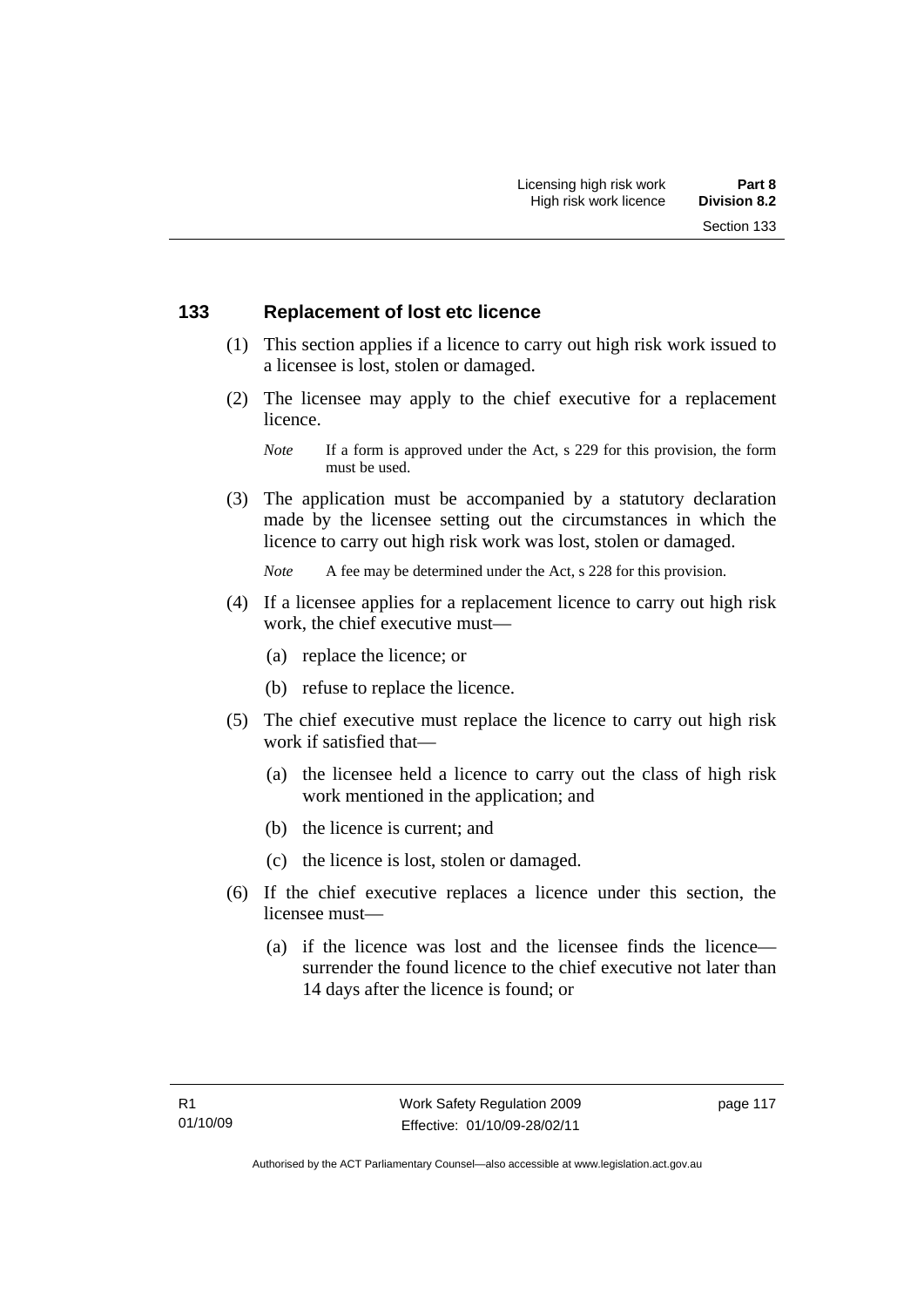(b) if the licence was damaged—surrender the damaged licence to the chief executive not later than 14 days after the days the replaced licence is given to the licensee.

Maximum penalty: 5 penalty units.

(7) An offence against this section is a strict liability offence.

# **Division 8.3 Suspension or cancellation of licence**

### **134 Grounds for compulsory cancellation of licence**

Each of the following is a ground for the chief executive to cancel a licence to carry out a class of high risk work:

- (a) the licence was issued to the licensee because information given to the chief executive in relation to the application was false or misleading in a material particular;
- (b) the licensee is not competent to carry out the work without endangering the health and safety of the licensee or someone else.

### **135 Compulsory cancellation of licence**

- (1) The chief executive must cancel the licence if the chief executive—
	- (a) has given notice to the licensee of an intention to cancel the licence; and
	- (b) has considered any reasons given by the licensee in accordance with the notice; and
	- (c) is satisfied that there is a ground for cancellation under section 134; and
	- (d) is not satisfied that it is appropriate to suspend the licence.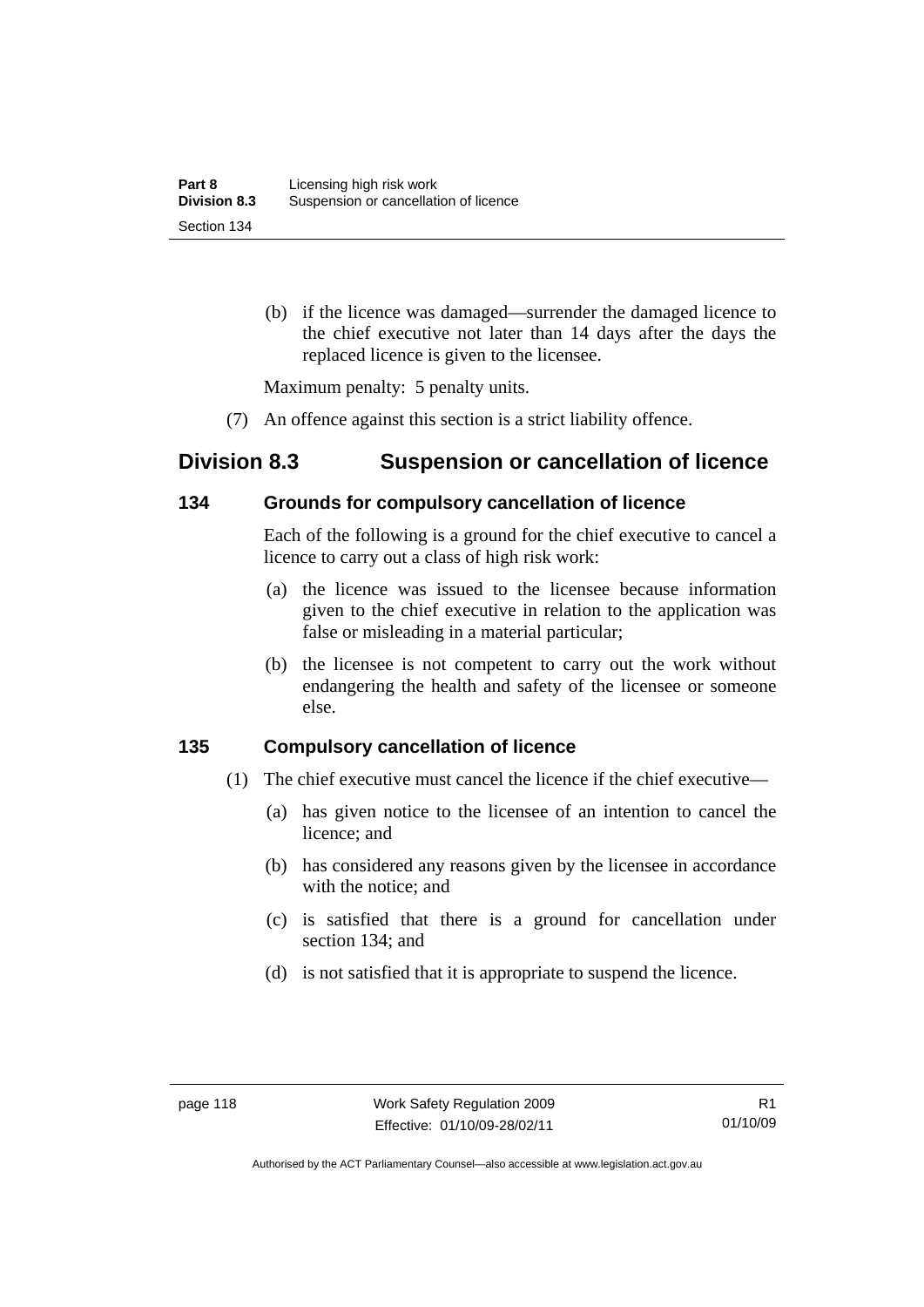- (2) A notice of intention to cancel a licence must—
	- (a) set out the grounds for cancellation; and
	- (b) state that the licensee may, not later than 14 days after the day the notice is given to the licensee, give reasons why the licensee considers that the licence should not be cancelled; and
	- (c) include a statement to the effect that the chief executive may suspend the licence if satisfied that it is just to do so.
- (3) The cancellation takes effect—
	- (a) on the day after the day the chief executive gives the licensee notice in writing that the licence is cancelled; or
	- (b) if a later date is stated in the notice of cancellation—the later date.

#### **136 Grounds for discretionary cancellation of licence**

Each of the following is a ground for the chief executive to cancel a licence to carry out a class of high risk work:

- (a) the licensee contravened, or is contravening—
	- (i) a condition of the licence; or
	- (ii) this regulation;
- (b) the statement of attainment issued for the licence is not valid because—
	- (i) the assessor who assessed the licensee for the statement was not competent to conduct the assessment; or
	- (ii) the statement was issued by a registered training organisation that was subsequently deregistered for issuing invalid statements of attainment;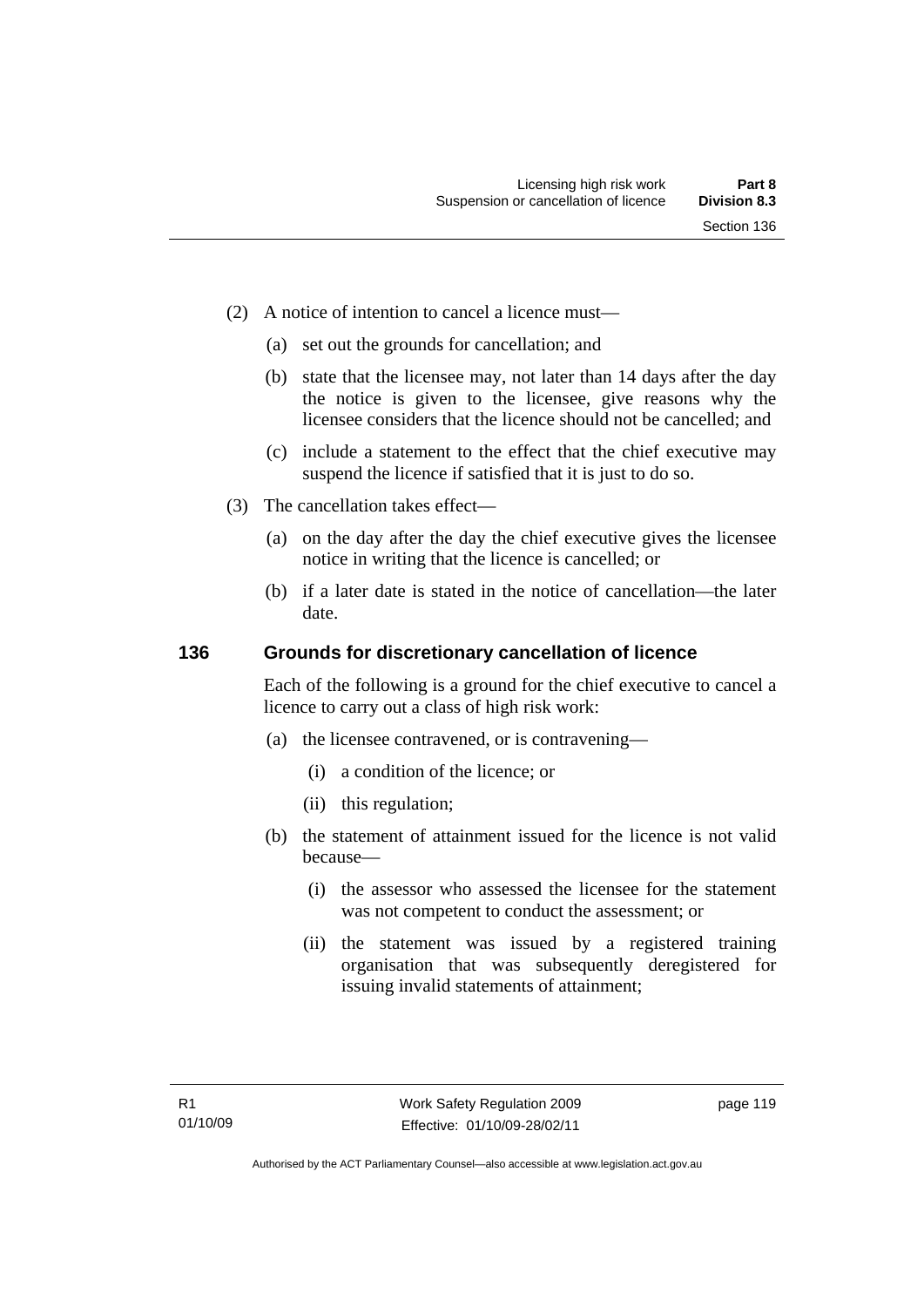- (c) the assessor who assessed the licensee for the statement of attainment for the licence was approved by the chief executive under section 148 because—
	- (i) information given to the chief executive was false or misleading in a material particular; or
	- (ii) the assessor failed to give information relevant to the approval to the chief executive;
- (d) the assessor who assessed the licensee for the statement of attainment for the licence has been convicted or found guilty of an offence against the Act or a corresponding law in relation to the assessment of the licensee;
	- *Note* A reference to an Act includes a reference to the statutory instruments made or in force under the Act, including any regulation (see Legislation Act, s 104).
- (e) the licensee's assessment for the statement of attainment for the licence was not conducted in accordance with—
	- (i) this part or any guidelines under this part; or
	- (ii) a corresponding law, or any guidelines under the corresponding law.

### **137 Discretionary cancellation of licence**

- (1) The chief executive may cancel the licence if the chief executive—
	- (a) has given notice to the licensee of an intention to cancel the licence; and
	- (b) has considered any reasons given by the licensee in accordance with the notice; and
	- (c) is satisfied that there is a ground for cancellation under section 136; and
	- (d) is not satisfied that it is appropriate to suspend the licence.

Authorised by the ACT Parliamentary Counsel—also accessible at www.legislation.act.gov.au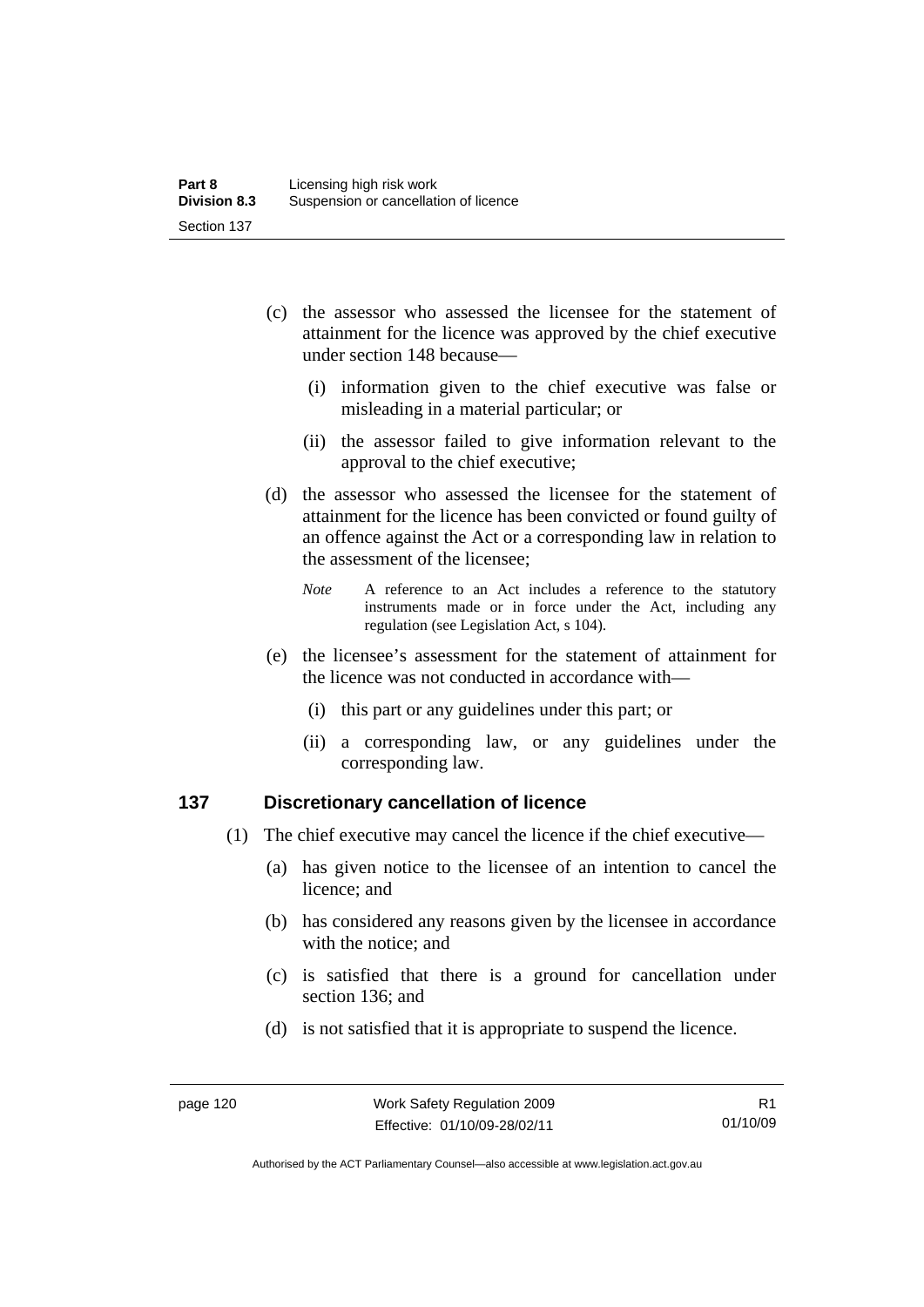- (2) A notice of intention to cancel a licence must—
	- (a) set out the grounds for cancellation; and
	- (b) state that the licensee may, not later than 14 days after the day the notice is given to the licensee, give reasons why the licensee considers that the licence should not be cancelled; and
	- (c) include a statement to the effect that the chief executive may suspend the licence if satisfied that it is just to do so.
- (3) The cancellation takes effect—
	- (a) on the day after the day the chief executive gives the licensee notice in writing that the licence is cancelled; or
	- (b) if a later date is stated in the notice of cancellation—the later date.

#### **138 Suspension of licence after notice**

- (1) The chief executive may, after considering any representations made by the licensee in accordance with a notice under section 135 (2) or section 137 (2), by written notice given to the licensee, suspend the licence until the earlier of—
	- (a) 28 days after the notice is given to the licensee; or
	- (b) the chief executive advises the licensee that the suspension is revoked.
- (2) A suspension takes effect on the day after the chief executive gives the notice to the licensee.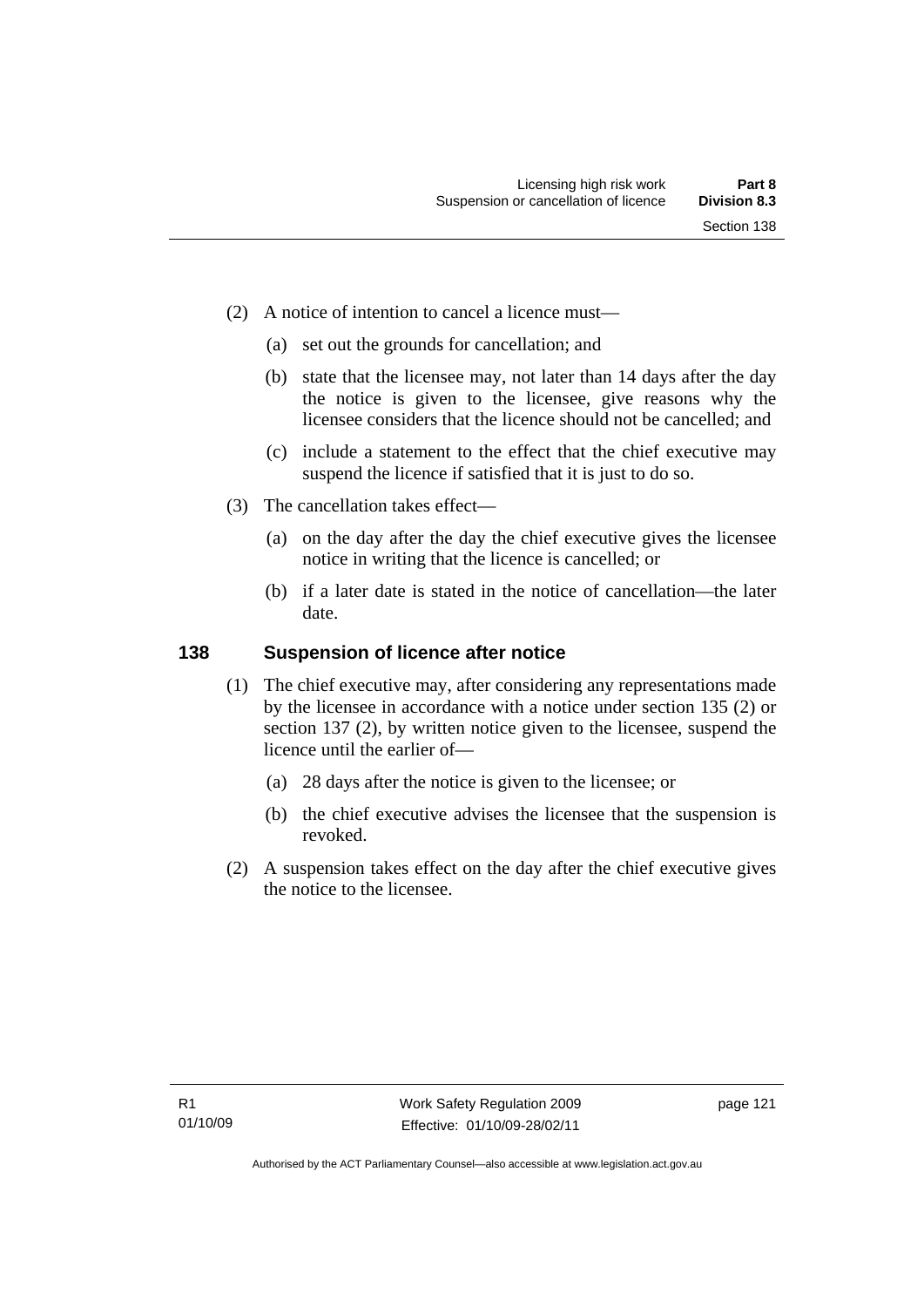#### **139 Immediate suspension of licence**

- (1) The chief executive may by written notice given to a licensee suspend a licence to carry out a class of high risk work immediately if the chief executive reasonably believes that—
	- (a) there is a ground for cancellation under section 134 or section 136; and
	- (b) the health or safety of the licensee or someone else may be endangered if the chief executive does not immediately suspend the licence.
- (2) The suspension—
	- (a) operates immediately after the licensee is given notice of the suspension; and
	- (b) continues to operate until the earlier of—
		- (i) 28 days after the day the notice is given to the licensee; or
		- (ii) the chief executive advises the licensee in writing that the suspension is revoked; or
		- (iii) the chief executive cancels the licence under section 135 or section 137.

#### **140 Review of licence suspension or cancellation**

- (1) The chief executive may, on the chief executive's own initiative or on application by a licensee, review—
	- (a) the suspension of a licence; or
	- (b) if the cancellation of a licence has not taken effect—the cancellation of the licence.
- (2) The chief executive may, in carrying out a review, consider any information (*new information*) given to the chief executive that was not available to the chief executive when the decision to suspend or cancel was made.

Authorised by the ACT Parliamentary Counsel—also accessible at www.legislation.act.gov.au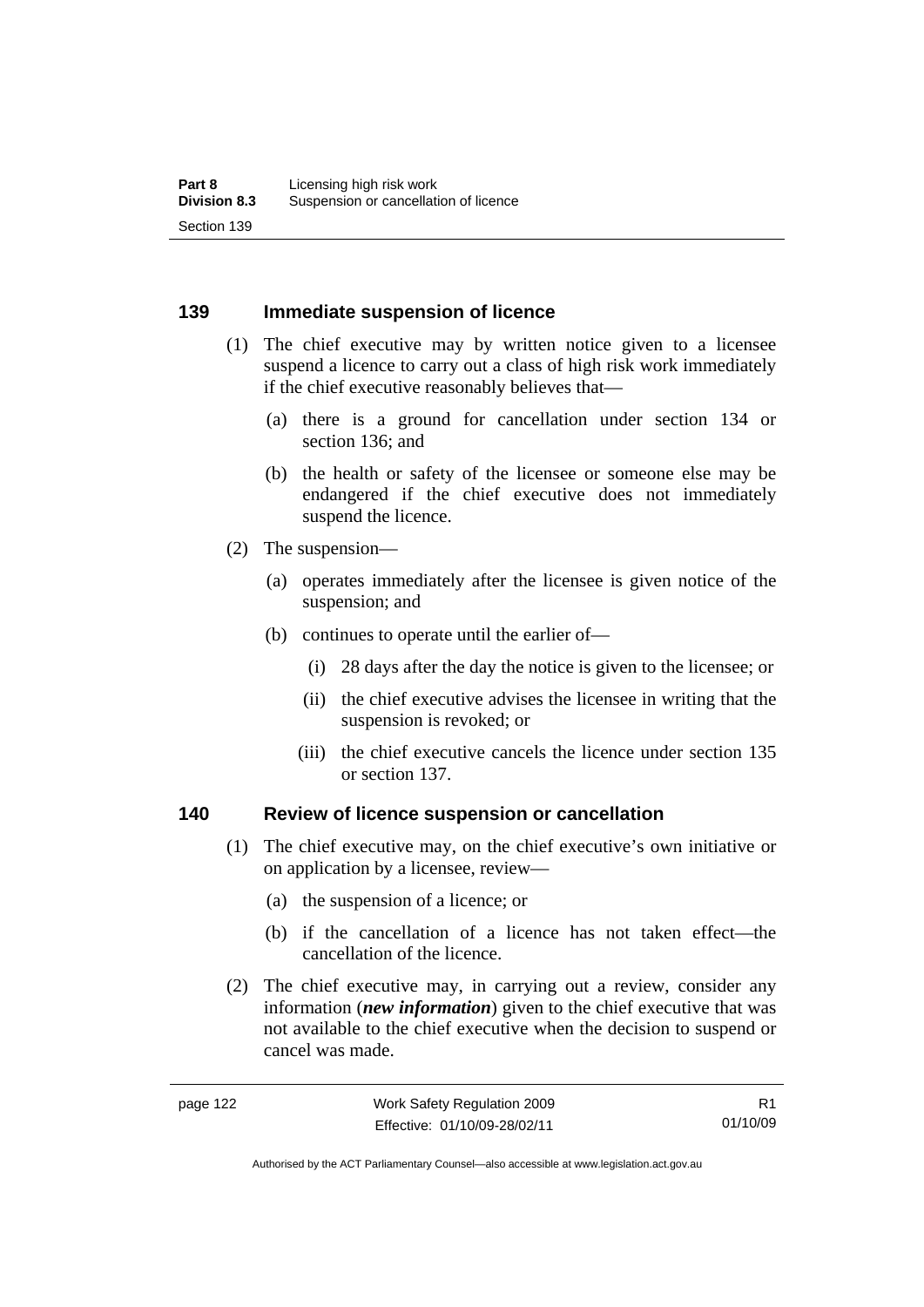- (3) If the new information is given to the chief executive by someone other than the licensee whose licence is suspended or cancelled, the chief executive must—
	- (a) if the review is on the chief executive's own initiative—
		- (i) tell the licensee that the chief executive is conducting the review; and
		- (ii) warn the licensee that the chief executive may cancel, or extend the suspension of, a suspended licence; and
	- (b) give the information to the licensee; and
	- (c) give the licensee not less than 14 days to respond to the information.
- (4) The chief executive may, after considering the new information and any response from the licensee—
	- (a) if the licence is suspended—
		- (i) revoke the suspension; or
		- (ii) confirm the suspension; or
		- (iii) extend the period of the suspension; or
		- (iv) if the chief executive is satisfied that there is a ground for cancellation under section 132 or section 134—cancel the licence; or
	- (b) if the licence is cancelled, but the cancellation has not taken effect—
		- (i) revoke the cancellation; or
		- (ii) confirm the cancellation.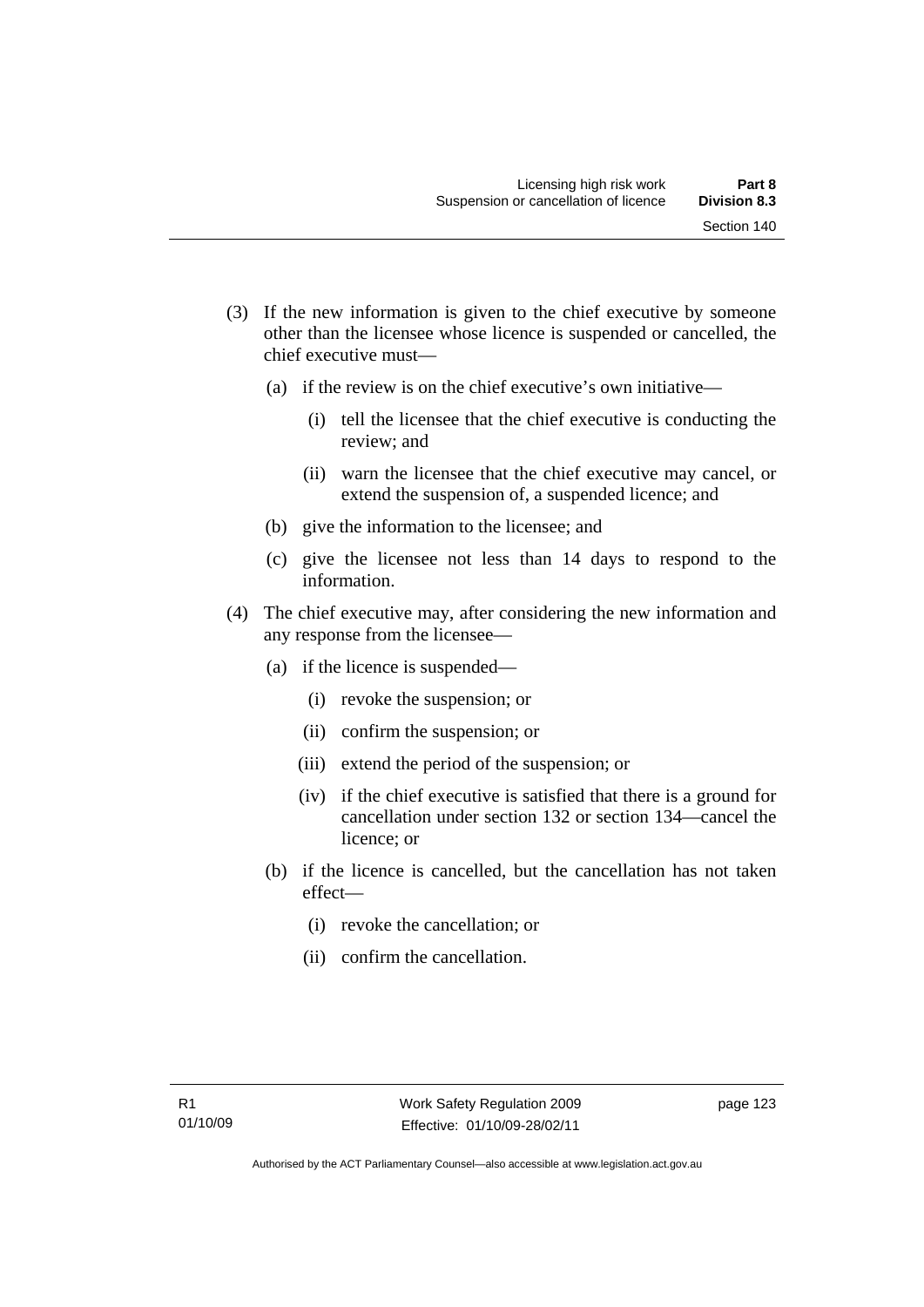- (5) The chief executive must revoke a suspension or cancellation if, after considering the new information, the chief executive is satisfied that—
	- (a) the licence should not have been suspended or cancelled; or
	- (b) the licence would not have been suspended or cancelled if the new information was known to the chief executive at the time of the original consideration.

### **141 Surrender of suspended or cancelled licence**

- (1) If a licence to carry out a class of high risk work is suspended or cancelled under this division, the licensee must surrender the licence to the chief executive not later than—
	- (a) if the licence is suspended—14 days after the day the notice of the suspension is given; or
	- (b) if the licence is cancelled—14 days after the day the cancellation takes effect.

Maximum penalty: 5 penalty units.

- (2) If a surrendered licence includes a class of high risk work that is not suspended or cancelled, the chief executive must issue a licence to the licensee for that class of work at no cost to the licensee.
- (3) The chief executive must return a suspended licence to the licensee if—
	- (a) the suspension period has expired; or
	- (b) the suspension is revoked.
- (4) Subsection (3) does not apply if the licence expires or is further suspended or cancelled under this part.
- (5) An offence against this section is a strict liability offence.

Authorised by the ACT Parliamentary Counsel—also accessible at www.legislation.act.gov.au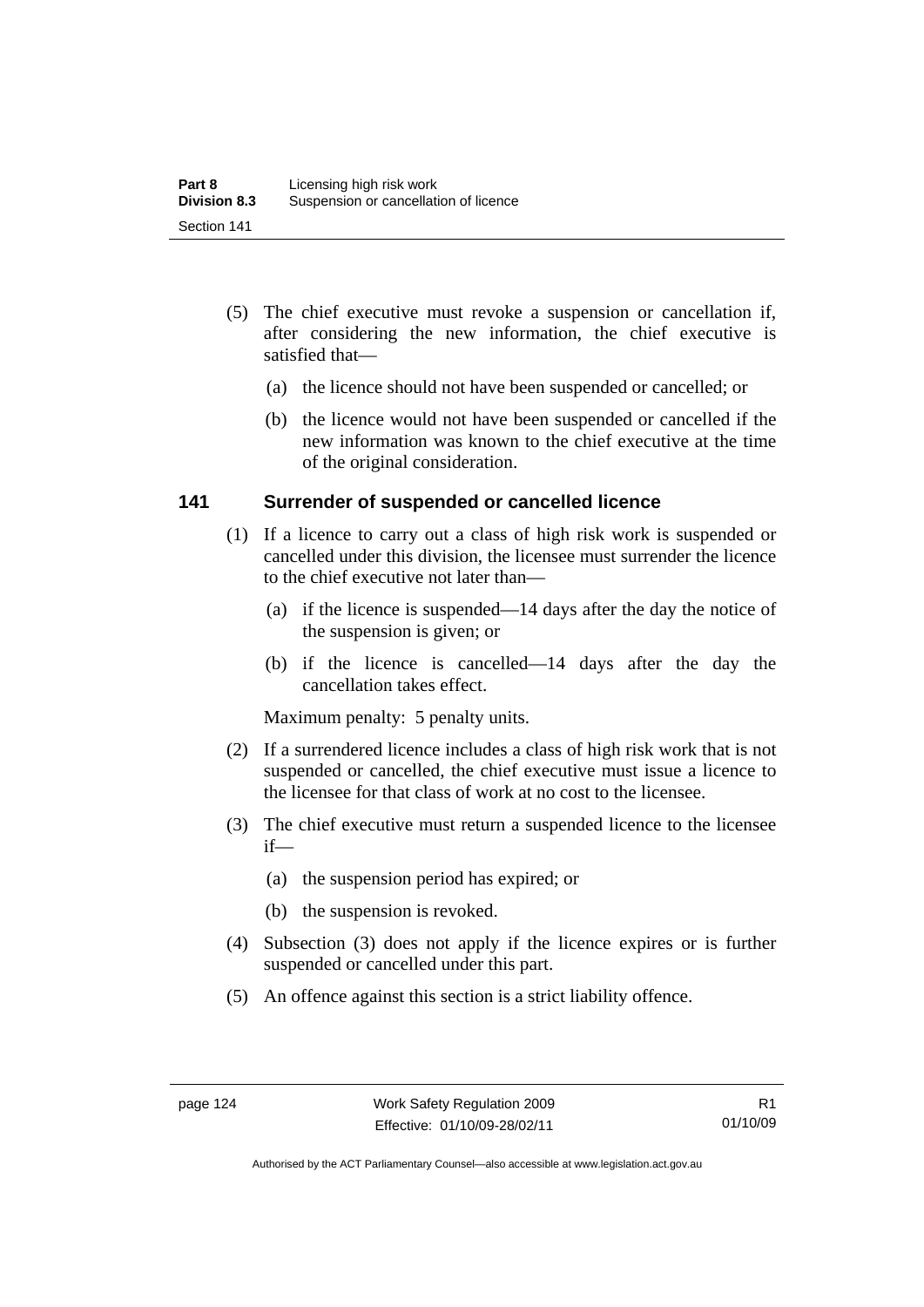### **142 Cooperation with other jurisdictions**

- (1) The chief executive must tell a licensing authority, and the Commonwealth regulatory authority, if—
	- (a) the chief executive has information about a licensee whose licence was issued by the licensing authority; and
	- (b) having regard to the information, the chief executive reasonably believes that the licensee's licence should be suspended or cancelled.
- (2) If the chief executive receives information from a licensing authority about a licensee whose licence was issued by the chief executive, the chief executive must—
	- (a) investigate the matter; and
	- (b) if the chief executive is satisfied that there is a ground for cancellation under section 134 or section 136—take action to suspend or cancel the licence under this part.

## **Division 8.4 Trainees under supervision**

### **143 Supervisor's obligations**

 (1) A supervisor for a trainee must directly supervise the trainee when the trainee is carrying out high risk work.

Maximum penalty: 10 penalty units.

- (2) Subsection (1) does not apply if the supervisor is satisfied on reasonable grounds that—
	- (a) because of the trainee's level of competence, supervision may be reduced; and
	- (b) the reduced level of supervision will not endanger the health and safety of the trainee or someone else.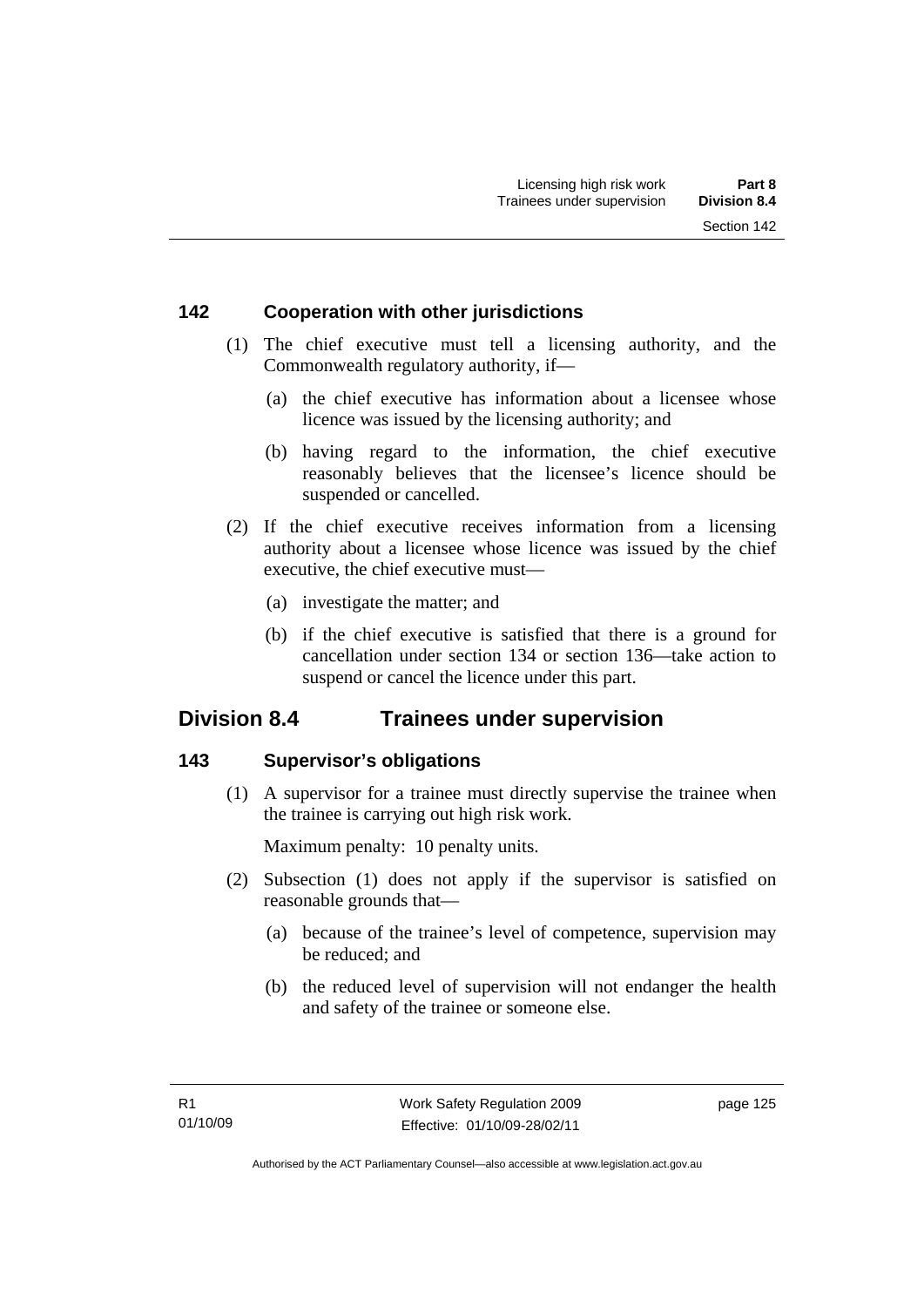(3) A supervisor for a trainee must sign the trainee's record each day the trainee carries out high risk work under the supervisor's supervision.

Maximum penalty: 5 penalty units.

 (4) A supervisor for a trainee must ensure that the trainee receives directions, demonstrations and training appropriate to the trainee's level of competence for the high risk work the trainee is carrying out.

Maximum penalty: 10 penalty units.

(5) An offence against subsection (3) or (4) is a strict liability offence.

### **144 Trainee's obligations**

- (1) A trainee must keep a written record of the following for each day the trainee carries out high risk work:
	- (a) the trainee's name and address;
	- (b) the name of the registered training organisation that is training the trainee;
	- (c) the date and times the work was carried out;
	- (d) if the trainee carried out the work for an employer—the name and address of the employer;
	- (e) the signature, full name and licence number of the trainee's supervisor for the work;
	- (f) a description of the work carried out including the type of equipment used for the work and the result of the work.

Maximum penalty: 5 penalty units.

(2) An offence against this section is a strict liability offence.

Authorised by the ACT Parliamentary Counsel—also accessible at www.legislation.act.gov.au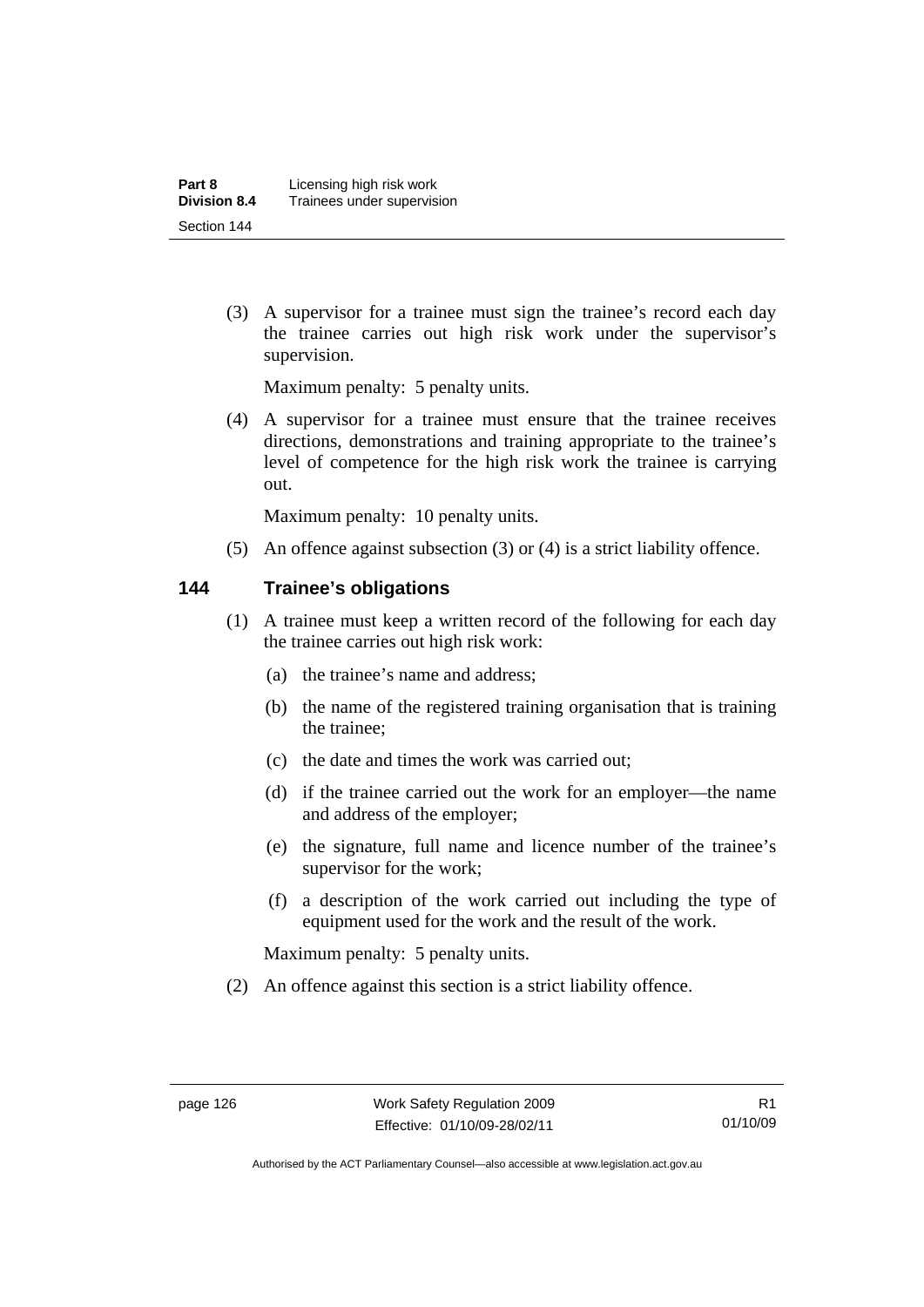# **Division 8.5 Training and assessment**

### **145 Training and assessment**

- (1) Before applying for a statement of attainment for a class of high risk work, a person must undertake training by completing 1 or more of the following in relation to the work:
	- (a) a unit of competency in a training package;
	- (b) a course accredited by the registered training organisation for a statement of attainment.
- (2) A unit of competency or course mentioned in subsection (1) must be provided, in accordance with the Australian quality training framework, by—
	- (a) a registered training organisation; or
	- (b) a person under the supervision of a registered training organisation; or
	- (c) a person in partnership with a registered training organisation.
- (3) Training of a person in a unit of competency or course mentioned in subsection (1) must consist of—
	- (a) structured training; and
	- (b) practical training and experience.
- (4) Practical training may be provided—
	- (a) in the workplace as part of the person's work; or
	- (b) in a training facility that includes a simulated workplace; or
	- (c) by a combination of training mentioned in paragraphs (a) and (b).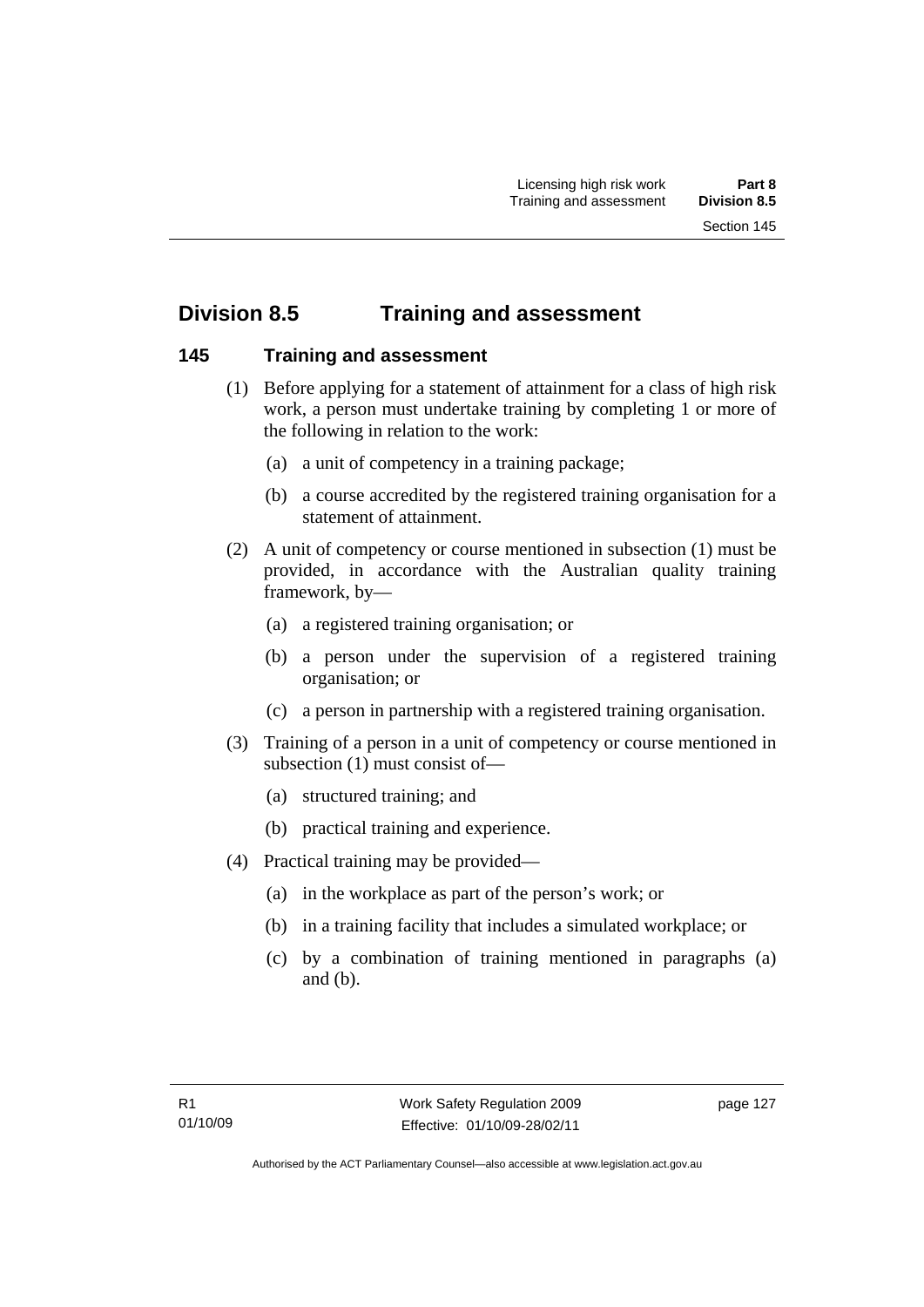| Part 8              | Licensing high risk work |
|---------------------|--------------------------|
| <b>Division 8.5</b> | Training and assessment  |
| Section 146         |                          |

- (5) A person who undertakes training in a unit of competency or course under this section must be assessed for competency—
	- (a) by an assessor on behalf of the registered training organisation that provides, or is involved in providing, the unit of competency or course; and
	- (b) in accordance with the requirements of the unit or course.

### **146 Chief executive may issue directions**

- (1) This section applies if a class of high risk work does not have—
	- (a) any nationally endorsed unit of competency; or
	- (b) any course accredited for a statement of attainment.
- (2) The chief executive may direct that a particular unit of competency be completed for a statement of attainment for the class of work.
- (3) A direction under this section is a notifiable instrument.

*Note* A notifiable instrument must be notified under the Legislation Act.

### **147 Exemption from training**

A registered training organisation may exempt a person from all or part of training under section 145 if satisfied that the person has qualifications or previous training that satisfies the requirements for the exempted training.

### **148 Assessor qualifications**

- (1) A person (an *assessor*) may assess a person undertaking a unit of competency or accredited course only if the assessor—
	- (a) has the following requirements under the Australian quality training framework standards for registered training organisations:
		- (i) workplace assessor competencies;

Authorised by the ACT Parliamentary Counsel—also accessible at www.legislation.act.gov.au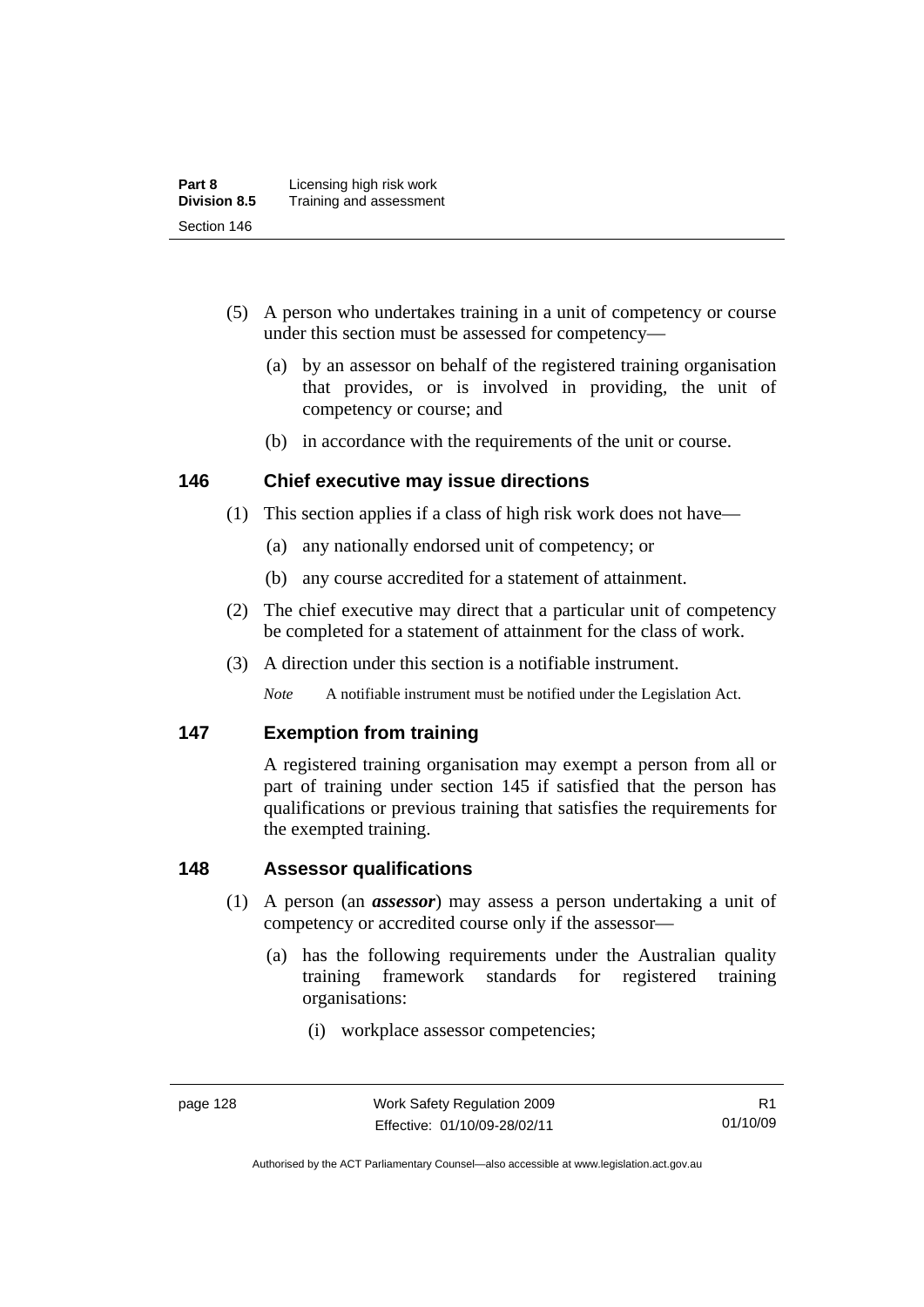- (ii) relevant current industry experience;
- (iii) vocational competencies; and
- (b) either—
	- (i) is a licensee for the class of high risk work to be assessed and has been a licensee or held a certificate of competency under the repealed regulation or a corresponding law for a total of at least 2 years; or
	- (ii) holds a certificate of competency issued under the repealed regulation or a corresponding law, and has held the certificate for at least 2 years; and
- (c) either—
	- (i) is approved in writing by the chief executive; or
	- (ii) satisfies the criteria agreed in writing by the chief executive and the registered training organisation that provides the unit or course.
- (2) The chief executive may issue guidelines about the approval of an assessor.
- (3) A guideline is a notifiable instrument.

*Note* A notifiable instrument must be notified under the Legislation Act.

(4) In this section:

*repealed regulation* means the *Occupational Health and Safety (Certification of Plant Users and Operators) Regulation 2000* in force at any time before the commencement of this section.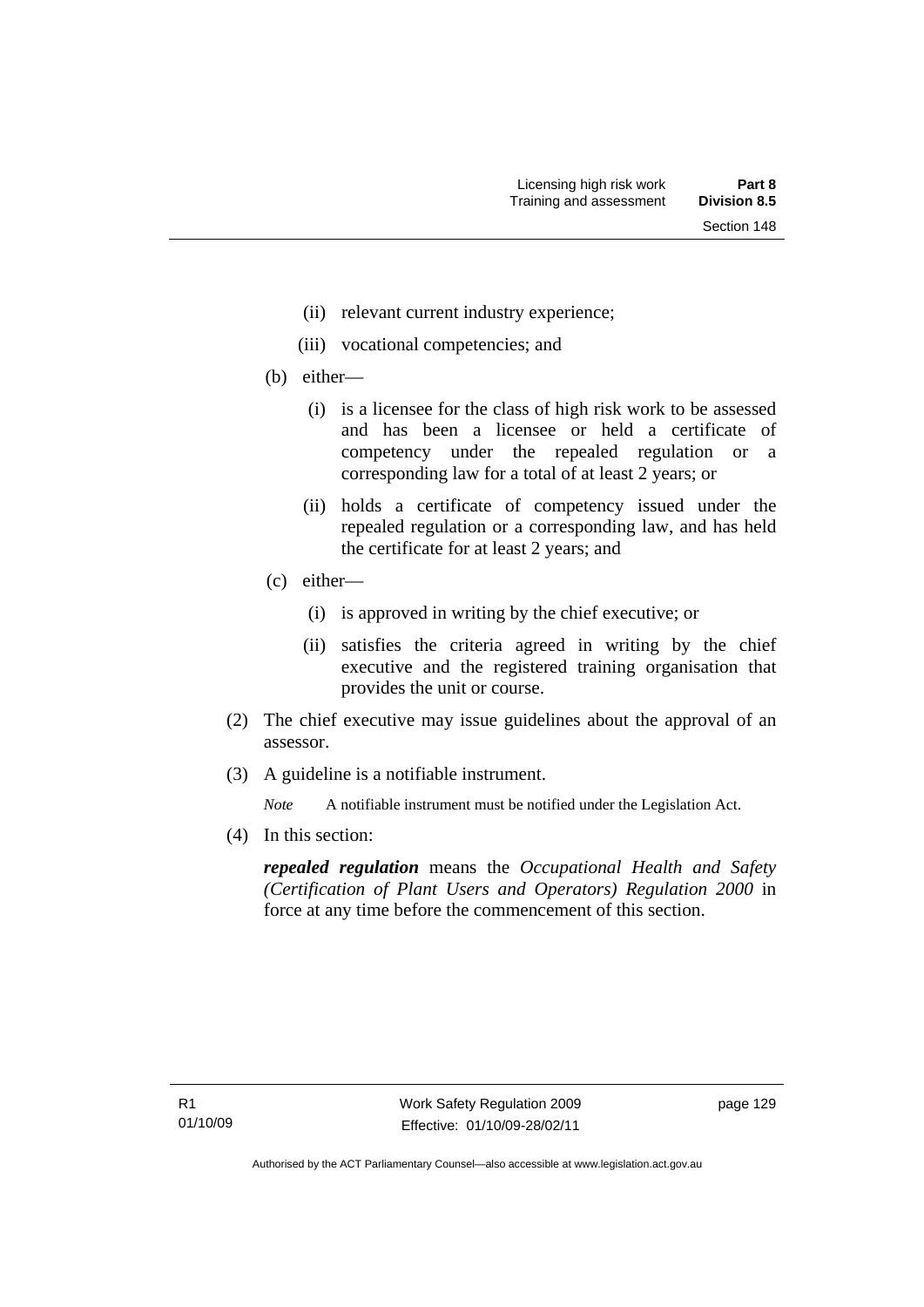### **149 Statement of attainment**

- (1) A person may apply to a registered training organisation for a statement of attainment for a class of high risk work.
- (2) The registered training organisation may issue the statement of attainment to the person if satisfied that the person—
	- (a) has completed the training mentioned in section 145 for which the person is not exempt; and
	- (b) has been assessed and meets the competency standard for the class of high risk work; and
	- (c) has the necessary knowledge to carry out the class of high risk work; and
	- (d) can safely carry out the class of high risk work under workplace conditions; and
	- (e) has sufficient knowledge of the English language to carry out the high risk work in accordance with the competency standard for the work.
- (3) A statement of attainment issued by the registered training organisation to a person must state that the person has met the competency standard for the class of high risk work for which the statement is issued.

### **150 Registered training organisation—agreement with chief executive to provide training and assessment**

A registered training organisation may provide training in a unit of competency or course mentioned in section 145 (1) or section 146 (2), and issue a statement of attainment for the training, to a person only if the organisation—

 (a) has told the chief executive that it intends to provide training and issue statements; and

Authorised by the ACT Parliamentary Counsel—also accessible at www.legislation.act.gov.au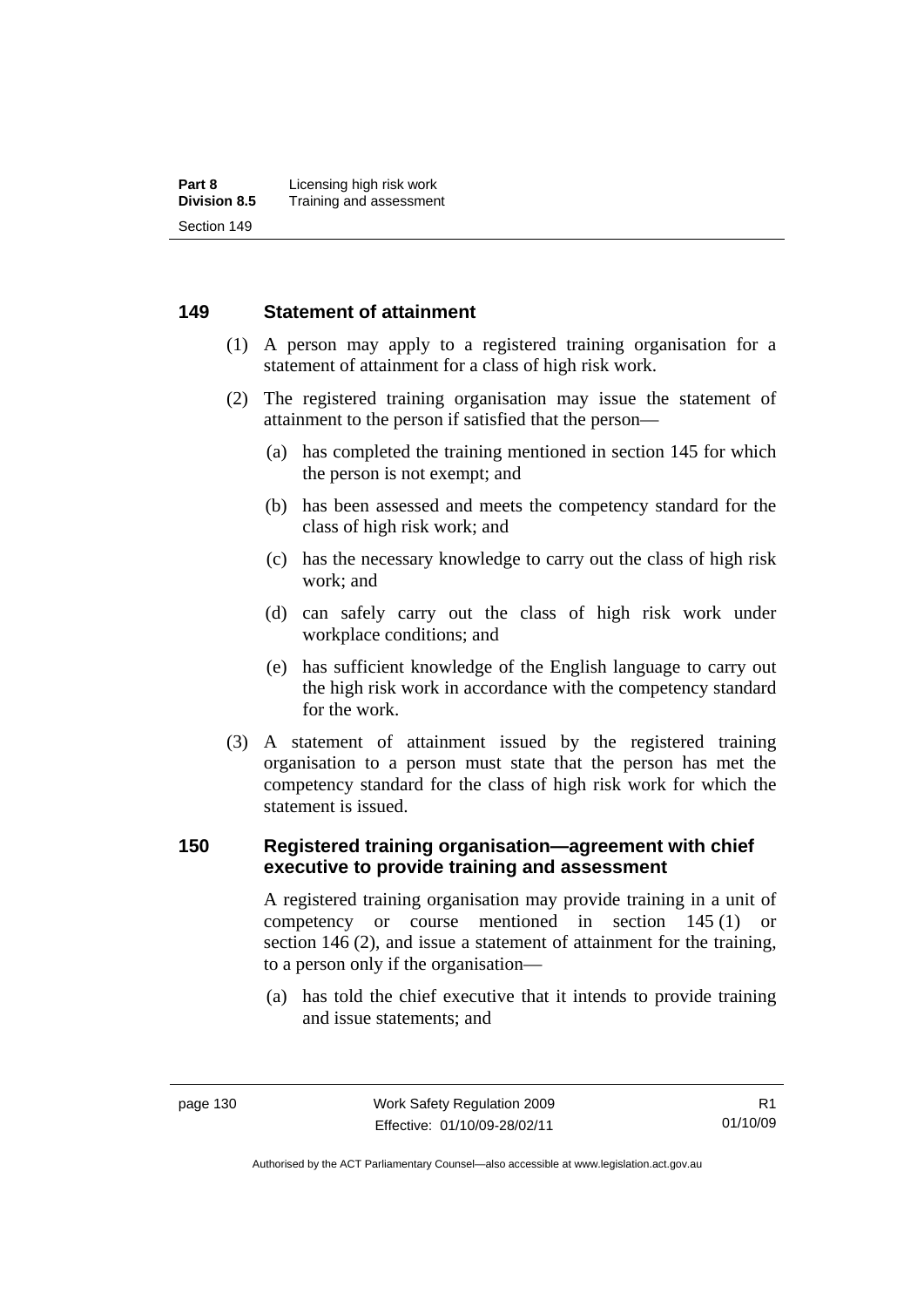(b) has entered into an agreement with the chief executive about the training and issue of statements.

### **151 Improperly issuing statement of attainment**

A person commits an offence if the person—

- (a) issues a statement of attainment; and
- (b) either—
	- (i) knows the statement is not issued in accordance with this part; or
	- (ii) is reckless about whether the statement is issued in accordance with this part.

Maximum penalty: 30 penalty units.

## **152 Improperly obtaining statement of attainment**

A person (the *first person*) commits an offence if—

- (a) the first person does something with the intention of dishonestly influencing another person to issue a statement of attainment; and
- (b) the other person issues a statement of attainment to the first person.

Maximum penalty: 30 penalty units.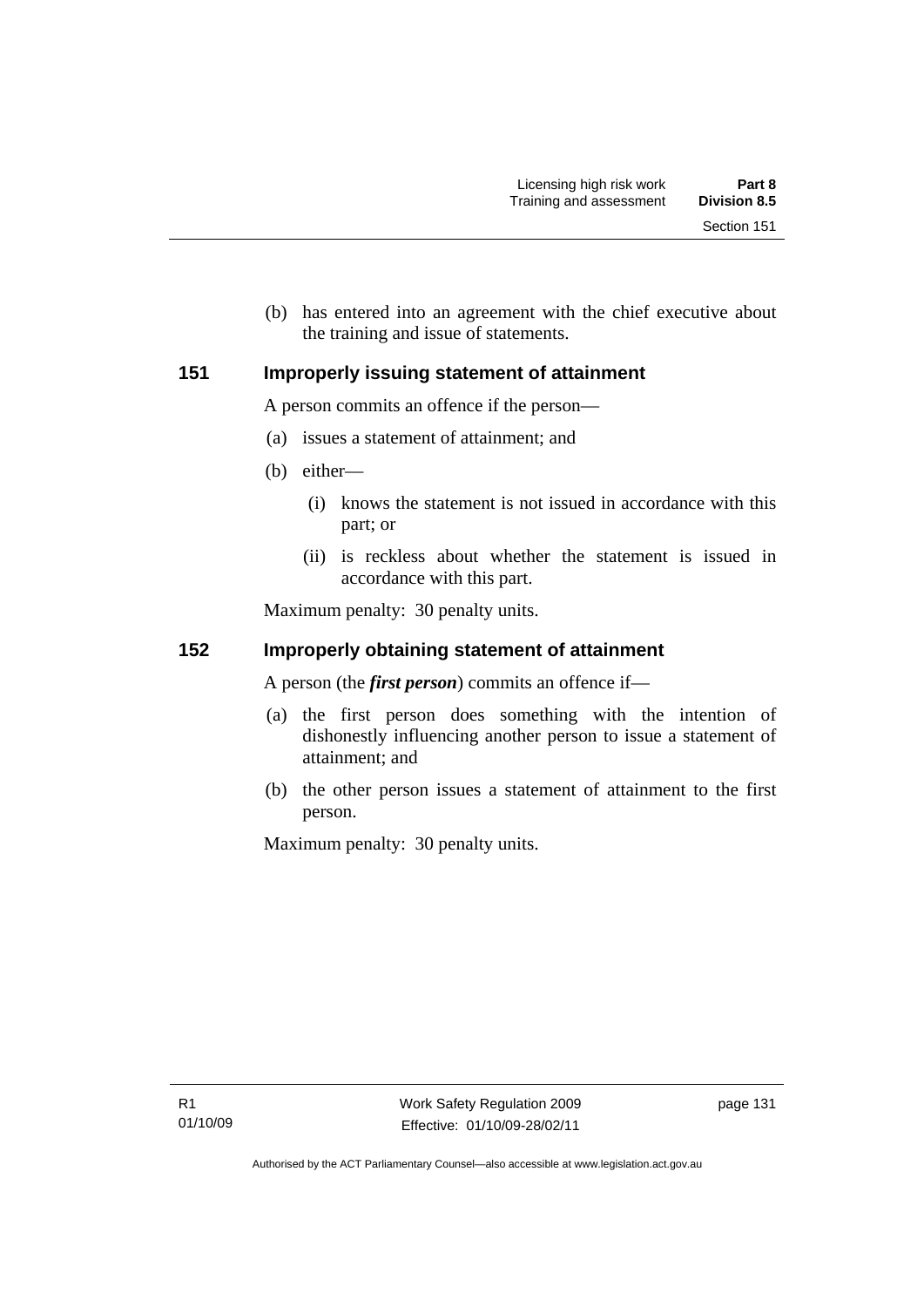**Part 8 Licensing high risk work**<br>**Division 8.6** Administration **Division 8.6** Administration Section 153

# **Division 8.6 Administration**

#### **153 Keeping and providing records of training and assessment**

- (1) A registered training organisation that is responsible for training and assessing a person for a statement of attainment under division 8.5 (Training and assessment) must keep a record of the person's training and assessment.
- (2) If the chief executive asks a registered training organisation in writing to give the chief executive the following records, the organisation must give the records to the chief executive within 14 days after the day the request is made:
	- (a) records relating to the training and assessment of a person who has applied to the organisation for a statement of attainment;
	- (b) records relating to a person to whom the organisation has issued a statement of attainment;
	- (c) records relating to an assessor or assessments by an assessor.

#### **154 Cooperation with licensing authorities**

- (1) The chief executive must cooperate with licensing authorities in the exchange of information.
- (2) The chief executive may provide information relevant to the issue of, or failure to issue, a licence to carry out high risk work in relation to the following:
	- (a) people who apply for licences for classes of high risk work;
	- (b) licensees;
	- (c) assessors;
	- (d) registered training organisations.

Authorised by the ACT Parliamentary Counsel—also accessible at www.legislation.act.gov.au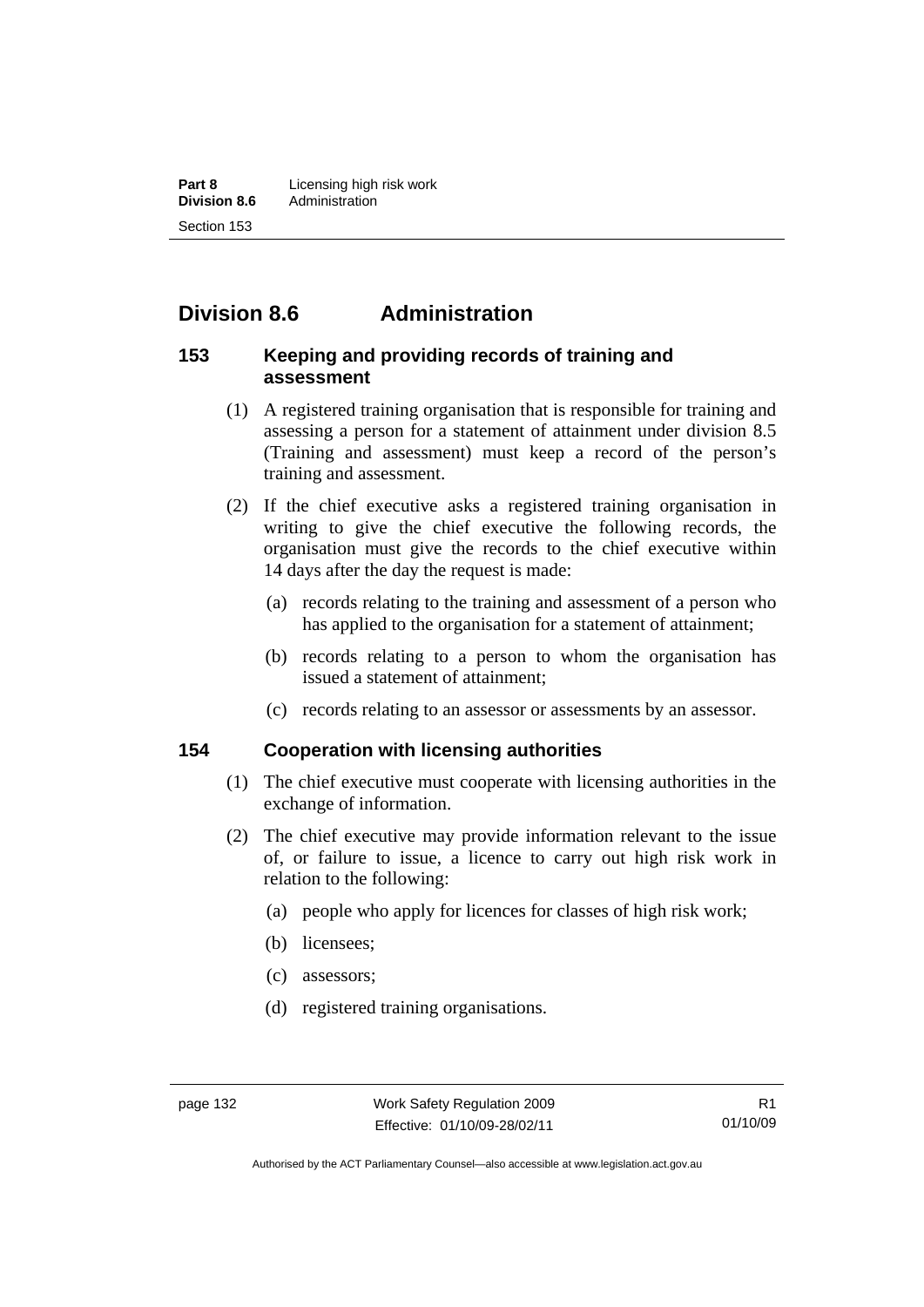#### **155 Cooperation with registered training organisations**

- (1) The chief executive must cooperate with registered training organisations in the ACT and the States in the exchange of information.
- (2) The chief executive may provide information relevant to the issue of, or failure to issue, a statement of attainment for a class of high risk work in relation to the following:
	- (a) people who apply for statements of attainment for classes of high risk work;
	- (b) people who apply for licences for classes of high risk work;
	- (c) licensees;
	- (d) assessors;
	- (e) registered training organisations.

# **Division 8.7 Exemptions**

# **156 Application for exemption**

- (1) A person conducting a business or undertaking may apply to the chief executive to exempt a class of high risk work at a workplace from this part.
	- *Note 1* If a form is approved under the Act, s 229 for this provision, the form must be used.
	- *Note 2* A fee may be determined under the Act, s 228 for this provision.
- (2) The application must state the following:
	- (a) the class of high risk work to be exempt;
	- (b) the workplace for which the exemption is sought;
	- (c) the person nominated to carry out the high risk work;
	- (d) the time for which the exemption is sought;

page 133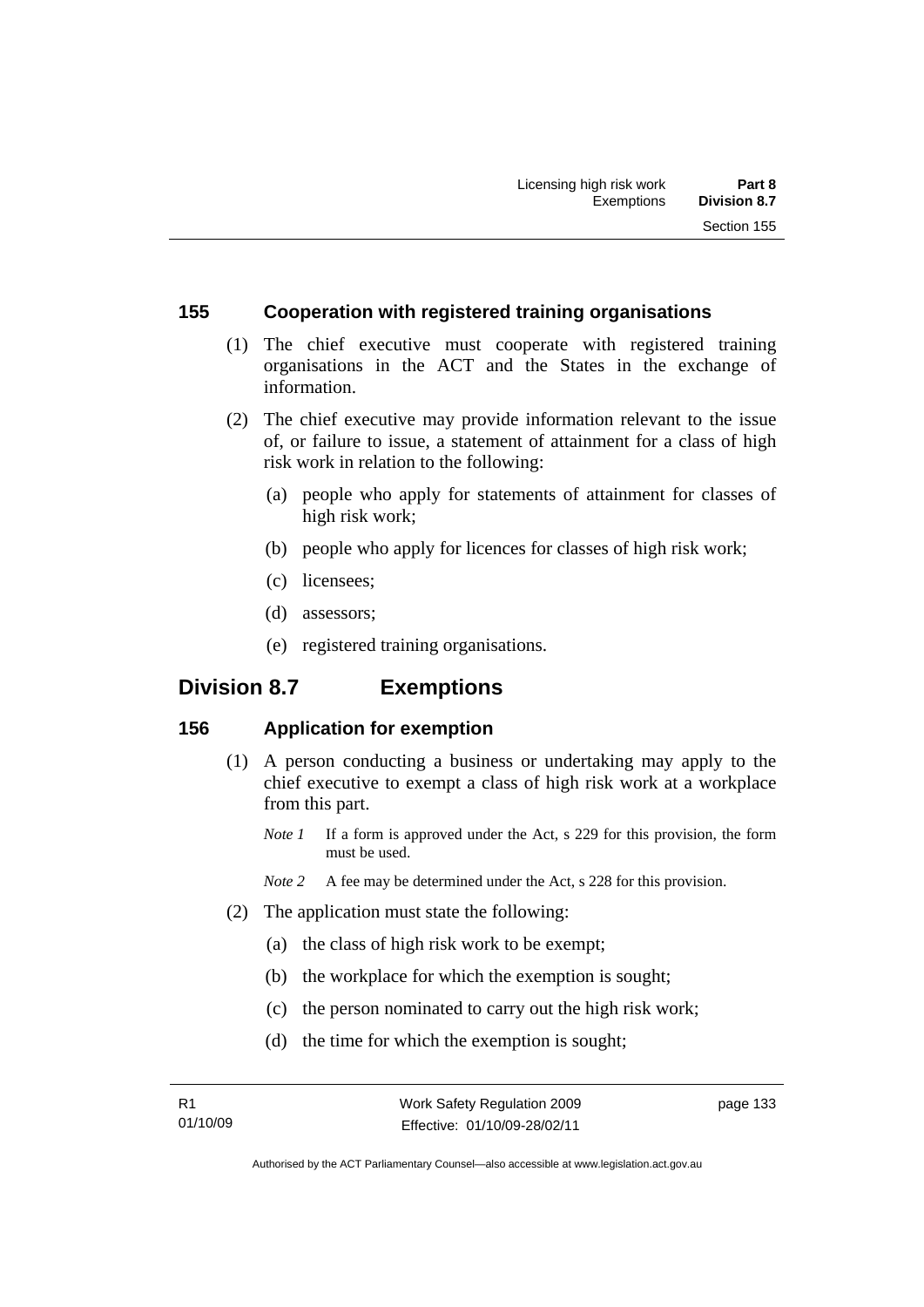- (e) the reasons the exemption is sought;
- (f) the steps the applicant will take to ensure the high risk work is carried out safely.
- (3) The application must be accompanied by any further document or information required by the chief executive that is relevant to the application.
- (4) A person conducting a business or undertaking at a workplace commits an offence if the person—
	- (a) applies for an exemption in relation to the workplace; and
	- (b) does not consult people at the workplace about the application before the application is made.

Maximum penalty: 30 penalty units.

#### **157 Grant of exemption**

- (1) If a person conducting a business or undertaking at a workplace applies for an exemption, the chief executive must—
	- (a) grant the exemption; or
	- (b) refuse to grant the exemption.
- (2) The chief executive must not grant an exemption unless satisfied that—
	- (a) the reasons for the exemption are reasonable; and
	- (b) the person nominated to carry out the high risk work is competent; and
	- (c) the applicant will take the steps stated in the application to ensure the high risk work is carried out safely; and
	- (d) the high risk work will be carried out safely.

Authorised by the ACT Parliamentary Counsel—also accessible at www.legislation.act.gov.au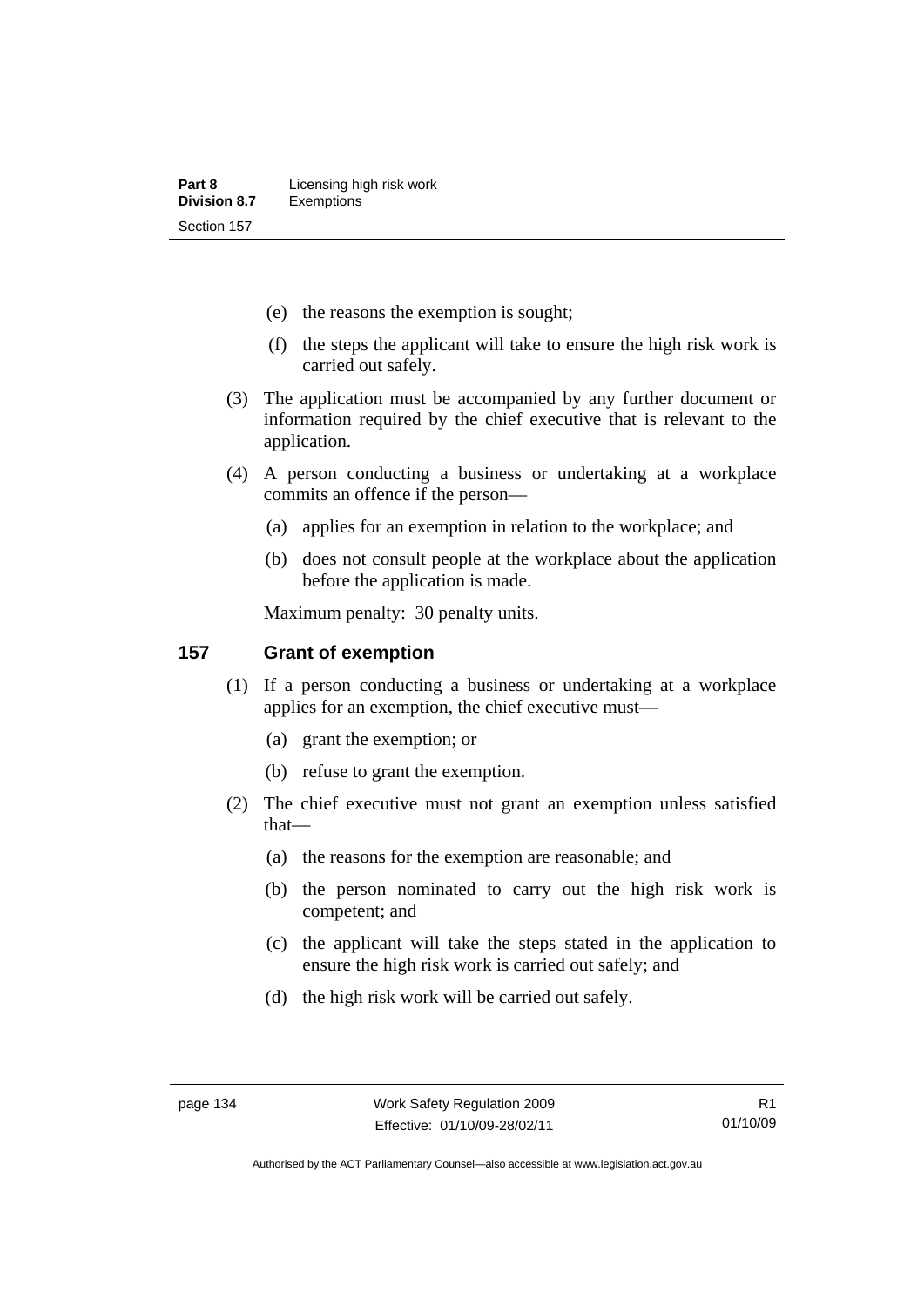- (3) If the chief executive refuses to grant an exemption, the chief executive must give the applicant written reasons for the refusal.
	- *Note* Power to make a statutory instrument includes power to amend or repeal the instrument. The power to amend or repeal the instrument is exercisable in the same way, and subject to the same conditions, as the power to make the instrument (see Legislation Act, s 46).

# **158 Exemption conditions**

- (1) The chief executive may grant an exemption on conditions.
- (2) The conditions may include the following:
	- (a) that the applicant take particular steps to manage risk;
	- (b) that the applicant monitor the high risk work;
	- (c) that the applicant monitor the health of anyone at the workplace affected by the exemption;
	- (d) that the applicant keep records about the high risk work;
	- (e) that the applicant provide information, instruction and training to stated people at the workplace;
	- (f) that the applicant use a stated system of work;
	- (g) that the applicant report to the chief executive on any of the matters set out in paragraphs (a) to (f);
	- (h) that the exemption be granted for a stated time;
	- (i) that the high risk work be carried out by a stated person;
	- (j) limiting the high risk work that may be carried out at the workplace;
	- (k) that the applicant give notice of the exemption to anyone affected by the exemption.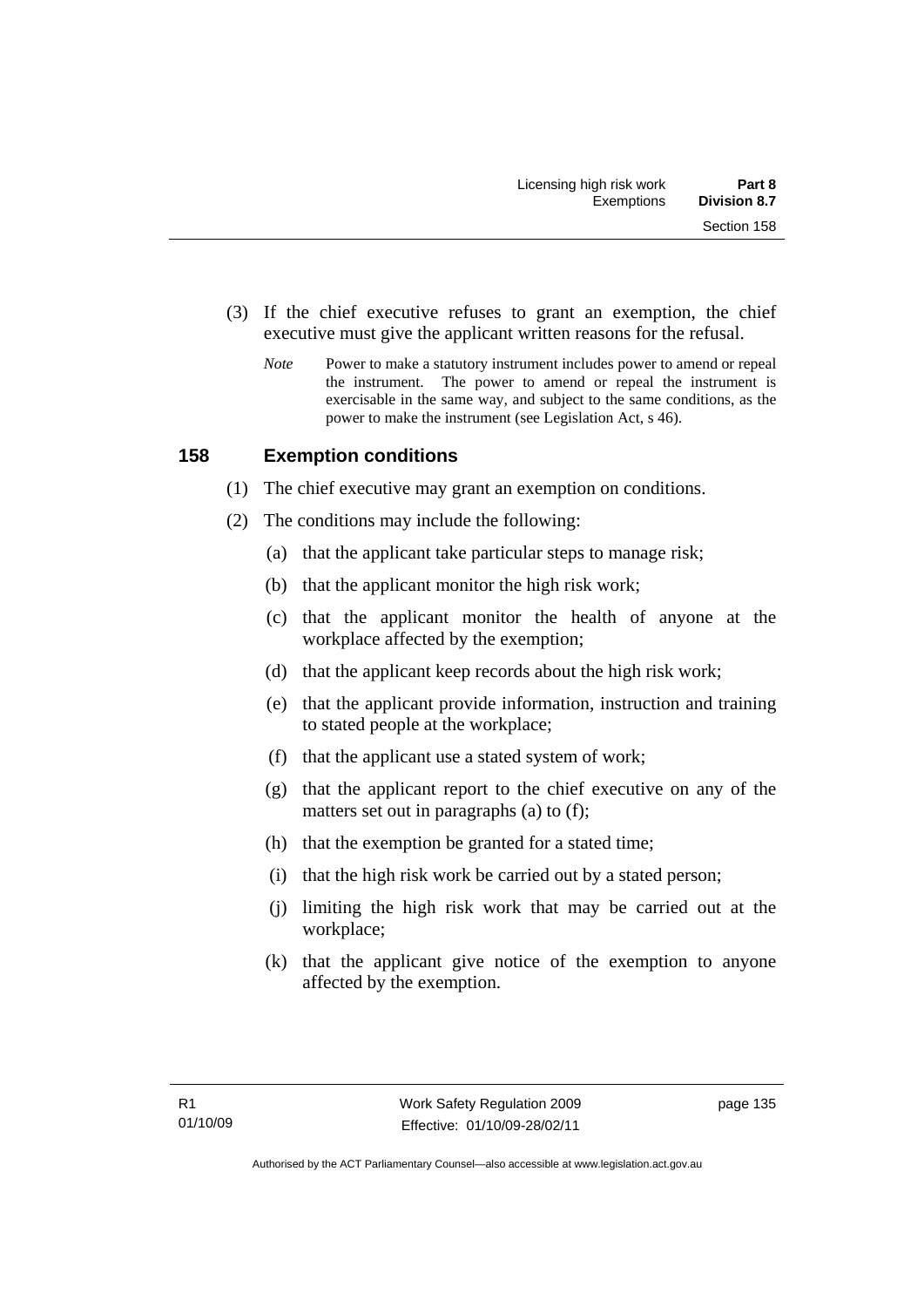### **159 Failing to comply with condition of exemption**

- (1) A person commits an offence if—
	- (a) the person is granted an exemption for a class of high risk work at a workplace on conditions; and
	- (b) the person directs or allows someone else to carry out the work at the workplace in breach of the conditions.

Maximum penalty: 30 penalty units.

(2) An offence against this section is a strict liability offence.

### **160 Notice of exemption**

- (1) The chief executive must—
	- (a) give written notice of an exemption to the applicant; and
	- (b) publish the notice in a daily newspaper; and
	- (c) give a copy of the notice to the licensing authority in each other State.
	- *Note State* includes the Northern Territory (see Legislation Act, dict, pt 1, def *State*).
- (2) A notice is a notifiable instrument.

*Note* A notifiable instrument must be notified under the Legislation Act.

# **Division 8.8 Miscellaneous**

#### **161 Chief executive may make inquiries**

The chief executive may make inquiries about the authenticity of documents accompanying an application under this part.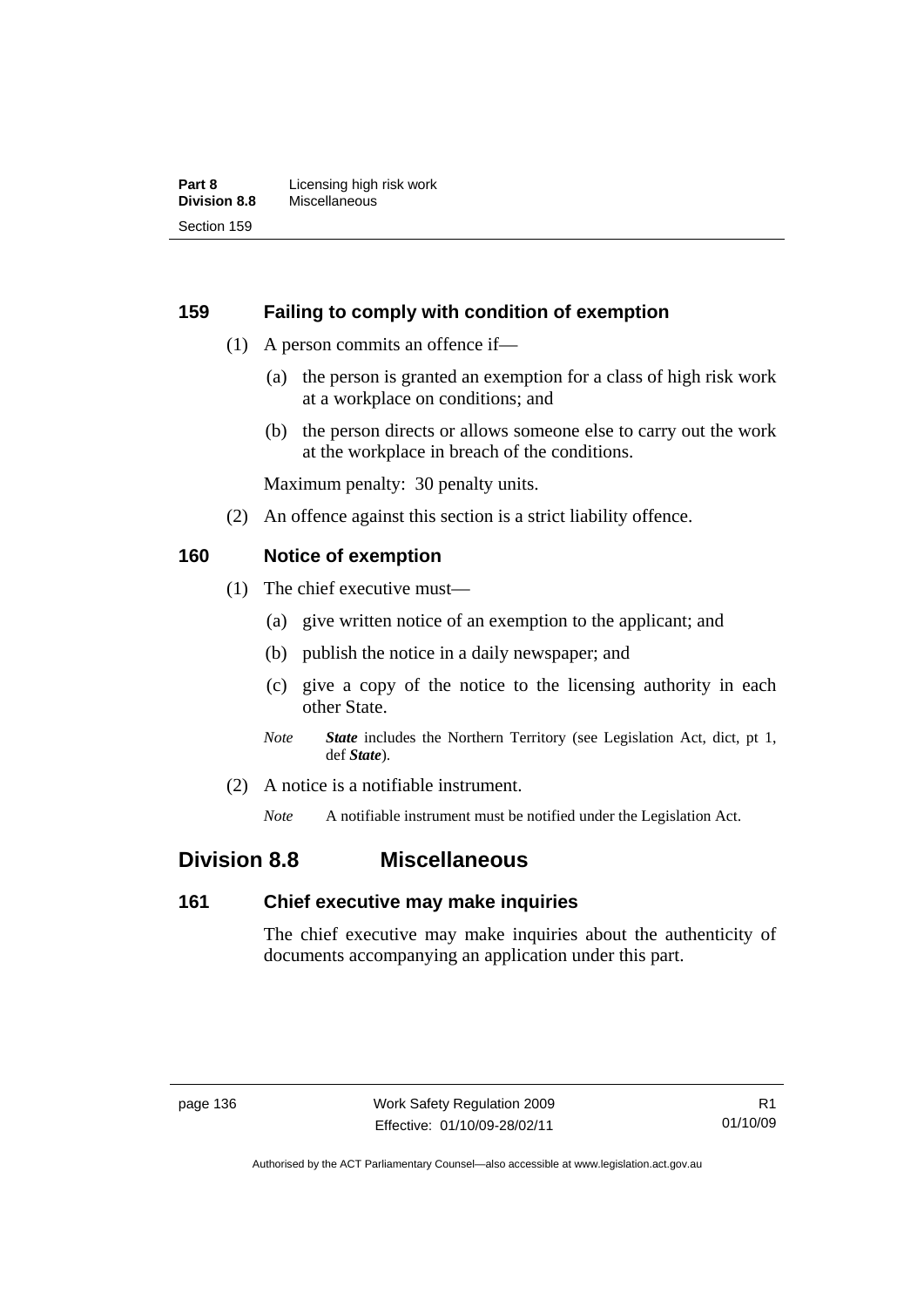#### **162 Guidelines**

- (1) The chief executive may issue or approve guidelines for this part.
- (2) A guideline may provide for any matter relating to the issue of a licence to carry out high risk work.

#### **Examples**

- 1 guidelines for the procedure to apply for a licence
- 2 guidelines for the assessment of a person undertaking training
- 3 guidelines for the issue of a statement of attainment
- 4 guidelines for the issue of a licence to carry out high risk work
- *Note* An example is part of the regulation, is not exhaustive and may extend, but does not limit, the meaning of the provision in which it appears (see Legislation Act, s 126 and s 132).
- (3) A guideline is a notifiable instrument.

*Note* A notifiable instrument must be notified under the Legislation Act.

#### **163 Production of licence etc on request**

- (1) A person carrying out high risk work must produce the person's licence to carry out the work, and a sample of the person's usual signature or other form of identification, if asked to do so by—
	- (a) the chief executive; or
	- (b) an inspector; or
	- (c) the Commonwealth regulatory authority; or
	- (d) someone else authorised to ask for the production of a licence or a recognised qualification to carry out high risk work under a corresponding law.

Maximum penalty: 5 penalty units.

page 137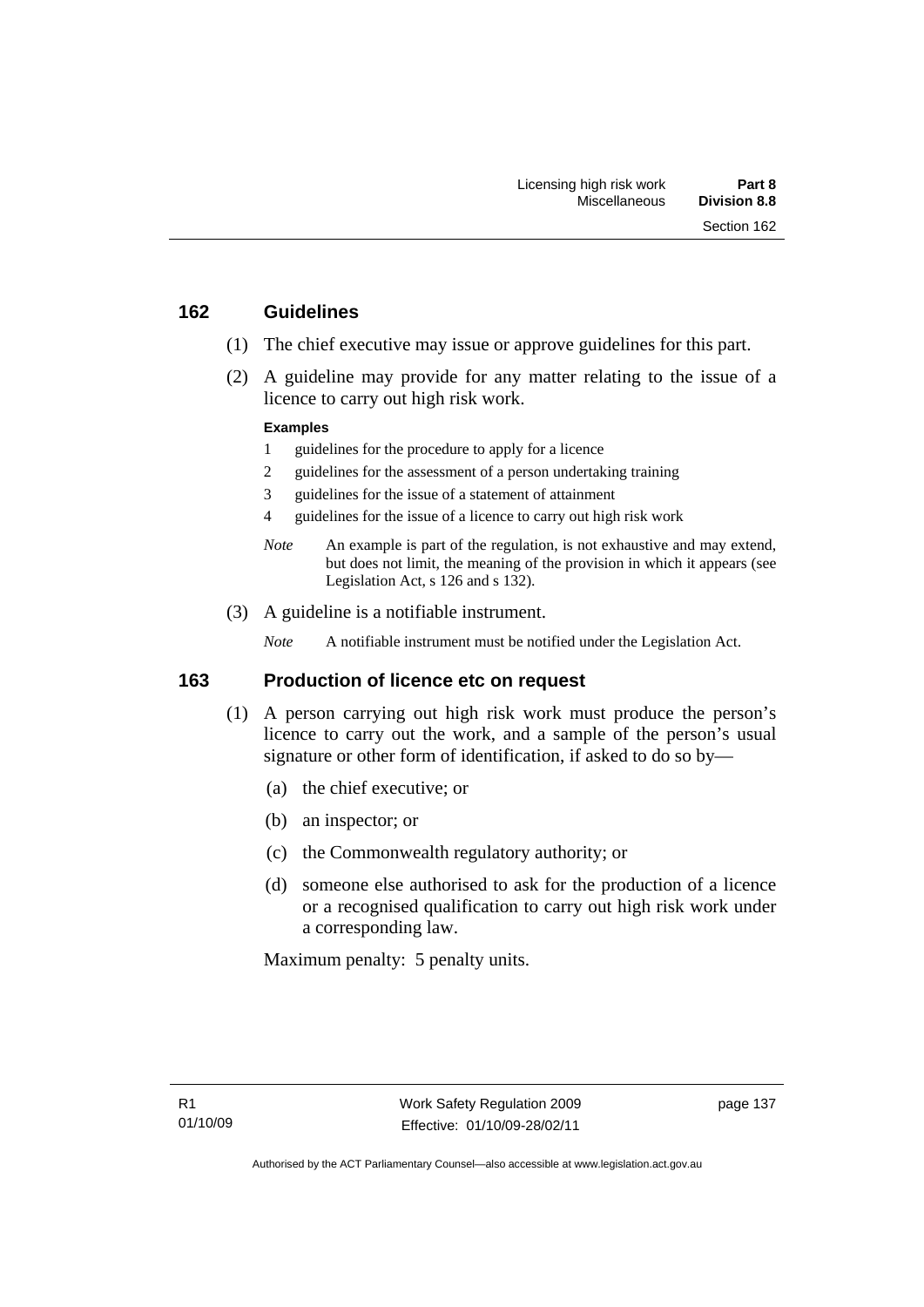| Part 8              | Licensing high risk work |
|---------------------|--------------------------|
| <b>Division 8.8</b> | <b>Miscellaneous</b>     |
| Section 163         |                          |

- (2) A person granted an exemption under division 8.7 (Exemptions) must produce the notice of exemption given by the chief executive for the exemption if asked to do so by—
	- (a) the chief executive; or
	- (b) an inspector; or
	- (c) the Commonwealth regulatory authority; or
	- (d) someone else authorised to ask for the production of a notice of exemption under a corresponding law.

Maximum penalty: 5 penalty units.

- (3) A trainee carrying out high risk work must produce the trainee's record of training under section 144 (Trainee's obligations) if asked to do so by—
	- (a) the chief executive; or
	- (b) an inspector; or
	- (c) the Commonwealth regulatory authority; or
	- (d) someone else authorised to ask for the production of the trainee's training records under a corresponding law.

Maximum penalty: 5 penalty units.

(4) An offence against this section is a strict liability offence.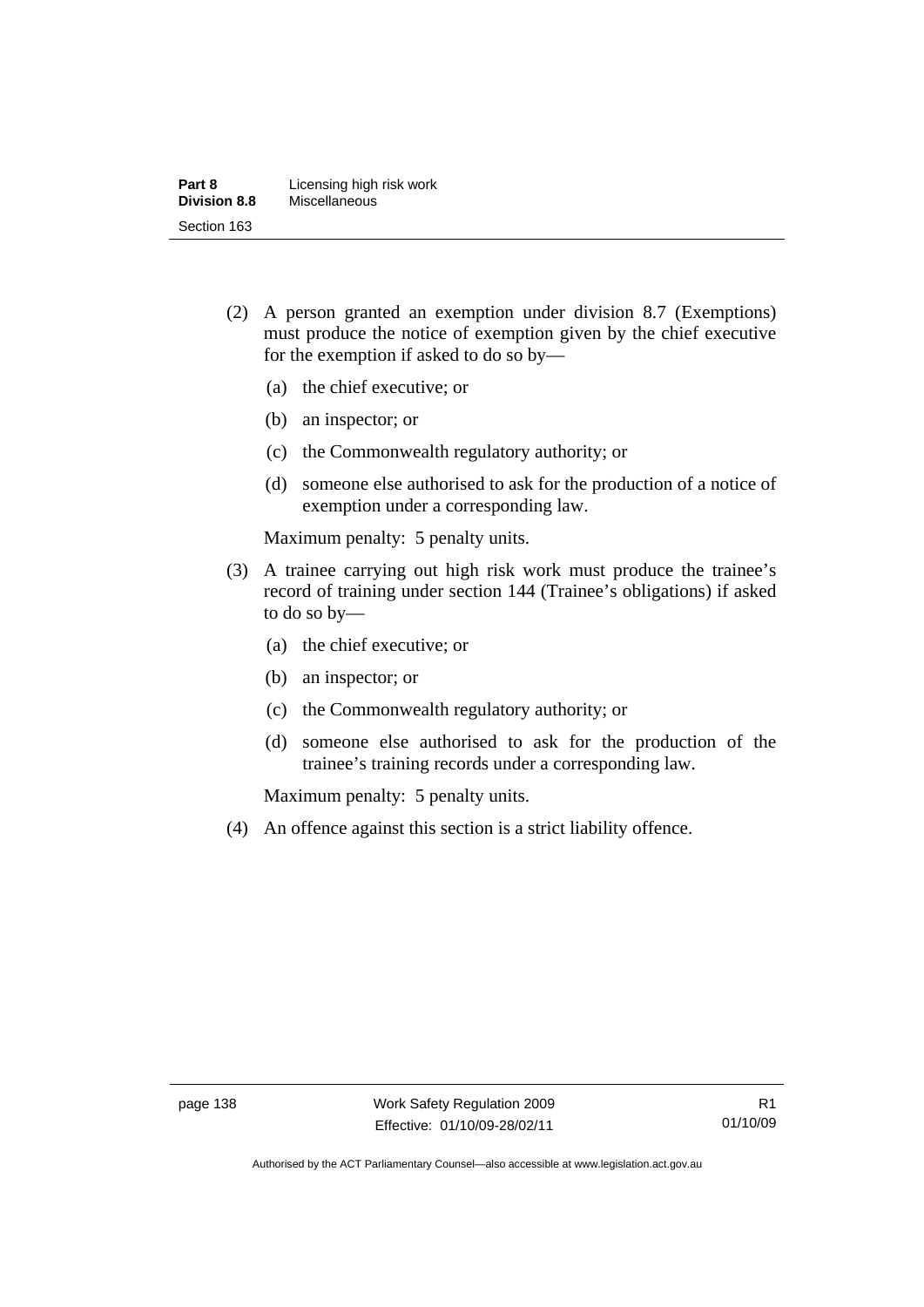# **164 Production of information etc on request**

 (1) This section applies if, under this part, the chief executive asks a person who is licensed to carry out high risk work to give the chief executive a document or information the chief executive considers relevant.

*Note* The Legislation Act, s 170 and s 171 deal with the application of the privilege against selfincrimination and client legal privilege.

- (2) The person must give the document or information to the chief executive within—
	- (a) 14 days after the day the chief executive asks for the document or information; or
	- (b) if the chief executive states another time to provide the document or information—that time.

Maximum penalty: 5 penalty units.

(3) An offence against this section is a strict liability offence.

# **165 Licensee's change of address**

 (1) If a person who is licensed to carry out high risk work changes address, the person must tell the chief executive in writing the new address within 14 days after the day the person's address changes.

Maximum penalty: 5 penalty units.

(2) An offence against this section is a strict liability offence.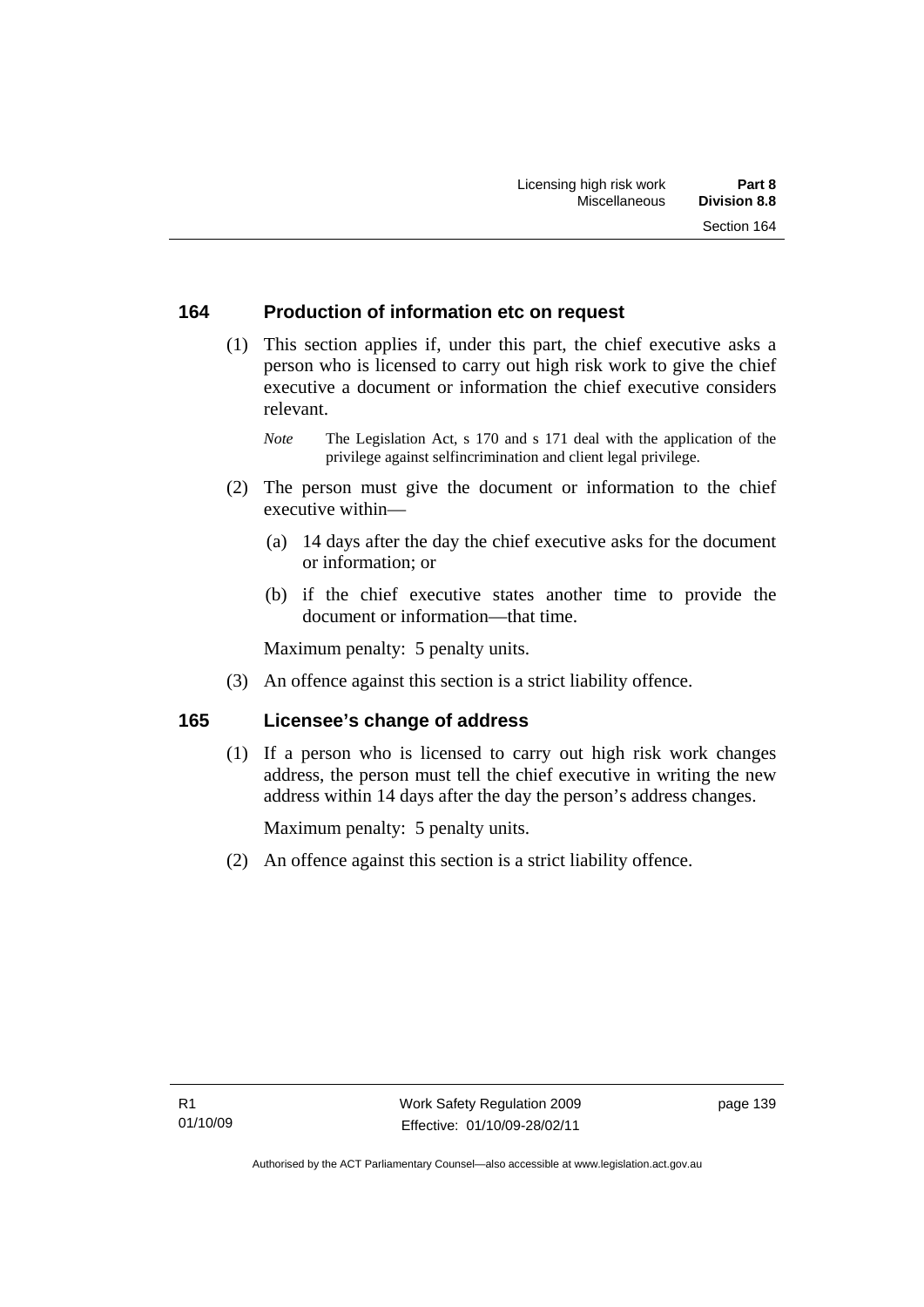# **Part 9 Construction induction training**

# **Division 9.1 Definitions—pt 9**

#### **166 Definitions—pt 9**

In this part:

*AQF*—see *Australian qualifications framework*.

*AQTF*—see *Australian quality training framework*.

*Australian qualifications framework* (or *AQF*) means the policy framework that defines all qualifications recognised nationally in post-compulsory education and training in Australia.

*Australian quality training framework* (or *AQTF*) means the national quality arrangements for the vocational education and training system agreed to by the Ministerial Council.

*Commonwealth regulatory authority* means the government authority responsible for administering the *Occupational Health and Safety Act 1991* (Cwlth).

*construction induction training* means construction induction training under division 9.3.

*construction induction training card*—

- (a) means a construction induction training card issued by the chief executive under section 177; and
- (b) in divisions 9.2 and 9.6, includes a card or certificate issued by a licensing authority under a corresponding law to a person who has completed induction training for the construction industry.

*construction site* means a workplace at which construction work is carried out.

R1 01/10/09

Authorised by the ACT Parliamentary Counsel—also accessible at www.legislation.act.gov.au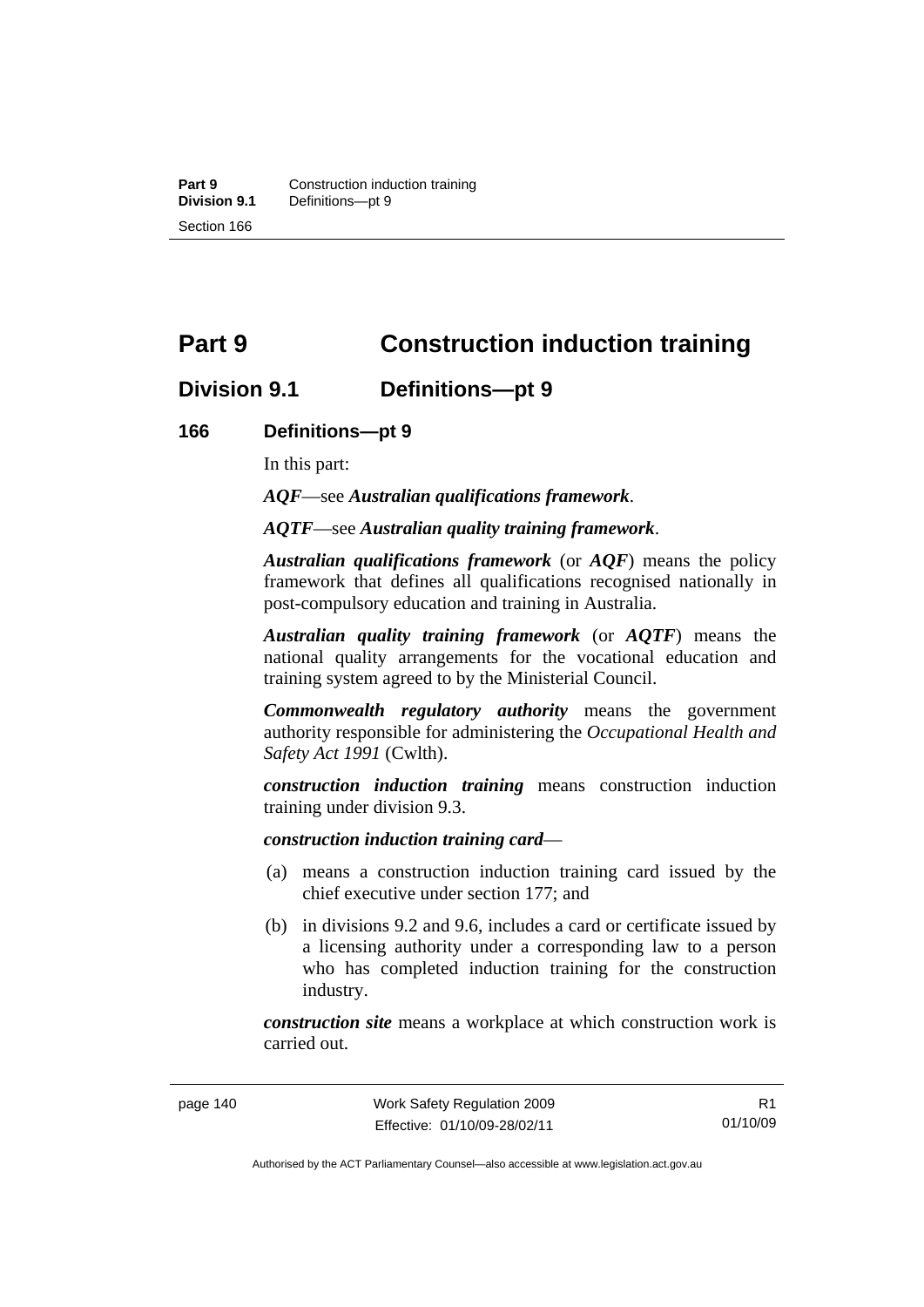*construction work* means any work carried out on or near a construction site in relation to the construction of a structure—

- (a) including the following:
	- (i) demolishing or dismantling all or part of the structure and removing from the site anything resulting from the demolition or dismantlement;
	- (ii) assembling prefabricated elements to form the structure or disassembling the prefabricated elements that formed the structure;
	- (iii) excavation, landscaping, preparatory work or site preparation carried out on the site;
	- (iv) work carried out under water, including on a buoy, an obstruction to navigation, a raft, ship or wreck; but
- (b) not including exploring for, or extracting, minerals or preparatory work in relation to the extraction carried out where exploration or extraction is carried out.

*corresponding law* means a law mentioned in schedule 2.

*licensing authority* means the authority responsible for the issue of a construction induction training card under a corresponding law.

*Ministerial Council* means the council consisting of the Ministers responsible for employment, education and training, from the ACT, each State and the Commonwealth.

*Note State* includes the Northern Territory (see Legislation Act, dict, pt 1, def *State*).

*nationally endorsed*, for a training package, means endorsed by the committee known as the national training quality committee established by the Ministerial Council.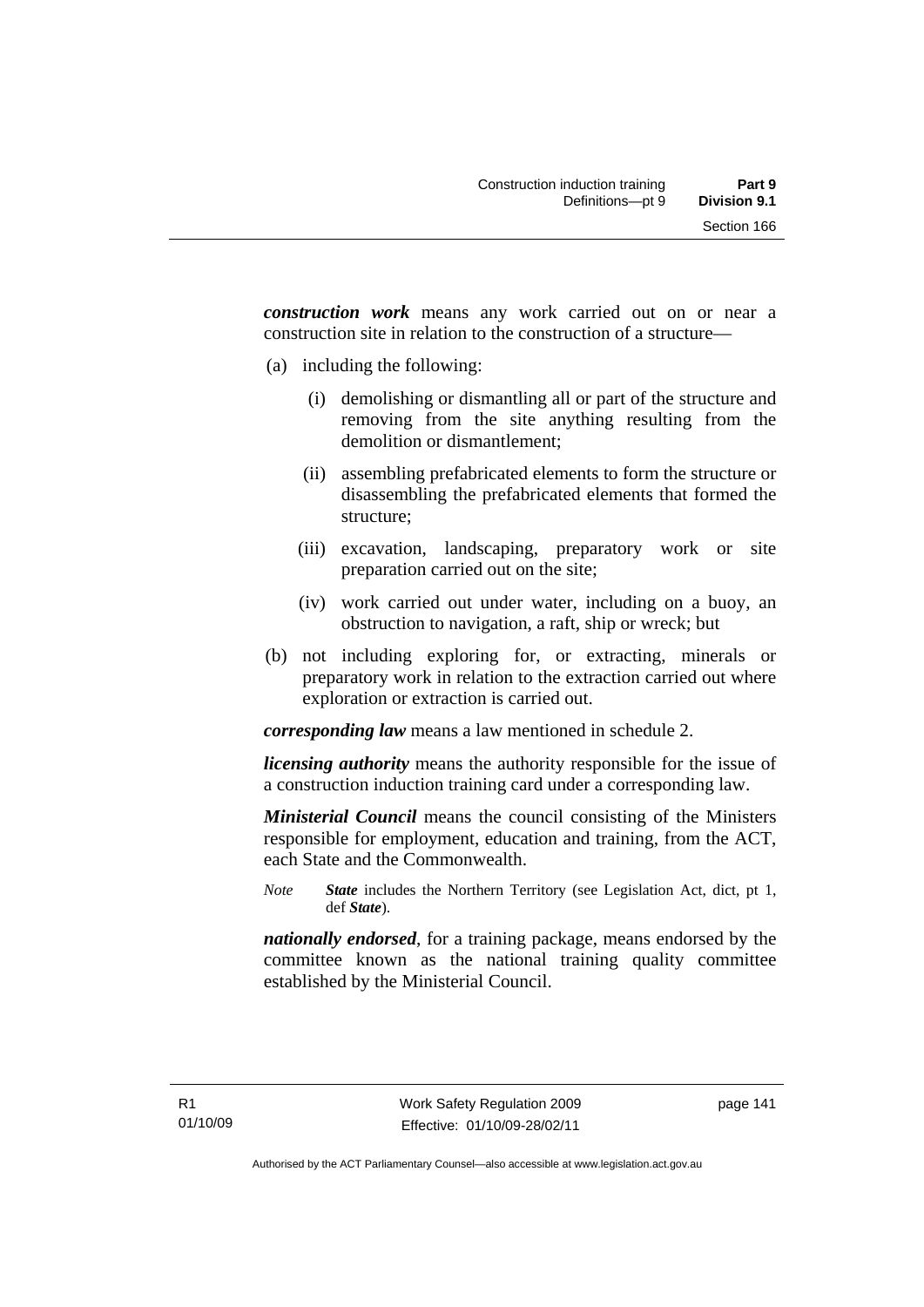#### *registered training organisation* means—

- (a) a training organisation registered under the *Training and Tertiary Education Act 2003*, chapter 3; or
- (b) a training organisation registered by a state registering body in accordance with the Australian quality training framework within a defined scope of registration.

*statement of attainment* means a statement issued by a registered training organisation under the Australian qualifications framework certifying that a person has achieved—

- (a) part of a qualification; or
- (b) 1 or more units of competency from a nationally endorsed training package; or
- (c) all the units of competency or modules comprising learning outcomes for an accredited course that does not meet the requirements for a qualification.

*training package* means an integrated set of competency standards, assessment guidelines and AQF qualifications for a particular industry, industry sector or enterprise.

*unit of competency* means the specification of knowledge and skill and their application to the standard of performance expected in a workplace.

Authorised by the ACT Parliamentary Counsel—also accessible at www.legislation.act.gov.au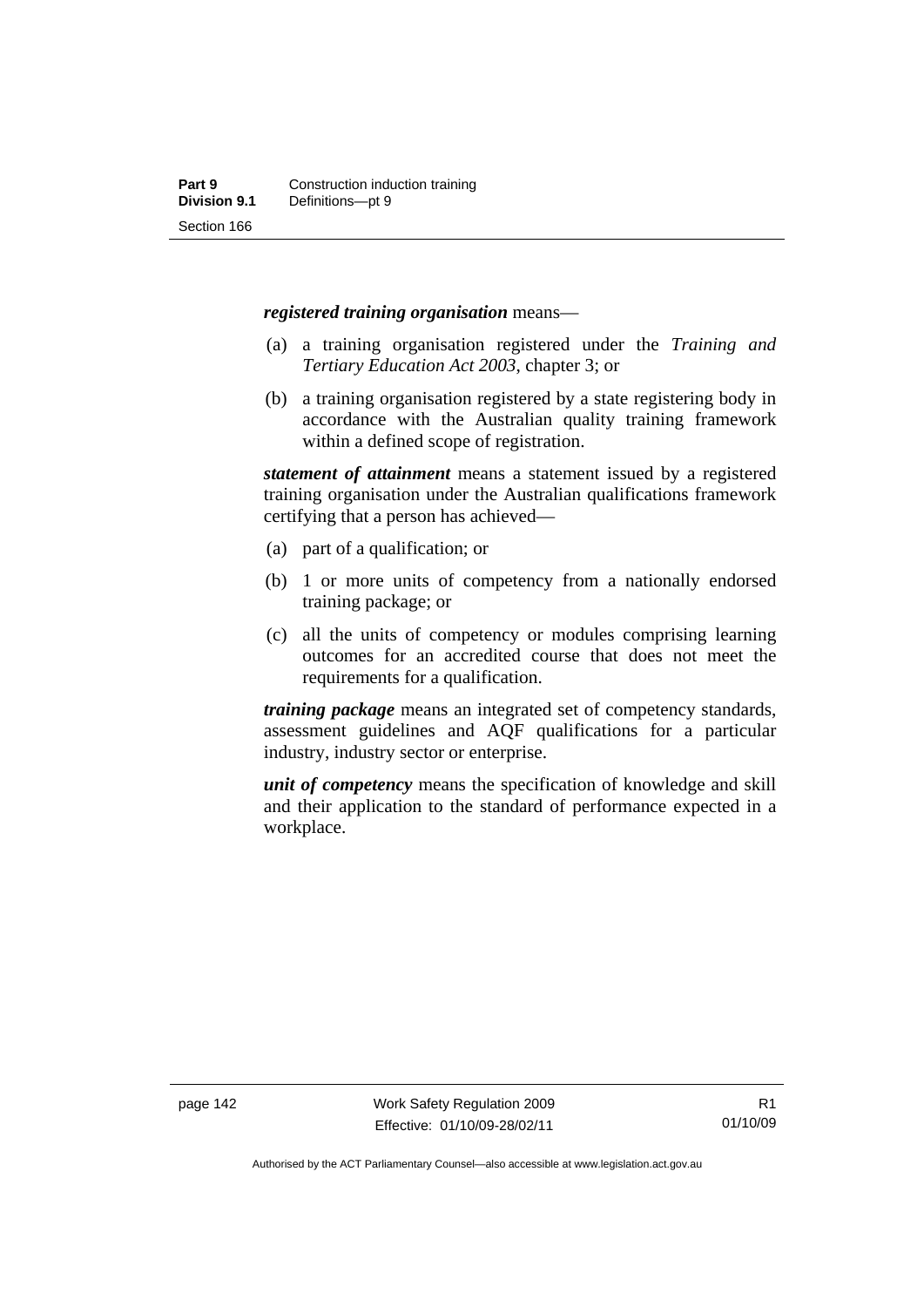# **Division 9.2 Requirement to hold construction induction training card**

#### **167 Person on construction site without construction induction training card**

- (1) A person commits an offence if—
	- (a) the person is on a construction site; and
	- (b) the person does not have a construction induction training card.

Maximum penalty: 20 penalty units.

- (2) Subsection (1) does not apply—
	- $(a)$  if—
		- (i) the person has applied under section 176 or a corresponding law for a construction induction training card; and
		- (ii) a decision has not been made on the application; and
		- (iii) the person holds a statement of attainment for construction induction training issued to the person under section 173 or a corresponding law; or
	- (b) if the person—
		- (i) is a visitor to the construction site; and
		- (ii) is, at all times while the person is on the construction site, accompanied by another person who has a construction induction training card; or
	- (c) if the person is temporarily on the construction site to deliver plant, supplies or materials.
- (3) An offence against this section is a strict liability offence.

page 143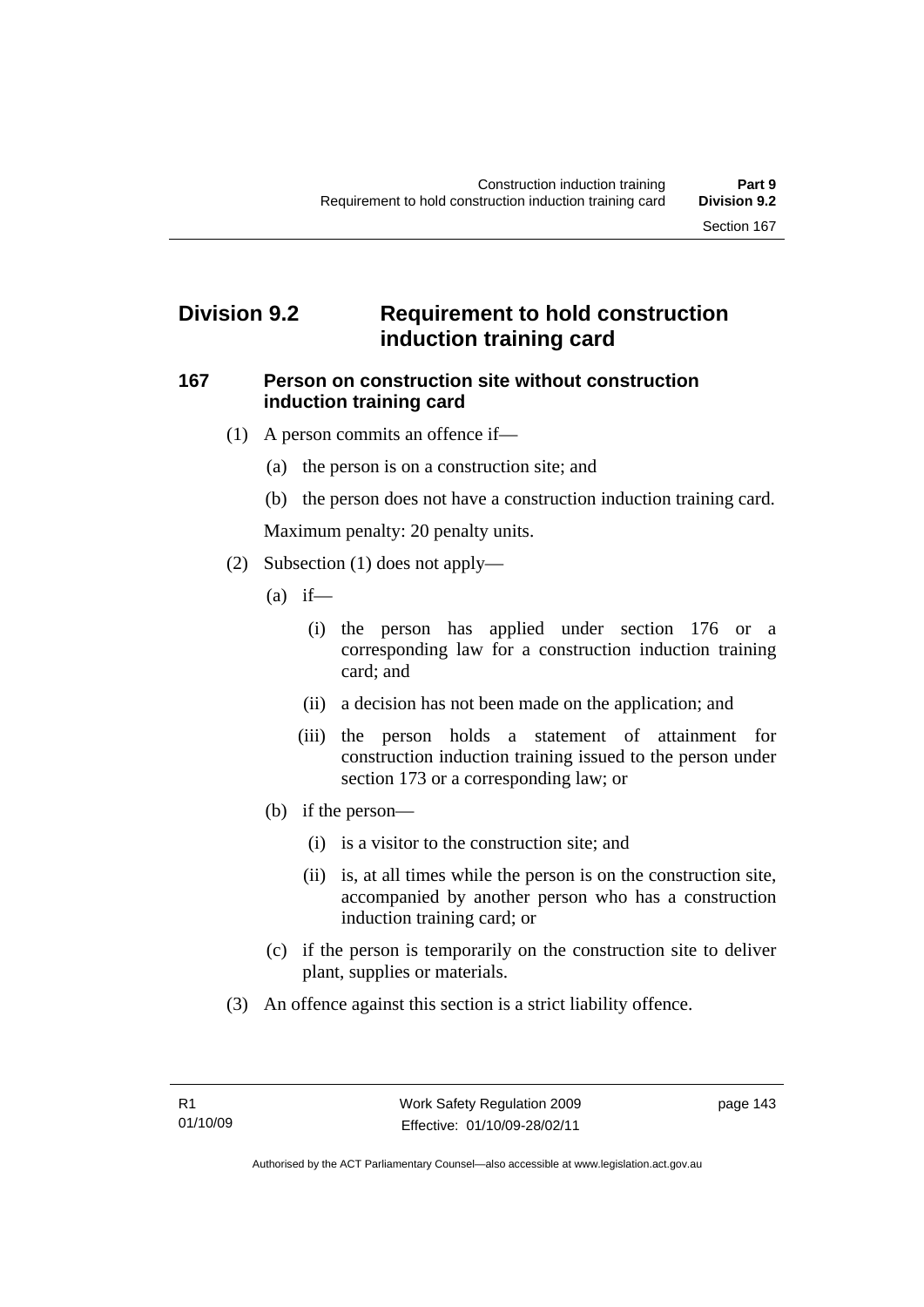# **168 Allowing worker to be on construction site without construction induction training card**

- (1) An employer commits an offence if—
	- (a) the employer directs or allows a worker to be on a construction site; and
	- (b) the worker—
		- (i) is on the construction site; but
		- (ii) does not have a construction induction training card.

Maximum penalty: 20 penalty units.

- (2) Subsection (1) does not apply if—
	- (a) the worker has applied under section 176 or a corresponding law for a construction induction training card; and
	- (b) a decision has not been made on the application; and
	- (c) the worker holds a statement of attainment for construction induction training issued to the worker under section 173 or a corresponding law.
- (3) An offence against this section is a strict liability offence.

## **169 Allowing person to be on construction site without construction induction training card**

- (1) A person in control of a construction site (the *first person*) commits an offence if—
	- (a) the first person directs or allows another person (the *second person*) to be on a construction site; and
	- (b) the second person—
		- (i) is on the construction site; but

Authorised by the ACT Parliamentary Counsel—also accessible at www.legislation.act.gov.au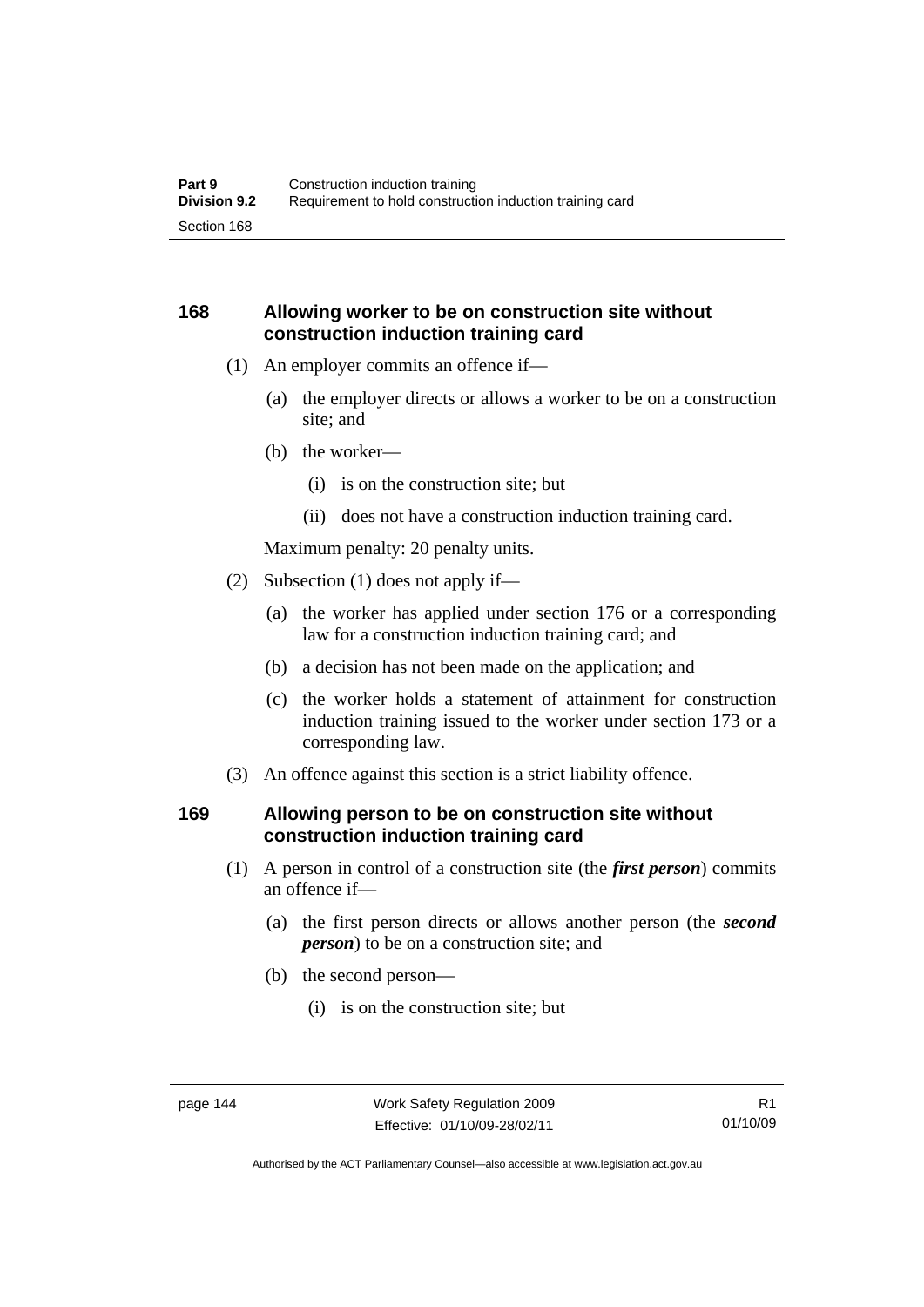(ii) does not have a construction induction training card.

Maximum penalty: 20 penalty units.

- (2) Subsection (1) does not apply if—
	- (a) the second person has applied under section 176 or a corresponding law for a construction induction training card; and
	- (b) a decision has not been made on the application; and
	- (c) the second person holds a statement of attainment for construction induction training issued to the second person under section 173 or a corresponding law.
- (3) An offence against this section is a strict liability offence.

# **Division 9.3 Construction induction training**

#### **170 Construction induction training and assessment**

- (1) Construction induction training—
	- (a) consists of—
		- (i) construction industry unit of competency CPCCOHS1001A—Work safely in the construction industry; or
			- *Note* Construction industry units of competency are accessible at the National Training Information Service, www.ntis.gov.au.
		- (ii) training determined by the chief executive; and
	- (b) must be provided by a registered training organisation.
- (2) A determination under this section is a notifiable instrument.

*Note* A notifiable instrument must be notified under the Legislation Act.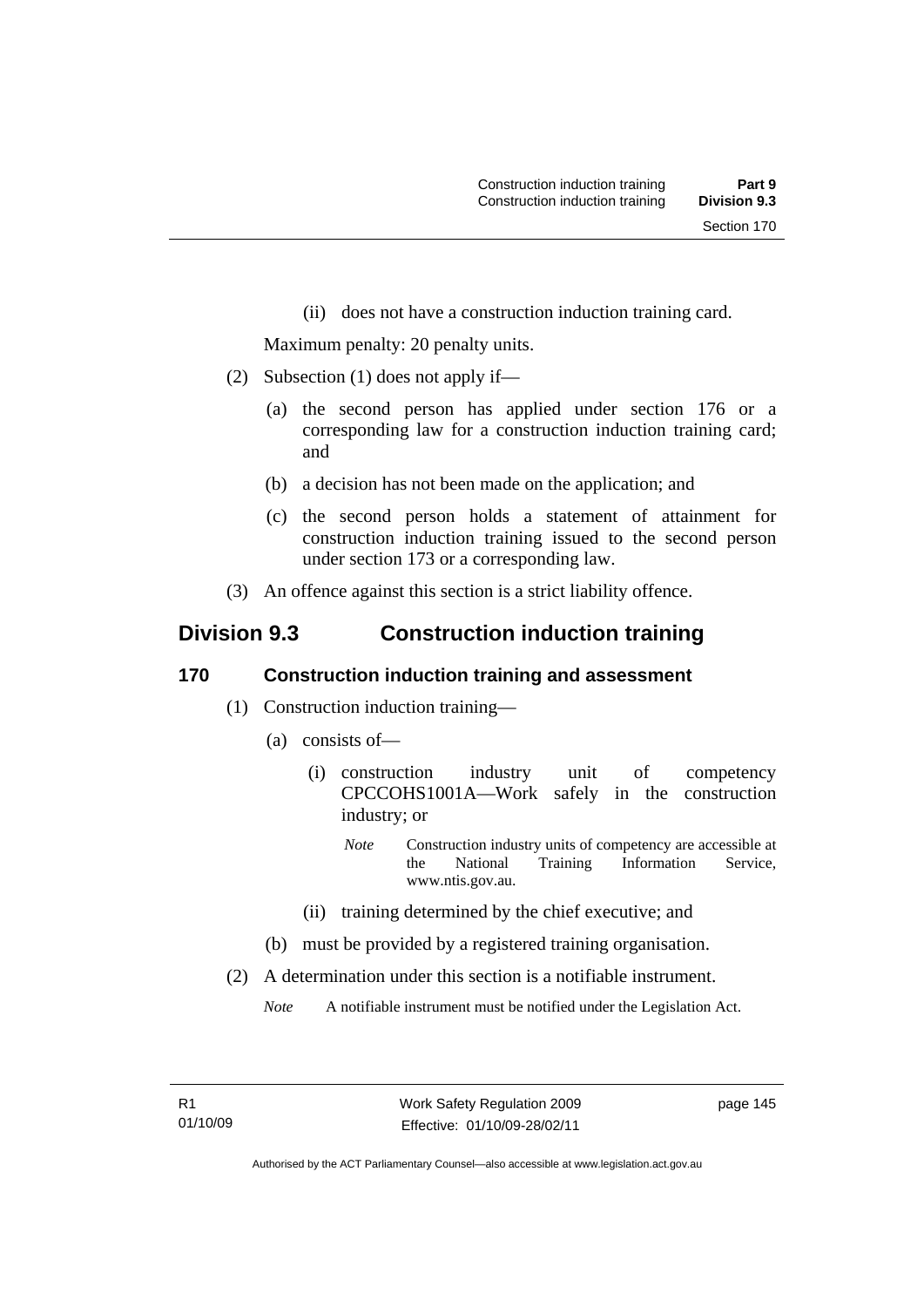# **171 Construction induction training—registered training organisation agreement with chief executive**

A registered training organisation may provide construction induction training, and issue a statement of attainment for the training, to a person only if the organisation—

- (a) has told the chief executive that it intends to provide training and issue statements; and
- (b) has entered into an agreement with the chief executive about the training and issue of statements.

# **172 Construction induction training—trainer qualifications**

A person (the *trainer*) may give construction induction training to a person only if the trainer—

- (a) either—
	- (i) holds a certificate IV in training and assessment from the training and assessment training package under the Australian Quality Training Framework; or
	- (ii) can demonstrate competency equivalent to the competency stated in subparagraph (i); and
- (b) has vocational competencies relevant to the construction industry.

# **173 Construction induction training—statement of attainment**

- (1) A person may apply to a registered training organisation for a statement of attainment for construction induction training.
- (2) The registered training organisation may only issue the statement of attainment for construction induction training to the person if the person has satisfactorily completed the training mentioned in section 170.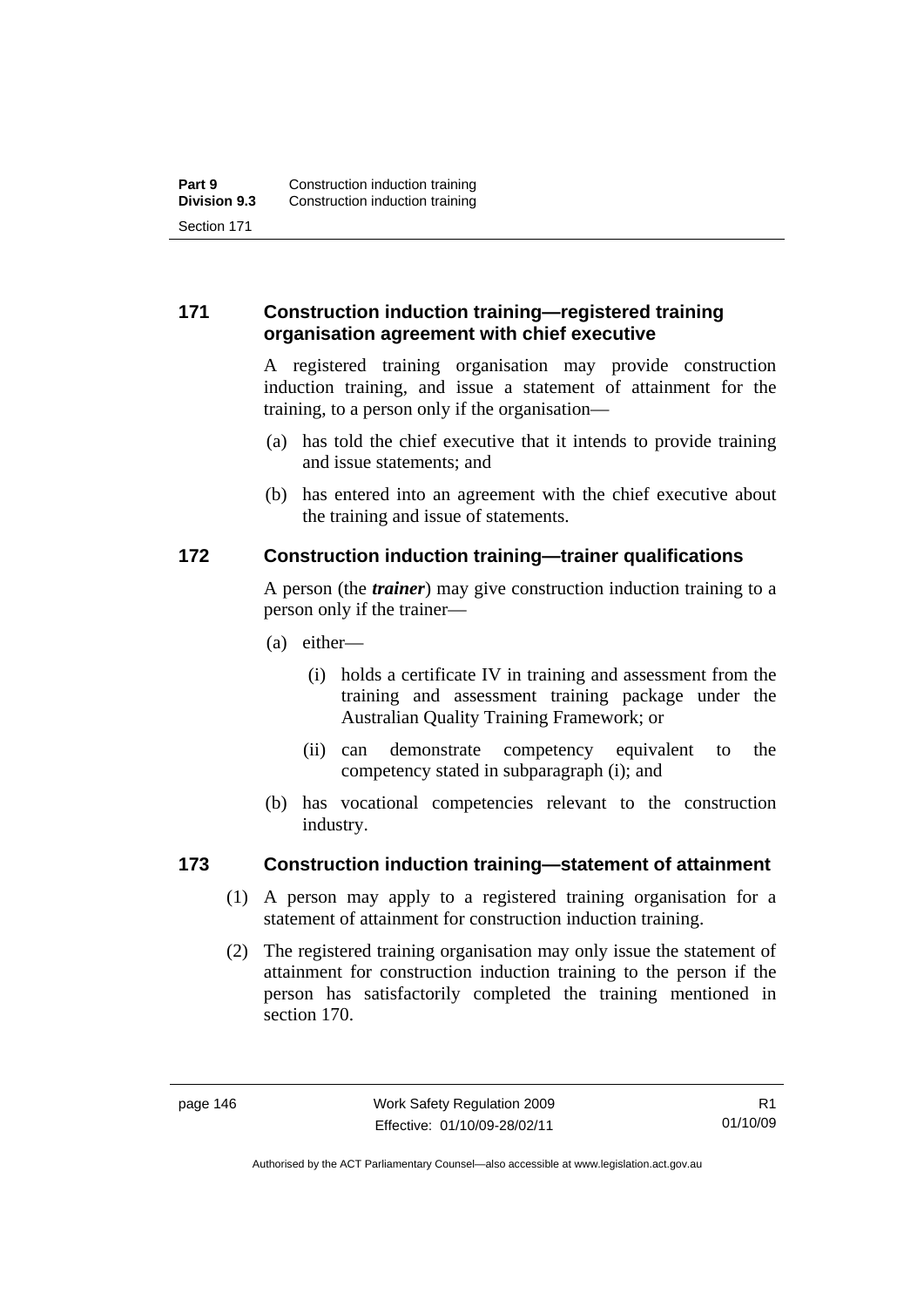## **174 Construction induction training—improperly issuing statement of attainment**

A person commits an offence if—

- (a) the person issues a statement of attainment for construction induction training; and
- (b) the statement is not issued in accordance with this part; and
- (c) the person—
	- (i) knows the statement is not issued in accordance with this part; or
	- (ii) is reckless about whether the statement is issued in accordance with this part.

Maximum penalty: 30 penalty units.

### **175 Construction induction training—improperly obtaining statement of attainment**

A person (the *first person*) commits an offence if—

- (a) the first person does something with the intention of dishonestly influencing another person to issue a statement of attainment for construction induction training; and
- (b) the other person issues a statement of attainment for construction induction training to the first person.

Maximum penalty: 30 penalty units.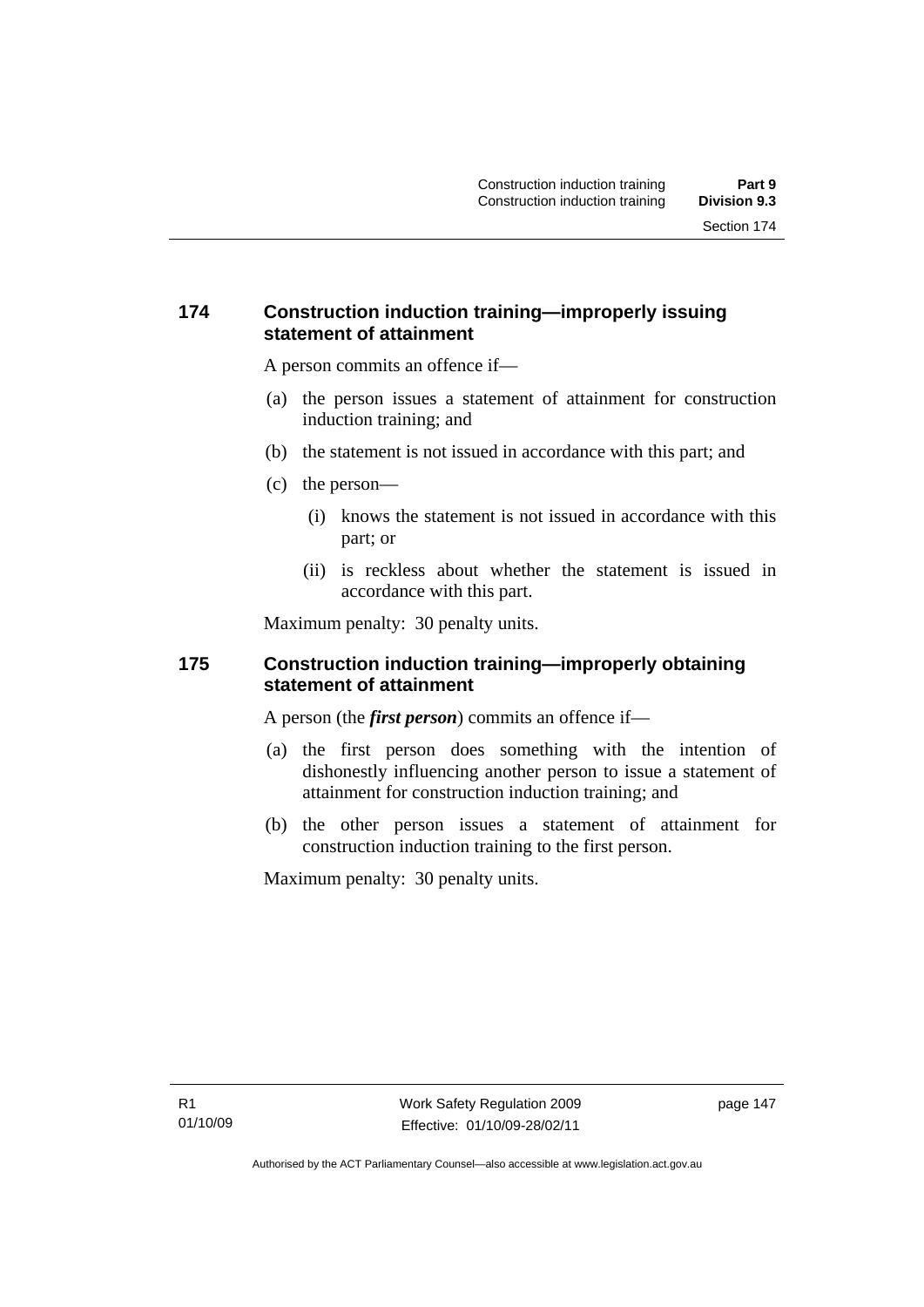# **Division 9.4 Construction induction training card**

#### **176 Construction induction training card—application**

- (1) A person may apply to the chief executive for a construction induction training card.
	- *Note 1* If a form is approved under the Act, s 229 for this provision, the form must be used.
	- *Note 2* A fee may be determined under the Act, s 228 for this provision.
- (2) The person must make the application not later than—
	- (a) 60 days after the day the person receives a statement of attainment for construction induction training; or
	- (b) if the chief executive allows a later time—the later time.
- (3) The application must be accompanied by the following:
	- (a) evidence of the applicant's identity and date of birth;
	- (b) a sample of the applicant's usual signature;
	- (c) the statement of attainment for construction induction training issued to the applicant;
	- (d) any other document or further information required in writing by the chief executive that the chief executive considers is relevant to the application.
- (4) The chief executive may, by written notice given to an applicant, require the applicant to give the chief executive additional information or documents the chief executive reasonably needs to decide the application.

Authorised by the ACT Parliamentary Counsel—also accessible at www.legislation.act.gov.au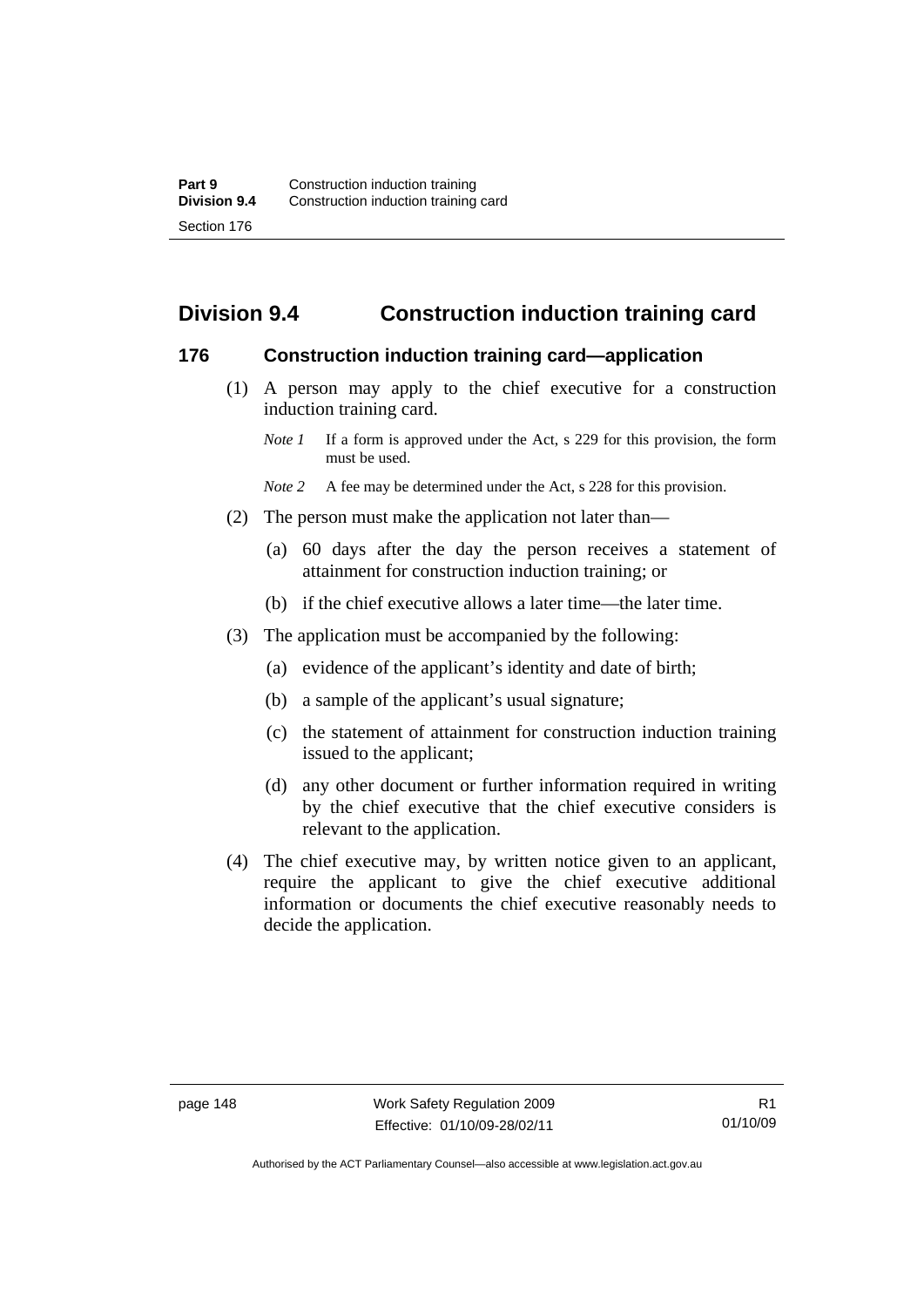# **177 Construction induction training card—issue**

- (1) If a person applies under section 176 for a construction induction training card, the chief executive must—
	- (a) issue the card; or
	- (b) refuse to issue the card.
- (2) The chief executive must issue the card if satisfied that the application is in accordance with section 176.

# **178 Construction induction training card—form**

A construction induction training card must contain the following details:

- (a) the applicant's full name and date of birth;
- (b) the applicant's signature;
- (c) the date of issue of the card;
- (d) a unique identifying number for the card.

# **179 Production of construction induction training card to inspector on request**

 (1) A person who is on a construction site must produce the person's construction induction training card, and a sample of the person's usual signature or other form of identification, if asked to do so by an inspector.

Maximum penalty: 5 penalty units.

- (2) Subsection (1) does not apply—
	- $(a)$  if—
		- (i) the person has applied for a construction induction training card; and
		- (ii) a decision has not been made on the application; and

page 149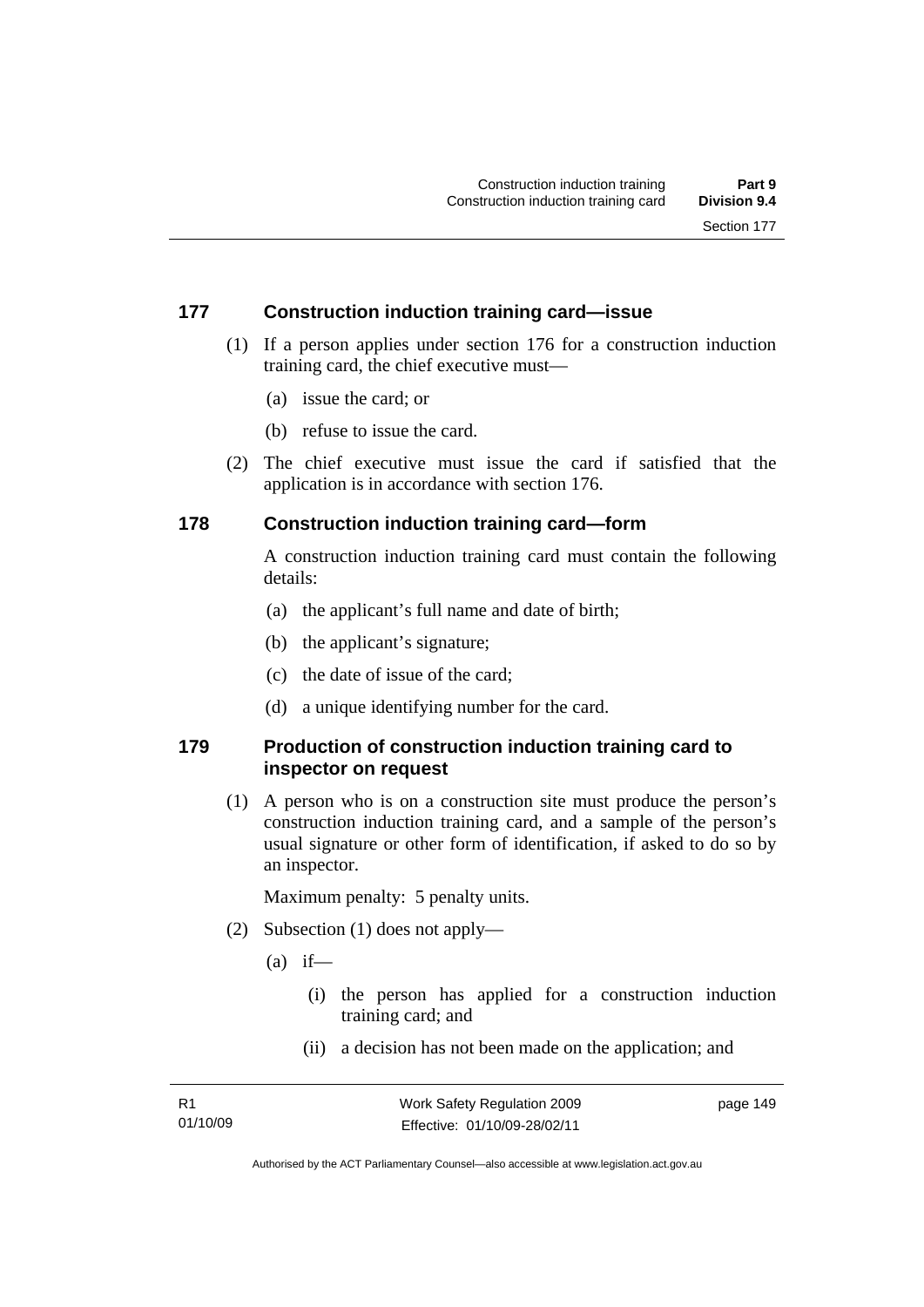- (iii) the person holds a statement of attainment for construction induction training issued to the person under section 173; or
- (b) if the person—
	- (i) is a visitor to the construction site; and
	- (ii) is, at all times that the person is on the construction site, accompanied by another person who has a construction induction card; or
- (c) if the person is temporarily on the construction site to deliver plant, supplies or materials.
- (3) An offence against this section is a strict liability offence.

### **180 Replacement of lost etc card**

- (1) This section applies if a construction induction training card issued to a person is lost, stolen or damaged.
- (2) The person may apply to the chief executive for a replacement card.
	- *Note 1* If a form is approved under the Act, s 229 for this provision, the form must be used.
	- *Note 2* A fee may be determined under the Act, s 228 for this provision.
- (3) The application must be accompanied by a statutory declaration made by the applicant setting out the circumstances in which the card was lost, stolen or damaged.
- (4) If a person applies for a replacement card, the chief executive must—
	- (a) replace the card; or
	- (b) refuse to replace the card.

Authorised by the ACT Parliamentary Counsel—also accessible at www.legislation.act.gov.au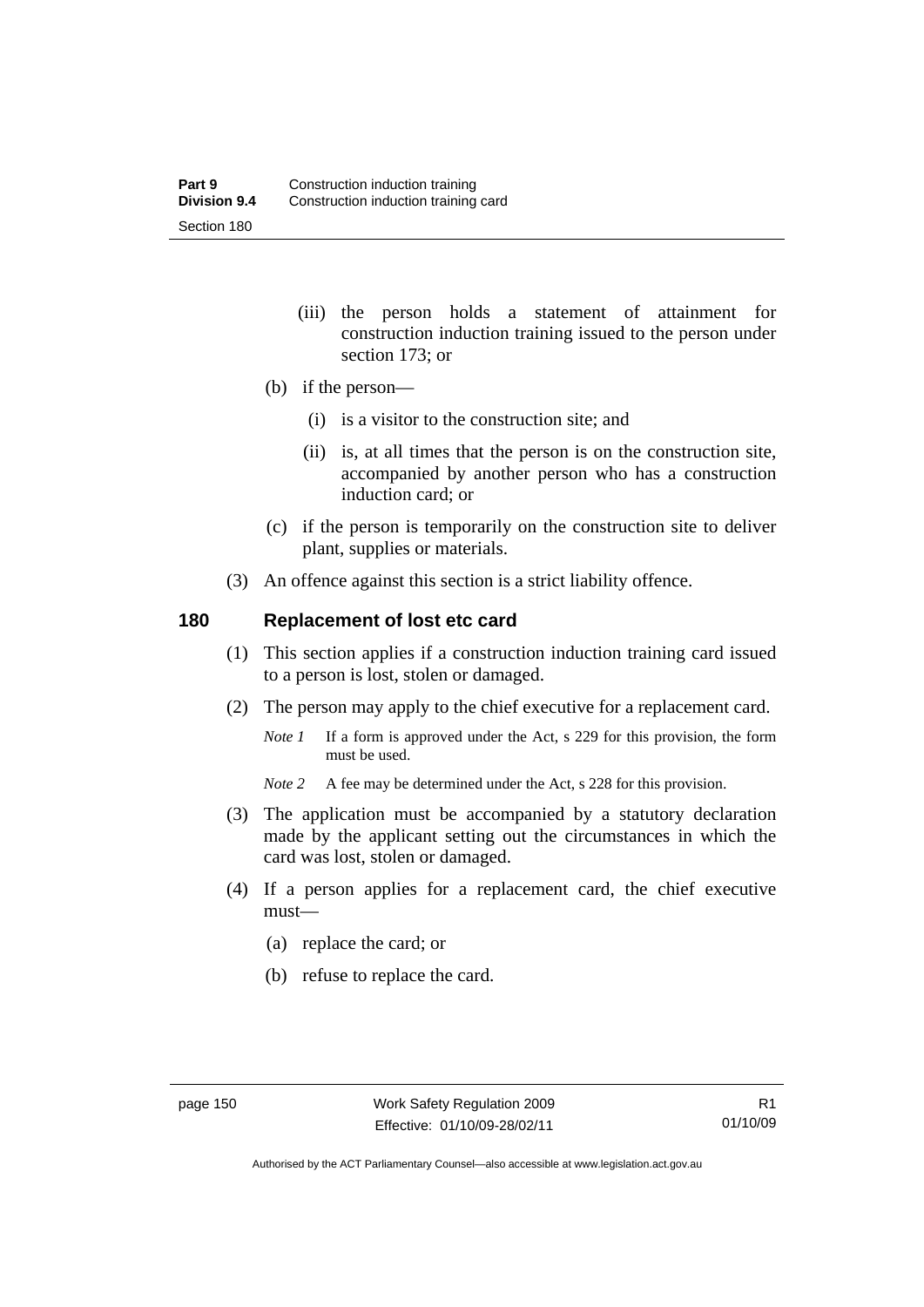- (5) The chief executive must replace the card if satisfied that—
	- (a) the person held a construction induction training card; and
	- (b) the card is lost, stolen or damaged.
- (6) If the chief executive refuses to replace the card, the chief executive must give the person written notice of the refusal.

# **Division 9.5 Cancellation of construction induction training card**

# **181 Grounds for cancellation of construction induction training card**

The chief executive must cancel a construction induction training card on the ground that the card was issued to a person because information given to the chief executive in relation to the application for the card was false or misleading in a material particular.

# **182 Cancellation of construction induction training card**

- (1) The chief executive must cancel a construction induction training card if the chief executive—
	- (a) has given written notice to the cardholder of an intention to cancel the card; and
	- (b) has considered any reasons given by the cardholder in accordance with the notice; and
	- (c) is satisfied that the ground for cancellation under section 181 exists.
- (2) A notice of intention to cancel a construction induction training card must—
	- (a) set out the ground for cancellation; and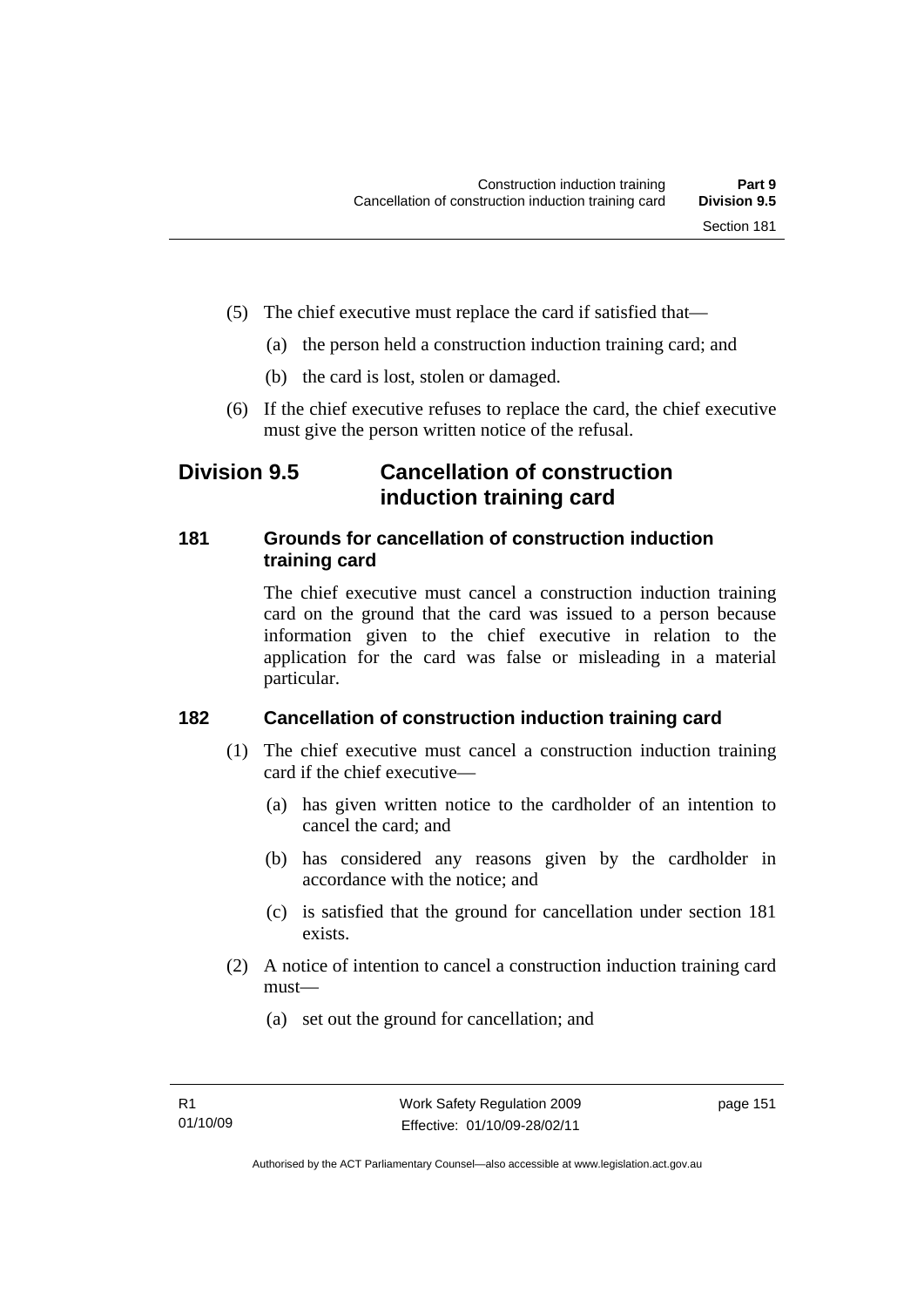- (b) state that the cardholder may, not later than 14 days after the day the notice is given to the cardholder, give reasons why the cardholder considers that the card should not be cancelled.
- (3) The cancellation takes effect—
	- (a) on the day after the day the chief executive gives the cardholder written notice that the card is cancelled; or
	- (b) if a later date is stated in the notice of cancellation—the later date.
- (4) A notice of cancellation must set out the ground for cancellation.

# **183 Surrender of cancelled construction induction training card**

 (1) If a construction induction training card is cancelled under section 182, the cardholder must surrender the card to the chief executive not later than 14 days after the day the cancellation takes effect.

Maximum penalty: 5 penalty units.

(2) An offence against this section is a strict liability offence.

# **Division 9.6 Miscellaneous**

# **184 Employer to keep training records**

- (1) An employer who engages a worker to carry out work on a construction site must—
	- (a) record the following details from the worker's construction induction training card:
		- (i) the worker's name and date of birth;
		- (ii) the unique identifying number for the card; or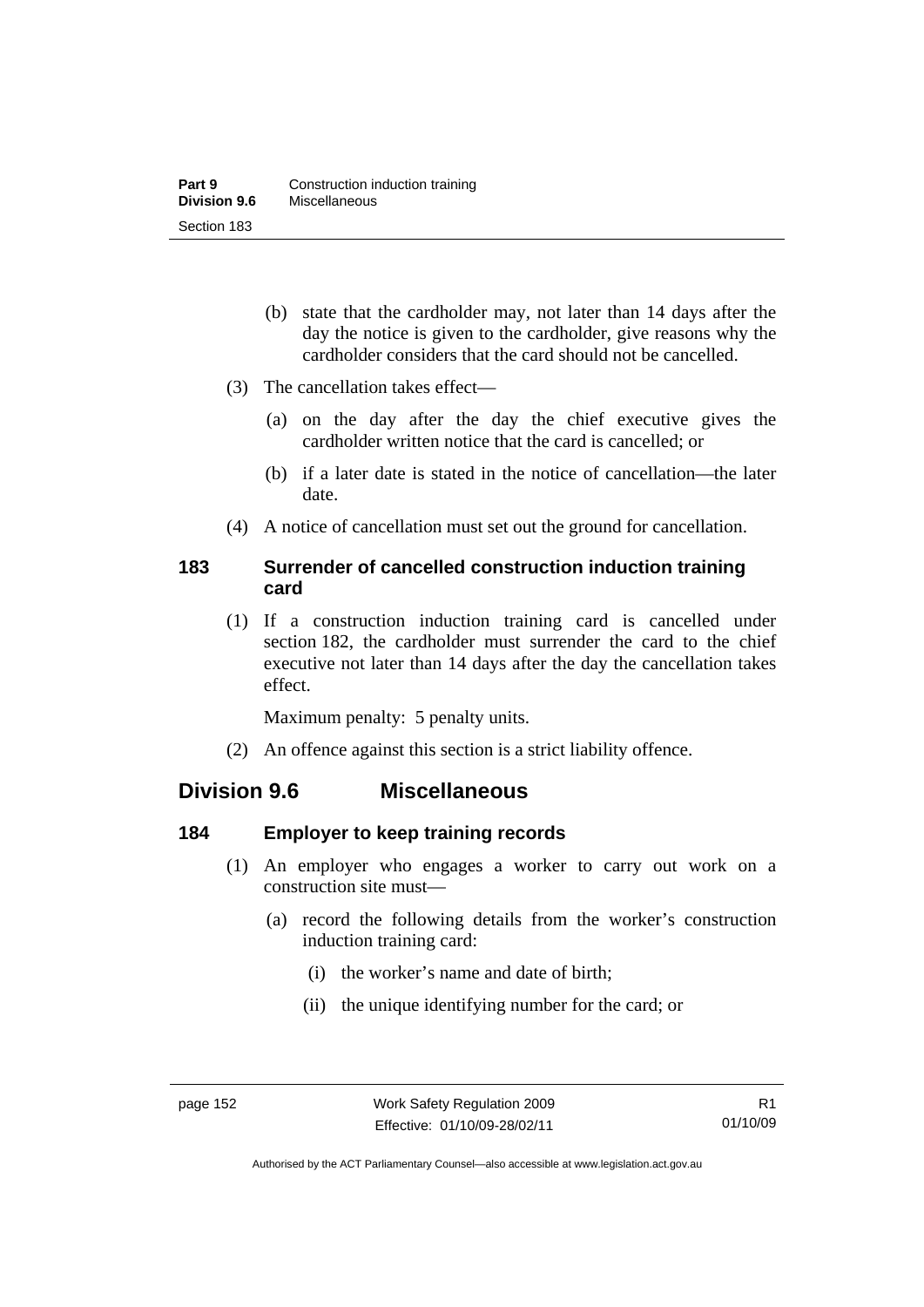- (b) if the worker does not have a construction induction training card—record the following:
	- (i) the worker's name and date of birth;
	- (ii) the date the worker applied for a construction induction training card;
	- (iii) the date and place where the worker undertook construction induction training;
	- (iv) the name of the registered training organisation that issued the statement of attainment for the training.

Maximum penalty: 5 penalty units.

- (2) The employer must keep the record for 5 years after the later of—
	- (a) the day the construction work is completed; and
	- (b) the day the worker stops working for the employer.

Maximum penalty: 5 penalty units.

(3) An offence against this section is a strict liability offence.

# **185 Chief executive to cooperate with other jurisdictions**

- (1) The chief executive must tell a licensing authority, and the Commonwealth regulatory authority, if—
	- (a) the chief executive has information about a person whose construction induction training card was issued by the licensing authority; and
	- (b) having regard to the information, the chief executive reasonably believes that the person's card should be cancelled.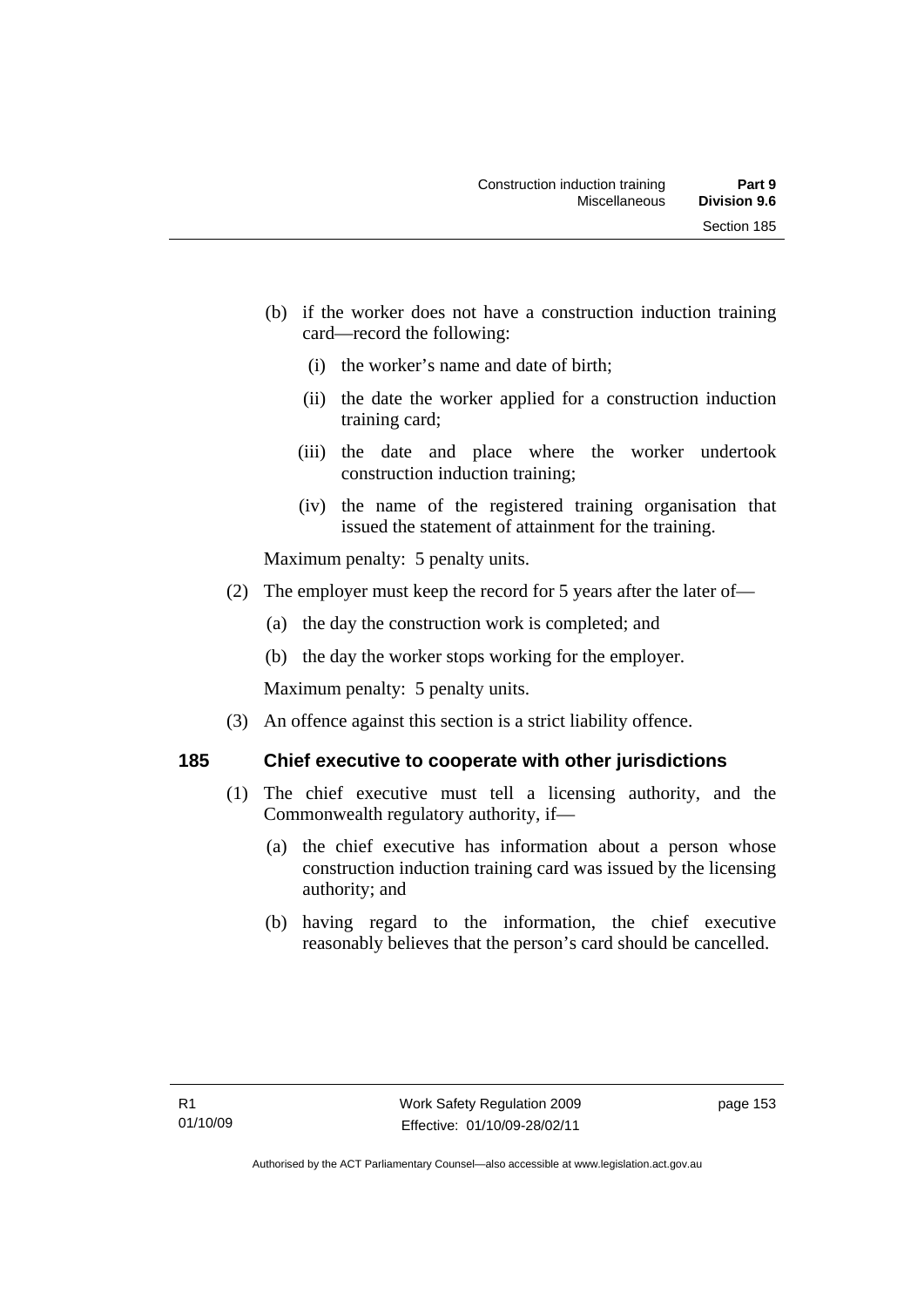- (2) If the chief executive receives information from a licensing authority about the issue of a construction induction training card to a person whose card was issued by the chief executive, the chief executive must—
	- (a) investigate the matter; and
	- (b) if the chief executive is satisfied that the ground for cancellation under section 181 exists—take action to cancel the card under this part.

page 154 Work Safety Regulation 2009 Effective: 01/10/09-28/02/11

R1 01/10/09

Authorised by the ACT Parliamentary Counsel—also accessible at www.legislation.act.gov.au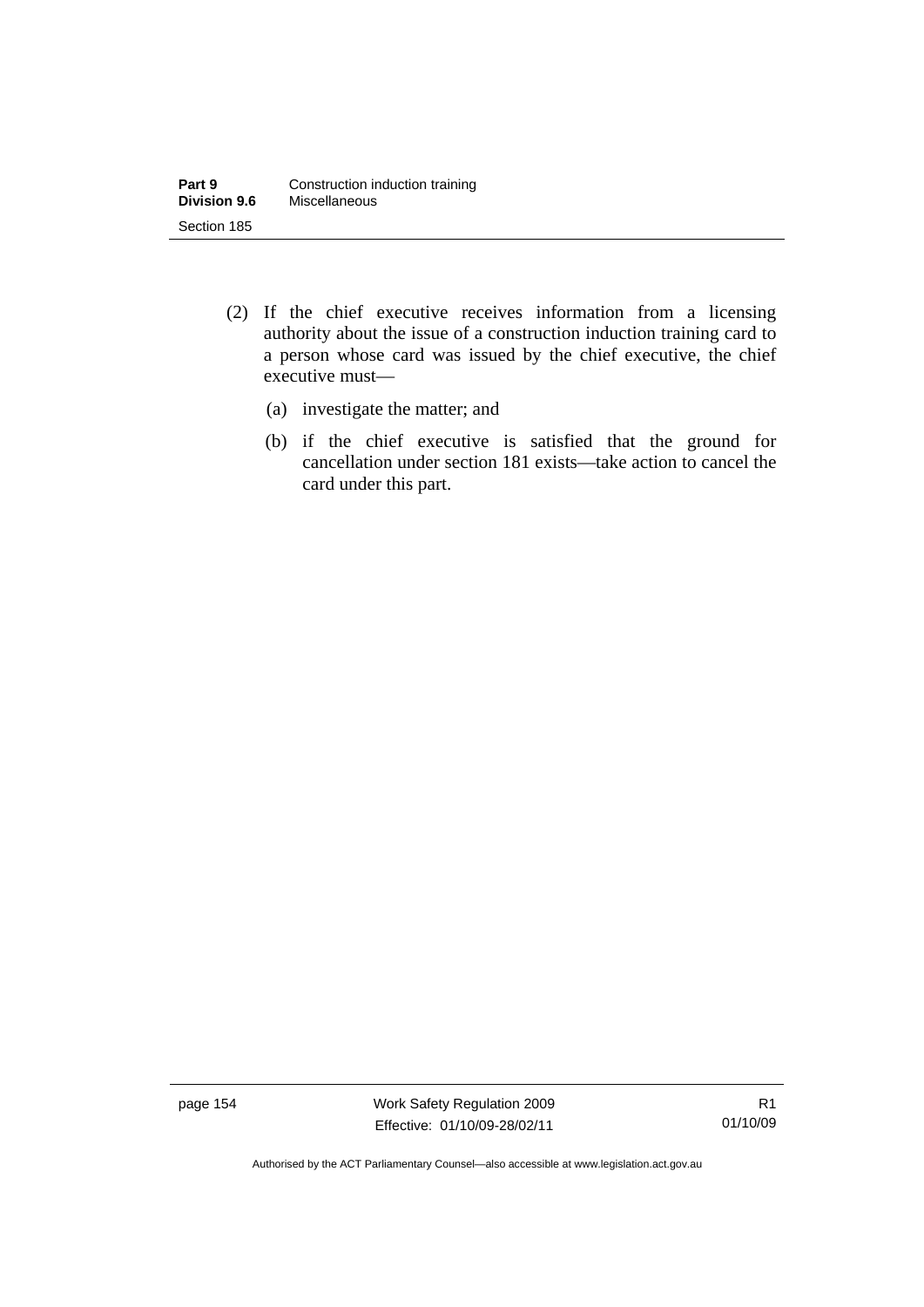# **Part 10 Carrying out manual tasks**

*Note* The *Work Safety Act 2008*, pt 3 (Work safety duties) sets out duties that people conducting businesses or undertakings, and people in control, must comply with to ensure work safety by managing risk. The Act defines *manages risk* (s 14) and *reasonably practicable steps* (s 15) in relation to the duties in pt 3.

### **186 Meaning of** *manual task***—pt 10**

In this part:

*manual task* means an activity that requires a person to use his or her musculoskeletal system to perform the activity.

#### **187 Person conducting business or undertaking must give information etc**

- (1) A person conducting a business or undertaking at a workplace must give appropriate information, instruction, training and supervision to a worker who carries out a manual task at the workplace—
	- (a) on the following in relation to the manual task:
		- (i) safe methods of carrying out the task;
		- (ii) use of safe systems of work;
		- (iii) ways that the worker may eliminate or minimise the risk of musculoskeletal disorders; and
	- (b) including new information affecting the task in relation to the workplace, or any plant, substance, structure or system of work used in carrying out the task as it becomes available; and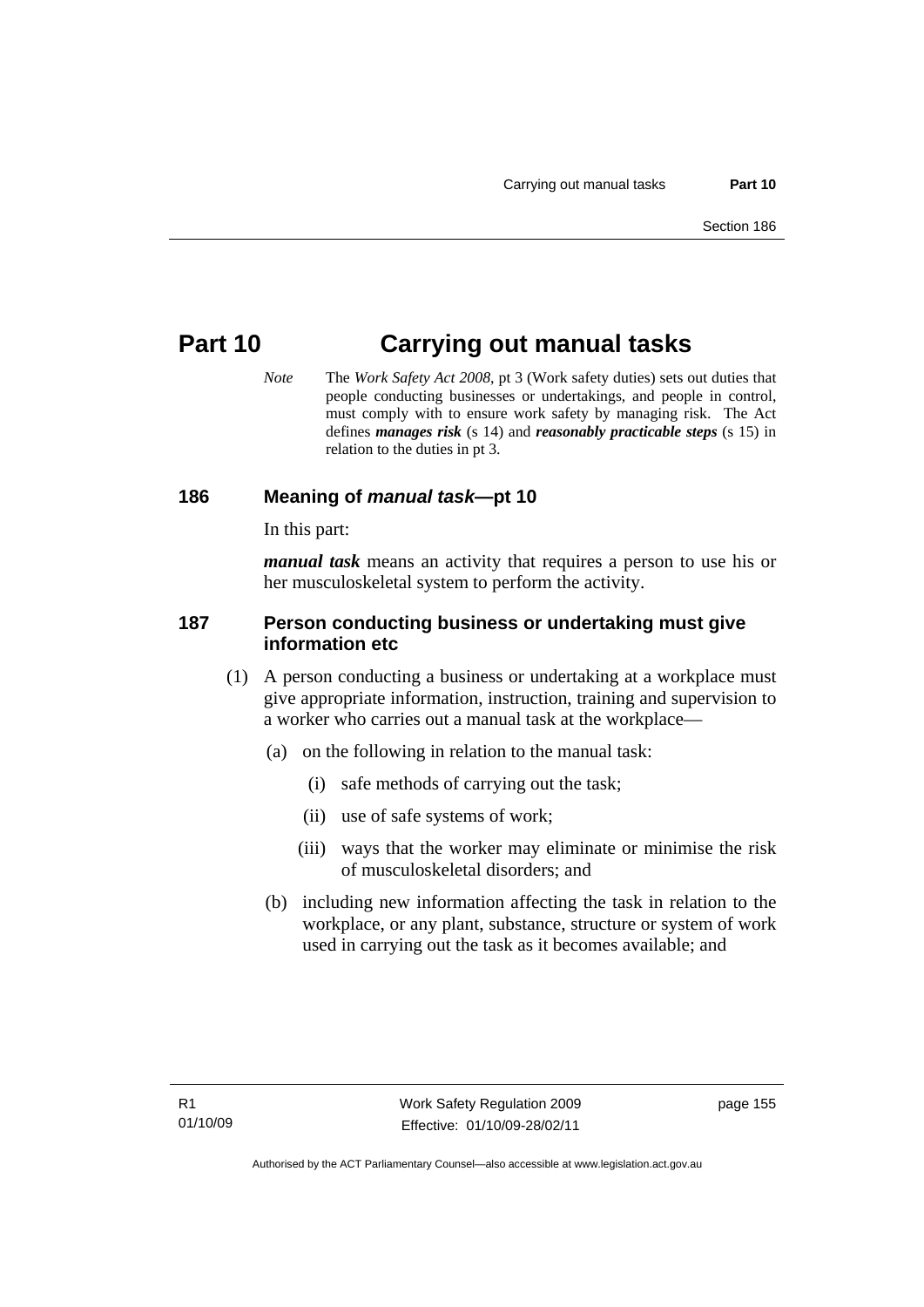#### **Part 10** Carrying out manual tasks

Section 187

 (c) in a way that takes into account the worker's communication needs.

#### **Examples—communication needs**

- 1 the worker's first language is not English
- 2 the worker works in an isolated location
- *Note* An example is part of the regulation, is not exhaustive and may extend, but does not limit, the meaning of the provision in which it appears (see Legislation Act, s 126 and s 132).

Maximum penalty: 20 penalty units.

- (2) The person must give the information, instruction and training mentioned in subsection (1) in each of the following circumstances, if giving the information, instruction or training is reasonably necessary to ensure work safety:
	- (a) before the manual task is carried out;
	- (b) if any part of the work changes;
	- (c) while the worker carries out the manual task.
- (3) The person must give the supervision mentioned in subsection (1) in each of the following circumstances if the supervision is reasonably necessary to ensure work safety:
	- (a) before the manual task is carried out;
	- (b) if any part of the work changes;
	- (c) while the worker carries out the manual task.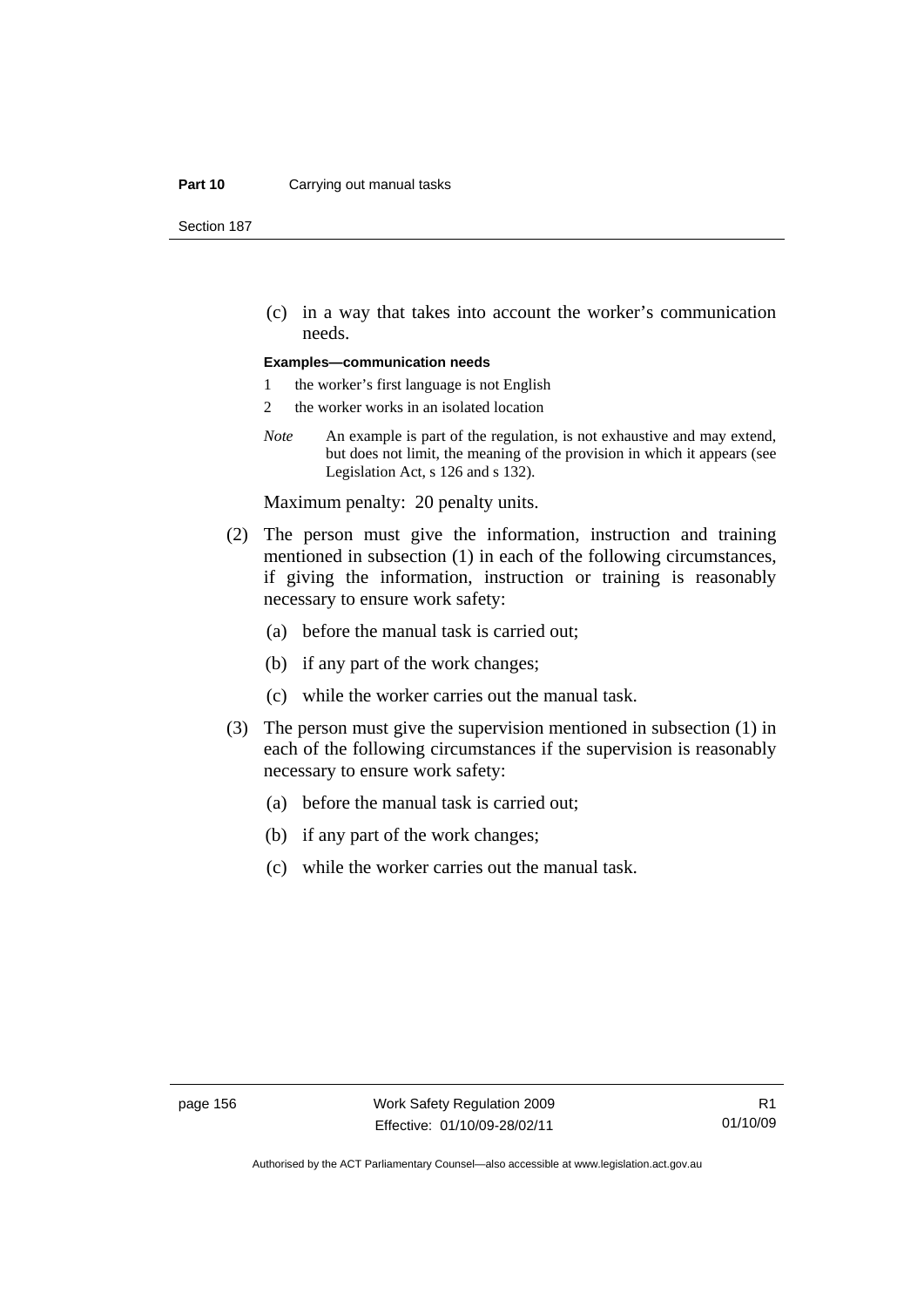## **188 Person in control of premises, plant or system must give information etc**

- (1) This section applies to a person in control of any of the following:
	- (a) premises;
	- (b) plant or a system, or the operation of the plant or system.
	- *Note* The Act, s 22 (Duty—person in control of premises) and s 23 (Duty person in control of plant or system etc) set out duties that apply to particular people in control.
- (2) The person must give appropriate information, instruction, training and supervision to a worker who carries out a manual task at the premises or in relation to the plant or system to allow the worker—
	- (a) to carry out the task safely; and
	- (b) to participate in managing risk in relation to the task.

Maximum penalty: 20 penalty units.

- (3) In particular, the person must give the information, instruction, training and supervision—
	- (a) on the following in relation to the manual task:
		- (i) safe methods of carrying out the task;
		- (ii) use of safe systems of work; and
		- (iii) ways that the worker may eliminate or minimise the risk of musculoskeletal disorders; and
	- (b) including new information affecting the task in relation to the premises, or any plant, substance, structure or system of work used in carrying out the task as it becomes available; and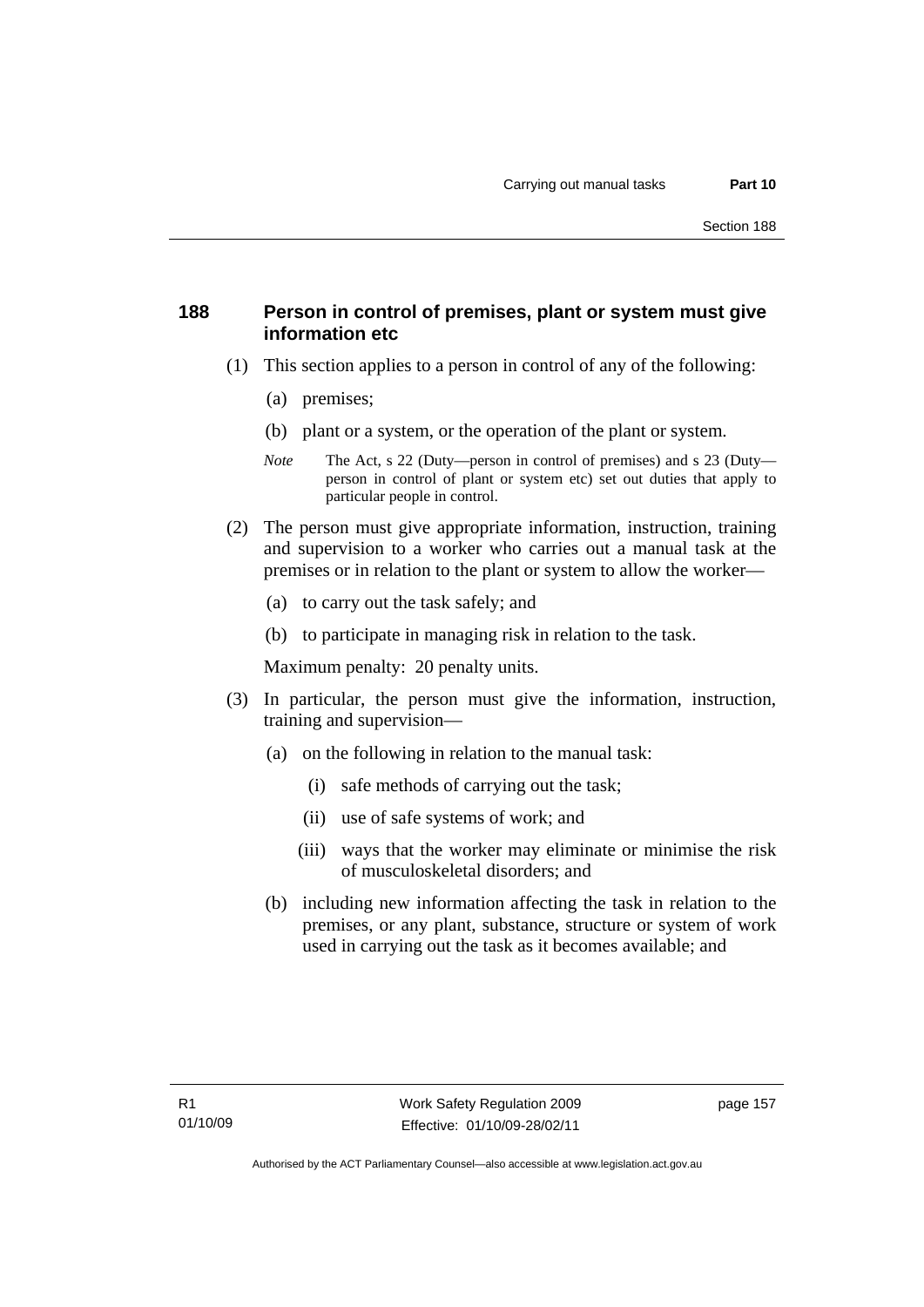#### **Part 10** Carrying out manual tasks

Section 188

 (c) in a way that takes into account the worker's communication needs.

#### **Examples—communication needs**

- 1 the worker's first language is not English
- 2 the worker works in an isolated location
- *Note* An example is part of the regulation, is not exhaustive and may extend, but does not limit, the meaning of the provision in which it appears (see Legislation Act, s 126 and s 132).
- (4) The person must give the information, instruction and training mentioned in subsection (2) in each of the following circumstances, if giving the information, instruction or training is reasonably necessary to ensure work safety:
	- (a) before the manual task is carried out;
	- (b) if any part of the work changes;
	- (c) while the worker carries out the manual task.
- (5) The person must give the supervision mentioned in subsection (2) in each of the following circumstances if the supervision is reasonably necessary to ensure work safety:
	- (a) before the manual task is carried out;
	- (b) if any part of the work changes;
	- (c) while the worker carries out the manual task.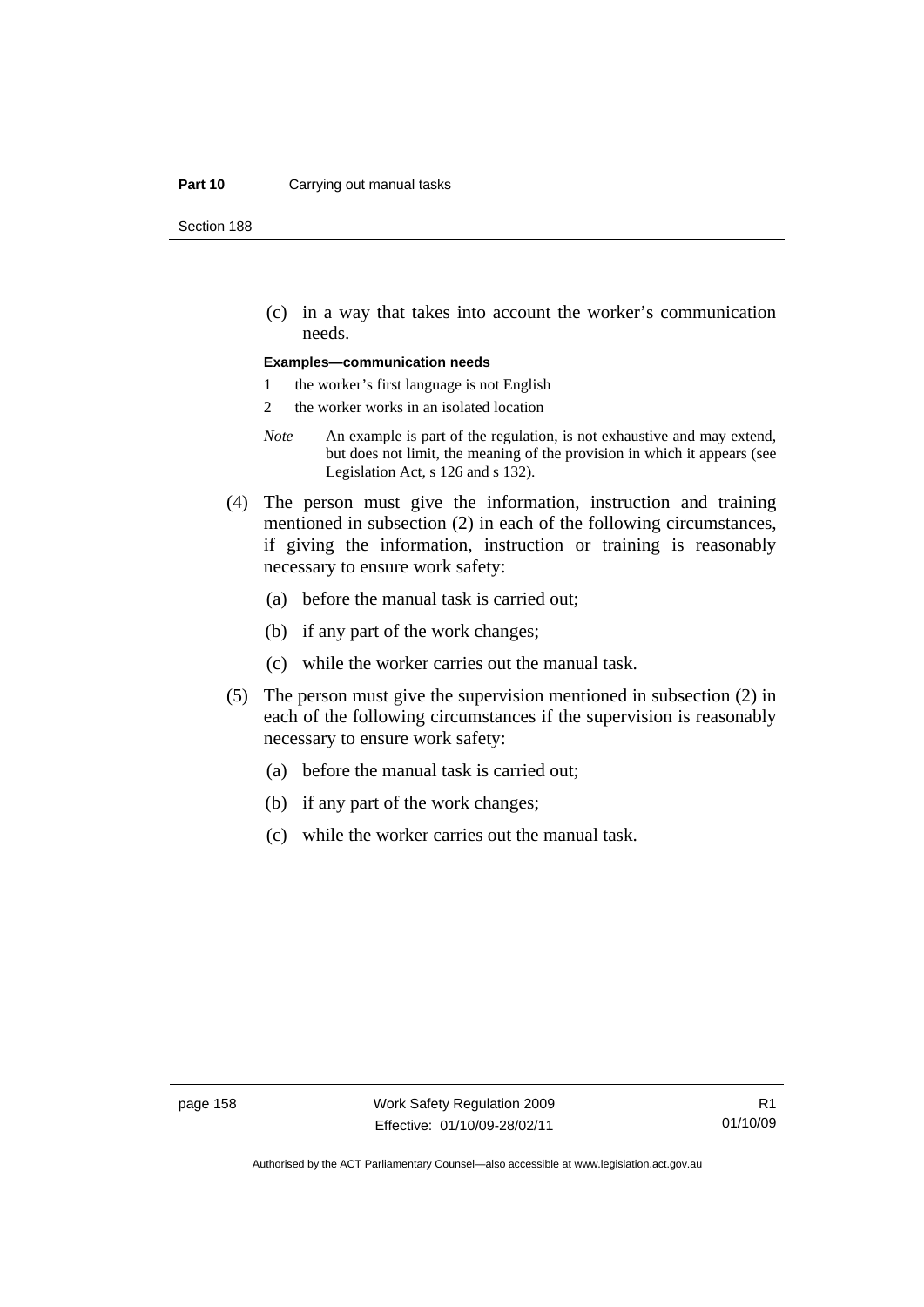## **189 Person in control of design, manufacture, import or supply must give information etc**

- (1) This section applies to a person in control of any of the following:
	- (a) the design of plant or a structure that is used, is to be used or could reasonably be expected to be used, at work or at a workplace;
	- (b) the design of a structure that is, is to be or could reasonably be expected to be, a workplace;
	- (c) the manufacture of plant or a structure that is used, is to be used or could reasonably be expected to be used, at work or at a workplace;
	- (d) the manufacture of a structure that is, is to be or could reasonably be expected to be, a workplace;
	- (e) the import or supply of plant, or a structure, that is used, is to be used or could reasonably be expected to be used, at work or at a workplace;
	- (f) the import or supply of a structure that is, is to be or could reasonably be expected to be, a workplace.
	- *Note 1 Person in control*—see the Act, s 13.
	- *Note 2* The Act, s 24 (Duty—person in control of design), s 25 (Duties—person in control of manufacture) and s 26 (Duties—person in control of import and supply) set out duties that apply to particular people in control.
- (2) The person in control must give information about the following to a worker using the plant or structure to carry out a manual task:
	- (a) the intended use of the plant or structure;
	- (b) the risk of using the plant or structure;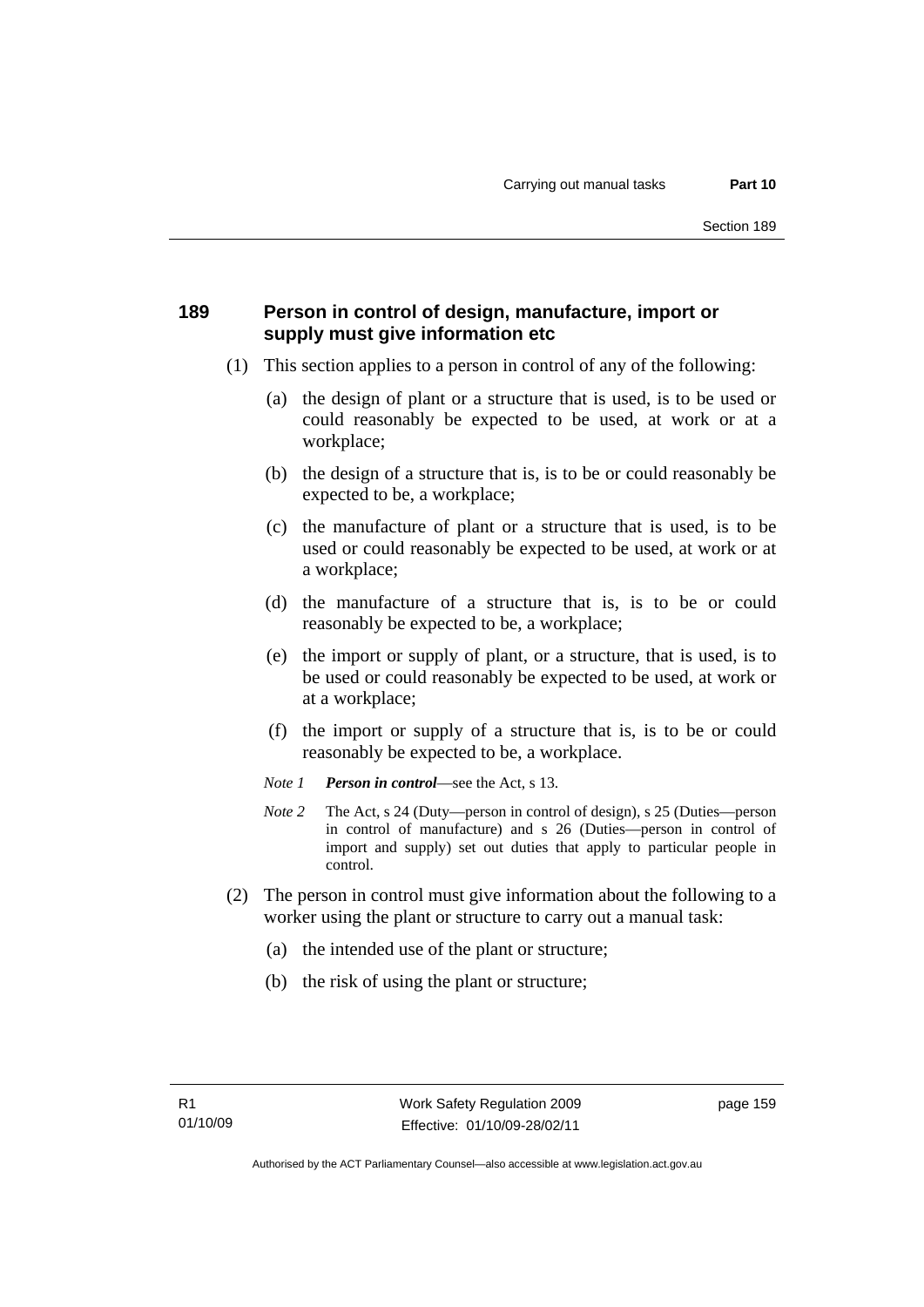#### **Part 10** Carrying out manual tasks

Section 189

 (c) ways that the worker may eliminate or minimise the risk of musculoskeletal disorders.

Maximum penalty: 20 penalty units.

- (3) The information mentioned in subsection (2) must—
	- (a) describe the risk of using the plant or structure sufficiently to allow the plant or structure to be used safely; and
	- (b) be updated if new information is available about—
		- (i) the plant or structure; or
		- (ii) a manual task that is carried out using the plant or structure; and
	- (c) be able to be readily understood by a worker using the plant or structure to carry out a manual task or a person in control of the worker; and
	- (d) be kept for—
		- (i) 5 years after the information is given; or
		- (ii) if the plant or structure is likely to be used as intended for more than 5 years—the period the plant or structure is used as intended.

page 160 Work Safety Regulation 2009 Effective: 01/10/09-28/02/11

Authorised by the ACT Parliamentary Counsel—also accessible at www.legislation.act.gov.au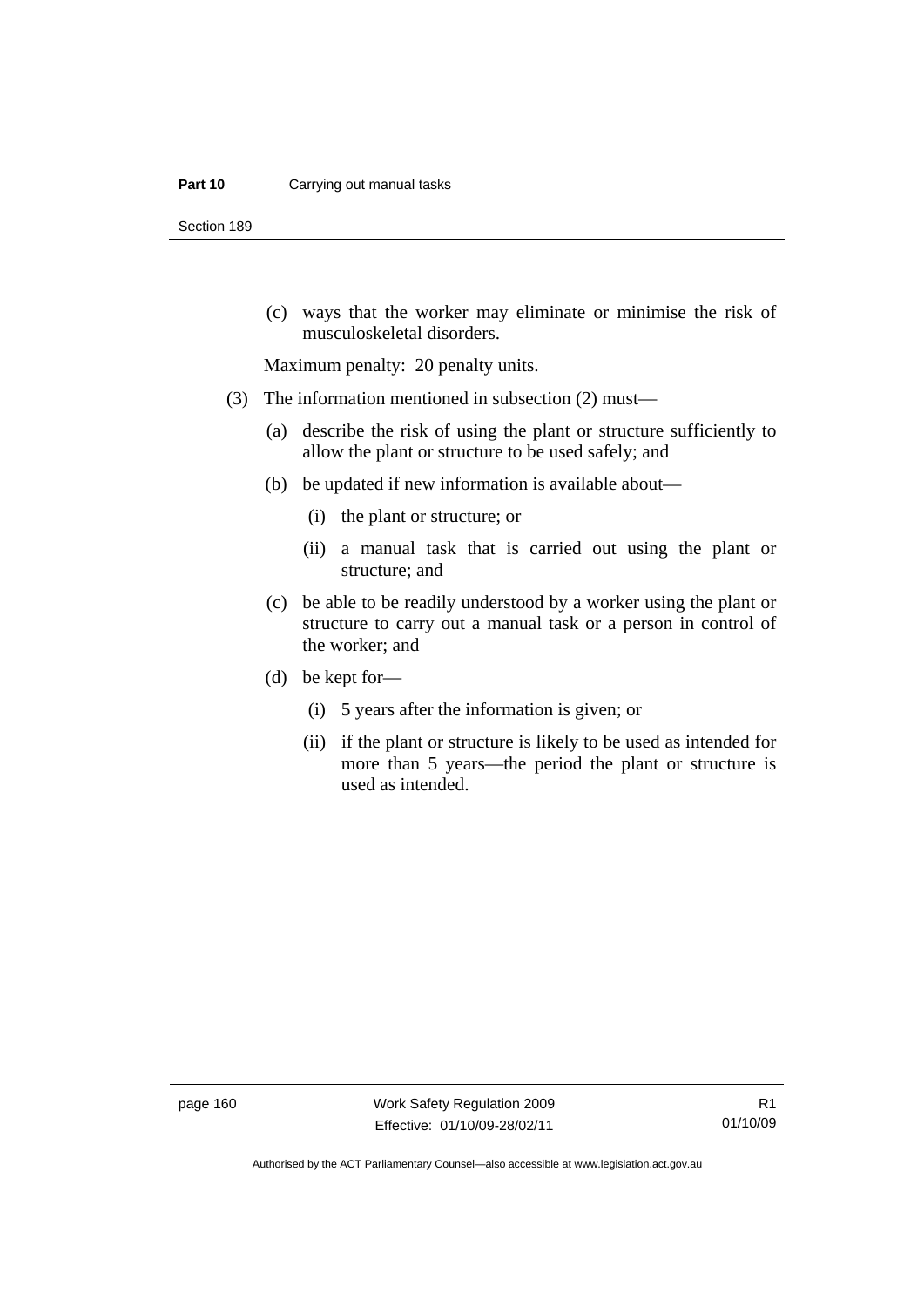# **Part 11** Incorporated documents

#### **190 Meaning of** *incorporated document*

In this regulation:

*incorporated document* means any of the following:

- (a) AS/NZS 1269.1 (Occupational noise management Part 1— Measurement and assessment of noise immission and exposure);
- (b) AS/NZS 1269.3 (Occupational noise management Part 3— Hearing protector program);
- (c) AS/NZS 1270 (Acoustics—Hearing protectors);
- (d) AS/NZS 1891 (Industrial fall-arrest systems and devices safety belts and harnesses);
- (e) AS 2444 (Portable fire extinguishers and fire blankets— Selection and location);
- (f) the national exposure standards;
- (g) a document approved in writing by the Minister to be an incorporated document;
- (h) any other document incorporated, applied or adopted by a document mentioned in paragraphs (a) to (g).
- *Note 1* The text of an applied, adopted or incorporated instrument, whether applied as in force from time to time or as at a particular time, is taken to be a notifiable instrument if the operation of the Legislation Act, s 47 (5) or (6) is not disapplied (see s 47 (7)).
- *Note 2* A notifiable instrument must be notified under the Legislation Act.
- *Note 3* This standard may be purchased at www.standards.org.au.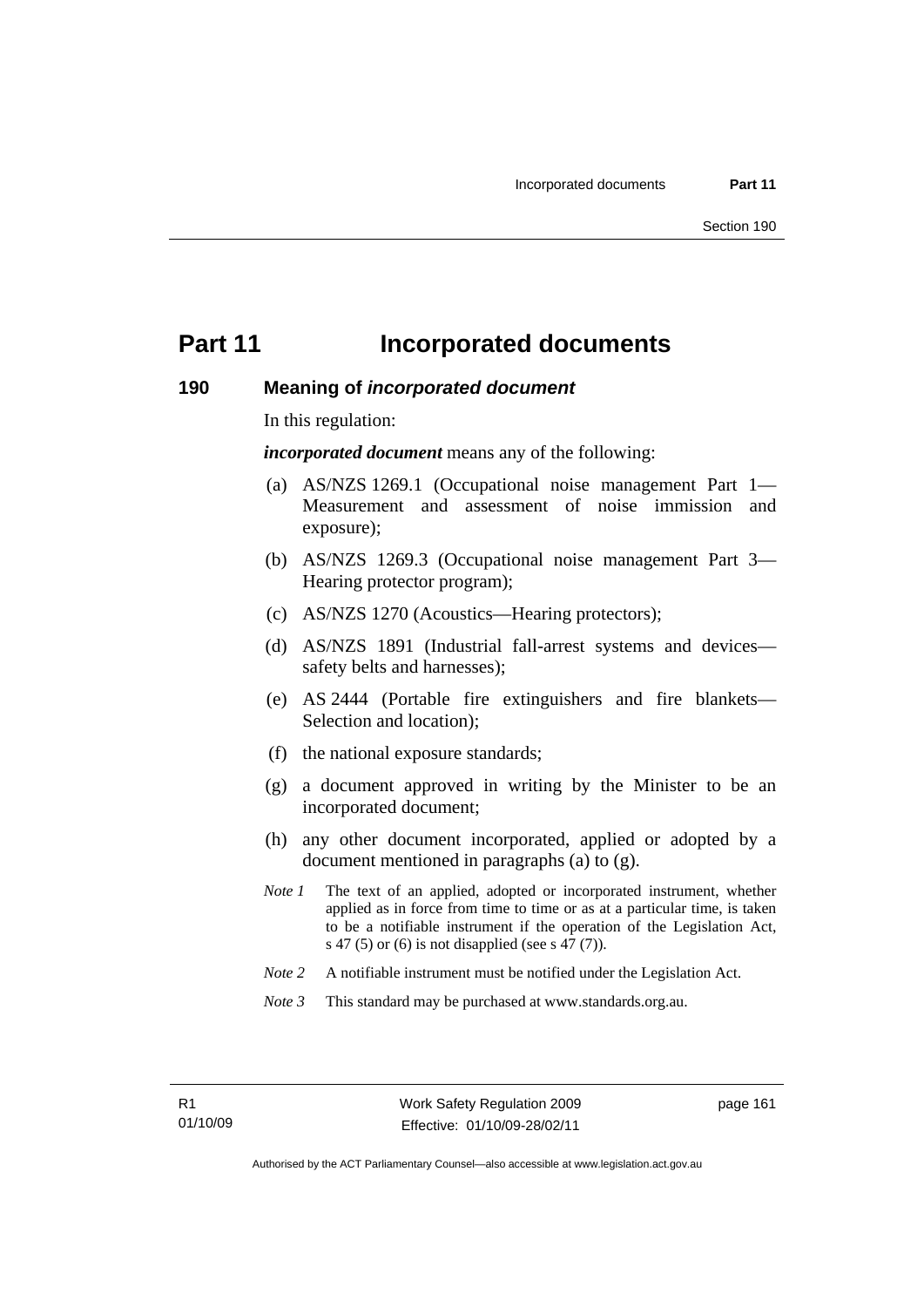#### **Part 11 Incorporated documents**

Section 191

#### **191 Inspection of incorporated documents**

- (1) This section applies to an incorporated document, or an amendment of, or replacement for, an incorporated document.
- (2) The chief executive must ensure that the document, amendment or replacement is made available for inspection free of charge to the public on business days at reasonable times.
- (3) In this section:

*amendment*, of an incorporated document—see section 191 (6).

*replacement*, for an incorporated document—see section 191 (6).

#### **192 Notification of certain incorporated documents**

- (1) This section applies to—
	- (a) an incorporated document; or
	- (b) an amendment of, or replacement for, an incorporated document.

#### **Example—replacement document**

a new edition of the incorporated document

- *Note* An example is part of the regulation, is not exhaustive and may extend, but does not limit, the meaning of the provision in which it appears (see Legislation Act, s 126 and s 132).
- (2) The chief executive may prepare a written notice (an *incorporated document notice*) for the incorporated document, amendment or replacement that contains the following information:
	- (a) for an incorporated document—details of the document, including its title, author and date of publication;
	- (b) for a replacement of an incorporated document—details of the replacement, including its title, author and date of publication;

Authorised by the ACT Parliamentary Counsel—also accessible at www.legislation.act.gov.au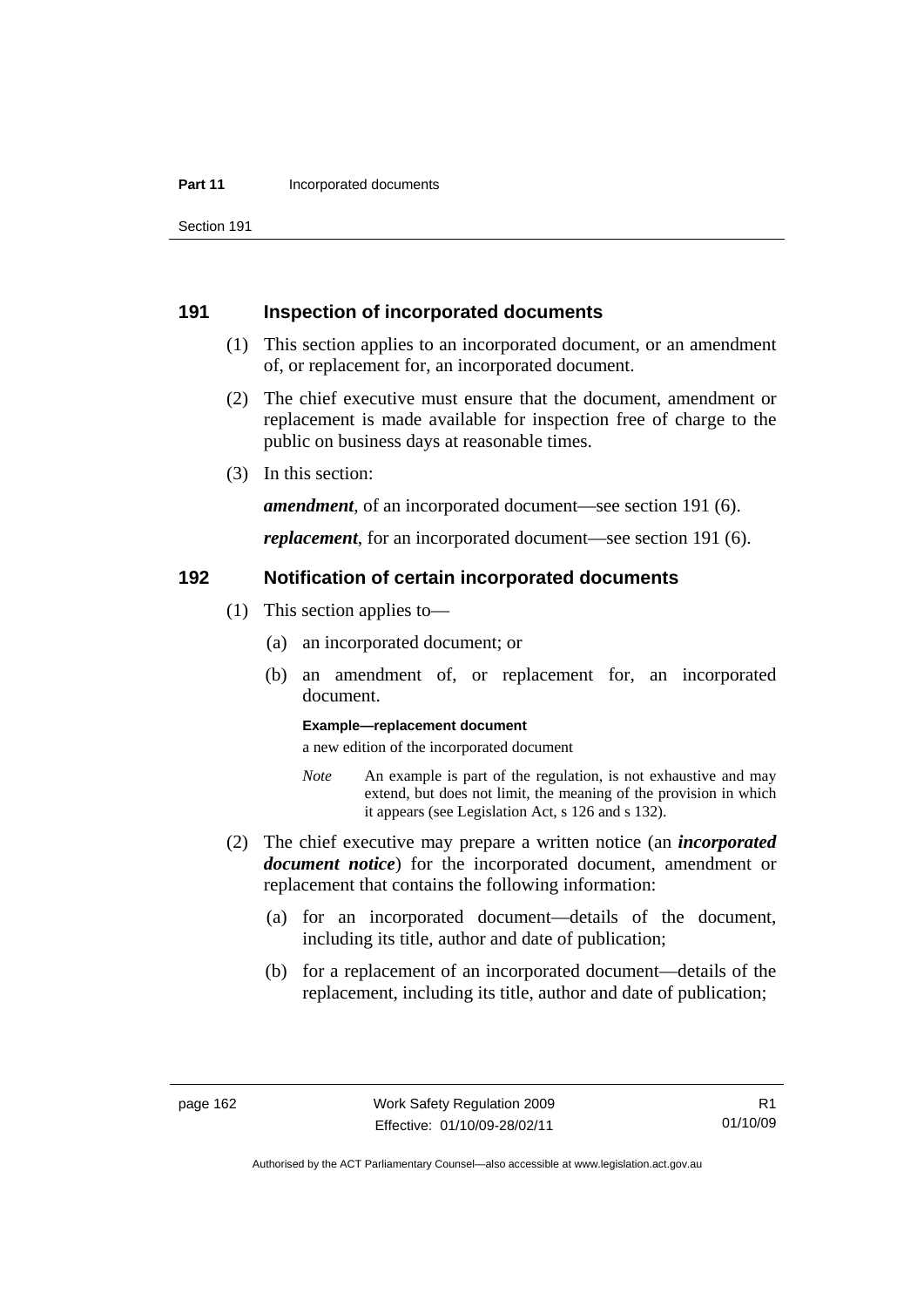- (c) for an amendment of an incorporated document—the date of publication of the amendment (or of the standard as amended) and a brief summary of the effect of the amendment;
- (d) for an incorporated document or any amendment or replacement—
	- (i) a date of effect (not earlier than the day after the day of notification of the notice); and
	- (ii) details of how access to inspect the document, amendment or replacement may be obtained under section 190 (Inspection of incorporated documents); and
	- (iii) details of how copies may be obtained, including an indication of whether there is a cost involved.
- (3) An incorporated document notice is a notifiable instrument.

*Note* A notifiable instrument must be notified under the Legislation Act.

- (4) The incorporated document, amendment or replacement has no effect under the Act unless—
	- (a) an incorporated document notice is notified in relation to the document, amendment or replacement; or
	- (b) the document, amendment or replacement is notified under the Legislation Act, section 47 (6).
- (5) The Legislation Act, section 47 (7) does not apply in relation to the incorporated document, amendment or replacement.
- (6) In this section:

*amendment*, of an incorporated document, includes an amendment of a replacement for the incorporated document.

*replacement*, for an incorporated document, means—

(a) a standard that replaces the incorporated document; or

page 163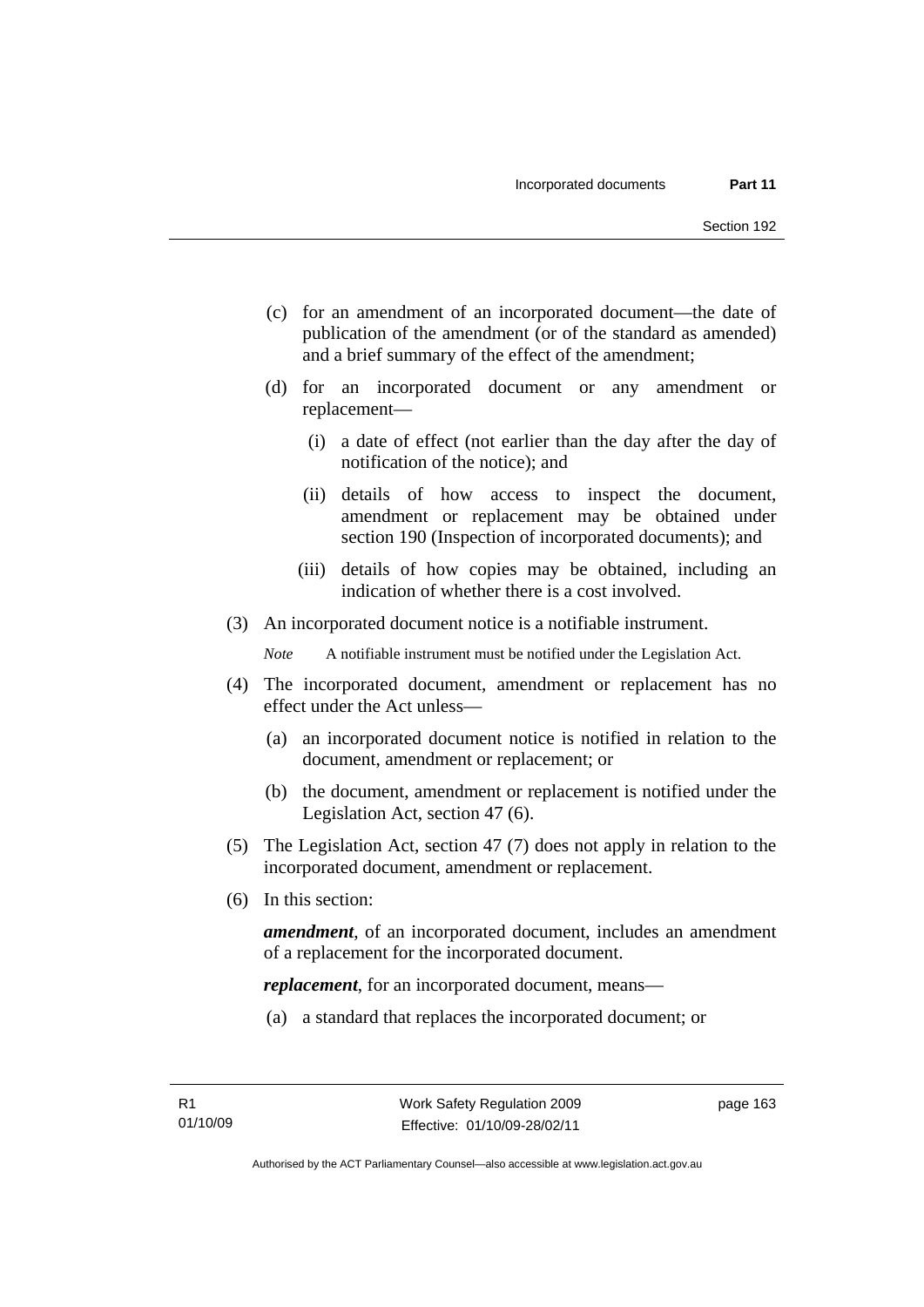#### **Part 11 Incorporated documents**

Section 192

- (b) a document (an *initial replacement*) that replaces a document mentioned in paragraph (a); or
- (c) a document (a *further replacement*) that replaces an initial replacement or any further replacement.

page 164 Work Safety Regulation 2009 Effective: 01/10/09-28/02/11

R1 01/10/09

Authorised by the ACT Parliamentary Counsel—also accessible at www.legislation.act.gov.au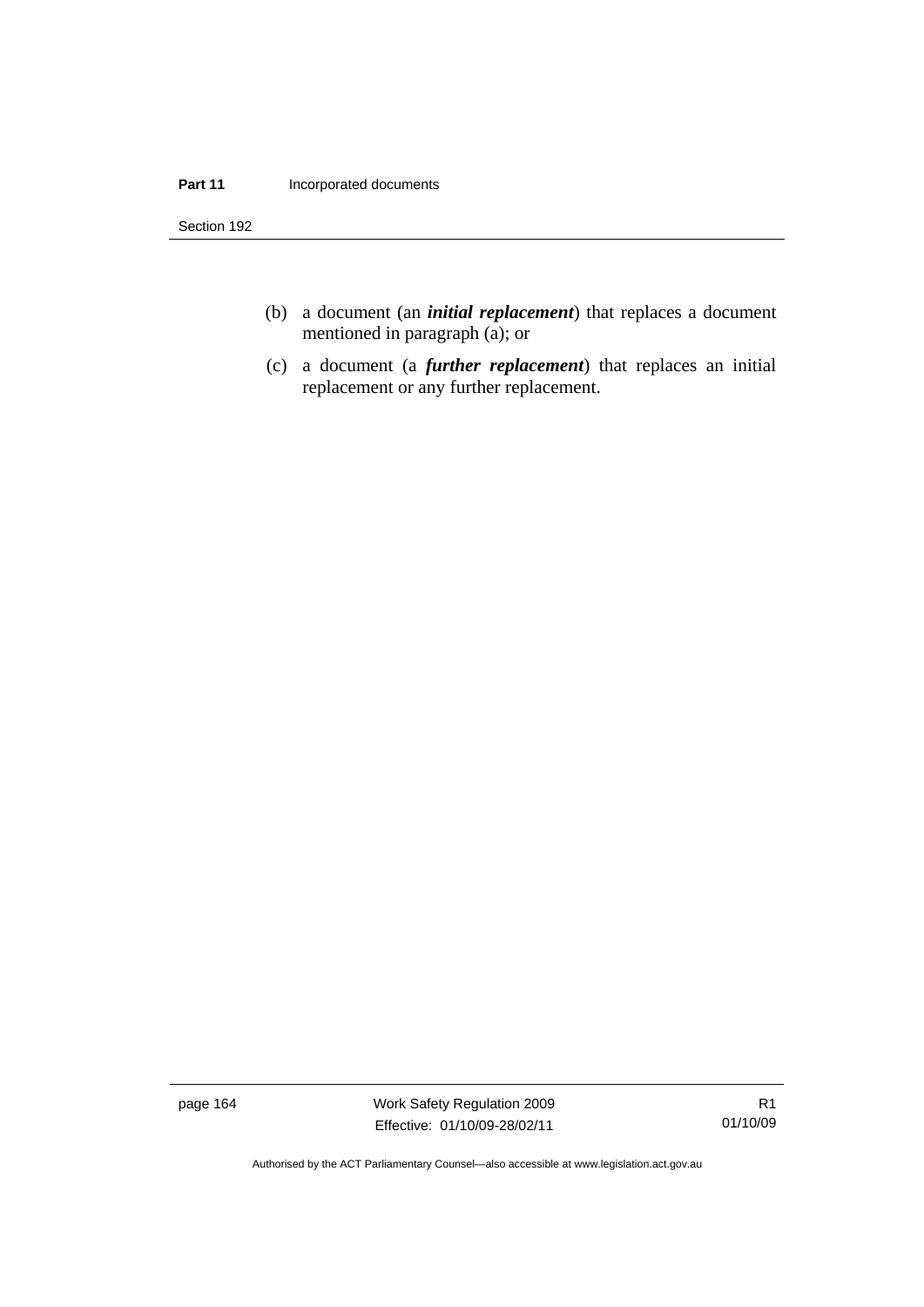# **Part 12 Reviewable decisions**

#### **193 Reviewable decision—Act, s 174 (b)**

A decision mentioned in schedule 3, part 3.1, column 3, under a provision mentioned in column 2 in relation to the decision, is a reviewable decision.

### **194 Notice of reviewable decision—Act, s 175 (1)**

If a person makes a reviewable decision, the person must give a reviewable decision notice to each entity mentioned in schedule 3, part 3.1, column 4 in relation to the decision.

- *Note 1* The person must also take reasonable steps to give a reviewable decision notice to any other person whose interests are affected by the decision (see *ACT Civil and Administrative Tribunal Act 2008*, s 67A).
- *Note* 2 The requirements for reviewable decision notices are prescribed under the *ACT Civil and Administrative Tribunal Act 2008*.

#### **195 Internal review of certain decisions—Act, s 176 (1)**

A decision mentioned in schedule 3, part 3.2, column 3 under a provision mentioned in column 2 in relation to the decision, is an internally reviewable decision.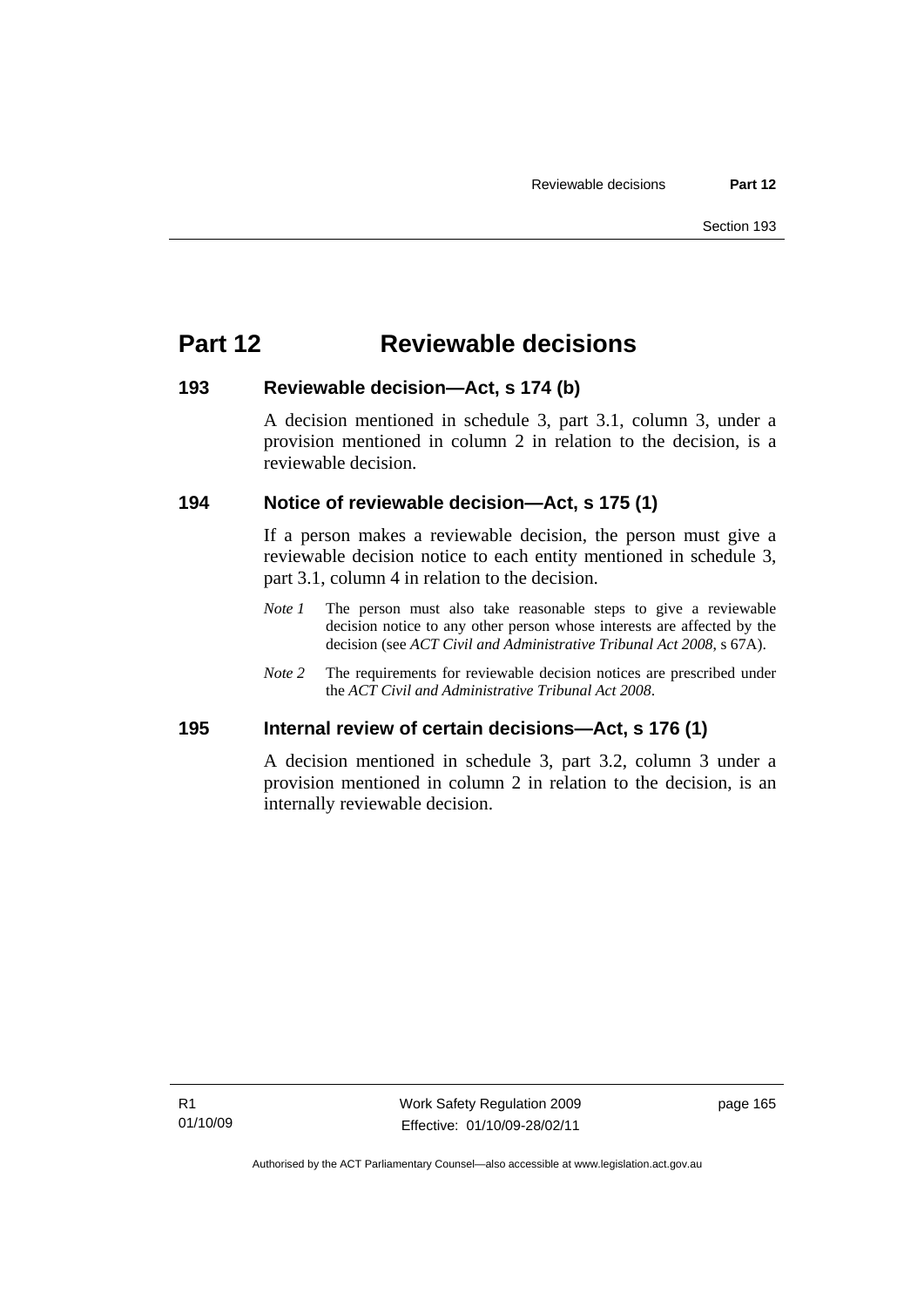#### **Part 13** Transitional

Section 196

# **Part 13 Transitional**

#### **196 Definitions—pt 13**

In this part:

*certificate of competency* means a certificate of competency issued, or taken to have been issued, under the repealed regulation, section 12 as in force at any time.

- *Note* The following certificates are taken to have been issued under the repealed regulation, s 12:
	- (a) a certificate of competency issued under the *Scaffolding and Lifts Regulation 1950*, s 159;
	- (b) a boiler attendant's certificate issued under the *Boilers and Pressure Vessels Regulation 1954*, pt 4

(see the repealed regulation, s 37).

*commencement day* means the day this regulation, section 122 (Licence application) commences.

*repealed instruments* means the following instruments:

- (a) *Occupational Health and Safety (Mast-Type Elevating Work Platforms) Exemption 2009* (NI2009-190);
- (b) *Occupational Health and Safety (National Certificates of Competency) Exemption 2006* (NI2006-418);
- (c) *Occupational Health and Safety (Pallet Trucks) Exemption 2009* (NI2009-192);
- (d) *Occupational Health and Safety (Work Assist Vehicles) Exemption 2009* (NI2009-189).

*repealed regulation* means the *Occupational Health and Safety (Certification of Plant Users and Operators) Regulation 2000* (SL2000-48).

Authorised by the ACT Parliamentary Counsel—also accessible at www.legislation.act.gov.au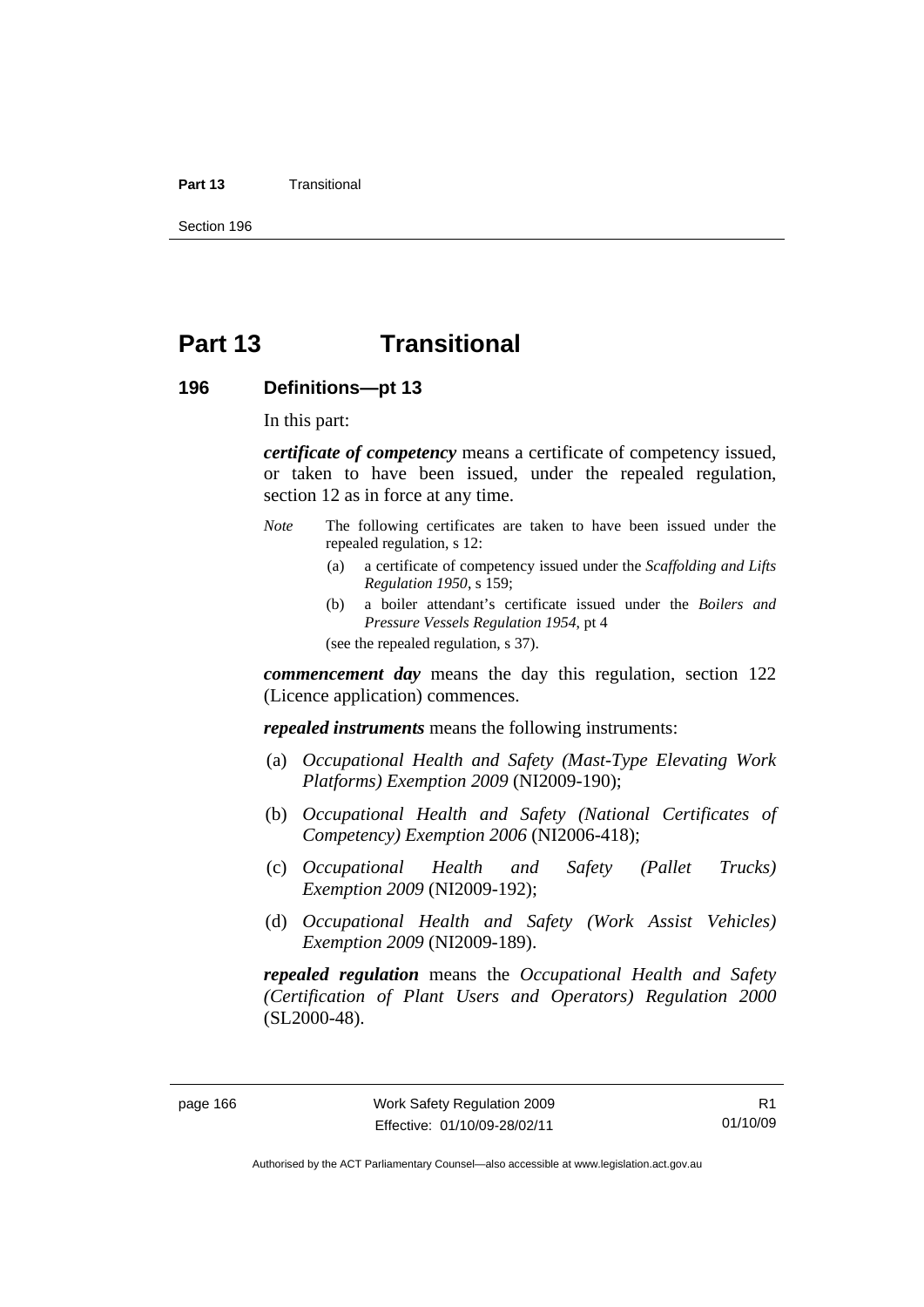#### **197 Transitional—continuing application of repealed regulation in relation to scheduled work etc**

- (1) Despite the repeal of the repealed regulation, the repealed regulation (other than section 15) and the repealed instruments continue to apply to the following:
	- (a) a person doing scheduled work unless the person—
		- (i) holds a national licence to carry out a class of high risk work that corresponds with the scheduled work the person is doing; or
		- (ii) is a trainee under this regulation for a class of high risk work that corresponds with the scheduled work the person is doing;
	- (b) a person supervising a trainee under the repealed regulation in relation to supervision of the trainee;
	- (c) an assessor accredited under the repealed regulation in relation to the assessment under the repealed regulation of a person's competency to do scheduled work.
- (2) A reference in the repealed regulation to a supervisor, for a trainee doing scheduled work, includes a reference to a person who holds a national licence to carry out high risk work that corresponds with the scheduled work.

#### **198 Transitional—application of regulation in relation to scheduled work etc**

- (1) Part 8 (Licensing high risk work) and schedule 1 (High risk work) do not apply to the following:
	- (a) a person doing scheduled work if the person—
		- (i) holds a certificate of competency to do the scheduled work issued under the repealed regulation; or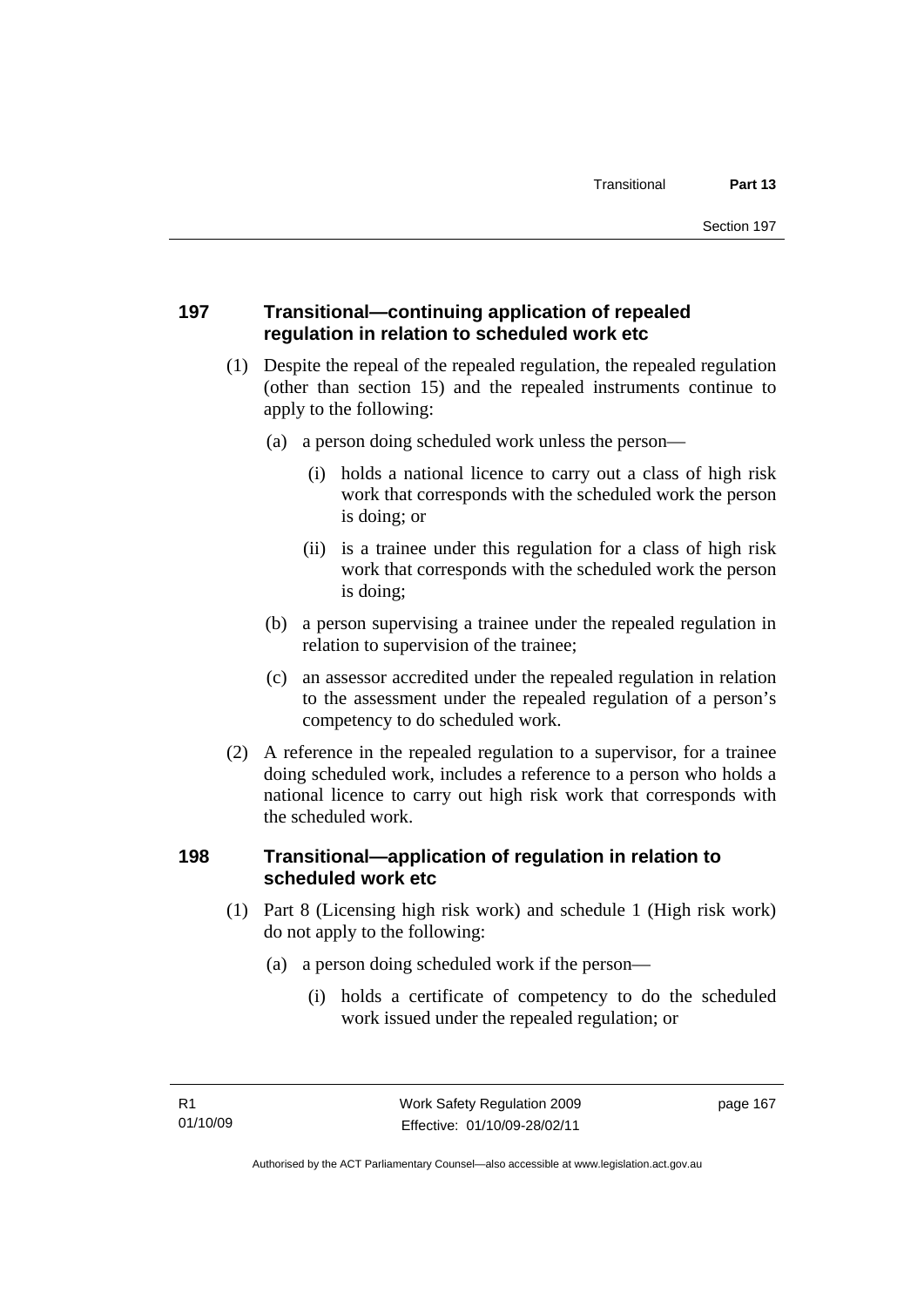#### **Part 13** Transitional

Section 199

- (ii) holds a notice of satisfactory assessment to do the scheduled work issued under the repealed regulation, and has applied for a certificate of competency under the old regulation; or
- (iii) is a trainee in relation to the scheduled work under the repealed regulation;
- (b) a person supervising a trainee under the repealed regulation in relation to supervision of the trainee;
- (c) an assessor accredited under the repealed regulation in relation to the assessment under the repealed regulation of a person's competency to do scheduled work.

#### **199 Transitional—certificates of competency**

 (1) A certificate of competency issued on a date mentioned in an item in table 199, column 2 continues in force until the date mentioned in the item, column 3 unless the certificate is cancelled or surrendered sooner.

| Table 199 |  |
|-----------|--|
|-----------|--|

| column 1<br>item | column 2<br>date certificate issued | column 3<br>date until which certificate<br>in force |  |
|------------------|-------------------------------------|------------------------------------------------------|--|
|                  | before 1 Jan 2001                   | 30 June 2010                                         |  |
|                  | 1 Jan 2001 to 31 Dec 2004           | 30 June 2011                                         |  |
|                  | 1 Jan 2005 to 30 June 2009          | 30 June 2012                                         |  |
|                  | 1 July 2009 to 30 June 2011         | 30 June 2014                                         |  |

 (2) The chief executive must not issue a certificate of competency under the repealed regulation after 30 June 2011.

page 168 Work Safety Regulation 2009 Effective: 01/10/09-28/02/11

Authorised by the ACT Parliamentary Counsel—also accessible at www.legislation.act.gov.au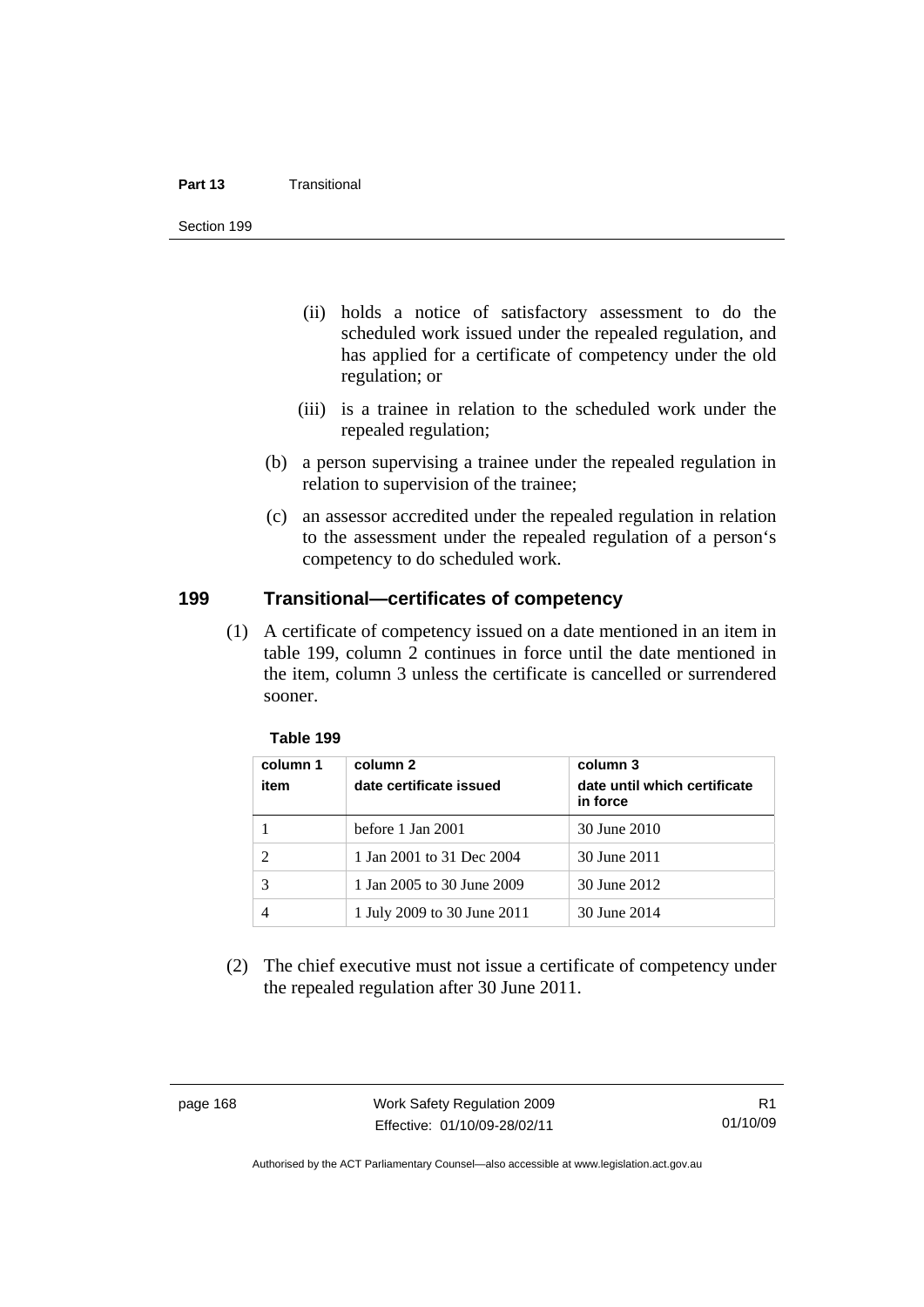(3) After 30 June 2011, a certificate of competency authorising a person to operate a tower crane does not authorise the person to operate a self-erecting tower crane.

#### **200 Transitional—converting certificate of competency to licence**

- (1) The chief executive may, on application by the holder of a certificate of competency, convert the certificate to a licence to carry out a class of high risk work that corresponds with the work for which the certificate was issued.
	- *Note* If a form is approved under the Act, s 229 for this provision, the form must be used.
- (2) The application must be accompanied by the following:
	- (a) the certificate of competency to be converted, or proof that the applicant holds the certificate;
	- (b) evidence of current competency in the class of high risk work for which the application is made;
	- (c) a statutory declaration stating whether the applicant, in the 5 years before the day the application is made—
		- (i) has held a certificate of competency, a licence to carry out high risk work, or a recognised qualification to carry out high risk work under a corresponding law that has been suspended or cancelled; and
		- (ii) has been convicted or found guilty of a serious offence under the *Occupational Health and Safety Act 1989*, the *Work Safety Act 2008*, the *Crimes Act 1900*, part 2A (Industrial manslaughter) or a corresponding offence against the law of a State;
			- *Note State* includes the Northern Territory (see Legislation Act, dict, pt 1, def *State*).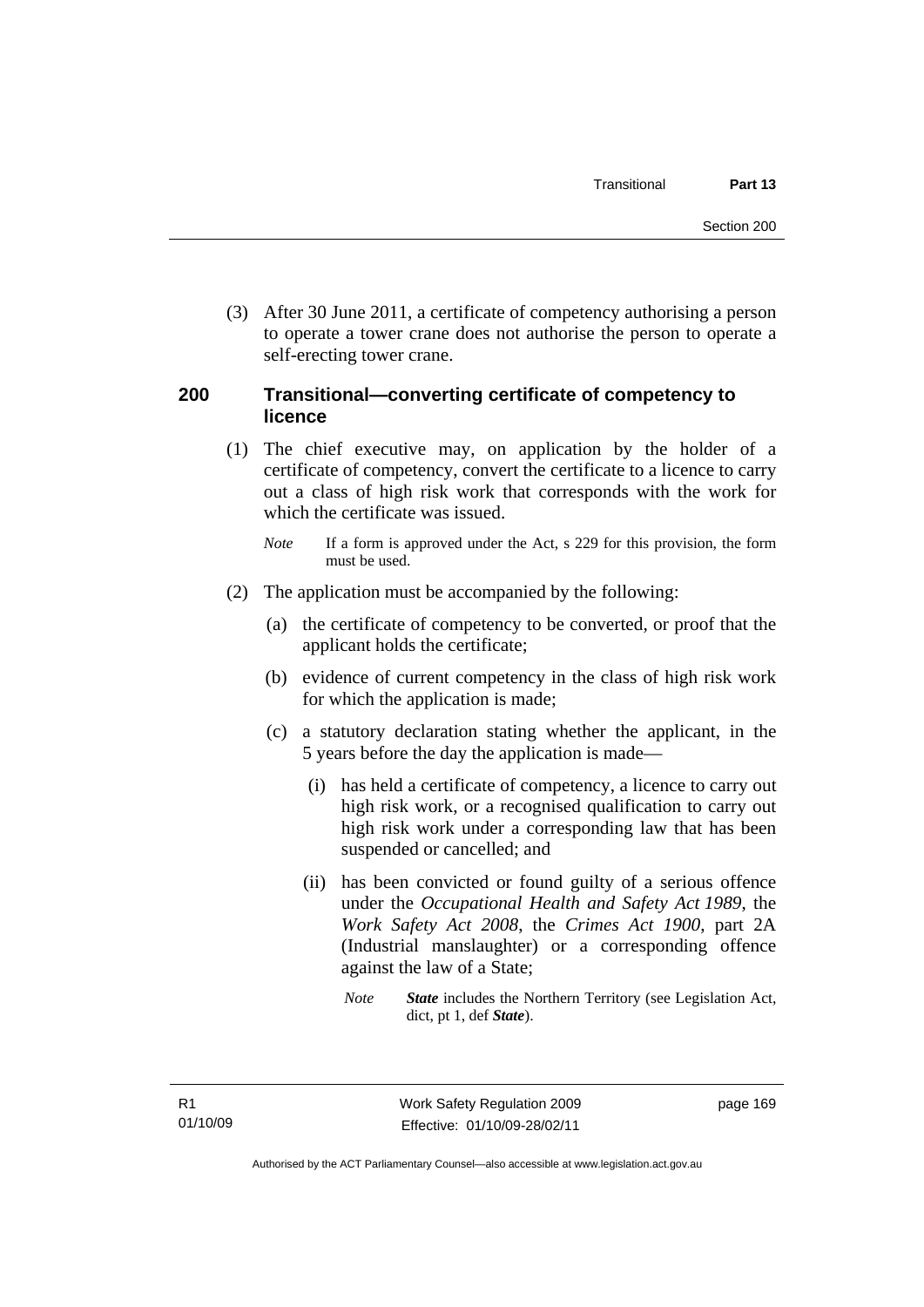Section 200

 (d) any other document or further information required by the chief executive that is relevant to the application.

*Note* A fee may be determined under the Act, s 228 for this provision.

- (3) If the holder of a certificate of competency applies to convert the certificate to a licence to carry out a class of high risk work, the chief executive must—
	- (a) issue the licence; or
	- (b) refuse to issue the licence.
- (4) The chief executive must issue the licence to the person if satisfied that the person—
	- (a) has a valid certificate of competency for work that corresponds with the class of high risk work; and
	- (b) has the necessary competency to carry out the class of high risk work; and
	- (c) does not hold a licence to carry out high risk work; and
	- (d) does not hold a certificate of competency, a licence to carry out high risk work, or a recognised qualification to carry out high risk work under a corresponding law, that is or has been suspended in the 5 years before the day the application was made; and
	- (e) has not held a certificate of competency, a licence to carry out high risk work, or a recognised qualification to carry out high risk work under a corresponding law, that has been cancelled in the 5 years before the day the application was made; and

Authorised by the ACT Parliamentary Counsel—also accessible at www.legislation.act.gov.au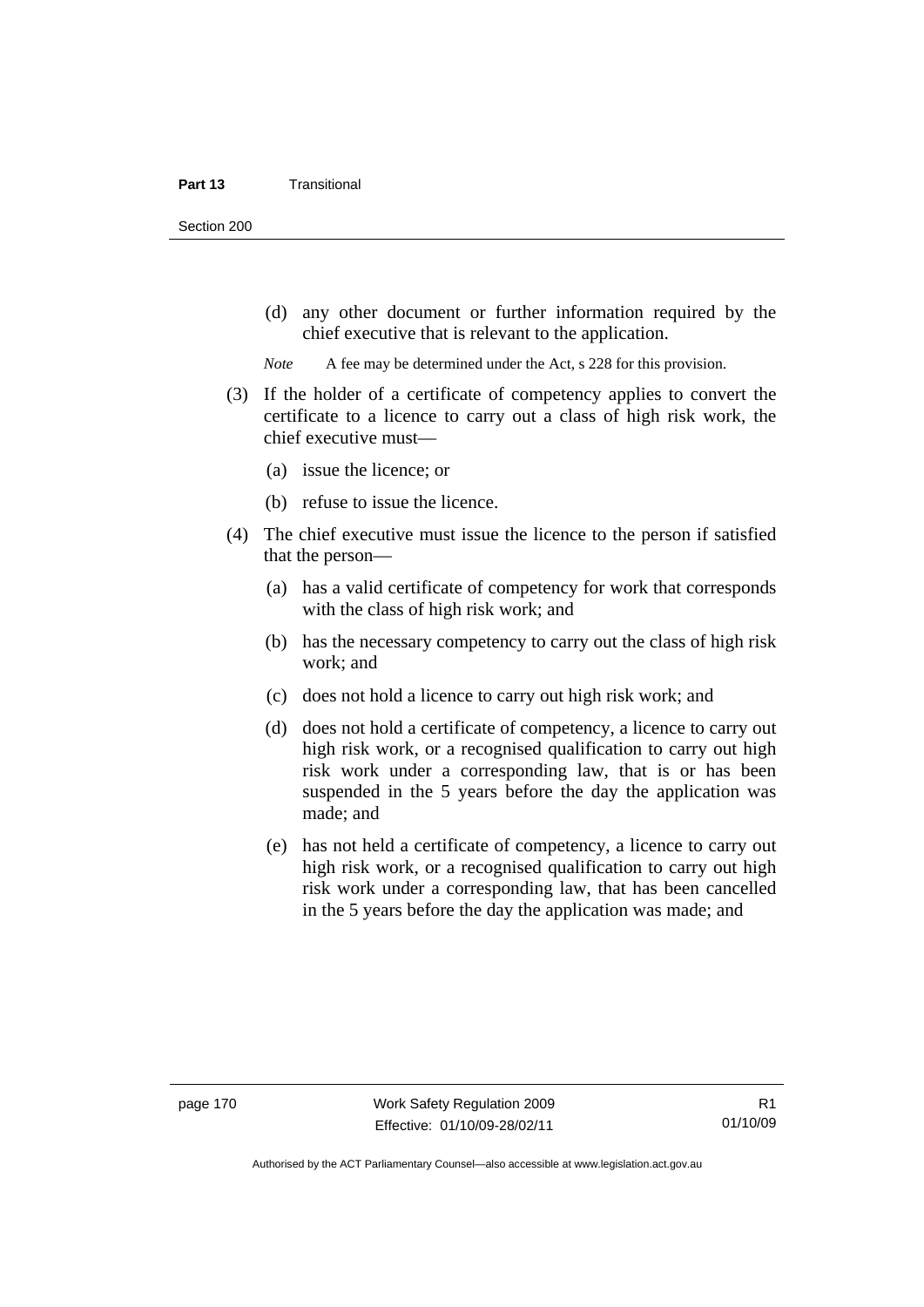- (f) has not been convicted or found guilty of a serious offence under the *Occupational Health and Safety Act 1989*, the *Work Safety Act 2008*, the *Crimes Act 1900*, part 2A (Industrial manslaughter) or a corresponding offence against the law of a State in the 5 years before the day the application was made.
	- *Note State* includes the Northern Territory (see Legislation Act, dict, pt 1, def *State*).
- (5) However, the chief executive must not issue a licence to convert a certificate of competency for a tower crane to a licence to carry out self-erecting tower crane work.

#### **201 Expiry—pt 13**

- (1) This part expires on 1 October 2014.
- (2) This part is a law to which the Legislation Act, section 88 (Repeal does not end effect of transitional laws etc) applies.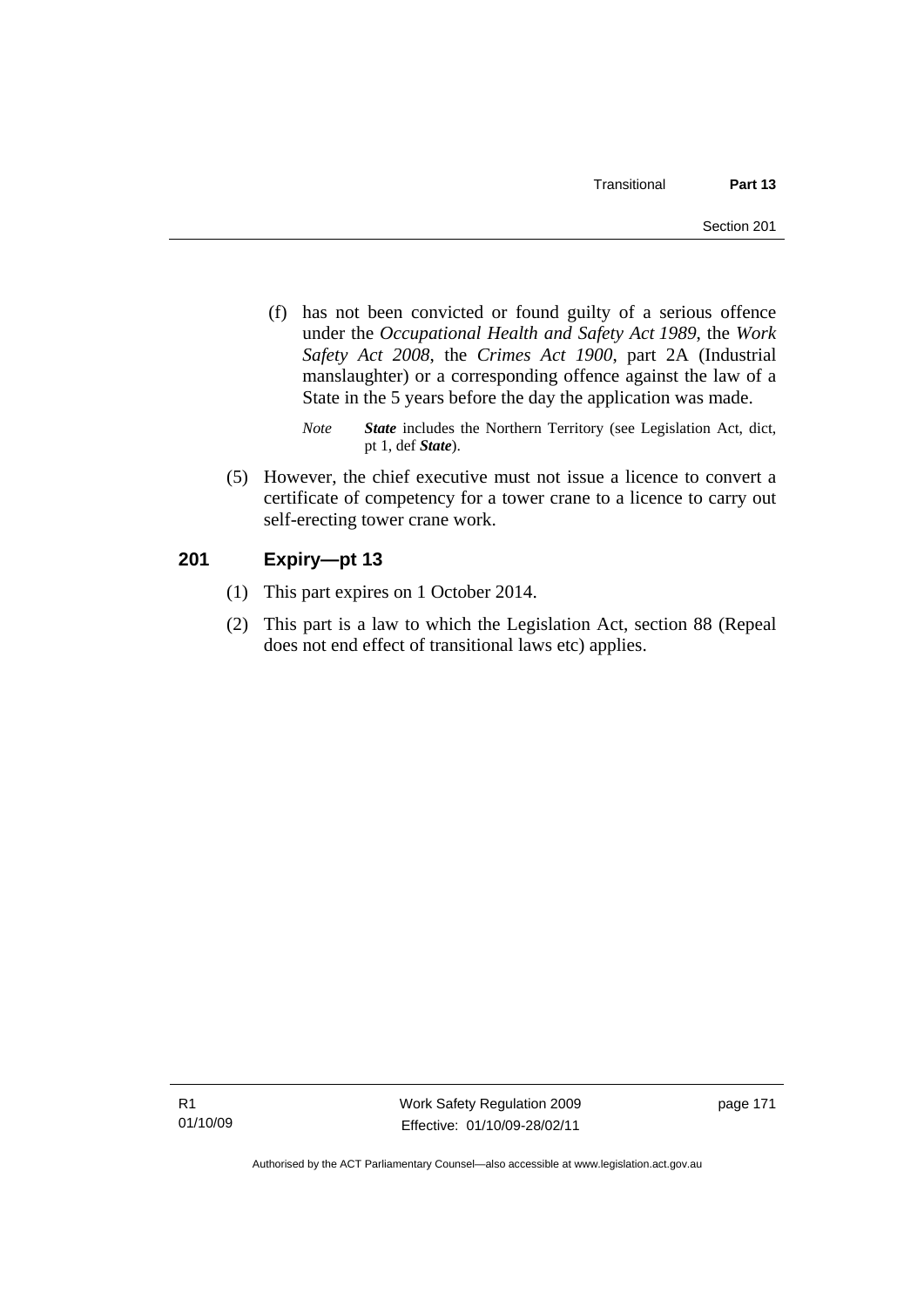**Schedule 1** High risk work<br> **Part 1.1** Definitions—so Definitions—sch 1. Section 1.1

## **Schedule 1 High risk work**

(see s 119, def *high risk work*)

### **Part 1.1 Definitions—sch 1**

#### **1.1 Boilers**

- (1) A *boiler* is a vessel or arrangement of vessels and interconnecting parts, in which steam or other vapour is generated, or water or other liquid is heated, at a pressure above atmospheric pressure, by fire, the products of combustion, electrical power or other similar method.
- (2) A *boiler* includes the valves, gauges, fittings, controls, boiler setting and any directly associated equipment.
- (3) A *boiler* ends at the first connection point after the first valve or valve assembly but does not include the following:
	- (a) a boiler that satisfies AS 2593 by having—
		- (i) an attendance category of unattended operation; or
		- (ii) an attendance category of limited attendance except to the extent that AS 2593 states that certain checks must be undertaken by an accredited operator;
	- (b) a vessel designed in a way that allows it to operate empty of the liquid or vapour that it is designed to heat without adversely affecting the structure or operation of the vessel;
	- (c) a direct-fired process heater;

Authorised by the ACT Parliamentary Counsel—also accessible at www.legislation.act.gov.au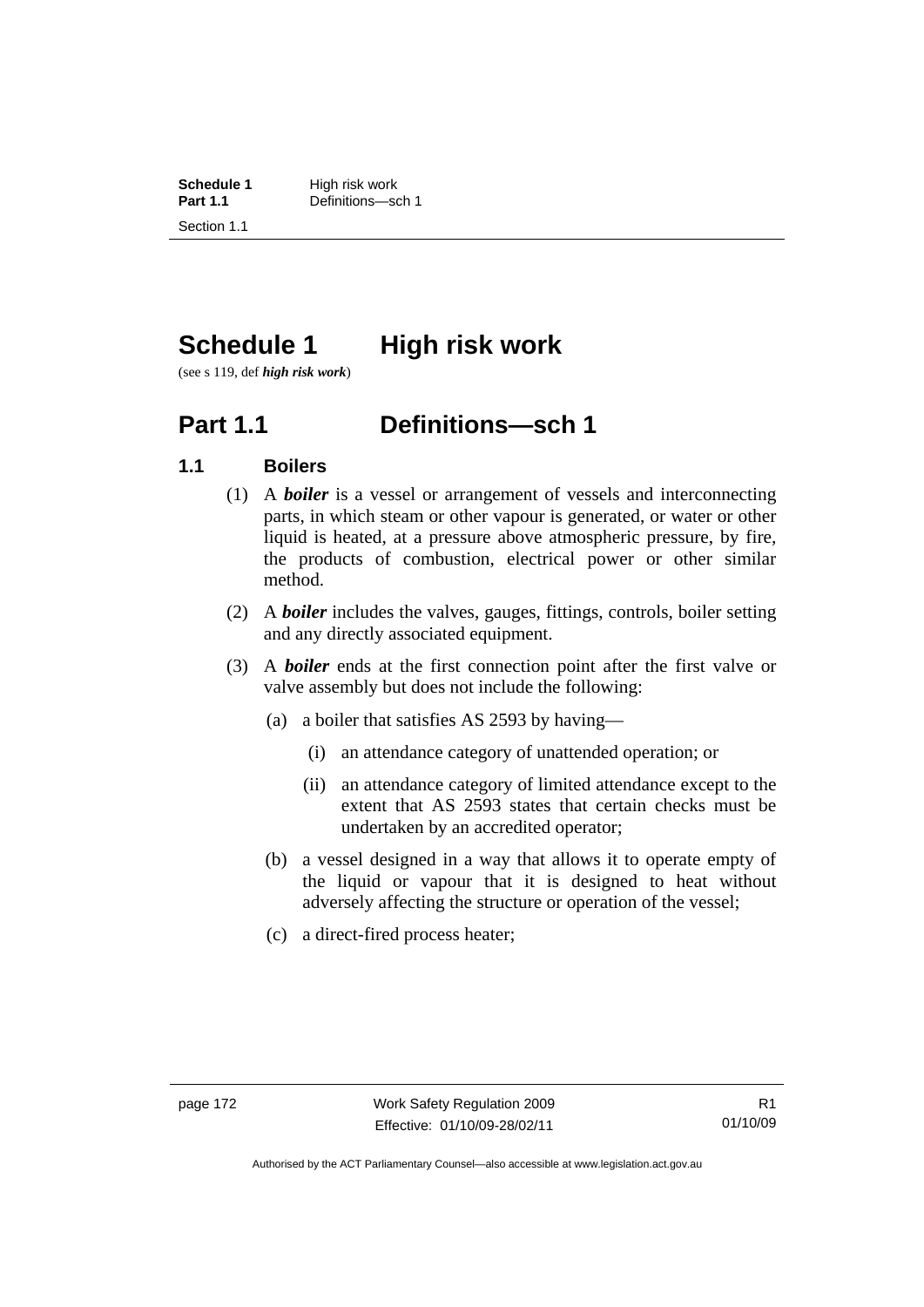- (d) a Hobby Miniature Locomotive type boiler, made from steel and with an internal volume of not more than 50L and having a maximum working pressure of not more than 700kPa, or made from copper and with an internal volume of not more than 25L and having a maximum working pressure of not more than 700kPa, if—
	- (i) during construction of the locomotive, the boiler is inspected in the way described in the Australian Miniature Boiler Safety Committee Code Part 1: Copper Boilers, or Part 2: Steel Boilers, as appropriate, by a person registered with the Committee and is certified by the person as having been inspected in that way; and
	- (ii) the locomotive containing the boiler is in the charge of a person at least 18 years old whenever it is operated in a public place;
- (e) a hot drink dispenser having an internal volume of not more than 0.014 cubic metres and a heat output of not more than 5kW and a maximum working pressure of not more than 210kPa;
- (f) a fully flooded or pressurised liquid heating unit if the liquid is intended to be heated at a pressure above atmospheric pressure to a temperature not more 1° below the normal atmospheric boiling temperature of the liquid.

### **1.2 Boom-type elevating work platform**

 (1) A *boom-type elevating work platform* is a telescoping, hinged or articulated device, or any combination of those devices, used to support a platform on which people, equipment or materials may be elevated to carry out work, if the boom length is 11 metres or more.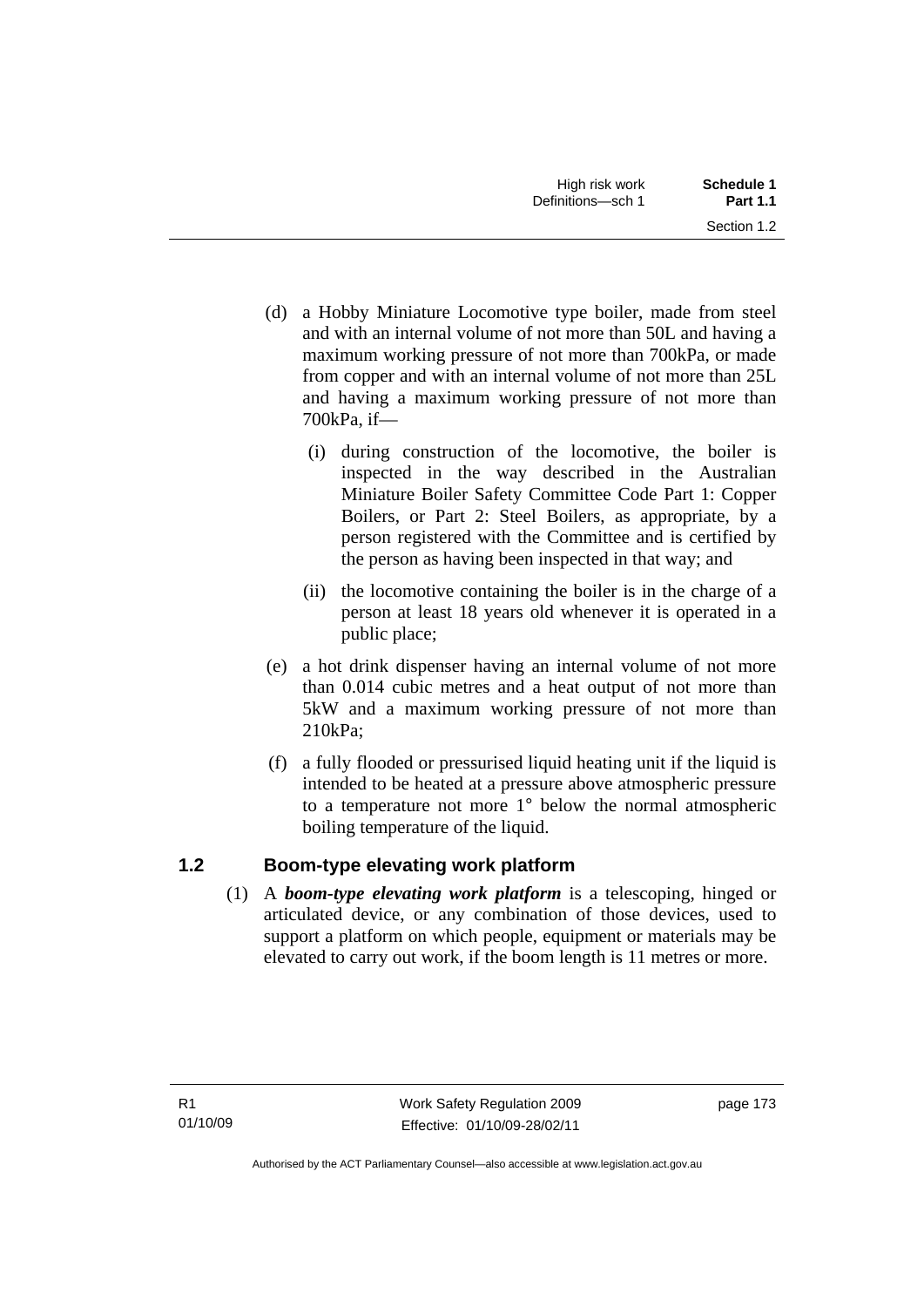| Schedule 1      | High risk work    |
|-----------------|-------------------|
| <b>Part 1.1</b> | Definitions-sch 1 |
| Section 1.3     |                   |

- (2) The boom length is taken to be the greater of—
	- (a) the vertical distance from the floor of the platform to the ground supporting the elevating work platform when the platform is at its maximum height; and
	- (b) the nominal reach measured from the centre point of rotation to the outer edge of the platform when the platform is at its maximum extended position.

#### **1.3 Bridge crane**

- (1) A *bridge crane* is a crane that—
	- (a) consists of 1 or more bridge beams mounted at each end to an end carriage; and
	- (b) is capable of travelling along elevated runways; and
	- (c) has 1 or more hoisting mechanisms that can travel across the bridge beams.
- (2) A *bridge crane* does not include a crane that is controlled from a location remote to a permanent cabin or control station on the crane and has not more than 3 powered operations (hoist, raise and lower is 1 operation).

#### **1.4 Crane**

- (1) A *crane* is plant designed to raise or lower a load or move it horizontally.
- (2) A *crane* does not include—
	- (a) an industrial lift-truck, earthmoving machinery or tractor; or
	- (b) a front-end loader, backhoe, excavator or similar plant designed for use as a crane; or
	- (c) a non-slewing mobile crane used only for towing motor vehicles; or

Authorised by the ACT Parliamentary Counsel—also accessible at www.legislation.act.gov.au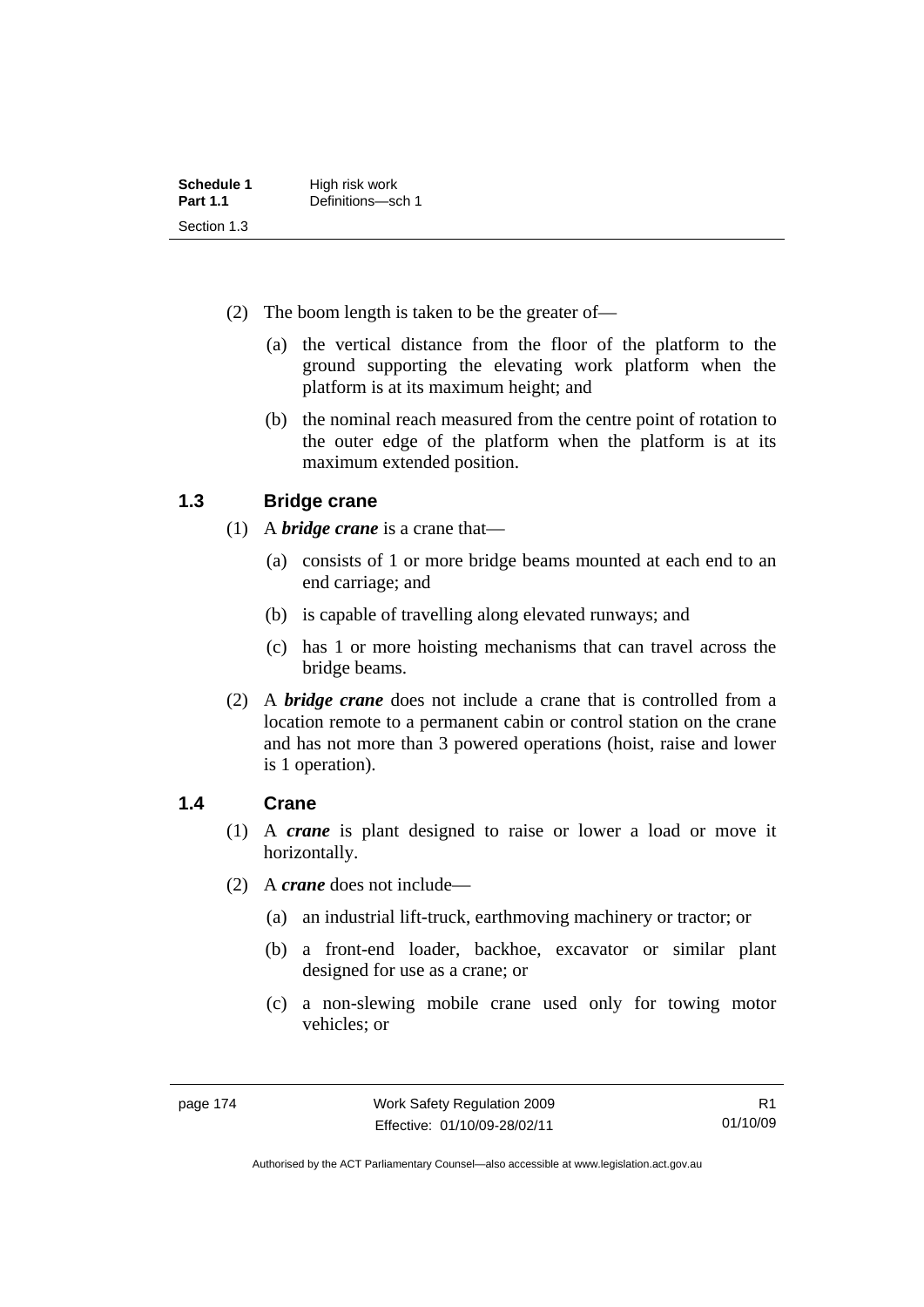(d) an amusement structure, industrial robot or lift.

#### **1.5 Direct-fired process heater**

A *direct-fired process heater* is an arrangement of tubes comprising 1 or more coils located in the radiant zone or convection zone, or both, of a combustion chamber, the primary purpose of which is to raise the temperature of a process fluid circulated through the coils, to allow distillation, fractionation, reaction or other petrochemical process of the process fluid, whether that fluid is liquid or gas, or a combination of liquid and gas.

#### **1.6 Derrick crane**

A *derrick crane* is a slewing strut-boom crane with the boom pivoted at the base of a mast that—

- (a) is guyed (a *guy-derrick*) or held by backstays (a *stiff-leg derrick*); and
- (b) is capable of luffing under load.

### **1.7 Dogging work**

#### *Dogging work* is—

- (a) the application of slinging techniques, including the selection and inspection of lifting gear, for moving a load using a crane, hoist or other plant configured for use as a crane or hoist; or
- (b) directing an operator of a crane, hoist or other plant configured for use as a crane or hoist in the movement of a load, including when the load is out of the operator's view.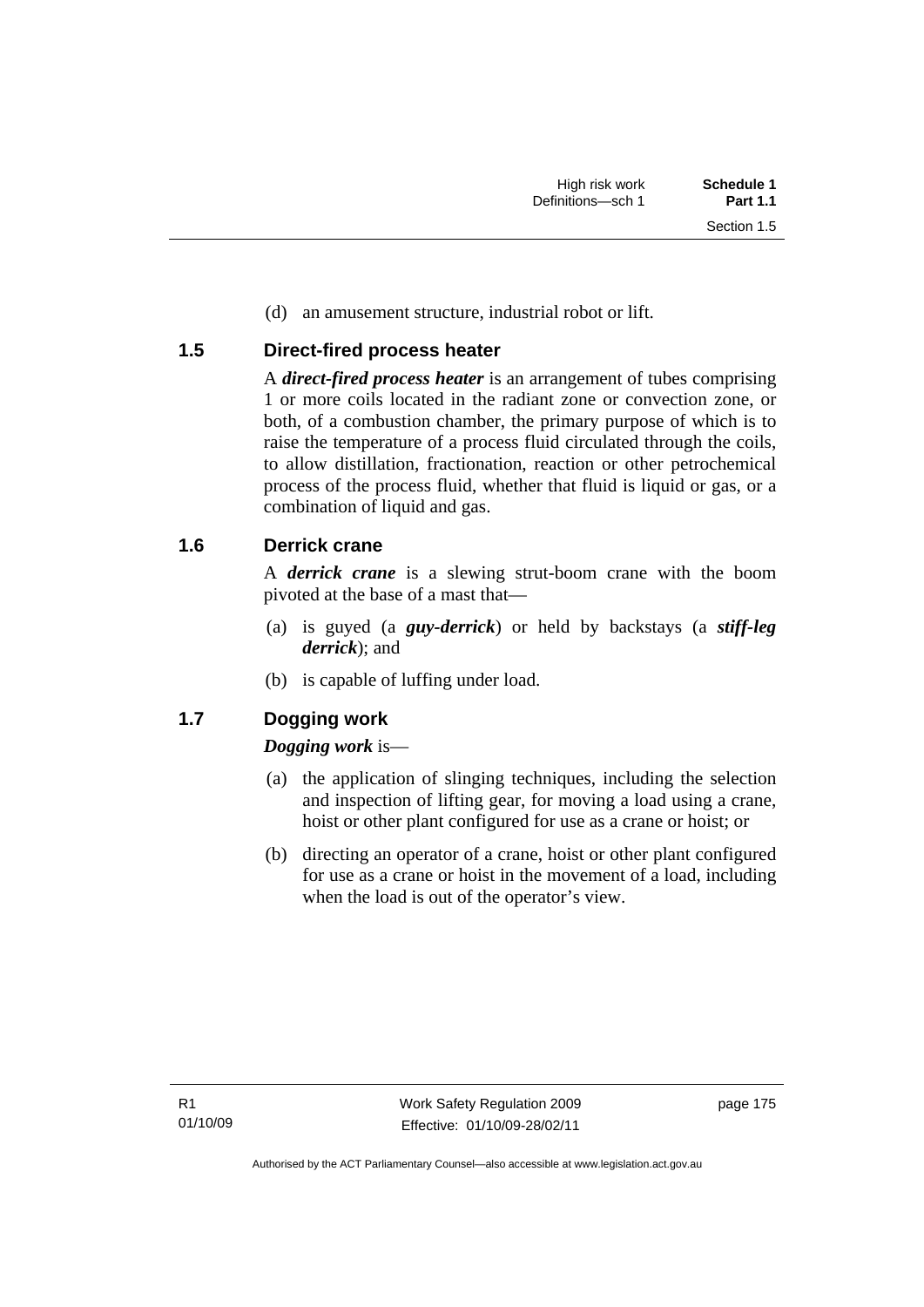**Schedule 1** High risk work<br> **Part 1.1** Definitions—so Definitions—sch 1. Section 1.8

#### **1.8 Forklift truck**

- (1) A *forklift truck* is a powered industrial truck with—
	- (a) a mast; and
	- (b) an elevating load carriage with fork arms or other attachment.
- (2) A *forklift truck* does not include a pedestrian-operated industrial truck.

#### **1.9 Gantry crane**

- (1) A *gantry crane* is a crane that—
	- (a) consists of 1 or more bridge beams, supported at each end by legs mounted on end carriages; and
	- (b) is capable of travelling on a supporting surface or deck level, whether or not fixed; and
	- (c) has 1 or more hoisting units able to travel across a bridge beam.
- (2) A *gantry crane* does not include a crane that is controlled from a location remote to a permanent cabin or control station on the crane and has not more than 3 powered operations (hoist, raise and lower is 1 operation).

#### **1.10 Hoist**

- (1) A *hoist* is plant designed for raising or lowering a load or people, or both.
- (2) A *hoist* includes a mast-climbing work platform, a scaffolding hoist and a serial hoist.
- (3) A *hoist* does not include a lift or building maintenance equipment.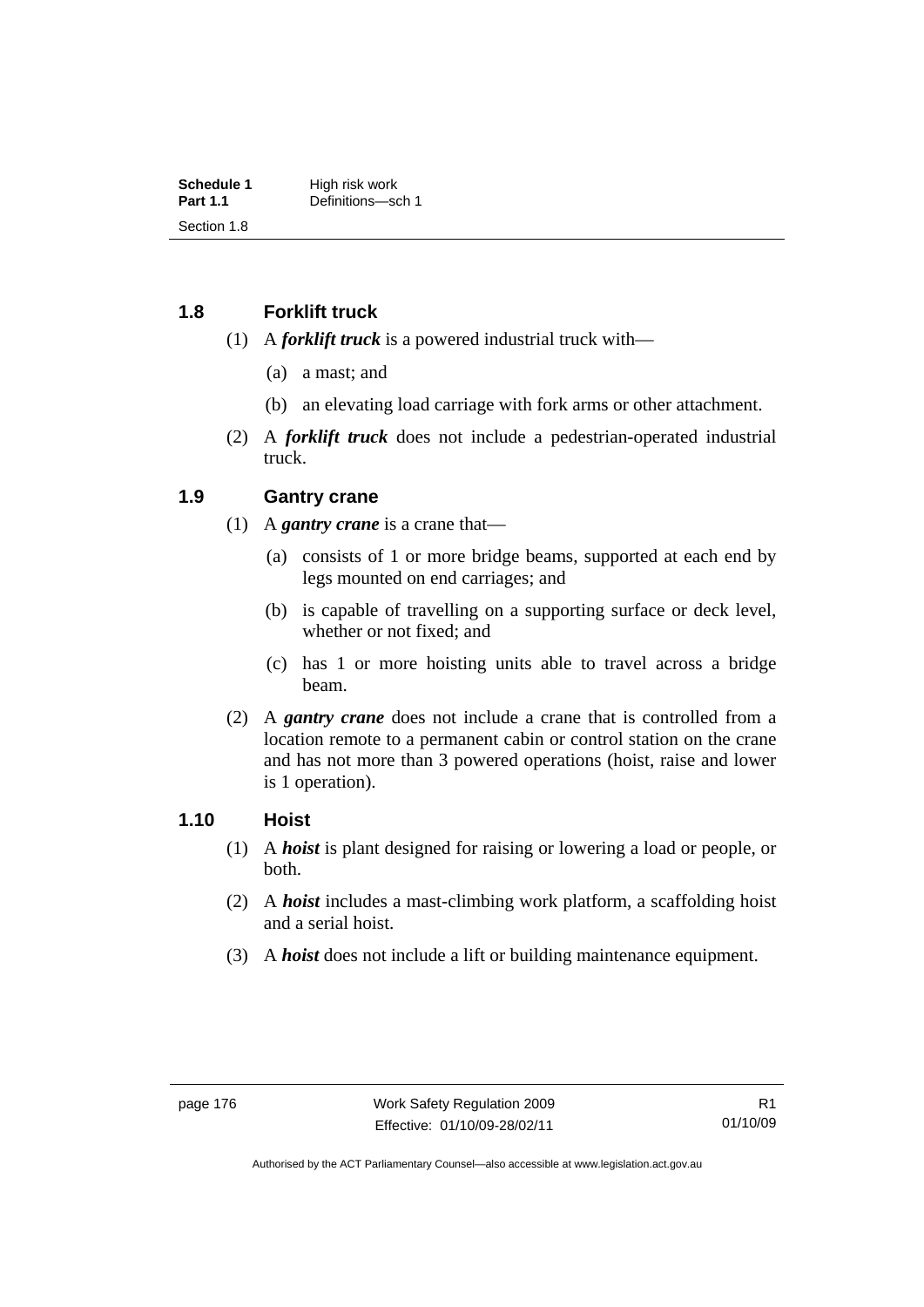#### **1.11 Materials hoist**

A *materials hoist* is a hoist—

- (a) for hoisting goods or materials but not people; and
- (b) with a car, bucket or platform cantilevered from, and travelling up and down externally to, a face of the support structure.

#### **1.12 Mobile crane**

A *mobile crane* is a crane that forms part of a vehicle.

#### **1.13 Non-slewing mobile crane**

- (1) A *non-slewing mobile crane* is a mobile crane with a capacity of more than 3t incorporating a boom or jib that cannot be slewed.
- (2) A *non-slewing mobile crane* includes an articulated mobile crane and a locomotive crane, but does not include a vehicle tow truck.

#### **1.14 Order-picking forklift truck**

An *order-picking forklift truck* is a forklift truck with operator's controls that are incorporated in, and move with, the load carriage or lifting equipment.

#### **1.15 Outrigger**

 (1) An *outrigger* is an extendable member attached to a crane or hoist that rests on a support at the outer end to increase stability.

#### **1.16 Personnel and materials hoist**

- (1) A *personnel and materials hoist* is a hoist in which people, goods and materials may be hoisted.
- (2) A *personnel and materials hoist* may be a cantilever hoist, a tower hoist or a multiple winch operation, and includes the car, structure, machinery and other equipment associated with the hoist.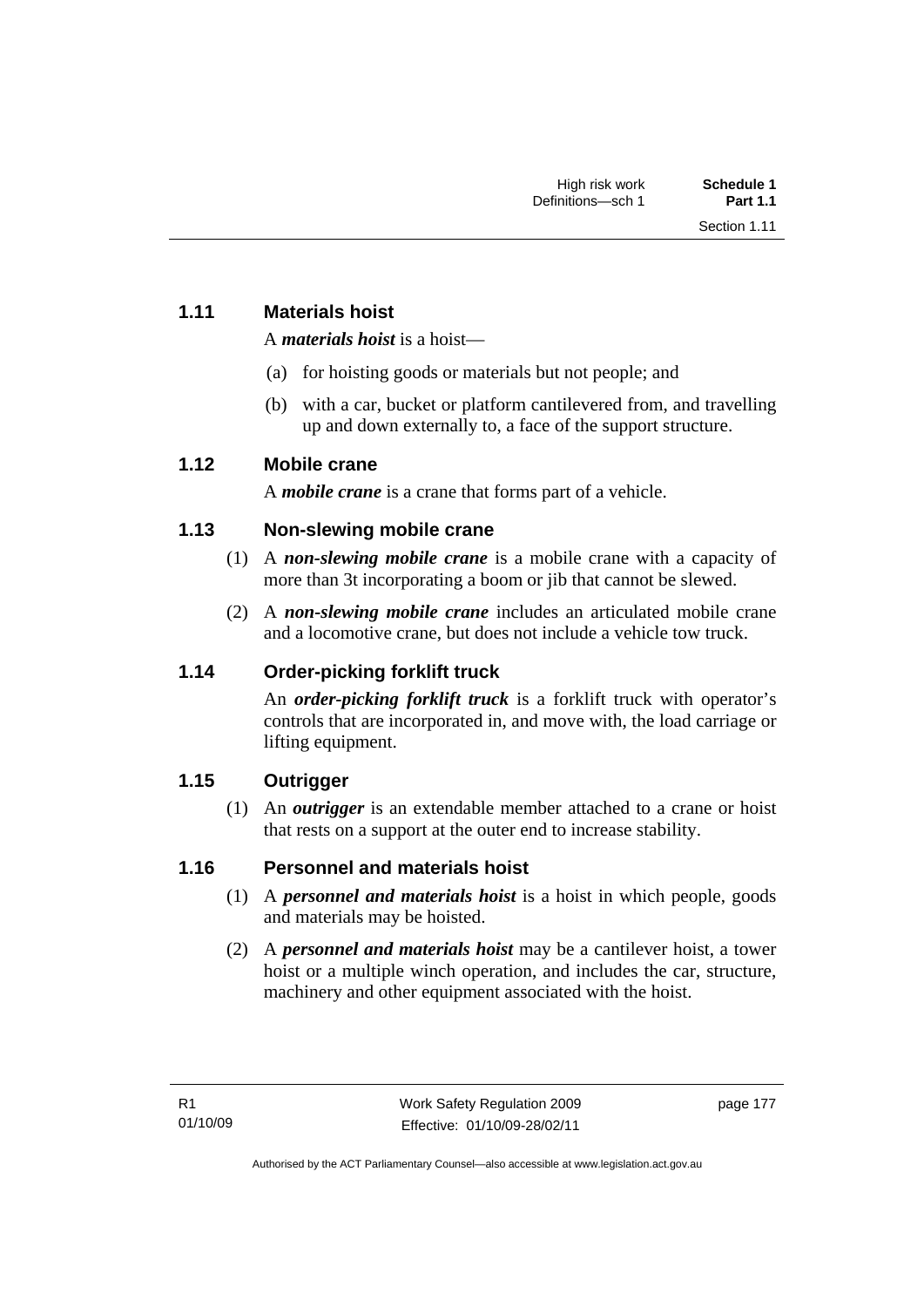| Schedule 1      | High risk work    |  |
|-----------------|-------------------|--|
| <b>Part 1.1</b> | Definitions-sch 1 |  |
| Section 1.17    |                   |  |

#### **1.17 Portal boom crane**

A *portal boom crane* is a boom crane or jib crane mounted on a portal frame that is supported on runways along which the crane travels.

#### **1.18 Reciprocating steam engine**

A *reciprocating steam engine* is equipment driven by steam acting on a piston under pressure causing the piston to move, if the piston diameter is greater than 250mm, and includes an expanding (steam) reciprocating engine.

#### **1.19 Rigging work**

- (1) *Rigging work* is the use of mechanical load-shifting equipment and associated gear—
	- (a) to move, place or secure a load using plant, equipment or members of a building or structure; or
	- (b) to ensure the stability of the members of a building or structure; or
	- (c) to set up or dismantle a crane or hoist.
- (2) *Rigging work* does not include setting up a crane or hoist that only requires the positioning of integral outriggers or stabilisers.

#### **1.20 Scaffolding work**

*Scaffolding work* is the erection, alteration or dismantling of a temporary structure specifically erected to support a platform from which a person or object could fall more than 4m.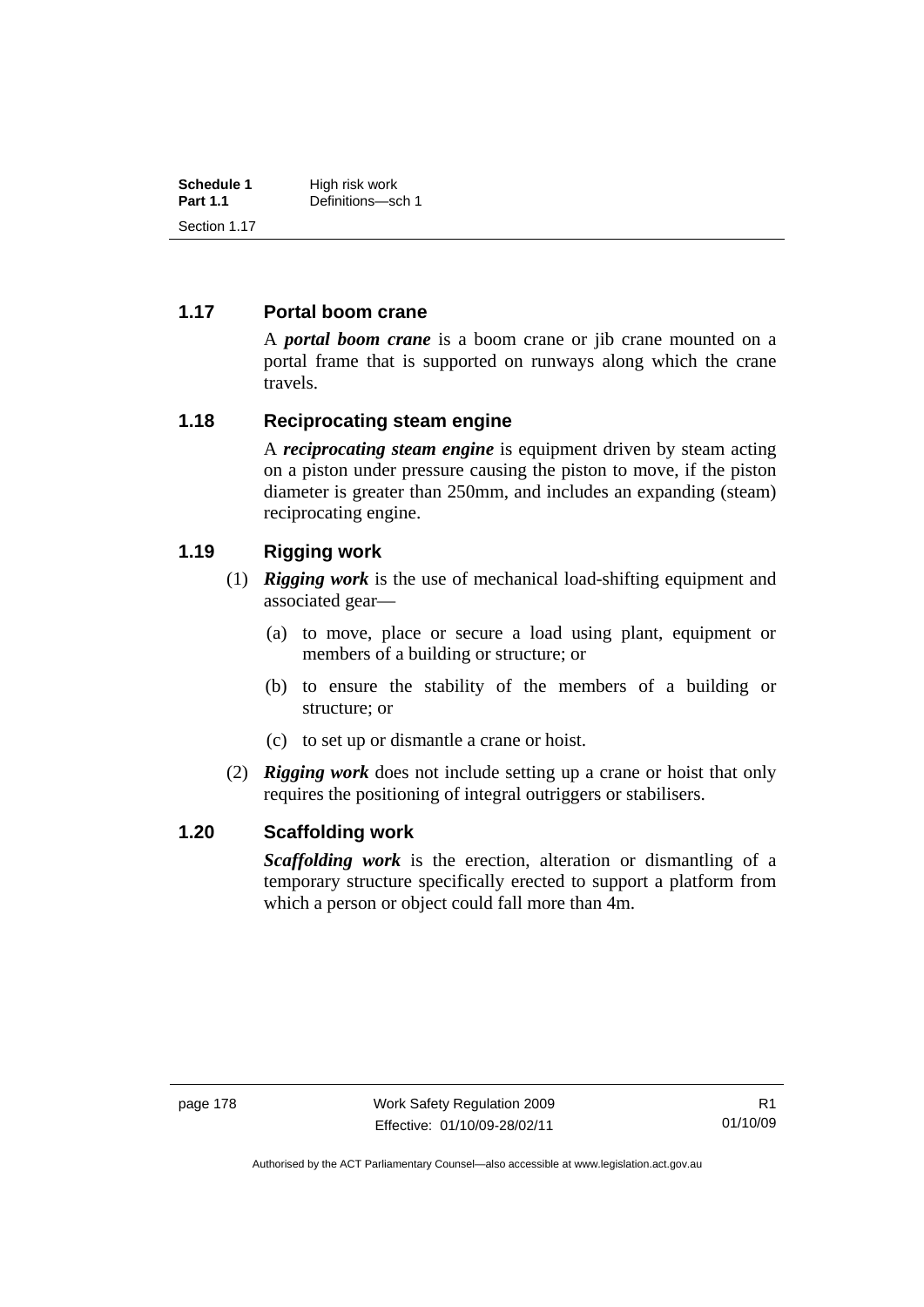#### **1.21 Self-erecting tower crane**

A *self-erecting tower crane* is a tower crane that—

- (a) cannot be disassembled into a tower element and a boom or jib element; and
- (b) for which the erection and dismantling processes are inherent parts of the crane's function; and
- (c) can be transported between sites as a complete unit.

#### **1.22 Slewing mobile crane**

A *slewing mobile crane* is a mobile crane that incorporates a boom or jib capable of being slewed, but does not include a front-end loader, backhoe, excavator or other earthmoving equipment when configured for crane operation.

#### **1.23 Slinging techniques**

*Slinging techniques*, in relation to dogging work, are slinging techniques that require judgment to be exercised in relation to—

- (a) the suitability and condition of lifting gear; or
- (b) the slinging method, by consideration of the nature of the load, its mass and centre of gravity.

#### **1.24 Stabiliser**

A *stabiliser* is an extendable member used to increase stability, but not to hoist or level.

#### **1.25 Tower crane**

- (1) A *tower crane* is a boom crane or jib crane mounted on a demountable or permanent tower structure.
- (2) If the crane is a jib crane, the crane may be a horizontal or luffing jib type.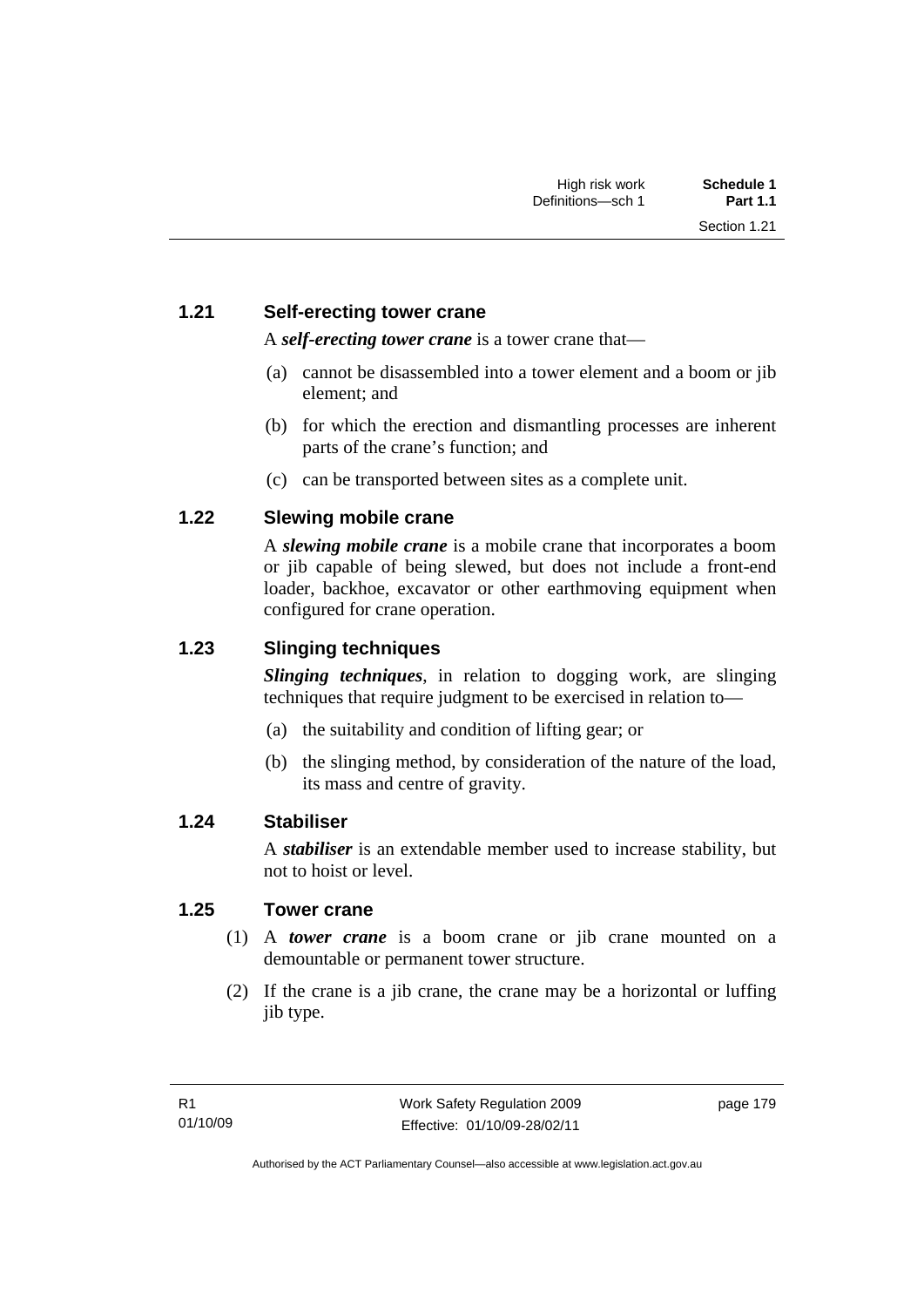**Schedule 1** High risk work<br> **Part 1.1** Definitions—so Definitions—sch 1. Section 1.26

#### **1.26 Turbine**

#### (1) A *turbine*—

- (a) is equipment—
	- (i) in which steam acting on a turbine or rotor causes a rotary motion; and
	- (ii) that produces a power output of not less than 500kW; and
- (b) that—
	- (i) is multi-wheeled; or
	- (ii) is capable of a speed greater than 3600rpm; or
	- (iii) uses attached condensers; or
	- (iv) incorporates a multi-staged heat exchange extraction process.

#### **1.27 Vehicle-loading crane**

- (1) A *vehicle-loading crane* is a crane with a rated capacity of 10 metre tonnes, mounted on a vehicle for the principal purpose of loading and unloading the vehicle.
- (2) A *vehicle-loading crane* must be taken to have a rated capacity of 10 metre tonnes if, at 1 or more boom lengths, the maximum radius in metres at which a load may be lifted at the boom length, multiplied by the working load limit in metric tons at the radius, equals or is greater than 10.0.
- (3) A *vehicle-loading crane* does not include a vehicle tow truck.

#### **1.28 Vehicle-mounted concrete-placing boom**

 (1) A *vehicle-mounted concrete-placing boom* is a mobile vehicle-mounted plant incorporating a knuckle boom that is capable of power-operated slewing or luffing to place concrete by pumping the concrete through a pipeline attached to, or forming part of, the boom.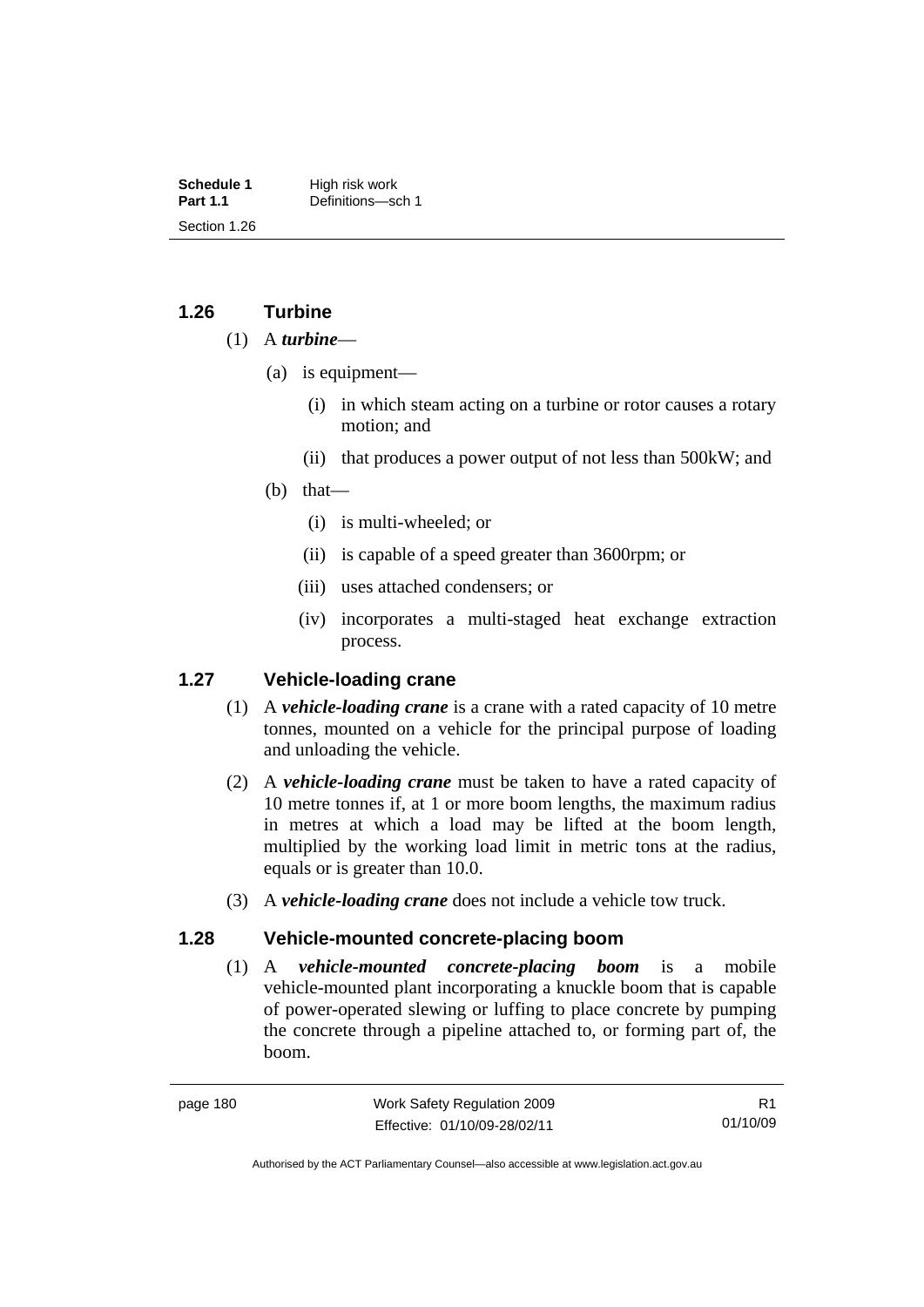# **Part 1.2 Classes of high risk work**

| column 1 | column <sub>2</sub> | column 3 |                                                                                                                       |  |  |
|----------|---------------------|----------|-----------------------------------------------------------------------------------------------------------------------|--|--|
| item     | classes             |          | description of work                                                                                                   |  |  |
| 1        | basic scaffolding   |          | scaffolding work including scaffolding work<br>associated with the operation or use of 1 or more of the<br>following: |  |  |
|          |                     | (a)      | a modular or prefabricated scaffold;                                                                                  |  |  |
|          |                     | (b)      | a cantilevered materials hoist with a<br>maximum working load limit of up to 500kg;                                   |  |  |
|          |                     | (c)      | ropes;                                                                                                                |  |  |
|          |                     | (d)      | gin wheels;                                                                                                           |  |  |
|          |                     | (e)      | safety nets or static lines;                                                                                          |  |  |
|          |                     | (f)      | a bracket scaffold (tank and formwork);                                                                               |  |  |
|          |                     |          | but not scaffolding work associated with the operation<br>or use of 1 or more of the following:                       |  |  |
|          |                     | (a)      | a cantilevered crane-loading platform;                                                                                |  |  |
|          |                     | (b)      | a cantilevered scaffold;                                                                                              |  |  |
|          |                     | (c)      | a spurred scaffold;                                                                                                   |  |  |
|          |                     | (d)      | a barrow ramp or sloping platform;                                                                                    |  |  |
|          |                     | (e)      | perimeter safety screens or shutters;                                                                                 |  |  |
|          |                     | (f)      | a mast-climber;                                                                                                       |  |  |
|          |                     | (g)      | a tube and coupler scaffold (including tube<br>and coupler covered ways and gantries);                                |  |  |
|          |                     | (h)      | a hung scaffold, including a scaffold hanging<br>from tubes, wire ropes or chains;                                    |  |  |
|          |                     | (i)      | a suspended scaffold                                                                                                  |  |  |

R1 01/10/09 Work Safety Regulation 2009 Effective: 01/10/09-28/02/11

page 181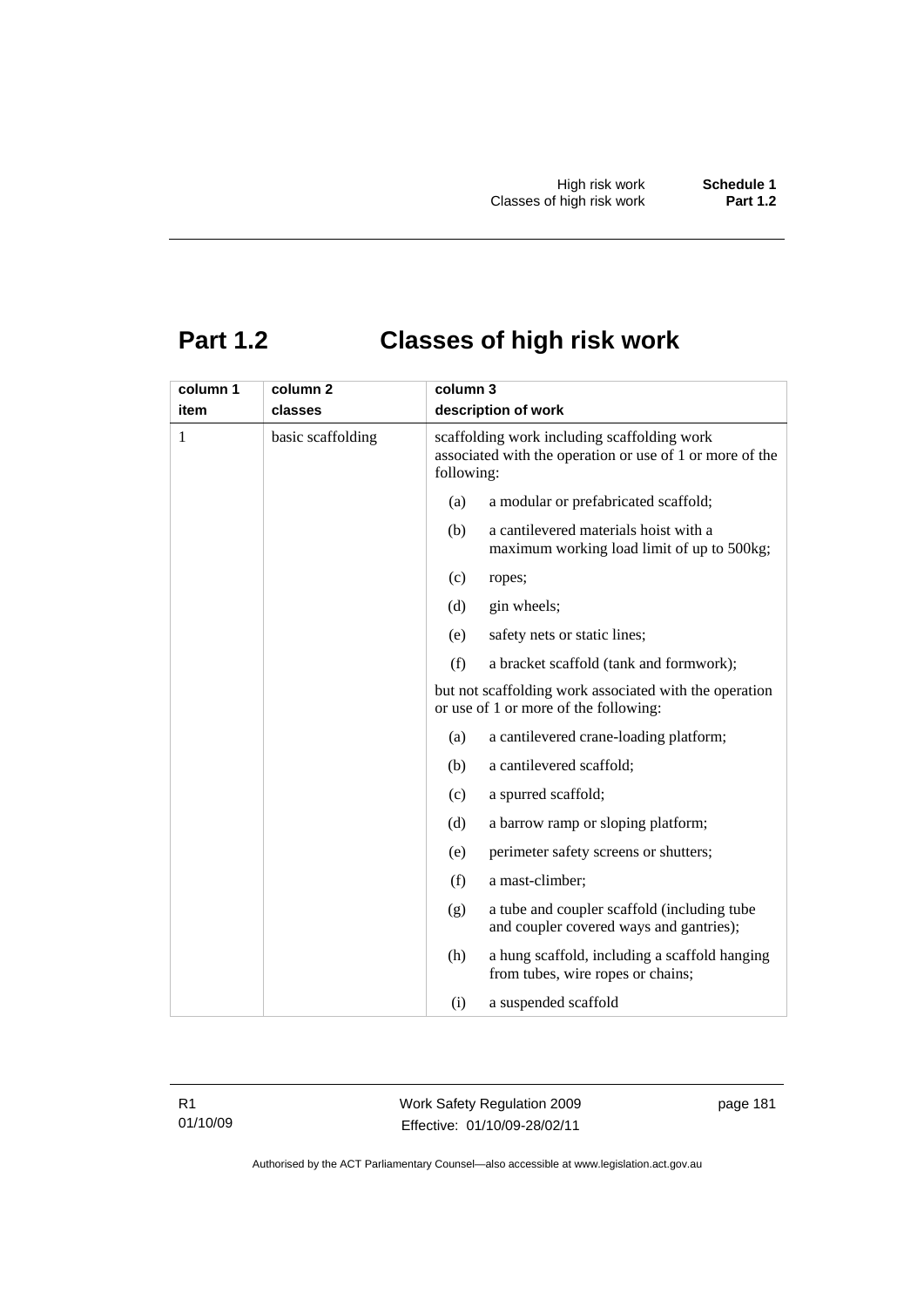**Schedule 1** High risk work **Part 1.2 Classes of high risk work** 

| column 1       | column 2                    | column 3                                                                                                                            |  |  |
|----------------|-----------------------------|-------------------------------------------------------------------------------------------------------------------------------------|--|--|
| item           | classes                     | description of work                                                                                                                 |  |  |
| $\overline{2}$ | intermediate<br>scaffolding | all basic scaffolding work together with scaffolding<br>work associated with the operation or use of 1 or more<br>of the following: |  |  |
|                |                             | a cantilevered crane-loading platform;<br>(a)                                                                                       |  |  |
|                |                             | a cantilevered scaffold;<br>(b)                                                                                                     |  |  |
|                |                             | a spurred scaffold;<br>(c)                                                                                                          |  |  |
|                |                             | (d)<br>a barrow ramp or sloping platform;                                                                                           |  |  |
|                |                             | (e)<br>perimeter safety screens or shutters;                                                                                        |  |  |
|                |                             | (f)<br>a mast-climber;                                                                                                              |  |  |
|                |                             | a tube and coupler scaffold (including tube<br>(g)<br>and coupler covered ways and gantries);                                       |  |  |
|                |                             | but not scaffolding work associated with the operation<br>or use of 1 or more of the following:                                     |  |  |
|                |                             | a hung scaffold, including a scaffold hanging<br>(a)<br>from tubes, wire ropes or chains;                                           |  |  |
|                |                             | (b)<br>a suspended scaffold                                                                                                         |  |  |
| 3              | advanced scaffolding        | all intermediate scaffolding work together with all<br>other scaffolding work associated with the operation or<br>use of-           |  |  |
|                |                             | a hung scaffold, including a scaffold hanging<br>(a)<br>from tubes, wire ropes or chains; or                                        |  |  |
|                |                             | (b)<br>a suspended scaffold                                                                                                         |  |  |
| 4              | dogging                     | dogging work                                                                                                                        |  |  |

page 182 Work Safety Regulation 2009 Effective: 01/10/09-28/02/11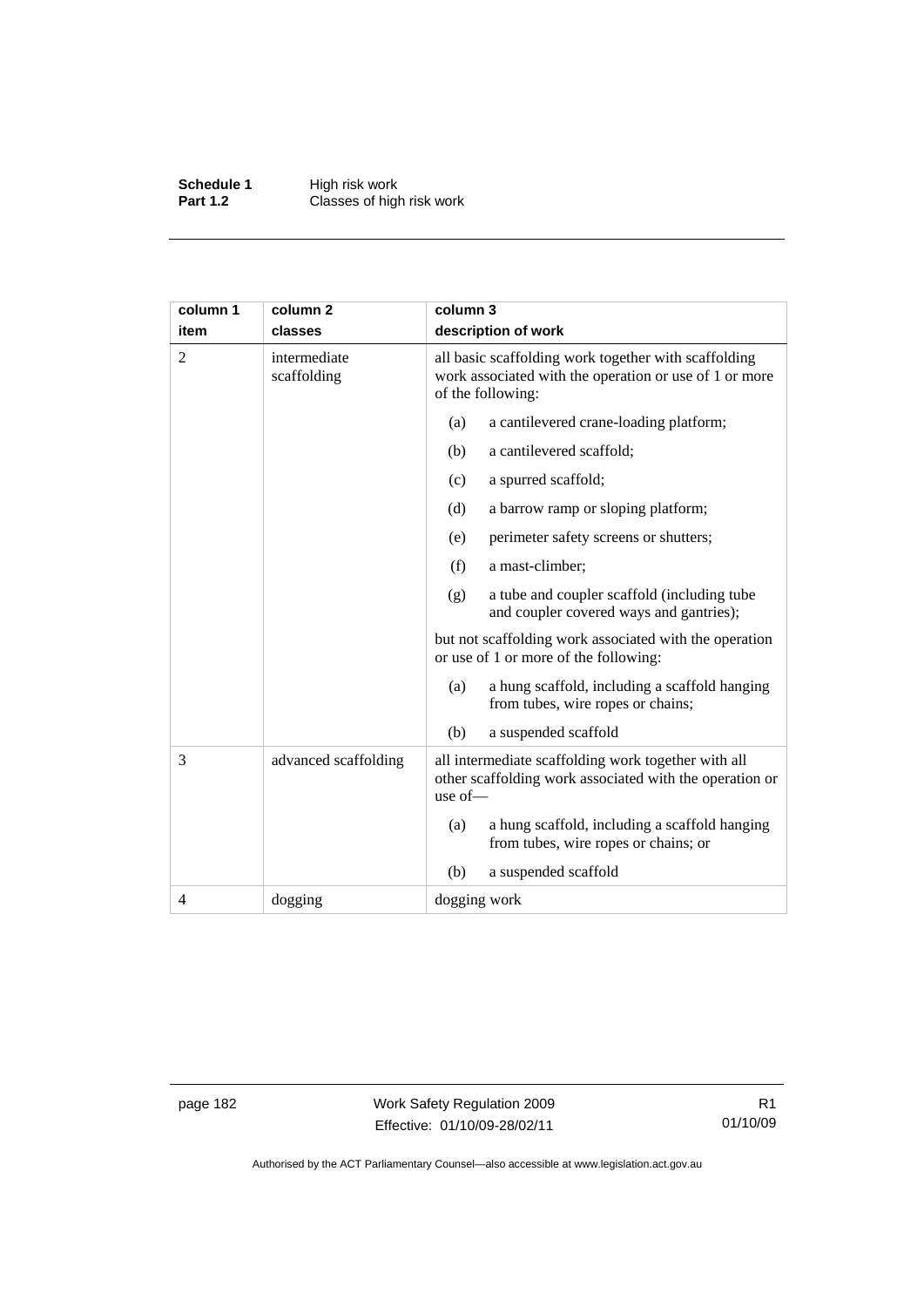| column 1<br>item | column 2<br>classes |            | column 3<br>description of work                                                        |  |
|------------------|---------------------|------------|----------------------------------------------------------------------------------------|--|
| 5                | basic rigging       |            | dogging work together with rigging work associated<br>with 1 or more of the following: |  |
|                  |                     | (a)        | movement of plant or equipment;                                                        |  |
|                  |                     | (b)        | steel erection;                                                                        |  |
|                  |                     | (c)        | hoists (other than hoists with jibs or<br>self-climbing hoists);                       |  |
|                  |                     | (d)        | placement of pre-cast concrete;                                                        |  |
|                  |                     | (e)        | safety nets or static lines;                                                           |  |
|                  |                     | (f)        | perimeter safety screens or shutters;                                                  |  |
|                  |                     | (g)        | cantilevered crane-loading platforms;                                                  |  |
|                  |                     | following: | but not rigging work associated with 1 or more of the                                  |  |
|                  |                     | (a)        | load-equalising gear;                                                                  |  |
|                  |                     | (b)        | cranes, conveyors, dredges or excavators;                                              |  |
|                  |                     | (c)        | tilt slabs;                                                                            |  |
|                  |                     | (d)        | hoists with jibs or self-climbing hoists;                                              |  |
|                  |                     | (e)        | demolition;                                                                            |  |
|                  |                     | (f)        | dual lifts;                                                                            |  |
|                  |                     | (g)        | gin poles or shear legs;                                                               |  |
|                  |                     | (h)        | flying foxes or cableways;                                                             |  |
|                  |                     | (i)        | guyed derricks or structures;                                                          |  |
|                  |                     | (j)        | suspended scaffolds;                                                                   |  |
|                  |                     | (k)        | fabricated hung scaffolds                                                              |  |

Work Safety Regulation 2009 Effective: 01/10/09-28/02/11

page 183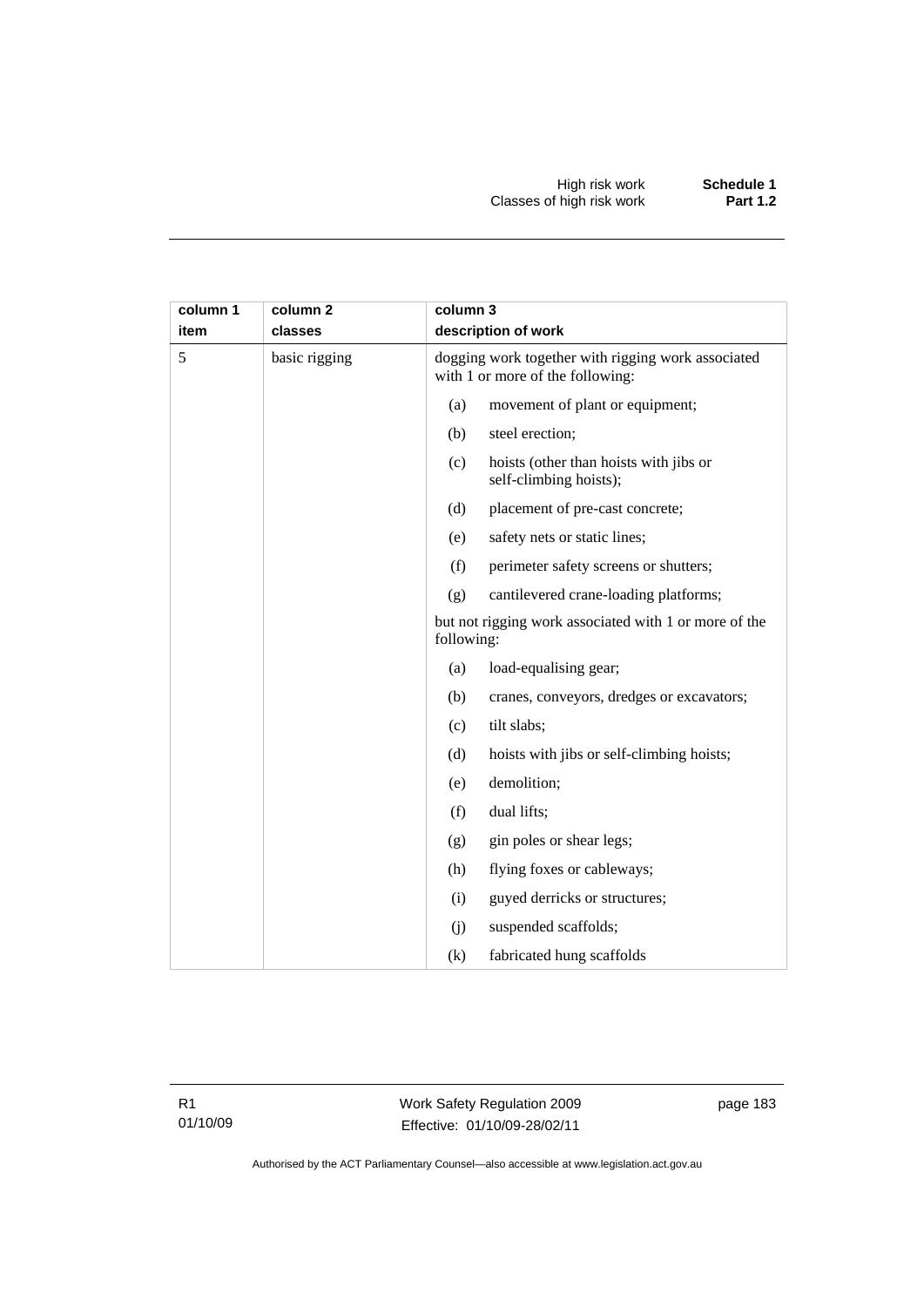**Schedule 1** High risk work **Part 1.2 Classes of high risk work** 

| column 1 | column 2                     | column 3                                                                                                                              |  |  |
|----------|------------------------------|---------------------------------------------------------------------------------------------------------------------------------------|--|--|
| item     | classes                      | description of work                                                                                                                   |  |  |
| 6        | intermediate rigging         | all basic rigging work together with rigging work<br>associated with 1 or more of the following:                                      |  |  |
|          |                              | (a)<br>load-equalising gear;                                                                                                          |  |  |
|          |                              | (b)<br>cranes, conveyors, dredges or excavators;                                                                                      |  |  |
|          |                              | (c)<br>tilt slabs;                                                                                                                    |  |  |
|          |                              | (d)<br>hoists with jibs or self-climbing hoists;                                                                                      |  |  |
|          |                              | demolition;<br>(e)                                                                                                                    |  |  |
|          |                              | (f)<br>dual lifts;                                                                                                                    |  |  |
|          |                              | but not rigging work associated with 1 or more of the<br>following:                                                                   |  |  |
|          |                              | gin poles or shearlegs;<br>(a)                                                                                                        |  |  |
|          |                              | flying foxes or cableways;<br>(b)                                                                                                     |  |  |
|          |                              | (c)<br>guyed derricks or structures;                                                                                                  |  |  |
|          |                              | suspended scaffolds;<br>(d)                                                                                                           |  |  |
|          |                              | fabricated hung scaffolds<br>(e)                                                                                                      |  |  |
| 7        | advanced rigging             | all intermediate rigging work together with rigging<br>work associated with 1 or more of the following:                               |  |  |
|          |                              | gin poles or shearlegs;<br>(a)                                                                                                        |  |  |
|          |                              | flying foxes or cableways;<br>(b)                                                                                                     |  |  |
|          |                              | guyed derricks or structures;<br>(c)                                                                                                  |  |  |
|          |                              | (d)<br>suspended scaffolds;                                                                                                           |  |  |
|          |                              | (e)<br>fabricated hung scaffolds                                                                                                      |  |  |
| 8        | tower crane                  | operating a tower crane other than a self-erecting<br>tower crane, but not dogging work associated with the<br>operation of the crane |  |  |
| 9        | self-erecting tower<br>crane | operating a self-erecting tower crane but not dogging<br>work associated with the operation of the crane                              |  |  |

page 184 Work Safety Regulation 2009 Effective: 01/10/09-28/02/11

R1 01/10/09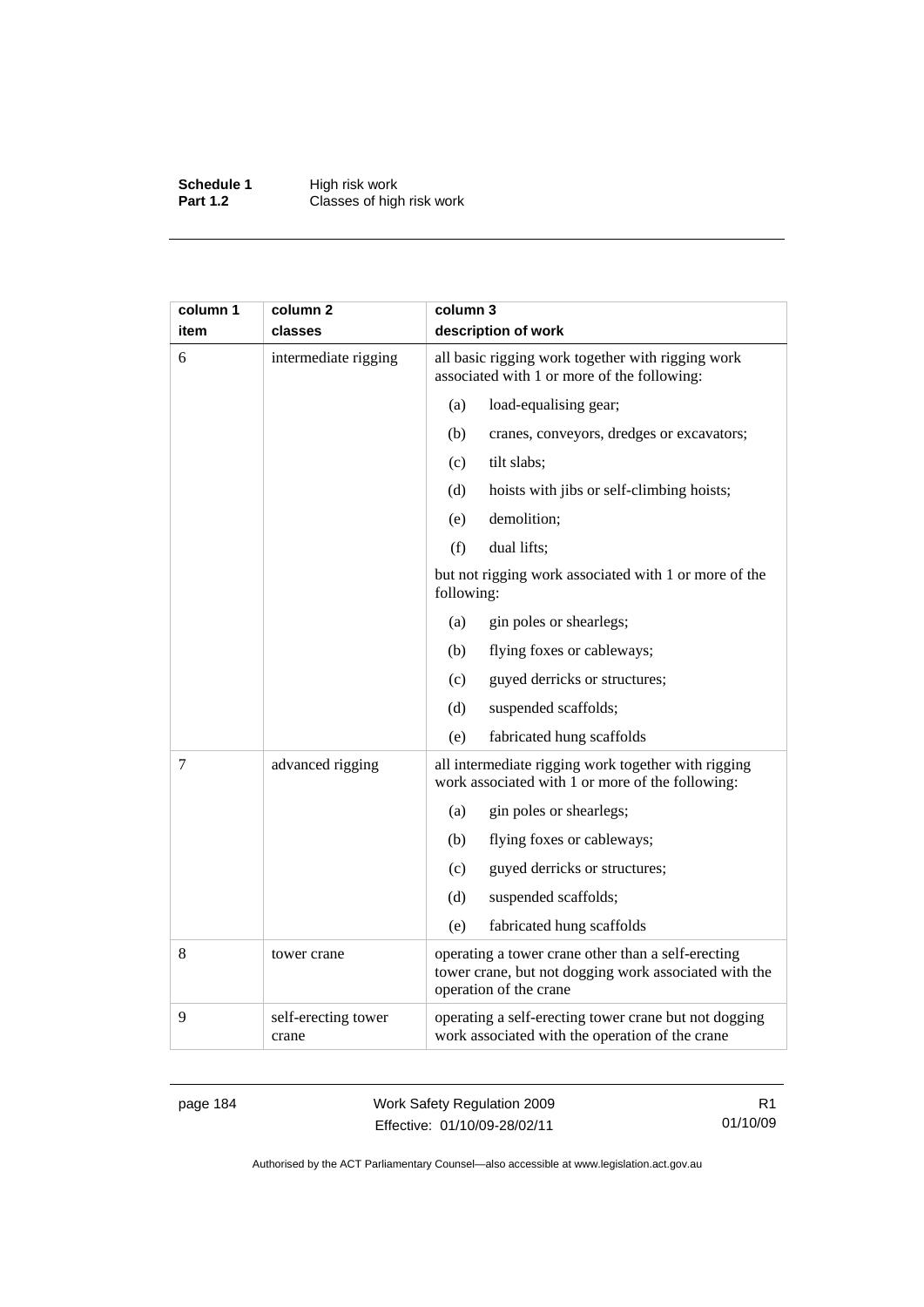| column 1<br>item | column <sub>2</sub><br>classes                                   | column 3<br>description of work                                                                                                              |
|------------------|------------------------------------------------------------------|----------------------------------------------------------------------------------------------------------------------------------------------|
| 10               | derrick crane                                                    | operating a derrick crane but not dogging work<br>associated with the operation of the crane                                                 |
| 11               | portal boom crane                                                | operating a portal boom crane but not dogging work<br>associated with the operation of the crane                                             |
| 12               | bridge and gantry<br>crane                                       | operating a bridge crane or gantry crane but not<br>dogging work associated with the operation of the<br>crane                               |
| 13               | vehicle-loading crane                                            | operating a vehicle-loading crane but not dogging<br>work associated with the operation of the crane                                         |
| 14               | non-slewing mobile<br>crane                                      | operating a non-slewing mobile crane but not dogging<br>work associated with the operation of the crane                                      |
| 15               | slewing mobile crane<br>with a capacity of not<br>more than 20t  | operating a slewing mobile crane with a capacity of<br>not more than 20t but not dogging work associated<br>with the operation of the crane  |
| 16               | slewing mobile crane<br>with a capacity of not<br>more than 60t  | operating a slewing mobile crane with a capacity of<br>not more than 60t but not dogging work associated<br>with the operation of the crane  |
| 17               | slewing mobile crane<br>with a capacity of not<br>more than 100t | operating a slewing mobile crane with a capacity of<br>not more than 100t but not dogging work associated<br>with the operation of the crane |
| 18               | slewing mobile crane<br>with a capacity of over<br>100t          | operating a slewing mobile crane with a capacity of<br>over 100t but not dogging work associated with the<br>operation of the crane          |
| 19               | materials hoist                                                  | operating a materials hoist but not dogging work<br>associated with the operation of the hoist                                               |
| 20               | personnel and<br>materials hoist                                 | operating a materials hoist or personnel and materials<br>hoist but not dogging work associated with the<br>operation of the hoist           |
| 21               | boom-type elevating<br>work platform                             | operating a boom-type elevating work platform                                                                                                |
| 22               | vehicle-mounted<br>concrete-placing boom                         | operating a vehicle-mounted concrete-placing boom                                                                                            |

R1 01/10/09 Work Safety Regulation 2009 Effective: 01/10/09-28/02/11

page 185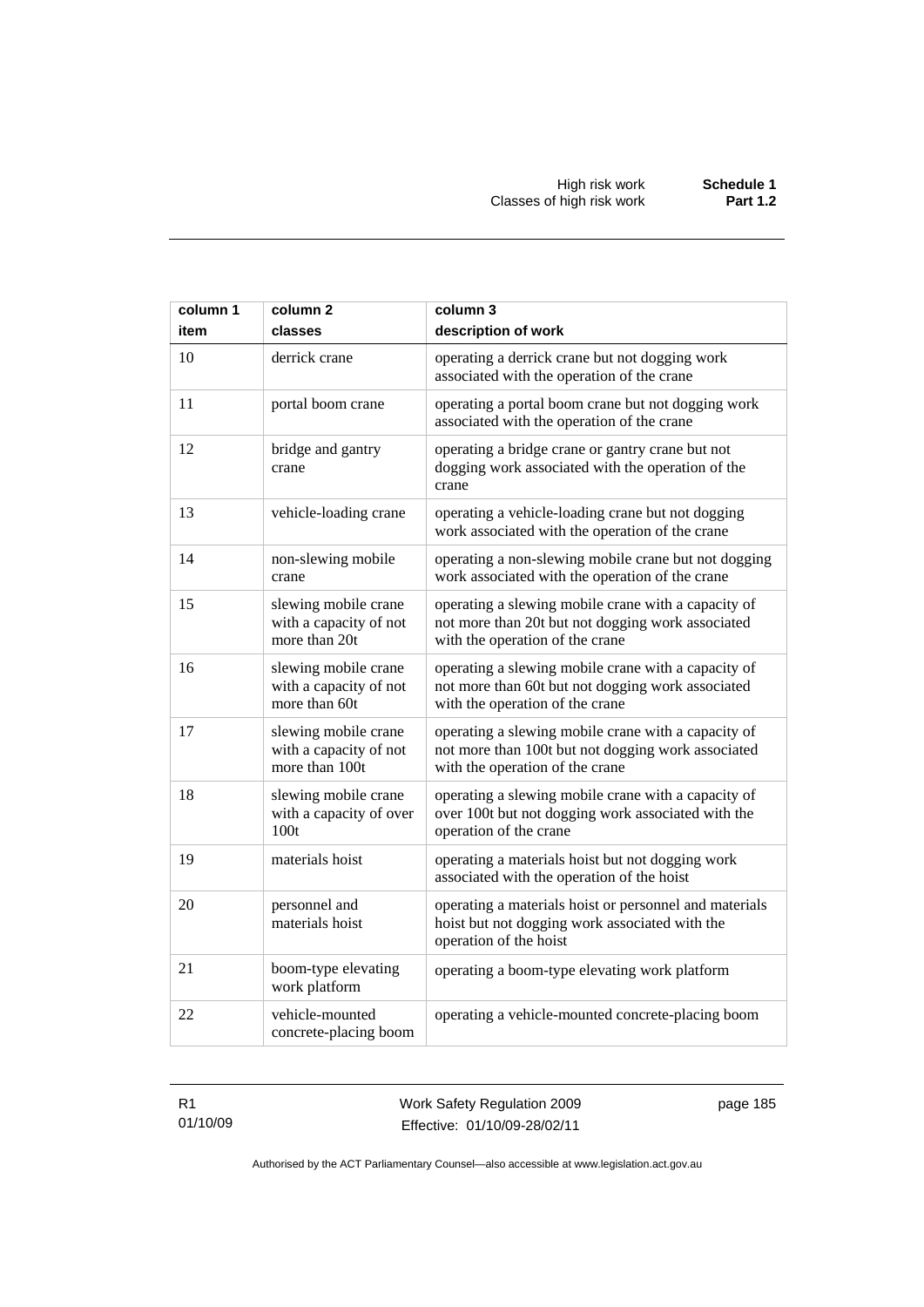**Schedule 1** High risk work **Part 1.2 Classes of high risk work** 

| column 1<br>item | column <sub>2</sub><br>classes   | column 3<br>description of work                                                                      |  |
|------------------|----------------------------------|------------------------------------------------------------------------------------------------------|--|
| 23               | forklift truck                   | operating a forklift truck other than an order-picking<br>forklift truck                             |  |
| 24               | order-picking forklift<br>truck  | operating an order-picking forklift truck                                                            |  |
| 25               | basic boiler operation           | operating a boiler with the following features:                                                      |  |
|                  |                                  | a single fixed combustion air supply;<br>(a)                                                         |  |
|                  |                                  | (b)<br>a non-modulating single heat source;                                                          |  |
|                  |                                  | a fixed firing rate;<br>(c)                                                                          |  |
|                  |                                  | but not with any of the following features:                                                          |  |
|                  |                                  | a modulating combustion air supply;<br>(a)                                                           |  |
|                  |                                  | a modulating heat source;<br>(b)                                                                     |  |
|                  |                                  | a superheater;<br>(c)                                                                                |  |
|                  |                                  | (d)<br>an economiser;                                                                                |  |
|                  |                                  | multiple fuel types which may be fired<br>(e)<br>simultaneously                                      |  |
| 26               | intermediate boiler<br>operation | all basic boiler operations, together with operating a<br>boiler with any of the following features: |  |
|                  |                                  | a modulating combustion air supply;<br>(a)                                                           |  |
|                  |                                  | (b)<br>a modulating heat source;                                                                     |  |
|                  |                                  | a superheater;<br>(c)                                                                                |  |
|                  |                                  | (d)<br>an economiser;                                                                                |  |
|                  |                                  | but not with multiple fuel types which may be fired<br>simultaneously                                |  |

page 186 Work Safety Regulation 2009 Effective: 01/10/09-28/02/11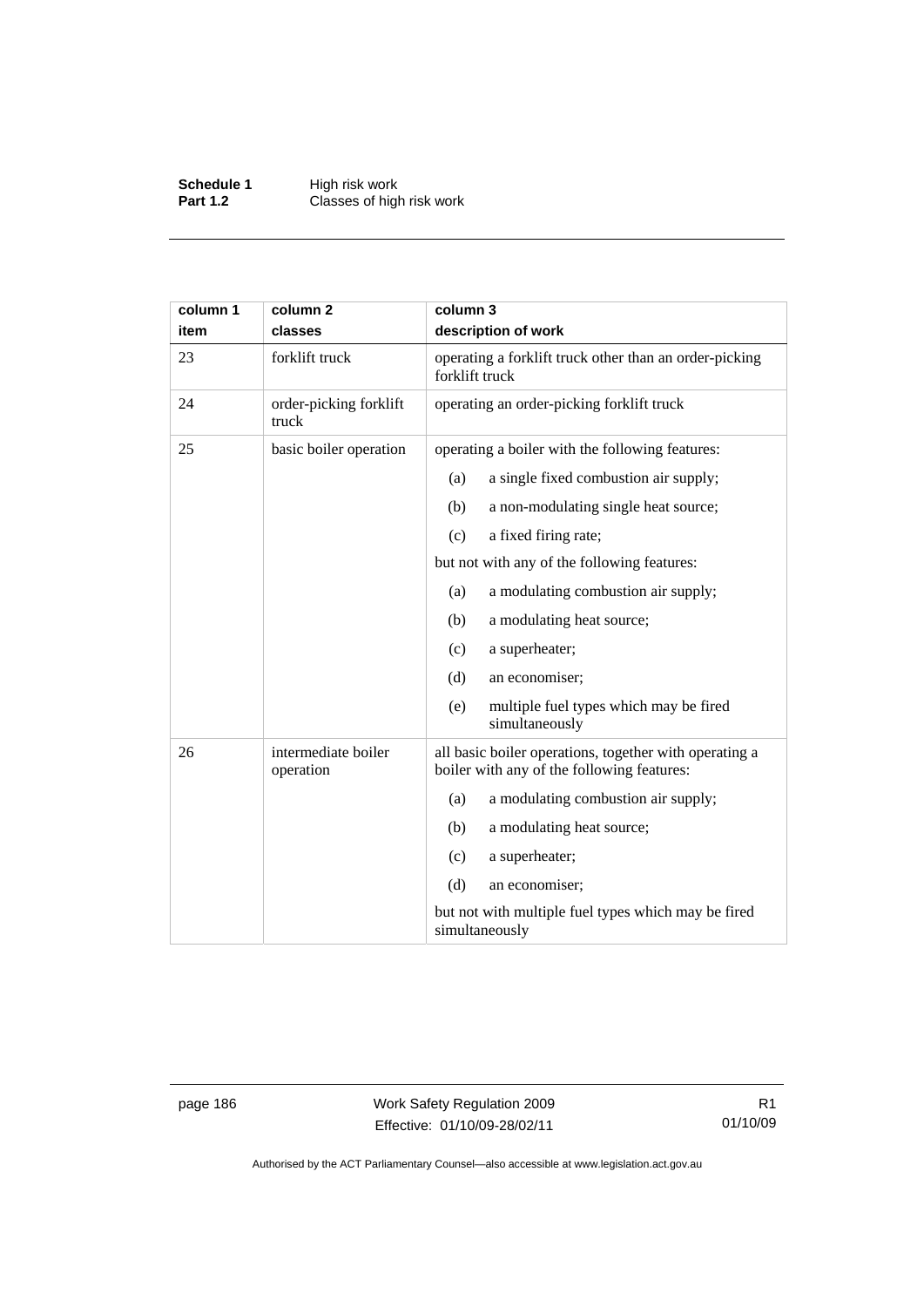| column 1<br>item | column 2<br>classes           | column 3<br>description of work                                                                                                                                                                                                               |  |
|------------------|-------------------------------|-----------------------------------------------------------------------------------------------------------------------------------------------------------------------------------------------------------------------------------------------|--|
| 27               | advanced boiler<br>operation  | all intermediate boiler operations together with<br>operating a boiler with multiple fuel types which may<br>be fired simultaneously                                                                                                          |  |
|                  |                               | <b>Note</b><br>a boiler is not taken to be capable of being<br>fired by multiple fuel types simultaneously<br>only because it changes fuel types during<br>start sequences or is fired by different grades<br>of the same fuel simultaneously |  |
| 28               | turbine operation             | operating a turbine                                                                                                                                                                                                                           |  |
| 29               | reciprocating steam<br>engine | operating a reciprocating steam engine                                                                                                                                                                                                        |  |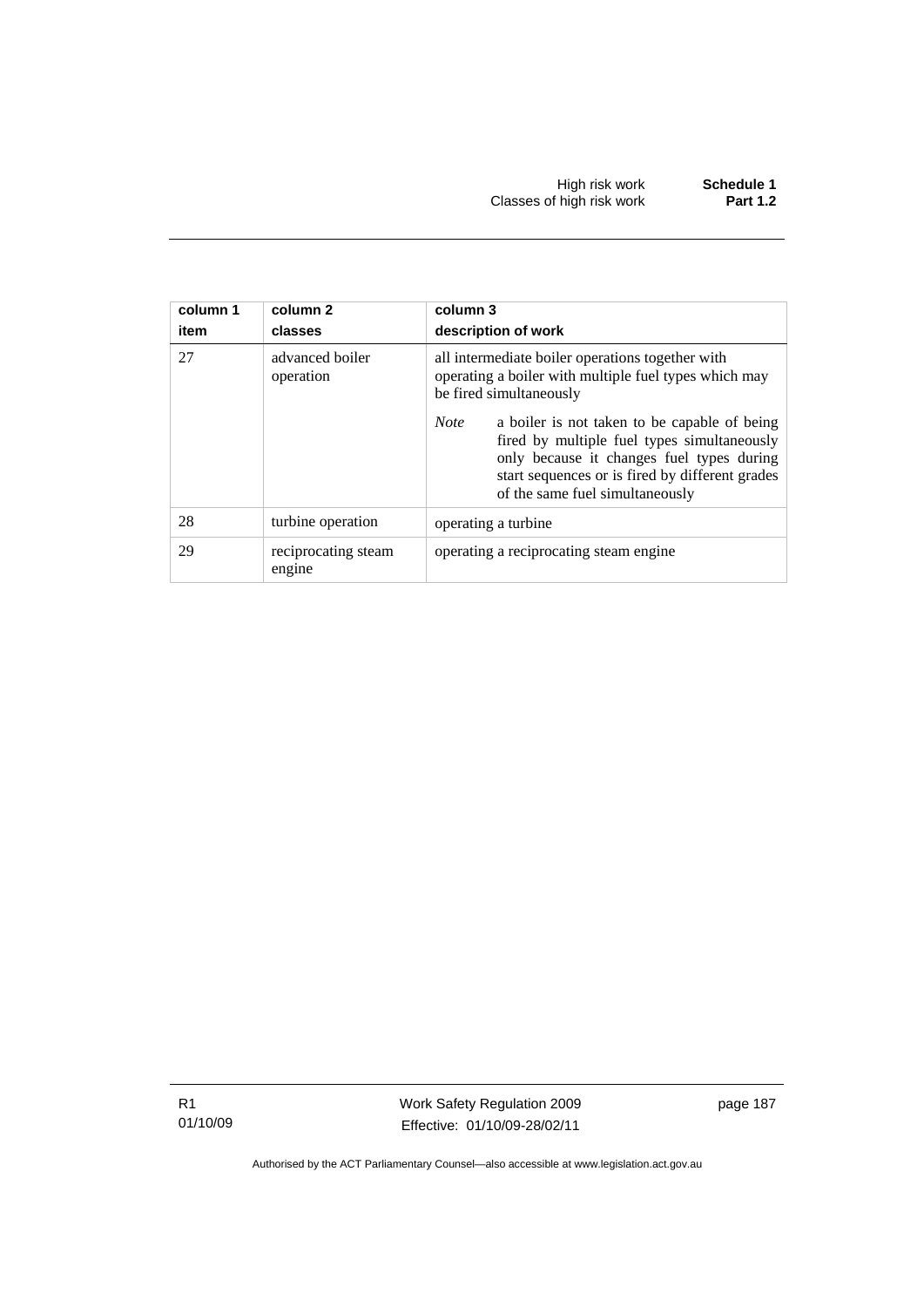### **Schedule 2 Corresponding laws**

(see s 119, def *corresponding law*)

*Occupational Health and Safety Act 2000* (NSW) *Occupational Health and Safety Regulation 2001* (NSW) *Occupational Health and Safety Act 2004* (Vic) *Occupational Health and Safety Regulations 2007* (Vic) *Workplace Health and Safety Act 1995* (Qld) *Workplace Health and Safety Regulation 2008* (Qld) *Occupational Health, Safety and Welfare Act 1986* (SA) *Occupational Health, Safety and Welfare Regulations 1995* (SA) *Occupational Safety and Health Act 1984* (WA) *Occupational Safety and Health Regulations 1996* (WA) *Workplace Health and Safety Act 1995* (Tas) *Workplace Health and Safety Regulations 1998* (Tas) *Workplace Health and Safety Act 2007* (NT) *Workplace Health and Safety Regulations* (NT)

page 188 Work Safety Regulation 2009 Effective: 01/10/09-28/02/11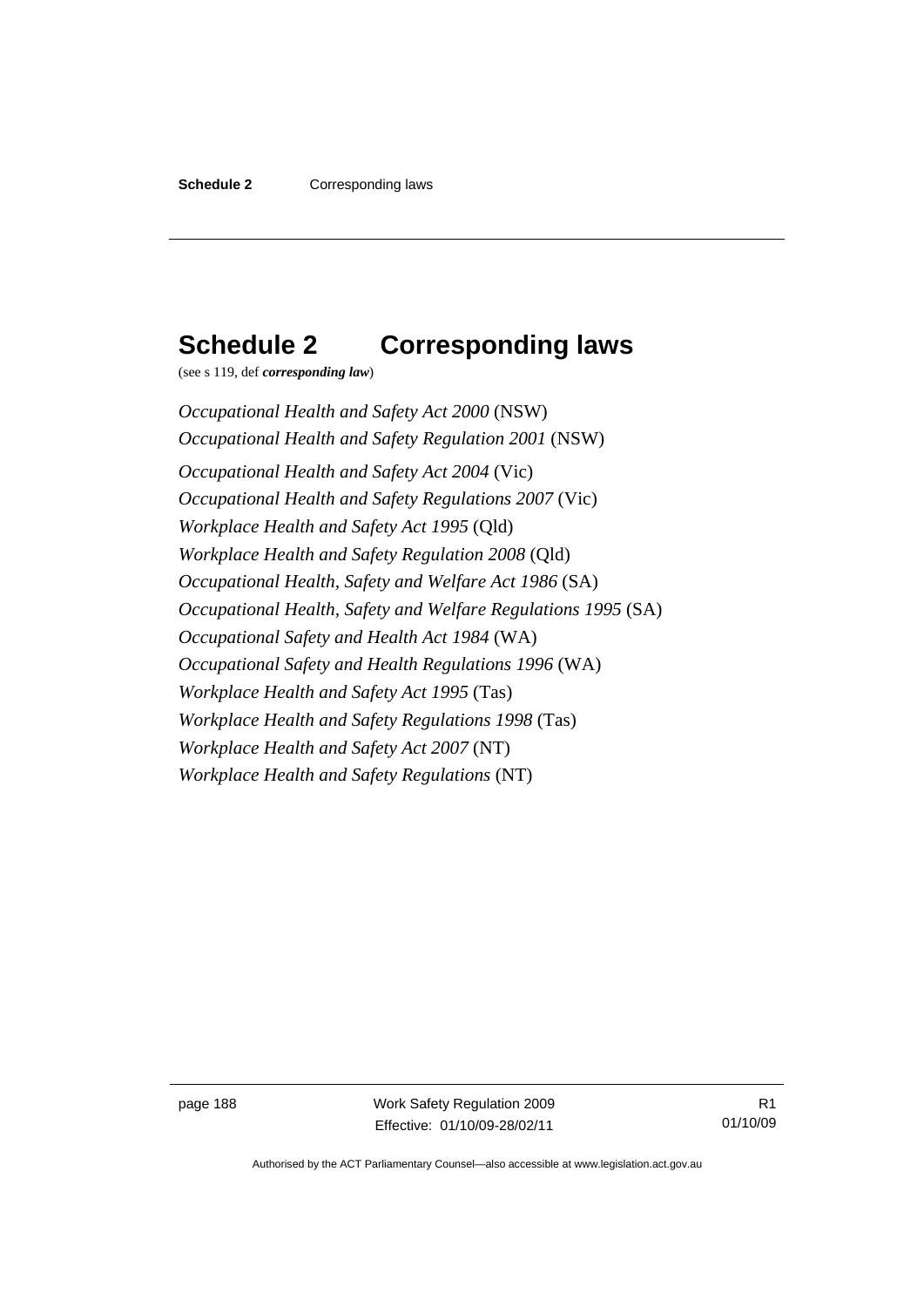# **Schedule 3 Reviewable decisions**

(see pt 11)

### **Part 3.1 Reviewable decisions**

| column 1<br>item | column <sub>2</sub><br>section | column 3<br>decision                                                                     | column 4<br>entity                                                                                                                                           | column 5<br>decision-<br>maker |
|------------------|--------------------------------|------------------------------------------------------------------------------------------|--------------------------------------------------------------------------------------------------------------------------------------------------------------|--------------------------------|
| 1                | Act, 55                        | direct employer<br>to arrange<br>election of work<br>safety committee                    | employer directed to<br>arrange election of work<br>safety committee                                                                                         | chief<br>executive             |
| $\overline{2}$   | Act, 55A                       | direct employers<br>in an industry to<br>arrange election<br>of work safety<br>committee | employers directed to<br>arrange election of work<br>safety committee                                                                                        | chief<br>executive             |
| 3                | Act, 57                        | decision made in<br>arbitration of<br>dispute                                            | person adversely affected<br>by decision made in<br>arbitration of dispute                                                                                   | chief<br>executive             |
| 4                | Act, 85                        | seize anything at<br>premises                                                            | person with a property<br>interest in seized thing<br>person conducting<br>business or<br>undertaking adversely<br>affected by the seizure                   | inspector                      |
| 5                | Act, 86                        | remove or restrict<br>access to seized<br>things                                         | person with a property<br>interest in seized thing<br>person conducting<br>business or<br>undertaking adversely<br>affected by the<br>removal or restriction | inspector                      |

R1 01/10/09 Work Safety Regulation 2009 Effective: 01/10/09-28/02/11

page 189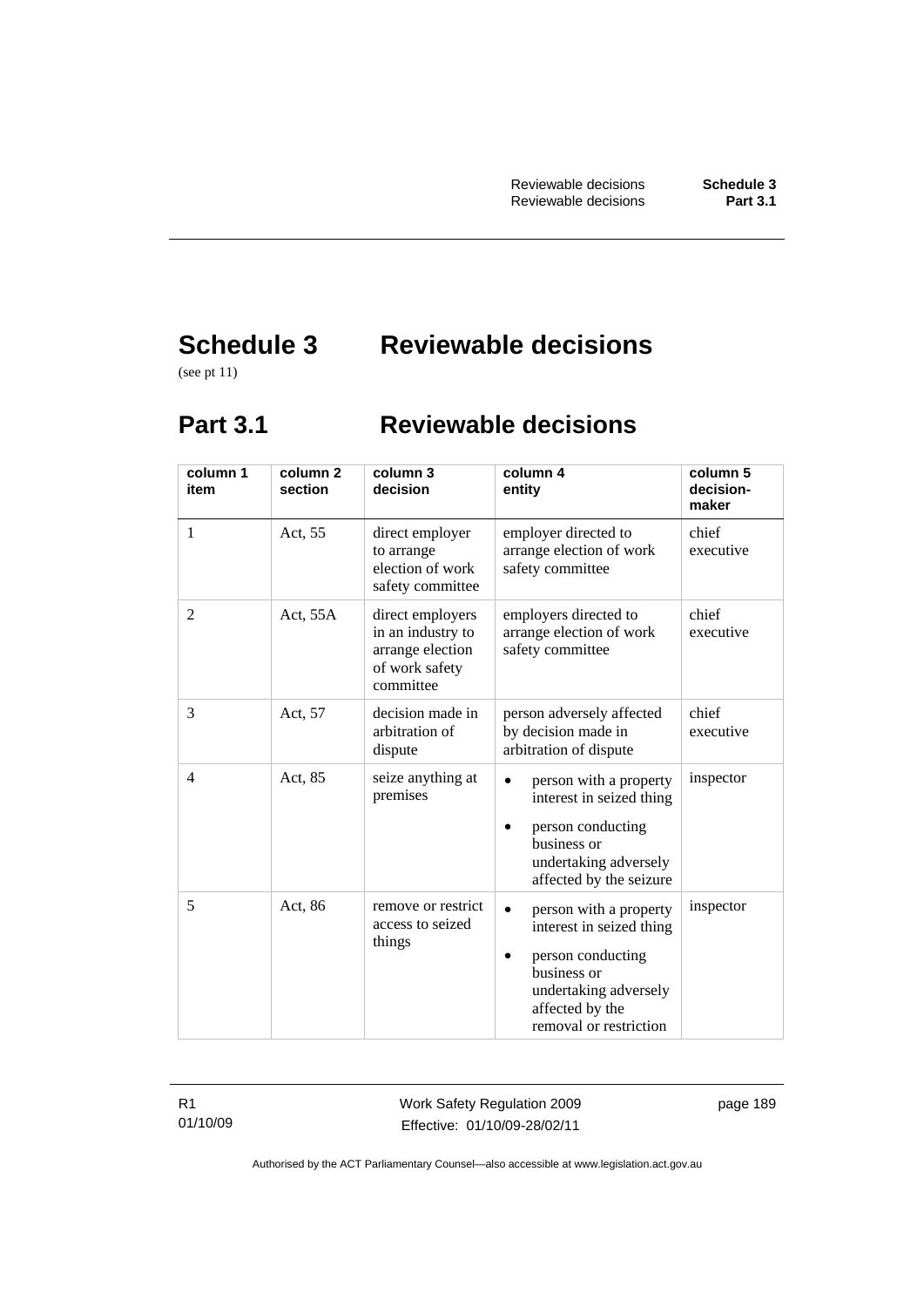| Schedule 3      | Reviewable decisions |
|-----------------|----------------------|
| <b>Part 3.1</b> | Reviewable decisions |

| column 1<br>item | column <sub>2</sub><br>section | column 3<br>decision                                                                   | column 4<br>entity                                                                                                                                            | column 5<br>decision-<br>maker |
|------------------|--------------------------------|----------------------------------------------------------------------------------------|---------------------------------------------------------------------------------------------------------------------------------------------------------------|--------------------------------|
| 6                | Act, 87                        | destroy or dispose<br>of seized thing or<br>require<br>destruction or<br>disposal      | person with a property<br>interest in seized thing<br>person conducting<br>business or<br>undertaking adversely<br>affected by the<br>destruction or disposal | inspector                      |
| 7                | Act, 96                        | seize data,<br>electronic<br>equipment or<br>storage device                            | person with a property<br>interest in seized thing<br>person conducting<br>business or<br>undertaking adversely<br>affected by the seizure                    | inspector                      |
| 8                | Act, 106                       | direct to dispose<br>of seized thing<br>that has been<br>forfeited to the<br>Territory | person with a property<br>interest in seized thing<br>person conducting<br>business or<br>undertaking adversely<br>affected by the<br>disposal                | chief<br>executive             |
| 9                | Act, 107                       | return seized<br>thing                                                                 | person with a property<br>interest in seized thing<br>person conducting<br>business or<br>undertaking adversely<br>affected by the return                     | chief<br>executive             |

page 190 Work Safety Regulation 2009 Effective: 01/10/09-28/02/11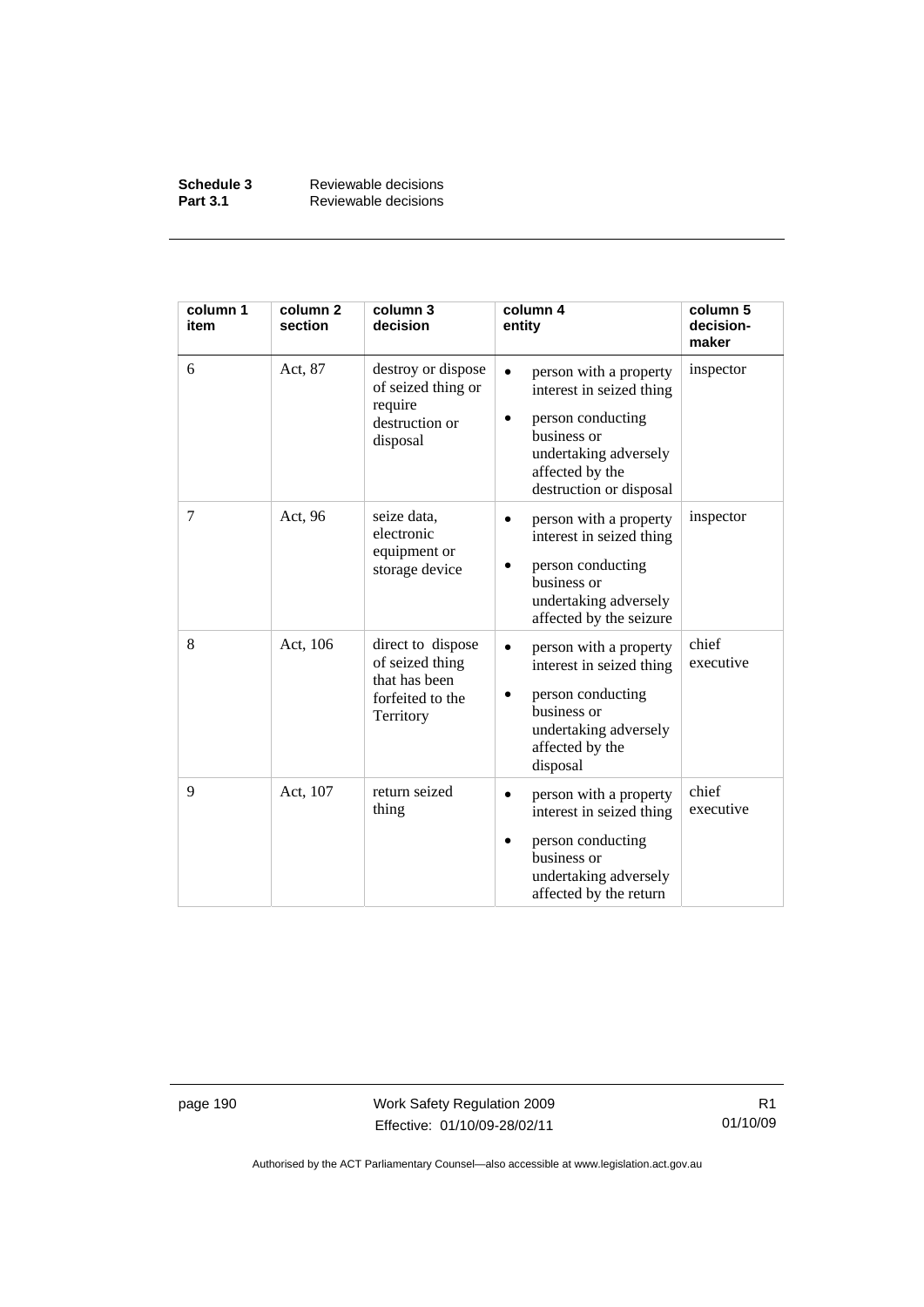| column 1<br>item | column <sub>2</sub><br>section | column 3<br>decision                                        | column 4<br>entity                                                                                                                                                    | column 5<br>decision-<br>maker |
|------------------|--------------------------------|-------------------------------------------------------------|-----------------------------------------------------------------------------------------------------------------------------------------------------------------------|--------------------------------|
| 10               | Act, 126                       | end compliance<br>agreement                                 | relevant responsible<br>person for the<br>compliance agreement<br>person conducting<br>business or<br>undertaking adversely<br>affected by the<br>decision            | inspector                      |
| 11               | Act, 131                       | give an<br>improvement<br>notice                            | relevant responsible<br>person for the<br>improvement notice<br>person conducting<br>$\bullet$<br>business or<br>undertaking adversely<br>affected by the<br>decision | inspector                      |
| 12               | Act, 134                       | extend<br>compliance<br>period for<br>improvement<br>notice | relevant responsible<br>$\bullet$<br>person for the<br>improvement notice<br>person conducting<br>business or<br>undertaking adversely<br>affected by the<br>decision | inspector                      |

R1 01/10/09 Work Safety Regulation 2009 Effective: 01/10/09-28/02/11

page 191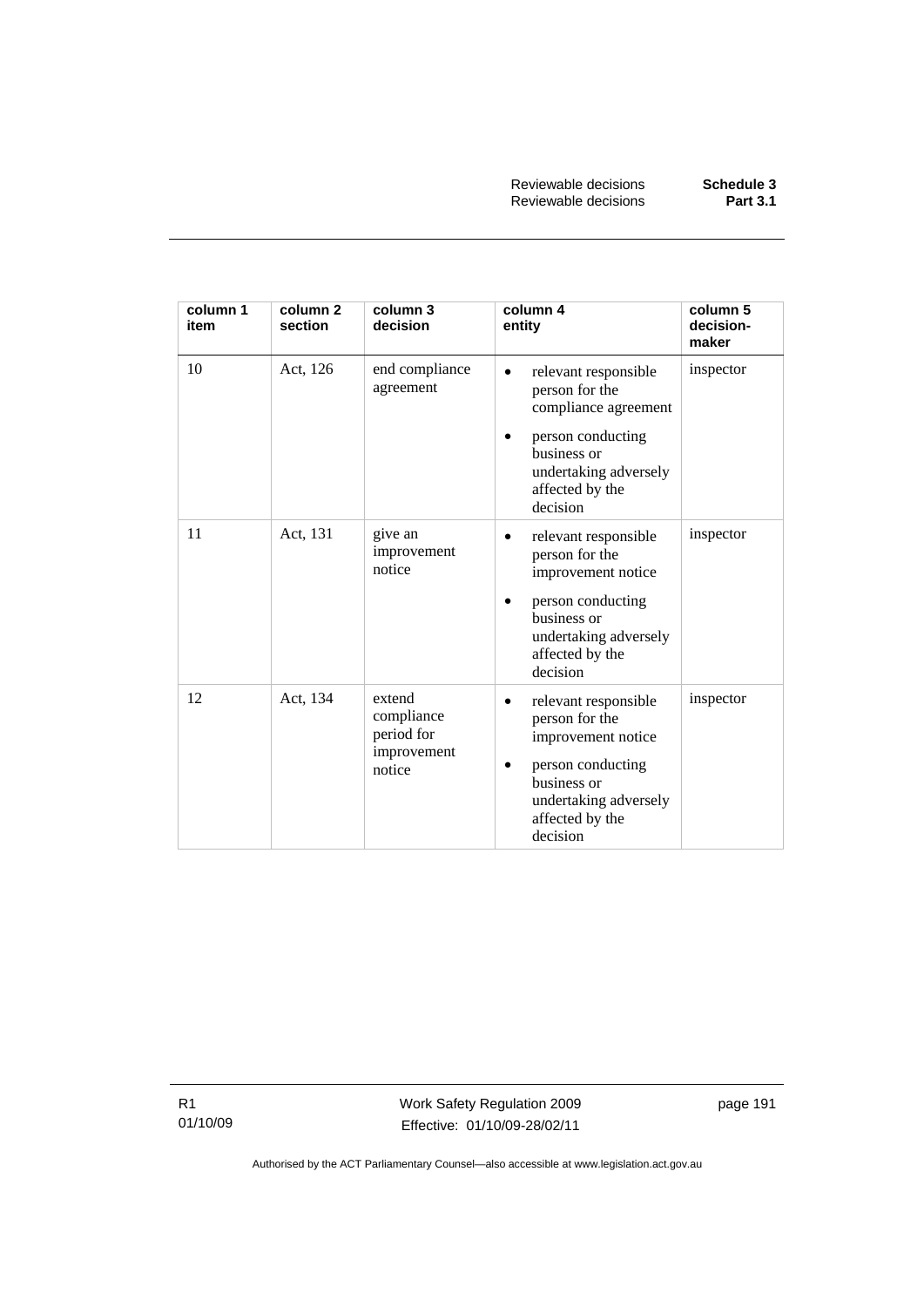| Schedule 3      | Reviewable decisions |
|-----------------|----------------------|
| <b>Part 3.1</b> | Reviewable decisions |

| column 1<br>item | column <sub>2</sub><br>section | column 3<br>decision            | column 4<br>entity                                                                                                                                                                                     | column 5<br>decision-<br>maker |
|------------------|--------------------------------|---------------------------------|--------------------------------------------------------------------------------------------------------------------------------------------------------------------------------------------------------|--------------------------------|
| 13               | Act, 137                       | revoke<br>improvement<br>notice | if there is a work<br>$\bullet$<br>safety representative<br>for a worker adversely<br>affected by the<br>decision-the work<br>safety representative                                                    | inspector                      |
|                  |                                |                                 | if there is a work<br>$\bullet$<br>safety committee for a<br>worker adversely<br>affected by the<br>decision-the work<br>safety committee                                                              |                                |
|                  |                                |                                 | if there is no work<br>$\bullet$<br>safety representative<br>or work safety<br>committee for a<br>worker adversely<br>affected by the<br>decision—the workers<br>adversely affected by<br>the decision |                                |
|                  |                                |                                 | relevant responsible<br>٠<br>person for the<br>improvement notice                                                                                                                                      |                                |
|                  |                                |                                 | person conducting<br>business or<br>undertaking adversely<br>affected by the<br>decision                                                                                                               |                                |

page 192 Work Safety Regulation 2009 Effective: 01/10/09-28/02/11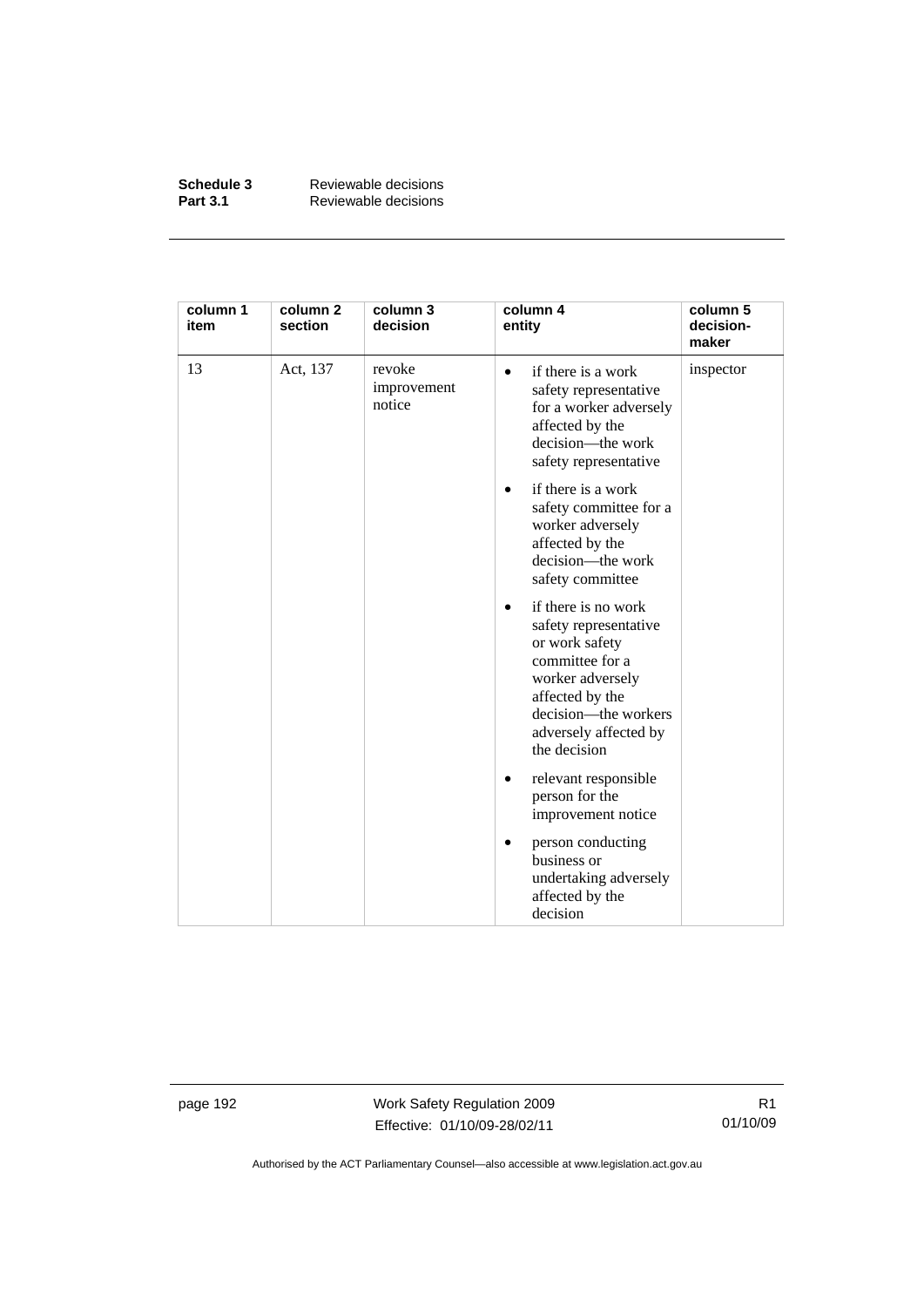| column 1<br>item | column <sub>2</sub><br>section | column 3<br>decision                                                                                                              | column 4<br>entity                                                                                                                                                                 | column 5<br>decision-<br>maker |
|------------------|--------------------------------|-----------------------------------------------------------------------------------------------------------------------------------|------------------------------------------------------------------------------------------------------------------------------------------------------------------------------------|--------------------------------|
| 14               | Act, 140                       | give prohibition<br>notice                                                                                                        | relevant responsible<br>$\bullet$<br>person for the<br>prohibition notice<br>person conducting<br>$\bullet$<br>business or<br>undertaking adversely<br>affected by the<br>decision | inspector                      |
| 15               | Act, 143                       | extend stated<br>period for<br>prohibition notice                                                                                 | relevant responsible<br>$\bullet$<br>person for the<br>prohibition notice<br>person conducting<br>٠<br>business or<br>undertaking adversely<br>affected by the<br>decision         | inspector                      |
| 16               | Act, $147(2)$                  | reinspect<br>situation or<br>circumstances<br>causing<br>prohibition notice<br>to be issued                                       | relevant responsible<br>person for the prohibition<br>notice                                                                                                                       | chief<br>executive             |
| 17               | Act, $147(3)$                  | reinspect situation<br>or circumstances<br>causing<br>prohibition notice<br>to be issued if<br>related to vehicle<br>or equipment | person with a property<br>$\bullet$<br>interest in the vehicle<br>or equipment<br>person conducting<br>٠<br>business or<br>undertaking adversely<br>affected by the<br>decision    | inspector                      |

R1 01/10/09 Work Safety Regulation 2009 Effective: 01/10/09-28/02/11

page 193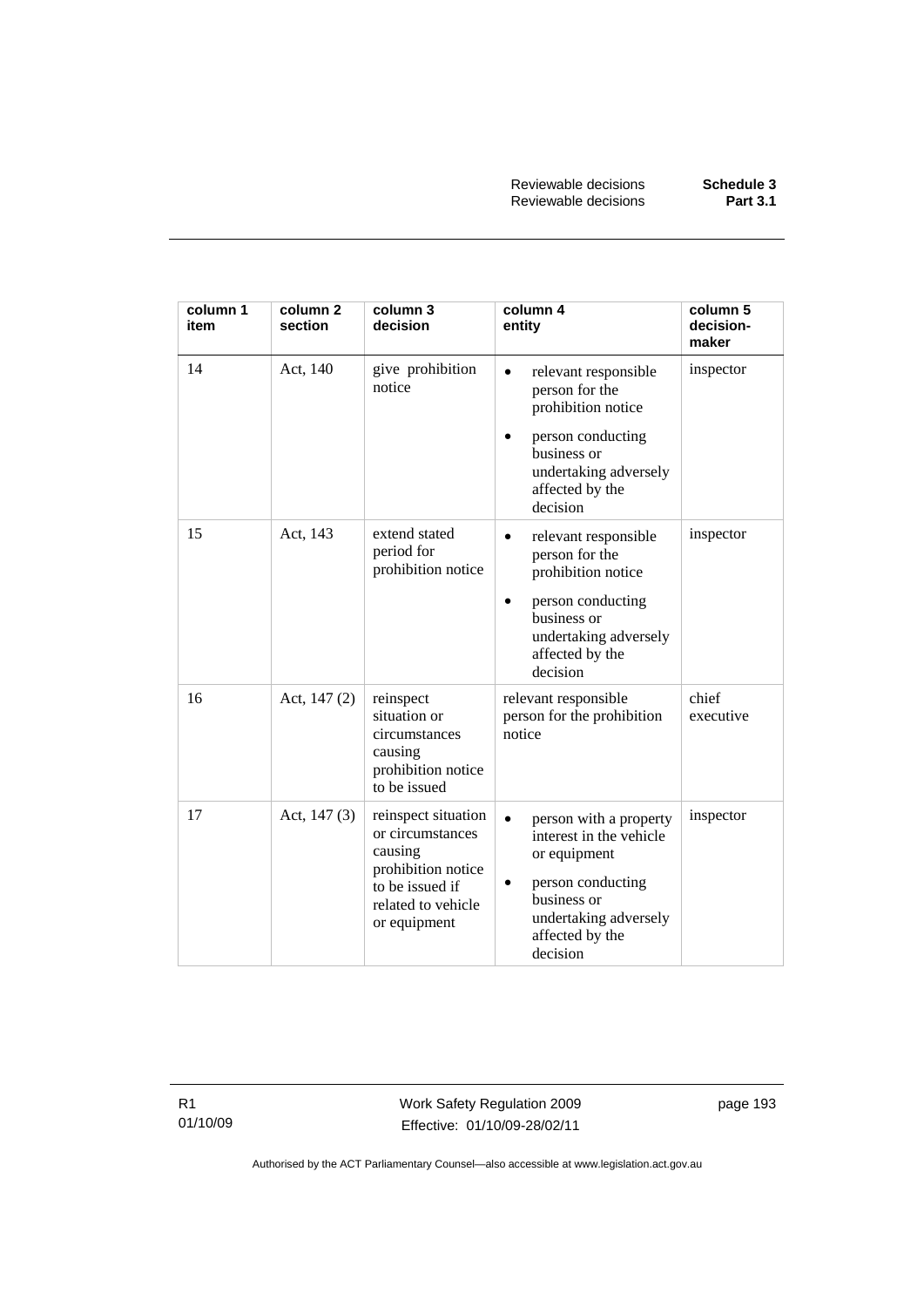| Schedule 3      | Reviewable decisions |
|-----------------|----------------------|
| <b>Part 3.1</b> | Reviewable decisions |

| column 1<br>item | column 2<br>section | column 3<br>decision                            | column 4<br>entity                                                                                                                                                                        | column 5<br>decision-<br>maker |
|------------------|---------------------|-------------------------------------------------|-------------------------------------------------------------------------------------------------------------------------------------------------------------------------------------------|--------------------------------|
| 18               | Act, 148            | revoke<br>prohibition notice                    | if there is a work<br>$\bullet$<br>safety representative<br>for a worker adversely<br>affected by the<br>decision-the work<br>safety representative                                       | inspector                      |
|                  |                     |                                                 | if there is a work<br>$\bullet$<br>safety committee for a<br>worker adversely<br>affected by the<br>decision-the work<br>safety committee                                                 |                                |
|                  |                     |                                                 | if there is no work<br>safety representative<br>or work safety<br>committee for a<br>worker adversely<br>affected by the<br>decision-the workers<br>adversely affected by<br>the decision |                                |
|                  |                     |                                                 | relevant responsible<br>$\bullet$<br>person for the<br>prohibition notice                                                                                                                 |                                |
|                  |                     |                                                 | person conducting<br>business or<br>undertaking adversely<br>affected by the<br>decision                                                                                                  |                                |
| 19               | Act, 154            | alleged<br>contravention of<br>provision of Act | person alleged to have<br>contravened provision of<br>Act                                                                                                                                 | chief<br>executive             |
| 20               | Act, 155            | accept safety<br>undertaking                    | relevant person for<br>enforceable undertaking                                                                                                                                            | chief<br>executive             |

page 194 Work Safety Regulation 2009 Effective: 01/10/09-28/02/11

R1 01/10/09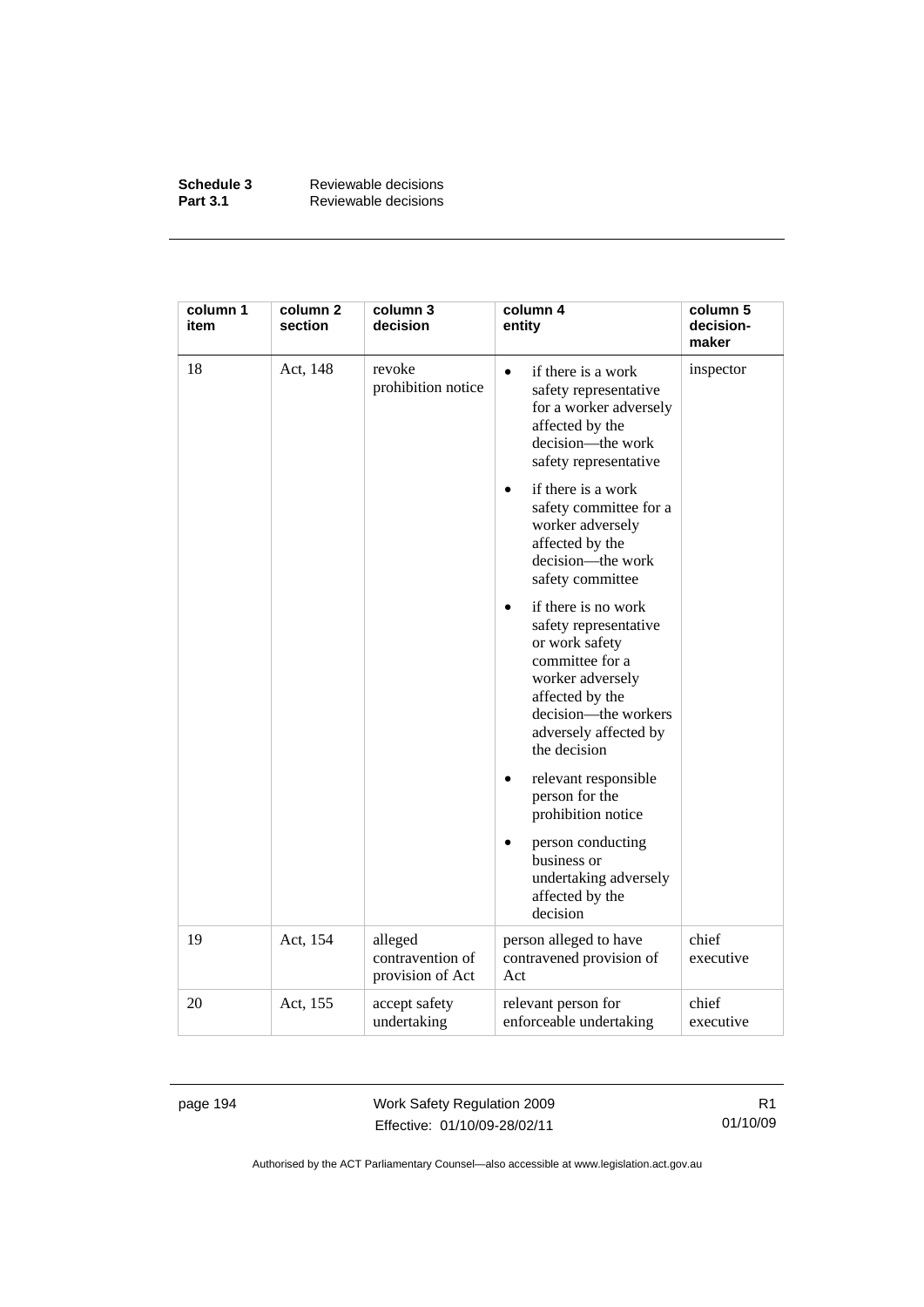| column 1<br>item | column 2<br>section | column 3<br>decision                                                                                                                                                                                                      | column 4<br>entity                              | column 5<br>decision-<br>maker |
|------------------|---------------------|---------------------------------------------------------------------------------------------------------------------------------------------------------------------------------------------------------------------------|-------------------------------------------------|--------------------------------|
| 21               | Act, 156            | agree to withdraw<br>or amend<br>enforceable<br>undertaking                                                                                                                                                               | relevant person for<br>enforceable undertaking  | chief<br>executive             |
| 22               | Act, 157            | end enforceable<br>undertaking                                                                                                                                                                                            | relevant person for<br>enforceable undertaking  | chief<br>executive             |
| 23               | Act, 166            | finding that<br>person in control<br>of public sector<br>workplace has<br>failed to comply<br>with a<br>compliance<br>agreement, an<br>enforceable<br>undertaking, an<br>improvement<br>notice or a<br>prohibition notice | person in control of public<br>sector workplace | chief<br>executive             |

R1 01/10/09 Work Safety Regulation 2009 Effective: 01/10/09-28/02/11

page 195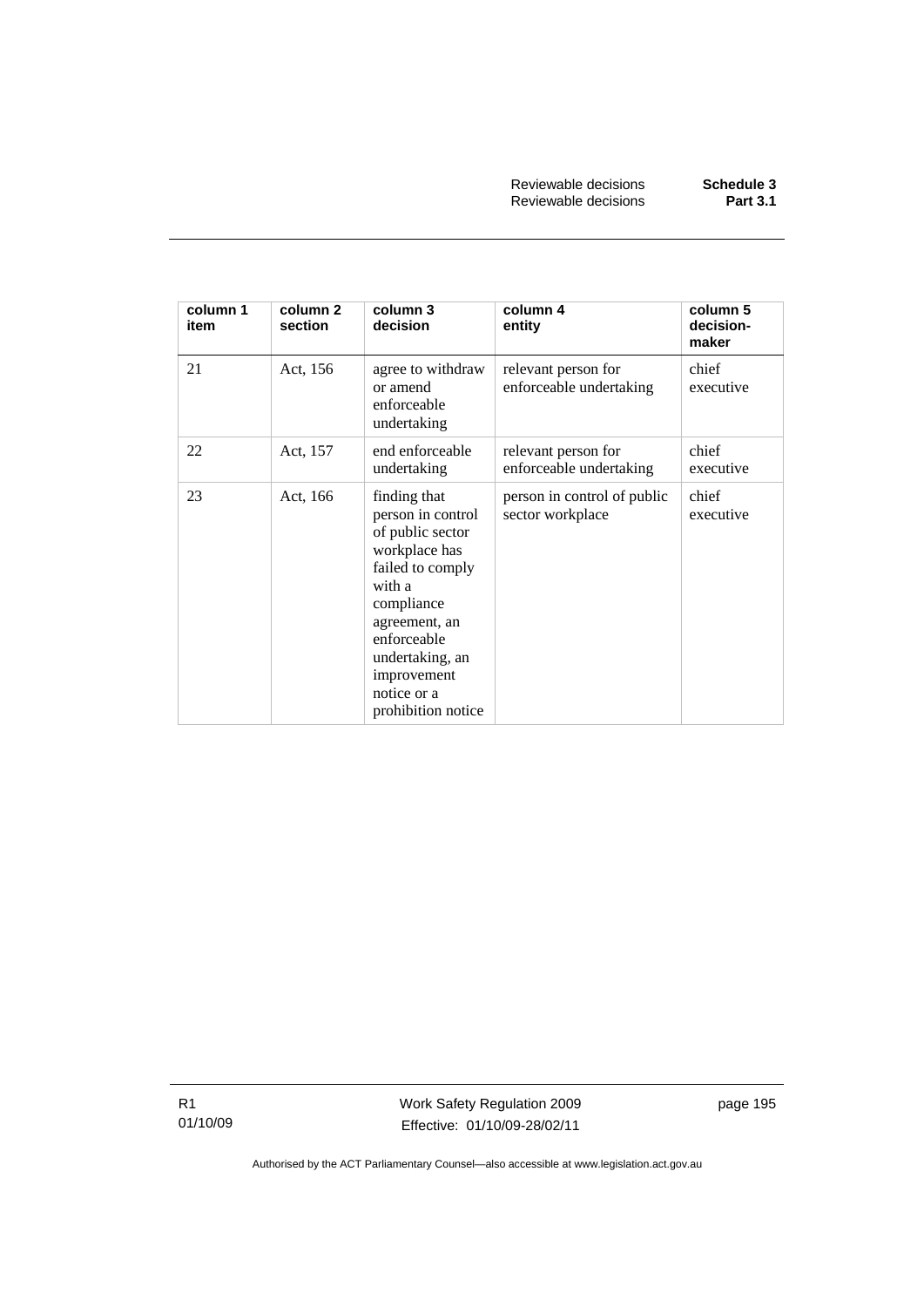| Schedule 3      | Reviewable decisions |
|-----------------|----------------------|
| <b>Part 3.1</b> | Reviewable decisions |

| column 1<br>item | column <sub>2</sub><br>section | column 3<br>decision                                                                                                                                                                    | column 4<br>entity                                                                                                                                                                                                                                                                                                                                                                                                                                                                            | column 5<br>decision-<br>maker |
|------------------|--------------------------------|-----------------------------------------------------------------------------------------------------------------------------------------------------------------------------------------|-----------------------------------------------------------------------------------------------------------------------------------------------------------------------------------------------------------------------------------------------------------------------------------------------------------------------------------------------------------------------------------------------------------------------------------------------------------------------------------------------|--------------------------------|
| 24               | Act, 168                       | finding that<br>person in control<br>of public sector<br>workplace has not<br>failed to comply<br>with safety duty<br>and no further<br>action will be<br>taken                         | if there is a work<br>$\bullet$<br>safety representative<br>for a worker adversely<br>affected by the<br>decision—the work<br>safety representative<br>if there is a work<br>safety committee for a<br>worker adversely<br>affected by the<br>decision—the work<br>safety committee<br>if there is no work<br>$\bullet$<br>safety representative<br>or work safety<br>committee for a<br>worker adversely<br>affected by the<br>decision-the workers<br>adversely affected by<br>the decision | chief<br>executive             |
| 25               | Act, 169                       | finding that<br>person in control<br>of public sector<br>workplace has<br>failed to comply<br>with safety duty<br>and appropriate<br>steps have been<br>taken to address<br>the failure | responsible chief executive                                                                                                                                                                                                                                                                                                                                                                                                                                                                   | chief<br>executive             |

page 196 Work Safety Regulation 2009 Effective: 01/10/09-28/02/11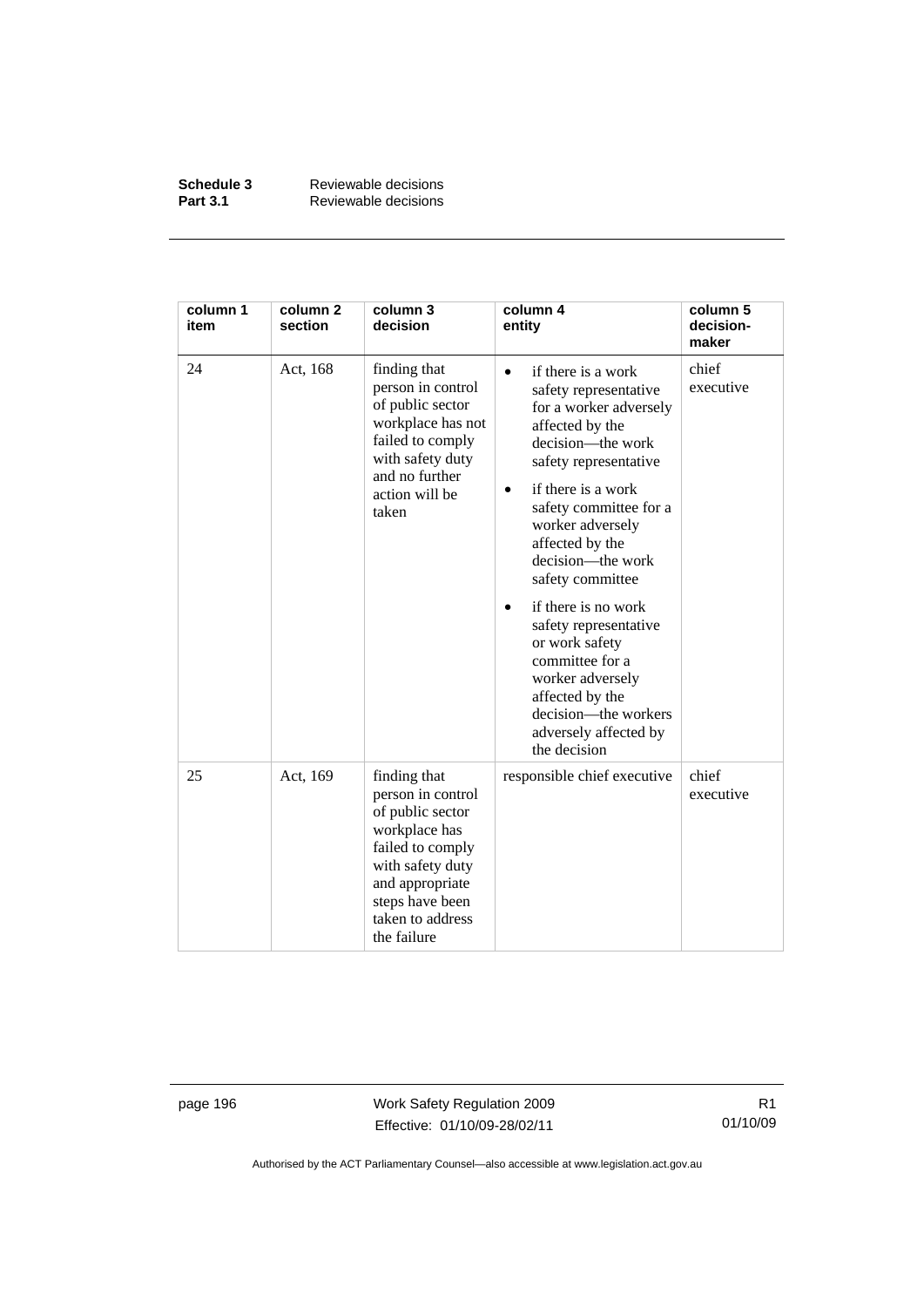| column 1<br>item | column 2<br>section | column 3<br>decision                                                                                                                                                                           | column 4<br>entity                                                     | column 5<br>decision-<br>maker |
|------------------|---------------------|------------------------------------------------------------------------------------------------------------------------------------------------------------------------------------------------|------------------------------------------------------------------------|--------------------------------|
| 26               | Act, 170            | finding that<br>person in control<br>of public sector<br>workplace has<br>failed to comply<br>with safety duty<br>and appropriate<br>steps have not<br>been taken to<br>address the<br>failure | responsible chief executive                                            | chief<br>executive             |
| 27               | 38                  | disqualify work<br>safety<br>representative                                                                                                                                                    | person adversely affected<br>by decision to disqualify                 | chief<br>executive             |
| 28               | 39                  | revoke<br>disqualification of<br>work safety<br>representative                                                                                                                                 | person adversely affected<br>by decision to revoke<br>disqualification | chief<br>executive             |
| 29               | 65                  | disqualify work<br>authorised<br>representative                                                                                                                                                | person adversely affected<br>by decision to disqualify                 | chief<br>executive             |
| 30               | 66                  | revoke<br>disqualification of<br>work authorised<br>representative                                                                                                                             | person adversely affected<br>by decision to revoke<br>disqualification | chief<br>executive             |
| 31               | 123(1)(b)           | refuse to issue<br>licence                                                                                                                                                                     | applicant for licence                                                  | chief<br>executive             |
| 32               | 129(1)(b)           | refuse to renew<br>licence                                                                                                                                                                     | applicant for renewal                                                  | chief<br>executive             |
| 33               | 131 $(1)$ $(b)$     | refuse to vary<br>licence                                                                                                                                                                      | applicant for variation                                                | chief<br>executive             |
| 34               | 133(4)(b)           | refuse to replace<br>licence                                                                                                                                                                   | applicant for replacement                                              | chief<br>executive             |

R1 01/10/09 Work Safety Regulation 2009 Effective: 01/10/09-28/02/11

page 197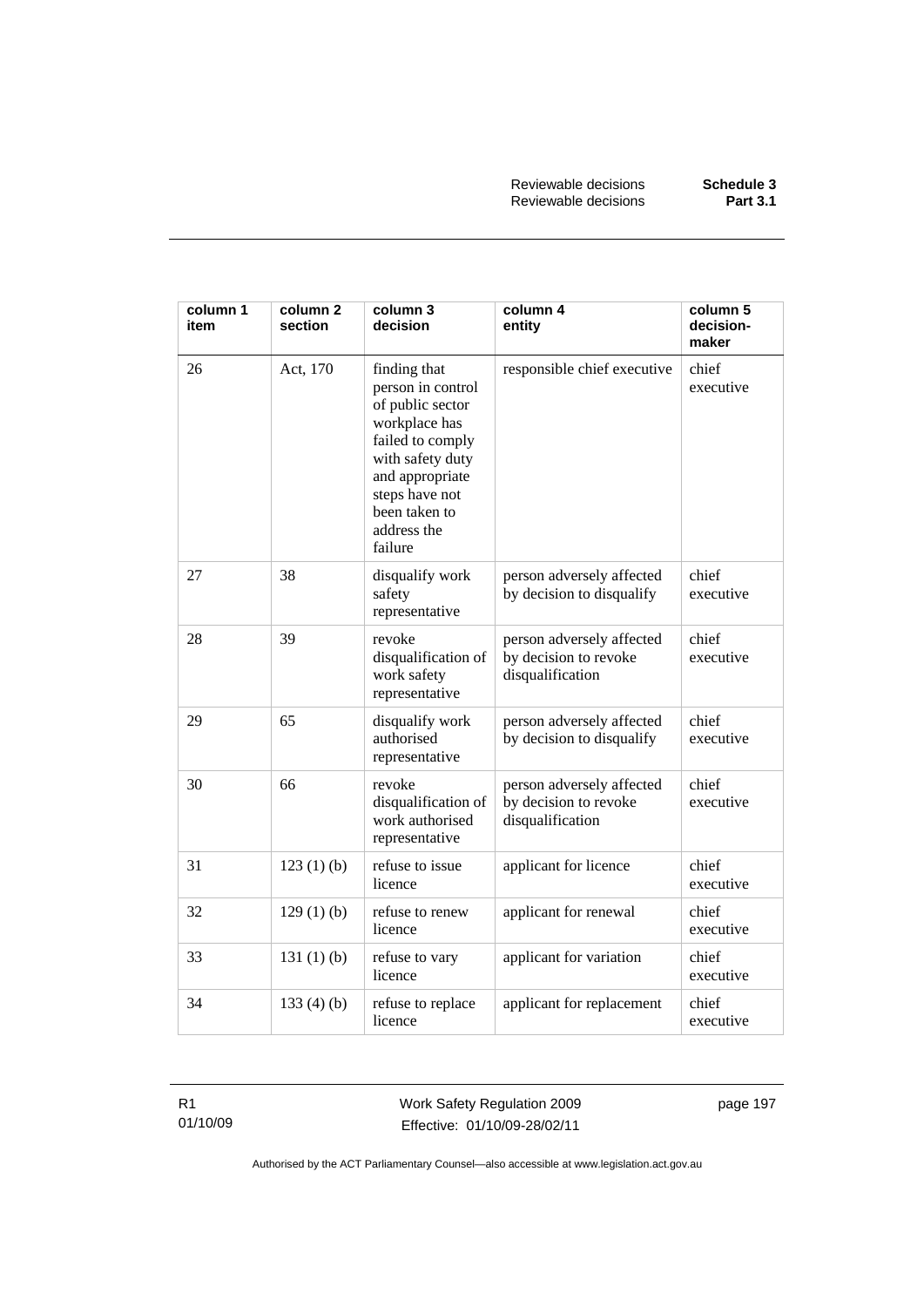| Schedule 3      | Reviewable decisions |
|-----------------|----------------------|
| <b>Part 3.1</b> | Reviewable decisions |

| column 1<br>item | column <sub>2</sub><br>section | column 3<br>decision                                                                             | column 4<br>entity                | column 5<br>decision-<br>maker |
|------------------|--------------------------------|--------------------------------------------------------------------------------------------------|-----------------------------------|--------------------------------|
| 35               | 135(1)                         | licence<br>cancellation                                                                          | licensee                          | chief<br>executive             |
| 36               | 137(1)                         | licence<br>cancellation                                                                          | licensee                          | chief<br>executive             |
| 37               | 138(1)                         | licence<br>suspension                                                                            | licensee                          | chief<br>executive             |
| 38               | 139(1)                         | licence<br>suspension                                                                            | licensee                          | chief<br>executive             |
| 39               | 140(4)                         | confirm licence<br>suspension<br>extend licence<br>suspension<br>confirm licence<br>cancellation | licensee                          | chief<br>executive             |
| 40               | 157                            | refusal to grant<br>exemption                                                                    | applicant for exemption           | chief<br>executive             |
| 41               | 158                            | grant exemption<br>on conditions                                                                 | applicant for exemption           | chief<br>executive             |
| 42               | 177                            | refuse to issue<br>card                                                                          | applicant for card                | chief<br>executive             |
| 43               | 180                            | refuse to replace<br>card                                                                        | applicant for replacement<br>card | chief<br>executive             |
| 44               | 182                            | cancel card                                                                                      | cardholder of cancelled<br>card   | chief<br>executive             |

page 198 Work Safety Regulation 2009 Effective: 01/10/09-28/02/11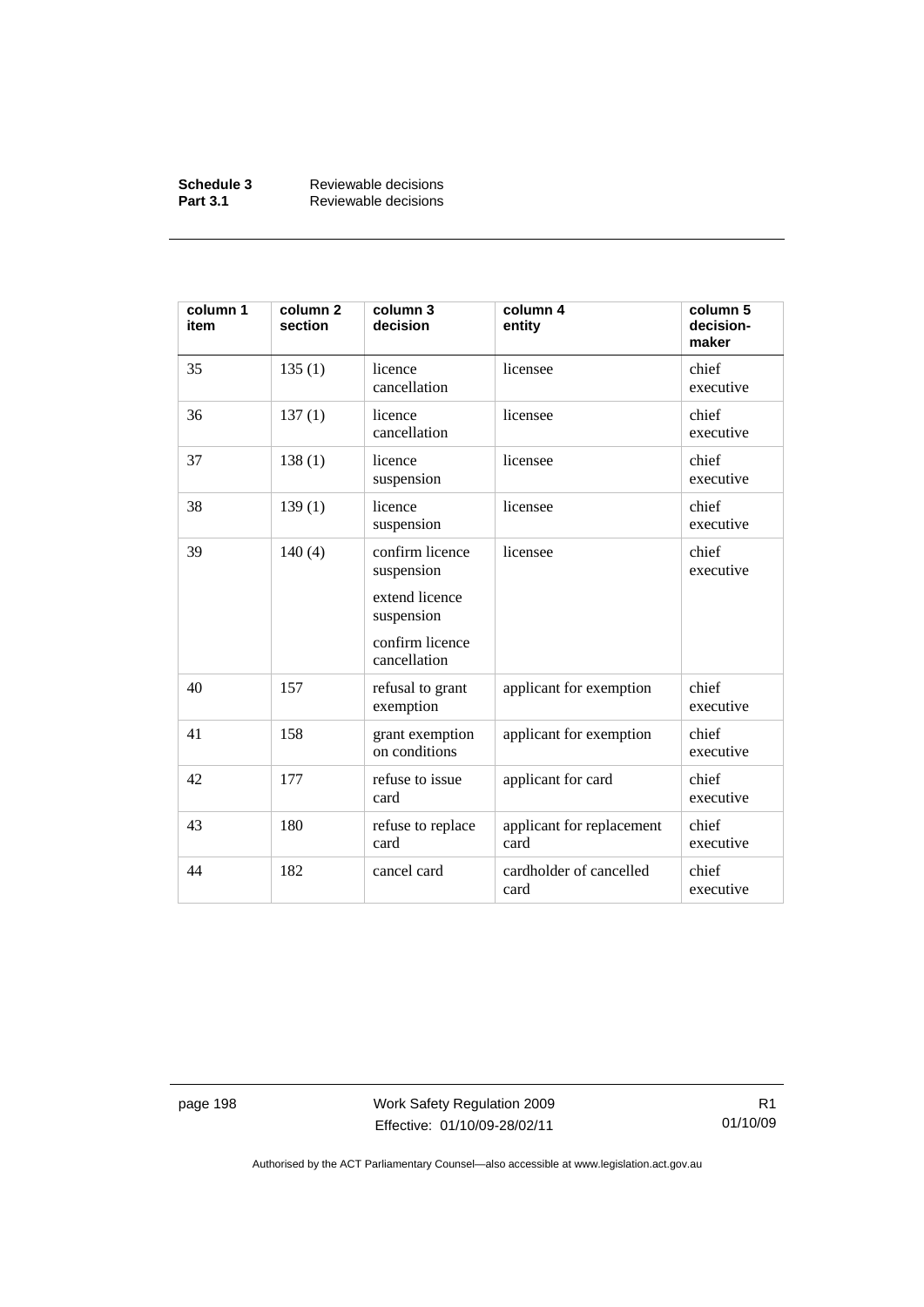### **Part 3.2 Internal review of decisions**

| column 1<br>item | column 2<br>section | column 3<br>decision                                                                                                  | column 4<br>decision-maker |
|------------------|---------------------|-----------------------------------------------------------------------------------------------------------------------|----------------------------|
| 1                | Act, 85             | seize anything at premises                                                                                            | inspector                  |
| $\overline{2}$   | Act, 86             | remove or restrict access to seized thing                                                                             | inspector                  |
| 3                | Act, 87             | destroy or dispose of seized thing or<br>require destruction or disposal                                              | inspector                  |
| 4                | Act, 96             | seize data, electronic equipment or<br>storage device                                                                 | inspector                  |
| 5                | Act, 126            | end compliance agreement                                                                                              | inspector                  |
| 6                | Act, 134            | extend compliance period for<br>improvement notice                                                                    | inspector                  |
| 7                | Act, 137            | revoke improvement notice                                                                                             | inspector                  |
| 8                | Act, 143            | extend stated period for prohibition notice                                                                           | inspector                  |
| 9                | Act, 147 (3)        | reinspect situation or circumstances<br>causing prohibition notice to be issued if<br>related to vehicle or equipment | inspector                  |
| 10               | Act, 148            | revoke prohibition notice                                                                                             | inspector                  |

R1 01/10/09 Work Safety Regulation 2009 Effective: 01/10/09-28/02/11

page 199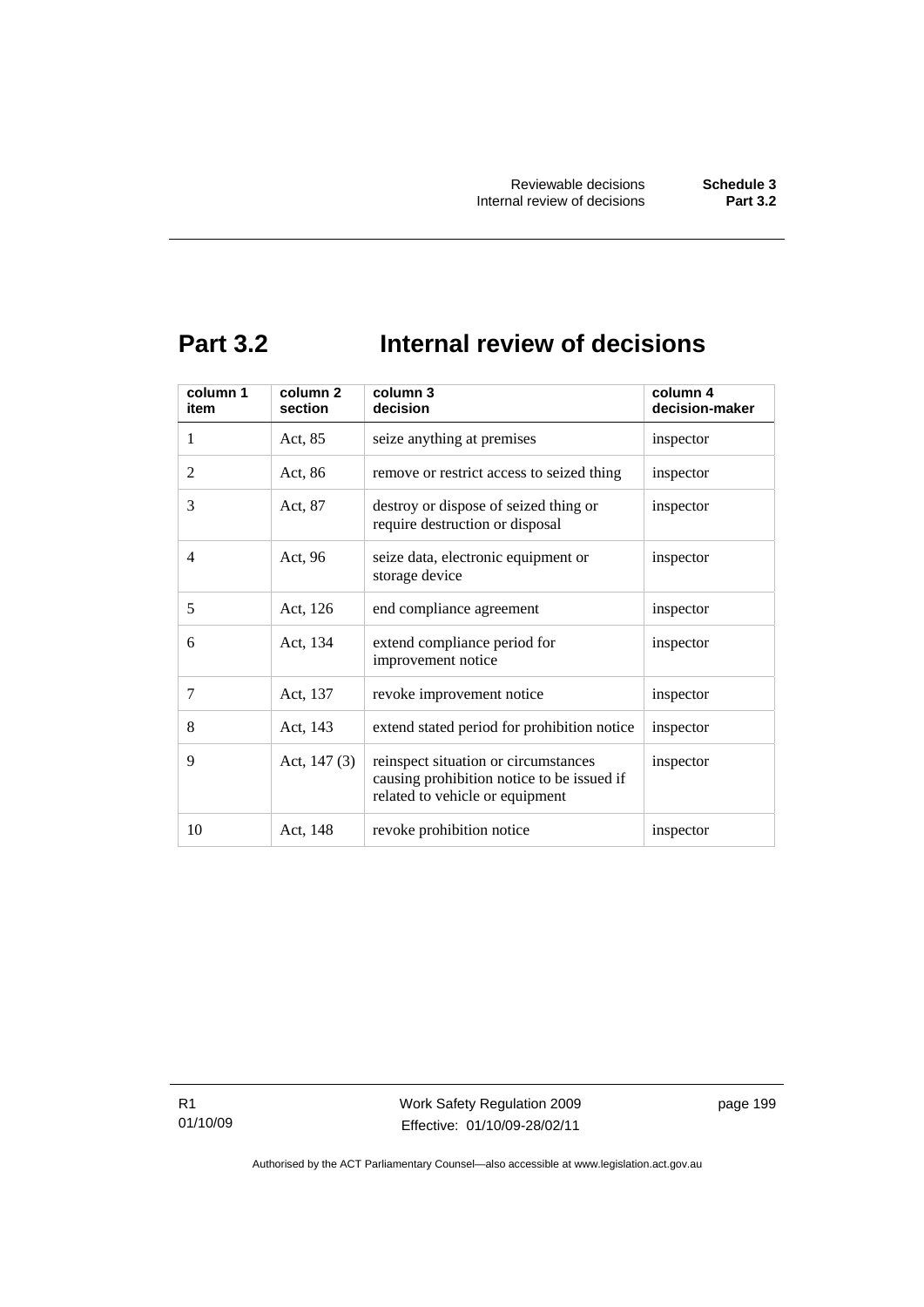### **Dictionary**

(see s 3)

- *Note 1* The Legislation Act contains definitions and other provisions relevant to this regulation.
- *Note 2* For example, the Legislation Act, dict, pt 1, defines the following terms:
	- Act
		- chief executive (see s 163)
		- exercise
		- found guilty
		- in relation to
		- may (see  $s$  146)
		- must (see s  $146$ )
		- notifiable instrument (see s 10)
		- penalty unit (see s 133)
		- person
		- **State**
		- statutory declaration
		- under
		- working day
		- year.
- *Note 3* Terms used in this regulation have the same meaning that they have in the *Work* S*afety Act 2008* (see Legislation Act, s 148). For example, the following terms are defined in the *Work* S*afety Act 2008*, dictionary:
	- authorised representative (see s 61)
	- business or undertaking (see s 11)
	- commissioner
	- council
	- dangerous occurrence (see s 37)
	- employer (see s 10)
	- hazard
	- inspector

page 200 Work Safety Regulation 2009 Effective: 01/10/09-28/02/11

R1 01/10/09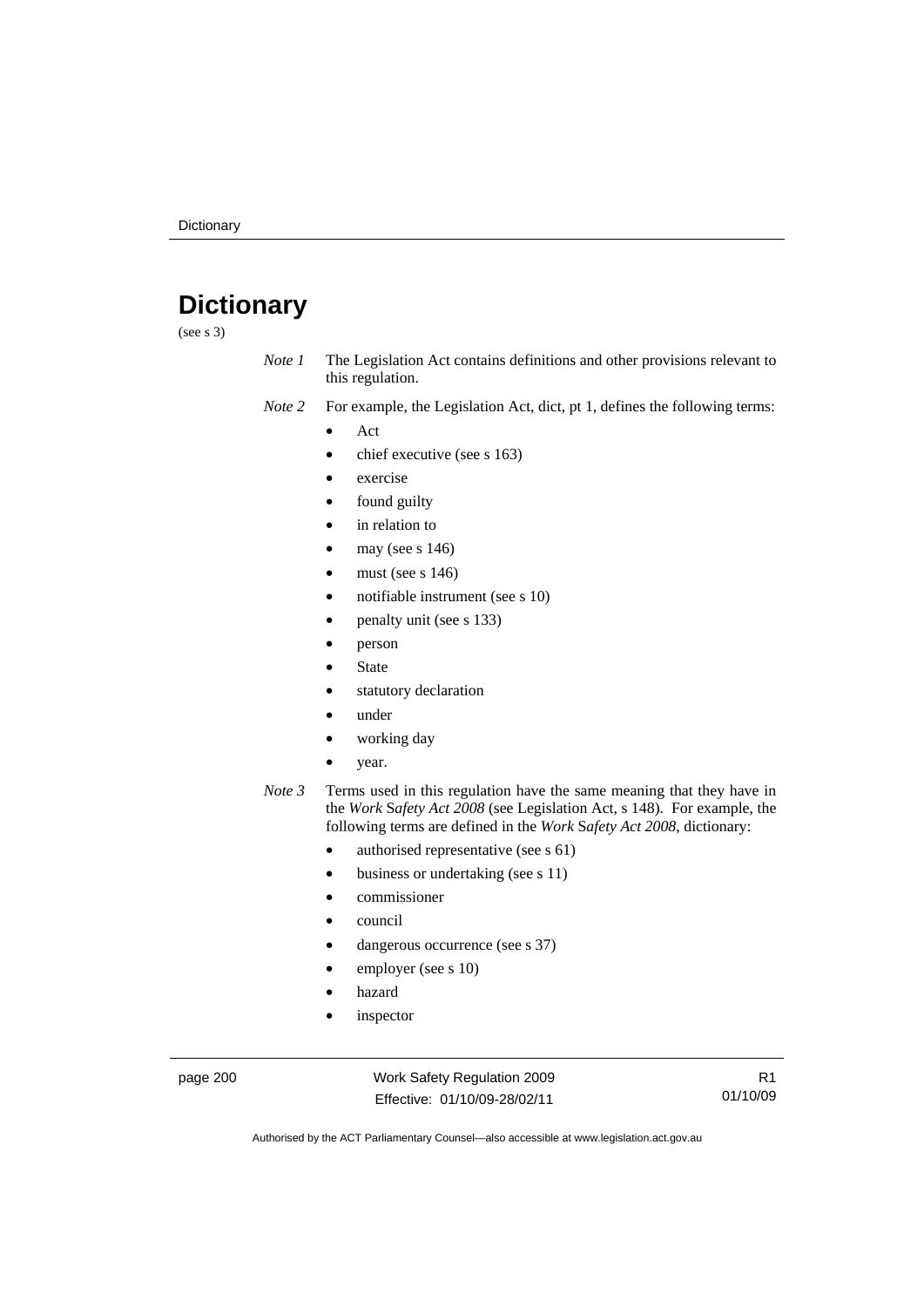- manages risk (see s 14)
- person in control (see s 13)
- plant
- premises
- reasonably practicable steps (see s 15)
- registered organisation
- risk (see s 8)
- substance
- worker (see s 9)
- worker consultation unit (see s 46)
- workplace (see s 12)
- work safety (see s 7)
- work safety committee
- work safety representative.

*anchorage*, for division 7.3 (Prevention of falls)—see section 73 .

*approved refresher training course*—see section 41.

*approved training course*—see section 40.

*AQF*—see *Australian qualifications framework*.

*AQTF*—see *Australian quality training framework*.

*atmospheric contaminant*, for division 7.8 (Confined spaces)—see section 95.

*Australian qualifications framework* (or *AQF*)—

- (a) for part 8 (Licensing high risk work)—see section 119; and
- (b) for part 9 (Construction induction training)—see section 166.

*Australian quality training framework* (or *AQTF*)—

- (a) for part 8 (Licensing high risk work)—see section 119; and
- (b) for part 9 (Construction induction training)—see section 166.

*boiler*, for schedule 1 (High risk work)—see schedule 1, section 1.1.

page 201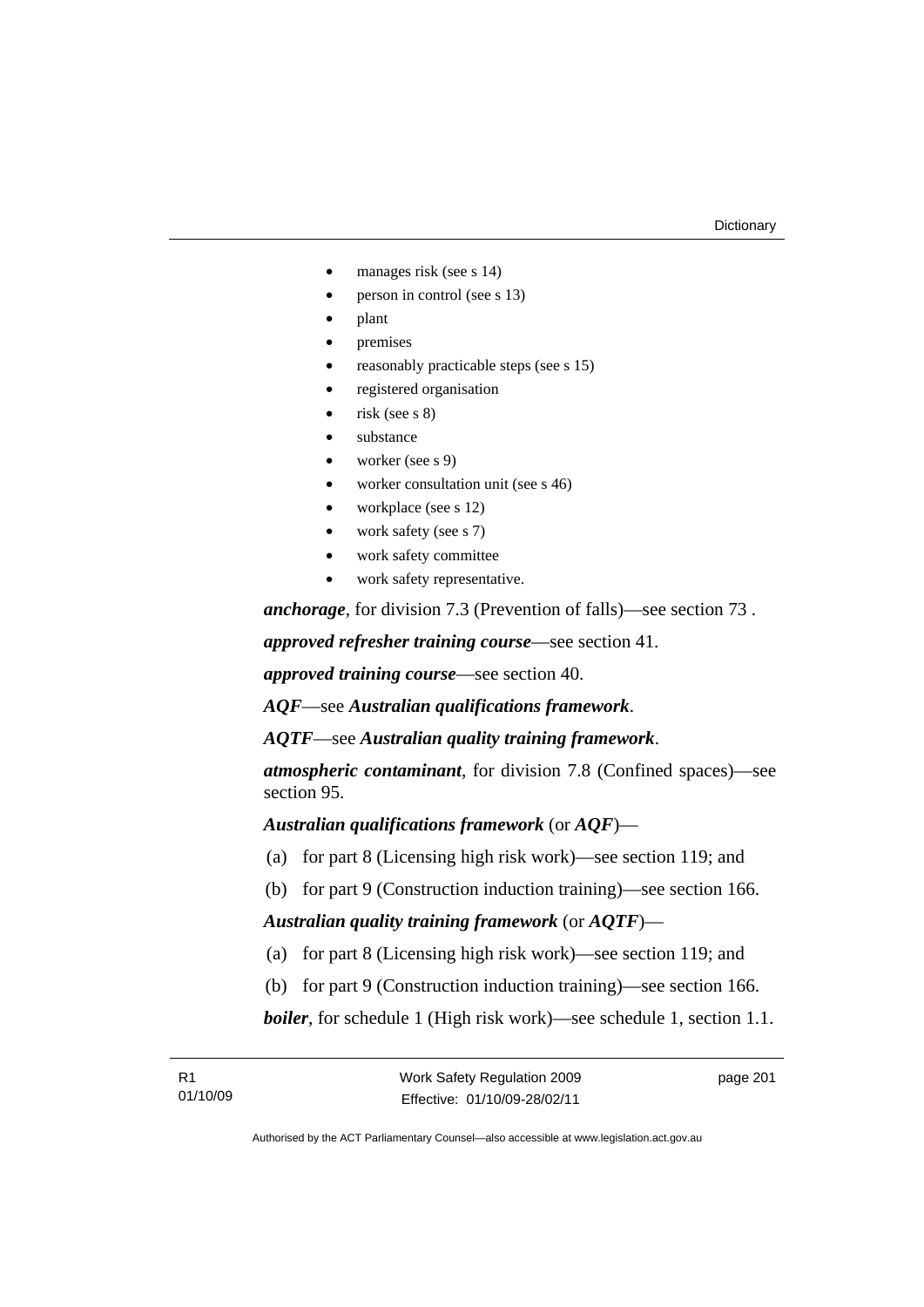*boom-type elevating work platform*, for schedule 1 (High risk work)—see schedule 1, section 1.2.

*bridge crane*, for schedule 1 (High risk work)—see schedule 1, section 1.3.

#### *Commonwealth regulatory authority*—

- (a) for part 8 (Licensing high risk work)—see section 119; and
- (b) for part 9 (Construction induction training)—see section 166.

*competency*, for part 8 (Licensing high risk work)—see section 119.

*competency standard*, for part 8 (Licensing high risk work)—see section 119.

*confined space*, for a workplace, for division 7.8 (Confined spaces)—see section 95.

*construction induction training*, for part 9 (Construction induction training)—see section 166.

*construction induction training card*, for part 9 (Construction induction training)—see section 166.

*construction site*, for part 9 (Construction induction training)—see section 166.

*construction work*, for part 9 (Construction induction training)—see section 166.

*corresponding law*—

- (a) for part 8 (Licensing high risk work)—see section 119; and
- (b) for part 9 (Construction induction training)—see section 166.

*crane*, for schedule 1 (High risk work)—see schedule 1, section 1.4.

*dangerous substance*—see the *Dangerous Substances Act 2004*, section 10.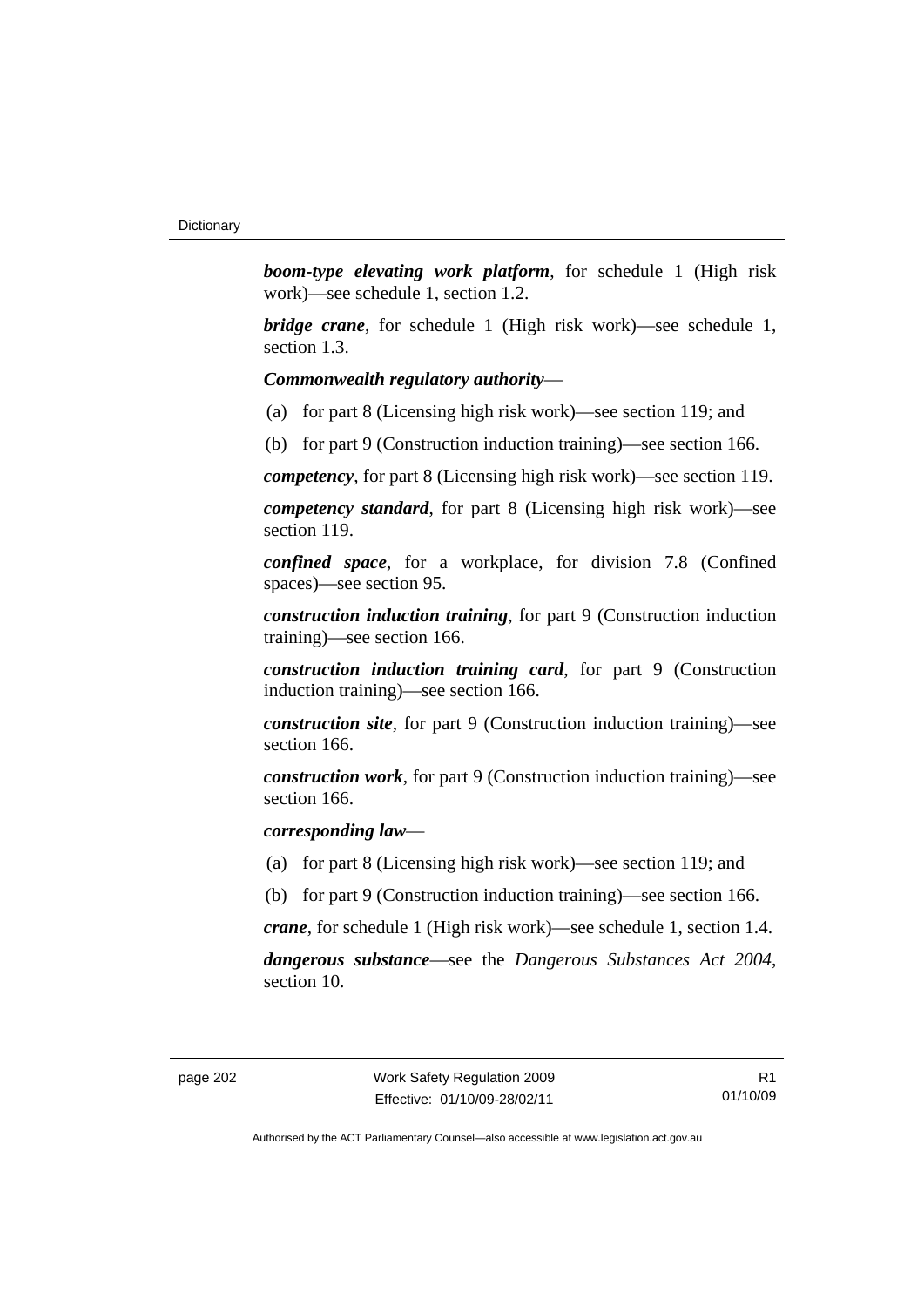*derrick crane*, for schedule 1 (High risk work)—see schedule 1, section 1.6.

*direct-fired process heater*, for schedule 1 (High risk work)—see schedule 1, section 1.5.

*direct supervision*, of a trainee, for part 8 (Licensing high risk work)—see section 119.

*dogging work*, for schedule 1 (High risk work)—see schedule 1, section 1.7.

*electrical inspector*, for division 7.7 (Electricity)—see section 91.

*electrical installation*, for division 7.7 (Electricity)—see the *Electricity Safety Act 1971*, dictionary.

*entry permit*, for division 7.8 (Confined spaces)—see section 95.

*exposure standard*, for division 7.10 (Noise management)—see section 110.

*fixed workplace* means a workplace in a building or other permanent structure.

*forklift truck*, for schedule 1 (High risk work)—see schedule 1, section 1.8.

*gantry crane*, for schedule 1 (High risk work)—see schedule 1, section 1.9.

*guy-derrick*, for schedule 1 (High risk work)—see schedule 1, section 1.6.

*high risk work*, for part 8 (Licensing high risk work)—see section 119.

*hoist*, for schedule 1 (High risk work)—see schedule 1, section 1.10.

*incorporated document*—see section 190.

*inhalable dust*, for division 7.4 (Atmosphere and ventilation)—see section 79.

page 203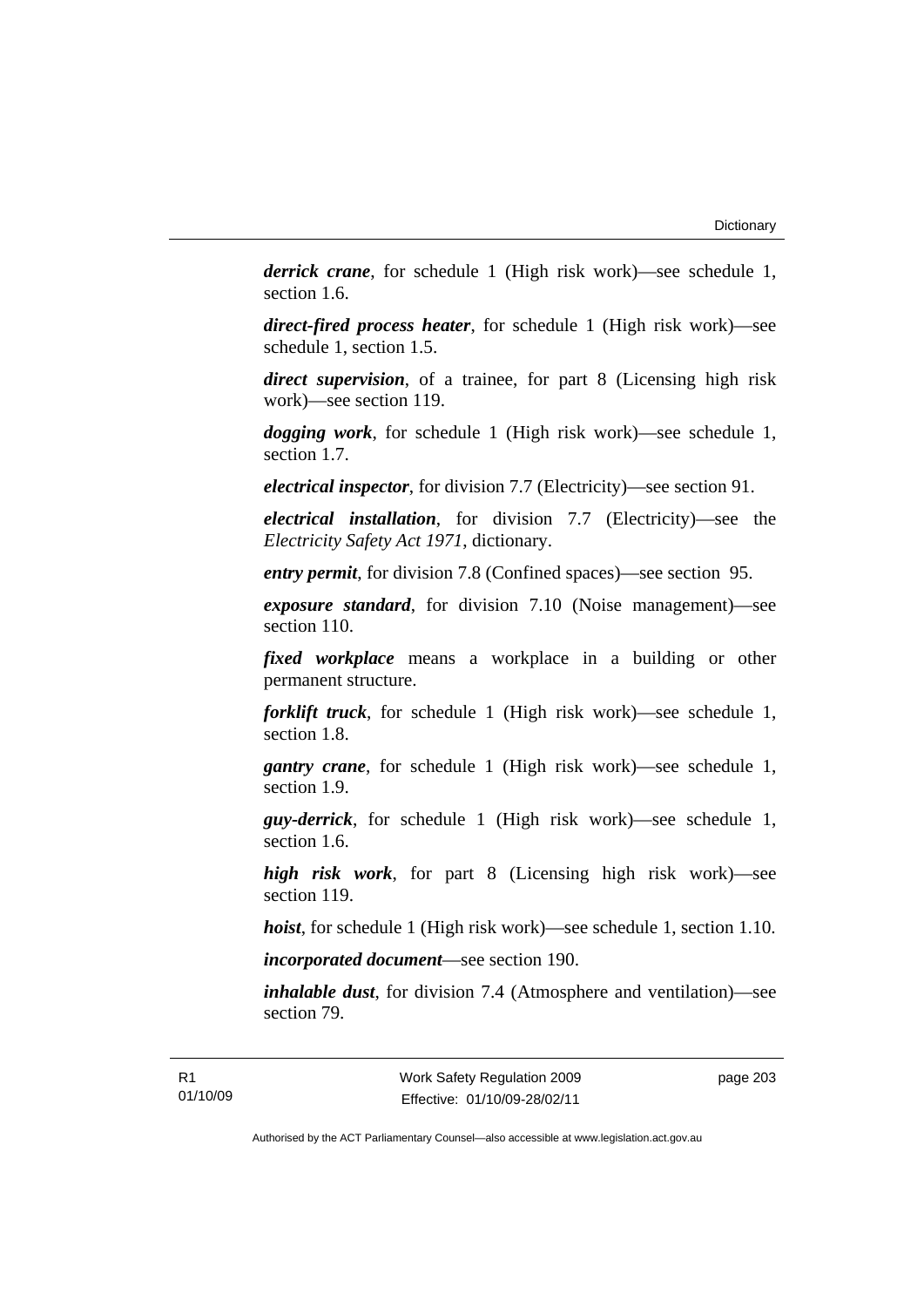*licensing authority*—

- (a) for part 8 (Licensing high risk work)—see section 119; and
- (b) for part 9 (Construction induction training)—see section 166.

*manual task*, for part 10 (Carrying out manual tasks)—see section 186.

*materials hoist*, for schedule 1 (High risk work)—see schedule 1, section 1.11.

*Ministerial Council*—

(a) for part 8 (Licensing high risk work)—see section 119; and

(b) for part 9 (Construction induction training)—see section 166.

*mobile crane*, for schedule 1 (High risk work)—see schedule 1, section 1.12.

*national exposure standards* means the *Exposure Standards for Atmospheric Contaminants in the Occupational Environment* (NOHSC 1003 (1995) and Guidance Note NOHSC 3008 (1995)) published by the National Occupational Health and Safety Commission.

*national licence*, for part 8 (Licensing high risk work)—see section 119.

*nationally endorsed*, for a training package—

- (a) for part 8 (Licensing high risk work)—see section 119; and
- (b) for part 9 (Construction induction training)—see section 166.

*non-slewing mobile crane*, for schedule 1 (High risk work)—see schedule 1, section 1.13

*order-picking forklift truck*, for schedule 1 (High risk work)—see schedule 1, section 1.14.

*outrigger* , for schedule 1 (High risk work)—see schedule 1, section 1.15.

page 204 Work Safety Regulation 2009 Effective: 01/10/09-28/02/11

R1 01/10/09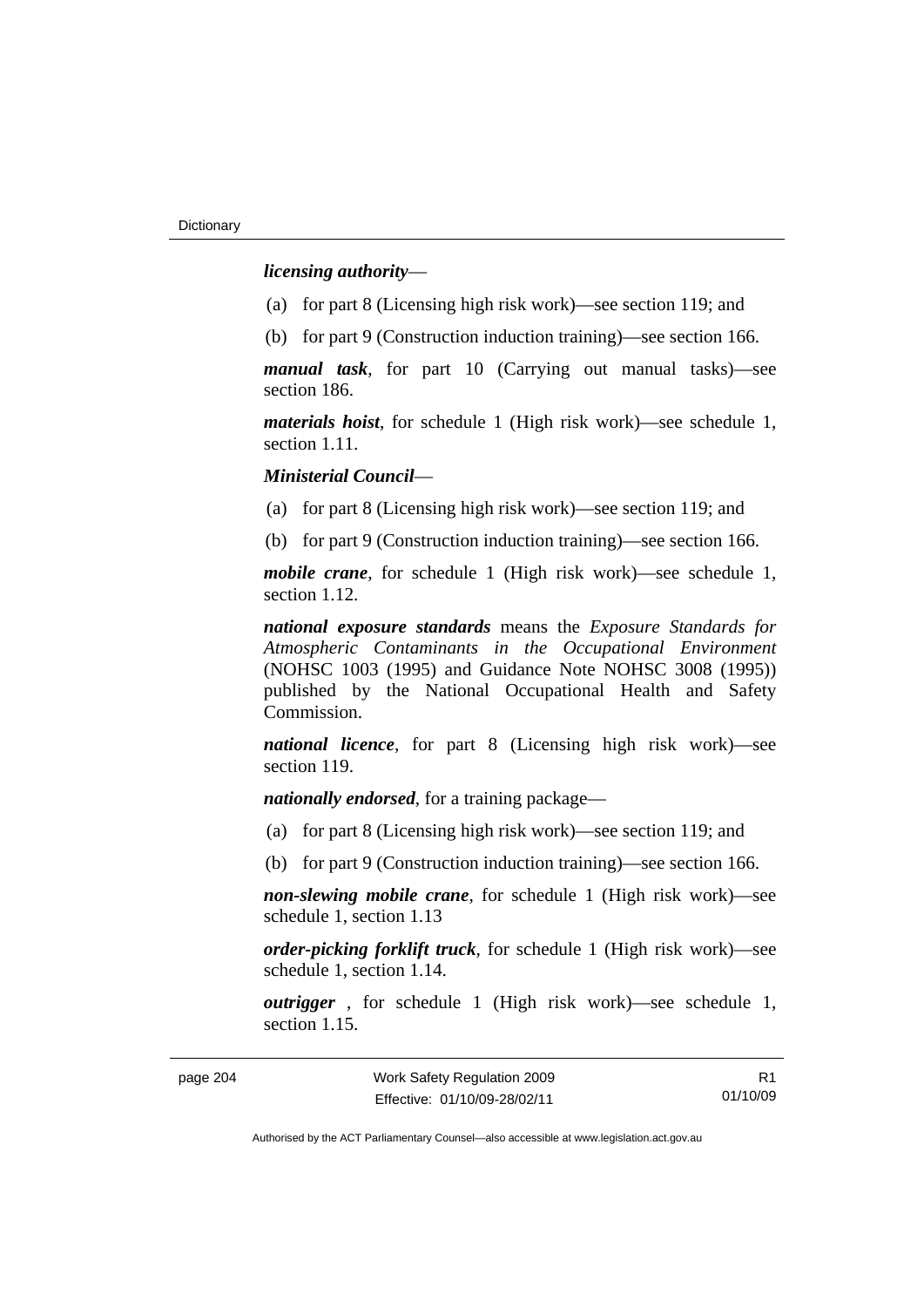*personal health information*, of a consumer—see the *Health Records (Privacy and Access) Act 1997*, dictionary.

*personal protective and safety equipment* includes anything used, or to be used, to protect a person's health, safety or welfare.

#### **Examples**

- 1 protective clothing
- 2 sunscreen
- *Note* An example is part of the regulation, is not exhaustive and may extend, but does not limit, the meaning of the provision in which it appears (see Legislation Act, s 126 and s 132).

*personnel and materials hoist*, for schedule 1 (High risk work) see schedule 1, section 1.16.

*portal boom crane*, for schedule 1 (High risk work)—see schedule 1, section 1.17.

*reciprocating steam engine*, for schedule 1 (High risk work)—see schedule 1, section 1.18

*recognised qualification*, to carry out high risk work under a corresponding law, for part 8 (Licensing high risk work)—see section 119.

## *registered training organisation*—

- (a) for part 8 (Licensing high risk work)—see section 119; and
- (b) for part 9 (Construction induction training)—see section 166.

*represented worker*, for a worker consultation unit, means a worker in the unit.

*responsible person*, for division 4.5 (Work safety representatives provisional improvement notices)—see section 45 (1).

*rigging work*, for schedule 1 (High risk work)—see schedule 1, section 1.19.

*safe oxygen level*, for division 7.4 (Atmosphere and ventilation) and division 7.8 (Confined spaces)—see section 79.

| R1       | Work Safety Regulation 2009  | page 205 |
|----------|------------------------------|----------|
| 01/10/09 | Effective: 01/10/09-28/02/11 |          |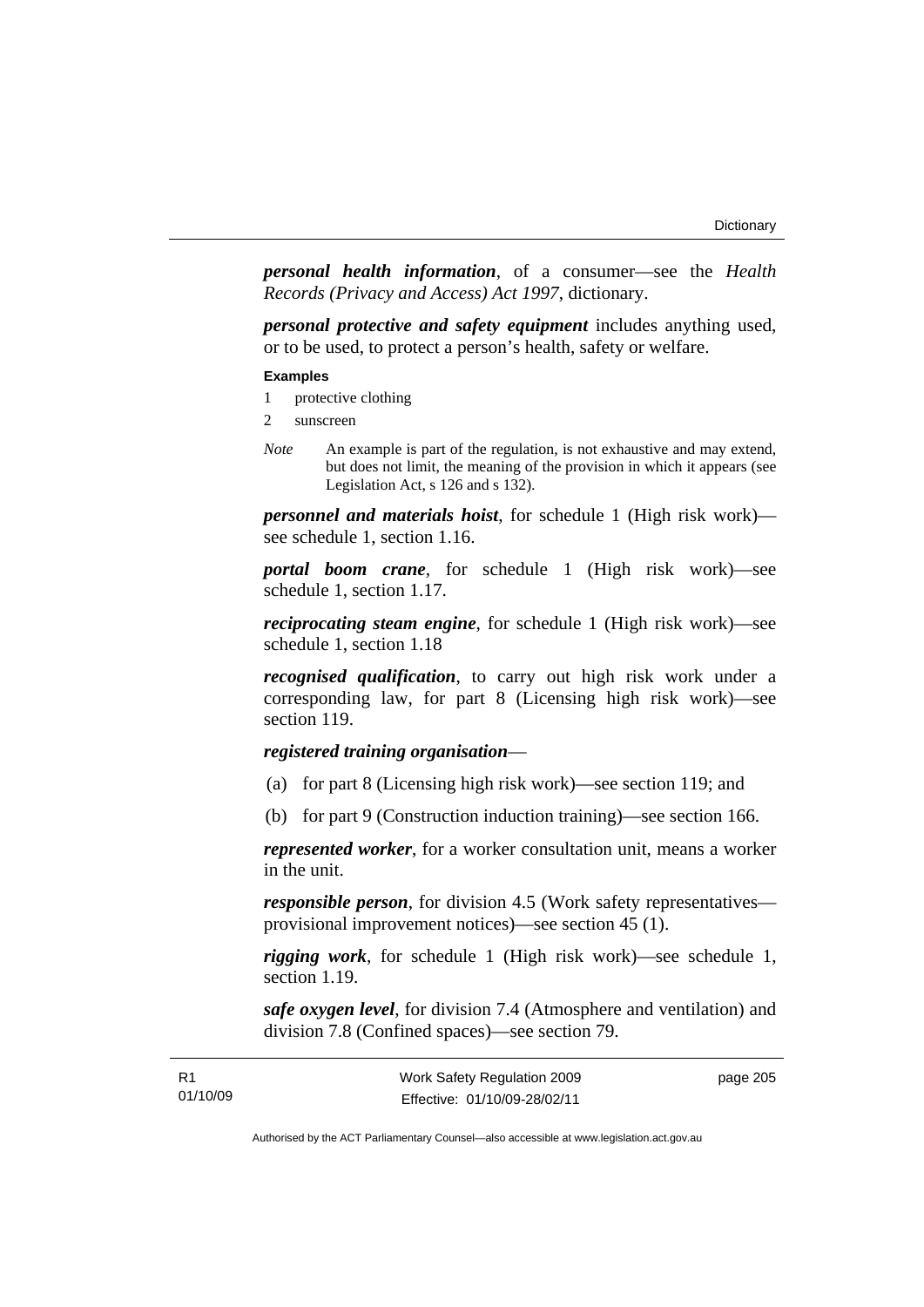*safety harness*—see AS/NZS 1891.

*safe unclassified inhalable dust level*, for division 7.4 (Atmosphere and ventilation)—see section 79.

*scaffolding work*, for schedule 1 (High risk work)—see schedule 1, section 1.20.

*self-erecting tower crane*, for schedule 1 (High risk work)—see schedule 1, section 1.21.

*show cause notice*—

- (a) for part 4 (Work safety representatives)—see section 37 (1); and
- (b) for part 6 (Authorised representatives)—see section 64 (1).

*slewing mobile crane*, for schedule 1 (High risk work)—see schedule 1, section 1.22

*slinging techniques*, for schedule 1 (High risk work)—see schedule 1, section 1.23.

*sound pressure level*, in relation to a person, for division 7.10 (Noise management)—see section 110.

*stabiliser*, for schedule 1 (High risk work)—see schedule 1, section 1.24.

## *statement of attainment*—

- (a) for part 8 (Licensing high risk work)—see section 119; and
- (b) for part 9 (Construction induction training)—see section 166.

*state registering body*, for part 8 (Licensing high risk work)—see section 119.

*stiff-leg derrick*, for schedule 1 (High risk work)—see schedule 1, section 1.6.

*supervisor*, for a trainee carrying out a class of high risk work, for part 8 (Licensing high risk work)—see section 119.

R1 01/10/09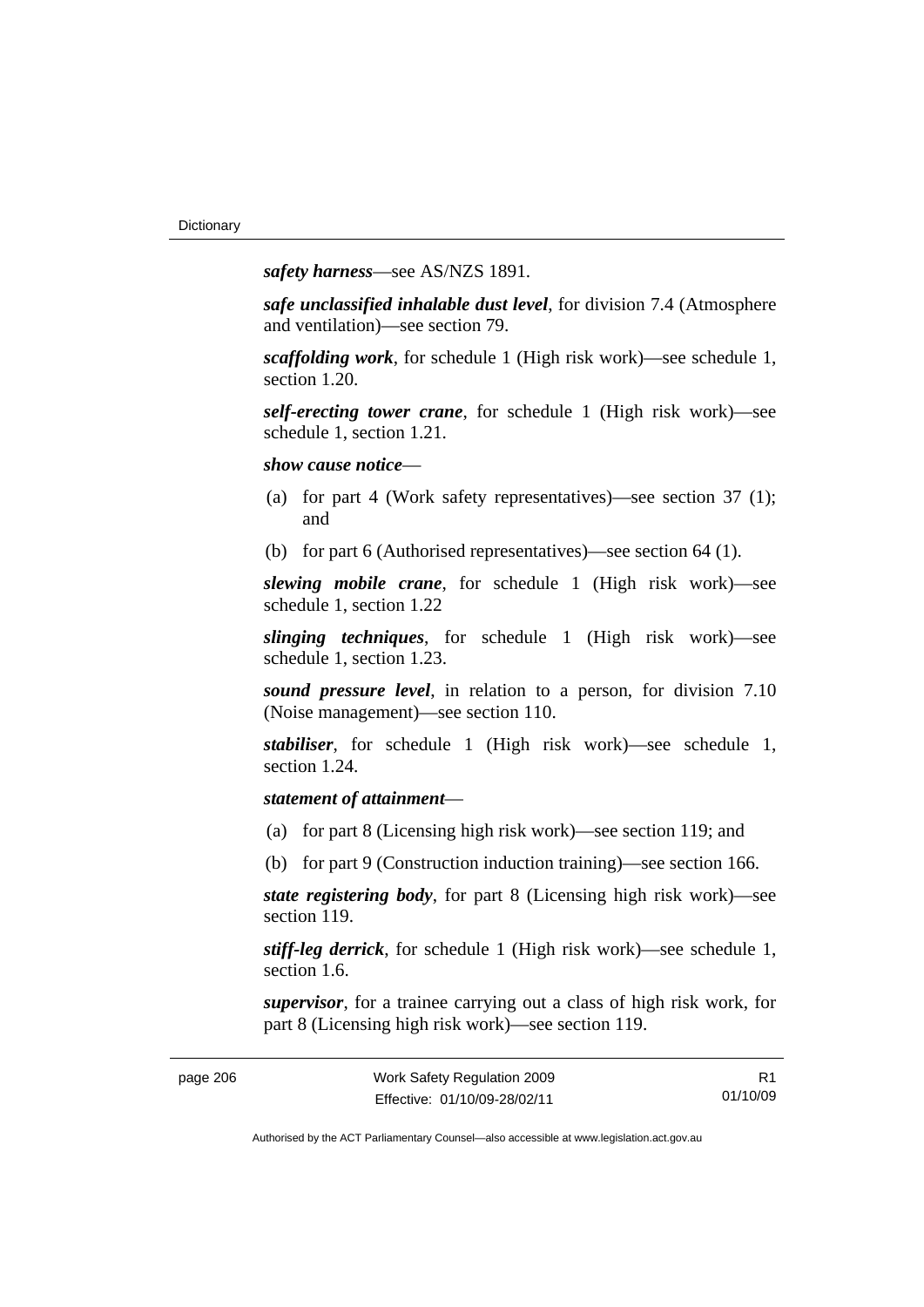*time-weighted average*, for division 7.4 (Atmosphere and ventilation)—see section 79.

*tower crane*, for schedule 1 (High risk work)—see schedule 1, section 1.25.

*trainee*, for part 8 (Licensing high risk work)—see section 119.

*training package*—

(a) for part 8 (Licensing high risk work)—see section 119; and

(b) for part 9 (Construction induction training)—see section 166.

*turbine*, for schedule 1 (High risk work)—see schedule 1, section 1.26.

### *TWA*—see *time-weighted average*.

*unclassified inhalable dust*, for division 7.4 (Atmosphere and ventilation)—see section 79.

### *unit of competency*—

- (a) for part 8 (Licensing high risk work)—see section 119; and
- (b) for part 9 (Construction induction training)—see section 166.

*unsafe oxygen level*, for division 7.4 (Atmosphere and ventilation) and division 7.8 (Confined spaces)—see section 79.

*unsafe unclassified inhalable dust level*, for division 7.4 (Atmosphere and ventilation)—see section 79.

*vehicle-loading crane*, for schedule 1 (High risk work)—see schedule 1, section 1.27.

*vehicle-mounted concrete-placing boom*, for schedule 1 (High risk work)—see schedule 1, section 1.28.

page 207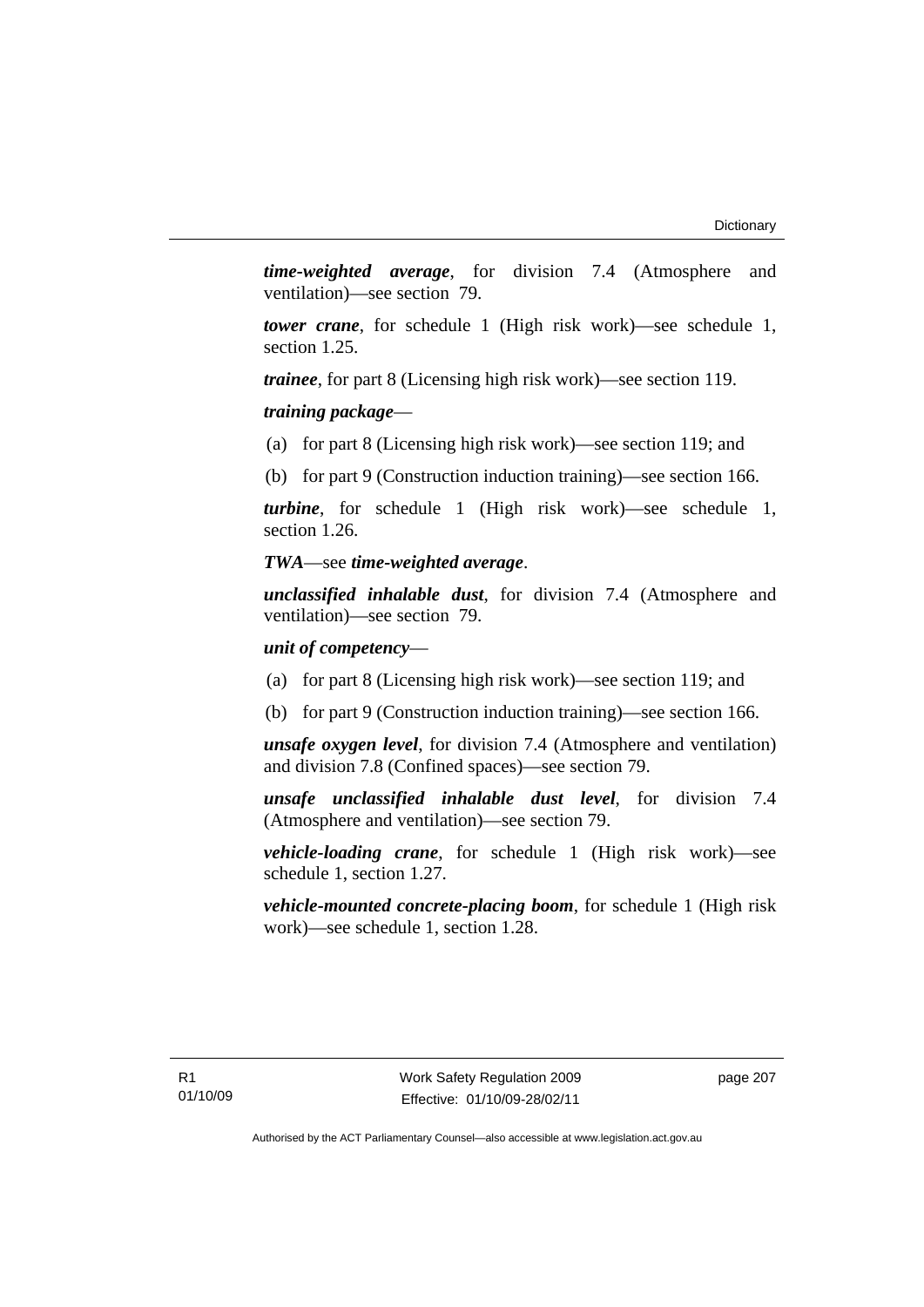### **Endnotes**

1 About the endnotes

## **Endnotes**

## **1 About the endnotes**

Amending and modifying laws are annotated in the legislation history and the amendment history. Current modifications are not included in the republished law but are set out in the endnotes.

Not all editorial amendments made under the *Legislation Act 2001*, part 11.3 are annotated in the amendment history. Full details of any amendments can be obtained from the Parliamentary Counsel's Office.

Uncommenced amending laws and expiries are listed in the legislation history and the amendment history. These details are underlined. Uncommenced provisions and amendments are not included in the republished law but are set out in the last endnote.

If all the provisions of the law have been renumbered, a table of renumbered provisions gives details of previous and current numbering.

The endnotes also include a table of earlier republications.

| $am = amended$                               | $ord = ordinance$                         |
|----------------------------------------------|-------------------------------------------|
| $amdt = amendment$                           | $orig = original$                         |
| $ch = chapter$                               | par = paragraph/subparagraph              |
| $def = definition$                           | $pres = present$                          |
| $dict = dictionary$                          | $prev = previous$                         |
| $disallowed = disallowed by the Legislative$ | $(\text{prev}) = \text{previously}$       |
| Assembly                                     | $pt = part$                               |
| $div = division$                             | $r = rule/subrule$                        |
| $exp = expires/expired$                      | $renum = renumbered$                      |
| $Gaz = gazette$                              | $reloc = relocated$                       |
| $hdg =$ heading                              | $R[X]$ = Republication No                 |
| $IA = Interpretation Act 1967$               | $RI = reissue$                            |
| $ins = inserted/added$                       | $s = section/subsection$                  |
| $LA =$ Legislation Act 2001                  | $sch = schedule$                          |
| $LR =$ legislation register                  | $sdiv = subdivision$                      |
| $LRA =$ Legislation (Republication) Act 1996 | $sub =$ substituted                       |
| $mod = modified/modification$                | SL = Subordinate Law                      |
| $o = order$                                  | underlining = whole or part not commenced |
| $om = omitted/repealed$                      | or to be expired                          |
|                                              |                                           |

## **2 Abbreviation key**

page 208 Work Safety Regulation 2009 Effective: 01/10/09-28/02/11

R1 01/10/09